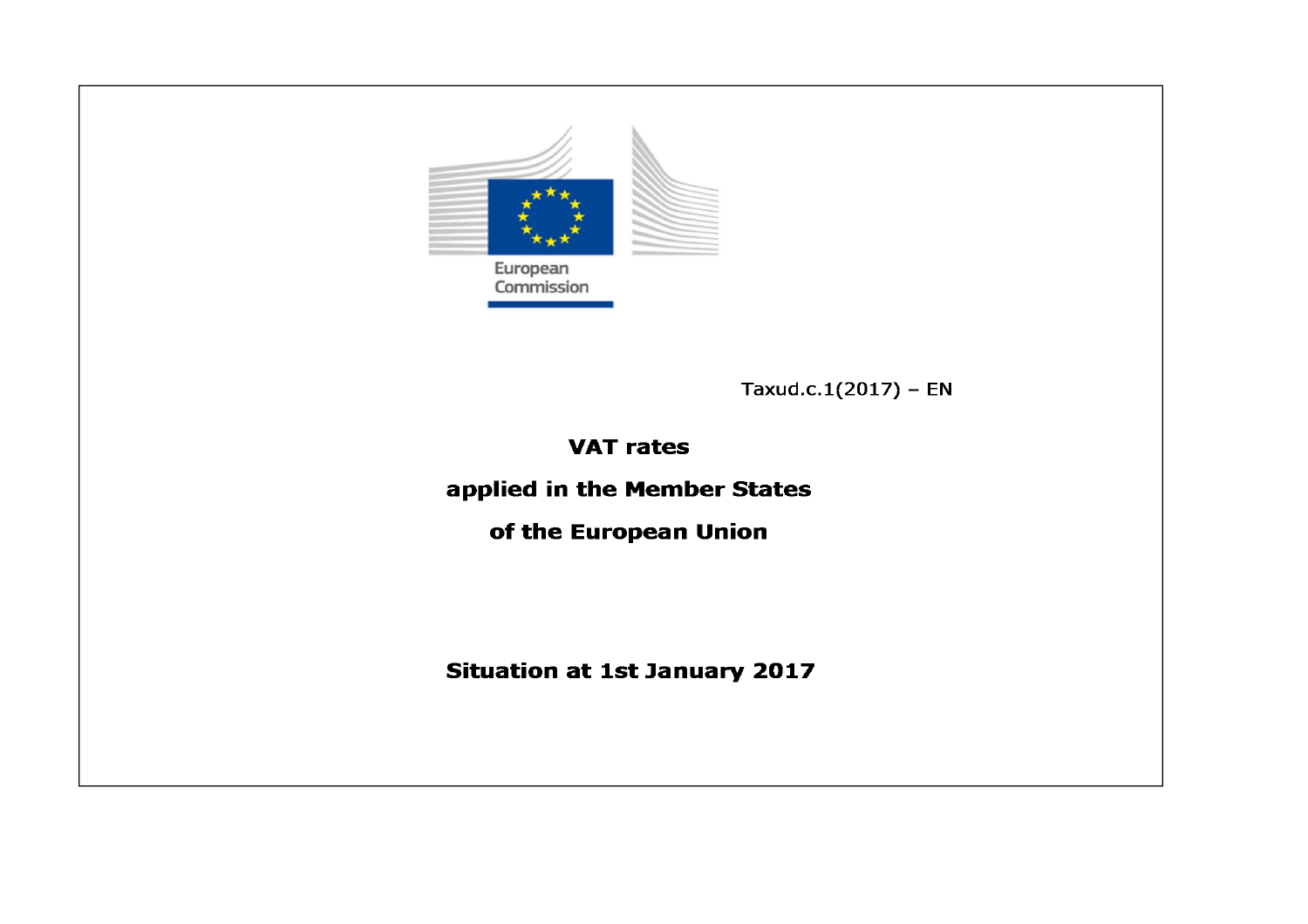#### **CONTENTS**

**I.**LIST OF VAT RATES APPLIED IN THE MEMBER STATES

- **II.**APPLICATION OF REDUCED VAT RATES BY THE MEMBER STATES TO THE CATEGORIES OF GOODS AND SERVICES CONTAINED IN ANNEX III OF VAT DIRECTIVE 2006/112/EC
- **III.**APPLICATION OF THE PARKING RATE IN CERTAIN MEMBER STATES
- **IV.** LIST OF SUPER-REDUCED RATES (LESS THAN 5%) APPLIED IN THE MEMBER STATES
- **V.**CASES WHERE THE ZERO RATE IS APPLIED TO CONSUMPTION IN THE LEGISLATION OF THE MEMBER STATES (TITLE VIII, CHAPTER 4 OF THE VAT DIRECTIVE 2006/112/EC)
- **VI.**VAT RATES GENERALLY APPLIED IN THE MEMBER STATES TO CERTAIN products OR SERVICES
- **VII.** GEOGRAPHICAL FEATURES OF THE APPLICATION OF THE VAT IN THE EUROPEAN UNION
- **VIII.** THE EVOLUTION OF THE VAT RATES APPLICABLE IN THE MEMBER STATES
- **N.B.:** The purpose of this document is to disseminate information about the VAT rates in force in the Member States of the European Union. The information has been supplied by the respective Member States and complemented by the Commissions services but part of the additions has not been verified yet by some Member States. The Commission cannot be held responsible for its accuracy or completeness, neither does its publication imply any endorsement by the Commission of the Member States' legal provisions.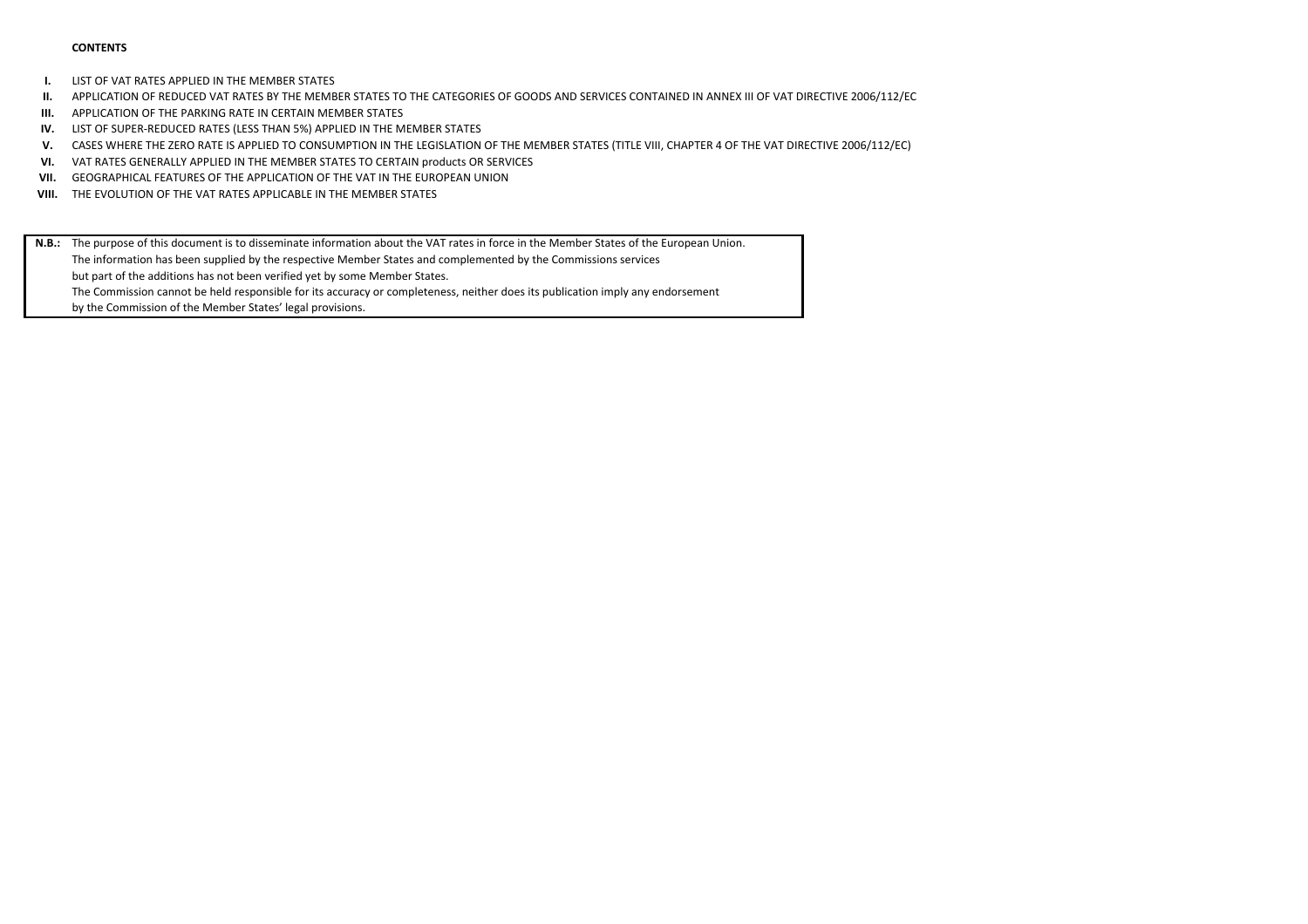| <b>Member States</b>  | Code                     | <b>Super-reduced</b>     | <b>Reduced</b> | <b>Standard</b> | <b>Parking</b>           |
|-----------------------|--------------------------|--------------------------|----------------|-----------------|--------------------------|
|                       |                          | Rate                     | Rate           | Rate            | Rate                     |
| Belgium               | <b>BE</b>                | $\overline{a}$           | 6/12           | 21              | 12 <sup>2</sup>          |
| <b>Bulgaria</b>       | <b>BG</b>                | $\overline{\phantom{0}}$ | 9              | 20              |                          |
| <b>Czech Republic</b> | CZ                       | $\overline{\phantom{0}}$ | 10/15          | 21              | $\overline{\phantom{0}}$ |
| <b>Denmark</b>        | DK                       | $\overline{a}$           |                | 25              | $\overline{\phantom{0}}$ |
| Germany               | <b>DE</b>                | $\overline{a}$           | $\overline{7}$ | 19              | L.                       |
| Estonia               | EE                       |                          | $\overline{9}$ | 20              |                          |
| Ireland               | IE                       | 4.8                      | 9/13,5         | 23              | 13.5                     |
| Greece                | EL                       | $\overline{a}$           | 6/13           | 24              |                          |
| Spain                 | ES                       | $\overline{4}$           | 10             | 21              | $\overline{\phantom{0}}$ |
| France                | <b>FR</b>                | 2.1                      | 5,5/10         | 20              |                          |
| Croatia               | <b>HR</b>                | $\overline{\phantom{a}}$ | 5/13           | 25              | $\blacksquare$           |
| Italy                 | IT                       | 4                        | 5/10           | 22              |                          |
| Cyprus                | <b>CY</b>                | $\frac{1}{2}$            | 5/9            | 19              | $\blacksquare$           |
| Latvia                | LV                       | $\frac{1}{2}$            | 12             | 21              | $\overline{\phantom{0}}$ |
| Lithuania             | <b>LT</b>                | $\overline{a}$           | 5/9            | 21              | $\overline{a}$           |
| Luxembourg            | LU                       | 3                        | $\overline{8}$ | 17              | 14                       |
| Hungary               | HU                       | $\frac{1}{2}$            | 5/18           | 27              | $\blacksquare$           |
| Malta                 | <b>MT</b>                | $\overline{\phantom{0}}$ | 5/7            | 18              | $\blacksquare$           |
| Netherlands           | <b>NL</b>                | $\overline{\phantom{0}}$ | 6              | 21              |                          |
| Austria               | AT                       | $\blacksquare$           | 10/13          | 20              | 13                       |
| Poland                | PL                       | $\overline{a}$           | 5/8            | 23              |                          |
| Portugal              | PT                       | $\blacksquare$           | 6/13           | 23              | 13                       |
| Romania               | <b>RO</b>                | $\overline{\phantom{0}}$ | 5/9            | 19              |                          |
| Slovenia              | SI                       | $\frac{1}{2}$            | 9.5            | 22              | $\overline{\phantom{0}}$ |
| Slovakia              | $\overline{\mathsf{SK}}$ | $\overline{a}$           | 10             | 20              | L.                       |
| Finland               | FI.                      | $\overline{a}$           | 10/14          | 24              | $\overline{\phantom{0}}$ |
| Sweden                | <b>SE</b>                | $\overline{a}$           | 6/12           | 25              |                          |
| <b>United Kingdom</b> | UK                       | $\frac{1}{2}$            | 5              | 20              | $\blacksquare$           |

# *I. List of VAT rates applied in the Member States (in %)*

N.B.: Exemptions with a refund of tax paid at preceding stages (zero rates) are not included above (see section V)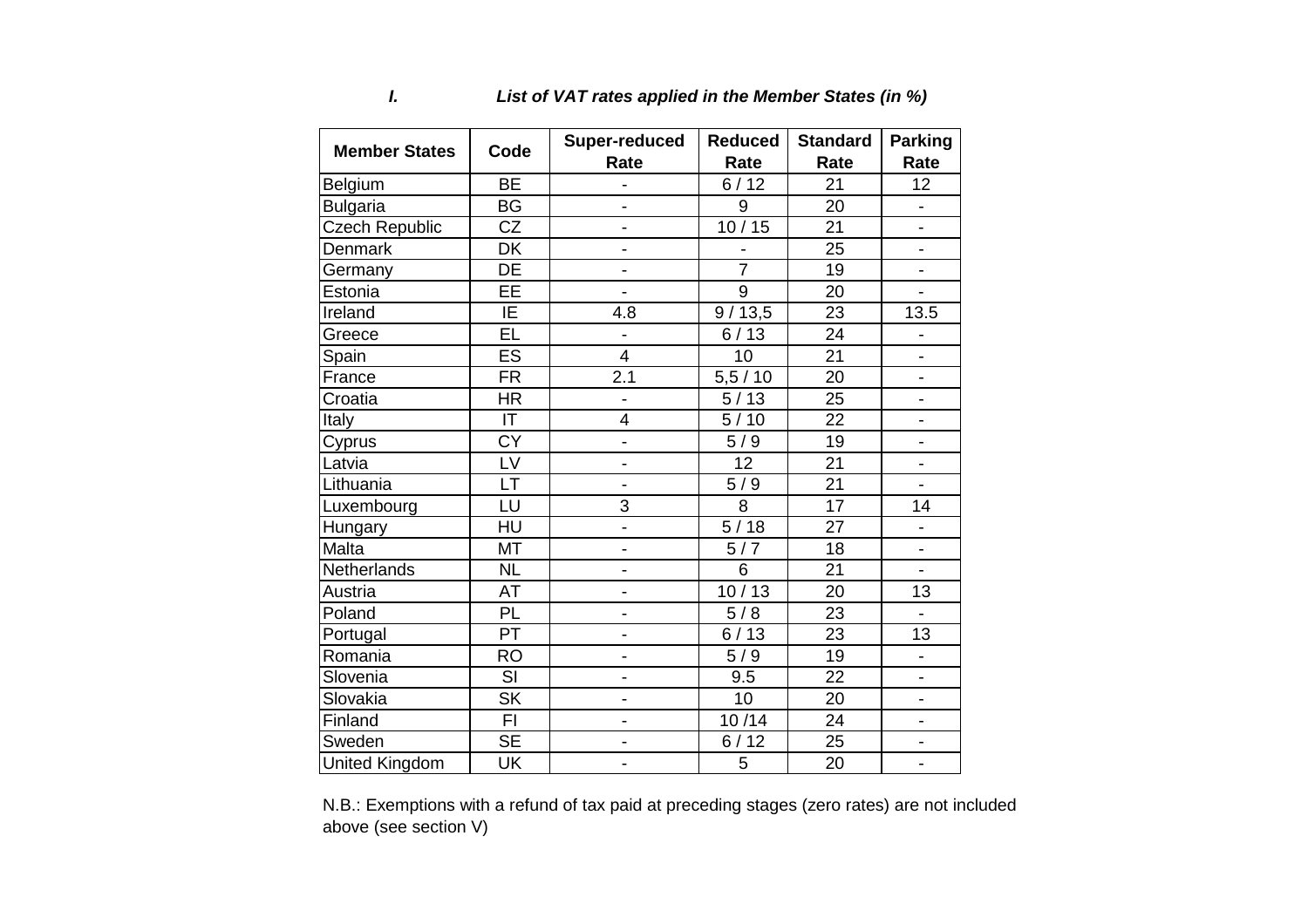#### *II. Application of reduced VAT rates by the member states to the categories of goods and services contained in Annex III of VAT Directive 2006/112/EC 0 = zero rate (exemption with refund of tax paid at preceding stage); [ex] = exemption; N/A = not applicable*

|                 | Category                                                         | <b>BE</b>                   | BG         | CZ                | DK         | DE                     | EE.                | IE.                                      | EL.           | ES                         | <b>FR</b>                            | <b>HR</b>             | IT                         | CY                    | LV                      | LT         | LU                   | HU                    | <b>MT</b>             | <b>NL</b>       | AT                    | <b>PL</b>                  | PT               | RO                          | SI         | SK                 | FI.        | SE                 | UK                     |
|-----------------|------------------------------------------------------------------|-----------------------------|------------|-------------------|------------|------------------------|--------------------|------------------------------------------|---------------|----------------------------|--------------------------------------|-----------------------|----------------------------|-----------------------|-------------------------|------------|----------------------|-----------------------|-----------------------|-----------------|-----------------------|----------------------------|------------------|-----------------------------|------------|--------------------|------------|--------------------|------------------------|
| -1              | Foodstuffs                                                       | 6<br>12<br>21               | 20         | 10<br>15          | 25         | $\overline{7}$<br>19   | 20                 | $\overline{0}$<br>4.8<br>9<br>13.5<br>23 | 13<br>24      | $\overline{4}$<br>10       | 2.1<br>5.5<br>10<br>20               | 5<br>13<br>25         | $\overline{4}$<br>5<br>10  | 5<br>19               | 21<br>12                | 21         | $\mathbf{3}$         | 5<br>18<br>27         | $\mathbf 0$           | 6               | 10 <sup>°</sup>       | 5<br>8<br>23               | 6<br>13<br>23    | 9                           | 9.5        | 20<br>10           | 14         | 12<br>25           | $\mathbf{0}$<br>20     |
| $\overline{2}$  | Water supplies                                                   | 6                           | 20         | 15                | 25         | $\overline{7}$         | 20                 | [ex]<br>23                               | [ex]<br>13    | 10                         | 5.5                                  | 13<br>25              | 10                         | 5                     | 21                      | 21         | 3                    | 27                    | [ex]                  | 6               | 10                    | 8                          | 6                | 9                           | 9.5        | 20                 | 24         | 25                 | $\mathbf 0$            |
| $\mathbf{3}$    | <b>Pharmaceutical products</b>                                   | $6\overline{6}$<br>21       | 20         | 10<br>15          | 25         | 19                     | 9                  | $\mathbf 0$<br>23                        | 6<br>13<br>24 | $\overline{4}$<br>10<br>21 | 2.1<br>5.5<br>10<br>20               | 5<br>25               | 10<br>22                   | 5                     | 12                      | 5<br>21    | $\mathbf{3}$<br>17   | $5\phantom{.0}$<br>27 | $\mathbf{0}$          | 6<br>21         | 10 <sup>1</sup>       | 8                          | 6<br>23          | 9                           | 9.5        | 10                 | 10         | 25<br>$\mathbf{0}$ | $\mathbf{0}$<br>20     |
| $\overline{4}$  | Medical equipment for disabled<br>persons<br>---                 | 6<br>21                     | 20         | 15                | 25         | $\overline{7}$         | 9                  | $\mathbf 0$<br>23                        | 13<br>24      | $\overline{4}$<br>10       | 5.5                                  | 5<br>25               | $\overline{4}$<br>22       | 5                     | 12                      | 5          | 3<br>17              | 5<br>27               | 5                     | 6<br>21         | 20                    | 8                          | 6                | 9                           | 9.5        | 10                 | 24<br>[ex] | 25<br>[ex]         | $\mathbf 0$<br>5       |
|                 | Children's car seats                                             | 21                          | 20         | 15                | 25         | 19                     | 20                 | 13.5                                     | 24            | 21                         | 20                                   | 25                    | 22                         | $5\phantom{.0}$       | 21                      | 21         | $17$                 | 27                    | 18                    | 21              | 20                    | 8                          | 6                | 19                          | 22         | 20                 | 24         | 25                 | $5\phantom{.0}$        |
| 5 <sub>5</sub>  | Transport of passengers                                          | 6<br>$\mathbf 0$            | 20         | 15<br>$\mathbf 0$ | [ex]<br>25 | 7<br>19                | 20<br>$\mathbf{0}$ | [ex]                                     | 24            | 10                         | 10 <sup>10</sup>                     | 25                    | 10<br>[ex]                 | 5<br>9                | 12<br>[ex]              | 9<br>21    | [ex]<br>$\mathbf{3}$ | 27                    | $\mathbf 0$           | [ex]<br>6<br>21 | 10 <sup>°</sup><br>13 | 8                          | 6                | 19                          | 9.5        | $\mathbf{0}$<br>20 | 10         | 6<br>$\mathbf{0}$  | $\mathbf{0}$           |
|                 | <b>Books</b>                                                     | 6<br>21                     | 20         | 10<br>15          | 25         | $\overline{7}$         | 9                  | 0                                        | 6<br>24       | $\overline{4}$<br>21       | 5.5<br>20                            | 5                     | $\overline{4}$<br>22       | 5                     | 12                      | 9          | 3                    | 5                     | 5                     | 6               | 10                    | 5<br>23                    | 6<br>23          | 5                           | 9.5        | 10                 | 10         | 6                  | $\mathbf 0$            |
|                 | Books on other physical means<br>of support                      | 21                          | 20         | 21                | 25         | $\overline{7}$<br>19   | 20                 | 23                                       | 24            | $\overline{4}$             | 5.5<br>20                            | 5                     | $\overline{4}$<br>22       | 19                    | 21                      | 21         | 3                    | 5                     | 5                     | 6               | 20                    | $\sqrt{5}$<br>23           | 6<br>23          | 5                           | 9.5        | 10                 | 24         | 6<br>25            | $\mathbf{0}$<br>20     |
| 6               | Newspapers                                                       | $\mathbf{0}$<br>6<br>21     | 20         | 10                | 0<br>25    | $\overline{7}$         | 9                  | 9                                        | 6<br>24       | $\overline{4}$<br>21       | 2.1<br>20                            | 5<br>13<br>25         | $\overline{4}$             | 5                     | 12                      | 9          | 3                    | 5                     | 5                     | 6               | 10                    | 8<br>23                    | 6<br>23          | 5                           | 9.5        | 20                 | 10<br>24   | 6                  | $\mathbf 0$            |
|                 | Periodicals                                                      | $\mathbf{0}$<br>6<br>21     | 20         | 10                | 25         | $\overline{7}$         | 9                  | 9                                        | 6<br>24       | $\overline{4}$<br>21       | 2.1<br>20                            | 5<br>13<br>25         | $\overline{4}$<br>22       | 5                     | 12                      | 9          | 3                    | $\overline{5}$        | 5                     | 6               | 10                    | 5<br>23<br>8               | 6<br>23          | 5                           | 9.5        | 20                 | 10<br>24   | [ex]<br>6          | $\mathbf 0$            |
| $7\overline{}$  | <b>Admission to cultural services</b><br>shows, cinema, theatre) | [ex]<br>6                   | [ex]<br>20 | 15                | 25<br>[ex] | [ex]<br>$\overline{7}$ | 20                 | [ex]<br>9                                | 24<br>6       | [ex]<br>21                 | 2.1<br>5.5<br>10 <sup>10</sup><br>20 | $5\phantom{.0}$<br>25 | 10<br>25                   | [ex]<br>5             | [ex]<br>$5\phantom{.0}$ | [ex]<br>21 | $\mathbf{3}$         | 18                    | $5\phantom{.0}$<br>27 | 6<br>18         | [ex]                  | 8<br>13                    | [ex]<br>13<br>23 | $5\overline{)}$<br>13<br>19 | 9.5        | 20                 | 10<br>[ex] | $6\phantom{.}$     | 20                     |
|                 | Admission to amusement parks                                     | $6\overline{6}$             | 20         | 15                | 25         | 19                     | 20                 | 9                                        | 24            | 21                         | 10<br>20                             | 25                    | 22                         | $\sqrt{5}$            | 21                      | 21         | $\mathbf{3}$         | 27                    | 18                    | 6               | 13                    | 8                          | 23               | 19                          | 9.5        | 20                 | 10         | 25                 | 20                     |
| 8               | Pay TV/ cable TV                                                 | 21                          | 20         | [ex]<br>21        | 25         | 19                     | 20                 | 23                                       | [ex]<br>24    | 21                         | 10                                   | [ex]<br>25            | 22                         | 19                    | 21                      | 21         | 3<br>17              | [ex]<br>27            | 18                    | 21              | 10                    | 8<br>23                    | 23               | 19                          | 22         | [ex]<br>20         | 24         | 25                 | 20                     |
|                 | TV licence                                                       | $\lbrack \cdot \rbrack$     | 20         | [ex]<br>21        | 25         | [ex]                   | 20                 | [ex]                                     | $[\cdot]$     | 21                         | 2.1                                  | N/A                   | $\overline{4}$             | N/A                   | $[\cdot]$               | 21         | N/A                  | [ex]<br>27            | [ex]                  | [ex]            | 10                    | 23                         | 6                | 19                          | [ex]<br>22 | [ex]<br>20         | 10         | [ex]               | [ex]                   |
| 9               | Vriters, composers etc.                                          | 6<br>21<br>[ex]             | 20         | 15                | [ex]       | $\overline{7}$         | 20                 | 23                                       | 24            | 21                         | 10 <sup>°</sup>                      | [ex]<br>25            | [ex]<br>22                 | 5 <sub>5</sub>        | [ex]                    | 21         | $\mathbf{3}$<br>17   | 27                    | 18                    | 6<br>[ex]       | 20<br>13              | 8<br>[ex]                  | 23<br>[ex]       | 19                          | 9.5        | 20                 | [ex]<br>10 | 6                  | 20                     |
| 10              | Social housing                                                   | 12<br>6                     | 20         | 15                | 25         | 19                     | 20                 | 13.5                                     | 24<br>[ex]    | $\overline{4}$<br>10       | 5.5<br>10<br>20                      | 25                    | $\overline{4}$             | 5                     | 21                      | 21         | N/A                  | 27                    | [ex]<br>5             | 21              | 20                    | 8                          | [ex]<br>6        | 5<br>6                      | 9.5        | 20                 | 24         | 25<br>[ex]         | 20<br>5<br>$\mathsf 0$ |
| 10a             | Renovation and repairing of<br>private dwellings (*)             | 21<br>$6\overline{6}$       | 20         | 15                | 25         | 19                     | 20                 | 13.5                                     | 24            | 10                         | 5,5<br>10<br>20                      | 25                    | 10                         | 5                     | 21                      | 21         | N/A                  | 27                    | 18                    | 21              | 20                    | 8<br>23                    | 6                | 19                          | 9.5        | 20                 | 24         | 25                 | 5                      |
| 10 <sub>b</sub> | Window cleaning and cleaning in<br>private households            | 21                          | 20         | 15                | 25         | 19                     | 20                 | 13.5                                     | 24            | 21                         | 10<br>20                             | 25                    | 22                         | 19                    | 21                      | 21         | 8                    | 27                    | 18                    | 21<br>6         | 20                    | 23                         | 23               | 19                          | 9.5        | 20                 | 24         | 25                 | 20                     |
| 11              | Agricultural inputs                                              | $6\phantom{.}6$<br>12<br>21 | 20         | 15<br>21          | 25         | $\overline{7}$         | 20                 | $\overline{0}$<br>4.8<br>13.5<br>23      | 13<br>24      | 10                         | 10<br>20                             | 25                    | $\overline{4}$<br>10<br>22 | $5\overline{)}$<br>19 | 21                      | 21         | $\mathbf{3}$<br>17   | 27                    | 18                    | 6               | 10<br>13              | $5\phantom{.0}$<br>8<br>23 | 6<br>13<br>23    | 9<br>19                     | 9.5        | 20                 | 24<br>14   | 25                 | 20                     |
| 12              | Hotel accommodation                                              | 6                           | 9          | 15                | 25         | $\overline{7}$         | 9                  | 9                                        | 13            | 10                         | 10                                   | 13                    | 10                         | 9                     | 12                      | 9          | $\mathbf{3}$         | 18                    | $\overline{7}$        | 6               | 13                    | 8                          | 6                | 9                           | 9.5        | 20                 | 10         | 12                 | 20                     |
| 12a             | Restaurant and catering<br>services                              | 12                          | 20         | 15<br>21          | 25         | 19                     | 20                 | 9<br>[ex]                                | 24            | 10                         | 5.5<br>10                            | 25                    | 10                         | 9                     | 21                      | 21         | $\mathbf{3}$<br>17   | 18<br>27              | 18                    | 6               | 10                    | 8                          | 13               | 9                           | 22<br>9.5  | 20                 | 14         | 12                 | 20                     |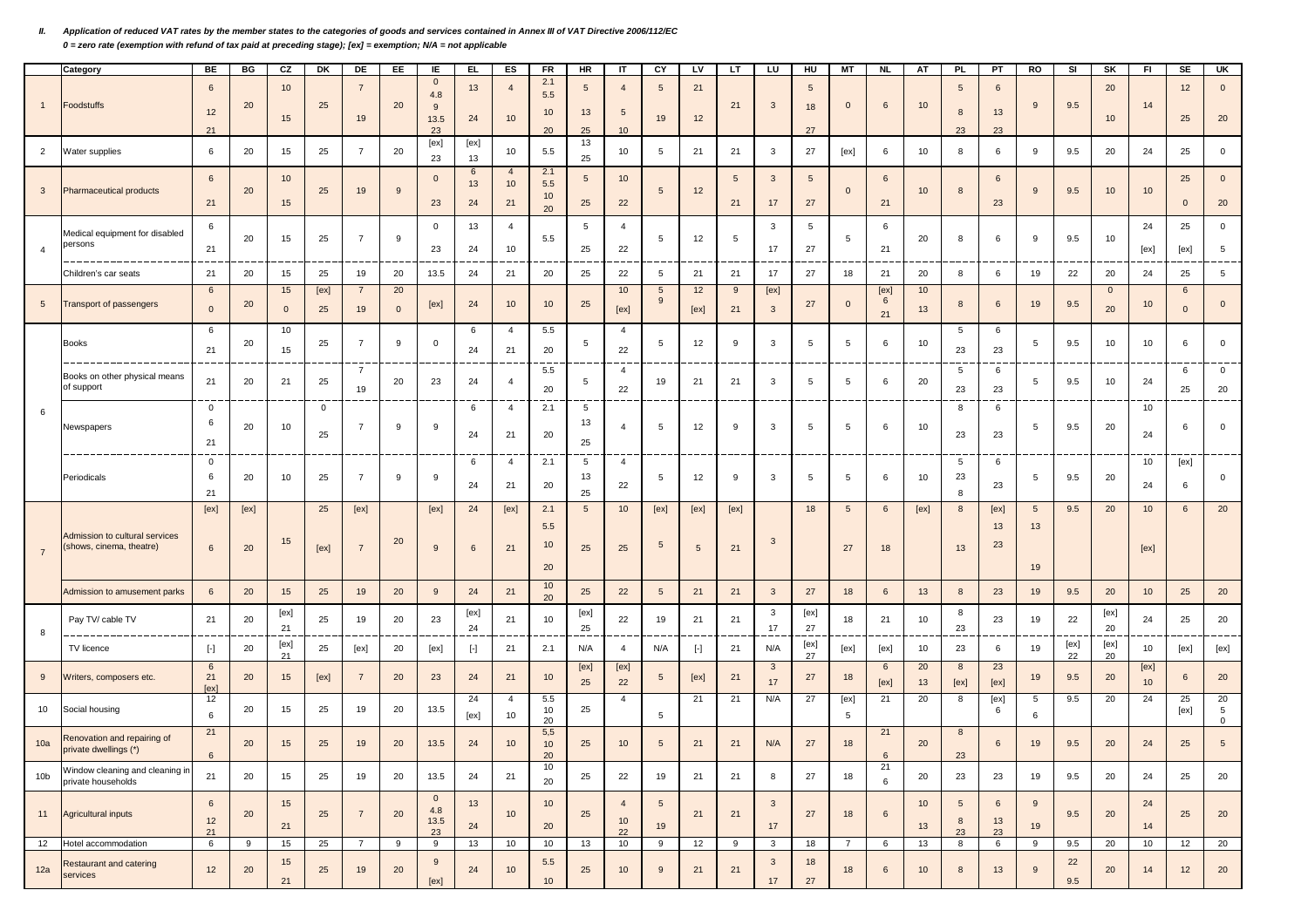|    | Category                                                                                                                                                              | BE                        | <b>BG</b>      | cz             | DK             | <b>DE</b>              | EE             | IE.                  | EL.             | E                                 | $F$ R                  | <b>HR</b>      | -IT              | CY                | <b>LV</b>      | LT.            | LU          | $H$ U          | <b>MT</b>                                             | <b>NL</b>               | AT             | <b>PL</b>              | PT            | RO             | SI                | <b>SK</b>      | FI.             | SE             | $\overline{\mathsf{g}}$ |
|----|-----------------------------------------------------------------------------------------------------------------------------------------------------------------------|---------------------------|----------------|----------------|----------------|------------------------|----------------|----------------------|-----------------|-----------------------------------|------------------------|----------------|------------------|-------------------|----------------|----------------|-------------|----------------|-------------------------------------------------------|-------------------------|----------------|------------------------|---------------|----------------|-------------------|----------------|-----------------|----------------|-------------------------|
| 13 | Admission to sporting events                                                                                                                                          | 6<br>[ex]                 | 20             | 15             | [ex]<br>25     | $\overline{7}$<br>19   | 20             | [ex]                 | 24              | 10<br>21                          | 5.5                    | 25             | 10<br>22         | 5                 | 21             | 21             | 3<br>[ex]   | 27             | 18                                                    | 6                       | 13             | 8                      | 23            | $\overline{5}$ | 9.5               | 20             | 10<br>[ex]      | [ex]<br>6      | 20                      |
| 14 | Use of sporting facilities                                                                                                                                            | 6<br>[ex]                 | 20             | 15             | [ex]<br>25     | [ex]<br>19             | 20             | 9                    | 24              | [ex]<br>21                        | 20                     | [ex]<br>25     | 22               | $5\phantom{.0}$   | 21             | 21<br>[ex]     | 3           | 27             | $\overline{7}$                                        | $6\phantom{.}6$<br>[ex] | [ex]           | 8                      | 23<br>[ex]    | 19             | 9.5               | 20<br>[ex]     | 10 <sup>1</sup> | 6<br>[ex]      | 20                      |
| 15 | Social services in so far as<br>those transactions are not<br>exempt pursuant to Articles 132,<br>135 and 136 of the Directive<br>2006/112/EC                         | 6<br>21                   | 20             | [ex]<br>15     | 25             | $\overline{7}$         | [ex]           | [ex]                 | 24<br>[ex]      | $\overline{a}$<br>10 <sup>1</sup> | 20                     | 25             | [ex]<br>5<br>22  | [ex]              | [ex]           | [ex]           | 17          | [ex]           | [ex]                                                  | [ex]<br>21              | [ex]<br>10     | 23                     | 6<br>23       | 19             | 22<br>[ex]        | 20<br>[ex]     | [ex]            | [ex]<br>25     | [ex]                    |
| 16 | Supplies by undertakers and<br>cremation services                                                                                                                     | $6\overline{6}$<br>21     | 20             | 15             | [ex]           | 19                     | 20             | [ex]                 | 24              | 21                                | 20                     | 25             | [ex]             | 19<br>$5^{\circ}$ | 21             | 21             | 3           | 27             | 18                                                    | [ex]                    | 20             | 8                      | [ex]          | 19             | 9.5               | 20             | [ex]            | [ex]           | [ex]                    |
| 17 | Medical and dental care in so far<br>as those services are not<br>exempt pursuant to points (b) to<br>(e) of Article 132(1) of the<br>Directive 2006/112/EC           | 21<br>[ex]                | 20<br>[ex]     | [ex]<br>15     | [ex]           | $\overline{7}$<br>[ex] | [ex]           | [ex]<br>13.5         | 24<br>[ex]      | 21<br>[ex]                        | [ex]                   | 25             | [ex]             | 5                 | [ex]           | 21<br>[ex]     | 17          | [ex]           | [ex]                                                  | [ex]<br>21              | 20             | 23                     | [ex]<br>6     | 19             | [ex]              | [ex]           | [ex]            | [ex]           | [ex]                    |
| 18 | Collection of domestic waste and<br>street cleaning, other than the<br>supply of such services by<br>bodies referred to in Article 13 of<br>the Directive 2006/112/EC | 21                        | 20             | 21<br>15       | 25             | $[\cdot]$<br>19        | 20             | 13.5                 | 24<br>$[\cdot]$ | 10                                | 20<br>10 <sup>10</sup> | 25             | 10 <sup>10</sup> | 5                 | 21             | 21             | 3           | 27             | 18                                                    | 21                      | 10             | 8                      | 6             | 19             | 9.5               | 20             | 24              | 25             | $\mathbf{0}$<br>20      |
| 19 | Minor repairing (including<br>mending and alteration) of:                                                                                                             |                           |                |                |                |                        |                |                      |                 |                                   |                        |                |                  |                   |                |                |             |                |                                                       |                         |                |                        |               |                |                   |                |                 |                |                         |
|    | <b>Bicycles</b><br>Shoes and leather goods<br>Clothing and household linen                                                                                            | 6<br>6<br>$6\overline{6}$ | 20<br>20<br>20 | 21<br>21<br>21 | 25<br>25<br>25 | 19<br>19<br>19         | 20<br>20<br>20 | 13.5<br>13.5<br>13.5 | 24<br>24<br>24  | 21<br>21<br>21                    | 20<br>20<br>20         | 25<br>25<br>25 | 22<br>22<br>22   | 19<br>19<br>19    | 21<br>21<br>21 | 21<br>21<br>21 | 8<br>8<br>8 | 27<br>27<br>27 | $5\overline{5}$<br>$5\overline{5}$<br>$5\overline{5}$ | 6<br>6<br>6             | 20<br>20<br>20 | 8<br>8<br>$\mathbf{8}$ | 6<br>23<br>23 | 19<br>19<br>19 | 9.5<br>9.5<br>9.5 | 20<br>20<br>20 | 24<br>24<br>24  | 25<br>25<br>25 | 20<br>20<br>20          |
| 20 | Domestic care services (**)                                                                                                                                           | 21                        | 20             | 15             | 25             | [ex]<br>19             | 20             | [ex]                 | 13              | 21                                | 5.5<br>10              | 25             | [ex]             | 19                | 21             | 21             | [ex]<br>17  | 27<br>[ex]     | 5                                                     | [ex]                    | 20             | [ex]<br>23             | $\epsilon$    | 19             | 9.5               | 20             | 24              | 25             | 20                      |
| 21 | Hairdressing                                                                                                                                                          | 21                        | 20             | 21             | 25             | 19                     | 20             | 9                    | 24              | 21                                | 20                     | 25             | 22               | 5 <sup>5</sup>    | 21             | 21             | 8           | 27             | 18                                                    | 6                       | 20             | 8                      | 23            | 19             | 9.5               | 20             | 24              | 25             | 20                      |

(\*) excluding materials which form a significant part of the value of the supply (\*\*) e.g. home help and care of the young, elderly, sick or disabled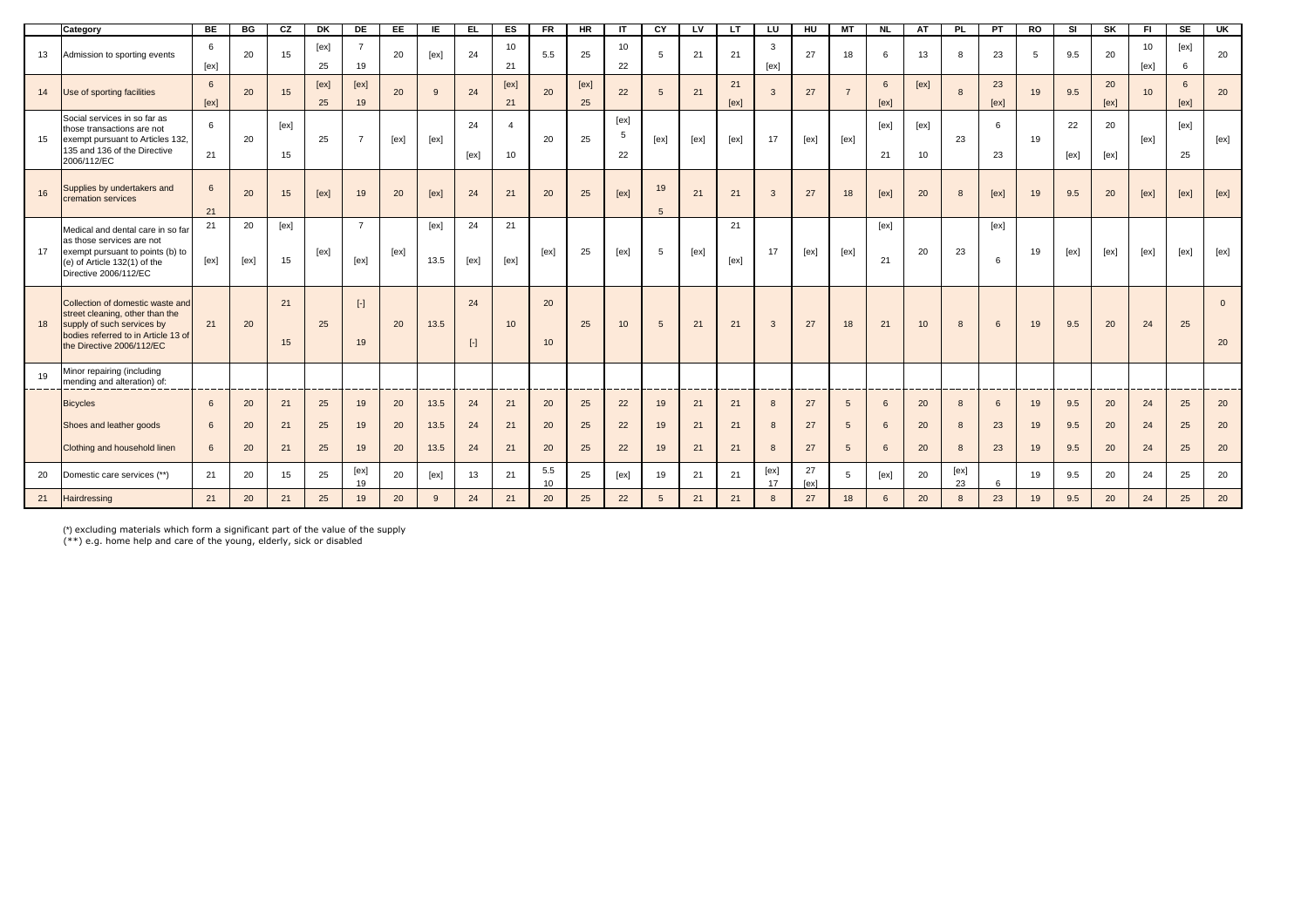### *III. Application of the parking rate in certain Member States*

*Member States which, at 1 January 1991, were applying a reduced rate to the supply of goods or services other than those specified in Annex III may apply the reduced rate to the supply of those goods or services, provided that the rate is not lower than 12 %.*

### **BELGIUM**

### *Parking rate of 12% applicable to:*

1. Certain energy products such as:

- coal and solid fuel obtained from coal
- lignite and agglomerated lignite (except for jet)
- coke and semi-coke from coal, lignite and peat
- uncharred petroleum coke used as fuel.

-coke from coal, lignite and peat<br>
coleum coke used as fuel.<br>
s and inner tubes for agricultural<br>
ubes for forestry tractors and cult 2. Certain tyres and inner tubes for agricultural tractors and machinery, excluding tyres and inner tubes for forestry tractors and cultivators.

## **IRELAND**

### *Parking rate of 13.5% applicable to:*

1. Energy for heating and light

2. Movable property used in the construction and maintenance of immovable property

- 3. Supply of immoveable property
- 4. Services consisting of the routine cleaning of immoveable property
- 5. Repair and maintenance of movable property
- 6. Services relating to the care of the human body
- 7. Certain specific tourist services
- 8. Services relating to photography
- 9. Services supplied by jockeys
- 10. Works of art and antiques
- 11. Short-term hire (less than 5 weeks) of:
- motor vehicles designed for the conveyance of persons by road
- ships, boats and other vessels not exceeding 15 tonnes gross designed

for the conveyance of passangers

 - sports and pleasure craft, including yachts, cabin cruisers, dinghies, canoes, skiffs and racing boats

- caravans, mobile homes, tents and trailer tents.

- 12. Driving schools
- 13. Professional services supplied by veterinary surgeons

# **LUXEMBOURG**

# *The parking rate of 14% applies to:*

1. Wines with an ABV of 13% or less, with the exception of sparkling wines, liqueur wines and fortified wines

2. Solid mineral fuels, mineral oils and wood intended for use as fuel, with the exception of wood for heating

- 3. Washing and cleaning products
- 4. Printed advertising matter, commercial and similar catalogues; tourism publications
- 5. Heat, cooling and steam, with the exception of heat provided by heating networks
- 6. Safe custody and administration of securities

7. Administration of credit and credit guarantees by a person or organisation other than that granting the credit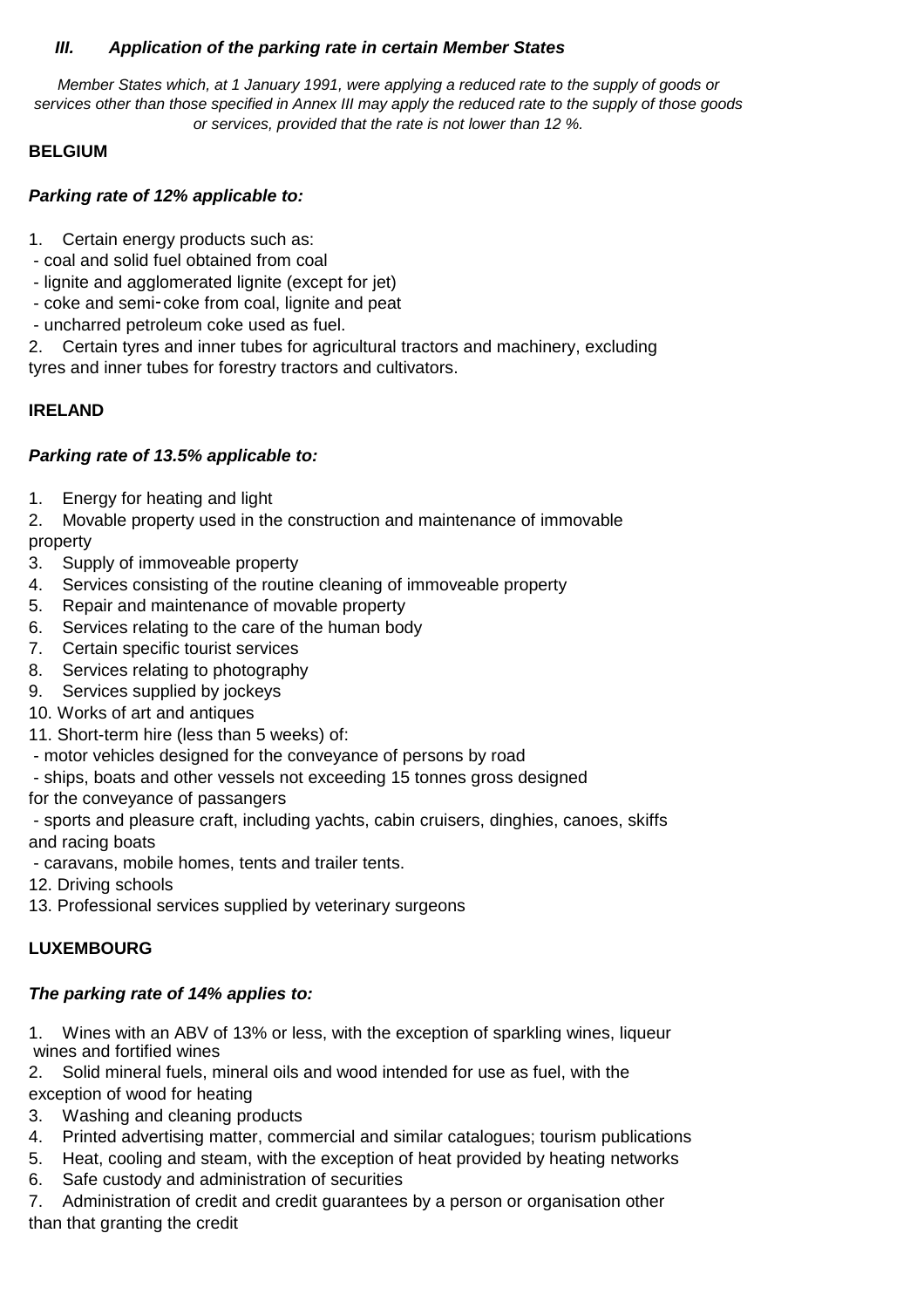### **AUSTRIA**

# *The parking rate of 13% applies to:*

1. Wine from farm production carried out by the producing farmer

# **PORTUGAL**

# *The parking rate of 13% applies to:*

1. Wine

2. Agricultural tools and utensils, mobile silos, tractors, pumps and other machinery designed exclusively or mainly for the purpose of agriculture, cattle breeding or forestry.

3. Diesel for the agriculture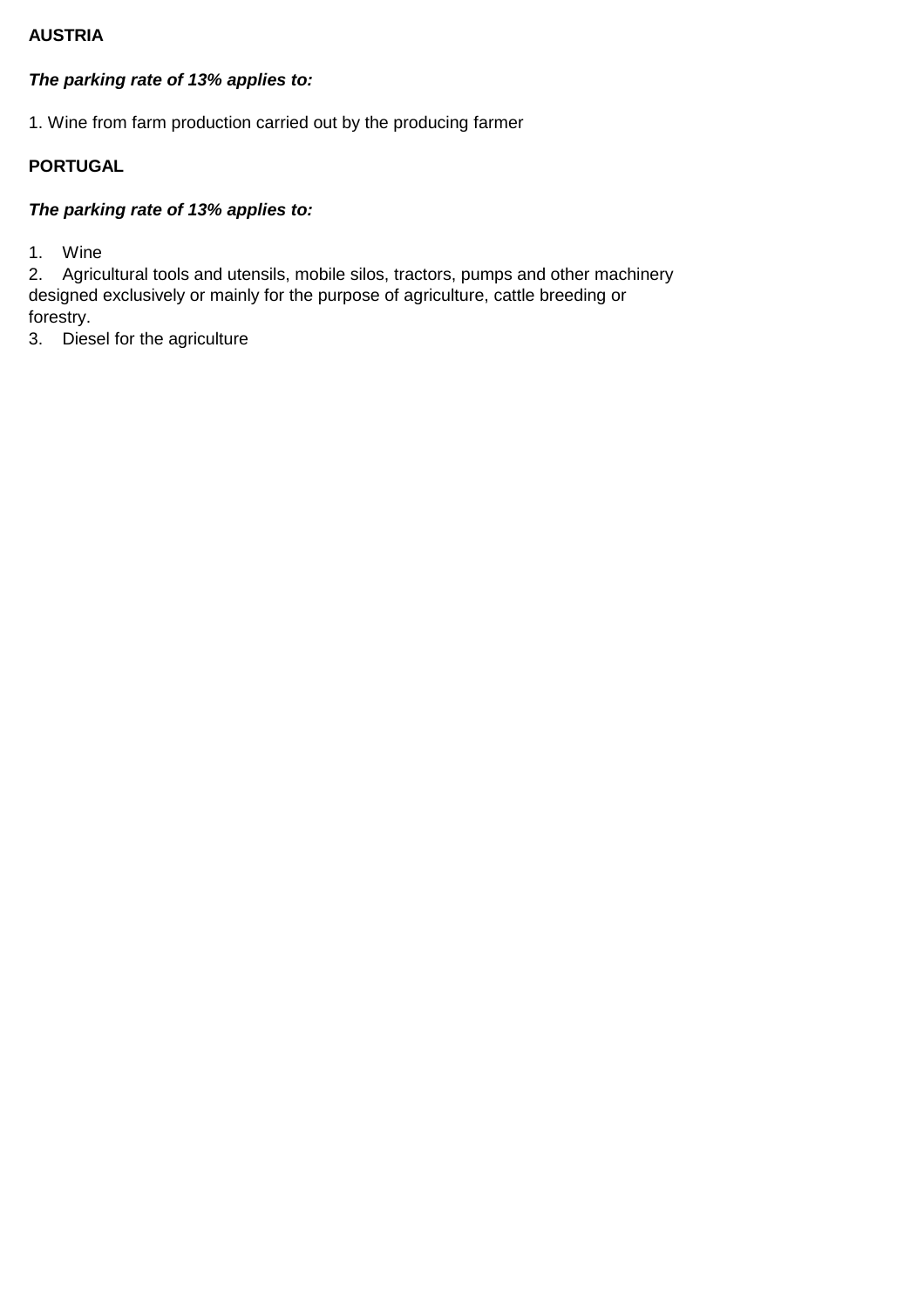### *IV. List of super-reduced rates (less than 5%) applied in the Member States (N.B.: The list is not exhaustive)*

| GOODS and<br><b>SERVICES</b>                                                        | <b>BE</b> | BG | CZ | DK | DE | EE | IE  | EL. | ES                                                 | <b>FR</b> | HR | $\mathsf{I}$             | CY | LV | LT. | LU                                           | HU | <b>MT</b> | <b>NL</b> | AT | PL | PT | RO | SI | SK | F1 | SE | UK |
|-------------------------------------------------------------------------------------|-----------|----|----|----|----|----|-----|-----|----------------------------------------------------|-----------|----|--------------------------|----|----|-----|----------------------------------------------|----|-----------|-----------|----|----|----|----|----|----|----|----|----|
| Food products                                                                       |           |    |    |    |    |    | 4.8 |     | $\overline{4}$                                     | 2.1       |    | $\overline{4}$           |    |    |     | $\mathbf{3}$                                 |    |           |           |    |    |    |    |    |    |    |    |    |
| Beverages: Mineral<br>water/lemonade                                                |           |    |    |    |    |    |     |     |                                                    |           |    |                          |    |    |     | $\mathbf{3}$                                 |    |           |           |    |    |    |    |    |    |    |    |    |
| Clothing and<br>footwear for children                                               |           |    |    |    |    |    |     |     |                                                    |           |    |                          |    |    |     | $\mathbf{3}$                                 |    |           |           |    |    |    |    |    |    |    |    |    |
| Pharmaceuticals                                                                     |           |    |    |    |    |    |     |     | $\overline{4}$                                     | 2.1       |    |                          |    |    |     | $\mathbf{3}$                                 |    |           |           |    |    |    |    |    |    |    |    |    |
| <b>Books</b><br>Books on other<br>physical means of<br>support<br>Newspapers        |           |    |    |    |    |    |     |     | $\overline{4}$<br>$\overline{4}$<br>$\overline{4}$ | 2.1       |    | $\overline{4}$<br>4<br>4 |    |    |     | $\mathbf{3}$<br>3<br>$\overline{\mathbf{3}}$ |    |           |           |    |    |    |    |    |    |    |    |    |
| Periodicals                                                                         |           |    |    |    |    |    |     |     | $\overline{4}$                                     | 2.1       |    | $\overline{4}$           |    |    |     | $\mathbf{3}$                                 |    |           |           |    |    |    |    |    |    |    |    |    |
| <b>Television licence</b><br>fees                                                   |           |    |    |    |    |    |     |     |                                                    | 2.1       |    | $\overline{4}$           |    |    |     |                                              |    |           |           |    |    |    |    |    |    |    |    |    |
| Reception of radio<br>and TV                                                        |           |    |    |    |    |    |     |     |                                                    |           |    |                          |    |    |     | $\overline{3}$                               |    |           |           |    |    |    |    |    |    |    |    |    |
| - Hotels<br>Restaurants                                                             |           |    |    |    |    |    |     |     |                                                    |           |    |                          |    |    |     | 3<br>$\overline{3}$                          |    |           |           |    |    |    |    |    |    |    |    |    |
| Admission to<br>cultural services,<br>shows (cinema,<br>theatre, sports)            |           |    |    |    |    |    |     |     |                                                    | 2.1       |    |                          |    |    |     | $\overline{3}$                               |    |           |           |    |    |    |    |    |    |    |    |    |
| Use of sports<br>installations                                                      |           |    |    |    |    |    |     |     |                                                    |           |    |                          |    |    |     | $\mathbf{3}$                                 |    |           |           |    |    |    |    |    |    |    |    |    |
| - Treatment of<br>waste and waste<br>water                                          |           |    |    |    |    |    |     |     |                                                    |           |    |                          |    |    |     | $\overline{3}$                               |    |           |           |    |    |    |    |    |    |    |    |    |
| Collection of<br>household waste                                                    |           |    |    |    |    |    |     |     |                                                    |           |    |                          |    |    |     | 3                                            |    |           |           |    |    |    |    |    |    |    |    |    |
| Passenger transport                                                                 |           |    |    |    |    |    |     |     |                                                    |           |    |                          |    |    |     | $\mathbf{3}$                                 |    |           |           |    |    |    |    |    |    |    |    |    |
| Property sector:                                                                    |           |    |    |    |    |    |     |     |                                                    |           |    |                          |    |    |     |                                              |    |           |           |    |    |    |    |    |    |    |    |    |
| Supply of new<br>buildings<br>Renovation and<br>repairs                             |           |    |    |    |    |    |     |     |                                                    |           |    | 4                        |    |    |     | $\overline{\mathbf{3}}$<br>3                 |    |           |           |    |    |    |    |    |    |    |    |    |
| Construction work<br>on new buildings                                               |           |    |    |    |    |    |     |     | $\overline{4}$                                     |           |    | $\overline{4}$           |    |    |     | $\overline{3}$                               |    |           |           |    |    |    |    |    |    |    |    |    |
| Royalties                                                                           |           |    |    |    |    |    |     |     |                                                    |           |    |                          |    |    |     | $\overline{3}$                               |    |           |           |    |    |    |    |    |    |    |    |    |
| Medical equipment<br>for disabled persons                                           |           |    |    |    |    |    |     |     |                                                    |           |    | 4                        |    |    |     | $\overline{\mathbf{3}}$                      |    |           |           |    |    |    |    |    |    |    |    |    |
| Water distribution                                                                  |           |    |    |    |    |    |     |     |                                                    |           |    |                          |    |    |     | $\mathbf{3}$                                 |    |           |           |    |    |    |    |    |    |    |    |    |
| Social services                                                                     |           |    |    |    |    |    |     |     | $\overline{4}$                                     |           |    |                          |    |    |     |                                              |    |           |           |    |    |    |    |    |    |    |    |    |
| Supplies by<br>undertakers and<br>cremation services                                |           |    |    |    |    |    |     |     |                                                    |           |    |                          |    |    |     | $\overline{3}$                               |    |           |           |    |    |    |    |    |    |    |    |    |
| - Cut flowers and<br>plants<br>Pesticides, natural<br>and artificial<br>fertilizers |           |    |    |    |    |    |     |     |                                                    |           |    | $\overline{4}$           |    |    |     |                                              |    |           |           |    |    |    |    |    |    |    |    |    |
| Raw wool                                                                            |           |    |    |    |    |    |     |     |                                                    |           |    |                          |    |    |     | $\mathbf{3}$                                 |    |           |           |    |    |    |    |    |    |    |    |    |
| Agricultural inputs                                                                 |           |    |    |    |    |    | 4.8 |     |                                                    |           |    |                          |    |    |     | $\mathbf{3}$                                 |    |           |           |    |    |    |    |    |    |    |    |    |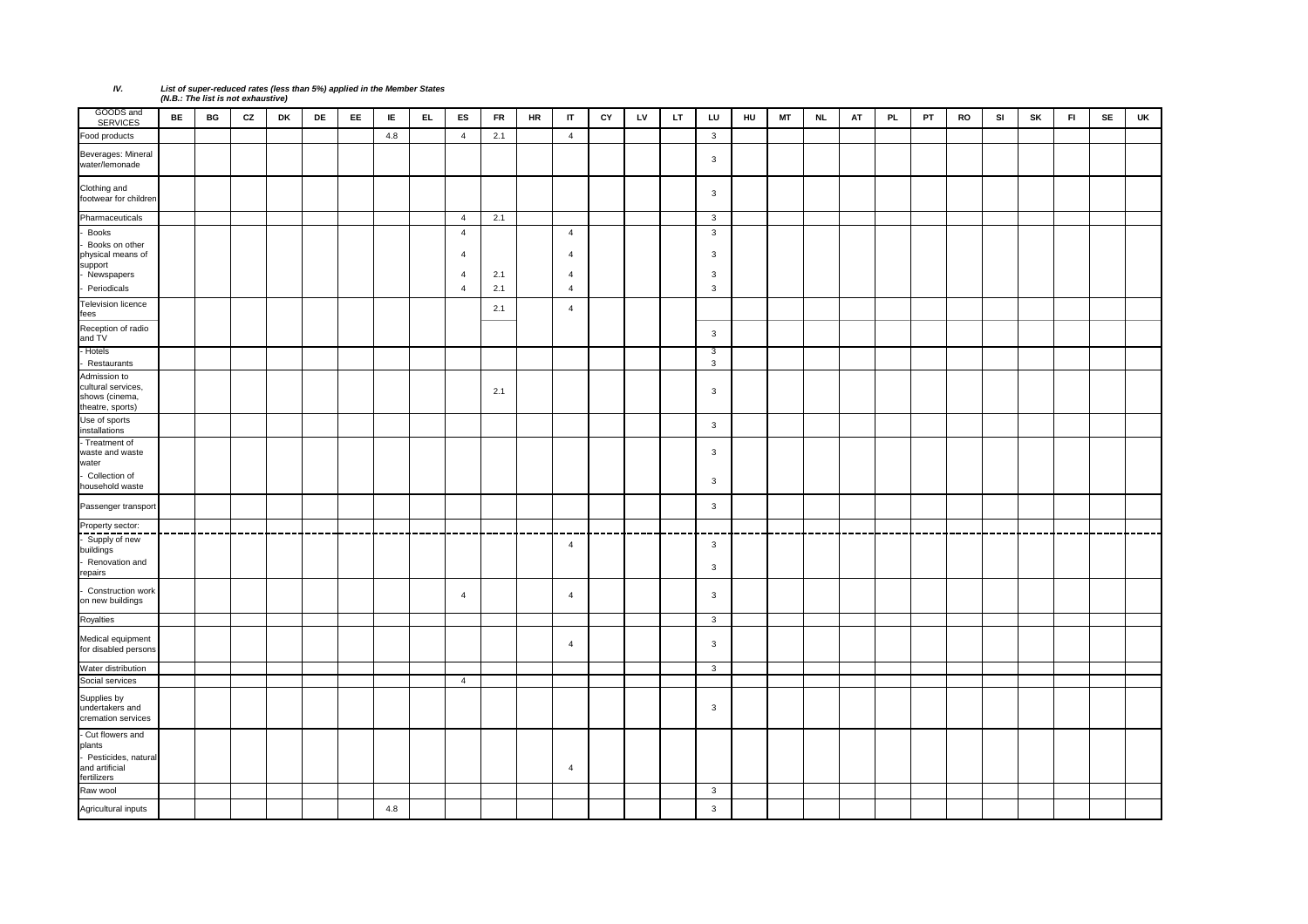**V. Cases where the zero rate is applied to consumption in the legislation of the Member States (article Title VIII, Chapter 4 of the VAT directive 2006/112/EC)**

#### **BELGIUM**

- Supplies of daily and weekly newspapers and periodicals of general information
- Supplies of certain recovered materials and by-products

## **DENMARK**

- Sales of newspapers normally published at a rate of more than one issue per month

## **IRELAND**

- Supplies of printed books and booklets, including atlases, but excluding:
	- (a) newspapers, periodicals, brochures, catalogues, directories and programmes,
	- (b) books of stationery, cheque books and similar products,
	- (c) diaries, organisers, yearbooks, planners and similar products the total area of whose pages consist of 25 per cent or more of blank spaces for the recording of information,
	- (d) albums and similar products, and
	- (e) books of stamps, tickets or coupons.
- Supplies of some food and drink intended for human consumption

(excluding certain products such as alcoholic beverages, manufactured beverages, ice-cream, confectionery, biscuits, pastries and savoury products such as crackers, crisps, popcorn and roasted nuts)

- Supplies of seeds, plants, trees, etc. used for food production
- Supplies of certain fertilisers in units of not less than 10 kg
- Supplies of animal feeding stuffs excluding medicine which is packaged, sold or otherwise designated for the use of dogs, cats, cage birds or domestic pets.
- Supplies of orally administered medicines for human consumption

 - Supplies of orally administered medicines for animal consumption excluding medicine which is packaged, sold or otherwise designated for the use of dogs, cats, cage birds or domestic pets.

- Supplies of certain articles of feminine hygiene
- Supplies of medical equipment such as wheelchairs, walking frames and crutches, orthopaedic appliances and
- other artificial parts of the body (excluding false teeth, corrective spectacles and contact lenses)
- Supplies of articles of clothing and footwear for children of average size under the age of ten

(excluding clothes made of fur or skin and articles of clothing and footwear not marked with the size or age)

- Supplies of wax candles and night-lights that are white and cylindrical, excluding candles and night-lights that are decorated, spiralled, tapered or perfumed.
- Services provided by the Commissioners of Irish Lights in connection with the operation of lightships, lighthouses or other navigational aids.
- Life saving services provided by the Royal National Lifeboat Institution including the organisation and maintenance of the lifeboat service.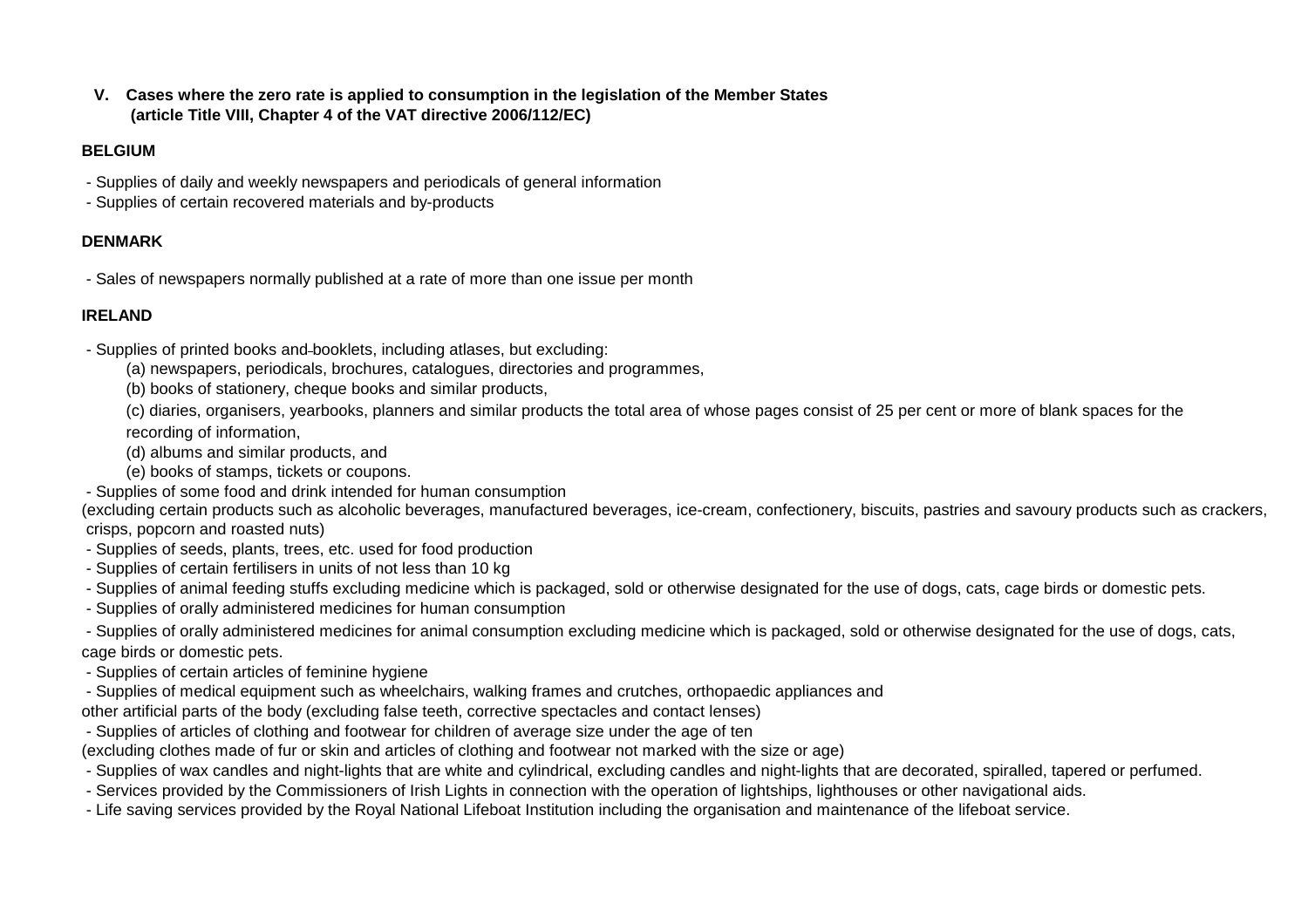#### **MALTA**

 - Supplies of food products for human consumption, except for supplies of pre-cooked dishes and certain highly processed products, such as ice-cream, chocolates, manufactured beverages or beverages subject to excise duty, and pet foods

- Supplies of seeds or other means of propagation of plants classified under the above paragraph
- Supplies of live animals of a type generally used as, or yielding or producing, food for human consumption
- Supplies of pharmaceuticals, medicines only where prescribed

#### **FINLAND**

- Printing services for membership publications of non-profit making organisations

#### **SWEDEN**

 - Services with regard to production (basically printing services) of membership periodicals, staff periodicals and periodicals issued by non-profit organisations, including services related to such production, such as distribution services

 - Medicine supplied on prescription or sold to hospitals or imported into the country to be supplied on prescription or sold to hospitals

#### **UNITED KINGDOM**

 - Supplies of food and drink for human consumption (excluding alcoholic drinks, confectionery, crisps and savoury snacks, hot food, sports drinks, hot takeaways, ice cream, soft drinks and mineral water)

- Supplies of animals and animal feeds, and plants and seeds if the animal or plant produces food that is normally used for human consumption.
- Supplies of water other than water for enterprises, distilled or mineral water
- Supplies of pharmaceuticals, medicines only where prescribed
- Supplies of medical and surgical instruments, aids only to handicapped persons (excluding hearing aids, dental prostheses, spectacles, etc.)
- Supplies of children's clothing and footwear

 - Supplies of books, children's painting and picture books, newspapers, periodicals, magazines, brochures, leaflets, pamphlets, sheet music, maps, publications (Some items are standard-rated such as exercise books, letterheads, posters)

- Construction of buildings for residential purposes; approved alterations to listed buildings
- Sale or long lease of a new dwelling with garage or parking space
- Supplies of certain materials by a person supplying the above-mentioned services, excluding maintenance and repair work
- Supplies for and by charity organisations of goods donated with a view to being sold
- Supplies of magnetic tape, tape recorders, etc. to the Royal National Institute for the Blind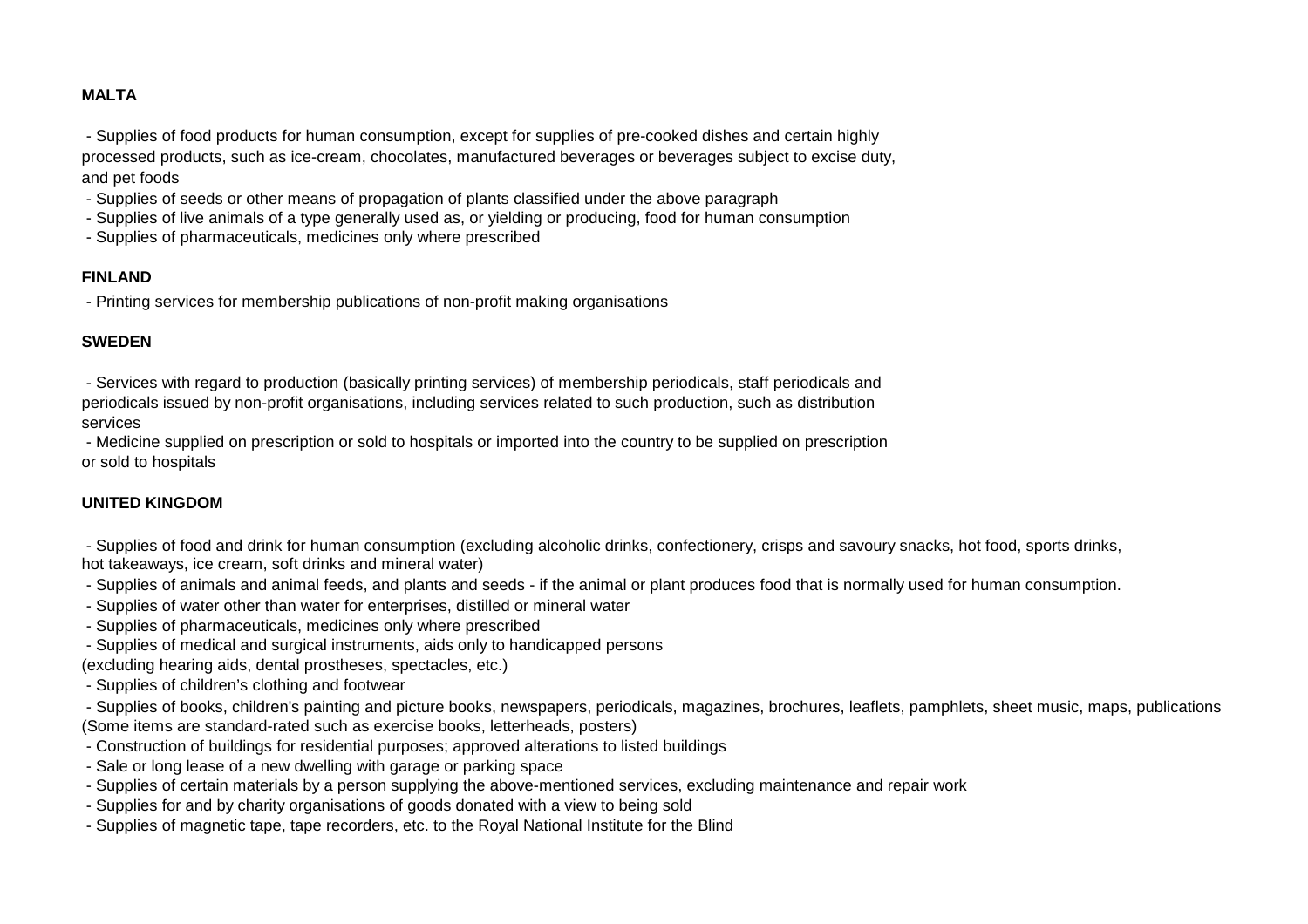- Supplies to a charity organisation of radio receivers for free loan to blind persons
- Sewage services
- The transport of passengers in any vehicle, vessel or aircraft with the capacity of carrying at least 10 passengers;
- or by the Post Office; or by any scheduled service
- The transport of passengers or freight from or to a place outside the United Kingdom
- Supplies of certain caravans and houseboats
- Supplies of boots and helmets for industrial use
- Supplies of motor-cycle and cycle helmets
- The issuing of bank notes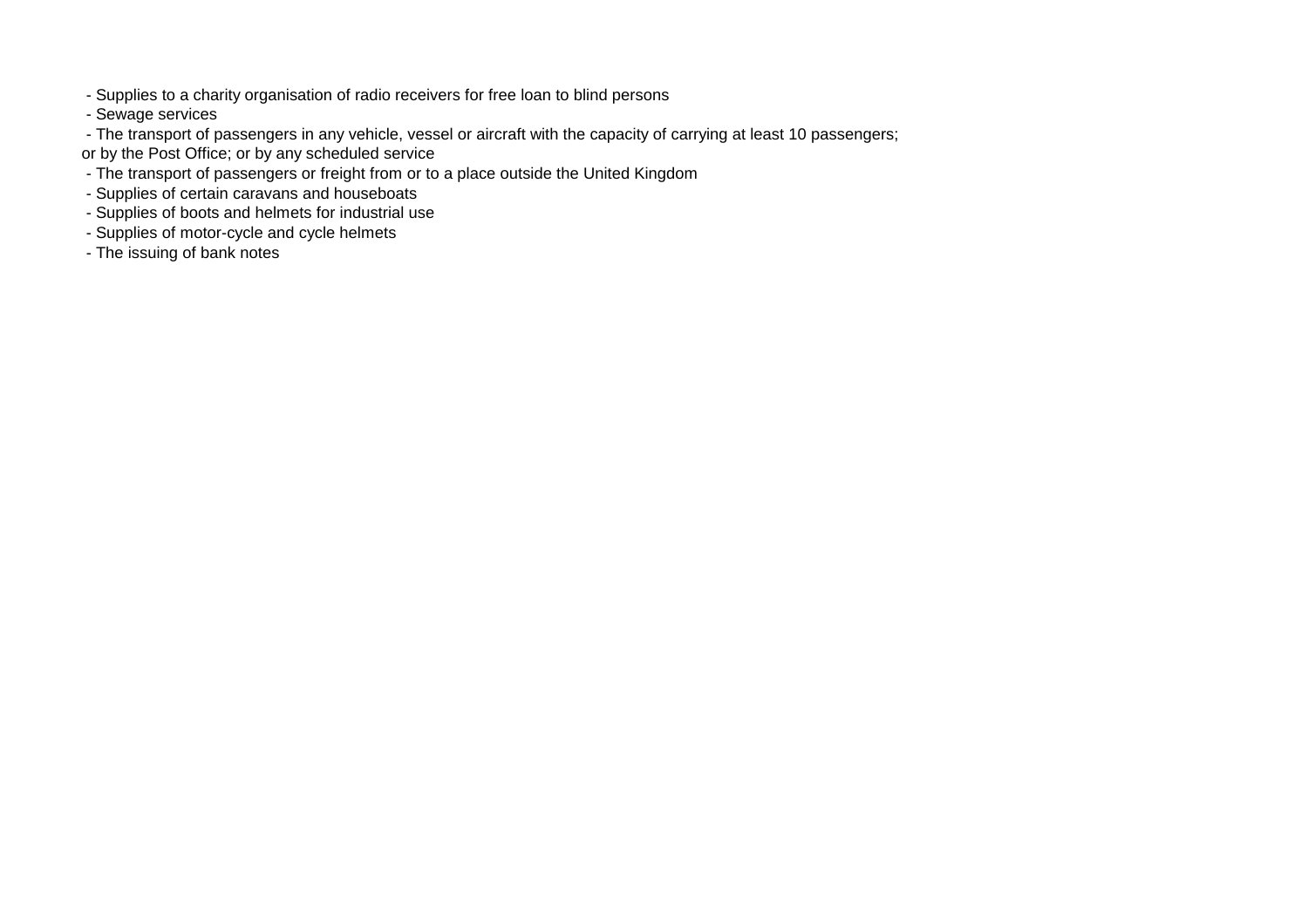| <b>GOODS and SERVICES</b>          | BE    | BG | CZ         | DK | DE                   | EE. | IE             | EL.        | ES | <b>FR</b>   | HR         | IT             | CY | LV        | LT. | LU       | HU         | МT        | NL   | AT       | <b>PL</b> | PT       | RO         | SI   | SK         | FI | SE   | UK              |
|------------------------------------|-------|----|------------|----|----------------------|-----|----------------|------------|----|-------------|------------|----------------|----|-----------|-----|----------|------------|-----------|------|----------|-----------|----------|------------|------|------------|----|------|-----------------|
| Alcoholic beverages                |       |    |            |    |                      |     |                |            |    |             |            |                |    |           |     |          |            |           |      |          |           |          |            |      |            |    |      |                 |
| <b>Spirits</b>                     | 21    | 20 | 21         | 25 | 19                   | 20  | 23             | 24         | 21 | 20          | 25         | 22             | 19 | 21        | 21  | 17       | 27         | 18        | 21   | 20       | 23        | 23       | 19         | 22   | 20         | 24 | 25   | 20              |
| Wine                               | 21    | 20 | 21         | 25 | 19                   | 20  | 23             | -24        | 21 | 20          | 25         | 22             | 19 | 21        | 21  | 14<br>17 | 27         | 18        | 21   | 20<br>13 | 23        | 13       | 19         | 22   | 20         | 24 | 25   | 20              |
| Beer                               | 21    | 20 | 21         | 25 | 19                   | 20  | 23             | 24         | 21 | 20          | 25         | 22             | 19 | 21        | 21  | 17       | 27         | 18        | 21   | 20       | 23        | 23       | 19<br>9    | 22   | 20         | 24 | 25   | 20              |
| Non-alcoholic beverages            |       |    |            |    |                      |     |                |            |    |             |            |                |    |           |     |          |            |           |      |          |           |          |            |      |            |    |      |                 |
| Mineral water                      | 6     | 20 | 15         | 25 | 19                   | 20  | 23             | 13         | 10 | 5.5<br>10   | 25         | 22             | 5  | 21        | 21  | 3        | 27         | 18        | 6    | 20       | 23        | 13       | 9          | 9.5  | 20         | 14 | 12   | 20              |
| Lemonade                           | 6     | 20 | 15         | 25 | 19                   | 20  | 23             | 24         | 10 | 5.5<br>10   | 25         | 22             | 5  | 21        | 21  | 3        | 27         | 18        | 6    | 20       | 23        | 23       | 9          | 9.5  | 20         | 14 | 12   | 20              |
| Fruit juices                       | 6     | 20 | 15         | 25 | 19                   | 20  | 23             | 24         | 10 | 5.5<br>10   | 25         | 22             | 5  | 21        | 21  | 3        | 27         | 18        | 6    | 20       | 5<br>23   | 6        | 9          | 9.5  | 20         | 14 | 12   | 20              |
| Clothing                           |       |    |            |    |                      |     |                |            |    |             |            |                |    |           |     |          |            |           |      |          |           |          |            |      |            |    |      |                 |
| Adults                             | 21    | 20 | 21         | 25 | 19                   | 20  | 23             | 24         | 21 | 20          | 25         | 22             | 19 | 21        | 21  | 17       | 27         | 18        | 21   | 20       | 23        | 23       | 19         | 22   | 20         | 24 | 25   | 20              |
| Children                           | 21    | 20 | 21         | 25 | 19                   | 20  | $\mathbf{0}$   | 24         | 21 | 20          | 25         | 22             | 19 | 21        | 21  | 3        | 27         | 18        | 21   | 20       | 23        | 23       | 19         | 22   | 20         | 24 | 25   | $\overline{0}$  |
| Children nappies                   | 21    | 20 | 21         | 25 | 19                   | 20  | $\overline{0}$ | 24         | 21 | 20          | 25         | 22             | 19 | 21        | 21  | 17       | 27         | 18        | 21   | 20       | 8<br>23   | 6        | 19         | 22   | 20         | 24 | 25   | $\mathbf 0$     |
| Footwear                           |       |    |            |    |                      |     |                |            |    |             |            |                |    |           |     |          |            |           |      |          |           |          |            |      |            |    |      |                 |
| Adults                             | 21    | 20 | 21         | 25 | 19                   | 20  | 23             | 24         | 21 | 20          | 25         | 22             | 19 | 21        | 21  | 17       | 27         | 18        | 21   | 20       | 23        | 23       | 19         | 22   | 20         | 24 | 25   | 20              |
| Children                           | 21    | 20 | 21         | 25 | 19                   | 20  | $\overline{0}$ | 24         | 21 | 20          | 25         | 22             | 19 | 21        | 21  | 3        | 27         | 18        | 21   | 20       | 23        | 23       | 19         | 22   | 20         | 24 | 25   | $\overline{0}$  |
| Tobacco                            | 21    | 20 | 21         | 25 | 19                   | 20  | 23             | 23         | 21 | 20          | 25         | 22             | 19 | 21        | 21  | 17       | 27         | 18        | 21   | 20       | 23        | 23       | 19         | 22   | 20         | 24 | 25   | 20              |
| Hifi-Video                         | 21    | 20 | 21         | 25 | 19                   | 20  | 23             | 23         | 21 | 20          | 25         | 22             | 19 | 21        | 21  | 17       | 27         | 18        | 21   | 20       | 23        | 23       | 19         | 22   | 20         | 24 | 25   | 20              |
| Computer, smartphones              | 21    | 20 | 21         | 25 | 19                   | 20  | 23             | 23         | 21 | 20          | 25         | 22             | 19 | 21        | 21  | 17       | 27         | 18        | 21   | 20       | 23        | 23       | 19         | 22   | 20         | 24 | 25   | 20              |
| E-books                            | 21    | 20 | 21         | 25 | 19                   | 20  | 23             | 24         | 21 | 5.5<br>20   | 25         | 4<br>22        | 19 | 21        | 21  | 17       | 27         | 18        | 21   | 20       | 23        | 23       | 19         | 22   | 20         | 24 | 25   | 20              |
| Household electrical<br>appliances | 21    | 20 | 21         | 25 | 19                   | 20  | 23             | 23         | 21 | 20          | 25         | 22             | 19 | 21        | 21  | 17       | 27         | 18        | 21   | 20       | 23        | 23       | 19         | 22   | 20         | 24 | 25   | 20              |
| Furniture                          | 21    | 20 | 21         | 25 | 19                   | 20  | 23             | 23         | 21 | 20          | 25         | 22             | 19 | 21        | 21  | 17       | 27         | 18        | 21   | 20       | 23        | 23       | 19         | 22   | 20         | 24 | 25   | 20              |
| Furs                               | 21    | 20 | 21         | 25 | 19                   | 20  | 23             | 23         | 21 | 20          | 25         | 22             | 19 | 21        | 21  | 17       | 27         | 18        | 21   | 20       | 23        | 23       | 19         | 22   | 20         | 24 | 25   | 20              |
| Jewels                             | 21    | 20 | 21         | 25 | 19                   | 20  | 23             | 23         | 21 | 20          | 25         | 22             | 19 | 21        | 21  | 17       | 27         | 18        | 21   | 20       | 23        | 23       | 19         | 22   | 20         | 24 | 25   | 20              |
| <b>Telecommunication services</b>  |       |    |            |    |                      |     |                |            |    |             |            |                |    |           |     |          |            |           |      |          |           |          |            |      |            |    |      |                 |
| Phone/ fax/ telex/etc.             | 21    | 20 | 21         | 25 | 19                   | 20  | 23             | 24         | 21 | 20          | 25         | 22             | 19 | 21        | 21  | 17       | 27         | 18        | 21   | 20       | 23        | 23       | 19         | 22   | 20         | 24 | 25   | 20              |
| Pay TV/ cable TV                   | 21    | 20 | [ex]       | 25 | 19                   | 20  | 23             | 24<br>[ex] | 21 | 10          | [ex]<br>25 | 22             | 19 | 21        | 21  | 3<br>17  | 27         | 18        | 21   | 10       | 8<br>23   | 23       | 19<br>[ex] | 22   | 20<br>[ex] | 24 | 25   | 20              |
| <b>TV</b> licence                  | $[-]$ | 20 | [ex]<br>21 | 25 | [ex]                 | 20  | [ex]           | $[\cdot]$  | 21 | 2.1         | N/A        | $\overline{4}$ | 19 | $[\cdot]$ | 21  | N/A      | 27         | $[\cdot]$ | [ex] | 10       | 23        | 6        | 19         | [ex] | 20         | 10 | [ex] | [ex]            |
| <b>Energy products</b>             |       |    |            |    |                      |     |                |            |    |             |            |                |    |           |     |          |            |           |      |          |           |          |            |      |            |    |      |                 |
| Natural gas                        | 21    | 20 | 21         | 25 | 19                   | 20  | 13.5           | 13         | 21 | 20<br>5.5   | 25         | 10             | 19 | 21        | 21  | 8        | 27         | H<br>18   | 21   | 20       | 23        | 23       | 19         | 22   | 20         | 24 | 25   | $5\phantom{.0}$ |
| Electricity                        | 21    | 20 | 21         | 25 | 19                   | 20  | 13.5           | 13         | 21 | 20<br>5.5   | 25         | 10             | 19 | 21        | 21  | 8        | 27         | 5         | 21   | 20       | 23        | 23       | 19         | 22   | 20         | 24 | 25   | 5               |
| <b>District heating</b>            | 21    | 20 | 21         | 25 | 19                   | 20  | 13.5           | 13         | 21 | $5.5$<br>20 | 25         | 22             | 19 | 12        | 9   | 8        | $\sqrt{5}$ | 18        | 21   | 20       | 23        | 23       | 19         | 22   | 20         | 24 | 25   | 20              |
| Firewood                           | 6     | 20 | 15         | 25 | $\overline{7}$       | 20  | 13.5           | 24         | 21 | 10          | 25         | 10             | 19 | 21        | 21  | 8        | 27         | 18        | 21   | 13       | 8         | 6        | 19         | 22   | 20         | 24 | 25   | 20              |
| Timber for industrial use          | 21    | 20 | 21         | 25 | $\overline{7}$<br>19 | 20  | 23             | 24         | 21 | 20          | 25         | 22             | 19 | 21        | 21  | 17       | 27         | 18        | 21   | 20       | 23        | 23       | 19         | 22   | 20         | 24 | 25   | 20              |
| Petroleum products                 |       |    |            |    |                      |     |                |            |    |             |            |                |    |           |     |          |            |           |      |          |           |          |            |      |            |    |      |                 |
| Petrol (unleaded)                  | 21    | 20 | 21         | 25 | 19                   | 20  | 23             | 24         | 21 | 20          | 25         | 22             | 19 | 21        | 21  | 17       | 27         | 18        | 21   | 20       | 23        | 23       | 19         | 22   | 20         | 24 | 25   | 20              |
| Diesel fuel                        | 21    | 20 | 21         | 25 | 19                   | 20  | 23             | 24         | 21 | 20          | 25         | 22             | 19 | 21        | 21  | 17       | 27         | 18        | 21   | 20       | 23        | 13<br>23 | 19         | 22   | 20         | 24 | 25   | 20              |

*VI. VAT rates generally applied in the Member States to certain products or services 0 = zero rate (exemption with refund of tax paid at preceding stage); [ex] = exemption; [m] = taxation on the margin; [-] =out of scope; N/A = not applicable*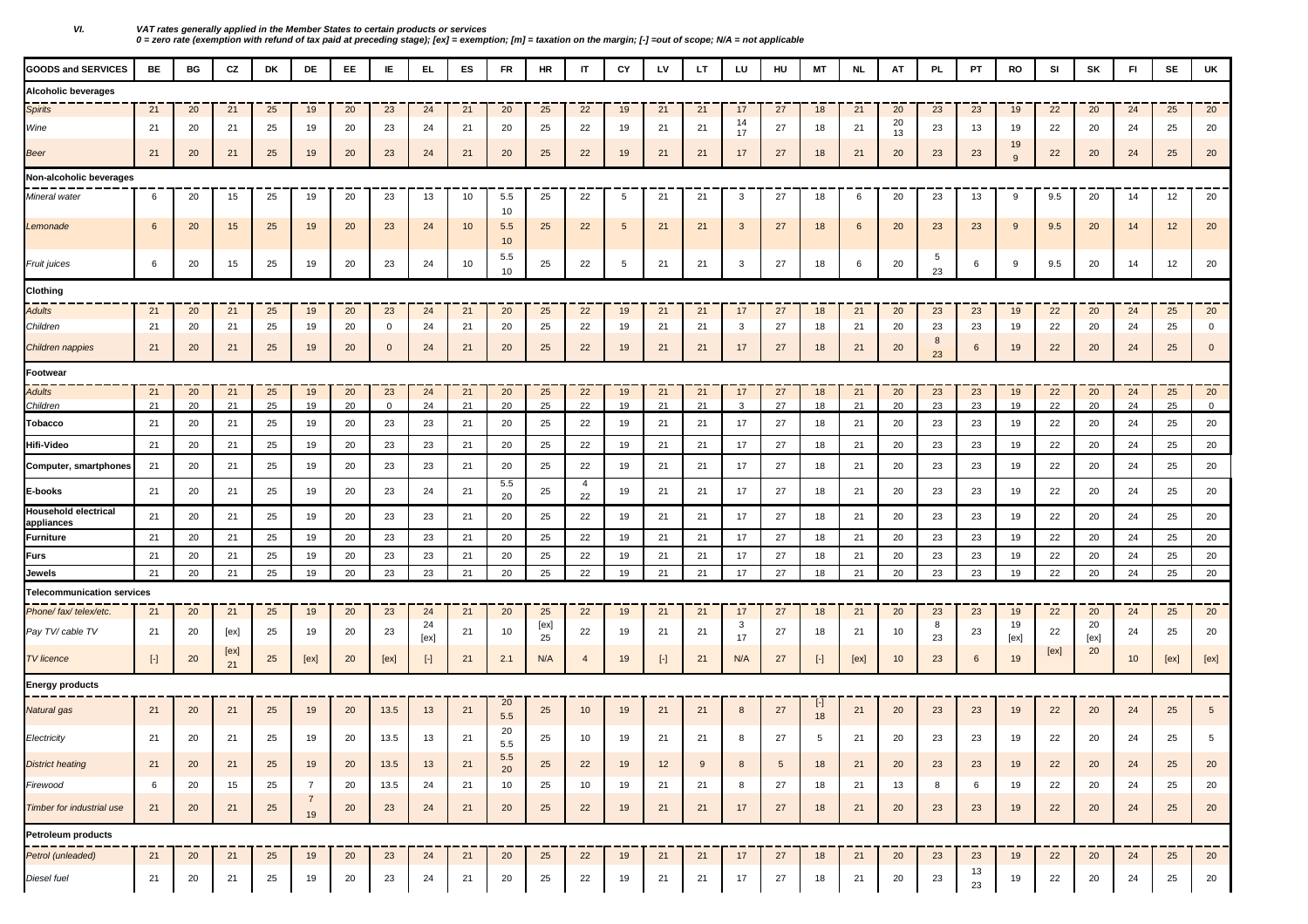| GOODS and SERVICES                             | <b>BE</b>       | BG                           | CZ                            | DK                          | DE                                  | EE.                         | IE.                           | EL.               | ES                   | <b>FR</b>         | <b>HR</b>          | $\mathsf{I}\mathsf{T}$      | CY                   | LV                               | LT                | LU                  | HU                    | <b>MT</b>          | <b>NL</b>        | AT                  | <b>PL</b>                  | PT                | RO                          | SI                 | SK                  | $\mathsf{FI}$               | SE                | UK                                      |
|------------------------------------------------|-----------------|------------------------------|-------------------------------|-----------------------------|-------------------------------------|-----------------------------|-------------------------------|-------------------|----------------------|-------------------|--------------------|-----------------------------|----------------------|----------------------------------|-------------------|---------------------|-----------------------|--------------------|------------------|---------------------|----------------------------|-------------------|-----------------------------|--------------------|---------------------|-----------------------------|-------------------|-----------------------------------------|
| LPG                                            | 21              | 20                           | 21                            | 25                          | 19                                  | 20                          | 23                            | 24                | 21                   | 20                | 25                 | 22                          | 5 <sup>5</sup>       | 21                               | 21                | 8                   | 27                    | 18                 | 21               | 20                  | 23                         | 23                | 19                          | 22                 | 20                  | 24                          | 25                | $20\,$<br>$5\overline{5}$               |
| Heating oil                                    | 21              | 20                           | 21                            | 25                          | 19                                  | 20                          | 13.5                          | 24                | 21                   | 20                | 25                 | 22                          | 19                   | 21                               | 21                | 14                  | 27                    | 18                 | 21               | 20                  | 23                         | 23                | 19                          | 22                 | 20                  | 24                          | 25                | 5                                       |
| Lubricants                                     | 21              | 20                           | 21                            | 25                          | 19                                  | 20                          | 23                            | 24                | 21                   | 20                | 25                 | 22                          | 19                   | 21                               | 21                | 17                  | 27                    | 18                 | 21               | 20                  | 23                         | 23                | 19                          | 22                 | 20                  | 24                          | 25                | $20\,$                                  |
| Motor vehicles                                 | 21<br>6<br>[m]  | 20                           | 21                            | 25                          | 19                                  | 20                          | 23                            | 24                | 21                   | 20                | 25                 | 22<br>$\overline{4}$<br>[m] | 19                   | 21                               | 21                | 17                  | 27                    | 18                 | 21               | 20                  | 23                         | 23                | 19                          | 22                 | 20                  | 24                          | 25                | 20                                      |
| Passenger transport (domestic)                 |                 |                              |                               |                             |                                     |                             |                               |                   |                      |                   |                    |                             |                      |                                  |                   |                     |                       |                    |                  |                     |                            |                   |                             |                    |                     |                             |                   |                                         |
| Air                                            | 6               | 20                           | 15<br>21                      | [ex]                        | 19                                  | 20                          | [ex]                          | 24                | 10                   | 10                | 25                 | 10                          | N/A                  | 12                               | 21<br>9           | $\mathbf{3}$        | 27                    | $\mathbf{0}$       | 21               | 13                  | 8                          | 6                 | 19                          | 9.5                | 20                  | 10                          | 6                 | $\mathbf 0$                             |
| Sea                                            | 6               | 20                           | N/A                           | [ex]                        | 19<br>$\overline{7}$<br>$[\cdot]$   | 20                          | [ex]                          | 24                | 10                   | 10                | 25                 | 10                          | 9                    | 12                               | 21<br>9           | N/A                 | N/A                   | 0                  | 6                | N/A                 | 8                          | -6                | 19                          | 9.5                | N/A                 | 10                          | 6                 | $\mathbf 0$                             |
| Inland waterway                                | 6               | 20                           | 15<br>21                      | [ex]                        | 19<br>$\overline{7}$                | 20                          | [ex]                          | 24                | 10                   | 10                | N/A                | 10                          | N/A                  | 12                               | 21<br>9           | $\mathbf{3}$        | 27                    | N/A                | $6\phantom{.}6$  | 10                  | 8                          | 6                 | 19                          | 9.5                | 20                  | 10 <sup>°</sup>             | 6                 | $\overline{0}$                          |
| Rail                                           | 6               | 20                           | 15<br>21                      | [ex]                        | 19<br>$\overline{7}$                | 20                          | [ex]                          | 24                | 10                   | 10                | 25                 | 10<br>[ex]                  | N/A                  | 12                               | 21<br>9           | 3                   | 27                    | N/A                | 6                | 10                  | 8                          | 6                 | 19                          | 9.5                | 20                  | 10                          | 6                 | $\mathbf 0$                             |
| Road                                           | $6\phantom{.}6$ | 20                           | 15<br>21                      | [ex]<br>25                  | 19<br>$\overline{7}$                | 20                          | [ex]                          | 24                | 10                   | 10<br>$\Omega$    | 25                 | 10<br>[ex]                  | $5\overline{)}$<br>9 | 12                               | 21<br>9           | $\mathbf{3}$        | 27                    | $\mathbf{0}$<br>18 | 6                | 10                  | 8                          | $6\phantom{.}6$   | 19                          | 9.5                | 20                  | 10 <sup>°</sup>             | 6                 | $\mathbf 0$                             |
| Passenger transport (international)            |                 |                              |                               |                             |                                     |                             |                               |                   |                      |                   |                    |                             |                      |                                  |                   |                     |                       |                    |                  |                     |                            |                   |                             |                    |                     |                             |                   |                                         |
| Air                                            | $\mathbf{0}$    | $\overline{0}$               | $\mathbf{0}$                  | $\mathbf{0}$                | $\mathbf{0}$                        | $\mathbf{0}$                | $\mathbf{0}$                  | $\mathbf{0}$      | $\mathbf{0}$         | $\mathbf 0$       | $\mathbf 0$        | $\mathbf{0}$                | $\mathbf{0}$         | $\mathbf{0}$                     | $\mathbf{0}$      | $\mathbf{0}$        | $\mathbf{0}$          | $\mathbf{0}$       | $\mathbf{0}$     | $\mathbf{0}$        | $\mathbf{0}$               | $\mathbf{0}$      | $\mathbf{0}$                | $\overline{0}$     | $\mathbf{0}$        | $\mathbf{0}$                | $\mathbf{0}$      | $\overline{0}$                          |
| Sea<br>Inland waterway                         | 0<br>6          | $\mathbf{0}$<br>$\mathbf{0}$ | $\mathbf 0$<br>$\overline{0}$ | $\mathbf 0$<br>$\mathbf{0}$ | 0<br>$\overline{7}$                 | $\mathbf 0$<br>$\mathbf{0}$ | $\mathbf 0$<br>$\overline{0}$ | $\mathbf 0$<br>24 | $\mathbf 0$<br>10    | $\mathbf 0$<br>10 | $\mathbf 0$<br>N/A | $\mathbf 0$<br>$\mathbf{0}$ | $\mathbf 0$<br>N/A   | $\overline{0}$<br>$\overline{0}$ | 0<br>$\mathbf{0}$ | N/A<br>$\mathbf{0}$ | N/A<br>$\overline{0}$ | 0<br>N/A           | $\mathbf 0$<br>6 | N/A<br>$\mathbf{0}$ | $\mathbf 0$<br>8           | 0<br>$\mathbf{0}$ | $\mathbf 0$<br>$\mathbf{0}$ | $\mathbf 0$<br>N/A | N/A<br>$\mathbf{0}$ | $\mathbf 0$<br>$\mathbf{0}$ | 0<br>$\mathbf{0}$ | $\mathbf 0$<br>$\mathbf 0$              |
| Rail                                           | 6               | $\overline{0}$               | $\mathbf 0$                   | $\mathbf 0$                 | $\mathbf 0$<br>19<br>$\overline{7}$ | $\mathbf{0}$                | $\mathbf 0$                   | 24                | 10                   | $\mathbf 0$       | 25                 | $\mathbf 0$                 | N/A                  | $\mathbf 0$                      | $\mathbf 0$       | $\mathbf 0$         | $\mathbf 0$           | N/A                | 6                | 10                  | $\mathbf 0$                | 0                 | $\overline{0}$              | $\overline{0}$     | $\mathbf 0$         | $\mathbf 0$                 | $\mathbf{0}$      | $\mathbf 0$                             |
| Road                                           | $6\phantom{.}6$ | $\mathbf{0}$                 | $\overline{0}$                | $\mathbf{0}$                | 19                                  | $\mathbf{0}$                | $\overline{0}$                | 24                | 10                   | 10<br>[ex]        | 25                 | $\mathbf{0}$                | $\mathbf{0}$         | $\mathbf{0}$                     | $\mathbf 0$       | $\mathbf{0}$        | $\overline{0}$        | N/A                | $6\phantom{.}6$  | 10                  | 8                          | $\mathbf{0}$      | $\mathbf{0}$                | 9.5                | $\mathbf{0}$        | $\mathbf{0}$                | $\mathbf{0}$      | $\overline{0}$                          |
| <b>Travel agencies</b>                         | 21<br>[m]       | 20<br>[m]                    | 21<br>[m]                     | 25<br>[m]                   | 19<br>[m]                           | 20<br>[m]                   | 23<br>[m]                     | 24<br>[m]         | 21<br>[m]            | 20<br>[m]         | 25<br>[m]          | 22<br>[m]                   | 19<br>[m]            | 21<br>[m]                        | 21<br>[m]         | 17<br>[m]           | 27<br>[m]             | 18<br>[m]          | 21<br>[m]        | 20<br>[m]           | 23<br>[m]                  | 23<br>[m]         | 19<br>[m]                   | 22<br>[m]          | 20<br>[m]           | 24<br>[m]                   | 25<br>[m]         | 20<br>$[\mathsf{m}]$                    |
| Hotels                                         | $6\phantom{.}6$ | 9                            | 15                            | 25                          | $\overline{7}$                      | 9                           | 9                             | 13                | 10                   | 10 <sup>°</sup>   | 13                 | 10                          | 9                    | 21                               | 9                 | $\mathbf{3}$        | 18                    | $\overline{7}$     | $6\phantom{.}6$  | 13                  | 8                          | $6\phantom{.}6$   | 9<br>19                     | 9.5                | 20                  | 10                          | 12                | 20                                      |
| Take away                                      | 6               | 20                           | 15                            | 25                          | $\overline{7}$                      | 20                          | 9                             | 13<br>24          | 10                   | 10                | 25                 | 10                          | $5\phantom{.0}$      | 21                               | 21                | $\mathbf{3}$        | 18<br>27              | 18                 | 6                | 10                  | 8<br>23                    | 13                | 9<br>19                     | 22<br>9.5          | 20                  | 14                          | 12                | $\overline{0}$<br>20                    |
| Bars and cafés                                 |                 |                              |                               |                             |                                     |                             |                               |                   |                      |                   |                    |                             |                      |                                  |                   |                     |                       |                    |                  |                     |                            |                   |                             |                    |                     |                             |                   |                                         |
| Bars and cafés                                 | 21              | 20                           | 15<br>21                      | 25                          | 19                                  | 20                          | 9<br>23                       | 24                | 10                   | 10                | 13<br>25           | 10                          | 9<br>19              | 21                               | 21                | $\mathbf{3}$        | 27                    | 18                 | $6\phantom{.}6$  | 20                  | 8<br>23                    | 23<br>13          | 9<br>19                     | 22                 | 20                  | 24                          | 25                | $20\,$                                  |
| Night clubs                                    | 21              | 20                           | 21                            | 25                          | 19                                  | 20                          | 23                            | 24                | 10                   | 10                | 13<br>25           | 22                          | 19                   | 21                               | 21                | 3                   | 27                    | 18                 | 6                | 20                  | 23                         | 23                | 9<br>19                     | 22                 | 20                  | 24                          | 25                | 20                                      |
| Alcoholic beverages                            | 21              | 20                           | 21                            | 25                          | 19                                  | 20                          | 23                            | 24                | 10                   | 20                | 13<br>25           | 10                          | 19                   | 21                               | 21                | 17                  | 27                    | 18                 | 21               | 20                  | 23                         | 23                | 9<br>19                     | 22                 | 20                  | 24                          | 25                | 20                                      |
| Consumption on board ships, aircraft or trains |                 |                              |                               |                             |                                     |                             |                               |                   |                      |                   |                    |                             |                      |                                  |                   |                     |                       |                    |                  |                     |                            |                   |                             |                    |                     |                             |                   |                                         |
| Goods                                          |                 |                              |                               |                             |                                     |                             |                               | 13<br>24          |                      |                   |                    |                             | $\mathbf{0}$         |                                  |                   | $\mathbf{3}$<br>17  |                       |                    |                  |                     | $5\overline{)}$<br>8<br>23 | 6<br>13<br>23     | 9<br>19                     |                    |                     |                             |                   |                                         |
| Services                                       |                 |                              |                               |                             |                                     |                             |                               | 24                |                      |                   |                    |                             | 9<br>19              |                                  |                   | 3                   |                       |                    |                  |                     | $\mathbf 0$<br>8           | 13<br>23          | 9<br>19                     |                    |                     |                             |                   |                                         |
| Cut flowers and plants                         |                 |                              |                               |                             |                                     |                             |                               |                   |                      |                   |                    |                             |                      |                                  |                   |                     |                       |                    |                  |                     |                            |                   |                             |                    |                     |                             |                   |                                         |
|                                                |                 |                              |                               |                             |                                     |                             |                               |                   |                      |                   |                    |                             |                      |                                  |                   |                     |                       |                    |                  |                     |                            |                   |                             |                    |                     |                             |                   |                                         |
| Decorative use                                 | 6               | 20                           | 15                            | 25                          | $\overline{7}$                      | 20                          | 13.5                          | 24<br>13          | 21                   | 10                | 25                 | 10                          | 19                   | 21                               | 21                | 8                   | 27                    | 18                 | 6<br>21          | 13                  | 8<br>5                     | 6                 | 19<br>9                     | 9.5                | 20                  | 24                          | 25                | 20                                      |
| Food production                                | 6               | 20                           | 15                            | 25                          | $\overline{7}$                      | 20                          | $\overline{0}$                | 24                | 10                   | 5.5               | 25                 | 10                          | $5\overline{)}$      | 21                               | 21                | $\mathbf{3}$        | 27                    | $\mathbf 0$        | 6                | 10                  | 8<br>23                    | 6                 | 19                          | 9.5                | 20                  | 14                          | 25                | $\mathbf 0$                             |
| Immovable property                             |                 |                              |                               |                             |                                     |                             |                               |                   |                      |                   |                    |                             |                      |                                  |                   |                     |                       |                    |                  |                     |                            |                   |                             |                    |                     |                             |                   |                                         |
| Social Housing (category<br>10/ Annex III)     | 6<br>12         | 20                           | 15                            | 25                          | 19                                  | 20                          | 13.5                          | 24                | $\overline{4}$<br>10 | 5.5<br>10<br>20   | 25                 | $\overline{4}$<br>10        | 5                    | 21                               | 21                | N/A                 | 27<br>$5\phantom{.0}$ | [ex]               | 21               | 20                  | $\boldsymbol{8}$           | 6                 | $5\phantom{.0}$             | 9.5                | 20                  | 24                          | 25<br>[ex]        | 20<br>$5\phantom{.0}$<br>$\overline{0}$ |
|                                                |                 |                              |                               |                             |                                     |                             |                               |                   |                      |                   |                    |                             |                      |                                  |                   |                     |                       |                    |                  |                     |                            |                   |                             |                    |                     |                             |                   |                                         |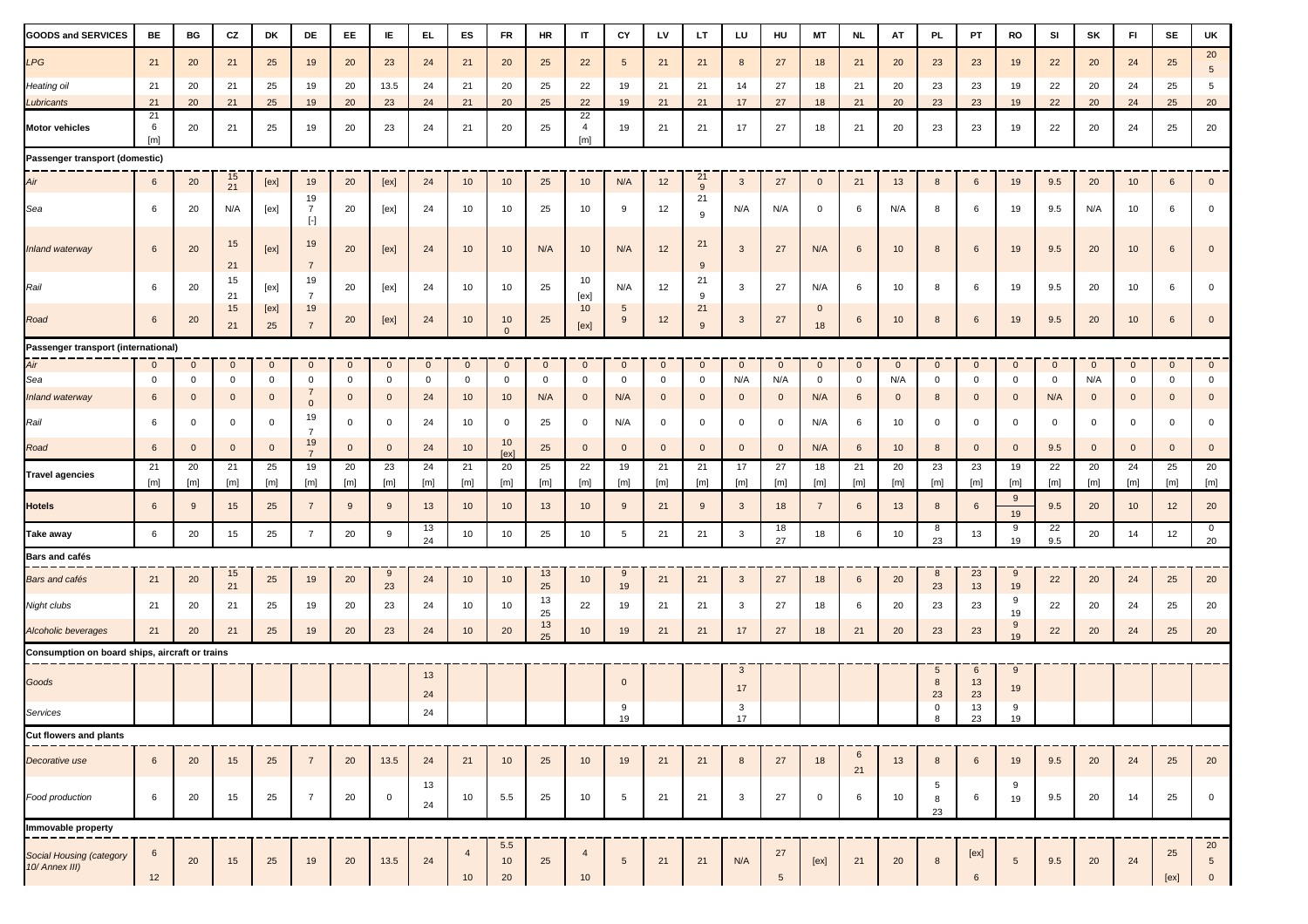| <b>GOODS and SERVICES</b>                                                                        | BE                          | BG | CZ         | DK   | DE                                                                                                                                                                                                                        | EE                  | IE                  | EL.               | ES                         | <b>FR</b>       | <b>HR</b>  | $\mathsf{I}\mathsf{T}$     | CY                                                                                                                                                                                                                                                                                                                                                                                                                                                                                                                                                                                                                                                                                                                                                                                                                                                                                            | LV         | LT.        | LU                 | HU              | <b>MT</b>      | <b>NL</b>                                                                                                                                                                                                       | AT         | <b>PL</b>  | PT             | RO   | SI         | SK        | F1                 | <b>SE</b>  | UK                         |
|--------------------------------------------------------------------------------------------------|-----------------------------|----|------------|------|---------------------------------------------------------------------------------------------------------------------------------------------------------------------------------------------------------------------------|---------------------|---------------------|-------------------|----------------------------|-----------------|------------|----------------------------|-----------------------------------------------------------------------------------------------------------------------------------------------------------------------------------------------------------------------------------------------------------------------------------------------------------------------------------------------------------------------------------------------------------------------------------------------------------------------------------------------------------------------------------------------------------------------------------------------------------------------------------------------------------------------------------------------------------------------------------------------------------------------------------------------------------------------------------------------------------------------------------------------|------------|------------|--------------------|-----------------|----------------|-----------------------------------------------------------------------------------------------------------------------------------------------------------------------------------------------------------------|------------|------------|----------------|------|------------|-----------|--------------------|------------|----------------------------|
| Renovation and repairing<br>(category 10a / Annex III)                                           | 6<br>21                     | 20 | 15         | 25   | 19                                                                                                                                                                                                                        | 20                  | 13.5                | 24                | 10 <sup>1</sup>            | 5.5<br>10<br>20 | 25         | 10                         | 5                                                                                                                                                                                                                                                                                                                                                                                                                                                                                                                                                                                                                                                                                                                                                                                                                                                                                             | 21         | 21         | N/A                | 27              | 18             | 6<br>21                                                                                                                                                                                                         | 20         | 8<br>23    | 6<br>23        | 19   | 9.5        | 20        | 24                 | 25         | 20<br>5                    |
| <b>Building land</b>                                                                             | [ex]                        | 20 | 21         | 25   | [ex]                                                                                                                                                                                                                      | 20                  | 13.5                | 24                | 21                         | 20              | 25         | 22                         | [ex]                                                                                                                                                                                                                                                                                                                                                                                                                                                                                                                                                                                                                                                                                                                                                                                                                                                                                          | 21         | 21         | [ex]               | 27              | [ex]           | 21                                                                                                                                                                                                              | [ex]       | 23         | [ex]           | 19   | 22         | [ex]      | [ex]               | [ex]       | 20                         |
| Supplies of new buildings                                                                        | 21                          | 20 | 21         | 25   | [ex]                                                                                                                                                                                                                      | 20                  | 13.5                | 24                | 10<br>21                   | 20              | 25         | $\overline{4}$<br>10<br>22 | 19                                                                                                                                                                                                                                                                                                                                                                                                                                                                                                                                                                                                                                                                                                                                                                                                                                                                                            | 21         | 21         | [ex]<br>3          | 27<br>5         | [ex]           | 21                                                                                                                                                                                                              | [ex]<br>20 | 8<br>23    | [ex]           | 19   | 22<br>9.5  | 20        | [ex]               | [ex]       | $\pmb{0}$<br>20            |
| Construction work on new<br>buildings                                                            | $6\phantom{1}6$<br>12<br>21 | 20 | 21         | 25   | 19                                                                                                                                                                                                                        | 20                  | 13.5                | 24                | $\overline{4}$<br>10       | 20              | 25         | $\overline{4}$<br>10       | 19                                                                                                                                                                                                                                                                                                                                                                                                                                                                                                                                                                                                                                                                                                                                                                                                                                                                                            | 21         | 21         | $\mathbf{3}$<br>17 | 27              | 18             | 21                                                                                                                                                                                                              | 20         | 8<br>23    | 6<br>23        | 19   | 22<br>9.5  | 20        | 24                 | 25         | 20<br>$\mathbf{0}$         |
| <b>Agricultural Inputs</b>                                                                       |                             |    |            |      |                                                                                                                                                                                                                           |                     |                     |                   |                            |                 |            |                            |                                                                                                                                                                                                                                                                                                                                                                                                                                                                                                                                                                                                                                                                                                                                                                                                                                                                                               |            |            |                    |                 |                |                                                                                                                                                                                                                 |            |            |                |      |            |           |                    |            |                            |
| <b>Pesticides and plant</b><br>protection materials                                              | 12<br>21<br>$6\phantom{1}6$ | 20 | 21         | 25   | 19                                                                                                                                                                                                                        | 20                  | 23                  | 24                | 10                         | 10<br>20        | 25         | 22                         | 5                                                                                                                                                                                                                                                                                                                                                                                                                                                                                                                                                                                                                                                                                                                                                                                                                                                                                             | 21         | 21         | 17                 | 27              | 18             | 21                                                                                                                                                                                                              | 20         | 8          | 6              | 9    | 9.5        | 20        | 24                 | 25         | 20                         |
| Fertilisers                                                                                      | 12<br>21                    | 20 | 21         | 25   | 19<br>$\overline{7}$                                                                                                                                                                                                      | 20                  | $\mathbf 0$<br>23   | 24                | 10                         | 10<br>20        | 25         | $\overline{a}$             | 5                                                                                                                                                                                                                                                                                                                                                                                                                                                                                                                                                                                                                                                                                                                                                                                                                                                                                             | 21         | 21         | 3                  | 27              | 18             | 21                                                                                                                                                                                                              | 13<br>20   | 8          | 6              | 9    | 9.5        | 20        | 24                 | 25         | 20                         |
| reatment of waste and<br>waste water                                                             | 21                          | 20 | 15<br>21   | 25   | $[\cdot] % \centering \includegraphics[width=0.9\textwidth]{images/TrDiM-Architecture.png} % \caption{The first two different values of $S$ and $S$ are shown in the left.} \label{TrDiS} %$<br>19                        | 20                  | $[ - ]$<br>13.5     | 24                | 10                         | 10<br>20        | 25         | 10<br>22                   | 5                                                                                                                                                                                                                                                                                                                                                                                                                                                                                                                                                                                                                                                                                                                                                                                                                                                                                             | 21         | 21         | $\mathbf{3}$       | 27              | 18             | 21                                                                                                                                                                                                              | 10         | 8          | 23<br>6        | 19   | 9.5        | 20        | 24                 | 25         | 20<br>$\mathbf 0$          |
| <b>Collection of household</b><br>waste,                                                         | 21                          | 20 | 15         | 25   | $[\cdot] % \centering \includegraphics[width=0.9\textwidth]{images/TrDiM-Architecture.png} % \caption{The first two different values of $S$ in the image \cite{AilM-Architecture} \label{fig:TrDiM-Architecture} %$<br>19 | 20                  | $[ \cdot ]$<br>13.5 | 24<br>$[ \cdot ]$ | 10                         | 10              | 25         | 10                         | 5<br>$[\cdot] % \centering \includegraphics[width=0.9\textwidth]{images/TrDiM-Architecture.png} % \caption{The first two different values of $S$ and $S$ are shown in the left, the first two different values of $S$ and $S$ are shown in the right, and the second two different values of $S$ are shown in the right, and the second two different values of $S$ are shown in the right, and the second two different values of $S$ are shown in the right, and the third two different values of $S$ are shown in the right, and the third two different values of $S$ are shown in the right, and the third two different values of $S$ are shown in the right, and the third two different values of $S$ are shown in the right, and the third two different values of $S$ are shown in the right, and the third two different values of $S$ are shown in the right, and the third two$ | 22         | 21         | 3                  | 27              | 18             | $[\cdot] % \centering \includegraphics[width=0.9\textwidth]{images/TrDiM-Architecture.png} % \caption{The first two different values of $S$ and $S$ are shown in the left.} \label{TrDiM-Architecture} %$<br>21 | 10         | 8          | H<br>6         | 19   | 9.5        | 20        | 24                 | 25         | 20                         |
| Arrangements for the taxation of gold                                                            |                             |    |            |      |                                                                                                                                                                                                                           |                     |                     |                   |                            |                 |            |                            |                                                                                                                                                                                                                                                                                                                                                                                                                                                                                                                                                                                                                                                                                                                                                                                                                                                                                               |            |            |                    |                 |                |                                                                                                                                                                                                                 |            |            |                |      |            |           |                    |            |                            |
| Ingots and bars                                                                                  | [ex]<br>21                  | 20 | [ex]<br>21 | [ex] | [ex]<br>19                                                                                                                                                                                                                | [ex]<br>$20\degree$ | [ex]<br>23          | [ex]              | [ex]<br>$\mathbf{0}$<br>21 | [ex]<br>20      | [ex]<br>25 | [ex]<br>22                 | [ex]                                                                                                                                                                                                                                                                                                                                                                                                                                                                                                                                                                                                                                                                                                                                                                                                                                                                                          | [ex]<br>21 | [ex]<br>21 | [ex]<br>17         | [ex]<br>27      | $\overline{0}$ | 21                                                                                                                                                                                                              | [ex]       | [ex]<br>23 | [ex]<br>23     | [ex] | 22         | [ex]      | 24<br>$\mathbf{0}$ | [ex]<br>25 | [ex]<br>20<br>$\mathbf{0}$ |
| Coins (currency)                                                                                 | [ex]                        | 20 | [ex]       | [ex] | 19<br>$\overline{7}$                                                                                                                                                                                                      | [ex]                | [ex]                | [ex]              | [ex]<br>$\mathbf 0$        | [ex]            | [ex]       | [ex]                       | [ex]                                                                                                                                                                                                                                                                                                                                                                                                                                                                                                                                                                                                                                                                                                                                                                                                                                                                                          | [ex]       | [ex]       | [ex]               | [ex]            | [ex]           | $\mathbf 0$                                                                                                                                                                                                     | [ex]       | [ex]       | [ex]           | 19   | [ex]       | [ex]      | 24                 | [ex]       | [ex]<br>20                 |
| Jewellery, gold plate,<br>medals, tools                                                          | 21<br>21                    | 20 | 21<br>21   | 25   | [ex]<br>19<br>$\overline{7}$                                                                                                                                                                                              | 20                  | 23                  | 24                | 21<br>21                   | 20<br>20        | 25<br>25   | 22<br>22                   | 19                                                                                                                                                                                                                                                                                                                                                                                                                                                                                                                                                                                                                                                                                                                                                                                                                                                                                            | 21<br>21   | 21<br>21   | 17<br>17           | 27<br>27        | 18             | 21                                                                                                                                                                                                              | 20<br>20   | 23<br>23   | 23<br>23       | 19   | 22         | 20        | $\mathbf 0$<br>24  | 25<br>25   | $\mathbf 0$<br>20          |
| Services supplied by<br>lawyers                                                                  | 21                          | 20 | 21         | 25   | 19                                                                                                                                                                                                                        | 20                  | 23                  | 24                | 21                         | 20              | 25         | 22                         | 19                                                                                                                                                                                                                                                                                                                                                                                                                                                                                                                                                                                                                                                                                                                                                                                                                                                                                            | 21         | 21         | 17                 | 27              | 18             | 21                                                                                                                                                                                                              | 20         | 23         | 23<br>6        | 19   | 22         | 20        | 24                 | 25         | 20                         |
| Taxation of works of art, collector's items and antiques                                         |                             |    |            |      |                                                                                                                                                                                                                           |                     |                     |                   |                            |                 |            |                            |                                                                                                                                                                                                                                                                                                                                                                                                                                                                                                                                                                                                                                                                                                                                                                                                                                                                                               |            |            |                    |                 |                |                                                                                                                                                                                                                 |            |            |                |      |            |           |                    |            |                            |
| Works of art, collector's<br><i>items and antiques</i>                                           | 21                          | 20 | 21         | 25   | 19                                                                                                                                                                                                                        | 20                  | 13.5<br>23          | 24                | 21                         | 20              | 25         | 22                         | 5                                                                                                                                                                                                                                                                                                                                                                                                                                                                                                                                                                                                                                                                                                                                                                                                                                                                                             | 21         | 21         | 17                 | 27              | 18             | 21                                                                                                                                                                                                              | 20         | 23         | 6<br>23        | 19   | 22         | 20        | 24                 | 25         | 20                         |
| Rate on importation<br>Article 103 of the<br>Directive 2006/112/EC)                              | [m]<br>6                    | 20 | [m]<br>15  | 25   | [m]<br>$\overline{7}$<br>19                                                                                                                                                                                               | 20                  | [m]<br>13.5         | [m]<br>24         | 10                         | [m]<br>5.5      | [m]<br>25  | 10                         | [m]<br>5                                                                                                                                                                                                                                                                                                                                                                                                                                                                                                                                                                                                                                                                                                                                                                                                                                                                                      | 21         | 21         | [m]<br>8           | [m]<br>27       | 5              | 6                                                                                                                                                                                                               | [m]<br>13  | [m]<br>8   | [m]<br>6<br>23 | 19   | [m]<br>9.5 | [m]<br>20 | [m]<br>10<br>24    | 12         | 5                          |
| Supplies by creators and<br>occasional sales (Article<br>103(2) of the Directive<br>2006/112/EC) | 6                           | 20 | 21         | 25   | $\overline{7}$<br>19                                                                                                                                                                                                      | 20                  | 13.5                | 24                | 10                         | 5.5<br>10       | N/A        | 10                         | N/A                                                                                                                                                                                                                                                                                                                                                                                                                                                                                                                                                                                                                                                                                                                                                                                                                                                                                           | 21         | 21         | 8                  | 27<br>$[\cdot]$ | 18             | $6\phantom{.}6$                                                                                                                                                                                                 | 13         | 8          | 6              | 19   | 9.5        | 20        | 10 <sup>10</sup>   | 12         | 20                         |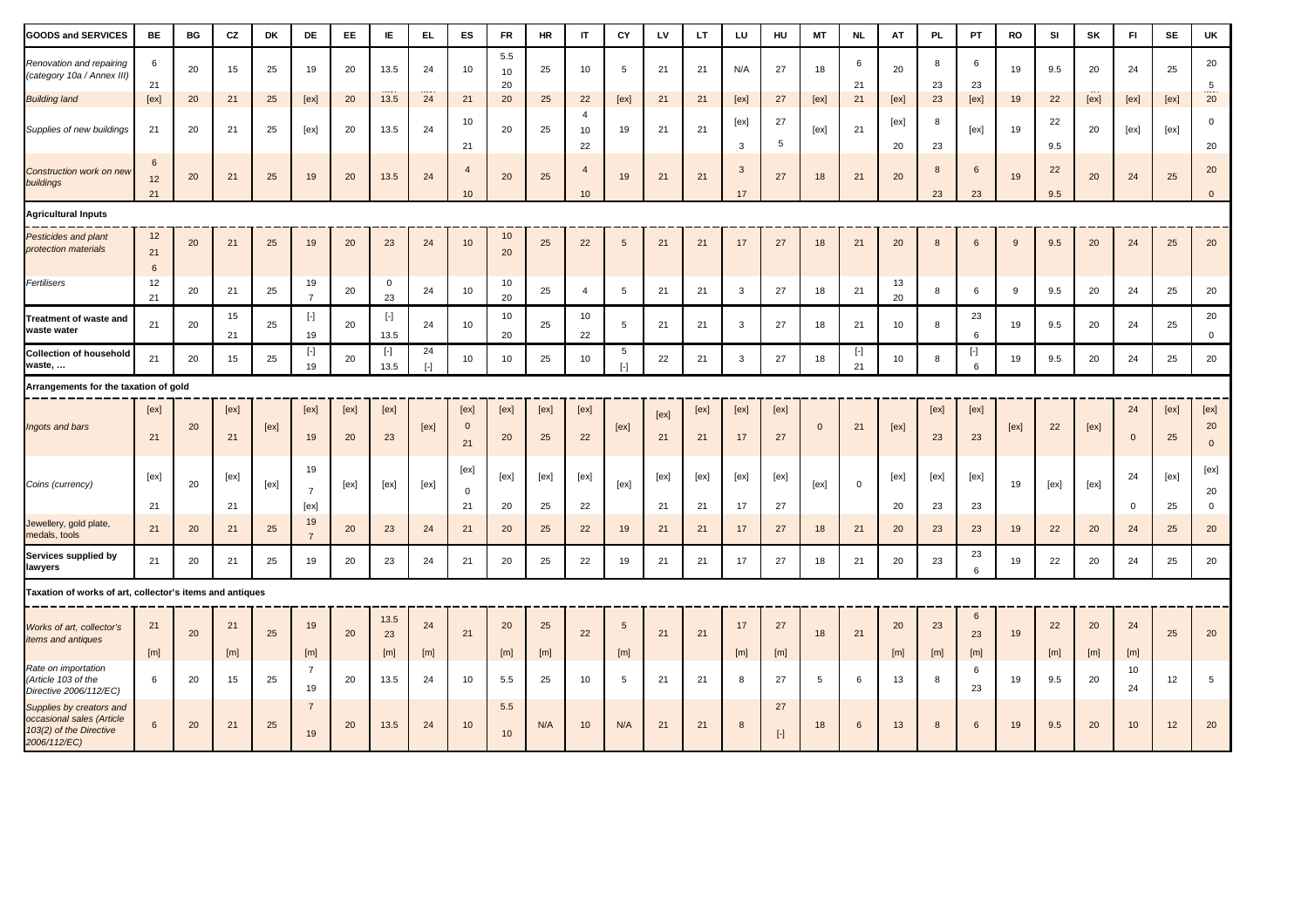### *VII. Geographical features of the application of VAT in the EU*

### **DENMARK**

The Faeroe Islands and Greenland are not part of the European Union; consequently, VAT (according to the VAT Directive 2006/112/EC) is not applicable on these territories.

## **GERMANY**

For VAT purposes, the country does not include the island of Heligoland or the territory of Büsingen.

### **GREECE**

According to Article 120 of the VAT Directive, Greece may apply rates up to 30% lower than the corresponding rate applied in the mainland to the following islands: Chios, Cyclades, Dodecanese, Lesbos, Northern Sporades, Samos and Samothrace. The lower rates currently applied in the Greek Islands are 4%, 9% and 17%.

The following islands are excluded from the application of these lower rates:

Thira, Mykonos, Naxos, Paros, Rhodes, Skiathos (since 01/10/2015); Syros, Andros, Tinos, Milos, Kea, Antiparos, Sifnos, Karpathos, Alonissos, Thassos and Skiros (since 01/06/2016); Skopelos, Amorgos, Ios, Kythnos, Serifos, Sikinos, Anafi, Kimolos, Folegandros, Irakleia, Donoussa, Thirasia, Schinoussa, Koufonisia, Dilos.

## **SPAIN**

For VAT purposes, the country does not include the Canary Islands, Ceuta and Menilla.

## **FRANCE**

Special rates apply in Corsica and the overseas departments (DOM):

a) Corsica

0.90%: the first performances of some shows, sales of live meat and charcuterie animals to persons not liable to pay tax;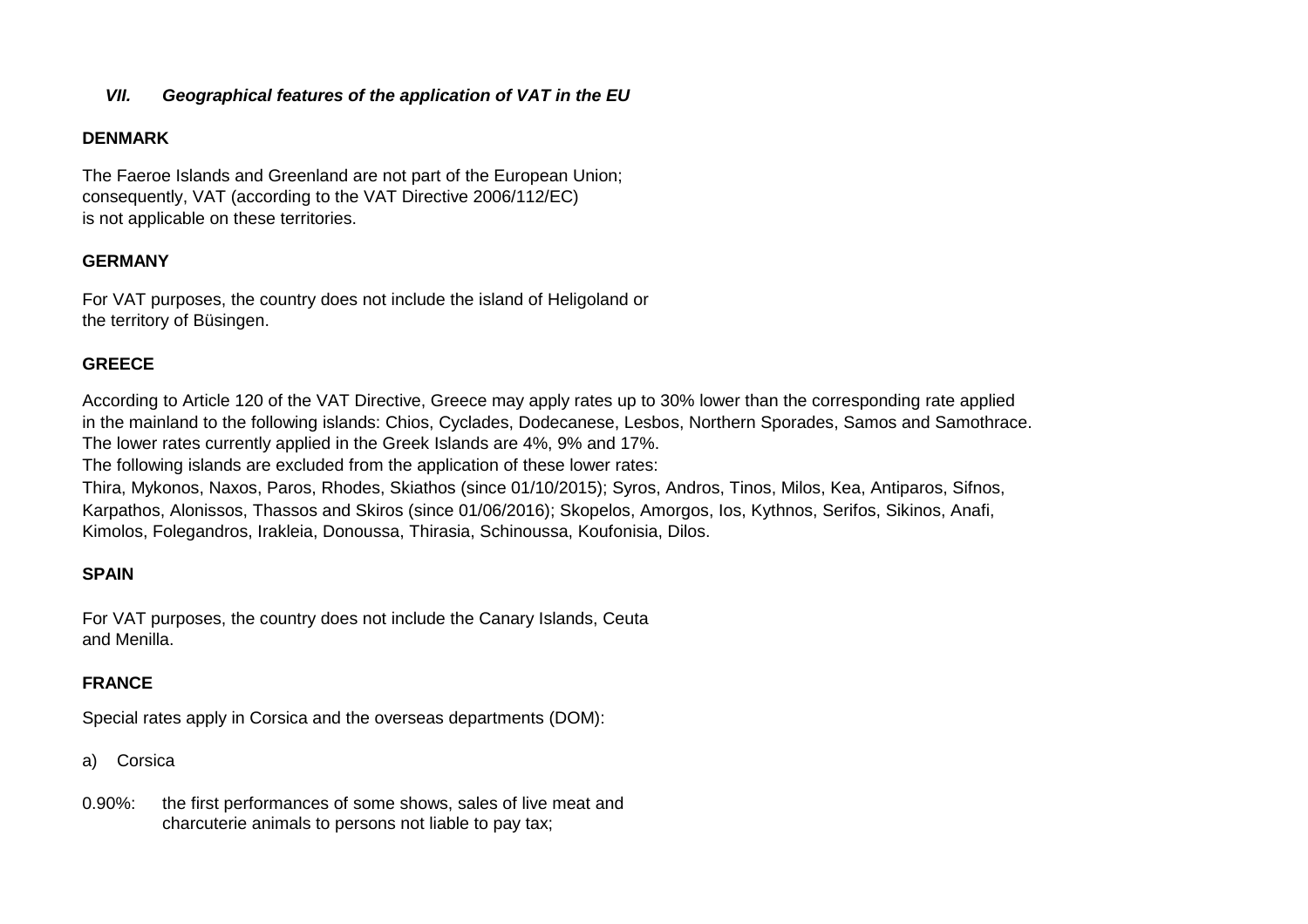- 2.10%: some goods supplied in Corsica and some services to which the reduced rates are applicable in mainland France;
- 10%: certain work on immovable property, agricultural equipment, certain supplies of furnished lodging, and sales for consumption on the premises, sales of electricity supplied at low voltage;
- 13%: petroleum products;

The standard rate applicable in Corsica is the same as in the rest of the country: 20%.

b) DOM

In the overseas departments, but not French Guiana and Mayotte, a reduced rate of 2.10% and a standard rate of 8.5% are applicable and the rates of 1.05 % and 1.75 %, respectively (on the first performances of certain shows and certain sales of animals for slaughter and meat).

c) Monaco

Goods and services supplied to or from the Principality of Monaco are regarded as having been supplied to or from France.

# **ITALY**

The following territories are excluded from the scope of VAT: Livigno, Campione d'Italia and the territorial waters of Lake Lugano.

# **CYPRUS**

Transactions originating in, or intended for, the United Kingdom Sovereign Base Areas of Akrotiri and Dhekelia are treated as transactions originating in, or intended for, the Republic of Cyprus. The application of the acquis is suspended in those areas of the Republic of Cyprus in which the government of the Republic of Cyprus does not exercise effective control.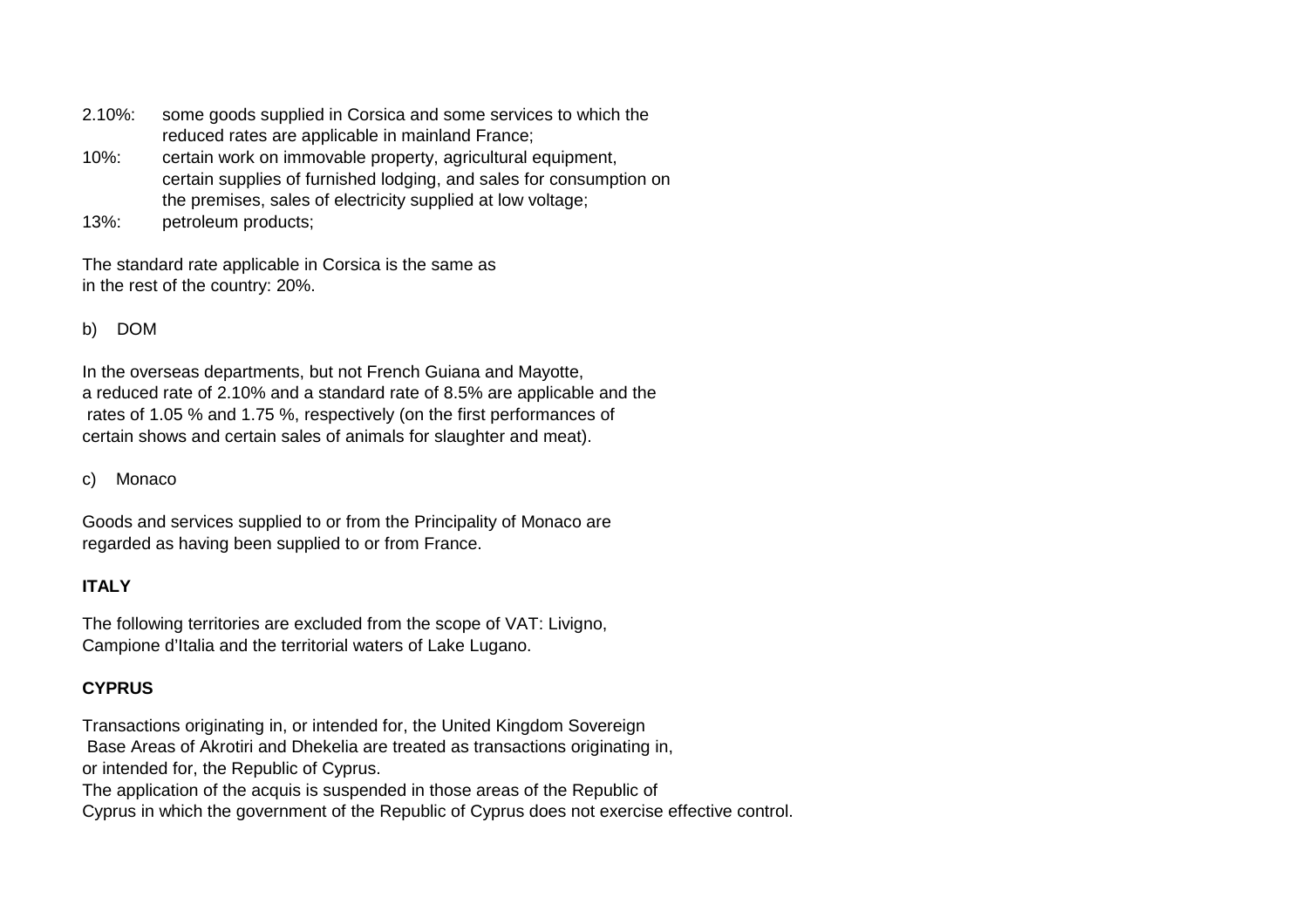## **AUSTRIA**

A special rate of 19% applies in Jungholz and Mittelberg.

# **PORTUGAL**

Special rates apply in the Azores and Madeira:

a) In the Azores

- 4%: reduced rate;
- 9%: reduced rate / parking rate;
- 18%: standard rate;

### b) In Madeira

- 5%: reduced rate;
- 12%: reduced rate / parking rate;
- 22%: standard rate.

# **FINLAND**

The Åland Islands are excluded from the scope of VAT.

# **UNITED KINGDOM**

Goods and services supplied to or from the Isle of Man are regarded as having been supplied to or from the United Kingdom.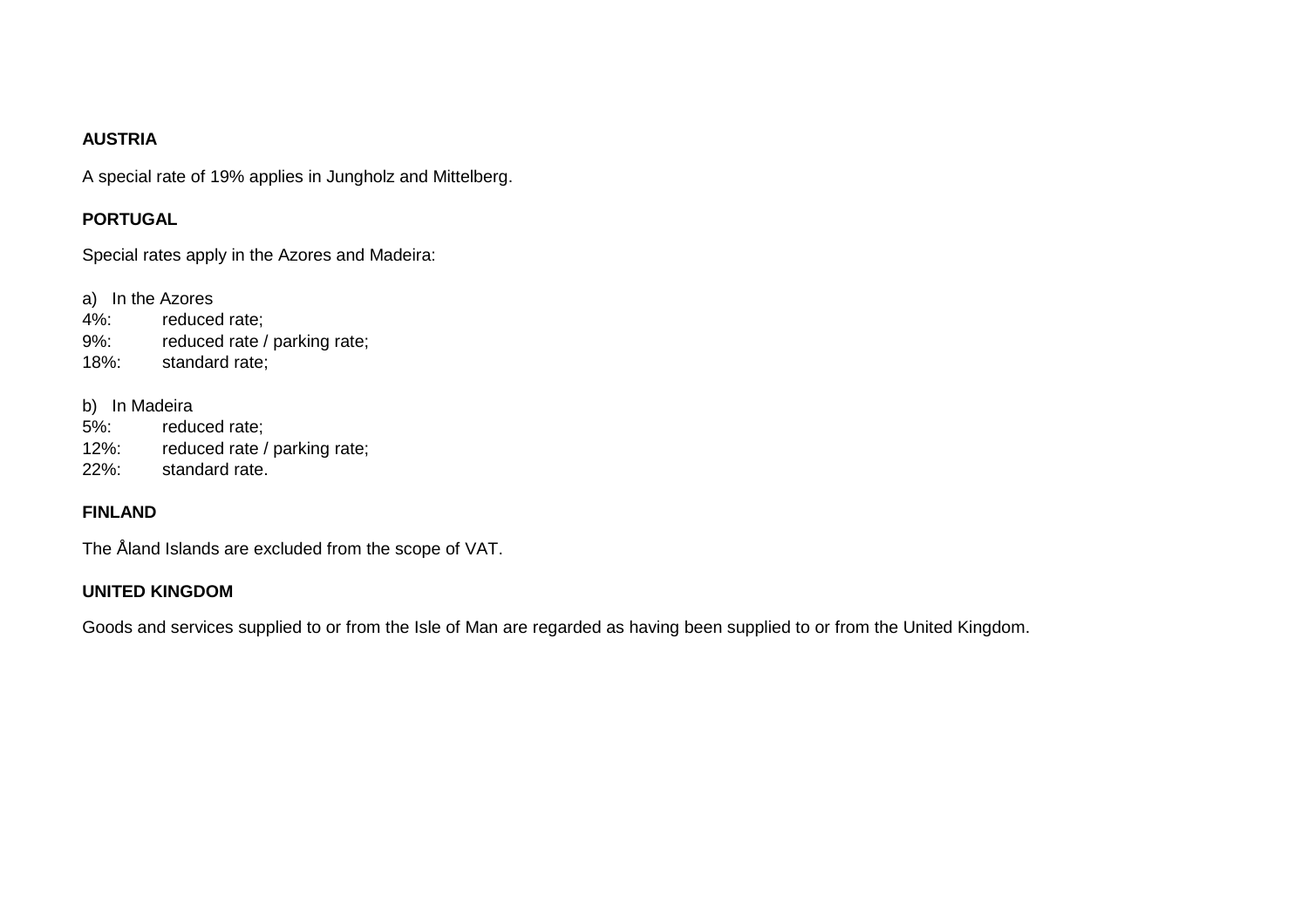*VIII. The evolution of VAT rates applicable in the Member States* 

| <b>MEMBER STATES</b><br><b>AND DATES</b>                                                                                                                                 | <b>REDUCED RATE</b>                                                                          | <b>STANDARD</b><br><b>RATE</b>                                     | <b>INCREASED</b><br><b>RATE</b>                                                     | <b>PARKING</b><br><b>RATE</b> |
|--------------------------------------------------------------------------------------------------------------------------------------------------------------------------|----------------------------------------------------------------------------------------------|--------------------------------------------------------------------|-------------------------------------------------------------------------------------|-------------------------------|
| <b>Belgium</b><br>01/01/1971<br>01/01/1978<br>01/12/1980<br>01/07/1981<br>01/09/1981<br>01/03/1982<br>01/01/1983<br>01/04/1992<br>01/01/1994<br>01/01/1996<br>01/01/2000 | 6<br>6<br>6<br>6<br>6<br>1 6<br>1 6<br>1   6   12<br>1   6   12<br>1   6   12<br>6 12        | 18<br>16<br>16<br>17<br>17<br>17<br>19<br>19.5<br>20.5<br>21<br>21 | 25<br>25<br>$25   25+5$<br>$25   25+5$<br>$25   25+8$<br>$25   25+8$<br>$25   25+8$ | 14<br>17<br>12<br>12<br>12    |
| <b>Bulgaria</b><br>01/04/1994<br>01/07/1996<br>01/01/1999<br>01/01/2007<br>01/04/2011                                                                                    | $\overline{7}$<br>9                                                                          | 18<br>22<br>20<br>20<br>20                                         |                                                                                     |                               |
| <b>Czech Republic</b><br>01/01/1993<br>01/01/1995<br>01/05/2004<br>01/01/2008<br>01/01/2010<br>01/01/2012<br>01/01/2013<br>01/01/2015                                    | $\sqrt{5}$<br>5<br>5<br>9<br>10<br>14<br>15<br>10 15                                         | 23<br>22<br>19<br>19<br>20<br>20<br>21<br>21                       |                                                                                     |                               |
| <b>Denmark</b><br>03/07/1967<br>01/04/1968<br>29/06/1970<br>29/09/1975<br>01/03/1976<br>03/10/1977<br>01/10/1978<br>30/06/1980<br>01/01/1992                             | 9.25                                                                                         | 10<br>12.5<br>15<br>15<br>15<br>18<br>20.25<br>22<br>25            |                                                                                     |                               |
| Germany<br>01/01/1968<br>01/07/1968<br>01/01/1978<br>01/07/1979<br>01/07/1983<br>01/01/1993<br>01/04/1998<br>01/01/2007                                                  | 5<br>5,5<br>6<br>6.5<br>$\overline{7}$<br>$\overline{7}$<br>$\overline{7}$<br>$\overline{7}$ | 10<br>11<br>12<br>13<br>14<br>15<br>16<br>19                       |                                                                                     |                               |
| <b>Estonia</b><br>1991<br>1993-<br>2000-2008<br>01/01/2009<br>01/07/2009                                                                                                 | 5<br>9<br>9                                                                                  | 10<br>18<br>18<br>18<br>20                                         |                                                                                     |                               |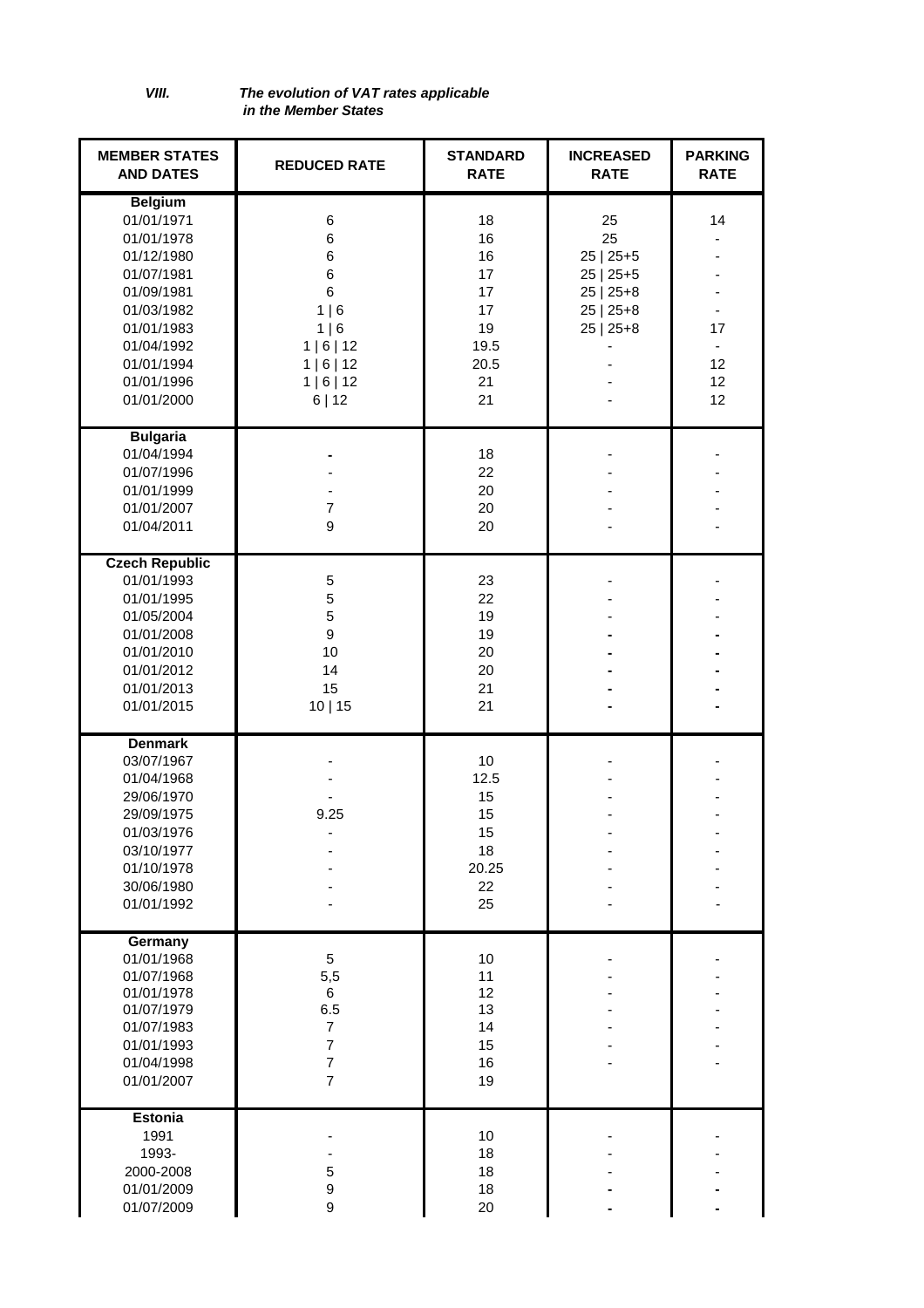| <b>MEMBER STATES</b><br><b>AND DATES</b>                                                                                                                                                                                                                                                                                                                                                                                                                                                            | <b>REDUCED RATE</b>                                                                                                                                                                                                                                                                                                                                                                                                                                                                                                                     | <b>STANDARD</b><br><b>RATE</b>                                                                                                                                                                                                 | <b>INCREASED</b><br><b>RATE</b> | <b>PARKING</b><br><b>RATE</b>                                                                                                      |
|-----------------------------------------------------------------------------------------------------------------------------------------------------------------------------------------------------------------------------------------------------------------------------------------------------------------------------------------------------------------------------------------------------------------------------------------------------------------------------------------------------|-----------------------------------------------------------------------------------------------------------------------------------------------------------------------------------------------------------------------------------------------------------------------------------------------------------------------------------------------------------------------------------------------------------------------------------------------------------------------------------------------------------------------------------------|--------------------------------------------------------------------------------------------------------------------------------------------------------------------------------------------------------------------------------|---------------------------------|------------------------------------------------------------------------------------------------------------------------------------|
| Ireland<br>01/11/1972<br>03/09/1973<br>01/03/1976<br>01/03/1979<br>01/05/1980<br>01/09/1981<br>01/05/1982<br>01/03/1983<br>01/05/1983<br>01/07/1983<br>01/05/1984<br>01/03/1985<br>01/03/1986<br>01/05/1987<br>01/03/1988<br>01/03/1989<br>01/03/1990<br>01/03/1991<br>01/03/1992<br>01/03/1993<br>01/01/1996<br>01/03/1997<br>01/03/1998<br>01/03/1999<br>01/03/2000<br>01/01/2001<br>01/03/2002<br>01/01/2003<br>01/01/2004<br>01/01/2005<br>01/12/2008<br>01/01/2010<br>01/07/2011<br>01/01/2012 | 1   5,26   11.11<br>1   6,75   11.11<br>10<br>1   10<br>1 10<br>$1,5$   15<br>$1,8$   18<br>2,3   23<br>2,3   5   18<br>2   5   18<br>2 5 8 18<br>$2,2$   10<br>$2,4$   10<br>$1,7$   10<br>$1,4$   5   10<br>2   5   10<br>$2,3$   10<br>$2,3$   10   12,5<br>$2,7$   10   12,5   16<br>$2,5$   12,5<br>$2,8$   12,5<br>$3,3$   12,5<br>$3,6$   12,5<br>4 12,5<br>$4,2$   12,5<br>$4,3$   12,5<br>$4,3$   12,5<br>$4,3$   13,5<br>$4,4$   13,5<br>$4.8$   13.5<br>$4.8$   13.5<br>$4.8$   13.5<br>$4.8$   9   13.5<br>$4.8$   9   13.5 | 16.37<br>19.5<br>20<br>20<br>25<br>25<br>30<br>35<br>23   35<br>23   35<br>23   35<br>23<br>25<br>25<br>25<br>25<br>23<br>21<br>21<br>21<br>21<br>21<br>21<br>21<br>21<br>20<br>21<br>21<br>21<br>21<br>21.5<br>21<br>21<br>23 | 30.26<br>36.75<br>35 40         | 12.5<br>16<br>12.5<br>12.5<br>12.5<br>12.5<br>12.5<br>12.5<br>12.5<br>12.5<br>13.5<br>13.5<br>13.5<br>13.5<br>13.5<br>13.5<br>13.5 |
| Greece<br>01/01/1987<br>01/01/1988<br>28/04/1990<br>08/08/1992<br>01/04/2005<br>15/03/2010<br>01/07/2010<br>01/01/2011<br>20/07/2015<br>01/06/2016                                                                                                                                                                                                                                                                                                                                                  | 3 6<br>3 6<br>4 8<br>4 8<br>4,5 9<br>5 10<br>$5,5$   11<br>$6,5$   13<br>6 13<br>6 13                                                                                                                                                                                                                                                                                                                                                                                                                                                   | 18<br>16<br>18<br>18<br>19<br>21<br>23<br>23<br>23<br>24                                                                                                                                                                       | 36<br>36<br>36                  |                                                                                                                                    |
| Spain<br>01/01/1986<br>01/01/1992<br>01/08/1992<br>01/01/1993<br>01/01/1995<br>01/07/2010<br>01/09/2012                                                                                                                                                                                                                                                                                                                                                                                             | 6<br>6<br>6<br>3 6<br>4 7<br>4 8<br>4 10                                                                                                                                                                                                                                                                                                                                                                                                                                                                                                | 12<br>13<br>15<br>15<br>16<br>18<br>21                                                                                                                                                                                         | 33<br>28<br>28                  |                                                                                                                                    |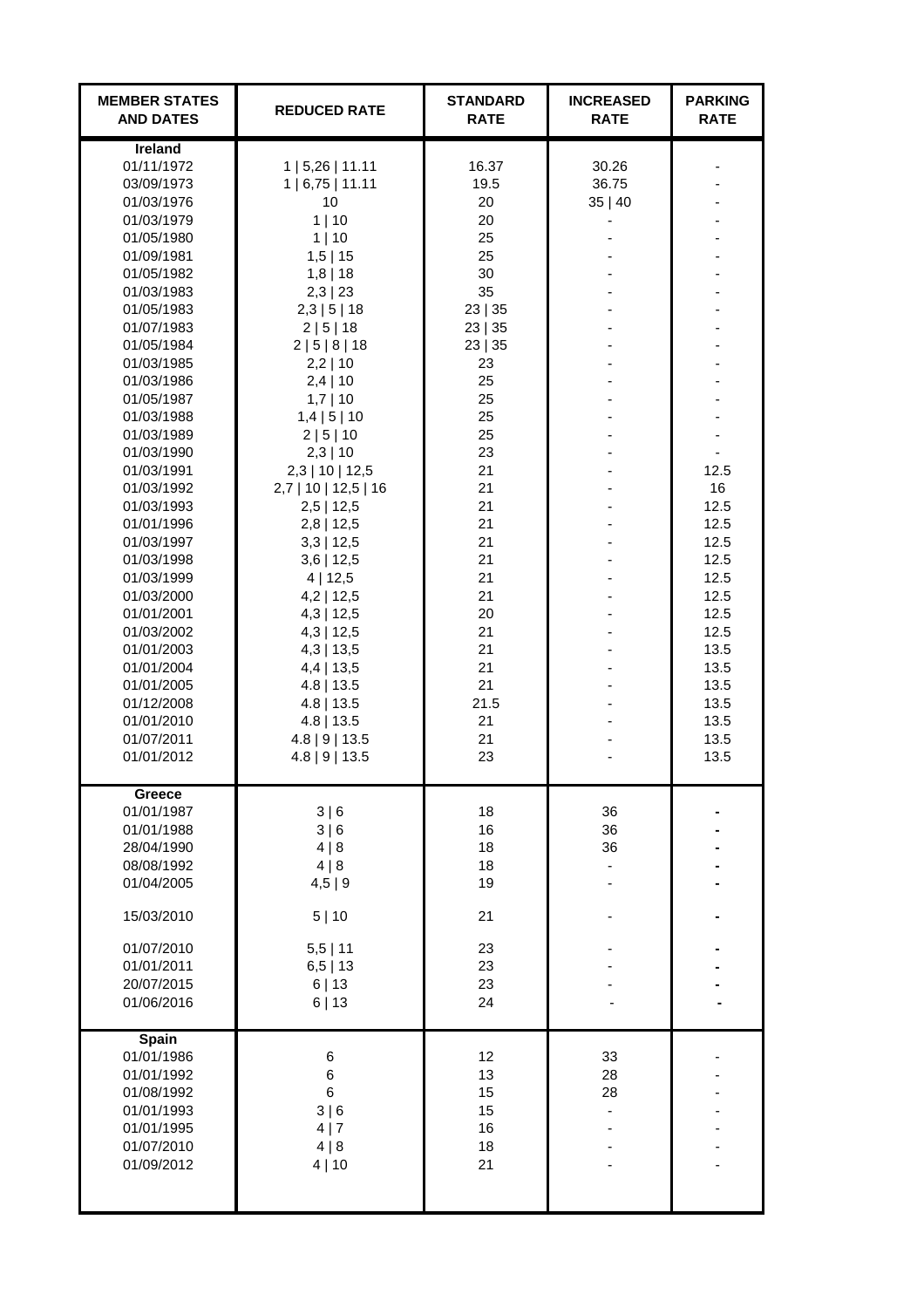| <b>MEMBER STATES</b><br><b>AND DATES</b>                                                                                                                                                                                                                                                                                                       | <b>REDUCED RATE</b>                                                                                                                                                                                                                                                                                                                                                                                                                                                                  | <b>STANDARD</b><br><b>RATE</b>                                                                                                                        | <b>INCREASED</b><br><b>RATE</b>                                                                                | <b>PARKING</b><br><b>RATE</b>                                                                             |
|------------------------------------------------------------------------------------------------------------------------------------------------------------------------------------------------------------------------------------------------------------------------------------------------------------------------------------------------|--------------------------------------------------------------------------------------------------------------------------------------------------------------------------------------------------------------------------------------------------------------------------------------------------------------------------------------------------------------------------------------------------------------------------------------------------------------------------------------|-------------------------------------------------------------------------------------------------------------------------------------------------------|----------------------------------------------------------------------------------------------------------------|-----------------------------------------------------------------------------------------------------------|
| <b>France</b><br>1/01/1968<br>(1)<br>1/12/1968<br>(1)<br>01/01/1970<br>01/01/1973<br>01/01/1977<br>1/07/1982<br>(2)<br>01/01/1986<br>01/07/1986<br>17/09/1987<br>01/12/1988<br>01/01/1989<br>08/09/1989<br>01/01/1990<br>13/09/1990<br>29/07/1991<br>01/01/1993<br>01/08/1995<br>01/04/2000<br>01/01/2012<br>01/01/2014                        | 6<br>$\overline{7}$<br>7.5<br>$\overline{7}$<br>$\overline{7}$<br>4   5, 5   7<br>4   5, 5   7<br>$2,1$   4   5,5   7   13<br>$2,1$   4   5,5   7   13<br>$2,1$   4   5,5   7   13<br>$2,1$   5,5   13<br>$2,1$   5,5   13<br>$2,1$   5,5   13<br>$2,1$   5,5   13<br>$2,1$   5,5<br>$2,1$   5,5<br>$2,1$   5,5<br>$2,1$   5,5<br>$2,1$   5,5   7<br>$2,1$   5,5   10<br>(1) Up to 1.1.1970, the VAT rates were applicable to a price inclusive of VAT itself. As from 1.1.1970, the | 16.66<br>19<br>23<br>20<br>17.6<br>18.6<br>18.6<br>18.6<br>18.6<br>18.6<br>18.6<br>18.6<br>18.6<br>18.6<br>18.6<br>18.6<br>20.6<br>19.6<br>19.6<br>20 | 20<br>25<br>33.33<br>33.33<br>33.33<br>33.33<br>33.33<br>33.33<br>33.33<br>28<br>28<br>25 28<br>25<br>22<br>22 | 13<br>15<br>17.6<br>17.6<br>28                                                                            |
| Croatia<br>01/08/1998<br>01/11/1999<br>01/01/2006<br>01/08/2009<br>01/03/2012<br>01/01/2013                                                                                                                                                                                                                                                    | (2) 4% rate 1.7.1982 to 1.1.1986 was provisional.<br>$\mathbf 0$<br>0   10<br>0   10<br>0   10<br>5 10                                                                                                                                                                                                                                                                                                                                                                               | 22<br>22<br>22<br>23<br>25<br>25                                                                                                                      |                                                                                                                |                                                                                                           |
| 01/01/2014<br><b>Italy</b><br>01/01/1973<br>01/01/1975<br>18/03/1976<br>10/05/1976<br>23/12/1976<br>08/02/1977<br>03/07/1980<br>01/11/1980<br>01/01/1981<br>05/08/1982<br>19/04/1984<br>20/12/1984<br>01/08/1988<br>01/01/1989<br>13/05/1991<br>01/01/1993<br>01/01/1994<br>24/02/1995<br>01/10/1997<br>17/09/2011<br>01/10/2013<br>01/01/2016 | 5 13<br>6<br>6<br>6<br>6 9<br>1   3   6   9<br>1 3 6 9 12<br>2 8<br>1   2   3   6   9   12<br>2 8<br>2   8   10   15<br>2 8 10 15<br>2 9<br>2 9<br>4 9<br>4   9   12<br>4 9<br>4 9<br>4 10<br>4 10<br>4 10<br>4 10<br>4   5   10                                                                                                                                                                                                                                                     | 25<br>12<br>12<br>12<br>12<br>12<br>14<br>15<br>14<br>15<br>18<br>18<br>18<br>19<br>19<br>19<br>19<br>19<br>19<br>20<br>21<br>22<br>22                | 18<br>30<br>30<br>30<br>30<br>35<br>35<br>35<br>35<br>38<br>30   38<br>30<br>38<br>38<br>38                    | 18<br>18<br>18<br>18<br>18<br>18<br>15 18<br>18<br>20<br>20<br>$\overline{\phantom{a}}$<br>12<br>13<br>16 |
| <b>Cyprus</b><br>01/07/1992<br>01/10/1993                                                                                                                                                                                                                                                                                                      |                                                                                                                                                                                                                                                                                                                                                                                                                                                                                      | 5<br>8                                                                                                                                                |                                                                                                                |                                                                                                           |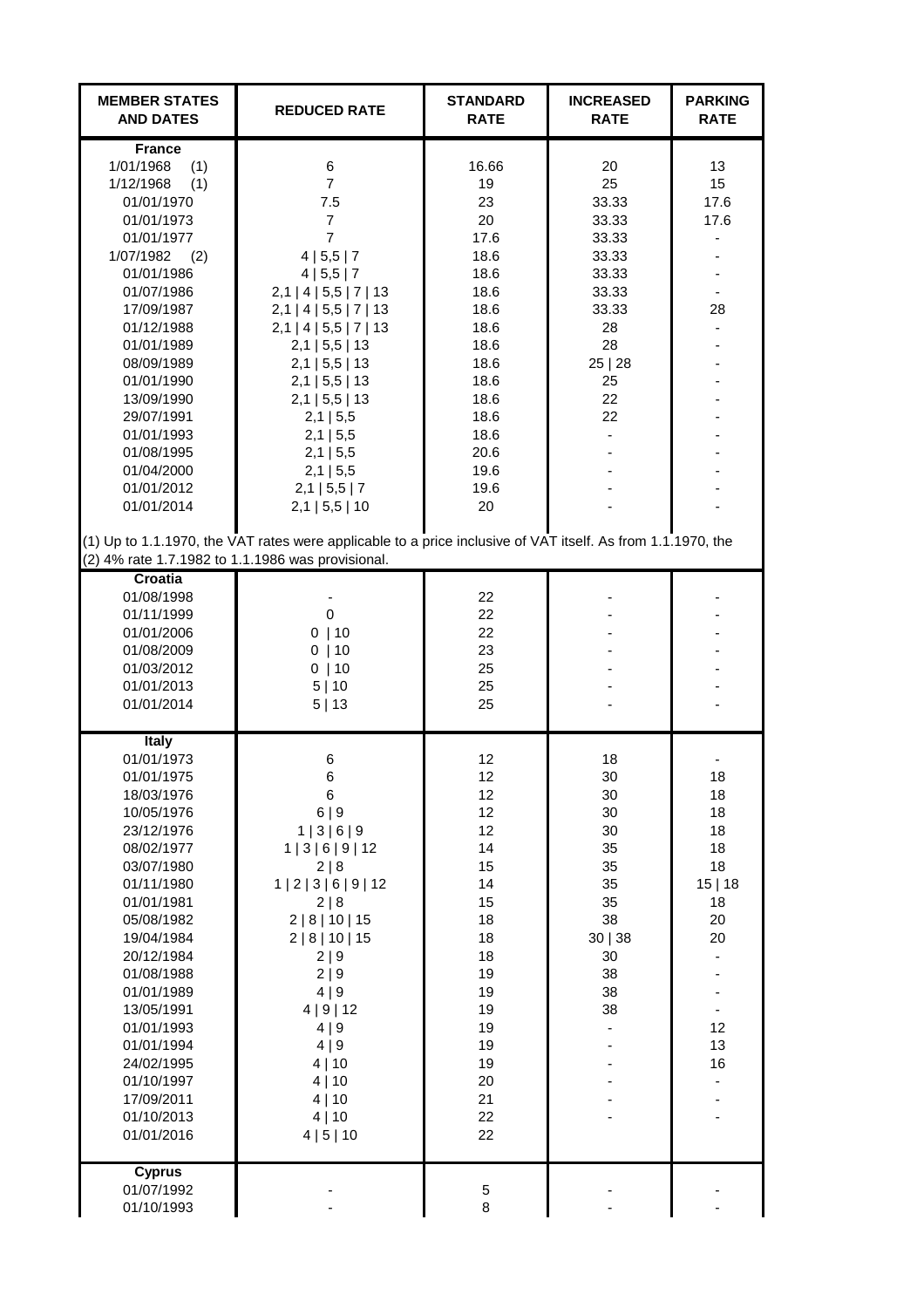| <b>MEMBER STATES</b><br><b>AND DATES</b>                                                                                                                       | <b>REDUCED RATE</b>                                                                        | <b>STANDARD</b><br><b>RATE</b>                               | <b>INCREASED</b><br><b>RATE</b> | <b>PARKING</b><br><b>RATE</b> |
|----------------------------------------------------------------------------------------------------------------------------------------------------------------|--------------------------------------------------------------------------------------------|--------------------------------------------------------------|---------------------------------|-------------------------------|
| 01/07/2000<br>01/07/2002<br>01/01/2003<br>01/08/2005<br>01/03/2012<br>14/01/2013<br>13/01/2014                                                                 | 5<br>5<br>5<br>5 8<br>5 8<br>5 8<br>5 9                                                    | 10<br>13<br>15<br>15<br>17<br>18<br>19                       |                                 |                               |
| Latvia<br>01/05/1995<br>01/01/2003<br>01/05/2004<br>01/01/2009<br>01/01/2011<br>01/07/2012                                                                     | $\boldsymbol{9}$<br>5<br>10<br>12<br>12                                                    | 18<br>18<br>18<br>21<br>22<br>21                             |                                 |                               |
| Lithuania<br>01/05/1994<br>01/08/1994<br>01/01/1997<br>01/05/2000<br>01/01/2001<br>01/01/2009<br>01/09/2009                                                    | 9<br>5<br>5 9<br>5 9<br>5 9                                                                | 18<br>18<br>18<br>18<br>18<br>19<br>21                       |                                 |                               |
| Luxembourg<br>01/01/1970<br>01/01/1971<br>01/07/1983<br>01/01/1992<br>01/01/1993<br>01/01/2015                                                                 | $\overline{4}$<br>2 5<br>3 6<br>3 6<br>3 6<br>3 8                                          | 8<br>10<br>12<br>15<br>15<br>17                              |                                 | 12<br>14                      |
| <b>Hungary</b><br>01/01/1988<br>01/01/1993<br>01/08/1993<br>01/01/1995<br>01/01/2004<br>01/01/2006<br>01/09/2006<br>01/07/2009<br>01/01/2012                   | 0 15<br>0 6<br>10<br>0   12<br>5 15<br>5 15<br>5<br>5 18<br>5 18                           | 25<br>25<br>25<br>25<br>25<br>20<br>20<br>25<br>27           |                                 |                               |
| <b>Malta</b><br>01/01/1995<br>01/01/1999<br>01/01/2004<br>01/01/2011                                                                                           | 5<br>5<br>5<br>5 7                                                                         | 15<br>15<br>18<br>18                                         |                                 |                               |
| <b>Netherlands</b><br>01/01/1969<br>01/01/1971<br>01/01/1973<br>01/01/1976<br>01/01/1984<br>01/10/1986<br>01/01/1989<br>01/10/1992<br>01/01/2001<br>01/10/2012 | $\overline{\mathbf{4}}$<br>4<br>4<br>$\overline{\mathbf{4}}$<br>5<br>6<br>6<br>6<br>6<br>6 | 12<br>14<br>16<br>18<br>19<br>20<br>18.5<br>17.5<br>19<br>21 |                                 |                               |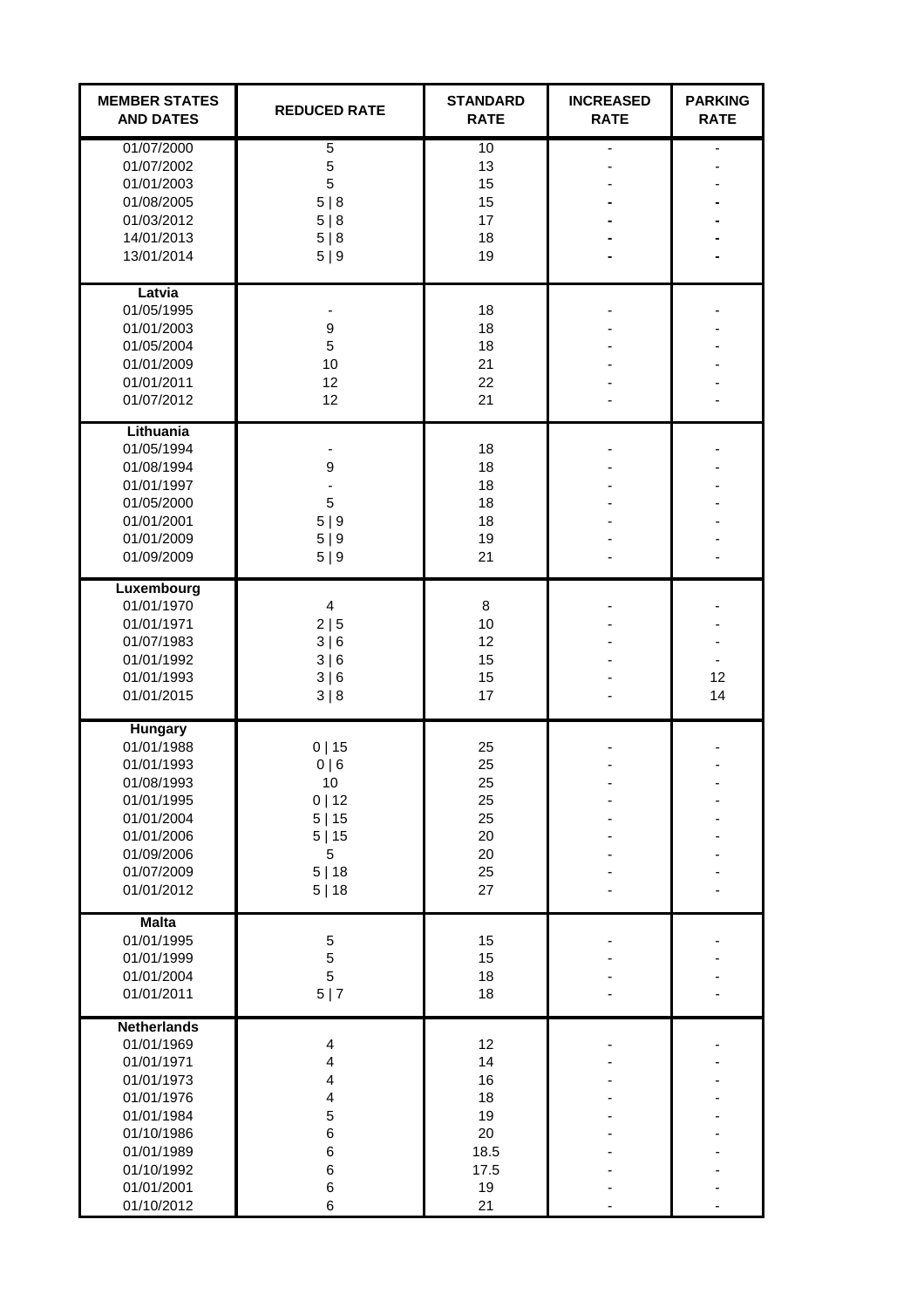| <b>MEMBER STATES</b><br><b>AND DATES</b>                                                                                                                                                | <b>REDUCED RATE</b>                                                                                                                                                         | <b>STANDARD</b><br><b>RATE</b>                           | <b>INCREASED</b><br><b>RATE</b> | <b>PARKING</b><br><b>RATE</b>                          |
|-----------------------------------------------------------------------------------------------------------------------------------------------------------------------------------------|-----------------------------------------------------------------------------------------------------------------------------------------------------------------------------|----------------------------------------------------------|---------------------------------|--------------------------------------------------------|
| <b>Austria</b><br>01/01/1973<br>01/01/1976<br>01/01/1978<br>01/01/1981<br>01/01/1984<br>01/01/1992<br>01/01/1995<br>01/01/2016                                                          | 8<br>8<br>8<br>8 13<br>10<br>10<br>10<br>10 13                                                                                                                              | 16<br>18<br>18<br>18<br>20<br>20<br>20<br>20             | 30<br>30<br>32                  | 30<br>30<br>32<br>$\overline{\phantom{a}}$<br>12<br>13 |
| Poland<br>05/07/1993<br>04/09/2000<br>01/01/2011                                                                                                                                        | $\overline{7}$<br>3 7<br>5 8                                                                                                                                                | 22<br>22<br>23                                           |                                 |                                                        |
| Portugal<br>01/01/1986<br>01/02/1988<br>24/03/1992 <sup>(1)</sup><br>01/01/1995<br>01/07/1996<br>05/06/2002<br>01/07/2005<br>01/07/2008<br>01/07/2010<br>01/01/2011<br>now taxed at 6%. | 8<br>8<br>5<br>5<br>5 12<br>5 12<br>5 12<br>5 12<br>6 13<br>6 13<br>(1) On 24 March 1992 Portugal abolished the zero rate. All goods and services previously zero-rated are | 16<br>17<br>16<br>17<br>17<br>19<br>21<br>20<br>21<br>23 | 30<br>30<br>30                  | 12<br>12<br>12<br>13<br>13                             |
| Romania<br>01/07/1993<br>01/01/1995<br>01/02/1998<br>01/01/2000<br>01/01/2004<br>01/12/2008<br>01/07/2010<br>01/01/2016<br>01/01/2017                                                   | 9<br>11<br>9<br>5 9<br>5 9<br>5 9<br>5 9                                                                                                                                    | 18<br>18<br>22<br>19<br>19<br>19<br>24<br>20<br>19       |                                 |                                                        |
| Slovenia<br>01/07/1999<br>01/01/2002<br>01/07/2013                                                                                                                                      | 8<br>8.5<br>9.5                                                                                                                                                             | 19<br>20<br>22                                           |                                 |                                                        |
| <b>Slovak Republic</b><br>01/01/1993<br>01/08/1993<br>01/01/1996<br>01/07/1999<br>01/01/2003<br>01/01/2004<br>01/01/2007<br>01/05/2010<br>01/01/2011                                    | 5<br>6<br>6<br>10<br>14<br>10<br>6 10<br>10                                                                                                                                 | 23<br>25<br>23<br>23<br>20<br>19<br>19<br>19<br>20       |                                 |                                                        |
| <b>Finland</b><br>01/06/1994<br>01/01/1995                                                                                                                                              | 5   6   12<br>6   12   17                                                                                                                                                   | 22<br>22                                                 |                                 |                                                        |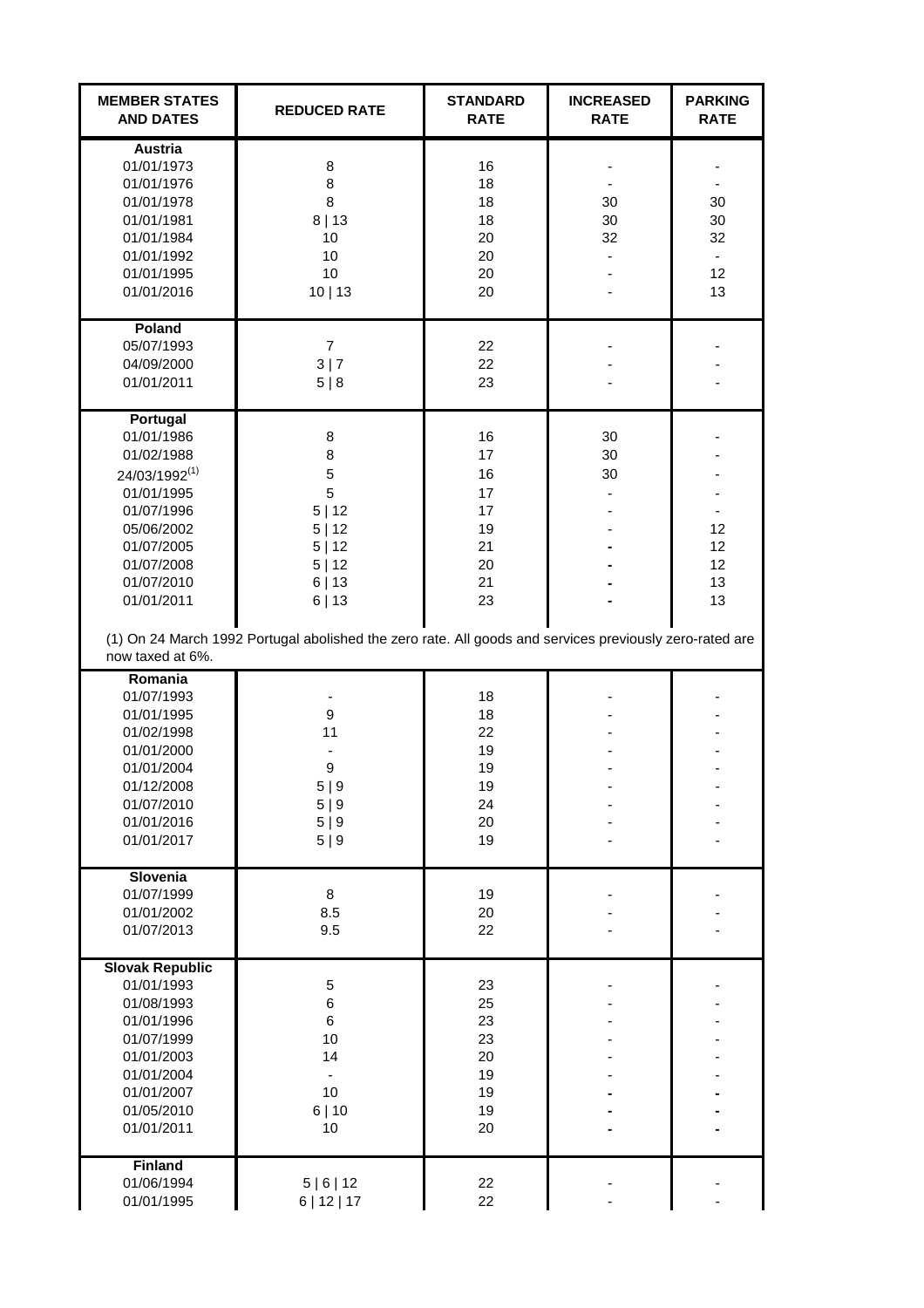| <b>MEMBER STATES</b><br><b>AND DATES</b>                                                                                                                                                      | <b>REDUCED RATE</b>                                                                                                                                   | <b>STANDARD</b><br><b>RATE</b>                                                   | <b>INCREASED</b><br><b>RATE</b> | <b>PARKING</b><br><b>RATE</b> |
|-----------------------------------------------------------------------------------------------------------------------------------------------------------------------------------------------|-------------------------------------------------------------------------------------------------------------------------------------------------------|----------------------------------------------------------------------------------|---------------------------------|-------------------------------|
| 01/01/1998<br>01/10/2009<br>01/07/2010<br>01/01/2013                                                                                                                                          | 8 17<br>8 12<br>9 13<br>10 14                                                                                                                         | 22<br>22<br>23<br>24                                                             |                                 |                               |
| Sweden<br>01/01/1969<br>01/01/1971<br>01/06/1977<br>08/09/1980<br>16/11/1981<br>01/01/1983<br>01/07/1990<br>01/01/1992<br>01/01/1993<br>01/07/1993<br>01/01/1996                              | 2,04   6,38<br>$3,09$   $9,89$<br>$3,54$   11,43<br>$3,95$   12,87<br>$3,67$   11,88<br>$3,95$   12,87<br>4,17   13,64<br>18<br>21<br>12   21<br>6 12 | 11.11<br>17.65<br>20.63<br>23.46<br>21.51<br>23.46<br>25<br>25<br>25<br>25<br>25 |                                 |                               |
| <b>United Kingdom</b><br>01/04/1973<br>29/07/1974<br>18/11/1974<br>12/04/1976<br>18/06/1979<br>01/04/1991<br>01/04/1994<br>01/01/1995<br>01/09/1997<br>01/12/2008<br>01/01/2010<br>04/01/2011 | 8<br>5<br>5<br>5<br>5                                                                                                                                 | 10<br>8<br>8<br>8<br>15<br>17.5<br>17.5<br>17.5<br>17.5<br>15<br>17.5<br>20      | 25<br>12.5                      | 8                             |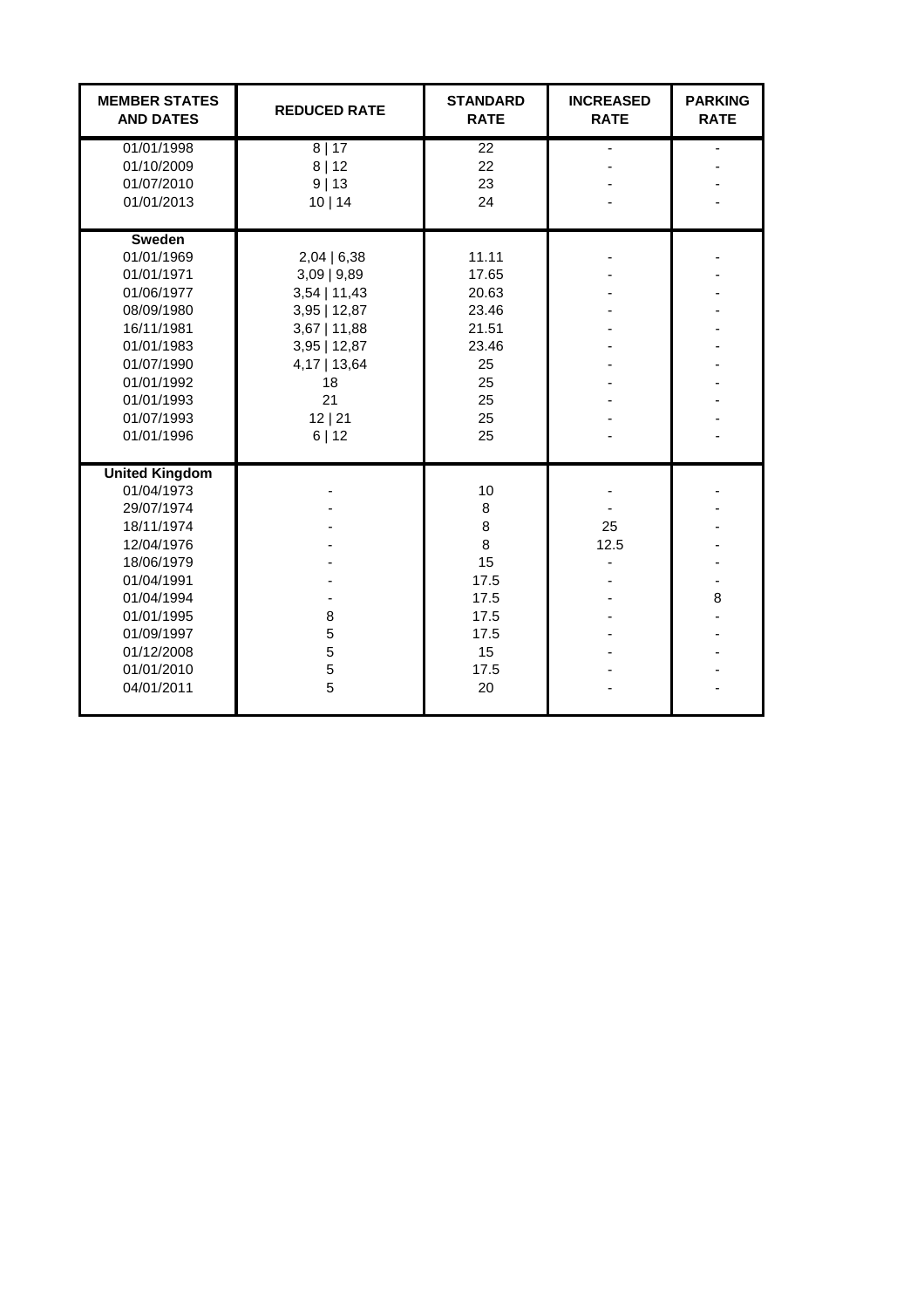#### **BELGIUM**

|                | Category                                                   | <b>VAT-Rate</b>              | <b>Comments</b>                                                                                                                                                                                                                                                                                                                                                                                                                                                                                                                                                                                                                                                                                              |
|----------------|------------------------------------------------------------|------------------------------|--------------------------------------------------------------------------------------------------------------------------------------------------------------------------------------------------------------------------------------------------------------------------------------------------------------------------------------------------------------------------------------------------------------------------------------------------------------------------------------------------------------------------------------------------------------------------------------------------------------------------------------------------------------------------------------------------------------|
| $\mathbf{1}$   | <b>Foodstuffs</b>                                          | 6<br>12<br>21                | Margarine                                                                                                                                                                                                                                                                                                                                                                                                                                                                                                                                                                                                                                                                                                    |
| $\overline{2}$ | Water supplies                                             | 6                            |                                                                                                                                                                                                                                                                                                                                                                                                                                                                                                                                                                                                                                                                                                              |
| 3              | Pharmaceutical products                                    | 6<br>21                      | Medicines for human or animal<br>consumption; blood and blood products<br>(red blood cells, white blood cells,<br>plasma, platelets, blood containing<br>anticoagulants, etc.); condom; Band-Aid<br>and similar products; injection and similar<br>medical products                                                                                                                                                                                                                                                                                                                                                                                                                                          |
|                |                                                            |                              | The orthopaedic appliances (including                                                                                                                                                                                                                                                                                                                                                                                                                                                                                                                                                                                                                                                                        |
| 4              | Medical equipment for disabled persons                     | 6                            | surgical belts); dental prosthetic; devices<br>to facilitate the hearing to the deaf and<br>other appliances to wear on or implanted<br>in the body to compensate for a defect or<br>disability; equipment for people with<br>incontinence, except sanitary napkins and<br>diapers for children under six years;<br>wheelchairs and similar vehicles for<br>invalids, even motorised or otherwise<br>mechanically propelled; assistance<br>especially for the visually impaired and<br>blind, except for frames and lenses for<br>eyeglasses and contact lenses; dogs that<br>help people with disabilities or illness and<br>are trained in a dog training school<br>recognised by the competent authority. |
|                |                                                            | 21                           |                                                                                                                                                                                                                                                                                                                                                                                                                                                                                                                                                                                                                                                                                                              |
|                | Children's car seats                                       | 21                           |                                                                                                                                                                                                                                                                                                                                                                                                                                                                                                                                                                                                                                                                                                              |
| 5              | Transport of passengers                                    | $\,6$                        |                                                                                                                                                                                                                                                                                                                                                                                                                                                                                                                                                                                                                                                                                                              |
|                | (+see n° VI)<br><b>Books</b>                               | $\mathbf 0$<br>6             | Books, children's painting and picture<br>books, brochures leaflets, sheet music,<br>maps                                                                                                                                                                                                                                                                                                                                                                                                                                                                                                                                                                                                                    |
|                |                                                            | 21                           |                                                                                                                                                                                                                                                                                                                                                                                                                                                                                                                                                                                                                                                                                                              |
| 6              | Books on other physical means of support<br>Newspapers     | 21<br>$\mathbf 0$<br>6<br>21 | Daily and weekly newspapers of general<br>information<br>Daily and weekly newspapers                                                                                                                                                                                                                                                                                                                                                                                                                                                                                                                                                                                                                         |
|                | Periodicals                                                | 0<br>6<br>21                 | Daily and weekly periodicals of general<br>information<br>Daily and weekly periodicals                                                                                                                                                                                                                                                                                                                                                                                                                                                                                                                                                                                                                       |
| $\overline{7}$ | Admission to cultural services (shows, cinema,<br>theatre) | [ex]<br>6                    | Organisations recognized by the<br>competent authority when the revenues<br>from their activities serve exclusively to<br>cover their costs                                                                                                                                                                                                                                                                                                                                                                                                                                                                                                                                                                  |
|                | Admission to amusement parks                               | $6\phantom{1}$               |                                                                                                                                                                                                                                                                                                                                                                                                                                                                                                                                                                                                                                                                                                              |
| 8              | Pay TV/ cable TV                                           | 21                           |                                                                                                                                                                                                                                                                                                                                                                                                                                                                                                                                                                                                                                                                                                              |
|                | TV licence                                                 | $[\cdot]$                    |                                                                                                                                                                                                                                                                                                                                                                                                                                                                                                                                                                                                                                                                                                              |
| 9              | Writers, composers, etc.                                   | $6\phantom{1}$<br>21<br>[ex] | Except copyright concessions relating to<br>computer programs                                                                                                                                                                                                                                                                                                                                                                                                                                                                                                                                                                                                                                                |
| 10             | Social housing                                             | 12<br>6                      | As of 01/01/2017, any natural or legal<br>person who buys, builds, converts or<br>takes out a lease on a home or housing<br>complex in order to rent it out in the<br>context of social policy can benefit from<br>the 12% rate as long as certain<br>conditions are fulfilled<br>For renovation and repairing works                                                                                                                                                                                                                                                                                                                                                                                         |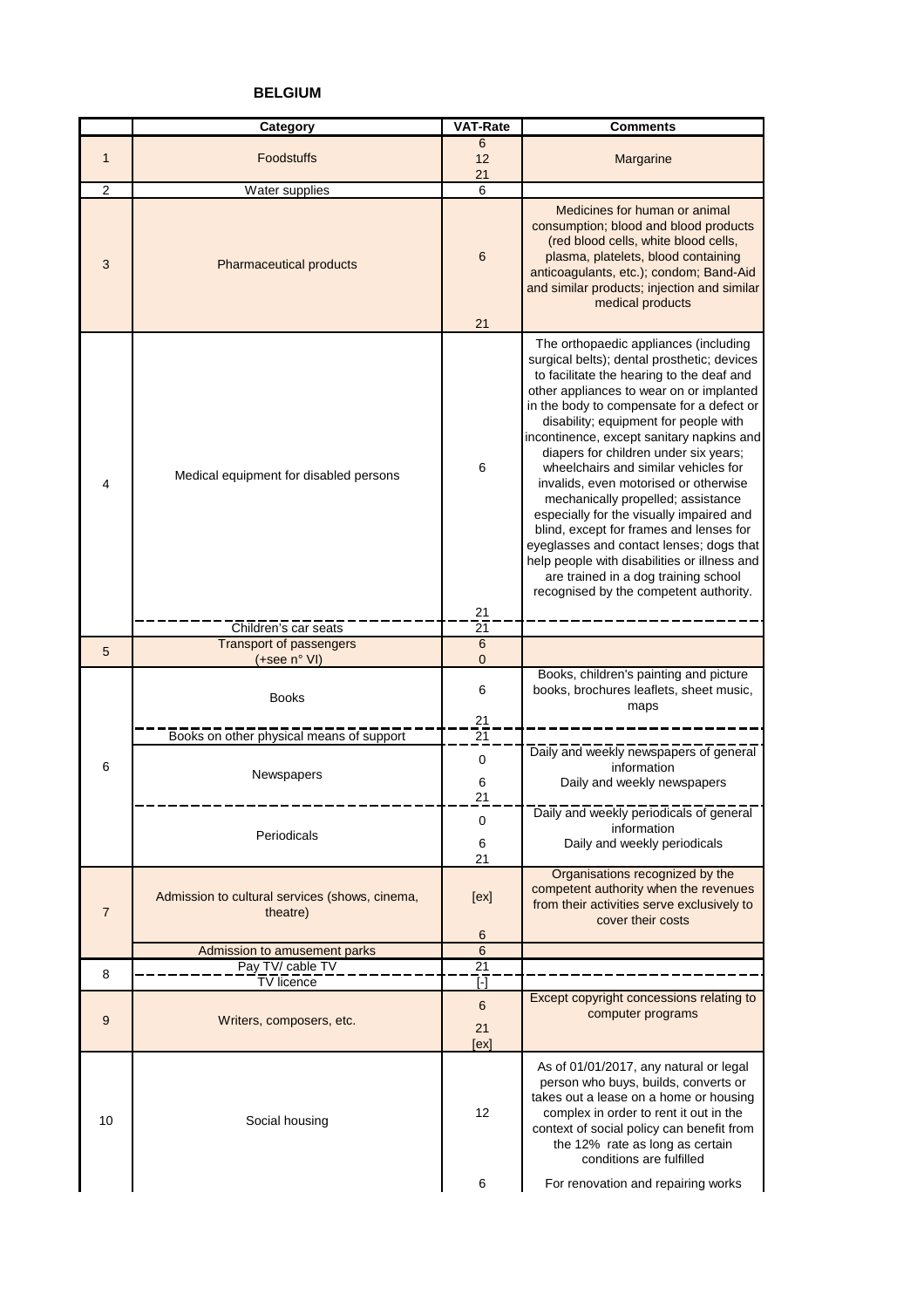|                 |                                                                                                                                                                           | 21              |                                                                                                                                                                                                                                                                                                                                                |
|-----------------|---------------------------------------------------------------------------------------------------------------------------------------------------------------------------|-----------------|------------------------------------------------------------------------------------------------------------------------------------------------------------------------------------------------------------------------------------------------------------------------------------------------------------------------------------------------|
| 10a             | Renovation and repairing of private dwellings (*)                                                                                                                         | 6               | For private dwellings which are at least 10<br>years old, under certain conditions                                                                                                                                                                                                                                                             |
| 10 <sub>b</sub> | Window cleaning and cleaning in private households                                                                                                                        | $\overline{21}$ |                                                                                                                                                                                                                                                                                                                                                |
| 11              | <b>Agricultural inputs</b>                                                                                                                                                | 6<br>12<br>21   | Growing, harvesting and livestock,<br>excluding garden companies and benefits<br>not related to the following animals:<br>bovine animals, swine, sheep, goats,<br>mules and hinnies; race horses usually<br>used for meat in bulk; deer; sold horses,<br>intracommunity acquired or imported for<br>slaughter.<br>Phytopharmaceutical products |
| 12              | Hotel accommodation                                                                                                                                                       | 6               |                                                                                                                                                                                                                                                                                                                                                |
| 12a             | <b>Restaurant and catering services</b>                                                                                                                                   | 12              | All beverages are excluded                                                                                                                                                                                                                                                                                                                     |
| 13              | Admission to sporting events                                                                                                                                              | 6<br>[ex]       | For non-profit organisations whose<br>revenues from their activities serve<br>exclusively to cover their costs                                                                                                                                                                                                                                 |
| 14              | Use of sporting facilities                                                                                                                                                | 6<br>[ex]       | For non-profit organisations whose<br>revenues from their activities serve<br>exclusively to cover their costs                                                                                                                                                                                                                                 |
| 15              | Social services in so far as those transactions are not<br>exempt pursuant to Articles 132, 135 and 136 of the<br>Directive 2006/112/EC                                   | 6<br>21<br>[ex] |                                                                                                                                                                                                                                                                                                                                                |
| 16              | Supplies by undertakers and cremation services                                                                                                                            | 6<br>21         | Coffins                                                                                                                                                                                                                                                                                                                                        |
| 17              | Medical and<br>dental care in so far as those services are not exempt<br>pursuant to points (b) to (e) of Article 132(1) of the<br>Directive 2006/112/EC                  | 21<br>[ex]      |                                                                                                                                                                                                                                                                                                                                                |
| 18              | <b>Collection of domestic</b><br>waste and street cleaning, other than the supply of<br>such services by bodies referred to in Article 13 of the<br>Directive 2006/112/EC | 21              |                                                                                                                                                                                                                                                                                                                                                |
| 19              | Minor repairing (including mending and alteration) of:                                                                                                                    |                 |                                                                                                                                                                                                                                                                                                                                                |
|                 | <b>Bicycles</b><br>Shoes and leather goods<br>Clothing and household linen                                                                                                | 6<br>$\,6$<br>6 |                                                                                                                                                                                                                                                                                                                                                |
| 20<br>21        | Domestic care services (**)                                                                                                                                               | 21<br>21        |                                                                                                                                                                                                                                                                                                                                                |
|                 | Hairdressing                                                                                                                                                              |                 |                                                                                                                                                                                                                                                                                                                                                |

| <b>GOODS and SERVICES</b>              | <b>VAT-Rate</b> | <b>Comments</b> |
|----------------------------------------|-----------------|-----------------|
| <b>Alcoholic beverages</b>             |                 |                 |
| <b>Spirits</b>                         | 21              |                 |
| Wine                                   | 21              |                 |
| <b>Beer</b>                            | 21              |                 |
| Non-alcoholic beverages                |                 |                 |
| Mineral water                          | 6               |                 |
| Lemonade                               | $6\phantom{1}6$ |                 |
| Fruit juices                           | 6               |                 |
| <b>Clothing</b>                        |                 |                 |
| <b>Adults</b>                          | $\overline{21}$ |                 |
| Children                               | 21              |                 |
| Children nappies                       | 21              |                 |
| <b>Footwear</b>                        |                 |                 |
| <b>Adults</b>                          | 21              |                 |
| Children                               | 21              |                 |
| <b>Tobacco</b>                         | $\overline{21}$ |                 |
| <b>Hifi-Video</b>                      | 21              |                 |
| <b>Computer, Smartphones</b>           | $\overline{21}$ |                 |
| E-books                                | 21              |                 |
| <b>Household electrical appliances</b> | 21              |                 |
| <b>Furniture</b>                       | $\overline{21}$ |                 |
| <b>Furs</b>                            | 21              |                 |
| <b>Jewels</b>                          | 21              |                 |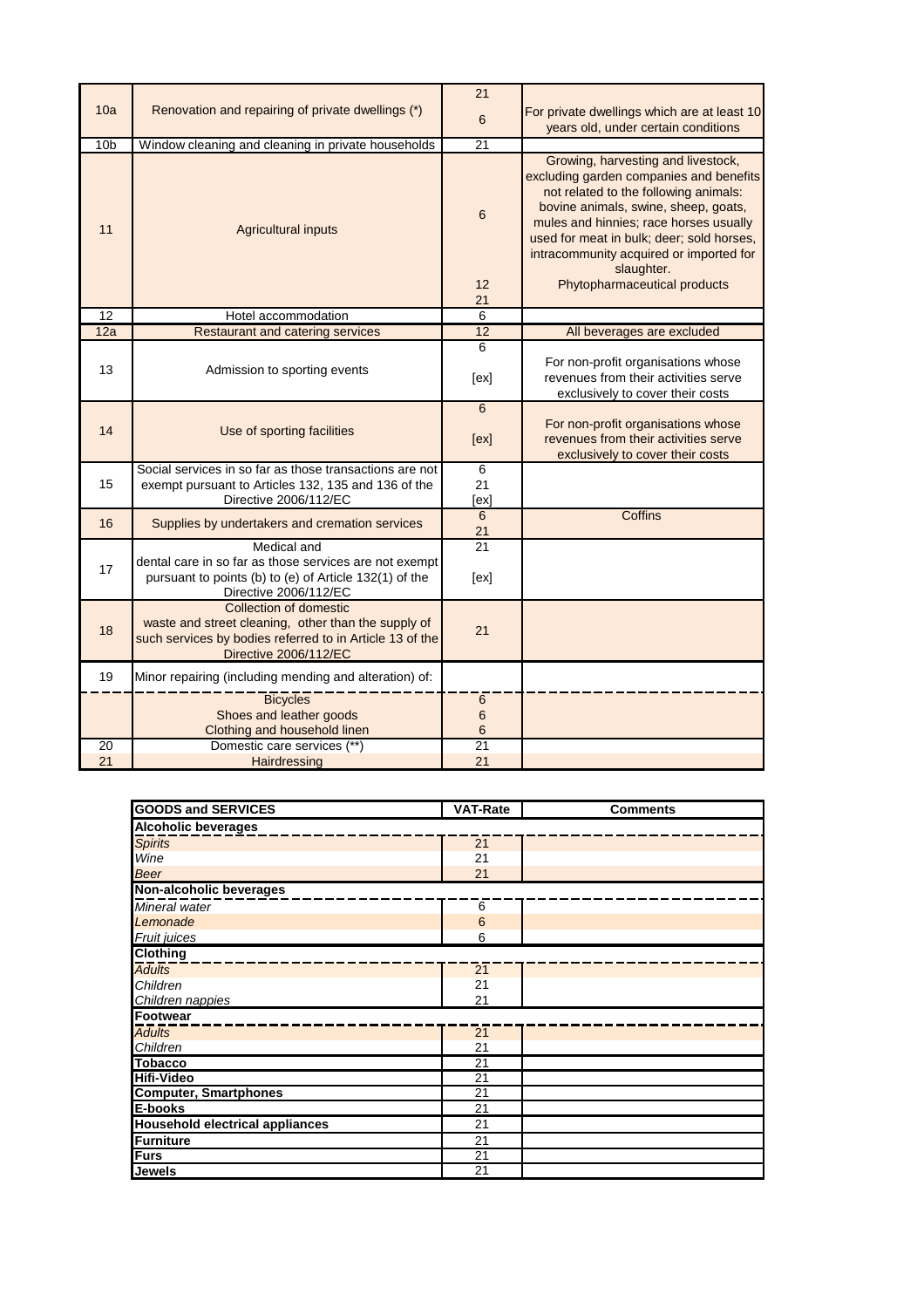| <b>Telecommunication services</b>                 |                   |                                         |
|---------------------------------------------------|-------------------|-----------------------------------------|
| Phone/fax/telex/etc.                              | 21                |                                         |
| Pay TV/cable TV                                   | 21                |                                         |
| <b>TV</b> licence                                 | $\lceil - \rceil$ |                                         |
| <b>Energy products</b>                            |                   |                                         |
|                                                   |                   |                                         |
| Natural gas                                       | $\overline{21}$   |                                         |
| Electricity                                       | 21                |                                         |
| <b>District heating</b>                           | 21                |                                         |
| Firewood                                          | 6                 |                                         |
| <b>Timber for industrial use</b>                  | 21                |                                         |
| <b>Petroleum products</b>                         |                   |                                         |
| Petrol (unleaded)                                 | 21                |                                         |
| Diesel fuel                                       | 21                |                                         |
| <b>LPG</b>                                        | 21                |                                         |
| <b>Heating oil</b>                                | 21                |                                         |
| Lubricants                                        | 21                |                                         |
|                                                   | 21                |                                         |
|                                                   |                   |                                         |
| <b>Motor vehicles</b>                             | 6                 | Cars for the disabled                   |
|                                                   | [m]               |                                         |
| Passenger transport (domestic)                    |                   |                                         |
| Air                                               | 6                 |                                         |
| Sea                                               | 6                 |                                         |
| Inland waterway                                   | $6\phantom{1}6$   |                                         |
| Rail                                              | 6                 |                                         |
| Road                                              | 6                 |                                         |
| Passenger transport (international)               |                   |                                         |
| $\overline{Air}$                                  | $\mathbf 0$       |                                         |
| Sea                                               | $\mathbf 0$       |                                         |
| <b>Inland waterway</b>                            | $6\phantom{1}$    |                                         |
|                                                   |                   |                                         |
| Rail                                              | 6                 |                                         |
| Road                                              | $6\phantom{1}6$   |                                         |
| <b>Travel agencies</b>                            | $\overline{21}$   |                                         |
|                                                   | [m]               |                                         |
| <b>Hotels</b>                                     | 6                 |                                         |
| Take away                                         | $\overline{6}$    |                                         |
| <b>Bars and cafés</b>                             |                   |                                         |
| Bars and cafés                                    | $\overline{21}$   |                                         |
| Night clubs                                       | 21                |                                         |
| <b>Alcoholic beverages</b>                        | 21                |                                         |
| Consumption on board ships, aircraft or trains    |                   |                                         |
| Goods                                             |                   |                                         |
| <b>Services</b>                                   |                   |                                         |
| <b>Cut flowers and plants</b>                     |                   |                                         |
| Decorative use                                    | 6                 |                                         |
| Food production                                   | 6                 |                                         |
|                                                   |                   |                                         |
| <b>Immovable property</b>                         |                   |                                         |
|                                                   | 6                 |                                         |
| Social Housing (category 10/Annex III)            | 12                | Provided that all the conditions are    |
|                                                   |                   | fulfilled                               |
|                                                   |                   |                                         |
|                                                   |                   | Renovation and repairing of private     |
|                                                   | 6                 | dwellings completed more than 10 years  |
| Renovation and repairing (category 10a/Annex III) |                   | ago                                     |
|                                                   |                   |                                         |
|                                                   | 21                |                                         |
| <b>Building land</b>                              | [ex]              |                                         |
|                                                   | 21                |                                         |
| Supplies of new buildings                         |                   |                                         |
|                                                   | $6\phantom{1}$    |                                         |
| Construction work on new buildings                | 12                |                                         |
|                                                   | 21                |                                         |
| <b>Agricultural Inputs</b>                        |                   |                                         |
|                                                   |                   |                                         |
|                                                   |                   | phytopharmaceutical products recognised |
| Pesticides and plant protection materials         | 12                | by the Ministry of Agriculture          |
|                                                   |                   |                                         |
|                                                   | 21                |                                         |
|                                                   |                   |                                         |
|                                                   |                   |                                         |
|                                                   |                   | phytopharmaceutical products recognised |
| Fertilisers                                       | $12 \overline{ }$ | by the Ministry of Agriculture          |
|                                                   | 21                |                                         |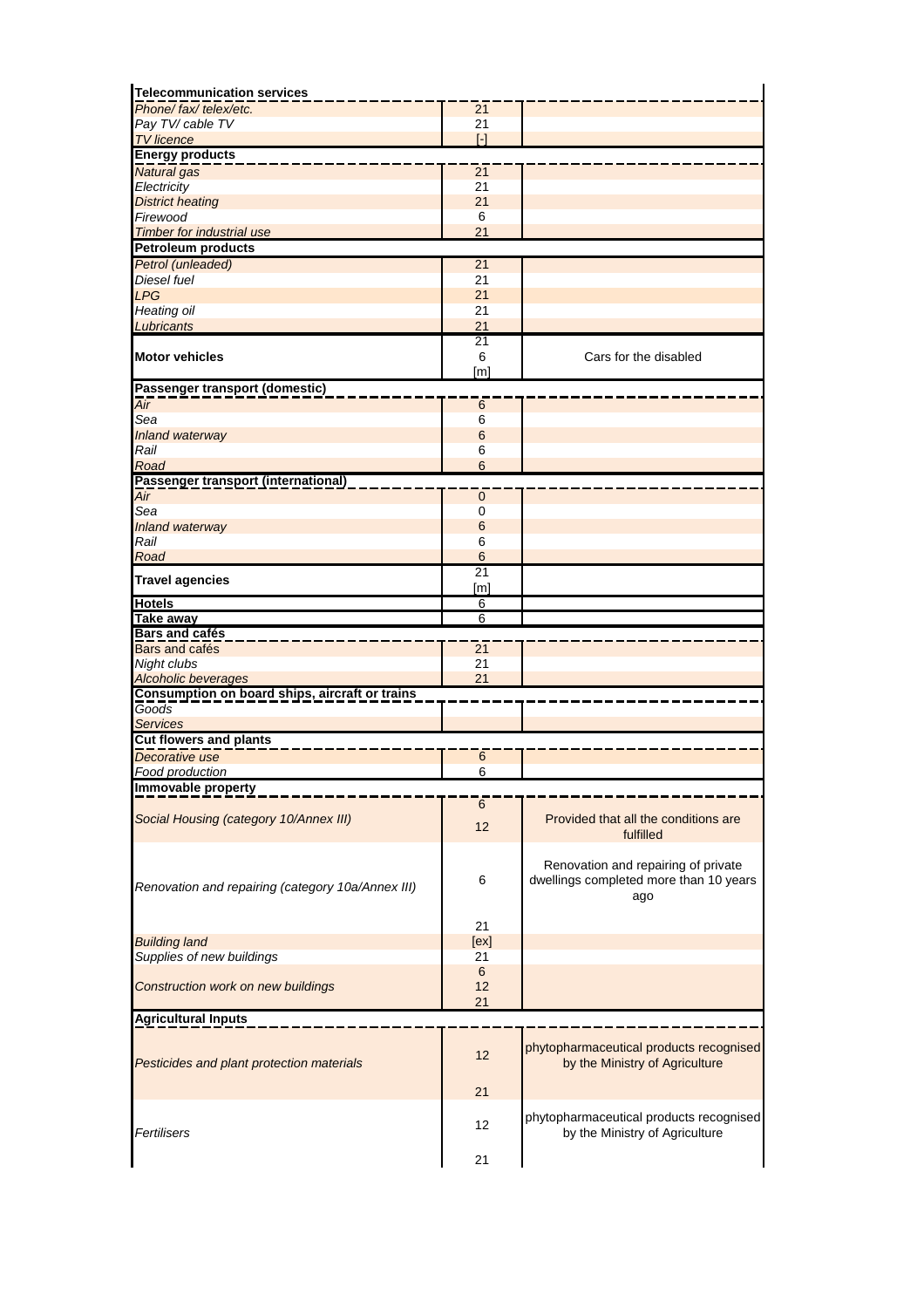| Treatment of waste and waste water                                                         | 21                      |                    |  |
|--------------------------------------------------------------------------------------------|-------------------------|--------------------|--|
| Collection of household waste,                                                             | 21                      |                    |  |
| Arrangements for the taxation of gold                                                      |                         |                    |  |
| Ingots and bars                                                                            | [ex]<br>21              |                    |  |
| Coins (currency)                                                                           | [ex]<br>21              |                    |  |
| Jewellery, gold plate, medals, tools                                                       | 21                      |                    |  |
| Services supplied by lawyers                                                               | 21                      | as from 01.01.2014 |  |
| Taxation of works of art, collector's items and antiques                                   |                         |                    |  |
| Works of art, collector's items and antiques                                               | 21<br>$\lceil m \rceil$ |                    |  |
| Rate on importation (Article 103 of the Directive<br>2006/112/EC)                          | 6                       |                    |  |
| Supplies by creators and occasional sales (Article<br>103(2) of the Directive 2006/112/EC) | 6                       |                    |  |

#### *The parking rate of 12% applies to:*

1. Certain energy products such as:

- coal and solid fuel obtained from coal

- lignite and agglomerated lignite (except for jet)

- coke and semi-coke from coal, lignite and peat

- uncharred petroleum coke used as fuel.

-coke from coal, lignite and peat<br>oleum coke used as fuel.<br>s and inner tubes for agricultural<br>ubes for forestry tractors and cult 2. Certain tyres and inner tubes for agricultural tractors and machinery, excluding tyres and inner tubes for forestry tractors and cultivators.

#### *Zero rate applies to:*

- Supplies of daily and weekly newspapers and periodicals of general information

- Supplies of certain recovered materials and by-products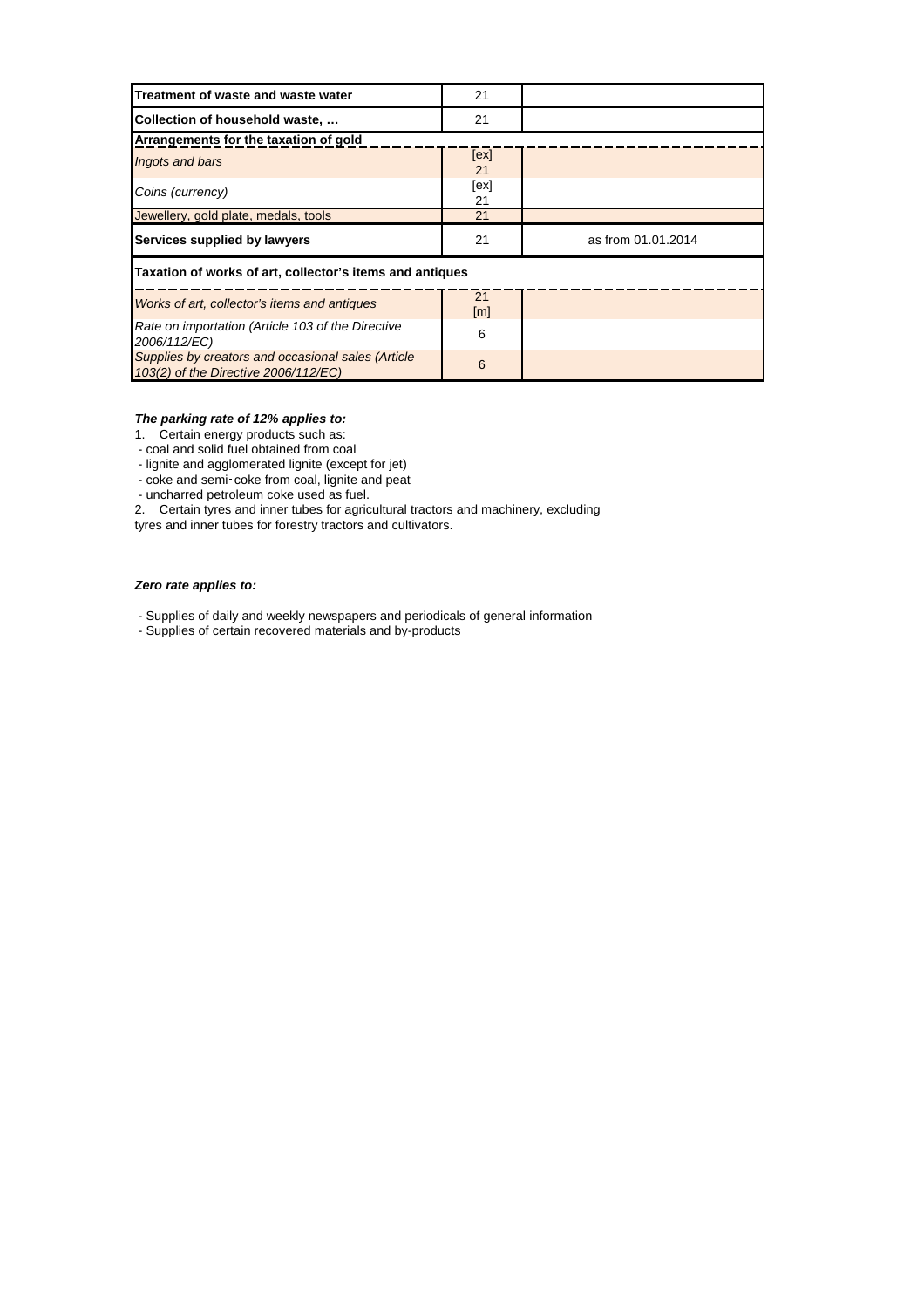#### **BULGARIA**

|                 | Category                                                                                                                                                           | <b>VAT-Rate</b>       | <b>Comments</b>                                                                                        |
|-----------------|--------------------------------------------------------------------------------------------------------------------------------------------------------------------|-----------------------|--------------------------------------------------------------------------------------------------------|
| $\mathbf{1}$    | <b>Foodstuffs</b>                                                                                                                                                  | 20                    |                                                                                                        |
| $\overline{2}$  | Water supplies                                                                                                                                                     | 20                    |                                                                                                        |
| $\overline{3}$  | <b>Pharmaceutical products</b>                                                                                                                                     | $\overline{20}$       |                                                                                                        |
|                 | Medical equipment                                                                                                                                                  | 20                    |                                                                                                        |
| 4               | for disabled persons                                                                                                                                               |                       |                                                                                                        |
|                 | Children's car seats                                                                                                                                               | 20                    |                                                                                                        |
| 5               | <b>Transport of passengers</b>                                                                                                                                     | 20                    |                                                                                                        |
|                 | (+see n° VI)                                                                                                                                                       |                       |                                                                                                        |
|                 | <b>Books</b>                                                                                                                                                       | 20                    |                                                                                                        |
| 6               | Books on other physical means of support                                                                                                                           | 20                    |                                                                                                        |
|                 | <b>Newspapers</b>                                                                                                                                                  | 20                    |                                                                                                        |
|                 | Periodicals                                                                                                                                                        | 20                    |                                                                                                        |
| $\overline{7}$  | Admission to cultural services (shows, cinema, theatre)                                                                                                            | [ex]                  | Organizations and cultural institutions<br>under the Protection and Promotion of<br><b>Culture Act</b> |
|                 |                                                                                                                                                                    | 20                    |                                                                                                        |
|                 | Admission to amusement parks<br>Pay TV/ cable TV                                                                                                                   | 20                    |                                                                                                        |
| 8               | <b>TV</b> licence                                                                                                                                                  | $\overline{20}$<br>20 |                                                                                                        |
| 9               | Writers, composers, etc.                                                                                                                                           | 20                    |                                                                                                        |
| 10              | Social housing                                                                                                                                                     | 20                    |                                                                                                        |
| 10a             | Renovation and repairing of private dwellings (*)                                                                                                                  | 20                    |                                                                                                        |
| 10 <sub>b</sub> | Window cleaning and cleaning in private households                                                                                                                 | 20                    |                                                                                                        |
| 11              | <b>Agricultural inputs</b>                                                                                                                                         | 20                    |                                                                                                        |
| 12              | Hotel accommodation                                                                                                                                                | 9                     |                                                                                                        |
| 12a             | <b>Restaurant and catering services</b>                                                                                                                            | 20                    |                                                                                                        |
|                 | Admission to                                                                                                                                                       |                       |                                                                                                        |
| 13              | sporting events                                                                                                                                                    | 20                    |                                                                                                        |
| 14              | Use of sporting facilities                                                                                                                                         | 20                    |                                                                                                        |
| 15              | Social services in so far as those transactions are not<br>exempt pursuant to Articles 132, 135 and 136 of the<br>Directive 2006/112/EC                            | 20                    |                                                                                                        |
| 16              | Supplies by undertakers and cremation services                                                                                                                     | 20                    |                                                                                                        |
|                 | Medical and                                                                                                                                                        | 20                    |                                                                                                        |
| 17              | dental care in so far as those services are not exempt<br>pursuant to points (b) to (e) of Article 132(1) of the<br>Directive 2006/112/EC                          | [ex]                  |                                                                                                        |
| 18              | Collection of domestic<br>waste and street cleaning, other than the supply of<br>such services by bodies referred to in Article 13 of the<br>Directive 2006/112/EC | 20                    |                                                                                                        |
| 19              | Minor repairing (including mending and alteration) of:                                                                                                             |                       |                                                                                                        |
|                 | <b>Bicycles</b>                                                                                                                                                    | 20                    |                                                                                                        |
|                 | Shoes and leather goods                                                                                                                                            | 20                    |                                                                                                        |
|                 | Clothing and household linen                                                                                                                                       | 20                    |                                                                                                        |
| 20              | Domestic care services (**)                                                                                                                                        | 20                    |                                                                                                        |
| 21              | Hairdressing                                                                                                                                                       | 20                    |                                                                                                        |

| <b>GOODS and SERVICES</b>  | <b>VAT-Rate</b> | <b>Comments</b> |  |  |
|----------------------------|-----------------|-----------------|--|--|
| <b>Alcoholic beverages</b> |                 |                 |  |  |
| <b>Spirits</b>             | 20              |                 |  |  |
| Wine                       | 20              |                 |  |  |
| <b>Beer</b>                | 20              |                 |  |  |
| Non-alcoholic beverages    |                 |                 |  |  |
| Mineral water              | 20              |                 |  |  |
| Lemonade                   | 20              |                 |  |  |
| Fruit juices               | 20              |                 |  |  |
| <b>Clothing</b>            |                 |                 |  |  |
| <b>Adults</b>              | 20              |                 |  |  |
| Children                   | 20              |                 |  |  |
| Children nappies           | 20              |                 |  |  |
| Footwear                   |                 |                 |  |  |
| <b>Adults</b>              | 20              |                 |  |  |
| Children                   | 20              |                 |  |  |
| <b>Tobacco</b>             | 20              |                 |  |  |
| <b>Hifi-Video</b>          | 20              |                 |  |  |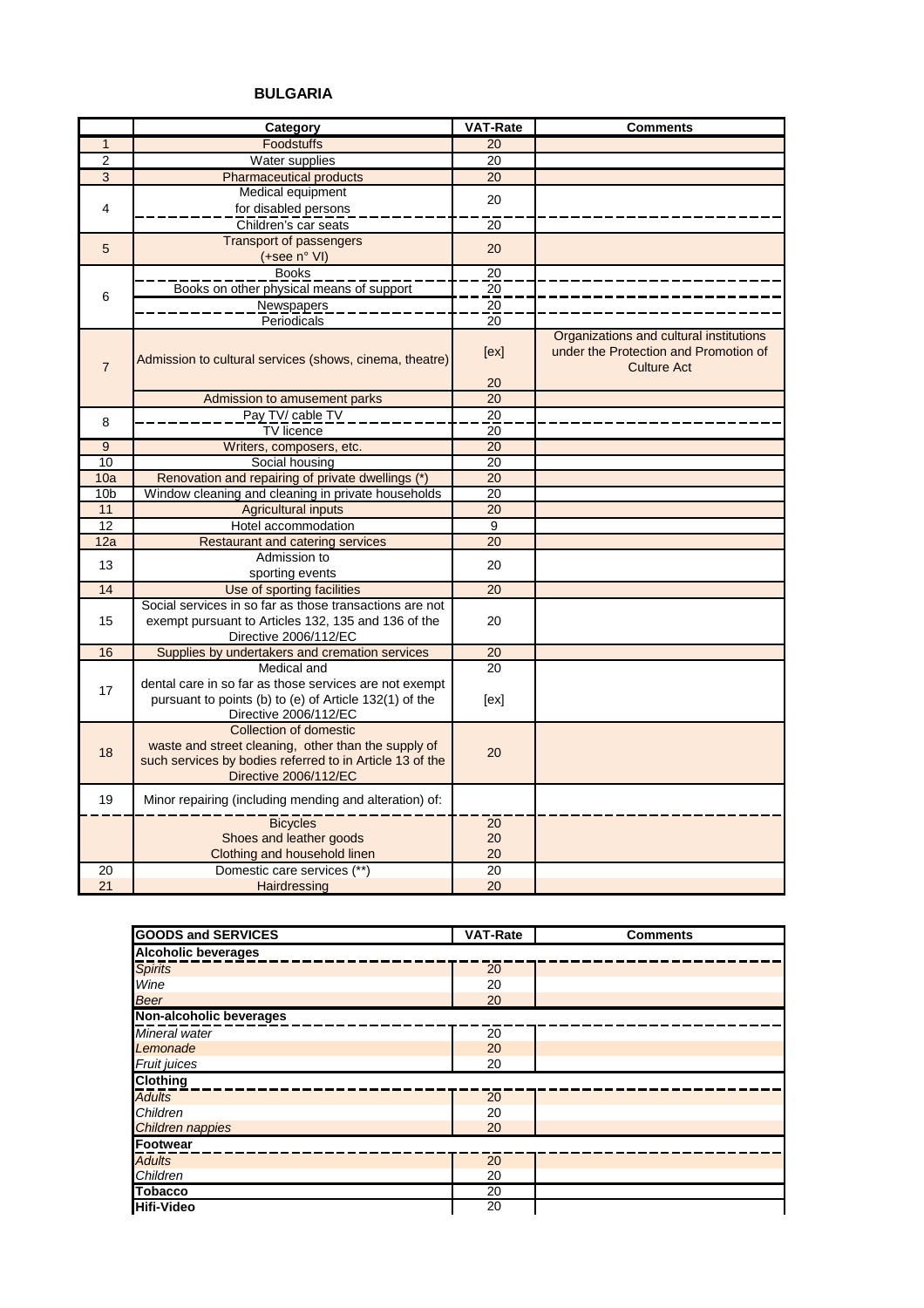| <b>Computer, smartphones</b>                                                                                                                                                                                                                                                                                                                                                    | $\overline{20}$ |  |
|---------------------------------------------------------------------------------------------------------------------------------------------------------------------------------------------------------------------------------------------------------------------------------------------------------------------------------------------------------------------------------|-----------------|--|
| E-books                                                                                                                                                                                                                                                                                                                                                                         | 20              |  |
| <b>Household electrical appliances</b>                                                                                                                                                                                                                                                                                                                                          |                 |  |
|                                                                                                                                                                                                                                                                                                                                                                                 | 20              |  |
| <b>Furniture</b>                                                                                                                                                                                                                                                                                                                                                                | 20              |  |
| Furs                                                                                                                                                                                                                                                                                                                                                                            | 20              |  |
| <b>Jewels</b>                                                                                                                                                                                                                                                                                                                                                                   | 20              |  |
| <b>Telecommunication services</b>                                                                                                                                                                                                                                                                                                                                               |                 |  |
| Phone/fax/telex/etc.                                                                                                                                                                                                                                                                                                                                                            | 20              |  |
| Pay TV/ cable TV                                                                                                                                                                                                                                                                                                                                                                | 20              |  |
| <b>TV</b> licence                                                                                                                                                                                                                                                                                                                                                               | 20              |  |
|                                                                                                                                                                                                                                                                                                                                                                                 |                 |  |
| <b>Energy products</b>                                                                                                                                                                                                                                                                                                                                                          |                 |  |
| <b>Natural</b> gas                                                                                                                                                                                                                                                                                                                                                              | 20              |  |
| Electricity                                                                                                                                                                                                                                                                                                                                                                     | 20              |  |
| <b>District heating</b>                                                                                                                                                                                                                                                                                                                                                         | 20              |  |
| Firewood                                                                                                                                                                                                                                                                                                                                                                        | 20              |  |
| <b>Timber for industrial use</b>                                                                                                                                                                                                                                                                                                                                                | 20              |  |
| <b>Petroleum products</b>                                                                                                                                                                                                                                                                                                                                                       |                 |  |
| Petrol (unleaded)                                                                                                                                                                                                                                                                                                                                                               | 20              |  |
| <b>Diesel fuel</b>                                                                                                                                                                                                                                                                                                                                                              |                 |  |
|                                                                                                                                                                                                                                                                                                                                                                                 | 20              |  |
| <b>LPG</b>                                                                                                                                                                                                                                                                                                                                                                      | 20              |  |
| Heating oil                                                                                                                                                                                                                                                                                                                                                                     | 20              |  |
| Lubricants                                                                                                                                                                                                                                                                                                                                                                      | 20              |  |
| <b>Motor vehicles</b>                                                                                                                                                                                                                                                                                                                                                           | 20              |  |
| Passenger transport (domestic)                                                                                                                                                                                                                                                                                                                                                  |                 |  |
| Air                                                                                                                                                                                                                                                                                                                                                                             | $\overline{20}$ |  |
| Sea                                                                                                                                                                                                                                                                                                                                                                             | 20              |  |
|                                                                                                                                                                                                                                                                                                                                                                                 | 20              |  |
| Inland waterway                                                                                                                                                                                                                                                                                                                                                                 |                 |  |
| Rail                                                                                                                                                                                                                                                                                                                                                                            | 20              |  |
| Road                                                                                                                                                                                                                                                                                                                                                                            | 20              |  |
| Passenger transport (international)                                                                                                                                                                                                                                                                                                                                             |                 |  |
| Air                                                                                                                                                                                                                                                                                                                                                                             | $\mathbf 0$     |  |
| Sea                                                                                                                                                                                                                                                                                                                                                                             | 0               |  |
| Inland waterway                                                                                                                                                                                                                                                                                                                                                                 | $\pmb{0}$       |  |
| Rail                                                                                                                                                                                                                                                                                                                                                                            | 0               |  |
| Road                                                                                                                                                                                                                                                                                                                                                                            | $\mathbf 0$     |  |
|                                                                                                                                                                                                                                                                                                                                                                                 |                 |  |
|                                                                                                                                                                                                                                                                                                                                                                                 |                 |  |
|                                                                                                                                                                                                                                                                                                                                                                                 | $\overline{20}$ |  |
|                                                                                                                                                                                                                                                                                                                                                                                 | [m]             |  |
|                                                                                                                                                                                                                                                                                                                                                                                 | 9               |  |
|                                                                                                                                                                                                                                                                                                                                                                                 | $\overline{20}$ |  |
| <b>Bars and cafés</b>                                                                                                                                                                                                                                                                                                                                                           |                 |  |
|                                                                                                                                                                                                                                                                                                                                                                                 | 20              |  |
|                                                                                                                                                                                                                                                                                                                                                                                 | 20              |  |
| <b>Alcoholic beverages</b>                                                                                                                                                                                                                                                                                                                                                      | 20              |  |
|                                                                                                                                                                                                                                                                                                                                                                                 |                 |  |
| Consumption on board ships, aircraft or trains                                                                                                                                                                                                                                                                                                                                  |                 |  |
| Goods                                                                                                                                                                                                                                                                                                                                                                           |                 |  |
| <b>Services</b>                                                                                                                                                                                                                                                                                                                                                                 |                 |  |
| <b>Cut flowers and plants</b>                                                                                                                                                                                                                                                                                                                                                   |                 |  |
| Decorative use                                                                                                                                                                                                                                                                                                                                                                  | 20              |  |
| Food production                                                                                                                                                                                                                                                                                                                                                                 | 20              |  |
|                                                                                                                                                                                                                                                                                                                                                                                 |                 |  |
| Social Housing (category 10/Annex III)                                                                                                                                                                                                                                                                                                                                          | 20              |  |
| Renovation and repairing (category 10a/Annex III)                                                                                                                                                                                                                                                                                                                               | 20              |  |
| <b>Building land</b>                                                                                                                                                                                                                                                                                                                                                            | 20              |  |
| Supplies of new buildings                                                                                                                                                                                                                                                                                                                                                       | 20              |  |
|                                                                                                                                                                                                                                                                                                                                                                                 | 20              |  |
| <b>Construction work on new buildings</b>                                                                                                                                                                                                                                                                                                                                       |                 |  |
| <b>Agricultural Inputs</b>                                                                                                                                                                                                                                                                                                                                                      |                 |  |
| Pesticides and plant protection materials                                                                                                                                                                                                                                                                                                                                       | 20              |  |
| Fertilisers                                                                                                                                                                                                                                                                                                                                                                     | 20              |  |
|                                                                                                                                                                                                                                                                                                                                                                                 | <u>20</u>       |  |
| Collection of household waste,                                                                                                                                                                                                                                                                                                                                                  | $\overline{20}$ |  |
|                                                                                                                                                                                                                                                                                                                                                                                 |                 |  |
|                                                                                                                                                                                                                                                                                                                                                                                 | 20              |  |
| Coins (currency)                                                                                                                                                                                                                                                                                                                                                                | 20              |  |
|                                                                                                                                                                                                                                                                                                                                                                                 | 20              |  |
|                                                                                                                                                                                                                                                                                                                                                                                 | 20              |  |
|                                                                                                                                                                                                                                                                                                                                                                                 |                 |  |
| Works of art, collector's items and antiques                                                                                                                                                                                                                                                                                                                                    | $\overline{20}$ |  |
| Rate on importation (Article 103 of the Directive                                                                                                                                                                                                                                                                                                                               |                 |  |
| <b>Travel agencies</b><br><b>Hotels</b><br><b>Take away</b><br><b>Bars</b> and cafés<br>Night clubs<br>Immovable property<br>Treatment of waste and waste water<br>Arrangements for the taxation of gold<br>Ingots and bars<br>Jewellery, gold plate, medals, tools<br>Services supplied by lawyers<br>Taxation of works of art, collector's items and antiques<br>2006/112/EC) | 20              |  |
| Supplies by creators and occasional sales (Article                                                                                                                                                                                                                                                                                                                              | 20              |  |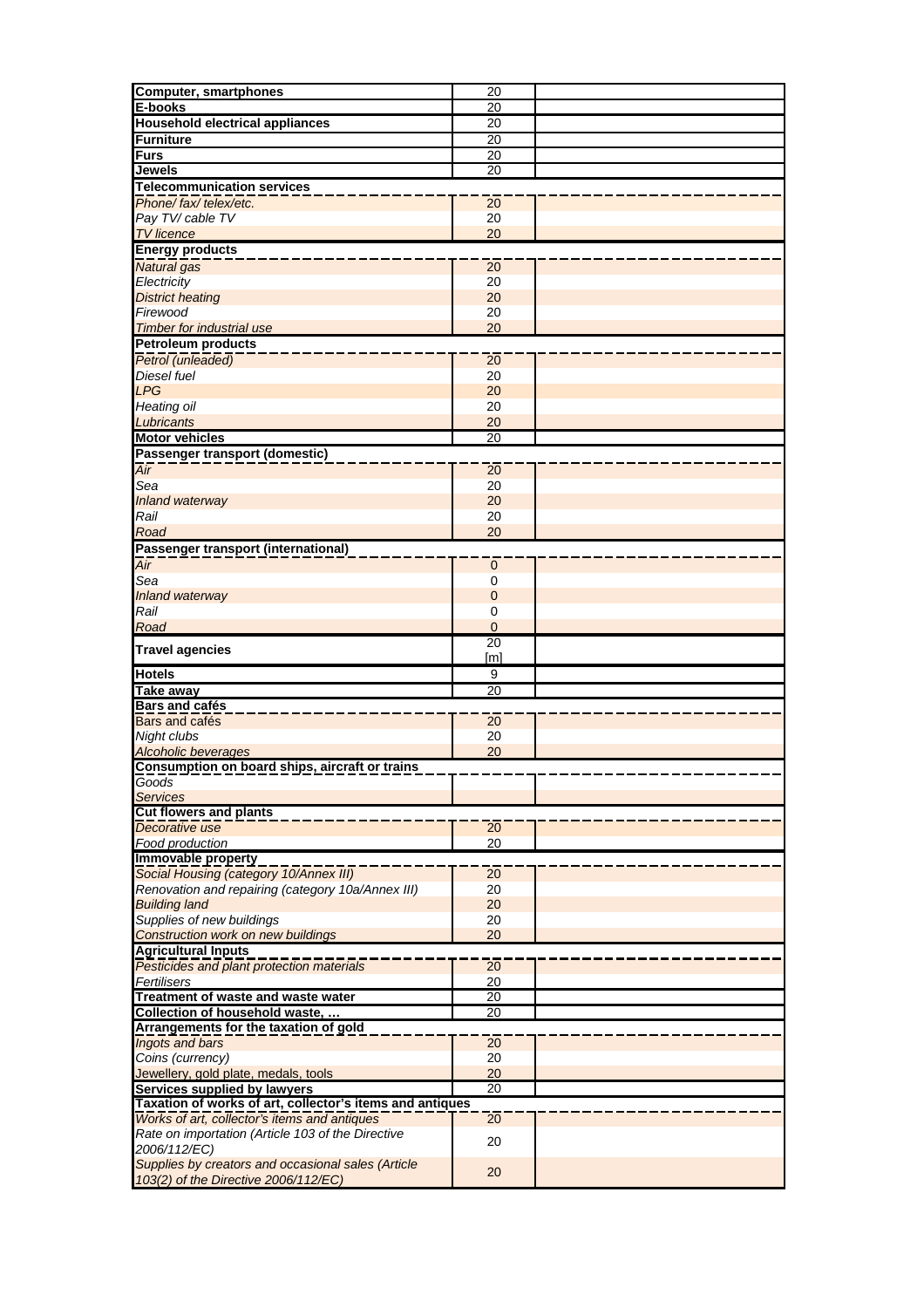#### **CZECH REPUBLIC**

|                 | Category                                                                        | <b>VAT-Rate</b> | <b>Comments</b>                        |
|-----------------|---------------------------------------------------------------------------------|-----------------|----------------------------------------|
| $\mathbf{1}$    | <b>Foodstuffs</b>                                                               | 10              |                                        |
|                 |                                                                                 | 15              |                                        |
| $\overline{c}$  | Water supplies                                                                  | 15              |                                        |
| $\mathbf{3}$    | <b>Pharmaceutical products</b>                                                  | 10              |                                        |
|                 |                                                                                 | 15              |                                        |
|                 | Medical equipment                                                               | 15              |                                        |
| 4               | for disabled persons                                                            |                 |                                        |
|                 | Children's car seats                                                            | 15              |                                        |
| 5               | <b>Transport of passengers</b>                                                  | 15              |                                        |
|                 | (+see n° VI)                                                                    | 0               |                                        |
|                 | <b>Books</b>                                                                    | 10              |                                        |
| 6               |                                                                                 | 15              |                                        |
|                 | Books on other physical means of support                                        | 21              |                                        |
|                 | Newspapers                                                                      | 10              |                                        |
|                 | Periodicals                                                                     | 10              |                                        |
| $\overline{7}$  | Admission to cultural services (shows, cinema, theatre)                         | 15              |                                        |
|                 | Admission to amusement parks                                                    | 15              |                                        |
|                 | Pay TV/ cable TV                                                                | [ex]            | Public radio and TV broadcasting,      |
| 8               |                                                                                 |                 | excluding those of a commercial nature |
|                 |                                                                                 | 21              |                                        |
|                 | TV licence                                                                      | [ex]            | Public radio and TV broadcasting,      |
|                 |                                                                                 | 21              | excluding those of a commercial nature |
| 9               | Writers, composers, etc.                                                        | 15              |                                        |
| 10              | Social housing                                                                  | 15              |                                        |
| 10a             | Renovation and repairing of private dwellings (*)                               | 15              |                                        |
| 10 <sub>b</sub> | Window cleaning and cleaning in private households                              | 15              |                                        |
|                 |                                                                                 | 15              |                                        |
| 11              | <b>Agricultural inputs</b>                                                      | 21              |                                        |
| 12              | Hotel accommodation                                                             | 15              |                                        |
| 12a             | Restaurant and catering services                                                | 15              | food provided in restaurants           |
|                 |                                                                                 | 21              |                                        |
| 13              | Admission to                                                                    | 15              |                                        |
|                 | sporting events                                                                 |                 |                                        |
| 14              | Use of sporting facilities                                                      | 15              |                                        |
|                 | Social services in so far as those transactions are not                         | 15              |                                        |
| 15              | exempt pursuant to Articles 132, 135 and 136 of the                             |                 |                                        |
|                 | Directive 2006/112/EC                                                           | [ex]            |                                        |
| 16              | Supplies by undertakers and cremation services                                  | 15              |                                        |
|                 | Medical and                                                                     | 15              |                                        |
| 17              | dental care in so far as those services are not exempt                          |                 |                                        |
|                 | pursuant to points (b) to (e) of Article 132(1) of the<br>Directive 2006/112/EC | [ex]            |                                        |
|                 | Collection of domestic                                                          | $\overline{21}$ |                                        |
|                 | waste and street cleaning, other than the supply of                             |                 |                                        |
| 18              | such services by bodies referred to in Article 13 of the                        | 15              | Cleaning and draining of waste water,  |
|                 | Directive 2006/112/EC                                                           |                 | collection of domestic waste           |
| 19              | Minor repairing (including mending and alteration) of:                          |                 |                                        |
|                 | <b>Bicycles</b>                                                                 | 21              |                                        |
|                 | Shoes and leather goods                                                         | 21              |                                        |
|                 | Clothing and household linen                                                    | 21              |                                        |
| 20              | Domestic care services (**)                                                     | 15              |                                        |
| 21              | Hairdressing                                                                    | 21              |                                        |

| <b>GOODS and SERVICES</b>  | <b>VAT-Rate</b> | <b>Comments</b> |  |  |
|----------------------------|-----------------|-----------------|--|--|
| <b>Alcoholic beverages</b> |                 |                 |  |  |
| <b>Spirits</b>             | 21              |                 |  |  |
| Wine                       | 21              |                 |  |  |
| <b>Beer</b>                | 21              |                 |  |  |
| Non-alcoholic beverages    |                 |                 |  |  |
| Mineral water              | 15              |                 |  |  |
| Lemonade                   | 15              |                 |  |  |
| <b>Fruit juices</b>        | 15              |                 |  |  |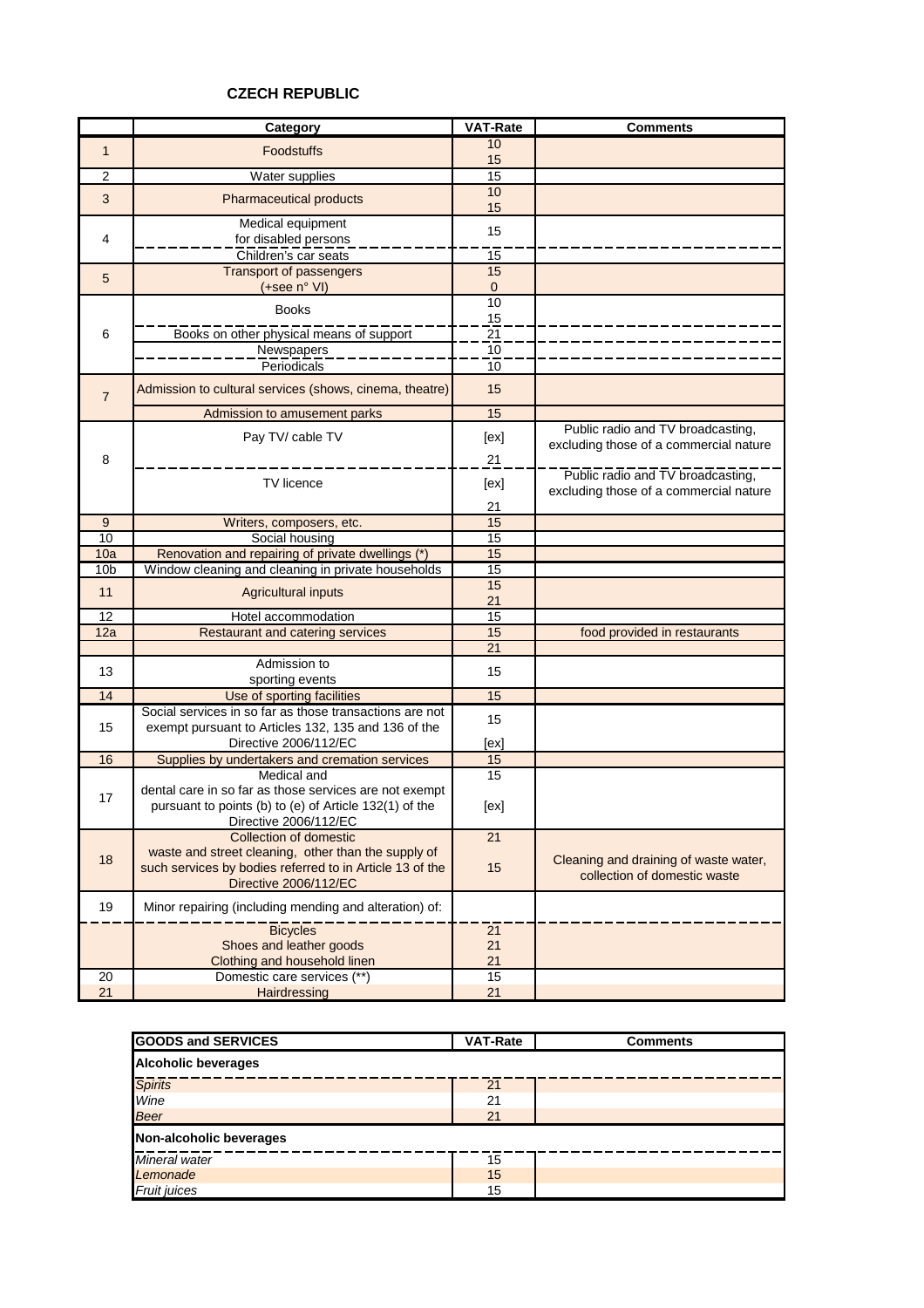| <b>Clothing</b>                                |                       |                                                                             |
|------------------------------------------------|-----------------------|-----------------------------------------------------------------------------|
| <b>Adults</b>                                  | 21                    |                                                                             |
| Children                                       | 21                    |                                                                             |
| Children nappies                               | 21                    |                                                                             |
| <b>Footwear</b>                                |                       |                                                                             |
| <b>Adults</b>                                  | 21                    |                                                                             |
| Children                                       | 21                    |                                                                             |
| <b>Tobacco</b><br><b>Hifi-Video</b>            | $\overline{21}$<br>21 |                                                                             |
|                                                | 21                    |                                                                             |
| <b>Computer, smartphones</b><br>E-books        | 21                    |                                                                             |
| <b>Household electrical appliances</b>         | 21                    |                                                                             |
| <b>Furniture</b>                               | 21                    |                                                                             |
| Furs                                           | 21                    |                                                                             |
| <b>Jewels</b>                                  | 21                    |                                                                             |
| <b>Telecommunication services</b>              |                       |                                                                             |
|                                                |                       |                                                                             |
| Phone/fax/telex/etc.                           | 21                    |                                                                             |
| Pay TV/ cable TV                               | [ex]                  | Public radio and TV broadcasting,<br>excluding those of a commercial nature |
| <b>TV</b> licence                              | [ex]                  | Public radio and TV broadcasting,<br>excluding those of a commercial nature |
|                                                | 21                    |                                                                             |
| <b>Energy products</b>                         |                       |                                                                             |
| Natural gas                                    | 21                    |                                                                             |
| Electricity                                    | 21                    |                                                                             |
| <b>District heating</b>                        | 21                    |                                                                             |
| Firewood                                       | 15                    |                                                                             |
| <b>Timber for industrial use</b>               | 21                    |                                                                             |
| <b>Petroleum products</b>                      |                       |                                                                             |
| Petrol (unleaded)                              | 21                    |                                                                             |
| Diesel fuel                                    | 21                    |                                                                             |
| LPG                                            | 21                    |                                                                             |
| Heating oil                                    | 21                    |                                                                             |
| Lubricants                                     | 21                    |                                                                             |
| <b>Motor vehicles</b>                          | 21                    |                                                                             |
| Passenger transport (domestic)                 |                       |                                                                             |
|                                                | 15                    | only on regular transport                                                   |
| Air                                            | 21                    |                                                                             |
| Sea                                            | N/A                   |                                                                             |
| <b>Inland waterway</b>                         | 15                    | only on regular transport                                                   |
|                                                | 21                    |                                                                             |
| Rail                                           | 15                    | only on regular transport                                                   |
|                                                | 21                    |                                                                             |
| Road                                           | 15                    | only on regular transport                                                   |
|                                                | 21                    |                                                                             |
| Passenger transport (international)            |                       |                                                                             |
| Air<br>Sea                                     | $\pmb{0}$<br>0        |                                                                             |
| Inland waterway                                | $\mathbf 0$           |                                                                             |
| Rail                                           | 0                     |                                                                             |
| Road                                           | $\mathbf 0$           |                                                                             |
|                                                | 21                    |                                                                             |
| <b>Travel agencies</b>                         | [ <sub>m</sub> ]      |                                                                             |
| <b>Hotels</b>                                  | 15                    |                                                                             |
| <b>Take away</b>                               | 15                    |                                                                             |
| <b>Bars and cafés</b>                          |                       |                                                                             |
| <b>Bars and cafés</b>                          | 15<br>21              | food provided in cafés                                                      |
| Night clubs                                    | 21                    |                                                                             |
| <b>Alcoholic beverages</b>                     | 21                    |                                                                             |
| Consumption on board ships, aircraft or trains |                       |                                                                             |
| Goods<br><b>Services</b>                       |                       |                                                                             |
| Cut flowers and plants                         |                       |                                                                             |
| Decorative use                                 | 15                    |                                                                             |
| Food production                                | 15                    |                                                                             |
|                                                |                       |                                                                             |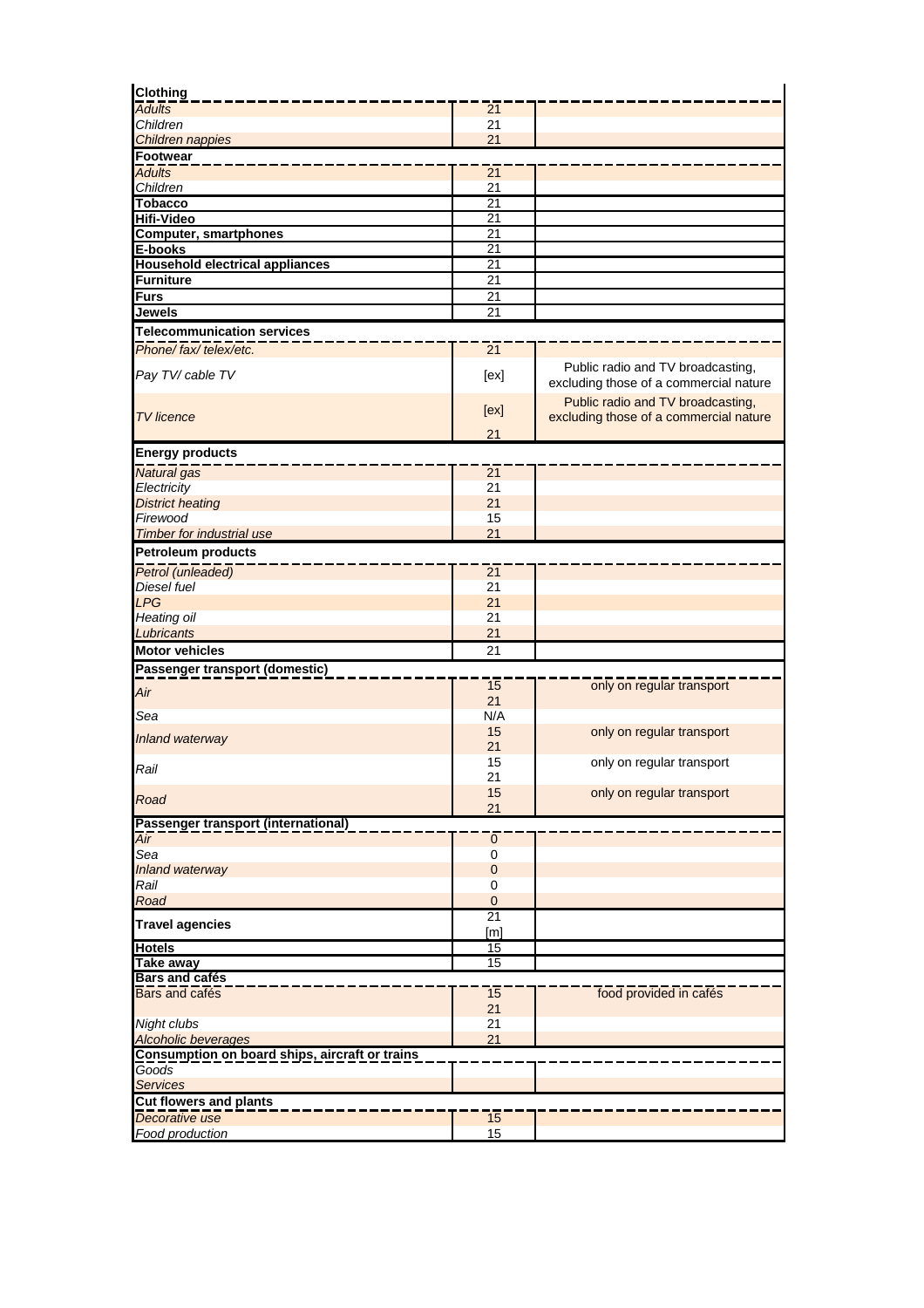| Immovable property                                                                         |            |                                      |
|--------------------------------------------------------------------------------------------|------------|--------------------------------------|
| Social Housing (category 10/Annex III)                                                     | 15         |                                      |
| Renovation and repairing (category 10a/Annex III)                                          | 15         |                                      |
| <b>Building land</b>                                                                       | 21         |                                      |
| Supplies of new buildings                                                                  | 21         |                                      |
| <b>Construction work on new buildings</b>                                                  | 21         |                                      |
| <b>Agricultural Inputs</b>                                                                 |            |                                      |
| Pesticides and plant protection materials                                                  | 21         |                                      |
| Fertilisers                                                                                | 21         |                                      |
| Treatment of waste and waste water                                                         | 15         | cleaning and draining of waste water |
|                                                                                            | 21         |                                      |
| Collection of household waste,                                                             | 15         |                                      |
| Arrangements for the taxation of gold                                                      |            |                                      |
| Ingots and bars                                                                            | [ex]<br>21 |                                      |
| Coins (currency)                                                                           | [ex]<br>21 |                                      |
| Jewellery, gold plate, medals, tools                                                       | 21         |                                      |
| Services supplied by lawyers                                                               | 21         |                                      |
| Taxation of works of art, collector's items and antiques                                   |            |                                      |
| Works of art, collector's items and antiques                                               | 21<br>[m]  |                                      |
| Rate on importation (Article 103 of the Directive<br>2006/112/EC)                          | 15         |                                      |
| Supplies by creators and occasional sales (Article<br>103(2) of the Directive 2006/112/EC) | 21         |                                      |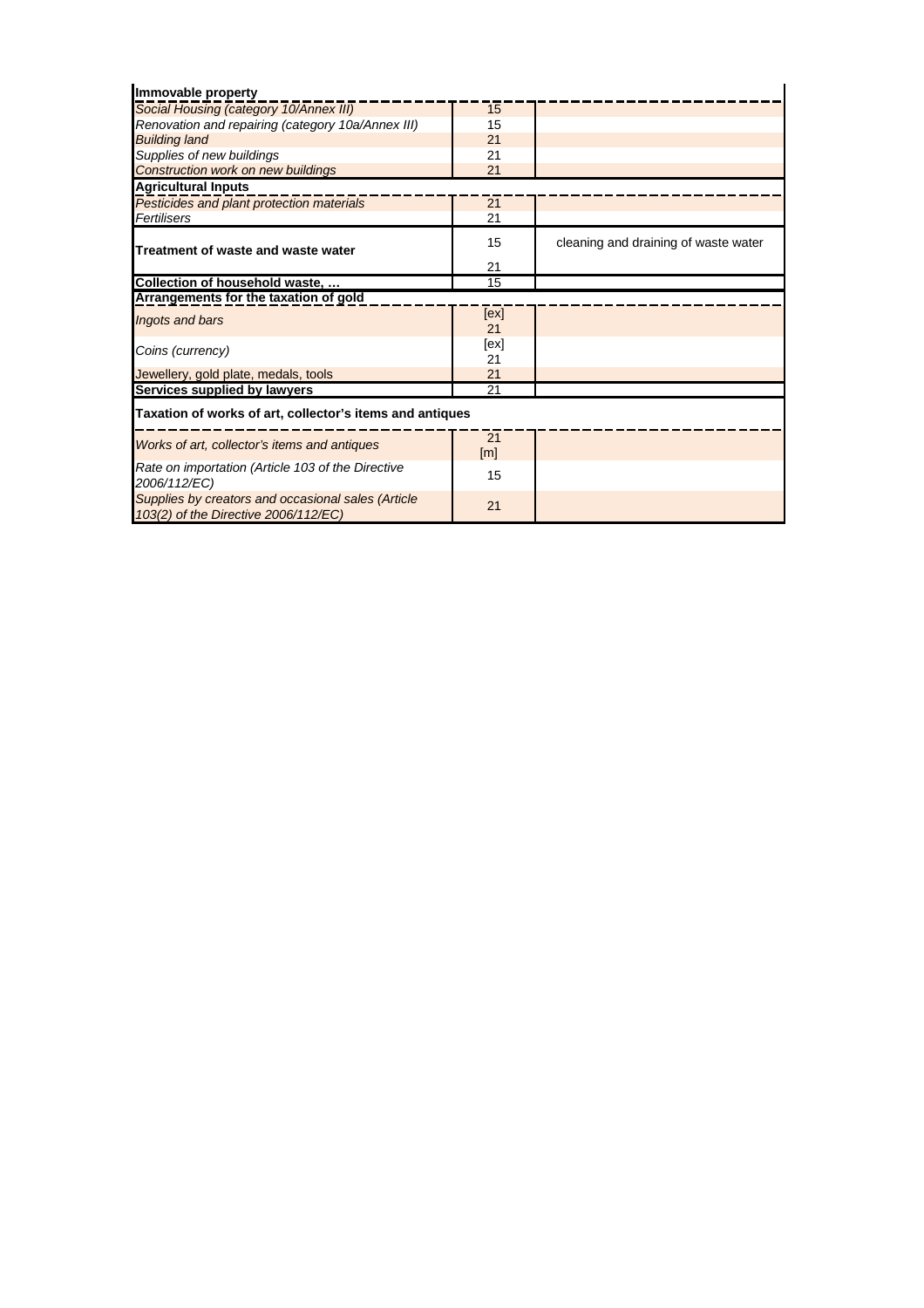#### **DENMARK**

|                 | Category                                                                      | <b>VAT-Rate</b> | <b>Comments</b>                                                             |
|-----------------|-------------------------------------------------------------------------------|-----------------|-----------------------------------------------------------------------------|
| $\mathbf{1}$    | Foodstuffs                                                                    | 25              |                                                                             |
| $\overline{2}$  | Water supplies                                                                | 25              |                                                                             |
| $\overline{3}$  | <b>Pharmaceutical products</b>                                                | 25              |                                                                             |
|                 | Medical equipment                                                             |                 |                                                                             |
| 4               | for disabled persons                                                          | 25              |                                                                             |
|                 | Children's car seats                                                          | 21              |                                                                             |
|                 | <b>Transport of passengers</b>                                                | [ex]            |                                                                             |
| 5               | (+see n° VI)                                                                  | 25              | coach and bus services except scheduled<br>bus services which are exempted. |
|                 |                                                                               |                 |                                                                             |
|                 | <b>Books</b>                                                                  | $\overline{25}$ |                                                                             |
| 6               | Books on other physical means of support                                      | $\frac{25}{1}$  |                                                                             |
|                 | Newspapers                                                                    | 0<br>25         |                                                                             |
|                 | Periodicals                                                                   | $\overline{25}$ |                                                                             |
|                 |                                                                               | [ex]            |                                                                             |
| $\overline{7}$  | Admission to cultural services (shows, cinema, theatre)                       | 25              |                                                                             |
|                 | Admission to amusement parks                                                  | $\overline{25}$ |                                                                             |
|                 | Pay TV/ cable TV                                                              | $\overline{25}$ |                                                                             |
| 8               | TV licence                                                                    | 25              |                                                                             |
| 9               | Writers, composers, etc.                                                      | [ex]            |                                                                             |
| 10              | Social housing                                                                | 25              |                                                                             |
| 10a             | Renovation and repairing of private dwellings (*)                             | 25              |                                                                             |
| 10 <sub>b</sub> | Window cleaning and cleaning in private households                            | $\overline{25}$ |                                                                             |
| 11              | <b>Agricultural inputs</b>                                                    | 25              |                                                                             |
| 12              | Hotel accommodation                                                           | 25              |                                                                             |
| 12a             | <b>Restaurant and catering services</b>                                       | $\overline{25}$ |                                                                             |
| 13              | Admission to                                                                  | 6               |                                                                             |
|                 | sporting events                                                               | 25              |                                                                             |
| 14              | Use of sporting facilities                                                    | 25              |                                                                             |
|                 |                                                                               | [ex]            |                                                                             |
|                 | Social services in so far as those transactions are not                       |                 |                                                                             |
| 15              | exempt pursuant to Articles 132, 135 and 136 of the                           | 25              |                                                                             |
|                 | Directive 2006/112/EC                                                         |                 |                                                                             |
| 16              | Supplies by undertakers and cremation services                                | [ex]            |                                                                             |
|                 | Medical and                                                                   |                 |                                                                             |
| 17              | dental care in so far as those services are not exempt                        | [ex]            |                                                                             |
|                 | pursuant to points (b) to (e) of Article 132(1) of the                        |                 |                                                                             |
|                 | Directive 2006/112/EC                                                         |                 |                                                                             |
|                 | Collection of domestic<br>waste and street cleaning, other than the supply of |                 |                                                                             |
| 18              | such services by bodies referred to in Article 13 of the                      | 25              |                                                                             |
|                 | Directive 2006/112/EC                                                         |                 |                                                                             |
|                 |                                                                               |                 |                                                                             |
| 19              | Minor repairing (including mending and alteration) of:                        |                 |                                                                             |
|                 | <b>Bicycles</b>                                                               | $\overline{25}$ |                                                                             |
|                 | Shoes and leather goods                                                       | 25              |                                                                             |
|                 | Clothing and household linen                                                  | 25              |                                                                             |
| $\overline{20}$ | Domestic care services (**)                                                   | $\overline{25}$ |                                                                             |
| 21              | Hairdressing                                                                  | 25              |                                                                             |

| <b>GOODS and SERVICES</b>  | <b>VAT-Rate</b> | <b>Comments</b> |
|----------------------------|-----------------|-----------------|
| <b>Alcoholic beverages</b> |                 |                 |
| <b>Spirits</b>             | 25              |                 |
| Wine                       | 25              |                 |
| <b>Beer</b>                | 25              |                 |
| Non-alcoholic beverages    |                 |                 |
| Mineral water              | 25              |                 |
| Lemonade                   | 25              |                 |
| <b>Fruit juices</b>        | 25              |                 |
| <b>Clothing</b>            |                 |                 |
| <b>Adults</b>              | 25              |                 |
| Children                   | 25              |                 |
| Children nappies           | 25              |                 |
| Footwear                   |                 |                 |
| <b>Adults</b>              | 25              |                 |
| Children                   | 25              |                 |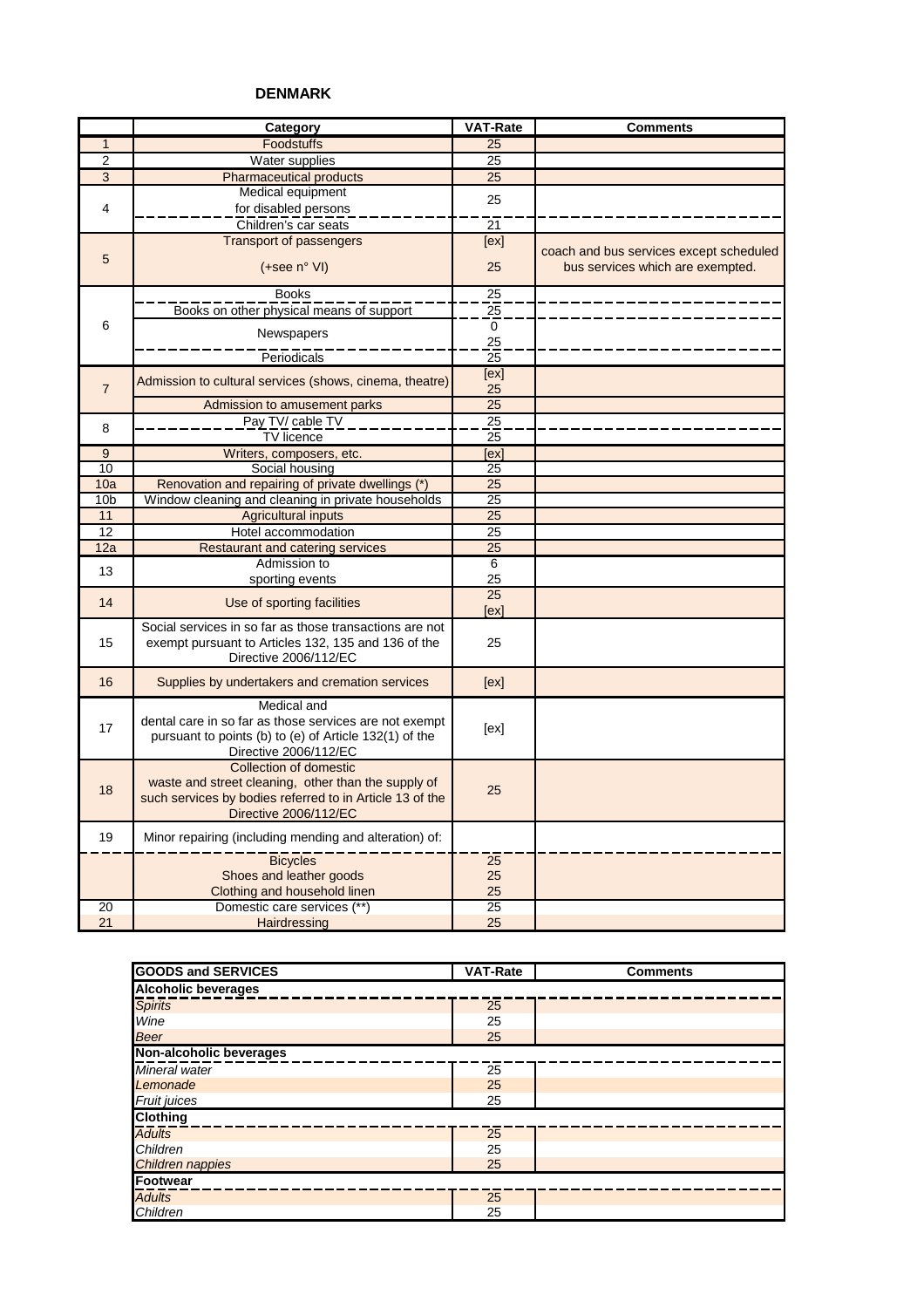| <b>Computer, smartphones</b><br>25<br>25<br>E-books<br><b>Household electrical appliances</b><br>25<br>25<br>25<br>$\overline{25}$<br><b>Jewels</b><br><b>Telecommunication services</b><br>Phone/fax/telex/etc.<br>25<br>Pay TV/ cable TV<br>25<br>25<br><b>TV</b> licence<br><b>Energy products</b><br>Natural gas<br>25<br>25<br>Electricity<br>25<br><b>District heating</b><br>Firewood<br>25<br>25<br><b>Timber for industrial use</b><br><b>Petroleum products</b><br>Petrol (unleaded)<br>25<br>25<br>Diesel fuel<br><b>LPG</b><br>25<br>Heating oil<br>25<br>Lubricants<br>25<br><b>Motor vehicles</b><br>25<br>Passenger transport (domestic)<br>Air<br>[ex]<br>Sea<br>[ex]<br>[ex]<br>Inland waterway<br>Rail<br>[ex]<br>[ex]<br>Road<br>25<br>Passenger transport (international)<br>Air<br>$\mathbf{0}$<br>Sea<br>0<br>$\mathbf{0}$<br>Inland waterway<br>Rail<br>0<br>Road<br>$\overline{0}$<br>$\overline{25}$<br><b>Travel agencies</b><br>[m]<br>25<br><b>Hotels</b><br>25<br>Take away<br><b>Bars and cafés</b><br>Bars and cafés<br>25<br>Night clubs<br>25<br>25<br><b>Alcoholic beverages</b><br>Consumption on board ships, aircraft or trains<br>Goods<br><b>Services</b><br><b>Cut flowers and plants</b><br>Decorative use<br>25<br>Food production<br>25<br>Immovable property<br>Social Housing (category 10/Annex III)<br>25<br>Renovation and repairing (category 10a/Annex III)<br>25<br><b>Building land</b><br>25<br>Supplies of new buildings<br>25<br>25<br>Construction work on new buildings<br><b>Agricultural Inputs</b><br>Pesticides and plant protection materials<br>25<br>25<br>Fertilisers<br>25<br>Treatment of waste and waste water<br>25<br>Collection of household waste, etc. | <b>Tobacco</b>    | 25              |  |
|---------------------------------------------------------------------------------------------------------------------------------------------------------------------------------------------------------------------------------------------------------------------------------------------------------------------------------------------------------------------------------------------------------------------------------------------------------------------------------------------------------------------------------------------------------------------------------------------------------------------------------------------------------------------------------------------------------------------------------------------------------------------------------------------------------------------------------------------------------------------------------------------------------------------------------------------------------------------------------------------------------------------------------------------------------------------------------------------------------------------------------------------------------------------------------------------------------------------------------------------------------------------------------------------------------------------------------------------------------------------------------------------------------------------------------------------------------------------------------------------------------------------------------------------------------------------------------------------------------------------------------------------------------------------------------------------------------------------------------|-------------------|-----------------|--|
|                                                                                                                                                                                                                                                                                                                                                                                                                                                                                                                                                                                                                                                                                                                                                                                                                                                                                                                                                                                                                                                                                                                                                                                                                                                                                                                                                                                                                                                                                                                                                                                                                                                                                                                                 | <b>Hifi-Video</b> | $\overline{25}$ |  |
|                                                                                                                                                                                                                                                                                                                                                                                                                                                                                                                                                                                                                                                                                                                                                                                                                                                                                                                                                                                                                                                                                                                                                                                                                                                                                                                                                                                                                                                                                                                                                                                                                                                                                                                                 |                   |                 |  |
|                                                                                                                                                                                                                                                                                                                                                                                                                                                                                                                                                                                                                                                                                                                                                                                                                                                                                                                                                                                                                                                                                                                                                                                                                                                                                                                                                                                                                                                                                                                                                                                                                                                                                                                                 |                   |                 |  |
|                                                                                                                                                                                                                                                                                                                                                                                                                                                                                                                                                                                                                                                                                                                                                                                                                                                                                                                                                                                                                                                                                                                                                                                                                                                                                                                                                                                                                                                                                                                                                                                                                                                                                                                                 |                   |                 |  |
|                                                                                                                                                                                                                                                                                                                                                                                                                                                                                                                                                                                                                                                                                                                                                                                                                                                                                                                                                                                                                                                                                                                                                                                                                                                                                                                                                                                                                                                                                                                                                                                                                                                                                                                                 | <b>Furniture</b>  |                 |  |
|                                                                                                                                                                                                                                                                                                                                                                                                                                                                                                                                                                                                                                                                                                                                                                                                                                                                                                                                                                                                                                                                                                                                                                                                                                                                                                                                                                                                                                                                                                                                                                                                                                                                                                                                 | <b>Furs</b>       |                 |  |
|                                                                                                                                                                                                                                                                                                                                                                                                                                                                                                                                                                                                                                                                                                                                                                                                                                                                                                                                                                                                                                                                                                                                                                                                                                                                                                                                                                                                                                                                                                                                                                                                                                                                                                                                 |                   |                 |  |
|                                                                                                                                                                                                                                                                                                                                                                                                                                                                                                                                                                                                                                                                                                                                                                                                                                                                                                                                                                                                                                                                                                                                                                                                                                                                                                                                                                                                                                                                                                                                                                                                                                                                                                                                 |                   |                 |  |
|                                                                                                                                                                                                                                                                                                                                                                                                                                                                                                                                                                                                                                                                                                                                                                                                                                                                                                                                                                                                                                                                                                                                                                                                                                                                                                                                                                                                                                                                                                                                                                                                                                                                                                                                 |                   |                 |  |
|                                                                                                                                                                                                                                                                                                                                                                                                                                                                                                                                                                                                                                                                                                                                                                                                                                                                                                                                                                                                                                                                                                                                                                                                                                                                                                                                                                                                                                                                                                                                                                                                                                                                                                                                 |                   |                 |  |
|                                                                                                                                                                                                                                                                                                                                                                                                                                                                                                                                                                                                                                                                                                                                                                                                                                                                                                                                                                                                                                                                                                                                                                                                                                                                                                                                                                                                                                                                                                                                                                                                                                                                                                                                 |                   |                 |  |
|                                                                                                                                                                                                                                                                                                                                                                                                                                                                                                                                                                                                                                                                                                                                                                                                                                                                                                                                                                                                                                                                                                                                                                                                                                                                                                                                                                                                                                                                                                                                                                                                                                                                                                                                 |                   |                 |  |
|                                                                                                                                                                                                                                                                                                                                                                                                                                                                                                                                                                                                                                                                                                                                                                                                                                                                                                                                                                                                                                                                                                                                                                                                                                                                                                                                                                                                                                                                                                                                                                                                                                                                                                                                 |                   |                 |  |
|                                                                                                                                                                                                                                                                                                                                                                                                                                                                                                                                                                                                                                                                                                                                                                                                                                                                                                                                                                                                                                                                                                                                                                                                                                                                                                                                                                                                                                                                                                                                                                                                                                                                                                                                 |                   |                 |  |
|                                                                                                                                                                                                                                                                                                                                                                                                                                                                                                                                                                                                                                                                                                                                                                                                                                                                                                                                                                                                                                                                                                                                                                                                                                                                                                                                                                                                                                                                                                                                                                                                                                                                                                                                 |                   |                 |  |
|                                                                                                                                                                                                                                                                                                                                                                                                                                                                                                                                                                                                                                                                                                                                                                                                                                                                                                                                                                                                                                                                                                                                                                                                                                                                                                                                                                                                                                                                                                                                                                                                                                                                                                                                 |                   |                 |  |
|                                                                                                                                                                                                                                                                                                                                                                                                                                                                                                                                                                                                                                                                                                                                                                                                                                                                                                                                                                                                                                                                                                                                                                                                                                                                                                                                                                                                                                                                                                                                                                                                                                                                                                                                 |                   |                 |  |
|                                                                                                                                                                                                                                                                                                                                                                                                                                                                                                                                                                                                                                                                                                                                                                                                                                                                                                                                                                                                                                                                                                                                                                                                                                                                                                                                                                                                                                                                                                                                                                                                                                                                                                                                 |                   |                 |  |
|                                                                                                                                                                                                                                                                                                                                                                                                                                                                                                                                                                                                                                                                                                                                                                                                                                                                                                                                                                                                                                                                                                                                                                                                                                                                                                                                                                                                                                                                                                                                                                                                                                                                                                                                 |                   |                 |  |
|                                                                                                                                                                                                                                                                                                                                                                                                                                                                                                                                                                                                                                                                                                                                                                                                                                                                                                                                                                                                                                                                                                                                                                                                                                                                                                                                                                                                                                                                                                                                                                                                                                                                                                                                 |                   |                 |  |
|                                                                                                                                                                                                                                                                                                                                                                                                                                                                                                                                                                                                                                                                                                                                                                                                                                                                                                                                                                                                                                                                                                                                                                                                                                                                                                                                                                                                                                                                                                                                                                                                                                                                                                                                 |                   |                 |  |
|                                                                                                                                                                                                                                                                                                                                                                                                                                                                                                                                                                                                                                                                                                                                                                                                                                                                                                                                                                                                                                                                                                                                                                                                                                                                                                                                                                                                                                                                                                                                                                                                                                                                                                                                 |                   |                 |  |
|                                                                                                                                                                                                                                                                                                                                                                                                                                                                                                                                                                                                                                                                                                                                                                                                                                                                                                                                                                                                                                                                                                                                                                                                                                                                                                                                                                                                                                                                                                                                                                                                                                                                                                                                 |                   |                 |  |
|                                                                                                                                                                                                                                                                                                                                                                                                                                                                                                                                                                                                                                                                                                                                                                                                                                                                                                                                                                                                                                                                                                                                                                                                                                                                                                                                                                                                                                                                                                                                                                                                                                                                                                                                 |                   |                 |  |
|                                                                                                                                                                                                                                                                                                                                                                                                                                                                                                                                                                                                                                                                                                                                                                                                                                                                                                                                                                                                                                                                                                                                                                                                                                                                                                                                                                                                                                                                                                                                                                                                                                                                                                                                 |                   |                 |  |
|                                                                                                                                                                                                                                                                                                                                                                                                                                                                                                                                                                                                                                                                                                                                                                                                                                                                                                                                                                                                                                                                                                                                                                                                                                                                                                                                                                                                                                                                                                                                                                                                                                                                                                                                 |                   |                 |  |
|                                                                                                                                                                                                                                                                                                                                                                                                                                                                                                                                                                                                                                                                                                                                                                                                                                                                                                                                                                                                                                                                                                                                                                                                                                                                                                                                                                                                                                                                                                                                                                                                                                                                                                                                 |                   |                 |  |
|                                                                                                                                                                                                                                                                                                                                                                                                                                                                                                                                                                                                                                                                                                                                                                                                                                                                                                                                                                                                                                                                                                                                                                                                                                                                                                                                                                                                                                                                                                                                                                                                                                                                                                                                 |                   |                 |  |
|                                                                                                                                                                                                                                                                                                                                                                                                                                                                                                                                                                                                                                                                                                                                                                                                                                                                                                                                                                                                                                                                                                                                                                                                                                                                                                                                                                                                                                                                                                                                                                                                                                                                                                                                 |                   |                 |  |
|                                                                                                                                                                                                                                                                                                                                                                                                                                                                                                                                                                                                                                                                                                                                                                                                                                                                                                                                                                                                                                                                                                                                                                                                                                                                                                                                                                                                                                                                                                                                                                                                                                                                                                                                 |                   |                 |  |
|                                                                                                                                                                                                                                                                                                                                                                                                                                                                                                                                                                                                                                                                                                                                                                                                                                                                                                                                                                                                                                                                                                                                                                                                                                                                                                                                                                                                                                                                                                                                                                                                                                                                                                                                 |                   |                 |  |
|                                                                                                                                                                                                                                                                                                                                                                                                                                                                                                                                                                                                                                                                                                                                                                                                                                                                                                                                                                                                                                                                                                                                                                                                                                                                                                                                                                                                                                                                                                                                                                                                                                                                                                                                 |                   |                 |  |
|                                                                                                                                                                                                                                                                                                                                                                                                                                                                                                                                                                                                                                                                                                                                                                                                                                                                                                                                                                                                                                                                                                                                                                                                                                                                                                                                                                                                                                                                                                                                                                                                                                                                                                                                 |                   |                 |  |
|                                                                                                                                                                                                                                                                                                                                                                                                                                                                                                                                                                                                                                                                                                                                                                                                                                                                                                                                                                                                                                                                                                                                                                                                                                                                                                                                                                                                                                                                                                                                                                                                                                                                                                                                 |                   |                 |  |
|                                                                                                                                                                                                                                                                                                                                                                                                                                                                                                                                                                                                                                                                                                                                                                                                                                                                                                                                                                                                                                                                                                                                                                                                                                                                                                                                                                                                                                                                                                                                                                                                                                                                                                                                 |                   |                 |  |
|                                                                                                                                                                                                                                                                                                                                                                                                                                                                                                                                                                                                                                                                                                                                                                                                                                                                                                                                                                                                                                                                                                                                                                                                                                                                                                                                                                                                                                                                                                                                                                                                                                                                                                                                 |                   |                 |  |
|                                                                                                                                                                                                                                                                                                                                                                                                                                                                                                                                                                                                                                                                                                                                                                                                                                                                                                                                                                                                                                                                                                                                                                                                                                                                                                                                                                                                                                                                                                                                                                                                                                                                                                                                 |                   |                 |  |
|                                                                                                                                                                                                                                                                                                                                                                                                                                                                                                                                                                                                                                                                                                                                                                                                                                                                                                                                                                                                                                                                                                                                                                                                                                                                                                                                                                                                                                                                                                                                                                                                                                                                                                                                 |                   |                 |  |
|                                                                                                                                                                                                                                                                                                                                                                                                                                                                                                                                                                                                                                                                                                                                                                                                                                                                                                                                                                                                                                                                                                                                                                                                                                                                                                                                                                                                                                                                                                                                                                                                                                                                                                                                 |                   |                 |  |
|                                                                                                                                                                                                                                                                                                                                                                                                                                                                                                                                                                                                                                                                                                                                                                                                                                                                                                                                                                                                                                                                                                                                                                                                                                                                                                                                                                                                                                                                                                                                                                                                                                                                                                                                 |                   |                 |  |
|                                                                                                                                                                                                                                                                                                                                                                                                                                                                                                                                                                                                                                                                                                                                                                                                                                                                                                                                                                                                                                                                                                                                                                                                                                                                                                                                                                                                                                                                                                                                                                                                                                                                                                                                 |                   |                 |  |
|                                                                                                                                                                                                                                                                                                                                                                                                                                                                                                                                                                                                                                                                                                                                                                                                                                                                                                                                                                                                                                                                                                                                                                                                                                                                                                                                                                                                                                                                                                                                                                                                                                                                                                                                 |                   |                 |  |
|                                                                                                                                                                                                                                                                                                                                                                                                                                                                                                                                                                                                                                                                                                                                                                                                                                                                                                                                                                                                                                                                                                                                                                                                                                                                                                                                                                                                                                                                                                                                                                                                                                                                                                                                 |                   |                 |  |
|                                                                                                                                                                                                                                                                                                                                                                                                                                                                                                                                                                                                                                                                                                                                                                                                                                                                                                                                                                                                                                                                                                                                                                                                                                                                                                                                                                                                                                                                                                                                                                                                                                                                                                                                 |                   |                 |  |
|                                                                                                                                                                                                                                                                                                                                                                                                                                                                                                                                                                                                                                                                                                                                                                                                                                                                                                                                                                                                                                                                                                                                                                                                                                                                                                                                                                                                                                                                                                                                                                                                                                                                                                                                 |                   |                 |  |
|                                                                                                                                                                                                                                                                                                                                                                                                                                                                                                                                                                                                                                                                                                                                                                                                                                                                                                                                                                                                                                                                                                                                                                                                                                                                                                                                                                                                                                                                                                                                                                                                                                                                                                                                 |                   |                 |  |
|                                                                                                                                                                                                                                                                                                                                                                                                                                                                                                                                                                                                                                                                                                                                                                                                                                                                                                                                                                                                                                                                                                                                                                                                                                                                                                                                                                                                                                                                                                                                                                                                                                                                                                                                 |                   |                 |  |
|                                                                                                                                                                                                                                                                                                                                                                                                                                                                                                                                                                                                                                                                                                                                                                                                                                                                                                                                                                                                                                                                                                                                                                                                                                                                                                                                                                                                                                                                                                                                                                                                                                                                                                                                 |                   |                 |  |
|                                                                                                                                                                                                                                                                                                                                                                                                                                                                                                                                                                                                                                                                                                                                                                                                                                                                                                                                                                                                                                                                                                                                                                                                                                                                                                                                                                                                                                                                                                                                                                                                                                                                                                                                 |                   |                 |  |
|                                                                                                                                                                                                                                                                                                                                                                                                                                                                                                                                                                                                                                                                                                                                                                                                                                                                                                                                                                                                                                                                                                                                                                                                                                                                                                                                                                                                                                                                                                                                                                                                                                                                                                                                 |                   |                 |  |
|                                                                                                                                                                                                                                                                                                                                                                                                                                                                                                                                                                                                                                                                                                                                                                                                                                                                                                                                                                                                                                                                                                                                                                                                                                                                                                                                                                                                                                                                                                                                                                                                                                                                                                                                 |                   |                 |  |
|                                                                                                                                                                                                                                                                                                                                                                                                                                                                                                                                                                                                                                                                                                                                                                                                                                                                                                                                                                                                                                                                                                                                                                                                                                                                                                                                                                                                                                                                                                                                                                                                                                                                                                                                 |                   |                 |  |
|                                                                                                                                                                                                                                                                                                                                                                                                                                                                                                                                                                                                                                                                                                                                                                                                                                                                                                                                                                                                                                                                                                                                                                                                                                                                                                                                                                                                                                                                                                                                                                                                                                                                                                                                 |                   |                 |  |
|                                                                                                                                                                                                                                                                                                                                                                                                                                                                                                                                                                                                                                                                                                                                                                                                                                                                                                                                                                                                                                                                                                                                                                                                                                                                                                                                                                                                                                                                                                                                                                                                                                                                                                                                 |                   |                 |  |
|                                                                                                                                                                                                                                                                                                                                                                                                                                                                                                                                                                                                                                                                                                                                                                                                                                                                                                                                                                                                                                                                                                                                                                                                                                                                                                                                                                                                                                                                                                                                                                                                                                                                                                                                 |                   |                 |  |
|                                                                                                                                                                                                                                                                                                                                                                                                                                                                                                                                                                                                                                                                                                                                                                                                                                                                                                                                                                                                                                                                                                                                                                                                                                                                                                                                                                                                                                                                                                                                                                                                                                                                                                                                 |                   |                 |  |
|                                                                                                                                                                                                                                                                                                                                                                                                                                                                                                                                                                                                                                                                                                                                                                                                                                                                                                                                                                                                                                                                                                                                                                                                                                                                                                                                                                                                                                                                                                                                                                                                                                                                                                                                 |                   |                 |  |
|                                                                                                                                                                                                                                                                                                                                                                                                                                                                                                                                                                                                                                                                                                                                                                                                                                                                                                                                                                                                                                                                                                                                                                                                                                                                                                                                                                                                                                                                                                                                                                                                                                                                                                                                 |                   |                 |  |
|                                                                                                                                                                                                                                                                                                                                                                                                                                                                                                                                                                                                                                                                                                                                                                                                                                                                                                                                                                                                                                                                                                                                                                                                                                                                                                                                                                                                                                                                                                                                                                                                                                                                                                                                 |                   |                 |  |
|                                                                                                                                                                                                                                                                                                                                                                                                                                                                                                                                                                                                                                                                                                                                                                                                                                                                                                                                                                                                                                                                                                                                                                                                                                                                                                                                                                                                                                                                                                                                                                                                                                                                                                                                 |                   |                 |  |
|                                                                                                                                                                                                                                                                                                                                                                                                                                                                                                                                                                                                                                                                                                                                                                                                                                                                                                                                                                                                                                                                                                                                                                                                                                                                                                                                                                                                                                                                                                                                                                                                                                                                                                                                 |                   |                 |  |
|                                                                                                                                                                                                                                                                                                                                                                                                                                                                                                                                                                                                                                                                                                                                                                                                                                                                                                                                                                                                                                                                                                                                                                                                                                                                                                                                                                                                                                                                                                                                                                                                                                                                                                                                 |                   |                 |  |
|                                                                                                                                                                                                                                                                                                                                                                                                                                                                                                                                                                                                                                                                                                                                                                                                                                                                                                                                                                                                                                                                                                                                                                                                                                                                                                                                                                                                                                                                                                                                                                                                                                                                                                                                 |                   |                 |  |
|                                                                                                                                                                                                                                                                                                                                                                                                                                                                                                                                                                                                                                                                                                                                                                                                                                                                                                                                                                                                                                                                                                                                                                                                                                                                                                                                                                                                                                                                                                                                                                                                                                                                                                                                 |                   |                 |  |
|                                                                                                                                                                                                                                                                                                                                                                                                                                                                                                                                                                                                                                                                                                                                                                                                                                                                                                                                                                                                                                                                                                                                                                                                                                                                                                                                                                                                                                                                                                                                                                                                                                                                                                                                 |                   |                 |  |
|                                                                                                                                                                                                                                                                                                                                                                                                                                                                                                                                                                                                                                                                                                                                                                                                                                                                                                                                                                                                                                                                                                                                                                                                                                                                                                                                                                                                                                                                                                                                                                                                                                                                                                                                 |                   |                 |  |
|                                                                                                                                                                                                                                                                                                                                                                                                                                                                                                                                                                                                                                                                                                                                                                                                                                                                                                                                                                                                                                                                                                                                                                                                                                                                                                                                                                                                                                                                                                                                                                                                                                                                                                                                 |                   |                 |  |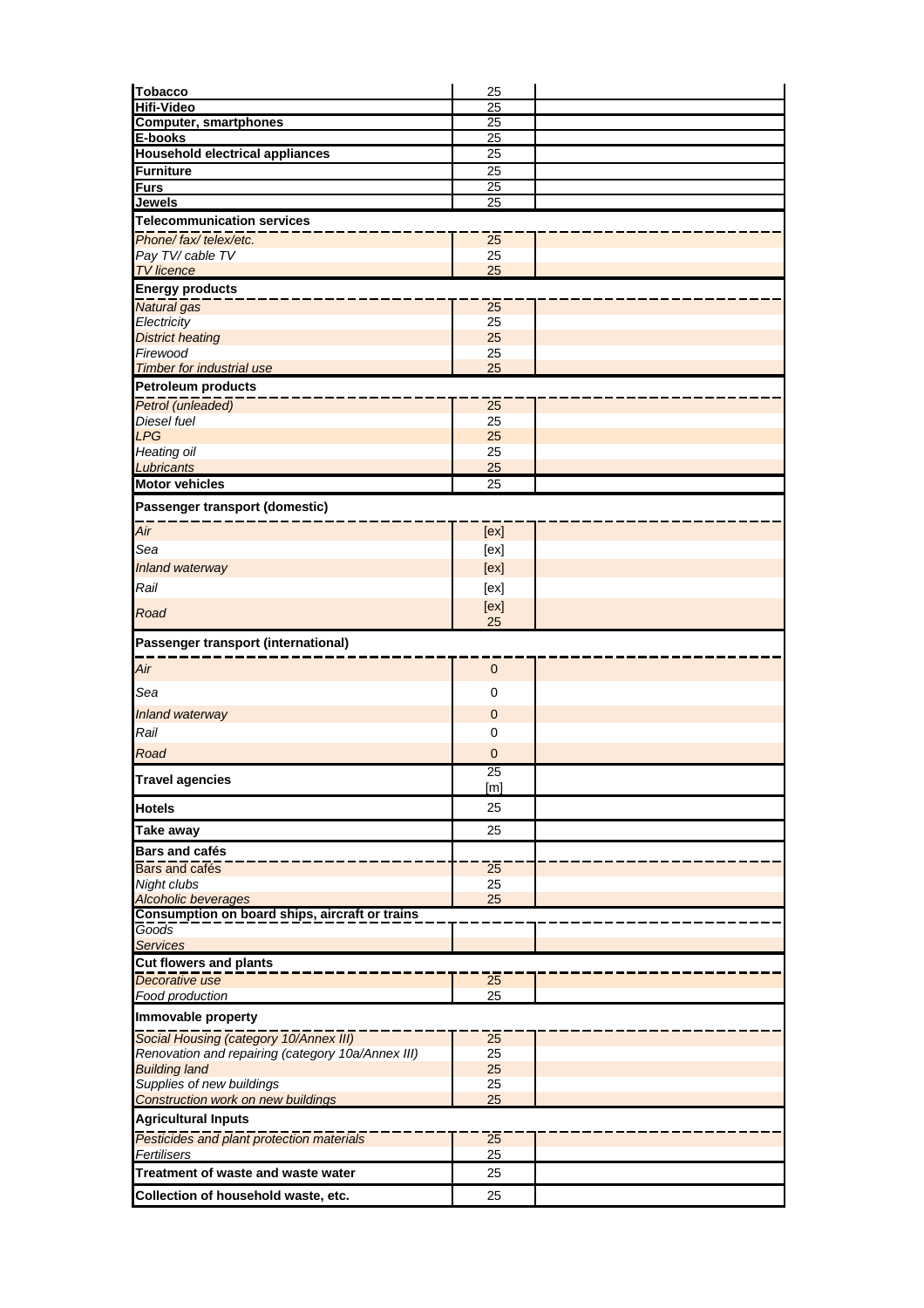| Arrangements for the taxation of gold                                                      |      |                                                                                                                                   |  |
|--------------------------------------------------------------------------------------------|------|-----------------------------------------------------------------------------------------------------------------------------------|--|
| Ingots and bars                                                                            | [ex] |                                                                                                                                   |  |
| Coins (currency)                                                                           | [ex] |                                                                                                                                   |  |
| Jewellery, gold plate, medals, tools                                                       | 25   |                                                                                                                                   |  |
| Services supplied by lawyers                                                               | 25   |                                                                                                                                   |  |
| Taxation of works of art, collector's items and antiques                                   |      |                                                                                                                                   |  |
| Works of art, collector's items and antiques                                               | 25   | In respect of Article 123, Denmark reduces<br>the taxable amount to 20% to which the<br>25% rate is applied, resulting in an      |  |
| Rate on importation (Article 103 of the Directive<br>2006/112/EC)                          | 25   | effective rate of 5% for imports of both<br>works of art and antiques. Similarly, the<br>taxable amount in respect of supplies by |  |
| Supplies by creators and occasional sales (Article<br>103(2) of the Directive 2006/112/EC) | 25   | creators is reduced by 20% to which the<br>25% rate applies, resulting in an effective<br>rate of 5%                              |  |

#### *Zero rate is applicable to:*

- Sales of newspapers normally published at a rate of more than one issue per month

#### *Geographical features of the application of VAT in the EU:*

The Faeroe Islands and Greenland are not part of the European Union; consequently, VAT (according to the VAT Directive 2006/112/EC) is not applicable on these territories.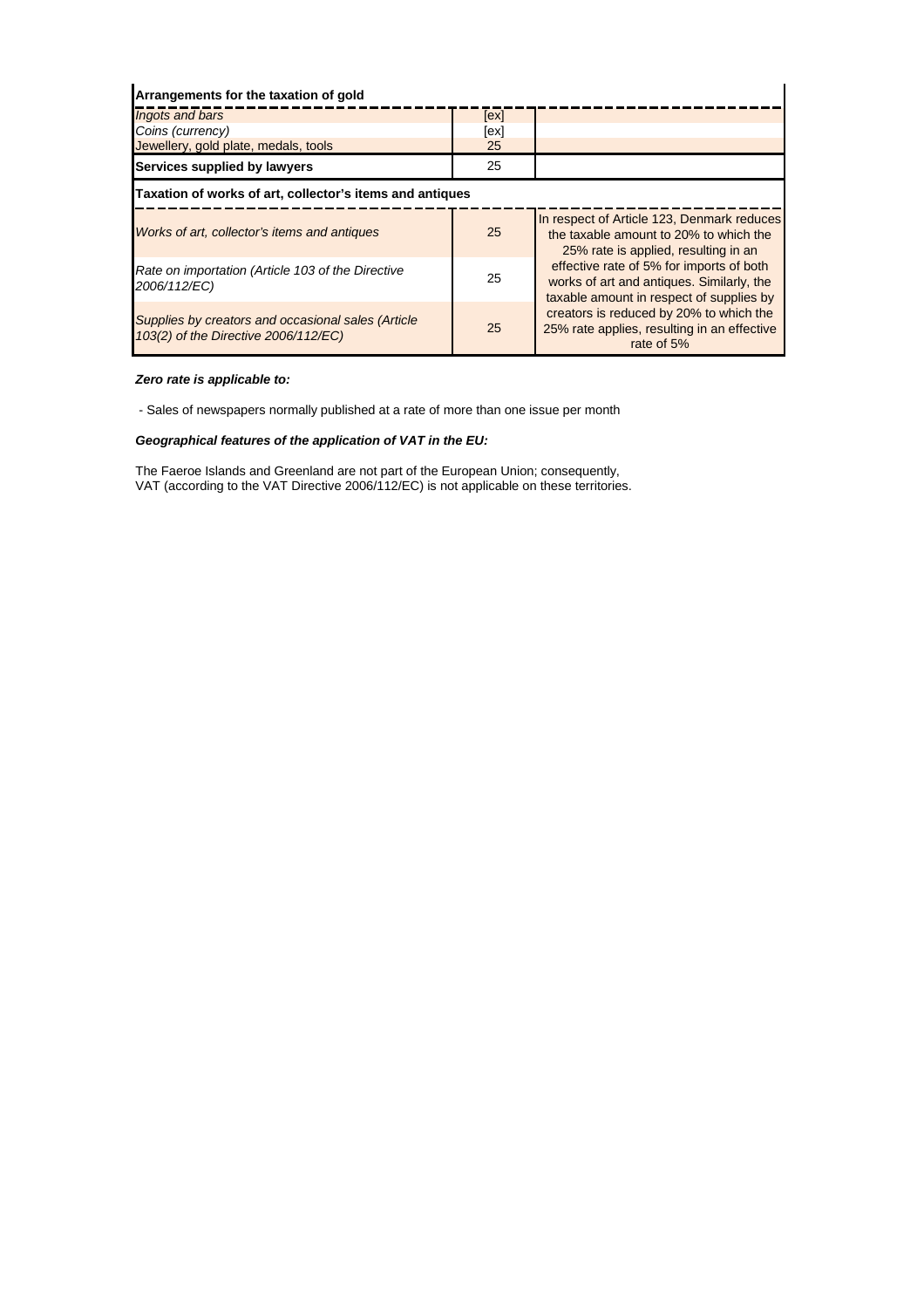#### **GERMANY**

|                 | Category                                                                                                                                              | <b>VAT-Rate</b>  | <b>Comments</b>                                                                                                                                                                                                                                 |
|-----------------|-------------------------------------------------------------------------------------------------------------------------------------------------------|------------------|-------------------------------------------------------------------------------------------------------------------------------------------------------------------------------------------------------------------------------------------------|
| $\mathbf{1}$    | <b>Foodstuffs</b>                                                                                                                                     | 7                |                                                                                                                                                                                                                                                 |
|                 |                                                                                                                                                       | 19               |                                                                                                                                                                                                                                                 |
| $\overline{2}$  | Water supplies                                                                                                                                        | $\overline{7}$   |                                                                                                                                                                                                                                                 |
| $\overline{3}$  | <b>Pharmaceutical products</b>                                                                                                                        | 19               |                                                                                                                                                                                                                                                 |
| 4               | Medical equipment<br>for disabled persons                                                                                                             | $\overline{7}$   |                                                                                                                                                                                                                                                 |
|                 | Children's car seats                                                                                                                                  | 19               |                                                                                                                                                                                                                                                 |
|                 | <b>Transport of passengers</b>                                                                                                                        | $\overline{7}$   |                                                                                                                                                                                                                                                 |
| 5               | $(+see n° VI)$                                                                                                                                        | 19               |                                                                                                                                                                                                                                                 |
|                 | <b>Books</b>                                                                                                                                          | $\overline{1}$   |                                                                                                                                                                                                                                                 |
|                 |                                                                                                                                                       | 7                | Audiobooks                                                                                                                                                                                                                                      |
| 6               | Books on other physical means of support                                                                                                              | $\overline{19}$  |                                                                                                                                                                                                                                                 |
|                 | Newspapers                                                                                                                                            | $\overline{7}$   |                                                                                                                                                                                                                                                 |
|                 | Periodicals                                                                                                                                           | $\overline{7}$   |                                                                                                                                                                                                                                                 |
| $\overline{7}$  | Admission to cultural services (shows, cinema, theatre)                                                                                               | [ex]             | Supplies by public bodies or other cultural<br>bodies recognised by the competent<br>national authority                                                                                                                                         |
|                 |                                                                                                                                                       | $\overline{7}$   |                                                                                                                                                                                                                                                 |
|                 | Admission to amusement parks                                                                                                                          | 19               |                                                                                                                                                                                                                                                 |
| 8               | Pay TV/ cable TV                                                                                                                                      | 19               |                                                                                                                                                                                                                                                 |
|                 | <b>TV</b> licence                                                                                                                                     | [ex]             |                                                                                                                                                                                                                                                 |
| 9               | Writers, composers, etc.                                                                                                                              | $\overline{7}$   |                                                                                                                                                                                                                                                 |
| 10<br>10a       | Social housing<br>Renovation and repairing of private dwellings (*)                                                                                   | 19<br>19         |                                                                                                                                                                                                                                                 |
| 10 <sub>b</sub> | Window cleaning and cleaning in private households                                                                                                    | 19               |                                                                                                                                                                                                                                                 |
| 11              | <b>Agricultural inputs</b>                                                                                                                            | 7                |                                                                                                                                                                                                                                                 |
| 12              | Hotel accommodation                                                                                                                                   | $\overline{7}$   |                                                                                                                                                                                                                                                 |
| 12a             | <b>Restaurant and catering services</b>                                                                                                               | 19               |                                                                                                                                                                                                                                                 |
|                 |                                                                                                                                                       | $\overline{7}$   | If the criteria of common public interest are                                                                                                                                                                                                   |
| 13              | Admission to sporting events                                                                                                                          |                  | assured                                                                                                                                                                                                                                         |
|                 |                                                                                                                                                       | 19               |                                                                                                                                                                                                                                                 |
| 14              | Use of sporting facilities                                                                                                                            | 19<br>[ex]       | Certain services closely linked to sport or<br>physical education by non-profit-making<br>organisations to persons taking part in<br>sport or physical education                                                                                |
| 15              | Social services in so far as those transactions are not<br>exempt pursuant to Articles 132, 135 and 136 of the<br>Directive 2006/112/EC               | $\overline{7}$   |                                                                                                                                                                                                                                                 |
| 16              | Supplies by undertakers and cremation services                                                                                                        | 19               |                                                                                                                                                                                                                                                 |
| 17              | Medical and dental care in so far as those services are<br>not exempt pursuant to points (b) to (e) of Article 132(1)<br>of the Directive 2006/112/EC | $\prime$<br>[ex] | Performances stemming from the practice<br>as a dental technician as well as the supply<br>or restoration of dentures and orthodontic<br>apparatus, to the extent the entrepreneur<br>has manufactured or restored them in their<br>corporation |
|                 | <b>Collection of domestic</b>                                                                                                                         | $[\cdot]$        |                                                                                                                                                                                                                                                 |
| 18              | waste and street cleaning, other than the supply of<br>such services by bodies referred to in Article 13 of the                                       | 19               |                                                                                                                                                                                                                                                 |
|                 | Directive 2006/112/EC                                                                                                                                 |                  |                                                                                                                                                                                                                                                 |
| 19              | Minor repairing (including mending and alteration) of:                                                                                                |                  |                                                                                                                                                                                                                                                 |
|                 | <b>Bicycles</b>                                                                                                                                       | 19               |                                                                                                                                                                                                                                                 |
|                 | Shoes and leather goods                                                                                                                               | 19               |                                                                                                                                                                                                                                                 |
|                 | Clothing and household linen                                                                                                                          | 19               |                                                                                                                                                                                                                                                 |
| 20              | Domestic care services (**)                                                                                                                           | [ex]<br>19       |                                                                                                                                                                                                                                                 |
| 21              | Hairdressing                                                                                                                                          | 19               |                                                                                                                                                                                                                                                 |

| <b>GOODS and SERVICES</b>  | <b>VAT-Rate</b> | Comments |
|----------------------------|-----------------|----------|
| <b>Alcoholic beverages</b> |                 |          |
| <b>Spirits</b>             | 19              |          |
| Wine                       | 19              |          |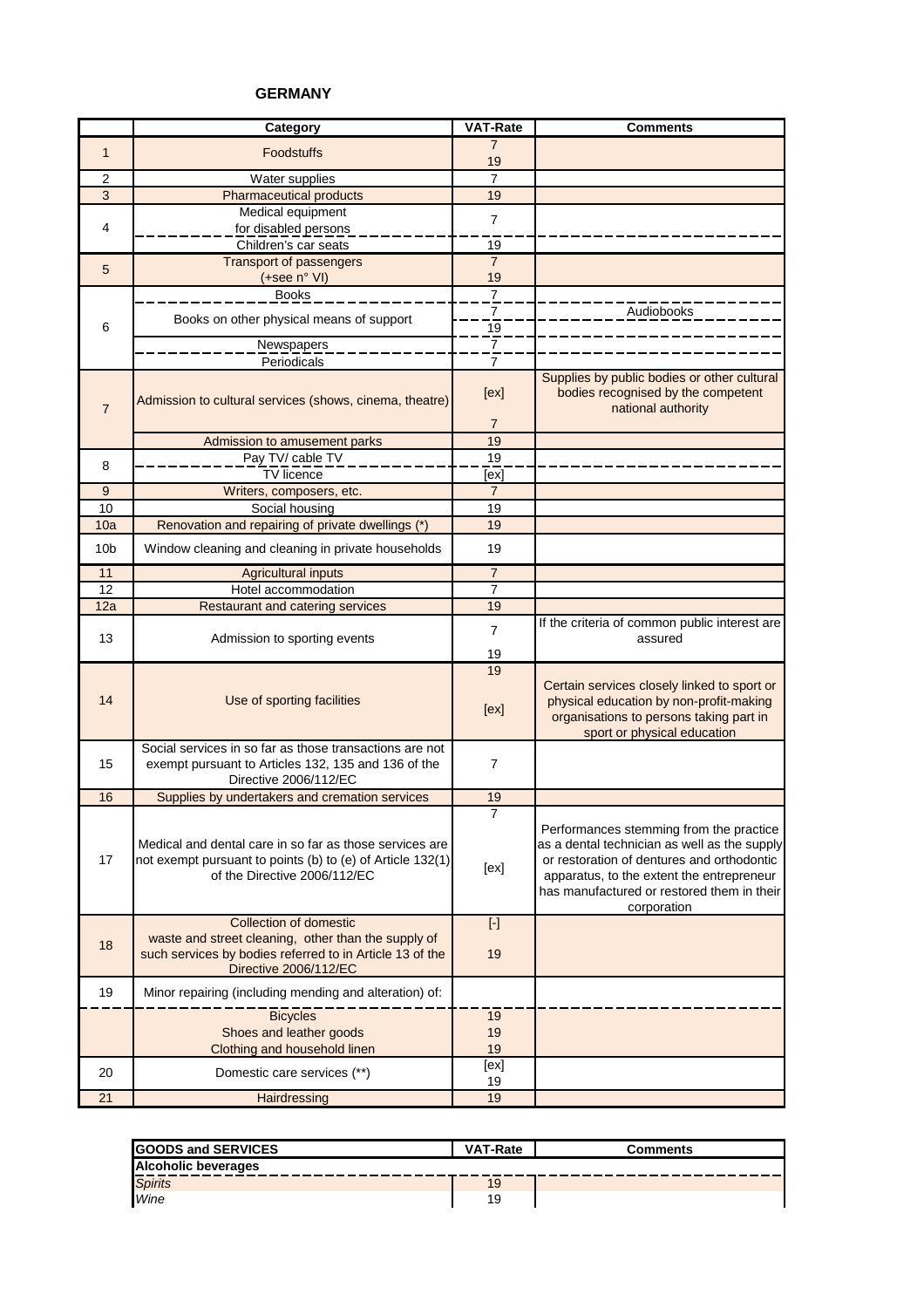| Beer                                   | 19                                                                                                                                                                                                    |                                                                                                                                                                           |
|----------------------------------------|-------------------------------------------------------------------------------------------------------------------------------------------------------------------------------------------------------|---------------------------------------------------------------------------------------------------------------------------------------------------------------------------|
| Non-alcoholic beverages                |                                                                                                                                                                                                       |                                                                                                                                                                           |
| Mineral water                          | 19                                                                                                                                                                                                    |                                                                                                                                                                           |
| Lemonade                               | 19                                                                                                                                                                                                    |                                                                                                                                                                           |
| Fruit juices                           | 19                                                                                                                                                                                                    |                                                                                                                                                                           |
| <b>Clothing</b>                        |                                                                                                                                                                                                       |                                                                                                                                                                           |
| <b>Adults</b>                          | 19                                                                                                                                                                                                    |                                                                                                                                                                           |
| Children                               | 19                                                                                                                                                                                                    |                                                                                                                                                                           |
| Children nappies                       | 19                                                                                                                                                                                                    |                                                                                                                                                                           |
| Footwear                               |                                                                                                                                                                                                       |                                                                                                                                                                           |
| <b>Adults</b>                          | 19                                                                                                                                                                                                    |                                                                                                                                                                           |
| Children                               | 19                                                                                                                                                                                                    |                                                                                                                                                                           |
| <b>Tobacco</b>                         | 19                                                                                                                                                                                                    |                                                                                                                                                                           |
| <b>Hifi-Video</b>                      | 19                                                                                                                                                                                                    |                                                                                                                                                                           |
| <b>Computer, smartphones</b>           | 19                                                                                                                                                                                                    |                                                                                                                                                                           |
| E-books                                | 19                                                                                                                                                                                                    |                                                                                                                                                                           |
| <b>Household electrical appliances</b> | 19                                                                                                                                                                                                    |                                                                                                                                                                           |
| <b>Furniture</b>                       | 19                                                                                                                                                                                                    |                                                                                                                                                                           |
| <b>Furs</b>                            | 19                                                                                                                                                                                                    |                                                                                                                                                                           |
| <b>Jewels</b>                          | 19                                                                                                                                                                                                    |                                                                                                                                                                           |
| <b>Telecommunication services</b>      |                                                                                                                                                                                                       |                                                                                                                                                                           |
| Phone/fax/telex/etc.                   | 19                                                                                                                                                                                                    |                                                                                                                                                                           |
| Pay TV/ cable TV                       | 19                                                                                                                                                                                                    |                                                                                                                                                                           |
| <b>TV</b> licence                      | [ex]                                                                                                                                                                                                  |                                                                                                                                                                           |
| <b>Energy products</b>                 |                                                                                                                                                                                                       |                                                                                                                                                                           |
| <b>Natural</b> gas                     | $\overline{19}$                                                                                                                                                                                       |                                                                                                                                                                           |
| Electricity                            | 19                                                                                                                                                                                                    |                                                                                                                                                                           |
| <b>District heating</b>                | 19                                                                                                                                                                                                    |                                                                                                                                                                           |
| Firewood                               | $\overline{7}$                                                                                                                                                                                        |                                                                                                                                                                           |
| <b>Timber for industrial use</b>       | $\overline{7}$                                                                                                                                                                                        | Timber, namely: a) fuel wood in logs,<br>billets, twigs, fagots or similar forms, b)<br>sawdust, wood waste and scrap, whether<br>in briquettes, pellets or similar forms |
|                                        | 19                                                                                                                                                                                                    |                                                                                                                                                                           |
| <b>Petroleum products</b>              |                                                                                                                                                                                                       |                                                                                                                                                                           |
| Petrol (unleaded)                      | 19                                                                                                                                                                                                    |                                                                                                                                                                           |
| Diesel fuel                            | 19                                                                                                                                                                                                    |                                                                                                                                                                           |
| <b>LPG</b>                             | 19                                                                                                                                                                                                    |                                                                                                                                                                           |
| Heating oil                            | 19                                                                                                                                                                                                    |                                                                                                                                                                           |
| Lubricants                             | 19                                                                                                                                                                                                    |                                                                                                                                                                           |
| <b>Motor vehicles</b>                  | 19                                                                                                                                                                                                    |                                                                                                                                                                           |
| Passenger transport (domestic)         |                                                                                                                                                                                                       |                                                                                                                                                                           |
| Air                                    | 19                                                                                                                                                                                                    |                                                                                                                                                                           |
|                                        | 19                                                                                                                                                                                                    |                                                                                                                                                                           |
| Sea                                    | $\overline{7}$                                                                                                                                                                                        |                                                                                                                                                                           |
|                                        | $[\cdot] % \centering \includegraphics[width=0.9\textwidth]{images/TrDiS/N-Architecture.png} % \caption{The first two different values of $N$ in the left and right.} \label{TrDiS/N-Architecture} %$ |                                                                                                                                                                           |
| Inland waterway                        | 19                                                                                                                                                                                                    | 7% on passenger transport by train, by                                                                                                                                    |
|                                        | $\overline{7}$                                                                                                                                                                                        | trolleybus, by scheduled bus line traffic, by                                                                                                                             |
|                                        | 19                                                                                                                                                                                                    | taxi, by cableway for passenger traffic, by                                                                                                                               |
| Rail                                   | $\overline{7}$                                                                                                                                                                                        | ships and by ferry traffic within a                                                                                                                                       |
|                                        | 19                                                                                                                                                                                                    | municipality or if the transport distance is                                                                                                                              |
| Road                                   |                                                                                                                                                                                                       | not more than 50 km                                                                                                                                                       |
|                                        | $\overline{7}$                                                                                                                                                                                        |                                                                                                                                                                           |
| Passenger transport (international)    |                                                                                                                                                                                                       |                                                                                                                                                                           |
| Air                                    | $\pmb{0}$                                                                                                                                                                                             |                                                                                                                                                                           |
| Sea                                    | $\pmb{0}$                                                                                                                                                                                             |                                                                                                                                                                           |
|                                        |                                                                                                                                                                                                       |                                                                                                                                                                           |
| <b>Inland waterway</b>                 | $\overline{7}$                                                                                                                                                                                        |                                                                                                                                                                           |
|                                        | $\mathbf 0$                                                                                                                                                                                           |                                                                                                                                                                           |
| Rail                                   | 19                                                                                                                                                                                                    |                                                                                                                                                                           |
|                                        | $\overline{7}$<br>19                                                                                                                                                                                  |                                                                                                                                                                           |
| Road                                   | $\overline{7}$                                                                                                                                                                                        |                                                                                                                                                                           |
|                                        | 19                                                                                                                                                                                                    |                                                                                                                                                                           |
| <b>Travel agencies</b>                 | [m]                                                                                                                                                                                                   |                                                                                                                                                                           |
| <b>Hotels</b>                          |                                                                                                                                                                                                       |                                                                                                                                                                           |
|                                        |                                                                                                                                                                                                       |                                                                                                                                                                           |
| <b>Take away</b>                       | 7<br>$\overline{7}$                                                                                                                                                                                   |                                                                                                                                                                           |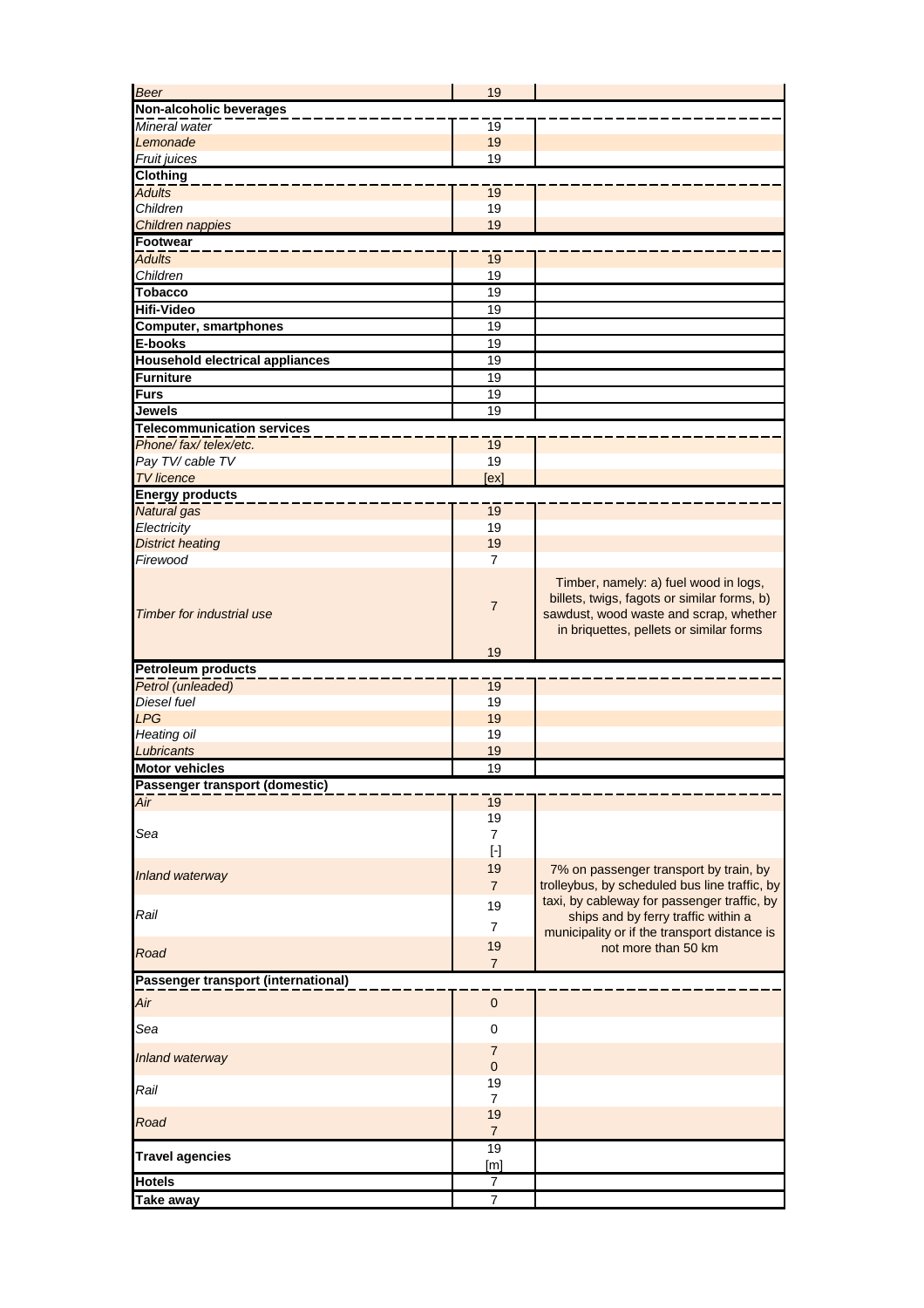| <b>Bars and cafés</b>                                                                      |                      |                                          |
|--------------------------------------------------------------------------------------------|----------------------|------------------------------------------|
| Bars and cafés                                                                             | 19                   |                                          |
| Night clubs                                                                                | 19                   |                                          |
| <b>Alcoholic beverages</b>                                                                 | 19                   |                                          |
| Consumption on board ships, aircraft or trains                                             |                      |                                          |
| Goods                                                                                      |                      |                                          |
| <b>Services</b>                                                                            |                      |                                          |
| <b>Cut flowers and plants</b>                                                              |                      |                                          |
| Decorative use                                                                             | 7                    |                                          |
| Food production                                                                            | 7                    |                                          |
| Immovable property                                                                         |                      |                                          |
| Social Housing (category 10/Annex III)                                                     | 19                   |                                          |
| Renovation and repairing (category 10a/Annex III)                                          | 19                   |                                          |
| <b>Building land</b>                                                                       | [ex]                 |                                          |
| Supplies of new buildings                                                                  | [ex]                 |                                          |
| Construction work on new buildings                                                         | 19                   |                                          |
| <b>Agricultural Inputs</b>                                                                 |                      |                                          |
| Pesticides and plant protection materials                                                  | 19                   |                                          |
| Fertilisers                                                                                | 19                   |                                          |
|                                                                                            | $\overline{7}$       | on biological (not chemical) fertilizers |
| Treatment of waste and waste water                                                         | $[\cdot]$            |                                          |
|                                                                                            | 19                   |                                          |
| Collection of household waste,                                                             | $\overline{[\cdot]}$ |                                          |
|                                                                                            | 19                   |                                          |
| Arrangements for the taxation of gold                                                      |                      |                                          |
| Ingots and bars                                                                            | [ex]                 |                                          |
|                                                                                            | 19                   |                                          |
| Coins (currency)                                                                           | 19<br>$\overline{7}$ |                                          |
|                                                                                            |                      |                                          |
|                                                                                            | [ex]<br>19           |                                          |
| Jewellery, gold plate, medals, tools                                                       | $\overline{7}$       |                                          |
| Services supplied by lawyers                                                               | 19                   |                                          |
| Taxation of works of art, collector's items and antiques                                   |                      |                                          |
|                                                                                            | 19                   |                                          |
| Works of art, collector's items and antiques                                               | [m]                  |                                          |
|                                                                                            |                      | The reduced rate applies on works of art |
| Rate on importation (Article 103 of the Directive                                          | $\overline{7}$       | and collector's items                    |
| 2006/112/EC)                                                                               | 19                   |                                          |
|                                                                                            | $\overline{7}$       | The reduced rate applies on works of art |
| Supplies by creators and occasional sales (Article<br>103(2) of the Directive 2006/112/EC) |                      | and collector's items                    |
|                                                                                            | 19                   |                                          |

# *Geographical features of the application of VAT in the EU:*

For VAT purposes, the country does not include the island of Heligoland or the territory of Büsingen.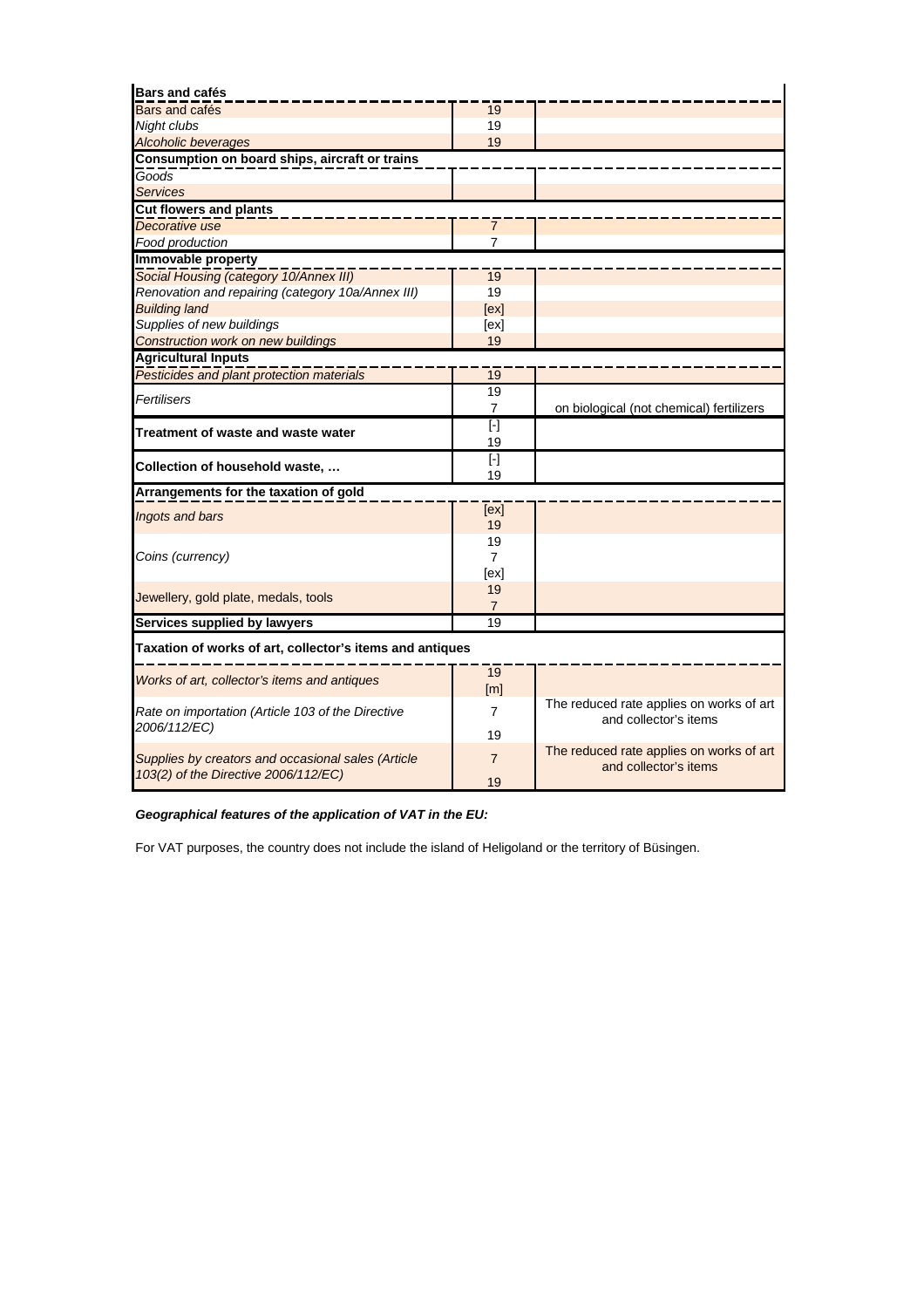## **ESTONIA**

|                         | Category                                                                                                                                                                  | VAT-Rate        | <b>Comments</b>                                                                      |
|-------------------------|---------------------------------------------------------------------------------------------------------------------------------------------------------------------------|-----------------|--------------------------------------------------------------------------------------|
| $\mathbf{1}$            | <b>Foodstuffs</b>                                                                                                                                                         | 20              |                                                                                      |
| $\overline{2}$          | Water supplies                                                                                                                                                            | 20              |                                                                                      |
| $\overline{3}$          | <b>Pharmaceutical products</b>                                                                                                                                            | $\overline{9}$  |                                                                                      |
| $\overline{\mathbf{4}}$ | Medical equipment                                                                                                                                                         | $\overline{9}$  |                                                                                      |
|                         | Children's car seats                                                                                                                                                      | 20              |                                                                                      |
| 5                       | <b>Transport of passengers</b>                                                                                                                                            | 20              |                                                                                      |
|                         | (+see n° VI)                                                                                                                                                              | $\mathbf 0$     |                                                                                      |
|                         | <b>Books</b>                                                                                                                                                              | $\overline{9}$  |                                                                                      |
|                         | Books on other physical means of support                                                                                                                                  | 20              |                                                                                      |
| 6                       | Newspapers                                                                                                                                                                | 9               | Newspapers and periodicals containing<br>mainly publicity, private advertisements or |
|                         | Periodicals                                                                                                                                                               | 9               | erotic/pornographic material are at 20%                                              |
| $\overline{7}$          | Admission to cultural services (shows, cinema, theatre)                                                                                                                   | 20              |                                                                                      |
|                         | Admission to amusement parks                                                                                                                                              | 20              |                                                                                      |
| 8                       | Pay TV/ cable TV                                                                                                                                                          | $\overline{20}$ |                                                                                      |
|                         | <b>TV</b> licence                                                                                                                                                         | 20              |                                                                                      |
| 9                       | Writers, composers, etc.                                                                                                                                                  | 20              |                                                                                      |
| 10                      | Social housing                                                                                                                                                            | 20              |                                                                                      |
| 10a                     | Renovation and repairing of private dwellings (*)                                                                                                                         | 20              |                                                                                      |
| 10 <sub>b</sub>         | Window cleaning and cleaning in private households                                                                                                                        | 20              |                                                                                      |
| 11                      | <b>Agricultural inputs</b>                                                                                                                                                | 20              |                                                                                      |
| 12                      | Hotel accommodation                                                                                                                                                       | 9               |                                                                                      |
| 12a                     | <b>Restaurant and catering services</b>                                                                                                                                   | 20              |                                                                                      |
| 13                      | Admission to                                                                                                                                                              | 20              |                                                                                      |
| 14                      | sporting events<br>Use of sporting facilities                                                                                                                             | 20              |                                                                                      |
|                         | Social services in so far as those transactions are not                                                                                                                   |                 |                                                                                      |
| 15                      | exempt pursuant to Articles 132, 135 and 136 of the<br>Directive 2006/112/EC                                                                                              | [ex]            |                                                                                      |
| 16                      | Supplies by undertakers and cremation services                                                                                                                            | $\overline{20}$ |                                                                                      |
| 17                      | Medical and<br>dental care in so far as those services are not exempt<br>pursuant to points (b) to (e) of Article 132(1) of the<br>Directive 2006/112/EC                  | [ex]            |                                                                                      |
| 18                      | <b>Collection of domestic</b><br>waste and street cleaning, other than the supply of<br>such services by bodies referred to in Article 13 of the<br>Directive 2006/112/EC | 20              |                                                                                      |
| 19                      | Minor repairing (including mending and alteration) of:                                                                                                                    |                 |                                                                                      |
|                         | <b>Bicycles</b>                                                                                                                                                           | $\overline{20}$ |                                                                                      |
|                         | Shoes and leather goods                                                                                                                                                   | 20              |                                                                                      |
|                         | Clothing and household linen                                                                                                                                              | 20              |                                                                                      |
| 20                      | Domestic care services (**)                                                                                                                                               | 20              |                                                                                      |
| 21                      | Hairdressing                                                                                                                                                              | 20              |                                                                                      |

| <b>GOODS and SERVICES</b>  | VAT-Rate | <b>Comments</b> |
|----------------------------|----------|-----------------|
| <b>Alcoholic beverages</b> |          |                 |
| <b>Spirits</b>             | 20       |                 |
| Wine                       | 20       |                 |
| <b>Beer</b>                | 20       |                 |
| Non-alcoholic beverages    |          |                 |
| Mineral water              | 20       |                 |
| Lemonade                   | 20       |                 |
| Fruit juices               | 20       |                 |
| <b>Clothing</b>            |          |                 |
| <b>Adults</b>              | 20       |                 |
| Children                   | 20       |                 |
| Children nappies           | 20       |                 |
| <b>Footwear</b>            |          |                 |
| <b>Adults</b>              | 20       |                 |
| Children                   | 20       |                 |
| <b>Tobacco</b>             | 20       |                 |
| <b>Hifi-Video</b>          | 20       |                 |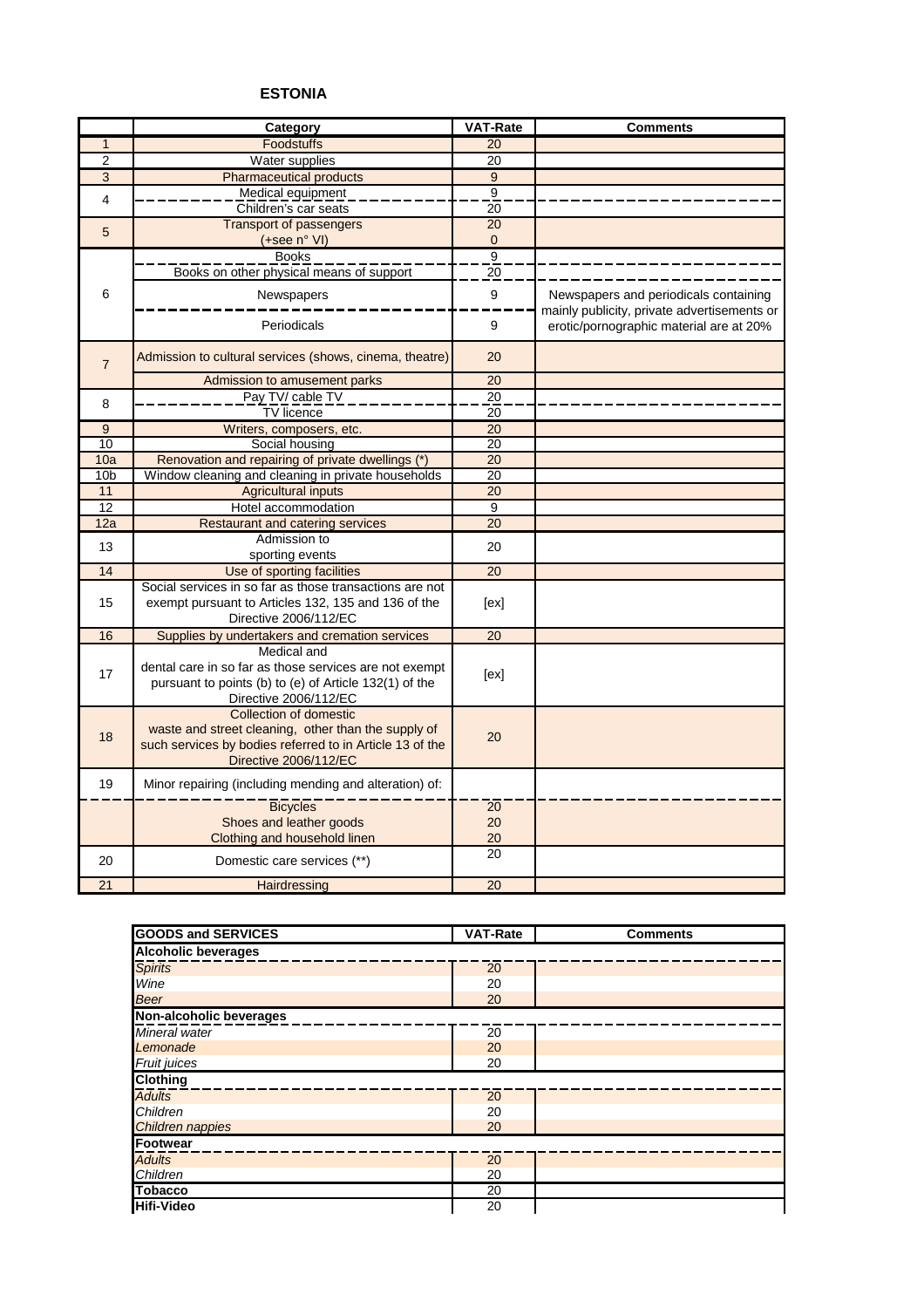| <b>Computer, smartphones</b>                                         | 20                    |  |  |
|----------------------------------------------------------------------|-----------------------|--|--|
| <b>E-books</b>                                                       | 20                    |  |  |
| <b>Household electrical appliances</b>                               | $\overline{20}$       |  |  |
|                                                                      |                       |  |  |
| <b>Furniture</b>                                                     | 20                    |  |  |
| <b>Furs</b>                                                          | 20                    |  |  |
| <b>Jewels</b>                                                        | $\overline{20}$       |  |  |
| <b>Telecommunication services</b>                                    |                       |  |  |
| Phone/fax/telex/etc.                                                 | 20                    |  |  |
| Pay TV/cable TV                                                      | 20                    |  |  |
| <b>TV</b> licence                                                    | 20                    |  |  |
| <b>Energy products</b>                                               |                       |  |  |
| Natural gas                                                          | 20                    |  |  |
| Electricity                                                          | 20                    |  |  |
|                                                                      |                       |  |  |
| <b>District heating</b>                                              | 20                    |  |  |
| Firewood                                                             | 20                    |  |  |
| <b>Timber for industrial use</b>                                     | 20                    |  |  |
| <b>Petroleum products</b>                                            |                       |  |  |
| Petrol (unleaded)                                                    | 20                    |  |  |
| Diesel fuel                                                          | 20                    |  |  |
| <b>LPG</b>                                                           | 20                    |  |  |
| <b>Heating oil</b>                                                   | 20                    |  |  |
| Lubricants                                                           | 20                    |  |  |
| <b>Motor vehicles</b>                                                | 20                    |  |  |
| Passenger transport (domestic)                                       |                       |  |  |
|                                                                      |                       |  |  |
| $\overline{Air}$                                                     | 20                    |  |  |
| Sea                                                                  | 20                    |  |  |
| Inland waterway                                                      | 20                    |  |  |
| Rail                                                                 | 20                    |  |  |
| Road                                                                 | 20                    |  |  |
| Passenger transport (international)                                  |                       |  |  |
|                                                                      |                       |  |  |
| Air                                                                  | 0                     |  |  |
| Sea                                                                  | 0                     |  |  |
| Inland waterway                                                      | $\mathbf 0$           |  |  |
| Rail                                                                 | 0                     |  |  |
| Road                                                                 | $\overline{0}$        |  |  |
|                                                                      | $\overline{20}$       |  |  |
| <b>Travel agencies</b>                                               | [m]                   |  |  |
| <b>Hotels</b>                                                        | $\overline{9}$        |  |  |
| <b>Take away</b>                                                     | $\overline{20}$       |  |  |
| <b>Bars and cafés</b>                                                |                       |  |  |
| Bars and cafés                                                       | 20                    |  |  |
| Night clubs                                                          | 20                    |  |  |
| <b>Alcoholic beverages</b>                                           | 20                    |  |  |
|                                                                      |                       |  |  |
| Consumption on board ships, aircraft or trains                       |                       |  |  |
| Goods                                                                |                       |  |  |
| <b>Services</b>                                                      |                       |  |  |
| <b>Cut flowers and plants</b>                                        |                       |  |  |
| Decorative use                                                       | 20                    |  |  |
| Food production                                                      | 20                    |  |  |
| Immovable property                                                   |                       |  |  |
|                                                                      |                       |  |  |
| Social Housing (category 10/Annex III)                               | 20                    |  |  |
|                                                                      |                       |  |  |
| Renovation and repairing (category 10a/Annex III)                    | 20                    |  |  |
| <b>Building land</b>                                                 | 20                    |  |  |
|                                                                      |                       |  |  |
| Supplies of new buildings                                            | 20                    |  |  |
| Construction work on new buildings                                   | 20                    |  |  |
| <b>Agricultural Inputs</b>                                           |                       |  |  |
| Pesticides and plant protection materials                            | $\overline{20}$       |  |  |
| Fertilisers                                                          | 20                    |  |  |
| Treatment of waste and waste water                                   | 20                    |  |  |
| Collection of household waste, etc.                                  | 20                    |  |  |
|                                                                      |                       |  |  |
| Arrangements for the taxation of gold                                |                       |  |  |
|                                                                      |                       |  |  |
| Ingots and bars                                                      | [ex]                  |  |  |
|                                                                      | 20                    |  |  |
| Coins (currency)                                                     |                       |  |  |
|                                                                      |                       |  |  |
|                                                                      | [ex]                  |  |  |
| Jewellery, gold plate, medals, tools<br>Services supplied by lawyers | 20<br>$\overline{20}$ |  |  |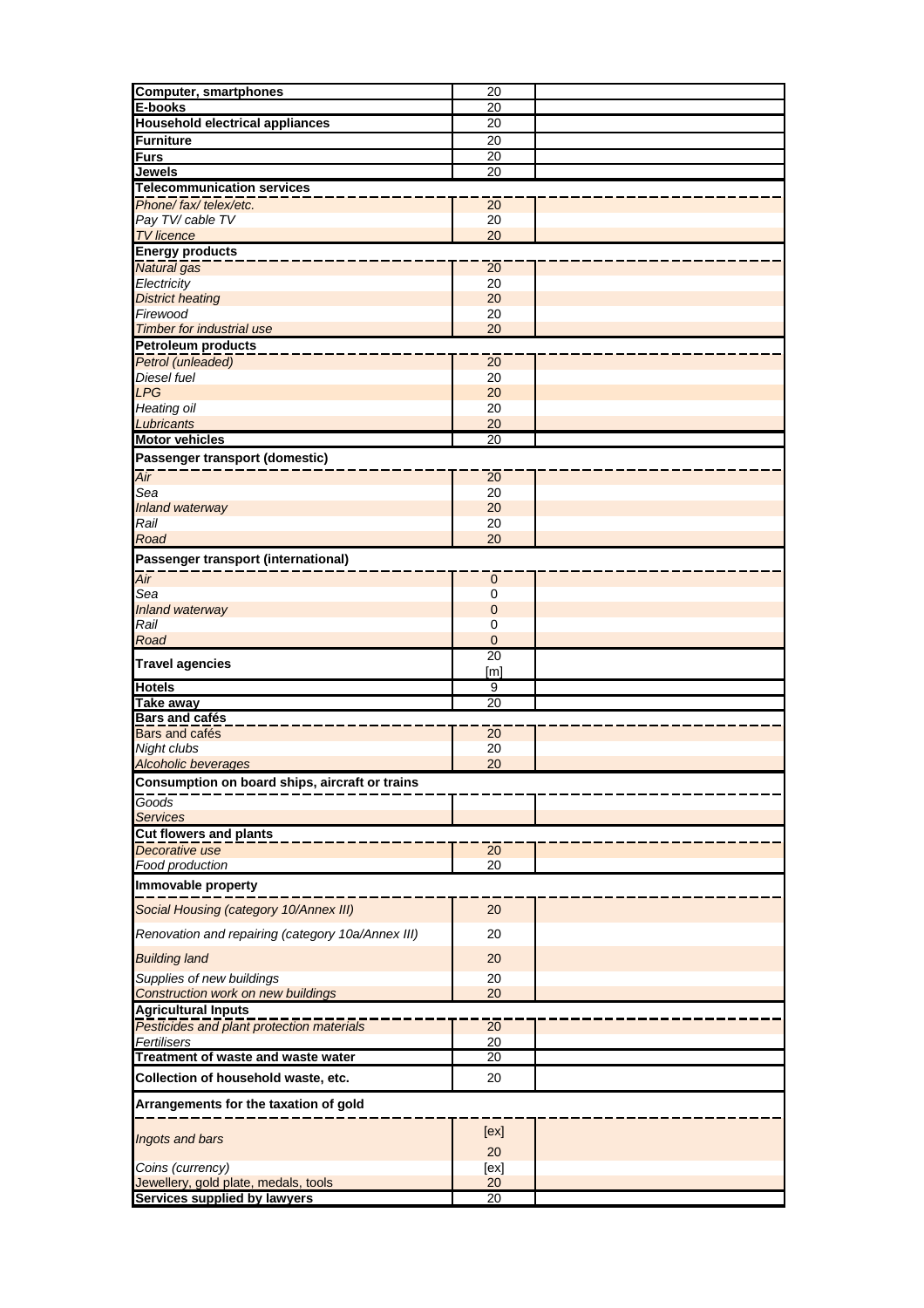| Taxation of works of art, collector's items and antiques                                   |    |  |
|--------------------------------------------------------------------------------------------|----|--|
| Works of art, collector's items and antiques                                               | 20 |  |
| Rate on importation (Article 103 of the Directive<br>2006/112/EC)                          | 20 |  |
| Supplies by creators and occasional sales (Article<br>103(2) of the Directive 2006/112/EC) | 20 |  |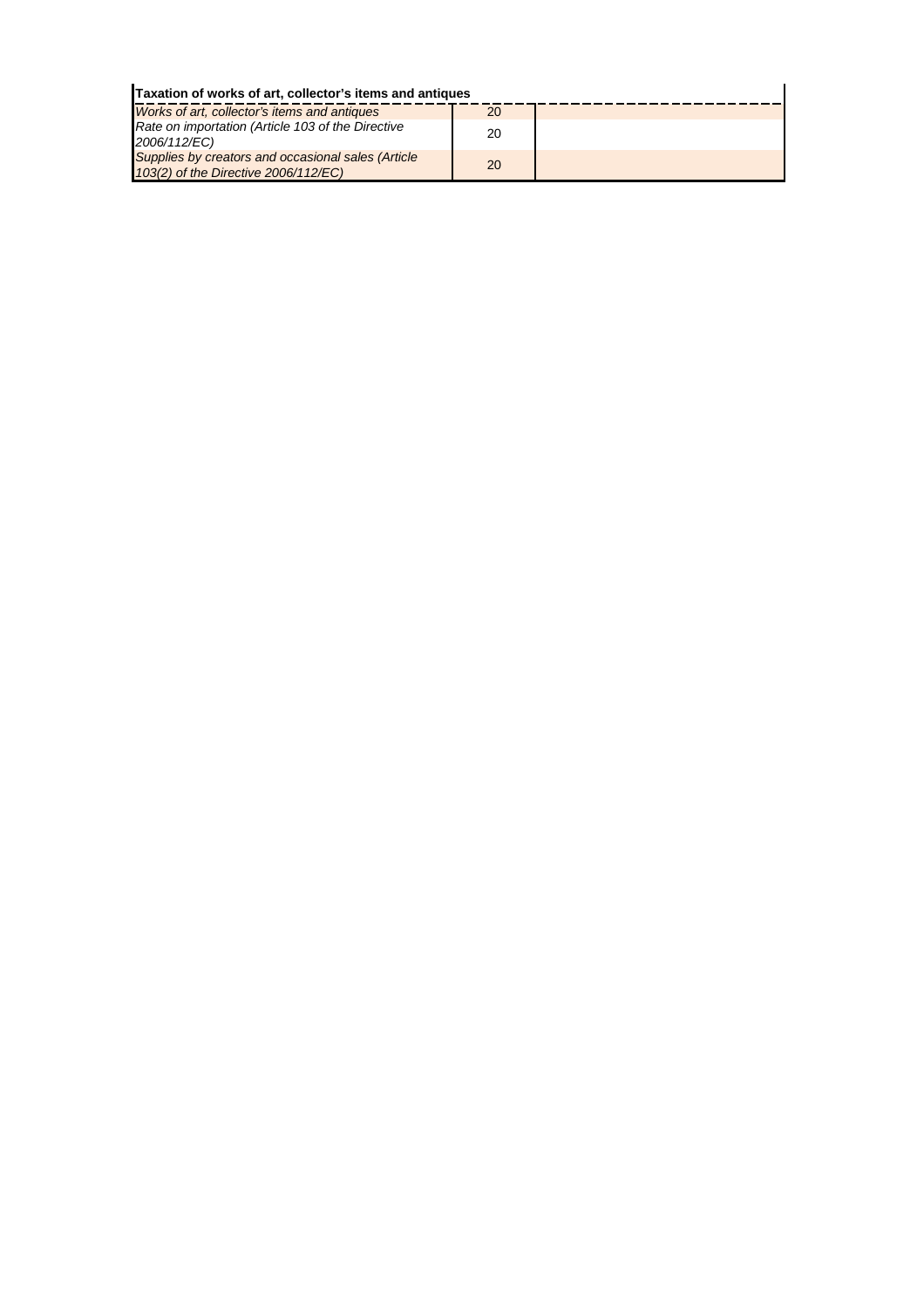**IRELAND**

|                 | Category                                                | <b>VAT-Rate</b> | <b>Comments</b>                                                                                                                                                                                                                                                                                                                                                                                                                                                                                                                                               |
|-----------------|---------------------------------------------------------|-----------------|---------------------------------------------------------------------------------------------------------------------------------------------------------------------------------------------------------------------------------------------------------------------------------------------------------------------------------------------------------------------------------------------------------------------------------------------------------------------------------------------------------------------------------------------------------------|
|                 |                                                         | $\Omega$        |                                                                                                                                                                                                                                                                                                                                                                                                                                                                                                                                                               |
|                 |                                                         | 4.8             | livestock and live horses normally intended<br>for use in the preparation of foodstuffs                                                                                                                                                                                                                                                                                                                                                                                                                                                                       |
| $\mathbf{1}$    | <b>Foodstuffs</b>                                       | 9               |                                                                                                                                                                                                                                                                                                                                                                                                                                                                                                                                                               |
|                 |                                                         | 13.5            |                                                                                                                                                                                                                                                                                                                                                                                                                                                                                                                                                               |
|                 |                                                         | 23              |                                                                                                                                                                                                                                                                                                                                                                                                                                                                                                                                                               |
|                 |                                                         | [ex]            | When the water is provided by local                                                                                                                                                                                                                                                                                                                                                                                                                                                                                                                           |
| $\overline{2}$  | Water supplies                                          | 23              | authorities or Irish Water                                                                                                                                                                                                                                                                                                                                                                                                                                                                                                                                    |
|                 |                                                         | 0               | Used for human or animal oral<br>consumption, excluding medicine which is<br>packaged, sold or otherwise designated for<br>the use of dogs, cats, cage birds or<br>domestic pets.                                                                                                                                                                                                                                                                                                                                                                             |
| 3               | <b>Pharmaceutical products</b>                          | 13.5            | Non-oral contraceptive products.                                                                                                                                                                                                                                                                                                                                                                                                                                                                                                                              |
|                 |                                                         | 23              | Includes products used for human or<br>animal non-oral consumption such as<br>injections, infusions, liniments, ointments<br>etc.                                                                                                                                                                                                                                                                                                                                                                                                                             |
| 4               | Medical equipment for disabled persons                  | $\mathbf 0$     | Medical equipment being invalid carriages<br>and other vehicles (excluding mechanically<br>propelled road vehicles) of a kind designed<br>for use by invalids or infirm persons;<br>orthopaedic appliances, surgical belts,<br>trusses and similar products, deaf aids,<br>and artificial limbs and other artificial parts<br>of the body excluding artificial teeth,<br>corrective spectacles and contact lenses;<br>walking frames and crutches; parts or<br>accessories suitable for use solely or<br>principally with any of the goods specified<br>above |
|                 | Children's car seats                                    | 23<br>13.5      |                                                                                                                                                                                                                                                                                                                                                                                                                                                                                                                                                               |
| 5               | <b>Transport of passengers</b><br>(+see n° VI)          | [ex]            |                                                                                                                                                                                                                                                                                                                                                                                                                                                                                                                                                               |
|                 | <b>Books</b>                                            | 0               |                                                                                                                                                                                                                                                                                                                                                                                                                                                                                                                                                               |
|                 | Books on other physical means of support                | 23              |                                                                                                                                                                                                                                                                                                                                                                                                                                                                                                                                                               |
| 6               | Newspapers                                              | 9               |                                                                                                                                                                                                                                                                                                                                                                                                                                                                                                                                                               |
|                 | Periodicals                                             | 9               |                                                                                                                                                                                                                                                                                                                                                                                                                                                                                                                                                               |
|                 | Admission to cultural services (shows, cinema, theatre) | [ex]            | Supplies by public bodies (bodies governed<br>by public law or by other cultural bodies)                                                                                                                                                                                                                                                                                                                                                                                                                                                                      |
| $\overline{7}$  |                                                         | 9               |                                                                                                                                                                                                                                                                                                                                                                                                                                                                                                                                                               |
|                 | Admission to amusement parks                            | 9               |                                                                                                                                                                                                                                                                                                                                                                                                                                                                                                                                                               |
|                 | Pay TV/ cable TV                                        | 23              |                                                                                                                                                                                                                                                                                                                                                                                                                                                                                                                                                               |
| 8               | TV licence                                              | [ex]            |                                                                                                                                                                                                                                                                                                                                                                                                                                                                                                                                                               |
| 9               | Writers, composers, etc.                                | 23              |                                                                                                                                                                                                                                                                                                                                                                                                                                                                                                                                                               |
| 10              | Social housing                                          | 13.5            |                                                                                                                                                                                                                                                                                                                                                                                                                                                                                                                                                               |
| 10a             | Renovation and repairing of private dwellings (*)       | 13.5            |                                                                                                                                                                                                                                                                                                                                                                                                                                                                                                                                                               |
| 10 <sub>b</sub> | Window cleaning and cleaning in private households      | 13.5            |                                                                                                                                                                                                                                                                                                                                                                                                                                                                                                                                                               |
| 11              | <b>Agricultural inputs</b>                              | $\mathbf 0$     | Supplies of certain fertilisers in units of not<br>less than 10 kg; animal feeding stuff,<br>excluding feeding stuff which is packaged,<br>sold or otherwise designated for the use of<br>dogs, cats, cage birds or domestic pets;<br>seeds, plants, trees, spores, bulbs, tubers,<br>tuberous roots, corms, crowns and<br>rhizomes, of a kind used for sowing in<br>order to produce food.<br>Livestock and live horses normally                                                                                                                             |
|                 |                                                         | 4.8             | intended for use in agricultural production                                                                                                                                                                                                                                                                                                                                                                                                                                                                                                                   |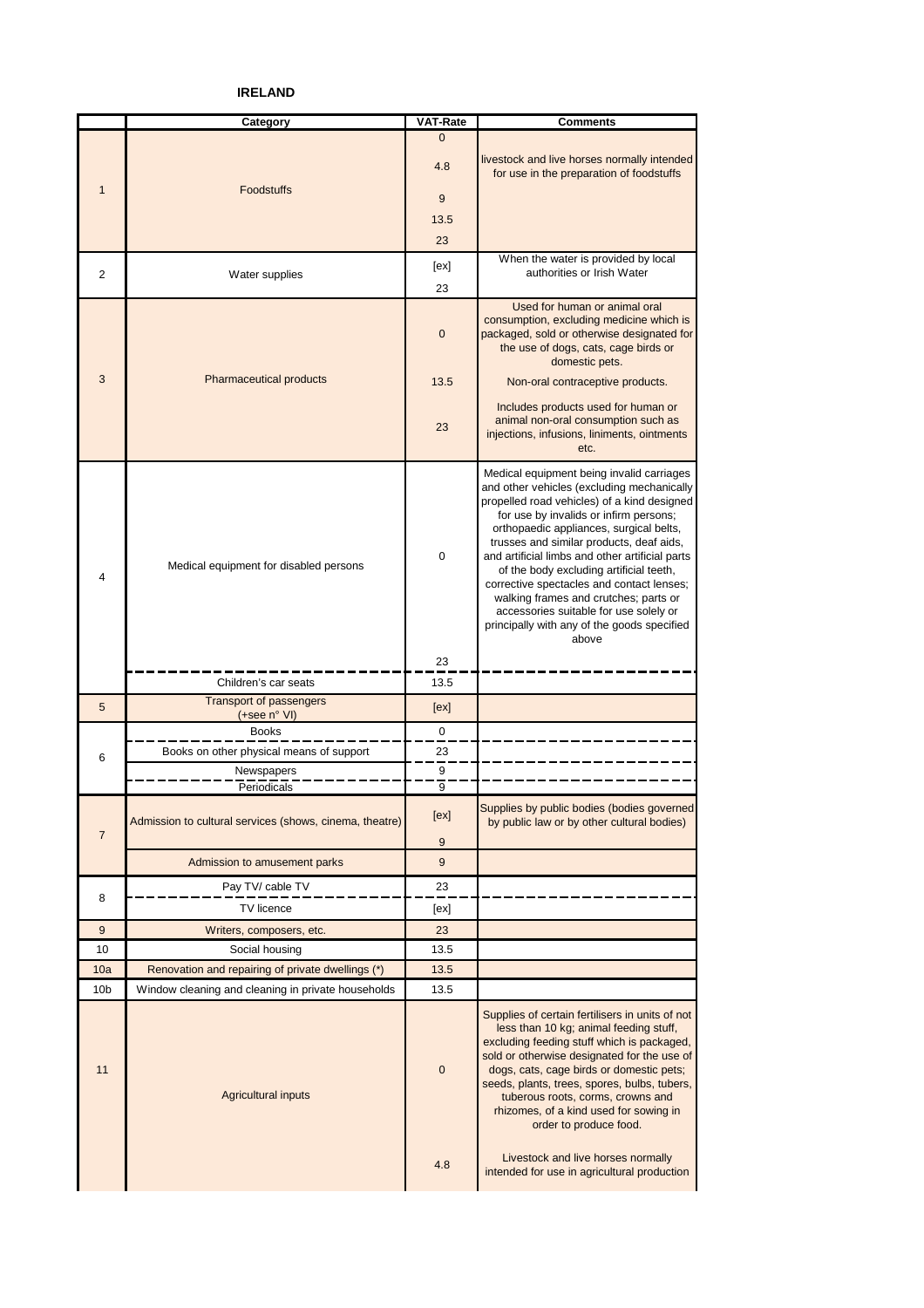| 11  | <b>Agricultural inputs</b>                                                                                                                                         | 13.5<br>23           | Services consisting of any of the following:<br>field work, including reaping, mowing,<br>threshing, baling, harvesting, sowing and<br>planting; stock-minding, stock-rearing, farm<br>relief services and farm advisory services<br>(other than farm accountancy or farm<br>management services); disinfecting and<br>ensilage of agricultural products; destroying<br>weeds and pests, and dusting and spraying<br>crops and land; lopping, tree felling and<br>similar forestry services. |
|-----|--------------------------------------------------------------------------------------------------------------------------------------------------------------------|----------------------|----------------------------------------------------------------------------------------------------------------------------------------------------------------------------------------------------------------------------------------------------------------------------------------------------------------------------------------------------------------------------------------------------------------------------------------------------------------------------------------------|
| 12  | Hotel accommodation                                                                                                                                                | 9                    |                                                                                                                                                                                                                                                                                                                                                                                                                                                                                              |
|     |                                                                                                                                                                    | 9                    | All beverages are excluded                                                                                                                                                                                                                                                                                                                                                                                                                                                                   |
| 12a | Restaurant and catering services                                                                                                                                   | [ex]                 | Catering services supplied to patients in a<br>hospital or students at their school                                                                                                                                                                                                                                                                                                                                                                                                          |
| 13  | Admission to<br>sporting events                                                                                                                                    | [ex]                 |                                                                                                                                                                                                                                                                                                                                                                                                                                                                                              |
| 14  | Use of sporting facilities                                                                                                                                         | 9                    |                                                                                                                                                                                                                                                                                                                                                                                                                                                                                              |
| 15  | Social services in so far as those transactions are not<br>exempt pursuant to Articles 132, 135 and 136 of the<br>Directive 2006/112/EC                            | [ex]                 |                                                                                                                                                                                                                                                                                                                                                                                                                                                                                              |
| 16  | Supplies by undertakers and cremation services                                                                                                                     | [ex]                 |                                                                                                                                                                                                                                                                                                                                                                                                                                                                                              |
| 17  | Medical and dental care in so far as those services are<br>not exempt pursuant to points (b) to (e) of Article 132(1)<br>of the Directive 2006/112/EC              | 13.5<br>[ex]         | Other professional medical care services<br>that, on 1 January 2010, were recognised<br>by the Revenue Commissioners as exempt<br>activities.                                                                                                                                                                                                                                                                                                                                                |
| 18  | Collection of domestic<br>waste and street cleaning, other than the supply of<br>such services by bodies referred to in Article 13 of the<br>Directive 2006/112/EC | 13.5                 |                                                                                                                                                                                                                                                                                                                                                                                                                                                                                              |
| 19  | Minor repairing (including mending and alteration) of:                                                                                                             |                      |                                                                                                                                                                                                                                                                                                                                                                                                                                                                                              |
|     | <b>Bicycles</b><br>Shoes and leather goods<br>Clothing and household linen                                                                                         | 13.5<br>13.5<br>13.5 |                                                                                                                                                                                                                                                                                                                                                                                                                                                                                              |
| 20  | Domestic care services (**)                                                                                                                                        | [ex]                 |                                                                                                                                                                                                                                                                                                                                                                                                                                                                                              |
| 21  | Hairdressing                                                                                                                                                       | 9                    |                                                                                                                                                                                                                                                                                                                                                                                                                                                                                              |

| <b>GOODS and SERVICES</b>              | <b>VAT-Rate</b> | <b>Comments</b> |
|----------------------------------------|-----------------|-----------------|
| <b>Alcoholic beverages</b>             |                 |                 |
| <b>Spirits</b>                         | 23              |                 |
| Wine                                   | 23              |                 |
| <b>Beer</b>                            | 23              |                 |
| Non-alcoholic beverages                |                 |                 |
| Mineral water                          | 23              |                 |
| Lemonade                               | 23              |                 |
| <b>Fruit juices</b>                    | 23              |                 |
| <b>Clothing</b>                        |                 |                 |
| <b>Adults</b>                          | 23              |                 |
| Children                               | $\mathbf 0$     |                 |
| Children nappies                       | $\Omega$        |                 |
| Footwear                               |                 |                 |
| <b>Adults</b>                          | 23              |                 |
| Children                               | $\mathbf 0$     |                 |
| <b>Tobacco</b>                         | 23              |                 |
| <b>Hifi-Video</b>                      | 23              |                 |
| Computer, smartphones                  | 23              |                 |
| E-books                                | 23              |                 |
| <b>Household electrical appliances</b> | 23              |                 |
| <b>Furniture</b>                       | 23              |                 |
| Furs                                   | 23              |                 |
| Jewels                                 | 23              |                 |
| <b>Telecommunication services</b>      |                 |                 |
| Phone/fax/telex/etc.                   | 23              |                 |
| Pay TV/ cable TV                       | 23              |                 |
| <b>TV</b> licence                      | [ex]            |                 |
| <b>Energy products</b>                 |                 |                 |
| Natural gas                            | 13.5            |                 |
| Electricity                            | 13.5            |                 |
| <b>District heating</b>                | 13.5            |                 |
| Firewood                               | 13.5            |                 |
| <b>Timber for industrial use</b>       | 23              |                 |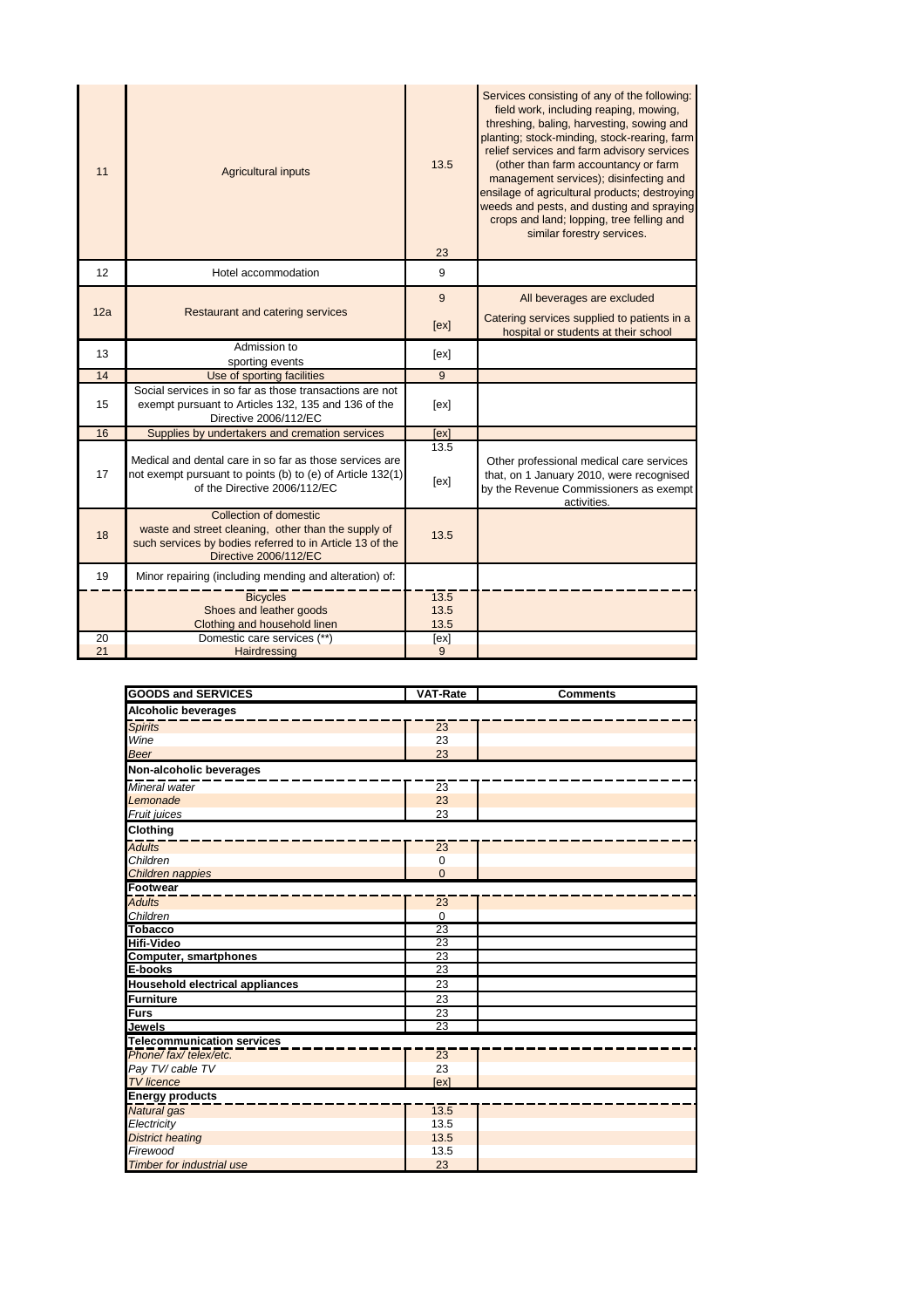| <b>Petroleum products</b>                                          |                      |                                                 |
|--------------------------------------------------------------------|----------------------|-------------------------------------------------|
| Petrol (unleaded)                                                  | 23                   |                                                 |
| Diesel fuel                                                        | 23                   |                                                 |
| <b>LPG</b>                                                         | 23                   |                                                 |
| Heating oil                                                        | 13.5                 |                                                 |
| Lubricants                                                         | 23<br>23             |                                                 |
| <b>Motor vehicles</b><br>Passenger transport (domestic)            |                      |                                                 |
| Air                                                                | [ex]                 |                                                 |
| Sea                                                                | [ex]                 |                                                 |
| Inland waterway                                                    | [ex]                 |                                                 |
| Rail                                                               | [ex]                 |                                                 |
| Road                                                               | [ex]                 |                                                 |
| Passenger transport (international)                                |                      |                                                 |
| Air                                                                | $\mathbf{0}$         |                                                 |
| Sea                                                                | 0                    |                                                 |
| Inland waterway                                                    | $\mathbf{0}$         |                                                 |
| Rail                                                               | 0                    |                                                 |
| Road                                                               | $\overline{0}$<br>23 |                                                 |
| <b>Travel agencies</b>                                             | [m]                  |                                                 |
| <b>Hotels</b>                                                      | 9                    |                                                 |
| <b>Take away</b>                                                   | 9                    |                                                 |
| Bars and cafés                                                     |                      |                                                 |
| Bars and cafés                                                     | 9                    |                                                 |
|                                                                    | 23                   |                                                 |
| Night clubs                                                        | 23                   |                                                 |
| Alcoholic beverages                                                | 23                   |                                                 |
| Consumption on board ships, aircraft or trains                     |                      |                                                 |
| Goods                                                              |                      |                                                 |
| <b>Services</b>                                                    |                      |                                                 |
| <b>Cut flowers and plants</b>                                      |                      |                                                 |
| Decorative use                                                     | 13.5                 |                                                 |
| Food production                                                    | 0                    |                                                 |
| Immovable property                                                 |                      |                                                 |
| Social Housing (category 10/Annex III)                             | 13.5                 |                                                 |
| Renovation and repairing (category 10a/Annex III)                  | 13.5                 |                                                 |
|                                                                    | [ex]                 |                                                 |
| <b>Building land</b>                                               | 13.5                 | Building land that has been subjected to        |
|                                                                    |                      | development                                     |
| Supplies of new buildings                                          | 13.5                 |                                                 |
| <b>Construction work on new buildings</b>                          | 13.5                 |                                                 |
| <b>Agricultural Inputs</b>                                         |                      |                                                 |
| Pesticides and plant protection materials                          | 23                   |                                                 |
|                                                                    | $\mathbf 0$          | supplies of certain fertilisers in units of not |
| Fertilisers                                                        |                      | less than 10 kg                                 |
|                                                                    | 23                   |                                                 |
| Treatment of waste and waste water                                 | $[\cdot]$            |                                                 |
|                                                                    | 13.5                 |                                                 |
| Collection of household waste,                                     | $[\cdot]$<br>13.5    |                                                 |
| Arrangements for the taxation of gold                              |                      |                                                 |
|                                                                    | [ex]                 |                                                 |
| Ingots and bars                                                    | 23                   |                                                 |
| Coins (currency)                                                   | [ex]                 |                                                 |
| Jewellery, gold plate, medals, tools                               | 23                   |                                                 |
| Services supplied by lawyers                                       | 23                   |                                                 |
| Taxation of works of art, collector's items and antiques           |                      |                                                 |
|                                                                    |                      |                                                 |
|                                                                    | 13.5                 | applies on works of art and on antiques         |
| Works of art, collector's items and antiques                       |                      |                                                 |
|                                                                    | 23                   |                                                 |
|                                                                    | [m]                  |                                                 |
| Rate on importation (Article 103 of the Directive                  | 13.5                 |                                                 |
| 2006/112/EC)<br>Supplies by creators and occasional sales (Article |                      |                                                 |
| 103(2) of the Directive 2006/112/EC)                               | 13.5                 |                                                 |
|                                                                    |                      |                                                 |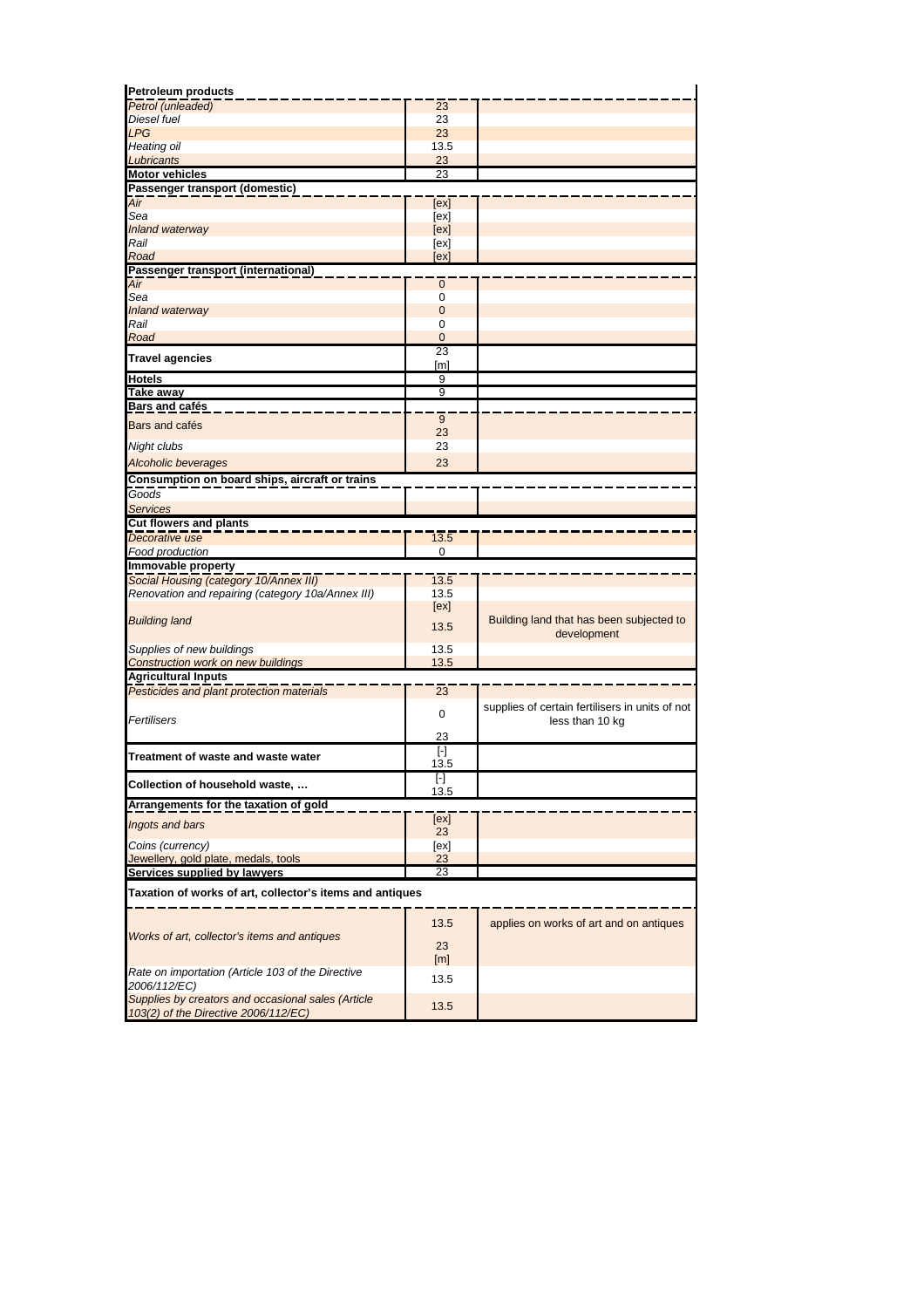#### *Parking rate of 13.5% applicable to:*

#### 1. Energy for heating and light

2. Movable property used in the construction and maintenance of immovable

property

- 
- 3. Supply of immoveable property<br>4. Services consisting of the routing Services consisting of the routine cleaning of immoveable property
- 5. Repair and maintenance of movable property
- 6. Services relating to the care of the human body
- 7. Certain specific tourist services<br>8. Services relating to photograph
- Services relating to photography
- 9. Services supplied by jockeys
- 10. Works of art and antiques
- 11. Short-term hire (less than 5 weeks) of:
- motor vehicles designed for the conveyance of persons by road
- ships, boats and other vessels not exceeding 15 tonnes gross designed
- for the conveyance of passengers
- sports and pleasure craft, including yachts, cabin cruisers, dinghies, canoes, skiffs
- and racing boats
- caravans, mobile homes, tents and trailer tents.

12. Driving schools

13. Professional services supplied by veterinary surgeons

#### *The rate of 4,8% applicable to:*

- Livestock and horses normally intended for use in the preparation of foodstuffs or in agricultural production

#### *Zero rate is applicable to:*

 - Supplies of printed books and booklets, including atlases, but excluding: (a) newspapers, periodicals, brochures, catalogues, directories and programmes,

(b) books of stationery, cheque books and similar products,

(c) diaries, organisers, yearbooks, planners and similar products the

total area of whose pages consist of 25 per cent or more of blank

spaces for the recording of information,

(d) albums and similar products, and

(e) books of stamps, tickets or coupons.

- Supplies of some food and drink intended for human consumption

Supplies of seeds, plants, trees, etc. used for food production (excluding certain products such as alcoholic beverages, manufactured beverages, ice-cream, confectionery,

- Supplies of certain fertilisers in units of not less than 10 kg

 - Supplies of animal feeding stuffs excluding medicine which is packaged, sold or otherwise designated for the use of dogs, cats, cage birds or domestic pets.

- Supplies of orally administered medicines for human consumption

- Supplies of orally administered medicines for animal consumption excluding medicine which is packaged, sold or
- Supplies of certain articles of feminine hygiene

- Supplies of medical equipment such as wheelchairs, walking frames and crutches, orthopaedic appliances and

other artificial parts of the body (excluding false teeth, corrective spectacles and contact lenses)

- Supplies of articles of clothing and footwear for children of average size under the age of ten

(excluding clothes made of fur or skin and articles of clothing and footwear not marked with the size or age) - Supplies of wax candles and night-lights that are white and cylindrical, excluding candles and night-lights that are decorated, spiralled, tapered or perfumed.

Services provided by the Commissioners of Irish Lights in connection with the operation of lightships, lighthouses or other navigational aids.

 - Life saving services provided by the Royal National Lifeboat Institution including the organisation and maintenance of the lifeboat service.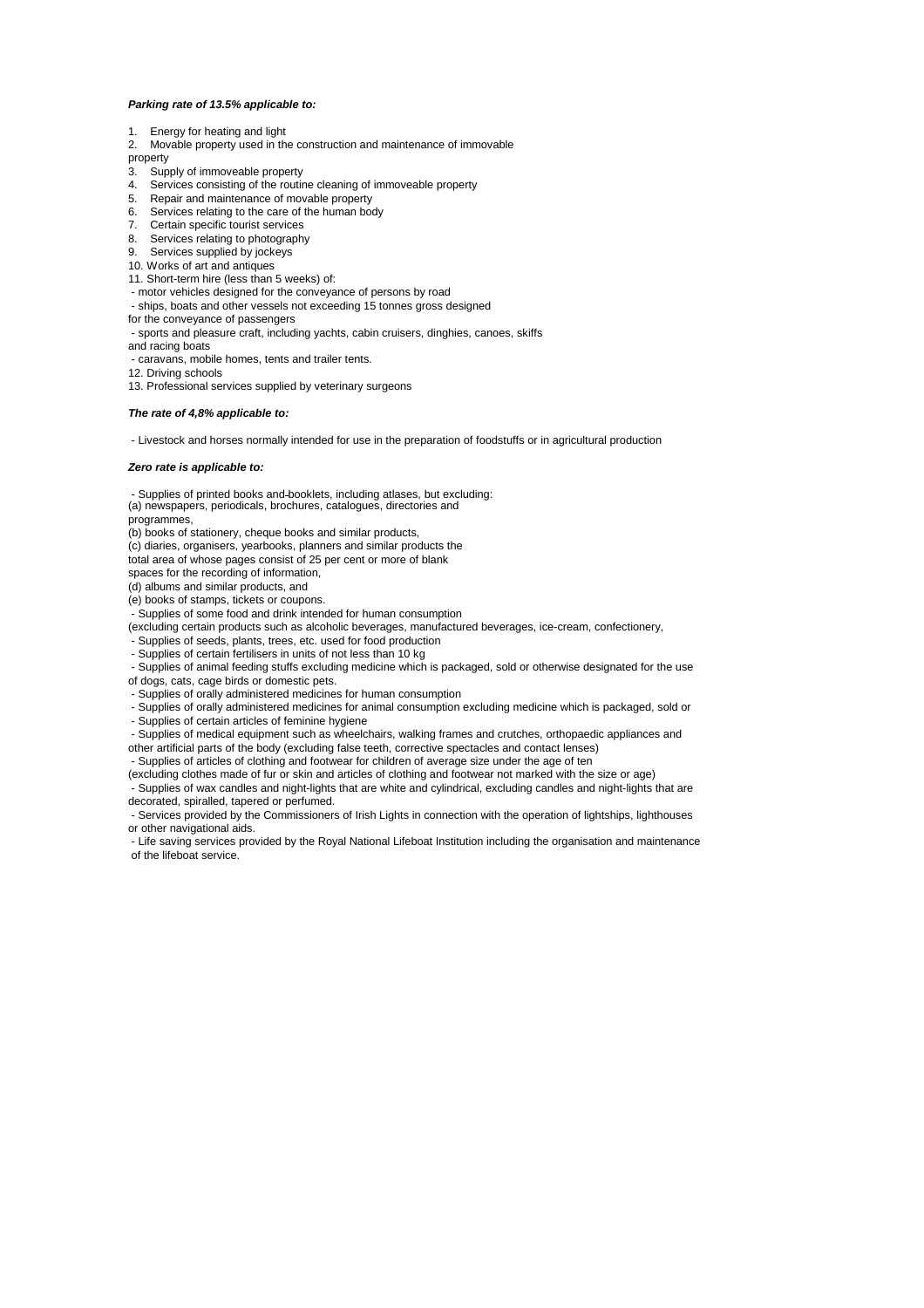### **GREECE**

|                        | Category                                                                                                | <b>VAT-Rate</b>         | <b>Comments</b>                                                                                                                                                                                                                                                                                                                                                                                                                                                                                                                                                                                                                                                                                                                                                                                                                                                                                                                                                                                                                                                                                                                                                                                                                                                                                                                                                                                                                       |
|------------------------|---------------------------------------------------------------------------------------------------------|-------------------------|---------------------------------------------------------------------------------------------------------------------------------------------------------------------------------------------------------------------------------------------------------------------------------------------------------------------------------------------------------------------------------------------------------------------------------------------------------------------------------------------------------------------------------------------------------------------------------------------------------------------------------------------------------------------------------------------------------------------------------------------------------------------------------------------------------------------------------------------------------------------------------------------------------------------------------------------------------------------------------------------------------------------------------------------------------------------------------------------------------------------------------------------------------------------------------------------------------------------------------------------------------------------------------------------------------------------------------------------------------------------------------------------------------------------------------------|
| $\mathbf{1}$           | Foodstuffs                                                                                              | 13<br>24                |                                                                                                                                                                                                                                                                                                                                                                                                                                                                                                                                                                                                                                                                                                                                                                                                                                                                                                                                                                                                                                                                                                                                                                                                                                                                                                                                                                                                                                       |
| 2                      | Water supplies                                                                                          | [ex]                    | Irrigation water provided by specific public entities of public<br>and private law (not publicly owned companies) and local<br>self-administration authorities                                                                                                                                                                                                                                                                                                                                                                                                                                                                                                                                                                                                                                                                                                                                                                                                                                                                                                                                                                                                                                                                                                                                                                                                                                                                        |
|                        |                                                                                                         | 24                      |                                                                                                                                                                                                                                                                                                                                                                                                                                                                                                                                                                                                                                                                                                                                                                                                                                                                                                                                                                                                                                                                                                                                                                                                                                                                                                                                                                                                                                       |
|                        |                                                                                                         | 6                       | Vaccines for humans and medicines for human use<br>(excluding goods of headings 3002, 3005 or 3006 as<br>referred to in the Commission Implementing Regulation<br>(EU) No 1101/2014 of 16 October 2014)                                                                                                                                                                                                                                                                                                                                                                                                                                                                                                                                                                                                                                                                                                                                                                                                                                                                                                                                                                                                                                                                                                                                                                                                                               |
| 3                      | Pharmaceutical products                                                                                 | 13<br>24                | Glands and other organs for organotherapeutic uses;<br>heparin and its salts; human blood; animal blood; antisera,<br>other blood fractions and immunological products; vaccines<br>for animals; medicines not for human; wadding, gauze,<br>bandages and similar articles (for example, dressings,<br>adhesive plasters, poultices);<br>the following pharmaceutical goods: (a) sterile surgical<br>catgut and sterile tissue adhesives for surgical wound<br>closure; (b) sterile laminaria and sterile laminaria tents; (c)<br>sterile absorbable surgical or dental haemostatics; sterile<br>surgical or dental adhesion barriers; (d) opacifying<br>preparations for X-ray examinations and diagnostic<br>reagents designed to be administered to the patient; (e)<br>blood-grouping reagents; (f) dental cements and other<br>dental fillings; bone reconstruction cements; (g) first-aid<br>boxes and kits; (h) chemical contraceptive preparations<br>based on hormones, on other products of heading 2937 or<br>on spermicides; (i) gel preparations designed to be used in<br>human or veterinary medicine as a lubricant; (j) waste<br>pharmaceuticals; and (k) appliances identifiable for ostomy<br><b>IISA</b><br>If not specified under 6% or 13%.                                                                                                                                                                     |
|                        |                                                                                                         |                         |                                                                                                                                                                                                                                                                                                                                                                                                                                                                                                                                                                                                                                                                                                                                                                                                                                                                                                                                                                                                                                                                                                                                                                                                                                                                                                                                                                                                                                       |
| 4                      | Medical equipment for disabled persons                                                                  | 13                      | Lifting equipment, carriages and other vehicles for disabled<br>persons, and backrests, parts and accessories thereof;<br>orthopaedic appliances, including crutches, surgical belts<br>and trusses; splints and other fracture appliances; artificial<br>parts of the body; hearing aids; raised lavatory seats; baths<br>for disabled persons; mastectomy brassieres and<br>swimwear; computer software programs; Braille printers;<br>Braille wristwatches; Braille drawing boards and<br>instruments for measuring length; walking sticks (white and<br>electronic); Braille 4-track cassette recorders; blood<br>glucose test strips; bath seats; iron chelation pumps for<br>patients with thalassemia;<br>tracheostomy systems, tubes and filters; walking frames;<br>tripods; visual signalling apparatus light signal reception<br>apparatus; Braille display and scanner; Braille note taker;<br>mobile phone software in Greek and foreign languages;<br>Braille drawing frames for visually impaired people;<br>compression socks; prosthetic socks; haemodialysis,<br>hemofiltration, hemodiafiltration and plasmapheresis filters;<br>fluid collection pouches for filtering process during<br>haemodialysis; Y-connectors and venepuncture sets for<br>haemodialysis; ampules of bicarbonates; titanium<br>connectors; connecting and drain tubes, drainage bags;<br>connecting tapes, clamps; smart PD cases; medical |
|                        |                                                                                                         |                         | consumables for colostomy for use by disabled people                                                                                                                                                                                                                                                                                                                                                                                                                                                                                                                                                                                                                                                                                                                                                                                                                                                                                                                                                                                                                                                                                                                                                                                                                                                                                                                                                                                  |
|                        |                                                                                                         | 24<br>24                | If not specified under 13%                                                                                                                                                                                                                                                                                                                                                                                                                                                                                                                                                                                                                                                                                                                                                                                                                                                                                                                                                                                                                                                                                                                                                                                                                                                                                                                                                                                                            |
| 5                      | Children's car seats<br><b>Transport of passengers</b>                                                  | 24                      |                                                                                                                                                                                                                                                                                                                                                                                                                                                                                                                                                                                                                                                                                                                                                                                                                                                                                                                                                                                                                                                                                                                                                                                                                                                                                                                                                                                                                                       |
|                        | (+see n° VI)<br><b>Books</b>                                                                            | 6                       | Printed books belonging to the tariff headings EX 4901 and<br>EX 4903                                                                                                                                                                                                                                                                                                                                                                                                                                                                                                                                                                                                                                                                                                                                                                                                                                                                                                                                                                                                                                                                                                                                                                                                                                                                                                                                                                 |
|                        |                                                                                                         | 24                      |                                                                                                                                                                                                                                                                                                                                                                                                                                                                                                                                                                                                                                                                                                                                                                                                                                                                                                                                                                                                                                                                                                                                                                                                                                                                                                                                                                                                                                       |
| 6                      | Books on other physical means of support                                                                | 24<br>6                 | Printed newspapers and periodicals, of the tariff heading                                                                                                                                                                                                                                                                                                                                                                                                                                                                                                                                                                                                                                                                                                                                                                                                                                                                                                                                                                                                                                                                                                                                                                                                                                                                                                                                                                             |
|                        | Newspapers                                                                                              | 24                      | 4902, are subject to the reduced VAT rate (6%) even if they<br>are illustrated or contain advertisements. However, when<br>these are not of this tariff code, or are digitalized (i.e. CD)                                                                                                                                                                                                                                                                                                                                                                                                                                                                                                                                                                                                                                                                                                                                                                                                                                                                                                                                                                                                                                                                                                                                                                                                                                            |
|                        | Periodicals                                                                                             | 6<br>24                 | or even downloaded from the internet, then these are<br>subject to the standard VAT rate (23%)                                                                                                                                                                                                                                                                                                                                                                                                                                                                                                                                                                                                                                                                                                                                                                                                                                                                                                                                                                                                                                                                                                                                                                                                                                                                                                                                        |
| $\overline{7}$         | Admission to cultural services (shows, cinema, theatre)                                                 | 24<br>6                 | Theatre tickets                                                                                                                                                                                                                                                                                                                                                                                                                                                                                                                                                                                                                                                                                                                                                                                                                                                                                                                                                                                                                                                                                                                                                                                                                                                                                                                                                                                                                       |
|                        | Admission to amusement parks                                                                            | 24                      |                                                                                                                                                                                                                                                                                                                                                                                                                                                                                                                                                                                                                                                                                                                                                                                                                                                                                                                                                                                                                                                                                                                                                                                                                                                                                                                                                                                                                                       |
| 8                      | Pay TV/ cable TV                                                                                        | [ex]<br>24              | Services provided by public radio and public TV, excluding<br>those of a commercial nature                                                                                                                                                                                                                                                                                                                                                                                                                                                                                                                                                                                                                                                                                                                                                                                                                                                                                                                                                                                                                                                                                                                                                                                                                                                                                                                                            |
|                        | TV licence                                                                                              | $\lceil - \rceil$<br>24 |                                                                                                                                                                                                                                                                                                                                                                                                                                                                                                                                                                                                                                                                                                                                                                                                                                                                                                                                                                                                                                                                                                                                                                                                                                                                                                                                                                                                                                       |
| 9                      | Writers, composers, etc.                                                                                | 24                      |                                                                                                                                                                                                                                                                                                                                                                                                                                                                                                                                                                                                                                                                                                                                                                                                                                                                                                                                                                                                                                                                                                                                                                                                                                                                                                                                                                                                                                       |
| 10                     | Social housing                                                                                          | [ex]                    | Exemption granted for first private dwelling                                                                                                                                                                                                                                                                                                                                                                                                                                                                                                                                                                                                                                                                                                                                                                                                                                                                                                                                                                                                                                                                                                                                                                                                                                                                                                                                                                                          |
| 10a<br>10 <sub>b</sub> | Renovation and repairing of private dwellings (*)<br>Window cleaning and cleaning in private households | 24<br>24                |                                                                                                                                                                                                                                                                                                                                                                                                                                                                                                                                                                                                                                                                                                                                                                                                                                                                                                                                                                                                                                                                                                                                                                                                                                                                                                                                                                                                                                       |
|                        |                                                                                                         |                         |                                                                                                                                                                                                                                                                                                                                                                                                                                                                                                                                                                                                                                                                                                                                                                                                                                                                                                                                                                                                                                                                                                                                                                                                                                                                                                                                                                                                                                       |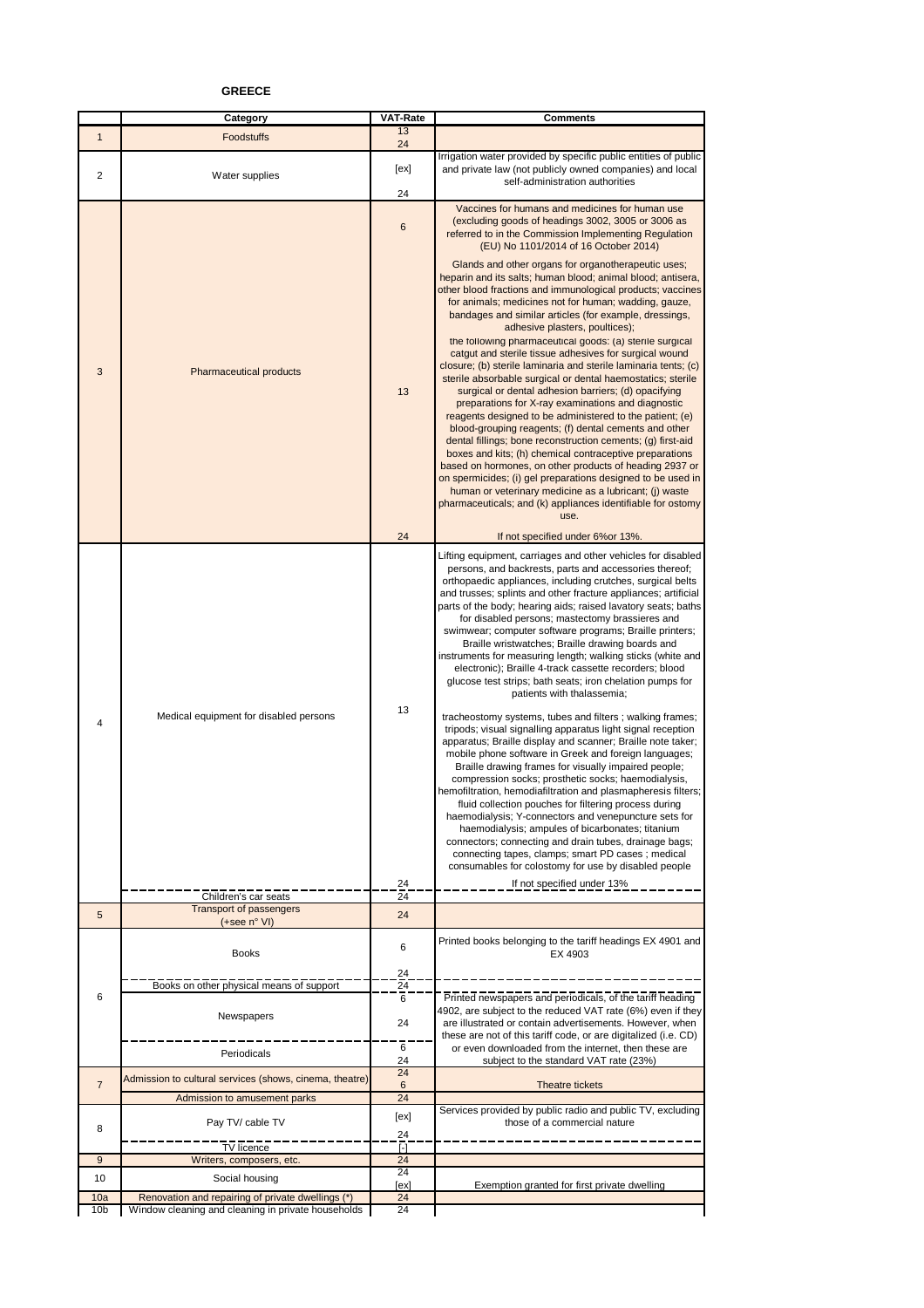| 11  | Agricultural inputs                                                                                                                                                | 13<br>24       | Certain inputs mentioned in Annex III to the VAT Code, as<br>amended by Law 4334/2015 (e.g. live plants) |
|-----|--------------------------------------------------------------------------------------------------------------------------------------------------------------------|----------------|----------------------------------------------------------------------------------------------------------|
| 12  | Hotel accommodation                                                                                                                                                | 13             |                                                                                                          |
| 12a | Restaurant and catering services                                                                                                                                   | 24             |                                                                                                          |
| 13  | Admission to<br>sporting events                                                                                                                                    | 24             |                                                                                                          |
| 14  | Use of sporting facilities                                                                                                                                         | 24             |                                                                                                          |
| 15  | Social services in so far as those transactions are not<br>exempt pursuant to Articles 132, 135 and 136 of the<br>Directive 2006/112/EC                            | 24             |                                                                                                          |
| 16  | Supplies by undertakers and cremation services                                                                                                                     | 24             |                                                                                                          |
| 17  | Medical and<br>dental care in so far as those services are not exempt<br>pursuant to points (b) to (e) of Article 132(1) of the<br>Directive 2006/112/EC           | 24             |                                                                                                          |
| 18  | Collection of domestic<br>waste and street cleaning, other than the supply of<br>such services by bodies referred to in Article 13 of the<br>Directive 2006/112/EC | 24             |                                                                                                          |
| 19  | Minor repairing (including mending and alteration) of:                                                                                                             |                |                                                                                                          |
|     | <b>Bicycles</b><br>Shoes and leather goods<br>Clothing and household linen                                                                                         | 24<br>24<br>24 |                                                                                                          |
| 20  | Domestic care services (**)                                                                                                                                        | 13             |                                                                                                          |
| 21  | Hairdressing                                                                                                                                                       | 24             |                                                                                                          |

| <b>GOODS and SERVICES</b>              | <b>VAT-Rate</b>   | <b>Comments</b> |
|----------------------------------------|-------------------|-----------------|
| <b>Alcoholic beverages</b>             |                   |                 |
| <b>Spirits</b>                         | $\overline{24}$   |                 |
| Wine                                   | 24                |                 |
| <b>Beer</b>                            | 24                |                 |
| Non-alcoholic beverages                |                   |                 |
| Mineral water                          | 13                |                 |
| Lemonade                               | 24                |                 |
| Fruit juices                           | 24                |                 |
| <b>Clothing</b>                        |                   |                 |
| <b>Adults</b>                          | $\overline{24}$   |                 |
| Children                               | 24                |                 |
| Children nappies                       | 24                |                 |
| <b>Footwear</b>                        |                   |                 |
| <b>Adults</b>                          | 24                |                 |
| Children                               | 24                |                 |
| <b>Tobacco</b>                         | 24                |                 |
| Hifi-Video                             | 24                |                 |
| Computer, smartphones                  | 24<br>24          |                 |
| E-books                                |                   |                 |
| <b>Household electrical appliances</b> | 24                |                 |
| <b>Furniture</b>                       | 24                |                 |
| <b>Furs</b>                            | 24                |                 |
| Jewels                                 | 24                |                 |
| <b>Telecommunication services</b>      |                   |                 |
| Phone/ fax/ telex/etc.                 | 24<br>24          |                 |
| Pay TV/ cable TV                       | [ex]              |                 |
| <b>TV</b> licence                      | $\lceil - \rceil$ |                 |
| <b>Energy products</b>                 |                   |                 |
| Natural gas                            | 13                |                 |
| Electricity                            | 13                |                 |
| <b>District heating</b>                | 13                |                 |
| Firewood                               | 24                |                 |
| <b>Timber for industrial use</b>       | 24                |                 |
| <b>Petroleum products</b>              |                   |                 |
| Petrol (unleaded)                      | $\overline{24}$   |                 |
| Diesel fuel                            | 24                |                 |
| <b>LPG</b>                             | 24                |                 |
| Heating oil                            | 24                |                 |
| Lubricants                             | 24                |                 |
| <b>Motor vehicles</b>                  | 24                |                 |
| Passenger transport (domestic)         |                   |                 |
| $\overline{Air}$                       | 24                |                 |
| Sea                                    | 24                |                 |
| Inland waterway                        | 24                |                 |
| Rail                                   | 24                |                 |
| Road                                   | 24                |                 |
| Passenger transport (international)    |                   |                 |
| Air                                    | $\overline{0}$    |                 |
| Sea                                    | $\mathbf 0$       |                 |
| Inland waterway                        | 24                |                 |
| Rail                                   | 24                |                 |
| Road                                   | 24                |                 |
|                                        | 24                |                 |
| <b>Travel agencies</b>                 | [m]               |                 |
| <b>Hotels</b>                          | 13                |                 |
| Take away                              | 13                |                 |
|                                        | 24                |                 |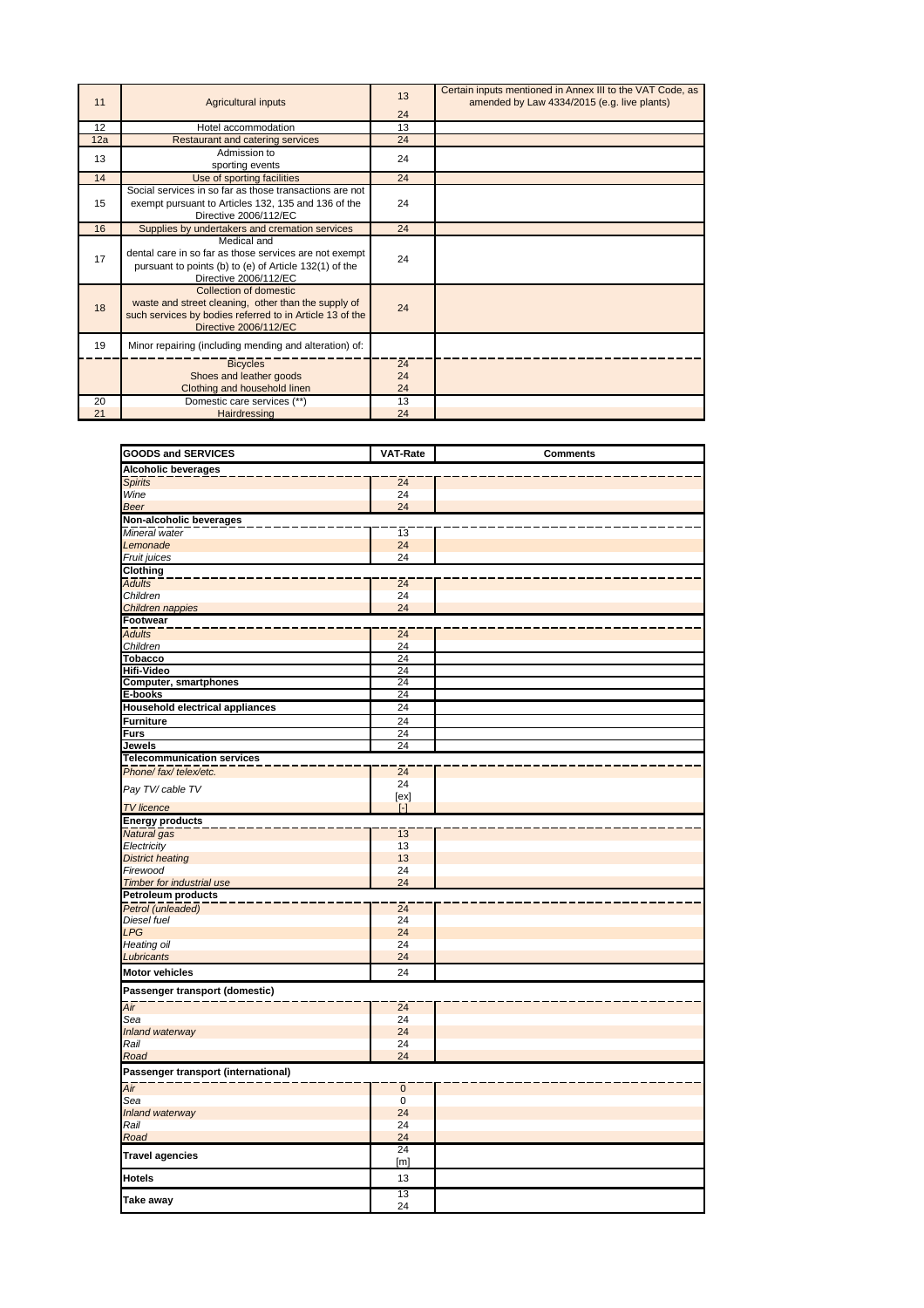| Bars and cafés                                                                             |                        |                                                                                                                                                                                                                                          |
|--------------------------------------------------------------------------------------------|------------------------|------------------------------------------------------------------------------------------------------------------------------------------------------------------------------------------------------------------------------------------|
| <b>Bars</b> and cafés                                                                      | 24                     |                                                                                                                                                                                                                                          |
| Night clubs                                                                                | 24                     |                                                                                                                                                                                                                                          |
| <b>Alcoholic beverages</b>                                                                 | 24                     |                                                                                                                                                                                                                                          |
| Consumption on board ships, aircraft or trains                                             |                        |                                                                                                                                                                                                                                          |
| Goods                                                                                      |                        |                                                                                                                                                                                                                                          |
| <b>Services</b>                                                                            |                        |                                                                                                                                                                                                                                          |
| <b>Cut flowers and plants</b>                                                              |                        |                                                                                                                                                                                                                                          |
| Decorative use                                                                             | 24                     |                                                                                                                                                                                                                                          |
| Food production                                                                            | 13                     |                                                                                                                                                                                                                                          |
| Immovable property                                                                         |                        |                                                                                                                                                                                                                                          |
| Social Housing (category 10/Annex III)                                                     | 24                     |                                                                                                                                                                                                                                          |
| Renovation and repairing (category 10a/Annex III)                                          | 24                     |                                                                                                                                                                                                                                          |
|                                                                                            | [ex]                   |                                                                                                                                                                                                                                          |
| <b>Building land</b>                                                                       | 24                     | The standard VAT rate is applied on building land on which<br>a building of either more than 3 floors or more than 500m2<br>is about to be built based on an engineer's plan that has<br>been approved by the urban planning authorities |
| Supplies of new buildings                                                                  | 24                     |                                                                                                                                                                                                                                          |
| Construction work on new buildings                                                         | 24                     |                                                                                                                                                                                                                                          |
| <b>Agricultural Inputs</b>                                                                 |                        |                                                                                                                                                                                                                                          |
| Pesticides and plant protection materials                                                  | 24                     |                                                                                                                                                                                                                                          |
| Fertilisers                                                                                | 24                     |                                                                                                                                                                                                                                          |
| Treatment of waste and waste water                                                         | 24                     |                                                                                                                                                                                                                                          |
|                                                                                            | 24                     |                                                                                                                                                                                                                                          |
| Collection of household waste,                                                             | $[\cdot]$              | These services are out of scope of VAT when supplied by<br>public authorities                                                                                                                                                            |
| Arrangements for the taxation of gold                                                      |                        |                                                                                                                                                                                                                                          |
| Ingots and bars                                                                            | [ex]                   |                                                                                                                                                                                                                                          |
| Coins (currency)                                                                           | [ex]                   |                                                                                                                                                                                                                                          |
| Jewellery, gold plate, medals, tools                                                       | 24                     |                                                                                                                                                                                                                                          |
| Services supplied by lawyers                                                               | 24                     |                                                                                                                                                                                                                                          |
| Taxation of works of art, collector's items and antiques                                   |                        |                                                                                                                                                                                                                                          |
| Works of art, collector's items and antiques                                               | 24<br>[ <sub>m</sub> ] |                                                                                                                                                                                                                                          |
| Rate on importation (Article 103 of the Directive<br>2006/112/EC)                          | 24                     |                                                                                                                                                                                                                                          |
| Supplies by creators and occasional sales (Article<br>103(2) of the Directive 2006/112/EC) | 24                     |                                                                                                                                                                                                                                          |

*Geographical features of the application of VAT in the EU:*

According to Article 120 of the VAT Directive, Greece may apply rates up to 30% lower than the corresponding rate applied in the mainland to the following islands: Chios, Cyclades, Dodecanese, Lesbos, Northern Sporades, Samos and Samothrace.<br>The lower rates currently applied in the Greek Islands are 4%, 9% and 17%.<br>The following islands are e

Kimolos, Folegandros, Irakleia, Donoussa, Thirasia, Schinoussa, Koufonisia, Dilos (since 01/01/2017). Mount Athos is excluded from the scope of VAT as part of the custom territory of the Community. Karpathos, Alonissos, Thassos and Skiros (since 01/06/2016); Skopelos, Amorgos, Ios, Kythnos, Serifos, Sikinos, Anafi,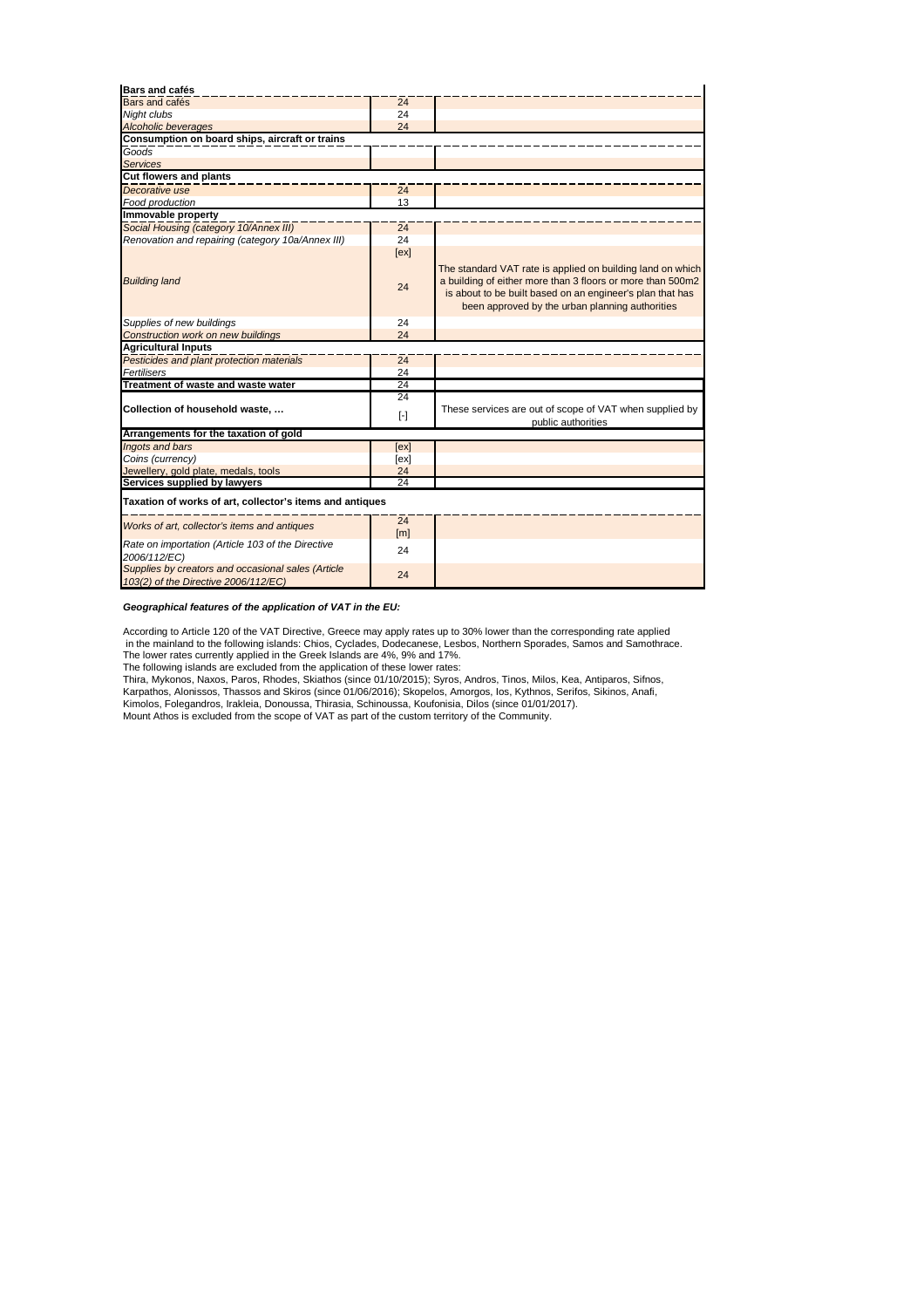## **SPAIN**

|                                             | Category                                                | <b>VAT-Rate</b> | <b>Comments</b>                                                                                                                                                                                                                                                                                                                                                                                                                                                                                                                                                                                                                                     |
|---------------------------------------------|---------------------------------------------------------|-----------------|-----------------------------------------------------------------------------------------------------------------------------------------------------------------------------------------------------------------------------------------------------------------------------------------------------------------------------------------------------------------------------------------------------------------------------------------------------------------------------------------------------------------------------------------------------------------------------------------------------------------------------------------------------|
| 1                                           | Foodstuffs                                              | 4               | Bread; bread-making flours; milk; cheese;<br>eggs; fruits, vegetables, tubers and cereals                                                                                                                                                                                                                                                                                                                                                                                                                                                                                                                                                           |
| 2                                           |                                                         | 10<br>10        |                                                                                                                                                                                                                                                                                                                                                                                                                                                                                                                                                                                                                                                     |
|                                             | <b>Water supplies</b>                                   | 4               | Medicinal products for human use,<br>pharmaceutical forms, pharmaceutical<br>compounding products and officinal<br>preparations.                                                                                                                                                                                                                                                                                                                                                                                                                                                                                                                    |
| 3                                           | <b>Pharmaceutical products</b>                          | 10<br>21        | Medical products for veterinary uses;<br>napkins, tampons, panty liners, condoms<br>and other non-medical contraception.                                                                                                                                                                                                                                                                                                                                                                                                                                                                                                                            |
| Medical equipment for disabled persons<br>4 |                                                         | 4               | Vehicles for persons with reduced mobility;<br>prosthesis, orthosis and internal implants<br>for disabled people; repair services of cars<br>and wheelchairs for disabled people and<br>the services adapting taxis for their use by<br>disabled people.                                                                                                                                                                                                                                                                                                                                                                                            |
|                                             |                                                         | 10              |                                                                                                                                                                                                                                                                                                                                                                                                                                                                                                                                                                                                                                                     |
|                                             | Children's car seats<br><b>Transport of passengers</b>  | 21              |                                                                                                                                                                                                                                                                                                                                                                                                                                                                                                                                                                                                                                                     |
| 5                                           | (+see n° VI)                                            | 10              | Books, newspapers and magazines not                                                                                                                                                                                                                                                                                                                                                                                                                                                                                                                                                                                                                 |
|                                             | <b>Books</b>                                            | 4<br>21         | containing only or mainly advertising (not<br>more than 75 percent of their revenue                                                                                                                                                                                                                                                                                                                                                                                                                                                                                                                                                                 |
|                                             | Books on other physical means of support                | 4               | obtained by advertising), as well as<br>ancillary elements supplied jointly with                                                                                                                                                                                                                                                                                                                                                                                                                                                                                                                                                                    |
| 6                                           | Newspapers                                              | 4<br>21<br>4    | these goods through a flat price are<br>subject to 4%.                                                                                                                                                                                                                                                                                                                                                                                                                                                                                                                                                                                              |
|                                             | Periodicals                                             | 21              | 4% applies as well to albums, musical<br>scores, maps, and drawing pads, except<br>for electronic goods and devices.                                                                                                                                                                                                                                                                                                                                                                                                                                                                                                                                |
| $\overline{7}$                              | Admission to cultural services (shows, cinema, theatre) |                 | Supplied by bodies governed by public law<br>or by other organisations that can qualify<br>as charitable under the Member State<br>legislation                                                                                                                                                                                                                                                                                                                                                                                                                                                                                                      |
|                                             | Admission to amusement parks                            | 21<br>21        |                                                                                                                                                                                                                                                                                                                                                                                                                                                                                                                                                                                                                                                     |
| 8                                           | Pay TV/ cable TV                                        | 21              |                                                                                                                                                                                                                                                                                                                                                                                                                                                                                                                                                                                                                                                     |
|                                             | <b>TV</b> licence                                       | $\overline{21}$ |                                                                                                                                                                                                                                                                                                                                                                                                                                                                                                                                                                                                                                                     |
| 9                                           | Writers, composers, etc.                                | 21              |                                                                                                                                                                                                                                                                                                                                                                                                                                                                                                                                                                                                                                                     |
| 10                                          | Social housing                                          | 4<br>10         | Dwellings qualified by the administration<br>for official protection in a special regime or<br>of social promotion, when the supplies are<br>made by their promoters, including<br>garages and annexes located in the same<br>building which are jointly conveyed with<br>such buildings. For these purpose, the<br>number of parking spaces may not exceed<br>two units, leasing with purchase option of<br>dwellings qualified by the administration for<br>official protection in a special regime or of<br>social promotion, including garages and<br>annexes located in the same building<br>which is jointly conveyed with such<br>buildings. |
| 10a                                         | Renovation and repairing of private dwellings (*)       | 10              | Renovation and repairing of private                                                                                                                                                                                                                                                                                                                                                                                                                                                                                                                                                                                                                 |
|                                             |                                                         |                 | dwellings completed at least 2 years ago                                                                                                                                                                                                                                                                                                                                                                                                                                                                                                                                                                                                            |
| 10 <sub>b</sub>                             | Window cleaning and cleaning in private households      | 21              |                                                                                                                                                                                                                                                                                                                                                                                                                                                                                                                                                                                                                                                     |
| 11<br>12                                    | <b>Agricultural inputs</b><br>Hotel accommodation       | 10<br>10        |                                                                                                                                                                                                                                                                                                                                                                                                                                                                                                                                                                                                                                                     |
|                                             |                                                         |                 |                                                                                                                                                                                                                                                                                                                                                                                                                                                                                                                                                                                                                                                     |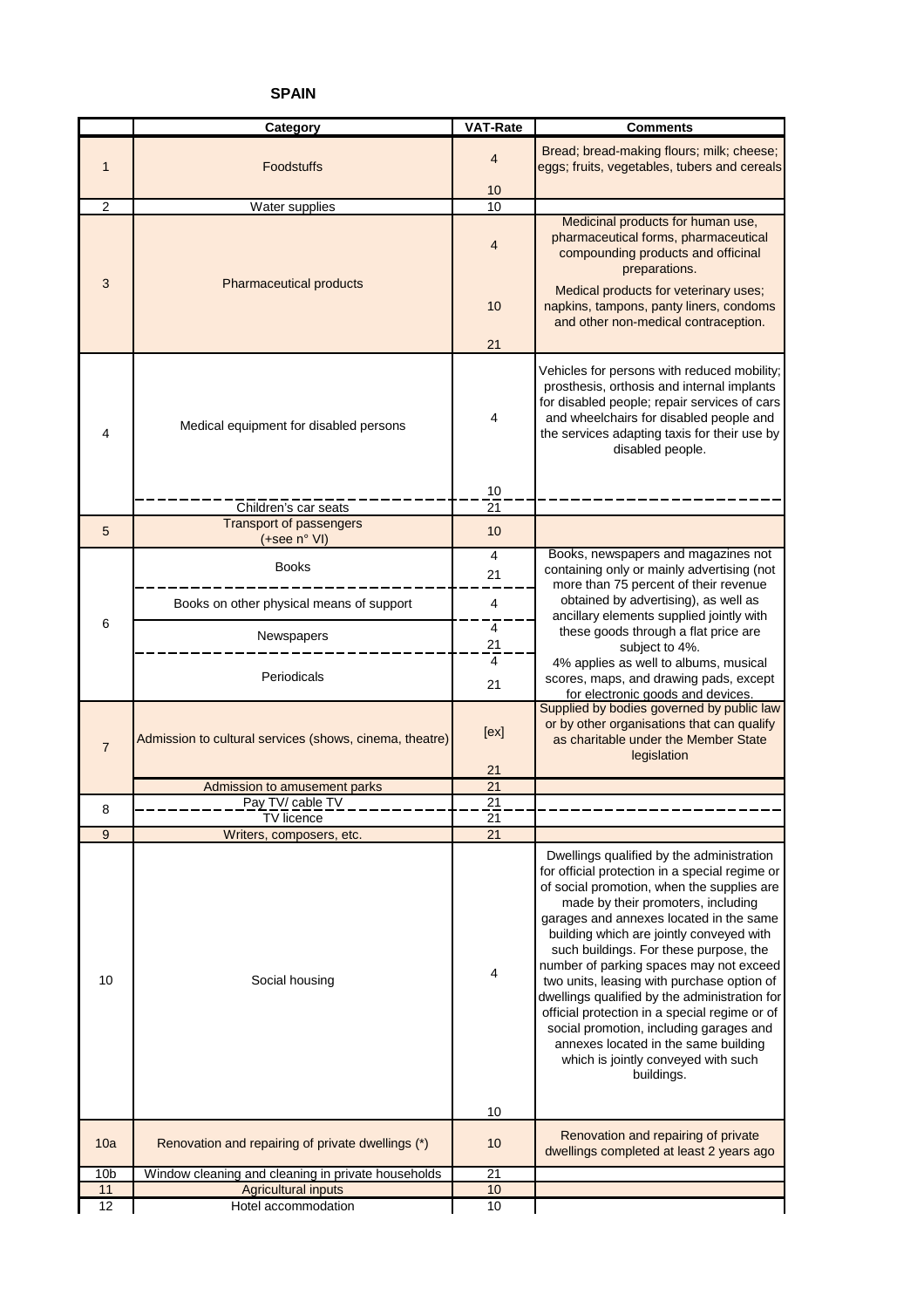| 12a | Restaurant and catering services                                                                                                                                   | 10             |                                                                                                                                                                                                                                                                                                                                                                                                                                             |
|-----|--------------------------------------------------------------------------------------------------------------------------------------------------------------------|----------------|---------------------------------------------------------------------------------------------------------------------------------------------------------------------------------------------------------------------------------------------------------------------------------------------------------------------------------------------------------------------------------------------------------------------------------------------|
| 13  | Admission to                                                                                                                                                       | 10             | The amateur sports events                                                                                                                                                                                                                                                                                                                                                                                                                   |
|     | sporting events                                                                                                                                                    | 21             |                                                                                                                                                                                                                                                                                                                                                                                                                                             |
| 14  | Use of sporting facilities                                                                                                                                         | 21<br>[ex]     |                                                                                                                                                                                                                                                                                                                                                                                                                                             |
| 15  | Social services in so far as those transactions are not<br>exempt pursuant to Articles 132, 135 and 136 of the<br>Directive 2006/112/EC                            |                | Assistance services for the promotion of<br>personal autonomy and care for dependent<br>people, as long as they are provided in<br>concerted places or residences or through<br>a price deriving from a public tender<br>attributed to the providing company or as a<br>consequence of an economic service<br>linked to such services which covers more<br>than 75% of the price in application, in both<br>cases, of the legal provisions. |
|     |                                                                                                                                                                    | 10<br>[ex]     |                                                                                                                                                                                                                                                                                                                                                                                                                                             |
| 16  | Supplies by undertakers and cremation services                                                                                                                     | 21             |                                                                                                                                                                                                                                                                                                                                                                                                                                             |
| 17  | Medical and<br>dental care in so far as those services are not exempt<br>pursuant to points (b) to (e) of Article 132(1) of the<br>Directive 2006/112/EC           | 21<br>[ex]     |                                                                                                                                                                                                                                                                                                                                                                                                                                             |
| 18  | Collection of domestic<br>waste and street cleaning, other than the supply of<br>such services by bodies referred to in Article 13 of the<br>Directive 2006/112/EC |                |                                                                                                                                                                                                                                                                                                                                                                                                                                             |
| 19  | Minor repairing (including mending and alteration) of:                                                                                                             |                |                                                                                                                                                                                                                                                                                                                                                                                                                                             |
|     | <b>Bicycles</b><br>Shoes and leather goods<br>Clothing and household linen                                                                                         | 21<br>21<br>21 |                                                                                                                                                                                                                                                                                                                                                                                                                                             |
| 20  | Domestic care services (**)                                                                                                                                        | 21             |                                                                                                                                                                                                                                                                                                                                                                                                                                             |
| 21  | Hairdressing                                                                                                                                                       | 21             |                                                                                                                                                                                                                                                                                                                                                                                                                                             |

| <b>GOODS and SERVICES</b>              | <b>VAT-Rate</b> | <b>Comments</b> |  |  |
|----------------------------------------|-----------------|-----------------|--|--|
| <b>Alcoholic beverages</b>             |                 |                 |  |  |
| <b>Spirits</b>                         | $\overline{21}$ |                 |  |  |
| Wine                                   | 21              |                 |  |  |
| <b>Beer</b>                            | 21              |                 |  |  |
| Non-alcoholic beverages                |                 |                 |  |  |
| Mineral water                          | 10              |                 |  |  |
| Lemonade                               | 10              |                 |  |  |
| Fruit juices                           | 10              |                 |  |  |
| <b>Clothing</b>                        |                 |                 |  |  |
| <b>Adults</b>                          | 21              |                 |  |  |
| Children                               | 21              |                 |  |  |
| Children nappies                       | 21              |                 |  |  |
| <b>Footwear</b>                        |                 |                 |  |  |
| <b>Adults</b>                          | 21              |                 |  |  |
| Children                               | 21              |                 |  |  |
| <b>Tobacco</b>                         | $\overline{21}$ |                 |  |  |
| <b>Hifi-Video</b>                      | $\overline{21}$ |                 |  |  |
| <b>Computer, smartphones</b>           | $\overline{21}$ |                 |  |  |
| E-books                                | 21              |                 |  |  |
| <b>Household electrical appliances</b> | 21              |                 |  |  |
| <b>Furniture</b>                       | 21              |                 |  |  |
| <b>Furs</b>                            | $\overline{21}$ |                 |  |  |
| Jewels                                 | $\overline{21}$ |                 |  |  |
| <b>Telecommunication services</b>      |                 |                 |  |  |
| Phone/fax/telex/etc.                   | 21              |                 |  |  |
| Pay TV/ cable TV                       | 21              |                 |  |  |
| <b>TV</b> licence                      | 21              |                 |  |  |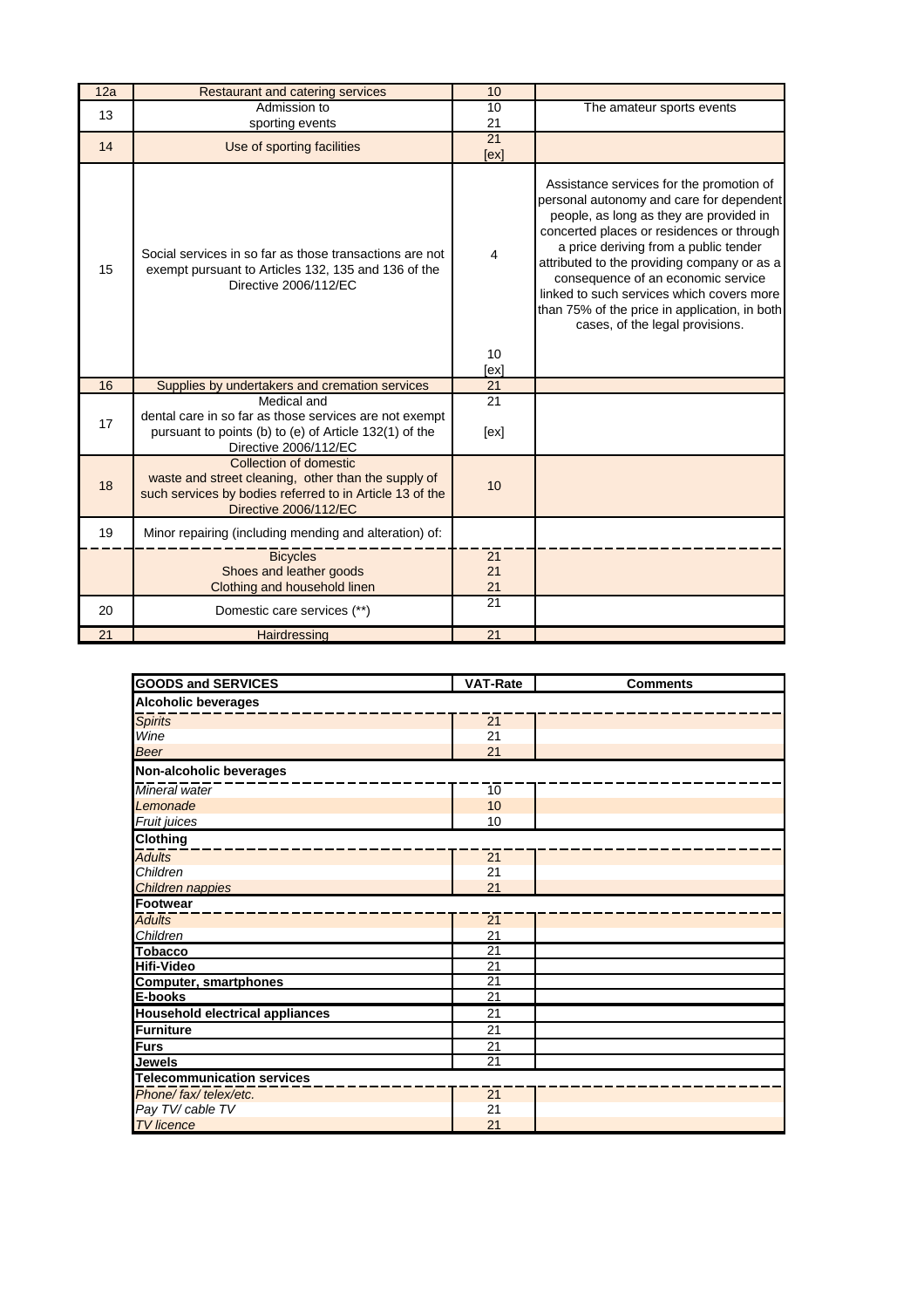| <b>Energy products</b>                            |                  |                                                                                                                                                                                                                                                                                                                                                                                                                                                                                                                                                                                                                                                     |
|---------------------------------------------------|------------------|-----------------------------------------------------------------------------------------------------------------------------------------------------------------------------------------------------------------------------------------------------------------------------------------------------------------------------------------------------------------------------------------------------------------------------------------------------------------------------------------------------------------------------------------------------------------------------------------------------------------------------------------------------|
| Natural gas                                       | 21               |                                                                                                                                                                                                                                                                                                                                                                                                                                                                                                                                                                                                                                                     |
| Electricity<br><b>District heating</b>            | 21<br>21         |                                                                                                                                                                                                                                                                                                                                                                                                                                                                                                                                                                                                                                                     |
| Firewood                                          | 21               |                                                                                                                                                                                                                                                                                                                                                                                                                                                                                                                                                                                                                                                     |
| <b>Timber for industrial use</b>                  | 21               |                                                                                                                                                                                                                                                                                                                                                                                                                                                                                                                                                                                                                                                     |
| <b>Petroleum products</b>                         |                  |                                                                                                                                                                                                                                                                                                                                                                                                                                                                                                                                                                                                                                                     |
| Petrol (unleaded)                                 | $\overline{21}$  |                                                                                                                                                                                                                                                                                                                                                                                                                                                                                                                                                                                                                                                     |
| <b>Diesel fuel</b><br><b>LPG</b>                  | 21<br>21         |                                                                                                                                                                                                                                                                                                                                                                                                                                                                                                                                                                                                                                                     |
| Heating oil                                       | 21               |                                                                                                                                                                                                                                                                                                                                                                                                                                                                                                                                                                                                                                                     |
| Lubricants                                        | 21               |                                                                                                                                                                                                                                                                                                                                                                                                                                                                                                                                                                                                                                                     |
| <b>Motor vehicles</b>                             | 21               |                                                                                                                                                                                                                                                                                                                                                                                                                                                                                                                                                                                                                                                     |
| Passenger transport (domestic)                    |                  |                                                                                                                                                                                                                                                                                                                                                                                                                                                                                                                                                                                                                                                     |
| Air                                               | 10               |                                                                                                                                                                                                                                                                                                                                                                                                                                                                                                                                                                                                                                                     |
| Sea                                               | 10               |                                                                                                                                                                                                                                                                                                                                                                                                                                                                                                                                                                                                                                                     |
| <b>Inland waterway</b>                            | 10               |                                                                                                                                                                                                                                                                                                                                                                                                                                                                                                                                                                                                                                                     |
| Rail                                              | 10               |                                                                                                                                                                                                                                                                                                                                                                                                                                                                                                                                                                                                                                                     |
| Road                                              | 10               |                                                                                                                                                                                                                                                                                                                                                                                                                                                                                                                                                                                                                                                     |
| Passenger transport (international)               |                  |                                                                                                                                                                                                                                                                                                                                                                                                                                                                                                                                                                                                                                                     |
| Air<br>Sea                                        | $\mathbf 0$<br>0 |                                                                                                                                                                                                                                                                                                                                                                                                                                                                                                                                                                                                                                                     |
| <b>Inland waterway</b>                            | 10               |                                                                                                                                                                                                                                                                                                                                                                                                                                                                                                                                                                                                                                                     |
| Rail                                              | 10               |                                                                                                                                                                                                                                                                                                                                                                                                                                                                                                                                                                                                                                                     |
| Road                                              | 10               |                                                                                                                                                                                                                                                                                                                                                                                                                                                                                                                                                                                                                                                     |
| <b>Travel agencies</b>                            | 21               |                                                                                                                                                                                                                                                                                                                                                                                                                                                                                                                                                                                                                                                     |
|                                                   | [m]              |                                                                                                                                                                                                                                                                                                                                                                                                                                                                                                                                                                                                                                                     |
| <b>Hotels</b>                                     | 10               |                                                                                                                                                                                                                                                                                                                                                                                                                                                                                                                                                                                                                                                     |
| Take away                                         | 10               |                                                                                                                                                                                                                                                                                                                                                                                                                                                                                                                                                                                                                                                     |
| <b>Bars and cafés</b>                             |                  |                                                                                                                                                                                                                                                                                                                                                                                                                                                                                                                                                                                                                                                     |
| Bars and cafés                                    | 10               |                                                                                                                                                                                                                                                                                                                                                                                                                                                                                                                                                                                                                                                     |
| Night clubs<br>Alcoholic beverages                | 10<br>10         |                                                                                                                                                                                                                                                                                                                                                                                                                                                                                                                                                                                                                                                     |
| Consumption on board ships, aircraft or trains    |                  |                                                                                                                                                                                                                                                                                                                                                                                                                                                                                                                                                                                                                                                     |
| Goods                                             |                  |                                                                                                                                                                                                                                                                                                                                                                                                                                                                                                                                                                                                                                                     |
| <b>Services</b>                                   |                  |                                                                                                                                                                                                                                                                                                                                                                                                                                                                                                                                                                                                                                                     |
| <b>Cut flowers and plants</b>                     |                  |                                                                                                                                                                                                                                                                                                                                                                                                                                                                                                                                                                                                                                                     |
| Decorative use                                    | 21               |                                                                                                                                                                                                                                                                                                                                                                                                                                                                                                                                                                                                                                                     |
| Food production                                   | 10               |                                                                                                                                                                                                                                                                                                                                                                                                                                                                                                                                                                                                                                                     |
| Immovable property                                |                  |                                                                                                                                                                                                                                                                                                                                                                                                                                                                                                                                                                                                                                                     |
| Social Housing (category 10/Annex III)            | 4                | Dwellings qualified by the administration<br>for official protection in a special regime or<br>of social promotion, when the supplies are<br>made by their promoters, including<br>garages and annexes located in the same<br>building which are jointly conveyed with<br>such buildings. For these purpose, the<br>number of parking spaces may not exceed<br>two units, leasing with purchase option of<br>dwellings qualified by the administration for<br>official protection in a special regime or of<br>social promotion, including garages and<br>annexes located in the same building<br>which is jointly conveyed with such<br>buildings. |
|                                                   | 10               | Bricklaying work for the repair of private                                                                                                                                                                                                                                                                                                                                                                                                                                                                                                                                                                                                          |
| Renovation and repairing (category 10a/Annex III) | 10               | dwellings                                                                                                                                                                                                                                                                                                                                                                                                                                                                                                                                                                                                                                           |
| <b>Building land</b>                              | 21               |                                                                                                                                                                                                                                                                                                                                                                                                                                                                                                                                                                                                                                                     |
| Supplies of new buildings                         | 10               | If the following conditions are met: The<br>recipient is an individual, not an<br>entrepreneur or professional and referred<br>for private use; the construction or<br>rehabilitation of housing referred to the<br>works have completed at least two years<br>before the start.                                                                                                                                                                                                                                                                                                                                                                    |
|                                                   | 21               |                                                                                                                                                                                                                                                                                                                                                                                                                                                                                                                                                                                                                                                     |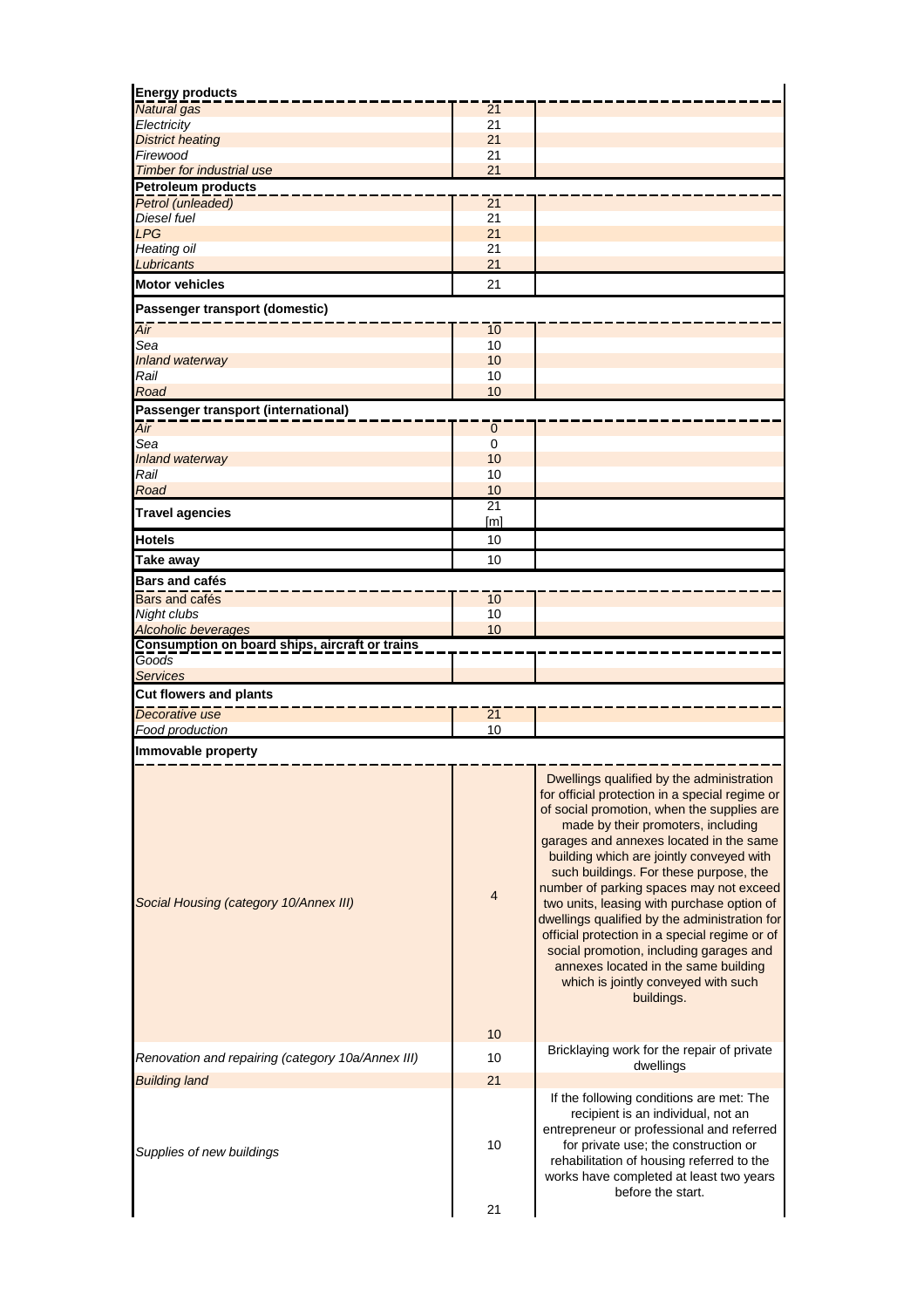| Construction work on new buildings                                                         | 4<br>10    | See above at "Social Housing" |  |
|--------------------------------------------------------------------------------------------|------------|-------------------------------|--|
| <b>Agricultural Inputs</b>                                                                 |            |                               |  |
| Pesticides and plant protection materials                                                  | 10         |                               |  |
| Fertilisers                                                                                | 10         |                               |  |
| Treatment of waste and waste water                                                         | 10         |                               |  |
| Collection of household waste,                                                             | 10         |                               |  |
| Arrangements for the taxation of gold                                                      |            |                               |  |
| Ingots and bars                                                                            | [ex]<br>21 |                               |  |
| Coins (currency)                                                                           | [ex]<br>21 |                               |  |
| Jewellery, gold plate, medals, tools                                                       | 21         |                               |  |
| Services supplied by lawyers                                                               | 21         |                               |  |
| Taxation of works of art, collector's items and antiques                                   |            |                               |  |
| Works of art, collector's items and antiques                                               | 21         |                               |  |
| Rate on importation (Article 103 of the Directive<br>2006/112/EC)                          | 10         |                               |  |
| Supplies by creators and occasional sales (Article<br>103(2) of the Directive 2006/112/EC) | 10         |                               |  |

### *The rate of 4% applicable to:*

- Some food products

- Some pharmaceuticals
- Some books (including free supplement)
- Books on other physical means of support
- Some newspapers
- Some periodicals
- Some construction works on new buildings
- Some social services

## *Geographical features of the application of VAT in the EU:*

For VAT purposes, the country does not include the Canary Islands, Ceuta and Menilla.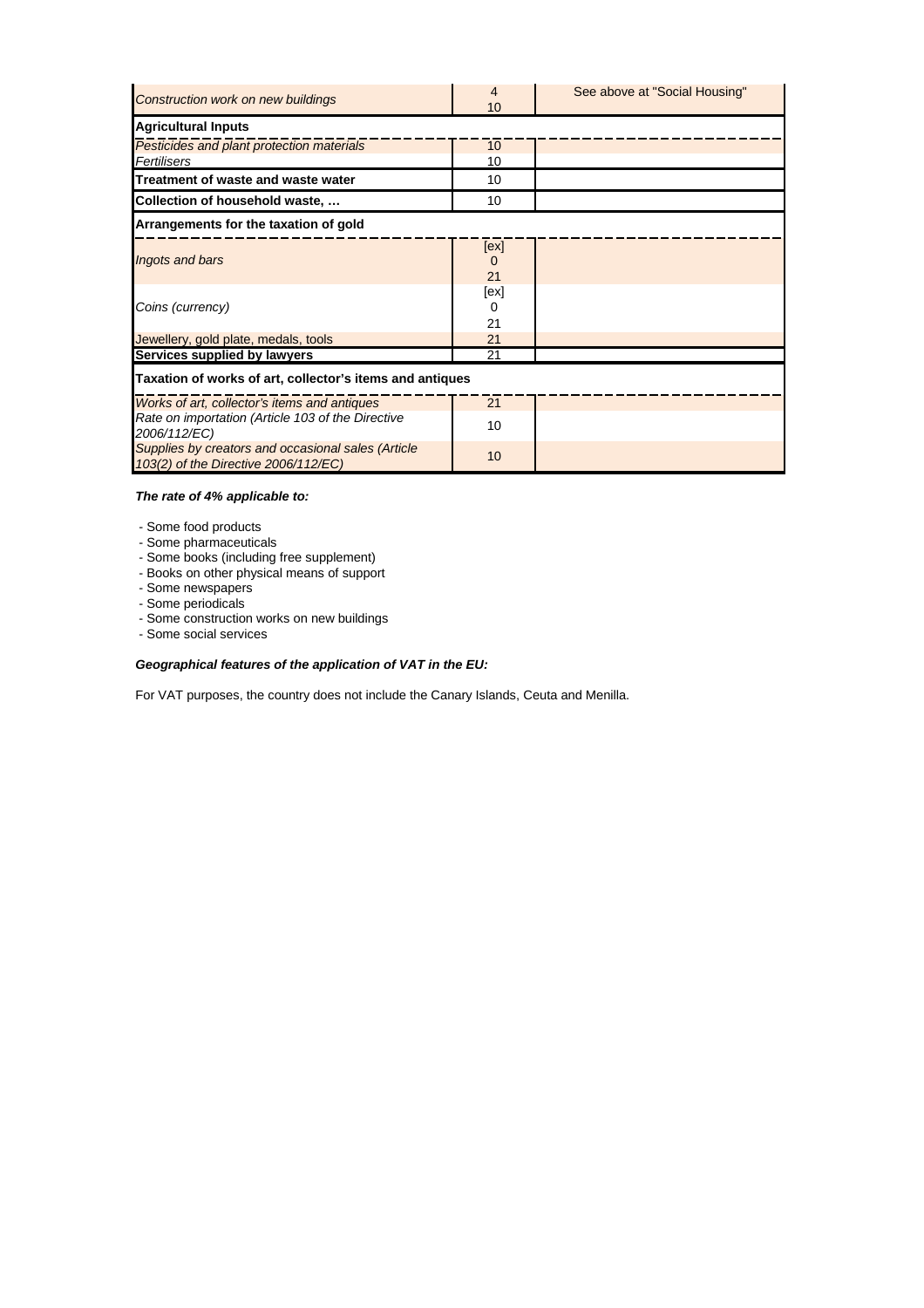### **FRANCE**

|                 | Category                                                | <b>VAT-Rate</b> | <b>Comments</b>                                                                                                                                                                                                                                                                                                                                                                                                                                                                                                                                               |
|-----------------|---------------------------------------------------------|-----------------|---------------------------------------------------------------------------------------------------------------------------------------------------------------------------------------------------------------------------------------------------------------------------------------------------------------------------------------------------------------------------------------------------------------------------------------------------------------------------------------------------------------------------------------------------------------|
|                 |                                                         |                 | Livestock intended for use as foodstuff to non-taxable persons including farmers                                                                                                                                                                                                                                                                                                                                                                                                                                                                              |
| $\mathbf 1$     | <b>Foodstuffs</b>                                       | 2.1<br>5.5      | taxed under the special flat-rate scheme<br>Water and soft drinks (if the container allows for conservation) as well as<br>products intended for human consumption with the exception of the following<br>products: a) confectionery products; b) chocolate (except black and plain milk<br>chocolate, chocolate candy, cocoa beans and cocoa butter) and composite<br>products containing chocolate or cocoa; c) margarines and vegetable fats; d)<br>caviar                                                                                                 |
|                 |                                                         | 10<br>20        | Simple foods or compounds used for feeding livestock, barnyard animals,<br>farmed fish for human consumption and bees, as well as products used in the<br>composition of these foods                                                                                                                                                                                                                                                                                                                                                                          |
| 2               | Water supplies                                          | 5.5             |                                                                                                                                                                                                                                                                                                                                                                                                                                                                                                                                                               |
|                 |                                                         |                 | Medicines, drugs or pharmaceutical products defined in Article L. 5121 -8 of                                                                                                                                                                                                                                                                                                                                                                                                                                                                                  |
| 3               | Pharmaceutical products                                 | 2.1             | Code of public health, which fulfil the conditions of Article L. 162-17 of the<br>French social security code, or which are approved in accordance with Articles<br>L. 5123-2 and L. 5123-3 of the Code of public health and on the products<br>referred to in 1 °, 3 °, 4 ° and 5 ° of Article L. 1221-8 of the Code of public health<br>and medicinal products subject to temporary authorisation for use referred to in<br>Article L. 5121-12 of the Code of public health.                                                                                |
|                 |                                                         | 5.5             | Products used for women's hygiene protection                                                                                                                                                                                                                                                                                                                                                                                                                                                                                                                  |
|                 |                                                         | 10              | Pharmacy and pharmaceutical drugs or products for use in human medicine and<br>subject to the authorisation provided for in Article L. 5121-8 of the Code of<br>public health                                                                                                                                                                                                                                                                                                                                                                                 |
|                 |                                                         | 20              |                                                                                                                                                                                                                                                                                                                                                                                                                                                                                                                                                               |
|                 | Medical equipment                                       | 5.5             |                                                                                                                                                                                                                                                                                                                                                                                                                                                                                                                                                               |
| 4               | for disabled persons                                    |                 |                                                                                                                                                                                                                                                                                                                                                                                                                                                                                                                                                               |
|                 | Children's car seats                                    | 20              |                                                                                                                                                                                                                                                                                                                                                                                                                                                                                                                                                               |
| 5               | <b>Transport of passengers</b><br>$(+see n° VI)$        | 10              |                                                                                                                                                                                                                                                                                                                                                                                                                                                                                                                                                               |
|                 |                                                         | 5.5             |                                                                                                                                                                                                                                                                                                                                                                                                                                                                                                                                                               |
|                 | <b>Books</b>                                            | 20              | Books which have a pornographic character or which may incite violence                                                                                                                                                                                                                                                                                                                                                                                                                                                                                        |
|                 |                                                         | 5.5             |                                                                                                                                                                                                                                                                                                                                                                                                                                                                                                                                                               |
| 6               | Books on other physical means of support                | 20              |                                                                                                                                                                                                                                                                                                                                                                                                                                                                                                                                                               |
|                 | Newspapers                                              | 2.1             | 20% applies to books, newspapers and periodicals containing mainly publicity,<br>private advertisements, obscene or pornographic material;                                                                                                                                                                                                                                                                                                                                                                                                                    |
|                 |                                                         | 20<br>2.1       | 2.1% also applies to digital press                                                                                                                                                                                                                                                                                                                                                                                                                                                                                                                            |
|                 | Periodicals                                             | 20              |                                                                                                                                                                                                                                                                                                                                                                                                                                                                                                                                                               |
|                 |                                                         | 2.1             | Theatrical performances, circus performances featuring original creations<br>exclusively designed and produced by the company and using the regular<br>services of a group of musicians, excluding pornographic theatrical<br>performances, only for the first 140 performances                                                                                                                                                                                                                                                                               |
| $\overline{7}$  | Admission to cultural services (shows, cinema, theatre) | 5.5             | Cinema, theatrical performances, circus performances featuring original<br>creations exclusively designed and produced by the company and using the<br>regular services of a group of musicians, excluding pornographic theatrical<br>performances                                                                                                                                                                                                                                                                                                            |
|                 |                                                         | 10<br>20        | Admission to other cultural services (e.g. fairs, zoological and botanical<br>gardens, museums, monuments, caves and sites, cultural exhibitions)                                                                                                                                                                                                                                                                                                                                                                                                             |
|                 |                                                         | 10              |                                                                                                                                                                                                                                                                                                                                                                                                                                                                                                                                                               |
|                 | Admission to amusement parks<br>Pay TV/ cable TV        | 20<br>10        | Amusement parks which do not illustrate any cultural topic                                                                                                                                                                                                                                                                                                                                                                                                                                                                                                    |
| 8               | <b>TV</b> licence                                       | 2.1             |                                                                                                                                                                                                                                                                                                                                                                                                                                                                                                                                                               |
| 9               | Writers, composers, etc.                                | 5.5             |                                                                                                                                                                                                                                                                                                                                                                                                                                                                                                                                                               |
| 10              | Social housing                                          | 5.5<br>10<br>20 | Buildings and connected operations covered by social policy program                                                                                                                                                                                                                                                                                                                                                                                                                                                                                           |
| 10a             | Renovation and repairing of private dwellings (*)       | 10<br>20        | Renovation and repairing of private dwellings completed since at least 2 years                                                                                                                                                                                                                                                                                                                                                                                                                                                                                |
| 10 <sub>b</sub> | Window cleaning and cleaning in private households      | 10              | If the associated works are also at reduced rate and if they concern dwellings<br>completed since more than 2 years                                                                                                                                                                                                                                                                                                                                                                                                                                           |
| 11              | Agricultural inputs                                     | 20<br>10<br>20  | Products from agriculture, fisheries, fish farming and poultry undergone any<br>transformation, which are not normally intended for use in the preparation of<br>foodstuffs or in agricultural production; fertilisers and liming materials listed in<br>Annex I to Regulation (EC) No 889/2008 of 5 September 2008, fertilisers or<br>growing media authorised for sale in accordance with Article L. 255-2 of the<br>Rural and Maritime Fishing Code; plant protection products mentioned in Annex<br>Il to Regulation (EC) No 889/2008 of 5 September 2008 |
| 12              | Hotel accommodation                                     | 10              |                                                                                                                                                                                                                                                                                                                                                                                                                                                                                                                                                               |
| 12a             | <b>Restaurant and catering services</b>                 | 5.5<br>10       | School cantines<br>Alcoholic beverages are subject to the standard rate                                                                                                                                                                                                                                                                                                                                                                                                                                                                                       |
|                 |                                                         |                 |                                                                                                                                                                                                                                                                                                                                                                                                                                                                                                                                                               |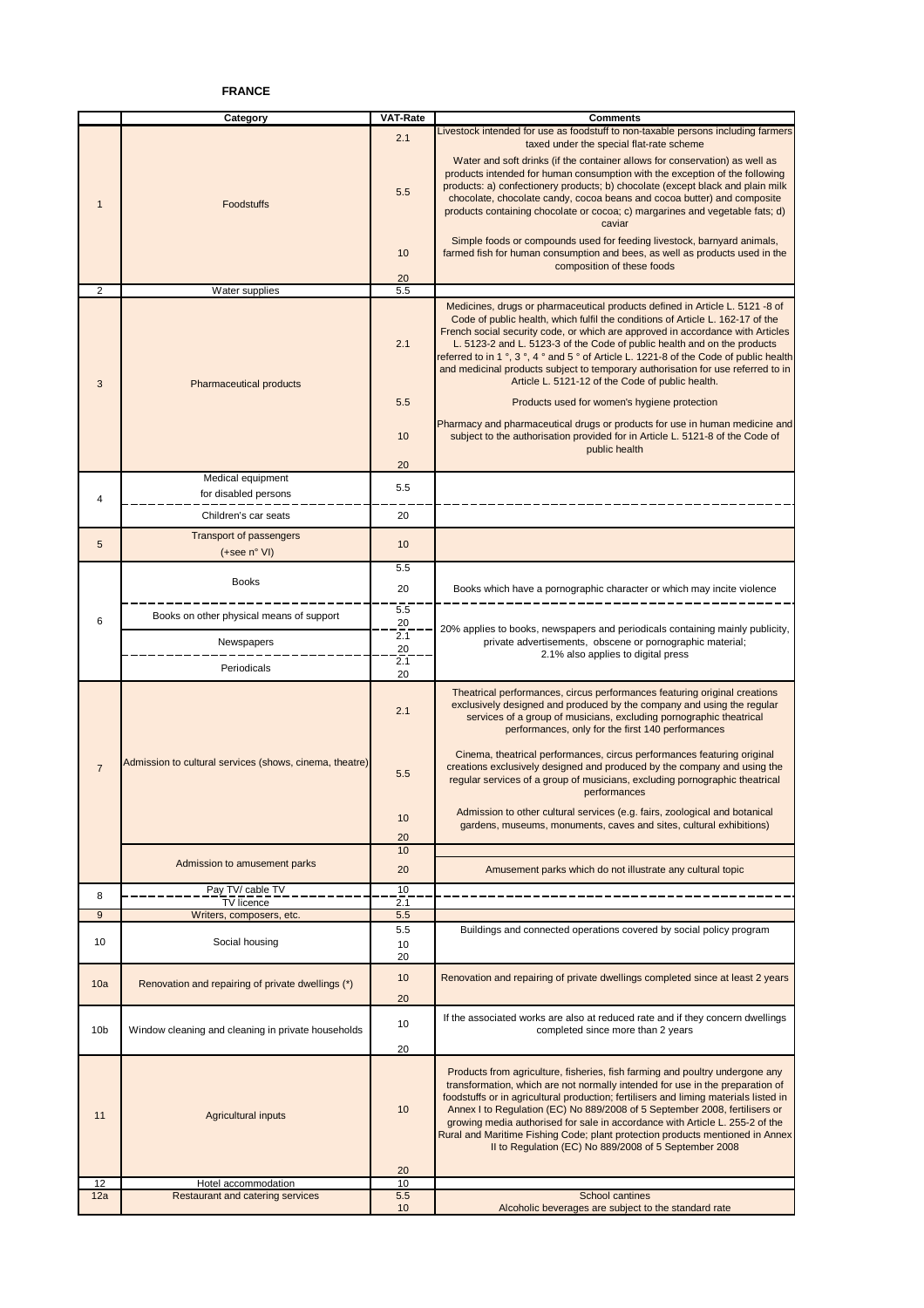| 13 | Admission to<br>sporting events                                                                                                                                    | 5.5            |  |
|----|--------------------------------------------------------------------------------------------------------------------------------------------------------------------|----------------|--|
| 14 | Use of sporting facilities                                                                                                                                         | 20             |  |
| 15 | Social services in so far as those transactions are not<br>exempt pursuant to Articles 132, 135 and 136 of the<br>Directive 2006/112/EC                            | 20             |  |
| 16 | Supplies by undertakers and cremation services                                                                                                                     | 20             |  |
| 17 | Medical and<br>dental care in so far as those services are not exempt<br>pursuant to points (b) to (e) of Article 132(1) of the<br>Directive 2006/112/EC           | [ex]           |  |
| 18 | Collection of domestic<br>waste and street cleaning, other than the supply of<br>such services by bodies referred to in Article 13 of the<br>Directive 2006/112/EC | 20<br>10       |  |
| 19 | Minor repairing (including mending and alteration) of:                                                                                                             |                |  |
|    | <b>Bicycles</b><br>Shoes and leather goods<br>Clothing and household linen                                                                                         | 20<br>20<br>20 |  |
| 20 | Domestic care services (**)                                                                                                                                        | 5.5<br>10      |  |
| 21 | Hairdressing                                                                                                                                                       | 20             |  |

| <b>GOODS and SERVICES</b>              | VAT-Rate        | <b>Comments</b>                                                                                                     |
|----------------------------------------|-----------------|---------------------------------------------------------------------------------------------------------------------|
| <b>Alcoholic beverages</b>             |                 |                                                                                                                     |
| <b>Spirits</b>                         | $\overline{20}$ |                                                                                                                     |
| Wine                                   | 20              |                                                                                                                     |
| <b>Beer</b>                            | 20              |                                                                                                                     |
| Non-alcoholic beverages                |                 |                                                                                                                     |
| Mineral water                          | 5.5             | if the container allows for conservation                                                                            |
|                                        | 10              | for immediate consumption                                                                                           |
| Lemonade                               | 5.5             | if the container allows for conservation                                                                            |
|                                        | 10              | for immediate consumption                                                                                           |
| Fruit juices                           | 5.5             | if the container allows for conservation                                                                            |
|                                        | 10              | for immediate consumption                                                                                           |
| Clothing                               |                 |                                                                                                                     |
| <b>Adults</b>                          | 20              |                                                                                                                     |
| Children                               | 20              |                                                                                                                     |
| Children nappies                       | 20              |                                                                                                                     |
| Footwear                               |                 |                                                                                                                     |
| <b>Adults</b>                          | 20              |                                                                                                                     |
| Children                               | 20              |                                                                                                                     |
| <b>Tobacco</b>                         | 20              |                                                                                                                     |
| <b>Hifi-Video</b>                      | 20              |                                                                                                                     |
| Computer, smartphones                  | 20              |                                                                                                                     |
|                                        | 5.5             |                                                                                                                     |
|                                        |                 |                                                                                                                     |
| E-books                                |                 |                                                                                                                     |
|                                        | 20              | Books, newspapers and periodicals containing mainly publicity, private                                              |
|                                        |                 | advertisements, obscene or pornographic material                                                                    |
|                                        |                 |                                                                                                                     |
| <b>Household electrical appliances</b> | 20              |                                                                                                                     |
| <b>Furniture</b>                       | 20              |                                                                                                                     |
| <b>Furs</b>                            | 20              |                                                                                                                     |
| <b>Jewels</b>                          | 20              |                                                                                                                     |
| <b>Telecommunication services</b>      |                 |                                                                                                                     |
| Phone/ fax/ telex/etc.                 | 20              |                                                                                                                     |
| Pay TV/ cable TV                       | 10              |                                                                                                                     |
| <b>TV</b> licence                      | 2.1             |                                                                                                                     |
| <b>Energy products</b>                 |                 |                                                                                                                     |
| <b>Natural</b> gas                     | $\overline{20}$ |                                                                                                                     |
|                                        | 5.5             |                                                                                                                     |
| Electricity                            | 20              |                                                                                                                     |
|                                        | 5.5             |                                                                                                                     |
|                                        | 5.5             | Provided that it is at least 50 % from renewable energies                                                           |
| <b>District heating</b>                |                 |                                                                                                                     |
|                                        | 20              |                                                                                                                     |
| Firewood                               | 10              |                                                                                                                     |
| Timber for industrial use              | 20              |                                                                                                                     |
| <b>Petroleum products</b>              |                 |                                                                                                                     |
| Petrol (unleaded)                      | $\overline{20}$ |                                                                                                                     |
| Diesel fuel                            | 20              |                                                                                                                     |
| LPG                                    | 20              |                                                                                                                     |
| <b>Heating oil</b>                     | 20              |                                                                                                                     |
| Lubricants                             | 20              |                                                                                                                     |
| <b>Motor vehicles</b>                  | 20              |                                                                                                                     |
| Passenger transport (domestic)         |                 |                                                                                                                     |
|                                        |                 |                                                                                                                     |
| Air                                    | 10              |                                                                                                                     |
| Sea                                    | 10              |                                                                                                                     |
| Inland waterway                        | 10              |                                                                                                                     |
| Rail                                   | 10              |                                                                                                                     |
| Road                                   | 10              |                                                                                                                     |
|                                        | $\pmb{0}$       | The zero rate only applies to transport from and to another country of groups of<br>at least ten foreign travellers |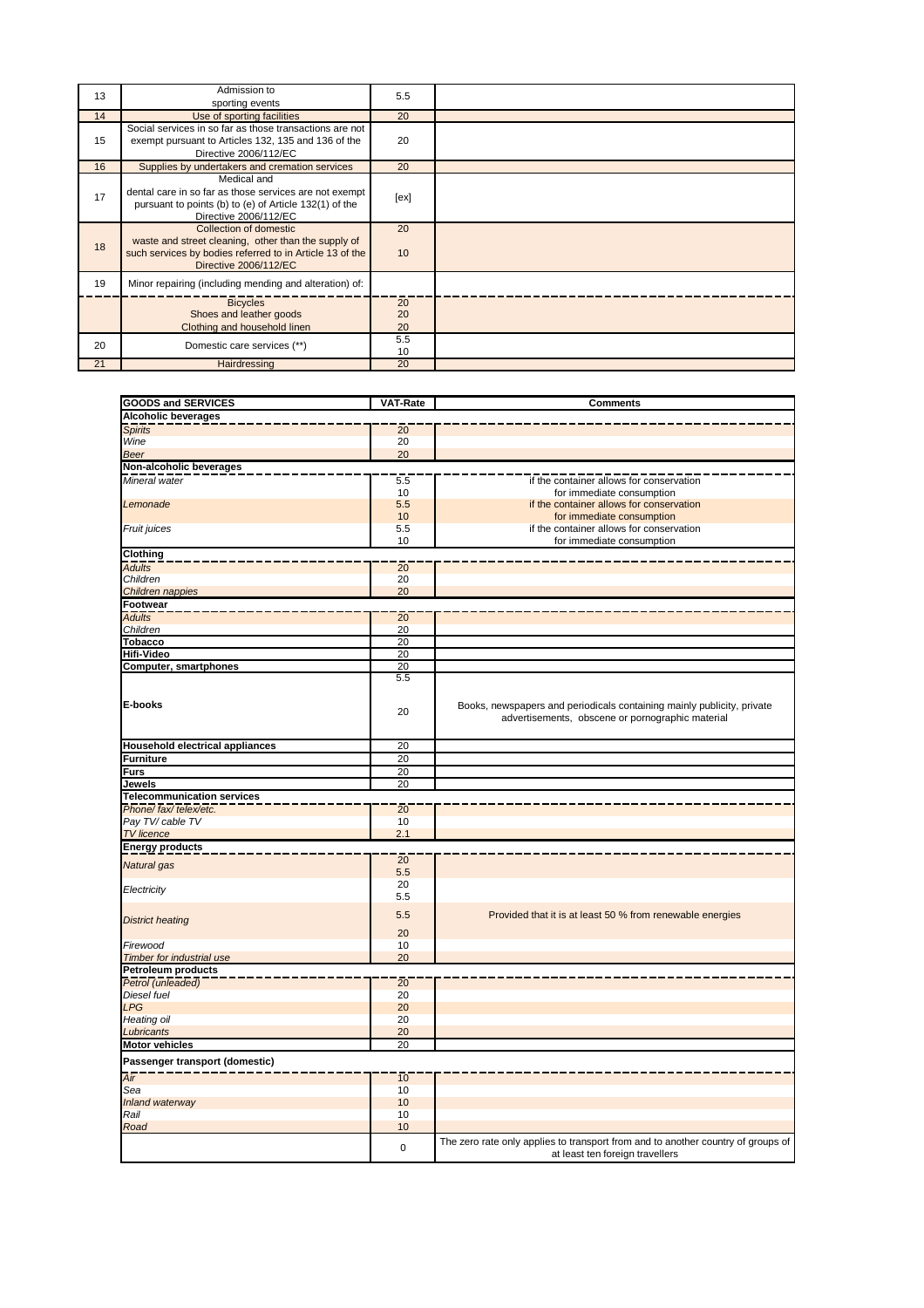| Passenger transport (international)                               |                        |                                                                                                                                                                                                                                          |
|-------------------------------------------------------------------|------------------------|------------------------------------------------------------------------------------------------------------------------------------------------------------------------------------------------------------------------------------------|
| Air                                                               | $\mathbf 0$            |                                                                                                                                                                                                                                          |
| Sea                                                               | 0                      |                                                                                                                                                                                                                                          |
| Inland waterway                                                   | 10                     |                                                                                                                                                                                                                                          |
| Rail                                                              | 0                      |                                                                                                                                                                                                                                          |
| Road                                                              | 10                     |                                                                                                                                                                                                                                          |
| <b>Travel agencies</b>                                            | [ex]<br>20             |                                                                                                                                                                                                                                          |
| <b>Hotels</b>                                                     | [ <sub>m</sub> ]<br>10 |                                                                                                                                                                                                                                          |
| Take away                                                         | 10                     |                                                                                                                                                                                                                                          |
| Bars and cafés                                                    |                        |                                                                                                                                                                                                                                          |
| <b>Bars</b> and cafés                                             | $\overline{10}$        | Except supply of alcoholic beverages                                                                                                                                                                                                     |
| Night clubs                                                       | 10                     | Except supply of alcoholic beverages                                                                                                                                                                                                     |
| Alcoholic beverages                                               | 20                     |                                                                                                                                                                                                                                          |
| Consumption on board ships, aircraft or trains                    |                        |                                                                                                                                                                                                                                          |
| Goods                                                             |                        |                                                                                                                                                                                                                                          |
| Services                                                          |                        |                                                                                                                                                                                                                                          |
| <b>Cut flowers and plants</b>                                     |                        |                                                                                                                                                                                                                                          |
| Decorative use                                                    | 10                     |                                                                                                                                                                                                                                          |
| Food production                                                   | 5.5                    |                                                                                                                                                                                                                                          |
| Immovable property                                                |                        |                                                                                                                                                                                                                                          |
|                                                                   | 5.5                    | Buildings and connected operations covered by social policy program                                                                                                                                                                      |
| Social Housing (category 10/Annex III)                            | 10                     |                                                                                                                                                                                                                                          |
|                                                                   | 20                     |                                                                                                                                                                                                                                          |
|                                                                   | 5.5                    | Buildings and connected operations covered by social policy programs                                                                                                                                                                     |
|                                                                   | 5.5                    |                                                                                                                                                                                                                                          |
| Renovation and repairing (category 10a/Annex III)                 | 10                     | Renovation and repairing of private dwellings completed since at least 2 years                                                                                                                                                           |
|                                                                   | 20                     |                                                                                                                                                                                                                                          |
| <b>Building land</b>                                              | 20                     |                                                                                                                                                                                                                                          |
| Supplies of new buildings                                         | 20                     |                                                                                                                                                                                                                                          |
| Construction work on new buildings                                | 20                     |                                                                                                                                                                                                                                          |
| <b>Agricultural Inputs</b>                                        |                        |                                                                                                                                                                                                                                          |
|                                                                   | $\overline{10}$        |                                                                                                                                                                                                                                          |
| Pesticides and plant protection materials                         | 20                     |                                                                                                                                                                                                                                          |
| Fertilisers                                                       | 10                     | Fertilisers and liming materials listed in Annex I to Regulation (EC) No<br>889/2008 of 5 September 2008, fertilisers or growing media authorised for sale<br>in accordance with Article L. 255-2 of the Rural and Maritime Fishing Code |
|                                                                   | 20                     |                                                                                                                                                                                                                                          |
| Treatment of waste and waste water                                | 10<br>20               |                                                                                                                                                                                                                                          |
| <b>Collection of household waste.</b>                             | 10                     |                                                                                                                                                                                                                                          |
| Arrangements for the taxation of gold                             |                        |                                                                                                                                                                                                                                          |
| Ingots and bars                                                   | [ex]<br>20             |                                                                                                                                                                                                                                          |
| Coins (currency)                                                  | [ex]<br>20             |                                                                                                                                                                                                                                          |
| Jewellery, gold plate, medals, tools                              | 20                     |                                                                                                                                                                                                                                          |
| Services supplied by lawyers                                      | 20                     |                                                                                                                                                                                                                                          |
| Taxation of works of art, collector's items and antiques          |                        |                                                                                                                                                                                                                                          |
|                                                                   | $\overline{20}$        |                                                                                                                                                                                                                                          |
| Works of art, collector's items and antiques                      | [m]                    |                                                                                                                                                                                                                                          |
| Rate on importation (Article 103 of the Directive<br>2006/112/EC) | 5.5                    |                                                                                                                                                                                                                                          |
| Supplies by creators and occasional sales (Article                | 5.5                    | Supply of works of art by their creator or his successors in title.                                                                                                                                                                      |
| 103(2) of the Directive 2006/112/EC)                              | 10                     | Supply of works of art, on an occasional basis                                                                                                                                                                                           |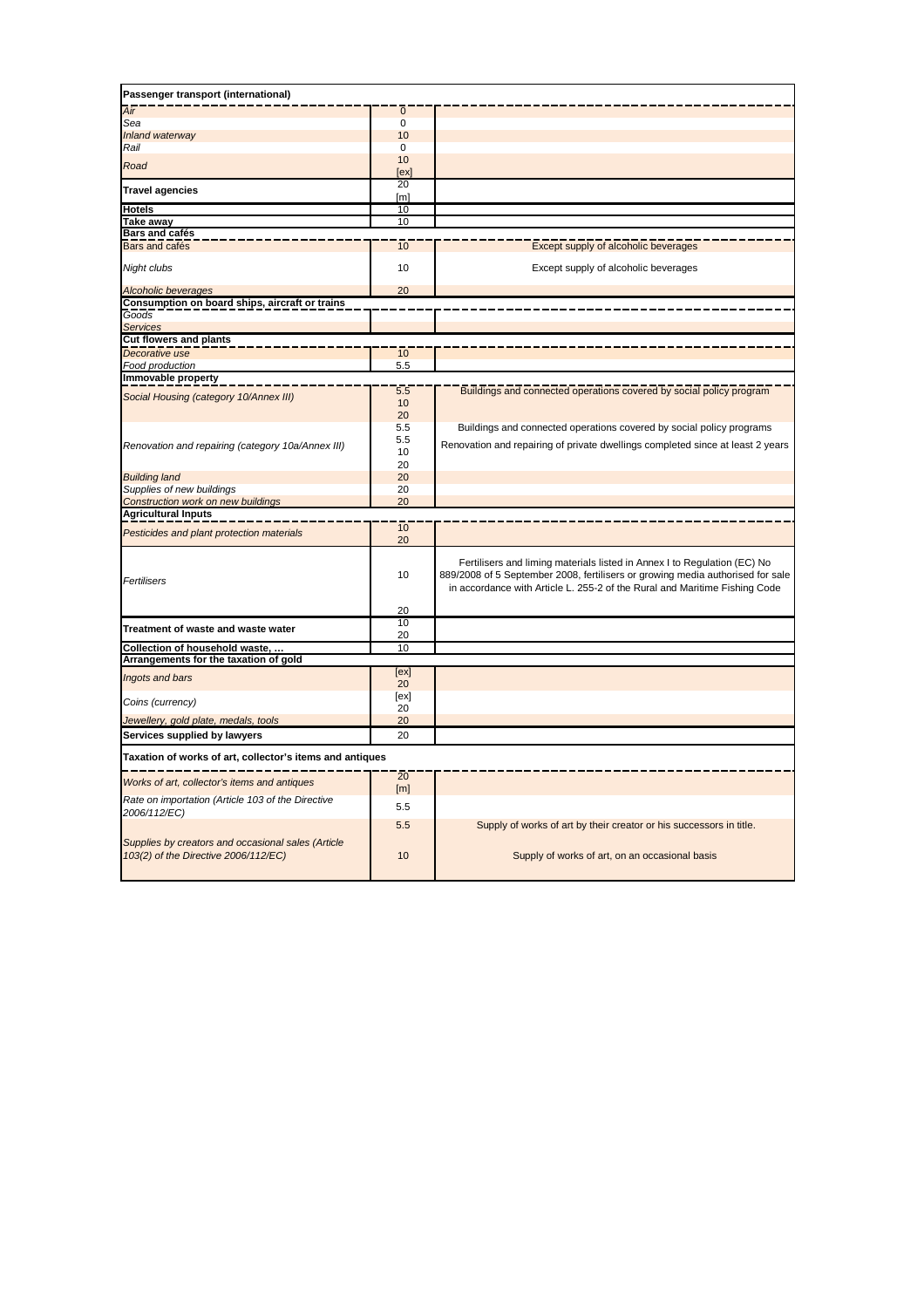#### *The rate of 2,1% applies to:*

- Livestock intended for use as foodstuff to non-taxable persons including farmers taxed under the special flat-rate scheme
- Some pharmaceuticals Some newspapers
- 
- Some periodicals
- Television licence fees Admission to cultural services, shows for the first 140 performances
- 

#### *Geographical features of the application of VAT in the EU:*

Special rates apply in Corsica and the overseas departments (DOM):

a) Corsica

0.90%: the first performances of some shows, sales of live meat and charcuterie animals to persons not liable to pay tax;

2.10%: some goods supplied in Corsica and some services to which the reduced rates are applicable in mainland France;

10%: certain work on immovable property, agricultural equipment, certain supplies of furnished lodging, and sales for consumption on the premises, sales of electricity supplied at low voltage; 13%: petroleum products;

The standard rate applicable in Corsica is the same as in the rest of the country: 20%.

b) DOM

In the overseas departments, but not French Guiana and Mayotte, a reduced rate of 2.10% and a standard rate of 8.5% are applicable and the rates of 1.05 % and 1.75 %, respectively (on the first performances of certain shows and certain sales of animals for slaughter and meat).

#### c) Monaco

Goods and services supplied to or from the Principality of Monaco are regarded as having been supplied to or from France.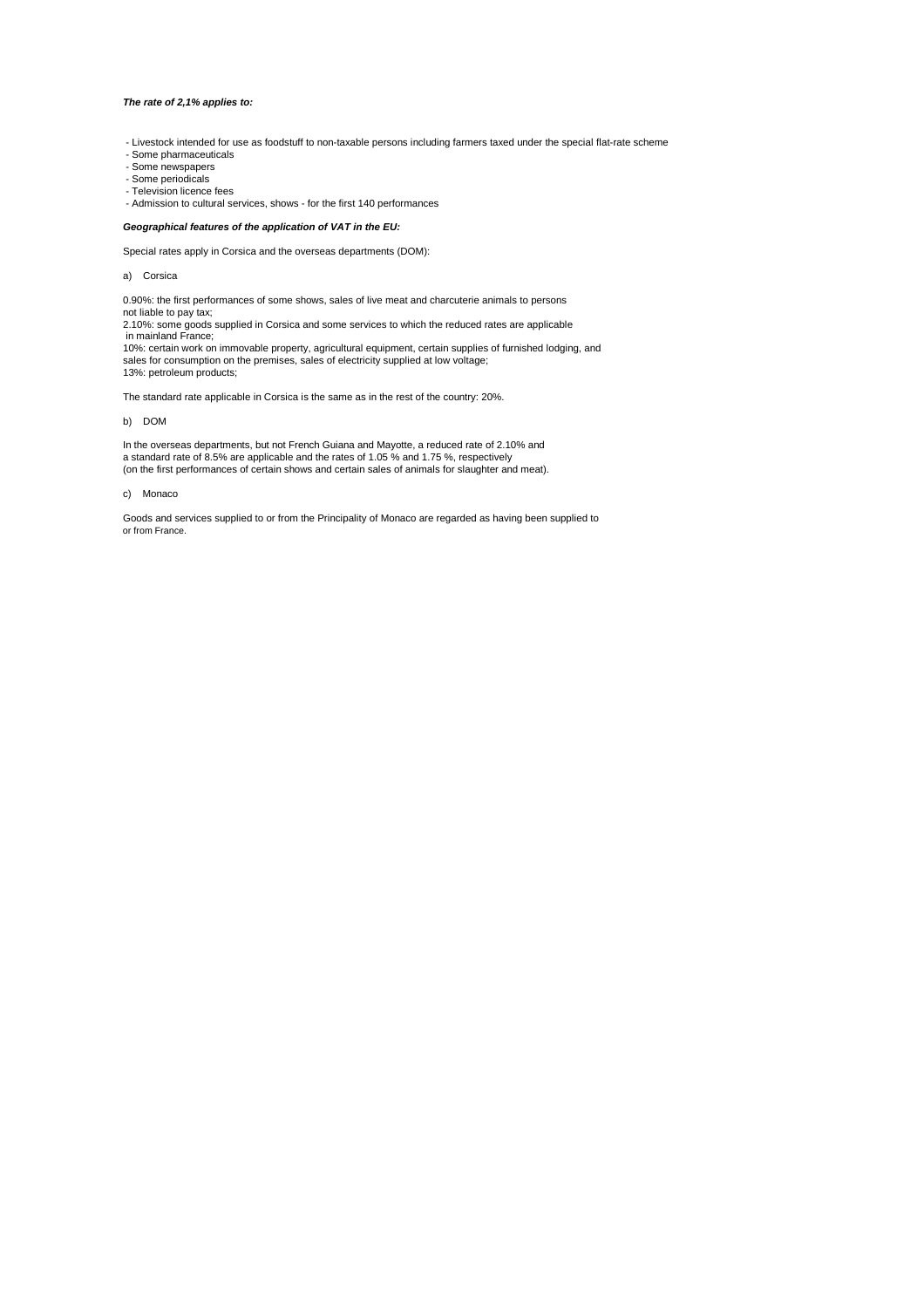## **CROATIA**

|                 | <b>Category</b>                                            | <b>VAT-Rate</b> | <b>Comments</b>                                                                                                                                                                                                                                                                |
|-----------------|------------------------------------------------------------|-----------------|--------------------------------------------------------------------------------------------------------------------------------------------------------------------------------------------------------------------------------------------------------------------------------|
| $\mathbf{1}$    | <b>Foodstuffs</b>                                          | 5               | all types of bread and milk (pasteurised,<br>homogenised and condensed milk<br>excluding chocolate milk and milk<br>products) and substitute for mother's milk                                                                                                                 |
|                 |                                                            | 13              | edible animal or vegetable fats and oils,<br>food for infants and processed cereal-<br>based food for infants and young children                                                                                                                                               |
|                 |                                                            | 25              | white sugar from cane or beet                                                                                                                                                                                                                                                  |
| $\overline{2}$  | Water supplies                                             | 13<br>25        | Supply of water (excluding bottled water<br>and other packaging of water)                                                                                                                                                                                                      |
| 3               | Pharmaceutical products                                    |                 | Medicines that are prescribed by a doctor<br>and have the approval of the competent<br>authority for medicines and medical<br>products                                                                                                                                         |
| 4               | Medical equipment for disabled persons                     | 5<br>25         | Only applies to the supply of<br>pharmaceuticals and medical aids for the<br>exclusive personal use of the disabled in<br>accordance with the Law on Health<br>Insurance                                                                                                       |
|                 | Children's car seats                                       | 25              |                                                                                                                                                                                                                                                                                |
| 5               | <b>Transport of passengers</b><br>(+see n° VI)             | 25              |                                                                                                                                                                                                                                                                                |
|                 | <b>Books</b>                                               | 5               | Books with professional, scientific, artistic,<br>cultural and educational content;<br>pedagogical textbooks as well as<br>textbooks for primary, secondary and<br>tertiary education                                                                                          |
|                 | Books on other physical means of support                   | $\overline{5}$  |                                                                                                                                                                                                                                                                                |
| 6               | Newspapers                                                 | 5<br>13<br>25   | Daily printed newspapers issued by<br>publishers having a status of media,<br>excluding newspapers with more than<br>50% of the content used for advertising<br>Newspapers other than daily published<br>newspapers unless more than 50% of<br>content is used for advertising |
|                 | Periodicals                                                | 5<br>13<br>25   | Only to science magazines<br>Magazines other than science magazines<br>unless more than 50 % of content is used<br>for advertising                                                                                                                                             |
| $\overline{7}$  | Admission to cultural services (shows, cinema,<br>theatre) | 5<br>13<br>25   | Admissions to cinema (film shows)<br><b>Tickets for concerts</b>                                                                                                                                                                                                               |
|                 | Admission to amusement parks                               | 25              |                                                                                                                                                                                                                                                                                |
| 8               | Pay TV/ cable TV                                           | [ex]            | Public radio and TV broadcasting,<br>excluding those of a commercial nature,<br>are exempt                                                                                                                                                                                     |
|                 | <b>TV</b> licence                                          | 25<br>N/A       |                                                                                                                                                                                                                                                                                |
| 9               | Writers, composers etc.                                    | [ex]            | If the income earned by a self-employed<br>artist, composer etc. is more than KN<br>230.000 for the prior financial year                                                                                                                                                       |
| 10              | Social housing                                             | 25<br>25        |                                                                                                                                                                                                                                                                                |
| 10a             | Renovation and repairing of private dwellings (*)          | 25              |                                                                                                                                                                                                                                                                                |
| 10 <sub>b</sub> | Window cleaning and cleaning in private households         | 25              |                                                                                                                                                                                                                                                                                |
| 11              | <b>Agricultural inputs</b>                                 | 25              |                                                                                                                                                                                                                                                                                |
| 12              | Hotel accommodation                                        | 13              |                                                                                                                                                                                                                                                                                |
| 12a             | <b>Restaurant and catering services</b>                    | 25              |                                                                                                                                                                                                                                                                                |
| 13              | Admission to<br>sporting events                            | 25              |                                                                                                                                                                                                                                                                                |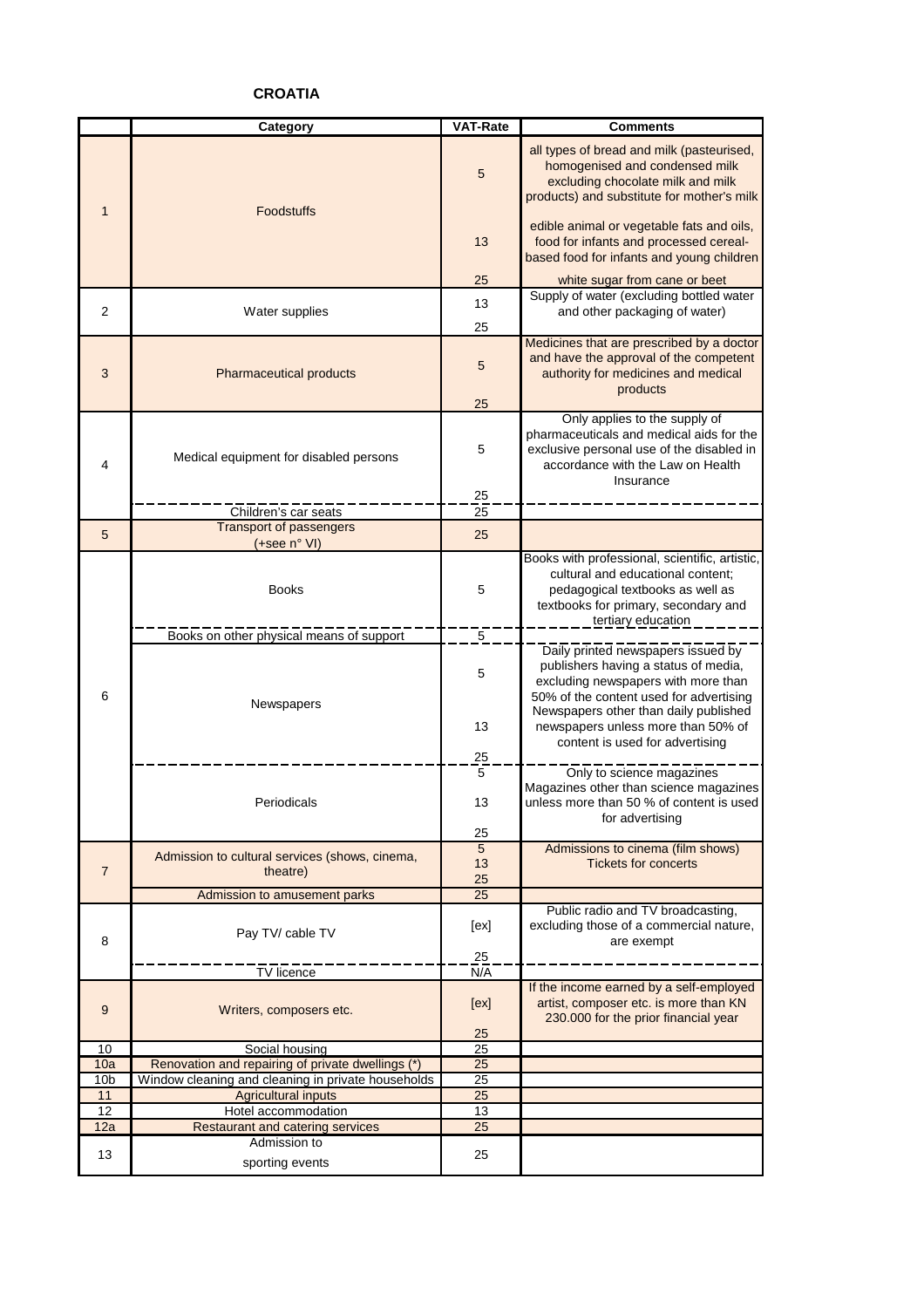| 14 | Use of sporting facilities                                                                                                                                         | [ex]           | Supply of services linked to sport or<br>physical education by non-profit-making<br>legal persons to persons doing sports or<br>taking part in physical education |
|----|--------------------------------------------------------------------------------------------------------------------------------------------------------------------|----------------|-------------------------------------------------------------------------------------------------------------------------------------------------------------------|
|    |                                                                                                                                                                    | 25             |                                                                                                                                                                   |
| 15 | Social services in so far as those transactions are not<br>exempt pursuant to Articles 132, 135 and 136 of the<br>Directive 2006/112/EC                            | 25             |                                                                                                                                                                   |
| 16 | Supplies by undertakers and cremation services                                                                                                                     | 25             |                                                                                                                                                                   |
| 17 | Medical and<br>dental care in so far as those services are not exempt<br>pursuant to points (b) to (e) of Article 132(1) of the<br>Directive 2006/112/EC           | 25             |                                                                                                                                                                   |
| 18 | Collection of domestic<br>waste and street cleaning, other than the supply of<br>such services by bodies referred to in Article 13 of the<br>Directive 2006/112/EC | 25             |                                                                                                                                                                   |
| 19 | Minor repairing (including mending and alteration) of:                                                                                                             |                |                                                                                                                                                                   |
|    | <b>Bicycles</b><br>Shoes and leather goods<br>Clothing and household linen                                                                                         | 25<br>25<br>25 |                                                                                                                                                                   |
| 20 | Domestic care services (**)                                                                                                                                        | 25             |                                                                                                                                                                   |
| 21 | Hairdressing                                                                                                                                                       | 25             |                                                                                                                                                                   |

| <b>GOODS and SERVICES</b>              | <b>VAT-Rate</b> | <b>Comments</b>                                                             |  |  |
|----------------------------------------|-----------------|-----------------------------------------------------------------------------|--|--|
| <b>Alcoholic beverages</b>             |                 |                                                                             |  |  |
| <b>Spirits</b>                         | $\overline{25}$ |                                                                             |  |  |
| Wine                                   | 25              |                                                                             |  |  |
| <b>Beer</b>                            | 25              |                                                                             |  |  |
| Non-alcoholic beverages                |                 |                                                                             |  |  |
| Mineral water                          | $\overline{25}$ |                                                                             |  |  |
| Lemonade                               | 25              |                                                                             |  |  |
| Fruit juices                           | 25              |                                                                             |  |  |
| <b>Clothing</b>                        |                 |                                                                             |  |  |
|                                        |                 |                                                                             |  |  |
| <b>Adults</b><br>Children              | 25<br>25        |                                                                             |  |  |
|                                        |                 |                                                                             |  |  |
| Children nappies                       | 25              |                                                                             |  |  |
| <b>Footwear</b>                        |                 |                                                                             |  |  |
| <b>Adults</b>                          | $\overline{25}$ |                                                                             |  |  |
| Children                               | 25              |                                                                             |  |  |
| <b>Tobacco</b>                         | $\overline{25}$ |                                                                             |  |  |
| <b>Hifi-Video</b>                      | 25              |                                                                             |  |  |
| <b>Computer, smartphones</b>           | $\overline{25}$ |                                                                             |  |  |
| E-books                                | 25              |                                                                             |  |  |
| <b>Household electrical appliances</b> | 25              |                                                                             |  |  |
| <b>Furniture</b>                       | 25              |                                                                             |  |  |
| <b>Furs</b>                            | 25              |                                                                             |  |  |
| <b>Jewels</b>                          | $\overline{25}$ |                                                                             |  |  |
| <b>Telecommunication services</b>      |                 |                                                                             |  |  |
| Phone/fax/telex/etc.                   | 25              |                                                                             |  |  |
| Pay TV/ cable TV                       | [ex]            | Public radio and TV broadcasting,<br>excluding those of a commercial nature |  |  |
|                                        | 25              |                                                                             |  |  |
| <b>TV</b> licence                      | N/A             |                                                                             |  |  |
| <b>Energy products</b>                 |                 |                                                                             |  |  |
| Natural gas                            | $\overline{25}$ |                                                                             |  |  |
| Electricity                            | 25              |                                                                             |  |  |
| <b>District heating</b>                | 25              |                                                                             |  |  |
| Firewood                               | 25              |                                                                             |  |  |
| <b>Timber for industrial use</b>       | 25              |                                                                             |  |  |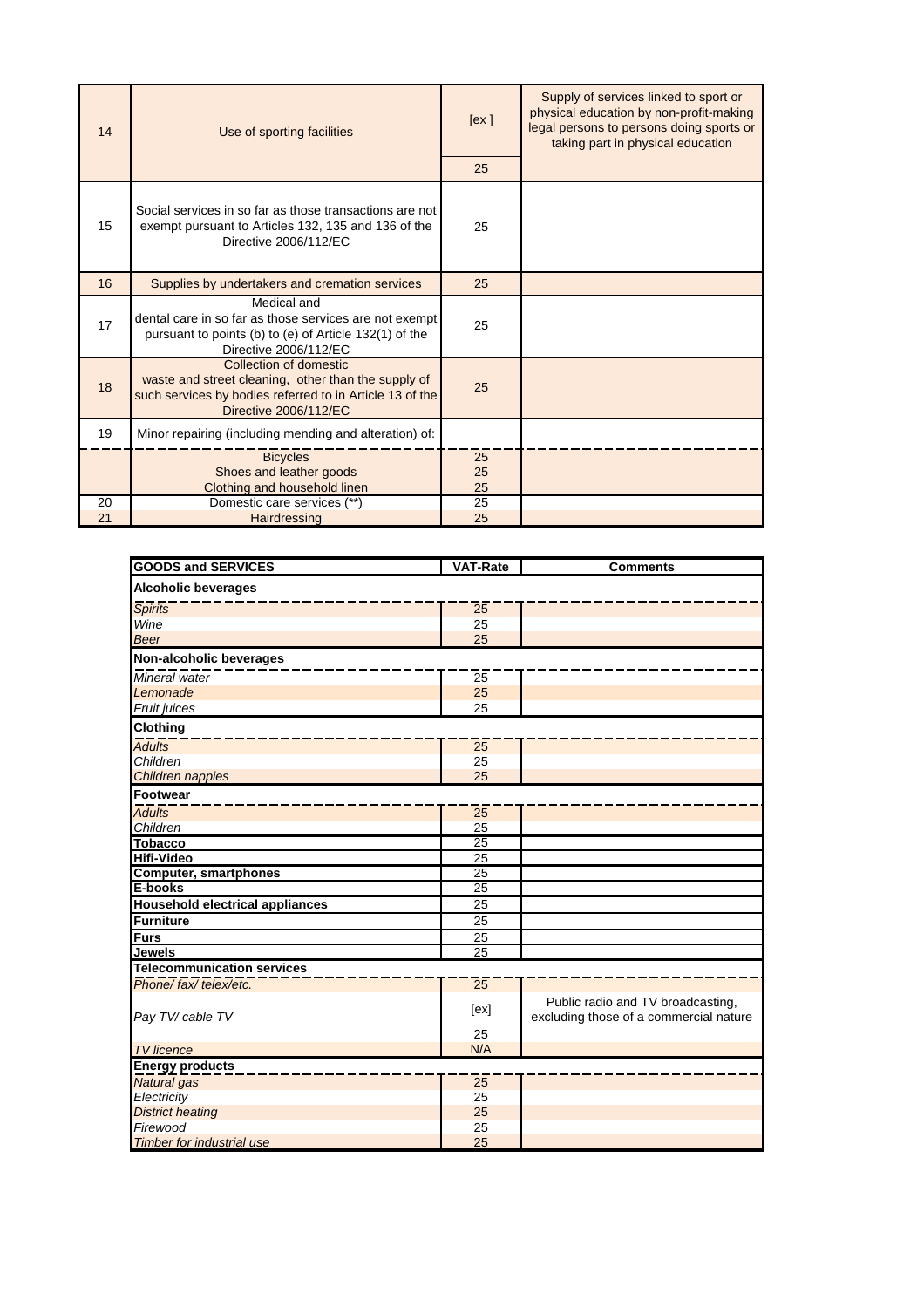| <b>Petroleum products</b>                                                                                                                                                                 |                 |                                           |
|-------------------------------------------------------------------------------------------------------------------------------------------------------------------------------------------|-----------------|-------------------------------------------|
| Petrol (unleaded)                                                                                                                                                                         | 25              |                                           |
| Diesel fuel                                                                                                                                                                               | 25              |                                           |
| <b>LPG</b>                                                                                                                                                                                | 25              |                                           |
| Heating oil                                                                                                                                                                               | 25              |                                           |
| Lubricants                                                                                                                                                                                | 25              |                                           |
| <b>Motor vehicles</b>                                                                                                                                                                     | $\overline{25}$ |                                           |
| Passenger transport (domestic)                                                                                                                                                            |                 |                                           |
| Air                                                                                                                                                                                       | 25              |                                           |
| Sea                                                                                                                                                                                       | 25              |                                           |
| Inland waterway                                                                                                                                                                           | N/A             |                                           |
| Rail                                                                                                                                                                                      | 25              |                                           |
| Road                                                                                                                                                                                      | 25              |                                           |
| Passenger transport (international)                                                                                                                                                       |                 |                                           |
|                                                                                                                                                                                           |                 |                                           |
| Air                                                                                                                                                                                       | $\mathbf 0$     |                                           |
| Sea                                                                                                                                                                                       | 0               |                                           |
| <b>Inland waterway</b>                                                                                                                                                                    | N/A             |                                           |
| Rail                                                                                                                                                                                      | 25              |                                           |
| Road                                                                                                                                                                                      | 25              |                                           |
| <b>Travel agencies</b>                                                                                                                                                                    | $\overline{25}$ |                                           |
|                                                                                                                                                                                           | [m]             |                                           |
| <b>Hotels</b>                                                                                                                                                                             | 13              |                                           |
| Take away                                                                                                                                                                                 | 25              |                                           |
| Bars and cafés                                                                                                                                                                            |                 |                                           |
| Bars and cafés                                                                                                                                                                            | 13              | Only for serving non-alcoholic drinks and |
|                                                                                                                                                                                           |                 | beverages, wine and beer                  |
|                                                                                                                                                                                           | 25              |                                           |
|                                                                                                                                                                                           |                 | Only for serving non-alcoholic drinks and |
| Night clubs                                                                                                                                                                               | 13              | beverages, wine and beer                  |
|                                                                                                                                                                                           | 25              |                                           |
|                                                                                                                                                                                           | 13              | Only for serving wine and beer            |
| <b>Alcoholic beverages</b>                                                                                                                                                                | 25              |                                           |
| Consumption on board ships, aircraft or trains                                                                                                                                            |                 |                                           |
| $\overline{Goods}$                                                                                                                                                                        |                 |                                           |
|                                                                                                                                                                                           |                 |                                           |
| <b>Services</b>                                                                                                                                                                           |                 |                                           |
| <b>Cut flowers and plants</b>                                                                                                                                                             |                 |                                           |
| Decorative use                                                                                                                                                                            | 25              |                                           |
| Food production                                                                                                                                                                           | 25              |                                           |
| Immovable property                                                                                                                                                                        |                 |                                           |
| Social Housing (category 10/Annex III)                                                                                                                                                    | $\overline{25}$ |                                           |
| Renovation and repairing (category 10a/Annex III)                                                                                                                                         | 25              |                                           |
| <b>Building land</b>                                                                                                                                                                      | 25              |                                           |
|                                                                                                                                                                                           |                 |                                           |
| Supplies of new buildings                                                                                                                                                                 | 25              |                                           |
|                                                                                                                                                                                           | 25              |                                           |
|                                                                                                                                                                                           |                 |                                           |
|                                                                                                                                                                                           |                 |                                           |
|                                                                                                                                                                                           | 25              |                                           |
|                                                                                                                                                                                           | 25              |                                           |
| Fertilisers                                                                                                                                                                               | 25              |                                           |
| Construction work on new buildings<br>Pesticides and plant protection materials                                                                                                           | 25              |                                           |
|                                                                                                                                                                                           |                 |                                           |
|                                                                                                                                                                                           | [ex]            |                                           |
|                                                                                                                                                                                           | 25              |                                           |
|                                                                                                                                                                                           | [ex]            |                                           |
|                                                                                                                                                                                           | 25              |                                           |
| Coins (currency)<br>Jewellery, gold plate, medals, tools                                                                                                                                  | 25              |                                           |
|                                                                                                                                                                                           | 25              |                                           |
|                                                                                                                                                                                           |                 |                                           |
|                                                                                                                                                                                           |                 |                                           |
| Collection of household waste etc.<br>Taxation of works of art, collector's items and antiques                                                                                            | 25              |                                           |
| <b>Agricultural Inputs</b><br>Treatment of waste and waste water<br>Arrangements for the taxation of gold<br>Services supplied by lawyers<br>Works of art, collector's items and antiques | [m]             |                                           |
| Rate on importation (Article 103 of the Directive                                                                                                                                         |                 |                                           |
| 2006/112/EC)                                                                                                                                                                              | 25              |                                           |
| Supplies by creators and occasional sales (Article<br>103(2) of the Directive 2006/112/EC)                                                                                                | N/A             |                                           |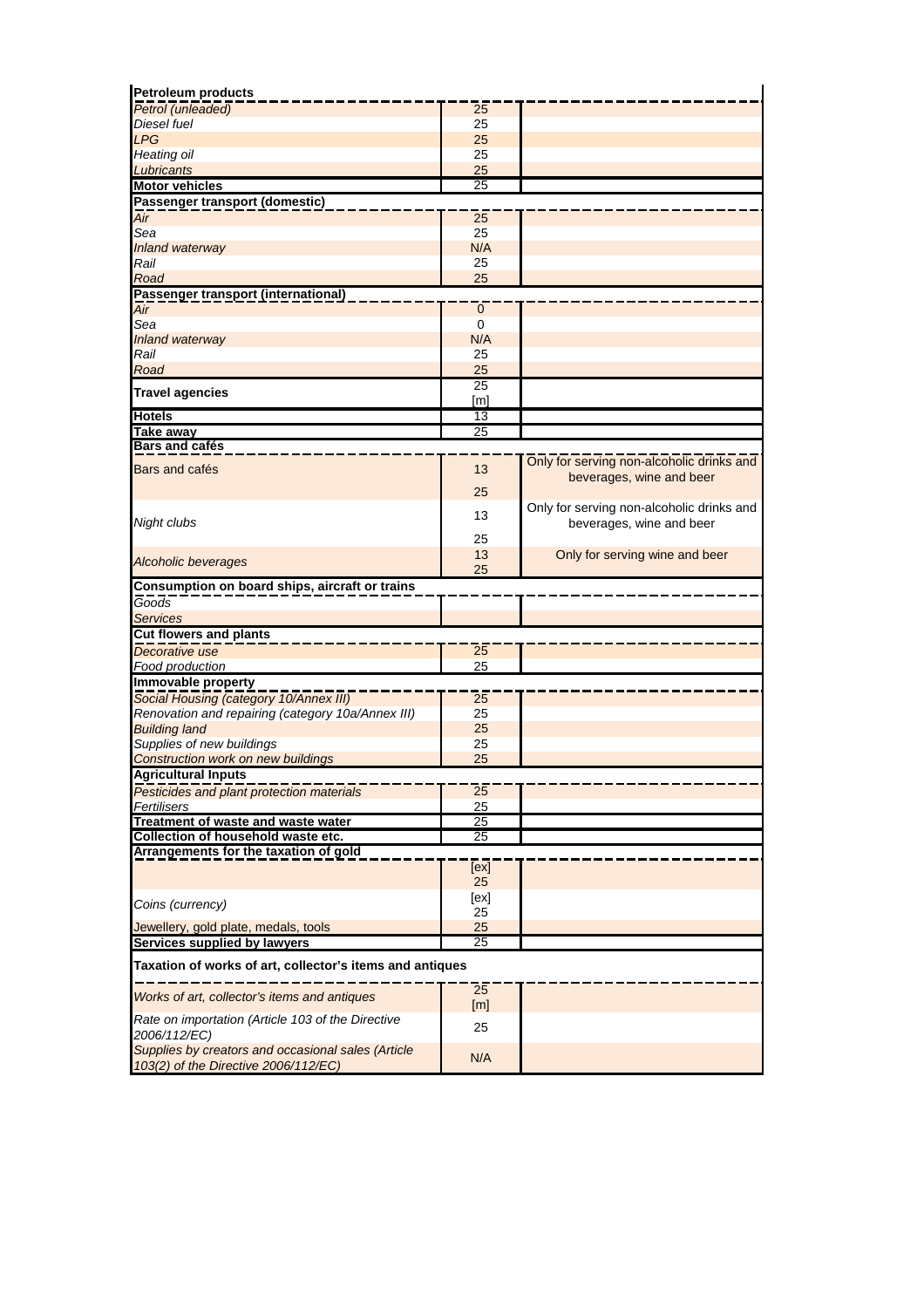# **ITALY**

|                 | Category                                                | <b>VAT-Rate</b>          | <b>Comments</b>                                                                                                                                                                                                                                                                                                                                                                                                                                                                                                                                              |
|-----------------|---------------------------------------------------------|--------------------------|--------------------------------------------------------------------------------------------------------------------------------------------------------------------------------------------------------------------------------------------------------------------------------------------------------------------------------------------------------------------------------------------------------------------------------------------------------------------------------------------------------------------------------------------------------------|
| $\mathbf{1}$    | <b>Foodstuffs</b>                                       | 4<br>5<br>10             |                                                                                                                                                                                                                                                                                                                                                                                                                                                                                                                                                              |
| $\overline{c}$  | Water supplies                                          | 10                       |                                                                                                                                                                                                                                                                                                                                                                                                                                                                                                                                                              |
| 3               | <b>Pharmaceutical products</b>                          | 10<br>22                 | Medicines for human and veterinary use,<br>including homeopathic products;<br>pharmaceutical substances and<br>medication items the provision of which is<br>compulsory for pharmacies in accordance<br>with the official pharmacopoeia.                                                                                                                                                                                                                                                                                                                     |
|                 |                                                         |                          |                                                                                                                                                                                                                                                                                                                                                                                                                                                                                                                                                              |
| 4               | Medical equipment for disabled persons                  | 4                        | Orthopaedic instruments (including medical<br>surgical belts); devices and equipment for<br>fractures (showers, slats and the like);<br>devices and instruments for dentures, eyes<br>and others; hearing aids and other hand<br>held equipment to be carried by persons or<br>to be inserted in the entity, to compensate<br>for a deficiency or a disability; chairs and<br>similar vehicles for the disabled, gas for<br>therapeutic use; artificial kidneys; parts,<br>spare parts and accessories intended<br>exclusively for the goods mentioned above |
|                 |                                                         | 22                       |                                                                                                                                                                                                                                                                                                                                                                                                                                                                                                                                                              |
|                 | Children's car seats<br><b>Transport of passengers</b>  | 22<br>10                 |                                                                                                                                                                                                                                                                                                                                                                                                                                                                                                                                                              |
| 5               | (+see n° VI)                                            | [ex]                     |                                                                                                                                                                                                                                                                                                                                                                                                                                                                                                                                                              |
| 6               | <b>Books</b>                                            | 4<br>22                  | 4% to newspapers, and news magazines,<br>dispatches from the press agencies,<br>books, periodicals, Braille writings and<br>audio-magnetic media for the blind and the<br>visually impaired, e-books and all digital<br>publications as newspapers, newsletters,<br>periodicals, etc. which is issued by an<br>electronic means and has an IBSN                                                                                                                                                                                                              |
|                 | Books on other physical means of support                | 4                        | (International Standard Book Number) or<br><b>ISSN</b> (International Standard Serial                                                                                                                                                                                                                                                                                                                                                                                                                                                                        |
|                 | Newspapers<br>Periodicals                               | 22<br>4<br>22<br>4<br>22 | Number); with the exclusion of<br>pornographic newspapers and periodicals<br>and catalogues different from those in the<br>information library; printed music editions,<br>printed maps, including printed globes.                                                                                                                                                                                                                                                                                                                                           |
| $\overline{7}$  | Admission to cultural services (shows, cinema, theatre) | 10                       |                                                                                                                                                                                                                                                                                                                                                                                                                                                                                                                                                              |
|                 | Admission to amusement parks                            | 22                       |                                                                                                                                                                                                                                                                                                                                                                                                                                                                                                                                                              |
| 8               | Pay TV/ cable TV                                        | $\overline{22}$          |                                                                                                                                                                                                                                                                                                                                                                                                                                                                                                                                                              |
|                 | <b>TV</b> licence                                       | 4                        |                                                                                                                                                                                                                                                                                                                                                                                                                                                                                                                                                              |
| 9               | Writers, composers, etc.                                | [ex]<br>22               |                                                                                                                                                                                                                                                                                                                                                                                                                                                                                                                                                              |
| 10              | Social housing                                          | 4<br>10                  | Non-luxury housing in accordance with the<br>criteria set forth by Decree of the Minister<br>of Public Works Nº 218 of 2 August 1969                                                                                                                                                                                                                                                                                                                                                                                                                         |
| 10a             | Renovation and repairing of private dwellings (*)       | 10                       |                                                                                                                                                                                                                                                                                                                                                                                                                                                                                                                                                              |
| 10 <sub>b</sub> | Window cleaning and cleaning in private households      | 22                       |                                                                                                                                                                                                                                                                                                                                                                                                                                                                                                                                                              |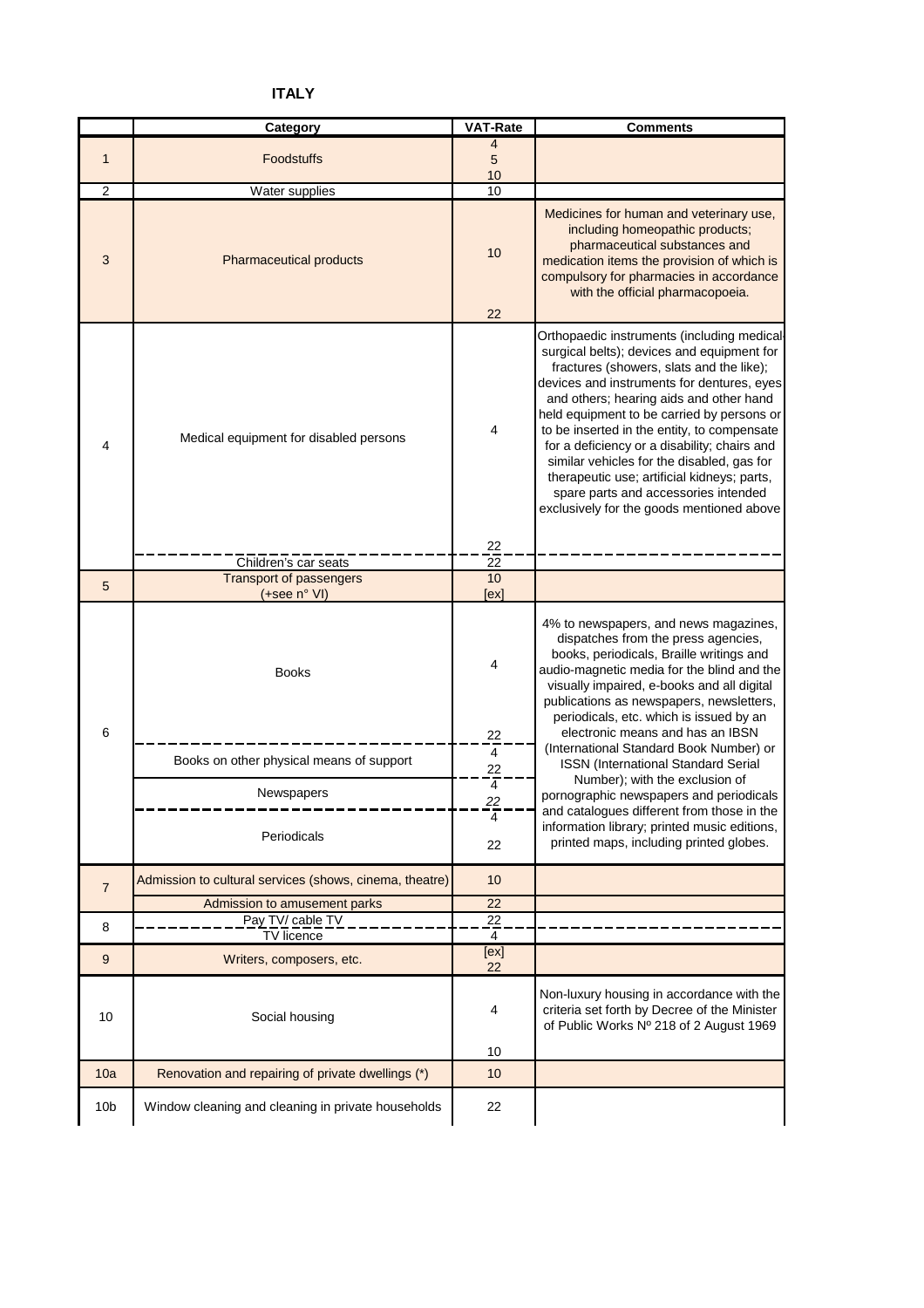| 11  | <b>Agricultural inputs</b>                                                                                                                                            | 4<br>10               | On organisms used in organic agriculture<br>Phytosanitary products; semen for artificial<br>insemination of livestock; provision of<br>services by agricultural machinery or<br>aircraft provided to individual or associated<br>agricultural firms                                                                                                                                                                                                        |
|-----|-----------------------------------------------------------------------------------------------------------------------------------------------------------------------|-----------------------|------------------------------------------------------------------------------------------------------------------------------------------------------------------------------------------------------------------------------------------------------------------------------------------------------------------------------------------------------------------------------------------------------------------------------------------------------------|
| 12  |                                                                                                                                                                       | 22                    |                                                                                                                                                                                                                                                                                                                                                                                                                                                            |
|     | Hotel accommodation                                                                                                                                                   | 10                    |                                                                                                                                                                                                                                                                                                                                                                                                                                                            |
| 12a | <b>Restaurant and catering services</b><br>Admission to                                                                                                               | 10                    |                                                                                                                                                                                                                                                                                                                                                                                                                                                            |
| 13  |                                                                                                                                                                       | 10                    |                                                                                                                                                                                                                                                                                                                                                                                                                                                            |
| 14  | sporting events                                                                                                                                                       | 22<br>$\overline{22}$ |                                                                                                                                                                                                                                                                                                                                                                                                                                                            |
| 15  | Use of sporting facilities<br>Social services in so far as those transactions are not<br>exempt pursuant to Articles 132, 135 and 136 of the<br>Directive 2006/112/EC | 5<br>22<br>[ex]       | For certain health and social services<br>provided to elderly people, adults suffering<br>from occupational injuries and diseases,<br>drug addicts, people living with AIDS,<br>people suffering from mental or physical<br>disabilities, minors even where involved in<br>situations of maladjustment and deviancy,<br>homeless asylum-seekers, inmates,<br>women who are victims of trafficking for<br>the purpose of sexual and labour<br>exploitation. |
| 16  | Supplies by undertakers and cremation services                                                                                                                        | [ex]                  |                                                                                                                                                                                                                                                                                                                                                                                                                                                            |
| 17  | Medical and<br>dental care in so far as those services are not exempt<br>pursuant to points (b) to (e) of Article 132(1) of the<br>Directive 2006/112/EC              | [ex]                  |                                                                                                                                                                                                                                                                                                                                                                                                                                                            |
| 18  | Collection of domestic<br>waste and street cleaning, other than the supply of<br>such services by bodies referred to in Article 13 of the<br>Directive 2006/112/EC    | 10                    |                                                                                                                                                                                                                                                                                                                                                                                                                                                            |
| 19  | Minor repairing (including mending and alteration) of:                                                                                                                |                       |                                                                                                                                                                                                                                                                                                                                                                                                                                                            |
|     | <b>Bicycles</b><br>Shoes and leather goods<br>Clothing and household linen                                                                                            | 22<br>22<br>22        |                                                                                                                                                                                                                                                                                                                                                                                                                                                            |
| 20  | Domestic care services (**)                                                                                                                                           | [ex]                  |                                                                                                                                                                                                                                                                                                                                                                                                                                                            |
| 21  | Hairdressing                                                                                                                                                          | 22                    |                                                                                                                                                                                                                                                                                                                                                                                                                                                            |

| <b>GOODS and SERVICES</b>              | <b>VAT-Rate</b> | <b>Comments</b>                                                    |
|----------------------------------------|-----------------|--------------------------------------------------------------------|
| <b>Alcoholic beverages</b>             |                 |                                                                    |
| <b>Spirits</b>                         | 22              |                                                                    |
| Wine                                   | 22              |                                                                    |
| <b>Beer</b>                            | 22              |                                                                    |
| Non-alcoholic beverages                |                 |                                                                    |
| Mineral water                          | $\overline{22}$ |                                                                    |
| Lemonade                               | 22              |                                                                    |
| Fruit juices                           | 22              |                                                                    |
| <b>Clothing</b>                        |                 |                                                                    |
| <b>Adults</b>                          | $\overline{22}$ |                                                                    |
| Children                               | 22              |                                                                    |
| Children nappies                       | 22              |                                                                    |
| Footwear                               |                 |                                                                    |
| <b>Adults</b>                          | $\overline{22}$ |                                                                    |
| Children                               | 22              |                                                                    |
| <b>Tobacco</b>                         | 22              |                                                                    |
| <b>Hifi-Video</b>                      | 22              |                                                                    |
| <b>Computer, smartphones</b>           | $\overline{22}$ |                                                                    |
| E-books                                | 4               | e-books which have an IBSN (International<br>Standard Book Number) |
|                                        | 22              |                                                                    |
| <b>Household electrical appliances</b> | 22              |                                                                    |
| <b>Furniture</b>                       | 22              |                                                                    |
| Furs                                   | 22              |                                                                    |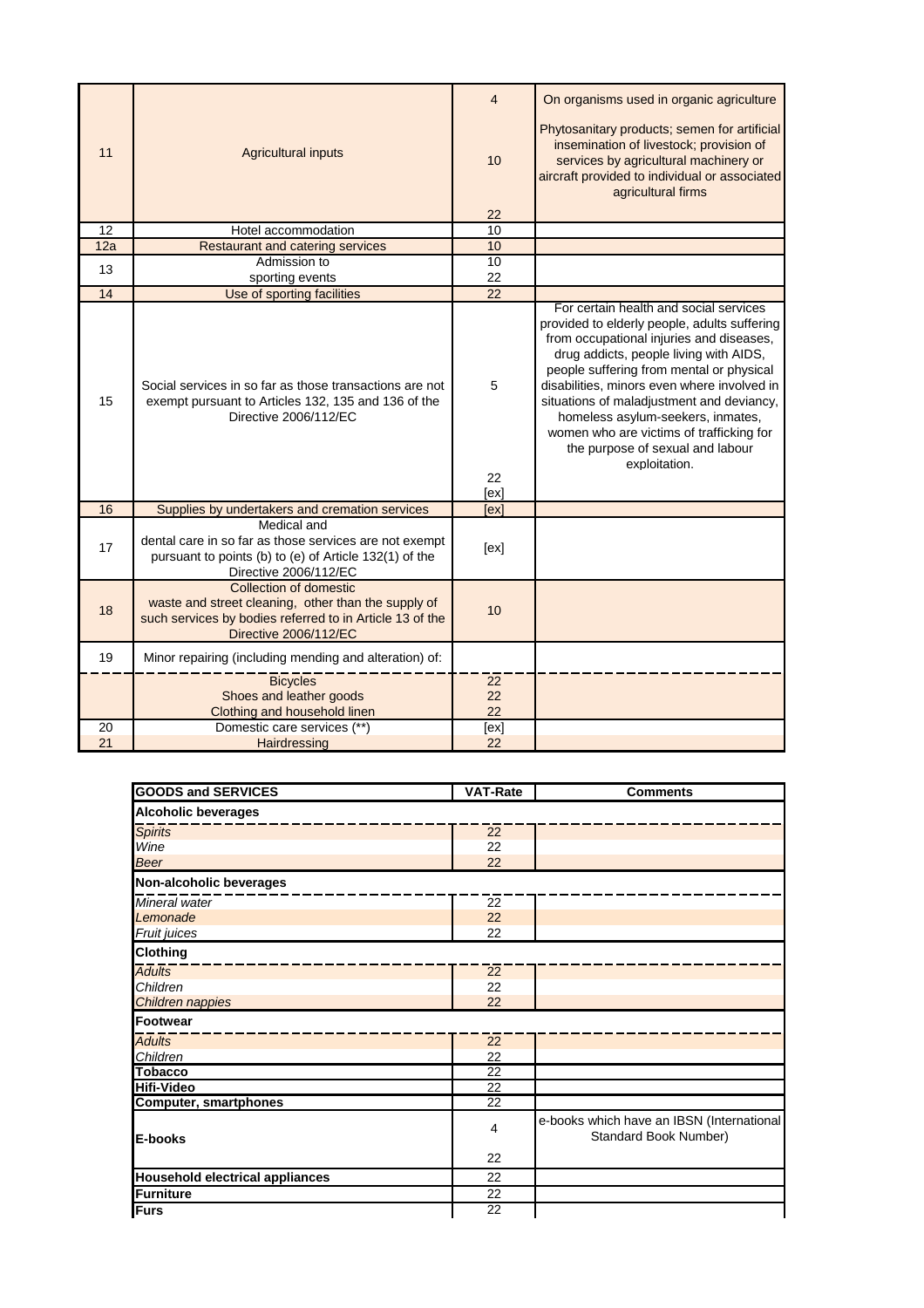| <b>Jewels</b>                                           | 22              |                                         |  |  |
|---------------------------------------------------------|-----------------|-----------------------------------------|--|--|
| <b>Telecommunication services</b>                       |                 |                                         |  |  |
| Phone/fax/telex/etc.                                    | 22              |                                         |  |  |
| Pay TV/ cable TV                                        | 22              |                                         |  |  |
| <b>TV</b> licence                                       | $\overline{4}$  |                                         |  |  |
| <b>Energy products</b>                                  |                 |                                         |  |  |
| <b>Natural</b> gas                                      | 10              |                                         |  |  |
| Electricity                                             | 10              |                                         |  |  |
| <b>District heating</b>                                 | 22              |                                         |  |  |
| Firewood                                                | 10              |                                         |  |  |
| <b>Timber for industrial use</b>                        | 22              |                                         |  |  |
| <b>Petroleum products</b>                               |                 |                                         |  |  |
| Petrol (unleaded)                                       | 22              |                                         |  |  |
| Diesel fuel                                             | 22              |                                         |  |  |
| <b>LPG</b>                                              | 22              |                                         |  |  |
| Heating oil                                             | 22              |                                         |  |  |
| Lubricants                                              | 22              |                                         |  |  |
|                                                         | 22              |                                         |  |  |
| <b>Motor vehicles</b>                                   | 4               | On vehicles for the use of the disabled |  |  |
|                                                         |                 | The margin scheme applies to second-    |  |  |
|                                                         | [m]             | hand cars                               |  |  |
| Passenger transport (domestic)                          |                 |                                         |  |  |
| Air                                                     | 10              |                                         |  |  |
| Sea                                                     | 10              |                                         |  |  |
| Inland waterway                                         | 10              |                                         |  |  |
| Rail                                                    | 10              |                                         |  |  |
|                                                         | [ex]            |                                         |  |  |
| Road                                                    | 10              |                                         |  |  |
|                                                         | [ex]            |                                         |  |  |
| Passenger transport (international)                     |                 |                                         |  |  |
| Air                                                     | $\pmb{0}$       |                                         |  |  |
| Sea                                                     | 0               |                                         |  |  |
| Inland waterway                                         | $\mathbf 0$     |                                         |  |  |
| Rail                                                    | 0               |                                         |  |  |
| Road                                                    | $\mathbf 0$     |                                         |  |  |
| <b>Travel agencies</b>                                  | $\overline{22}$ |                                         |  |  |
|                                                         | [m]             |                                         |  |  |
| <b>Hotels</b>                                           | 10              |                                         |  |  |
| <b>Take away</b>                                        | 10              |                                         |  |  |
| <b>Bars and cafés</b>                                   |                 |                                         |  |  |
| Bars and cafés                                          | 10              |                                         |  |  |
| Night clubs                                             | 22              |                                         |  |  |
| <b>Alcoholic beverages</b>                              | 10              |                                         |  |  |
| Consumption on board ships, aircraft or trains<br>Goods |                 |                                         |  |  |
| <b>Services</b>                                         |                 |                                         |  |  |
| <b>Cut flowers and plants</b>                           |                 |                                         |  |  |
| Decorative use                                          | 10              |                                         |  |  |
| Food production                                         | $10$            |                                         |  |  |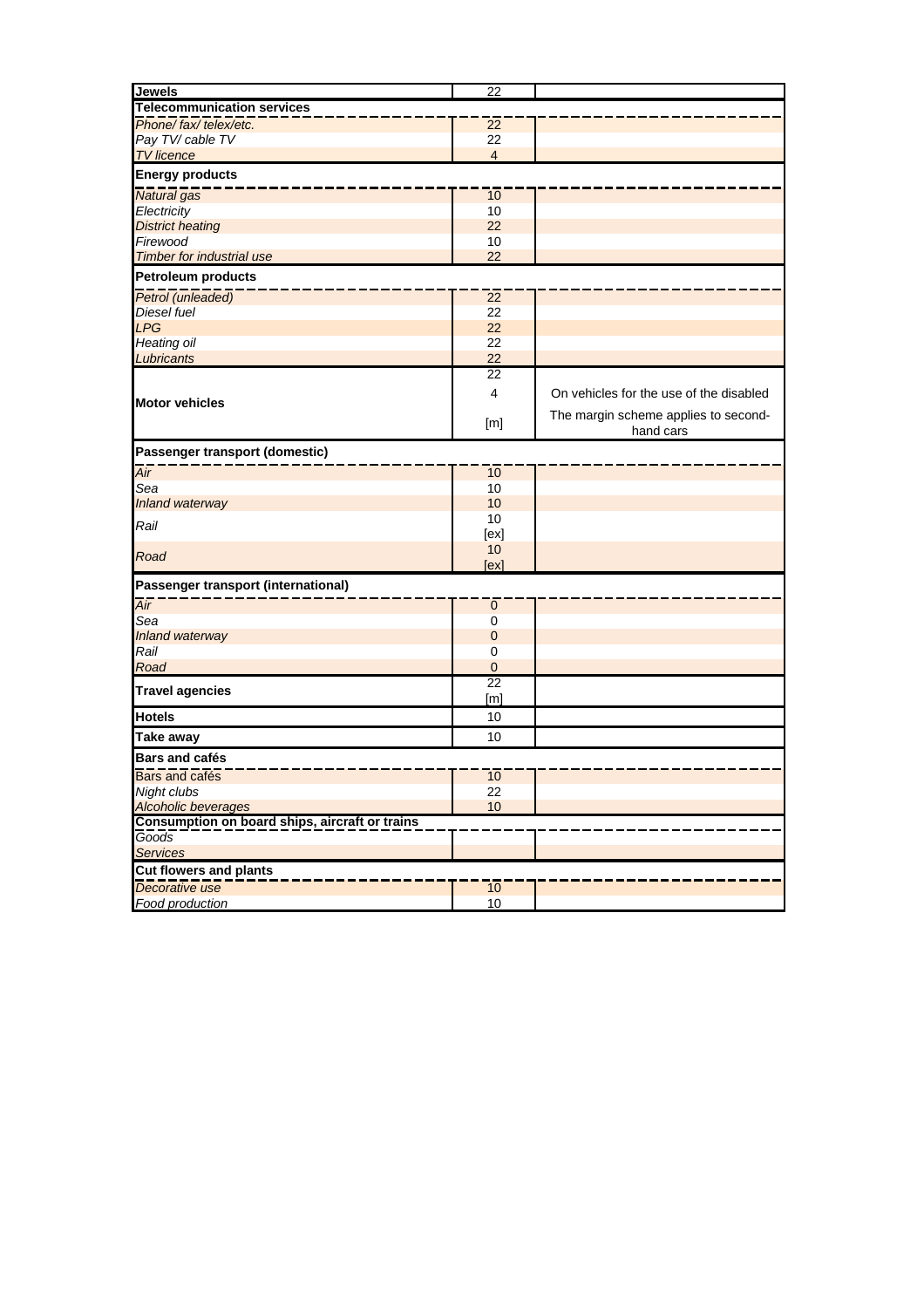| Immovable property                                                                         |                 |                                                                                                                                                                                                                                                                                                                                                                                                 |
|--------------------------------------------------------------------------------------------|-----------------|-------------------------------------------------------------------------------------------------------------------------------------------------------------------------------------------------------------------------------------------------------------------------------------------------------------------------------------------------------------------------------------------------|
| Social Housing (category 10/Annex III)                                                     | $\overline{4}$  | Non-luxury housing in accordance with the<br>criteria set forth by Decree of the Minister<br>of Public Works Nº 218 of 2 August 1969                                                                                                                                                                                                                                                            |
|                                                                                            | 10              |                                                                                                                                                                                                                                                                                                                                                                                                 |
| Renovation and repairing (category 10a/Annex III)                                          | 10              |                                                                                                                                                                                                                                                                                                                                                                                                 |
| <b>Building land</b>                                                                       | 22              |                                                                                                                                                                                                                                                                                                                                                                                                 |
|                                                                                            | 4               | Only for first housing                                                                                                                                                                                                                                                                                                                                                                          |
| Supplies of new buildings                                                                  | 10<br>22        | Non luxurious dwellings according to the<br>criteria referred to in decree by the Ministry<br>of Public Works of 2 August 1969,<br>published in the Official Gazette Nº 218 of<br>27 August 1969, even if assigned as<br>property leased to the shareholders of<br>building cooperatives and heir consortia,<br>even though not yet finished, provided that<br>the original destination remains |
|                                                                                            | $\overline{4}$  | Only for first housing                                                                                                                                                                                                                                                                                                                                                                          |
| <b>Construction work on new buildings</b>                                                  | 10              |                                                                                                                                                                                                                                                                                                                                                                                                 |
| <b>Agricultural Inputs</b>                                                                 |                 |                                                                                                                                                                                                                                                                                                                                                                                                 |
| Pesticides and plant protection materials                                                  | 22              |                                                                                                                                                                                                                                                                                                                                                                                                 |
| Fertilisers                                                                                | 4               | On organisms used in organic agriculture                                                                                                                                                                                                                                                                                                                                                        |
| Treatment of waste and waste water                                                         | 10              | Raising and discharge of water, used by<br>remediation and irrigation consortia                                                                                                                                                                                                                                                                                                                 |
|                                                                                            | 22              |                                                                                                                                                                                                                                                                                                                                                                                                 |
| Collection of household waste,                                                             | 10              |                                                                                                                                                                                                                                                                                                                                                                                                 |
| Arrangements for the taxation of gold                                                      |                 |                                                                                                                                                                                                                                                                                                                                                                                                 |
| Ingots and bars                                                                            | [ex]<br>22      |                                                                                                                                                                                                                                                                                                                                                                                                 |
|                                                                                            | [ex]            |                                                                                                                                                                                                                                                                                                                                                                                                 |
| Coins (currency)                                                                           | 22              |                                                                                                                                                                                                                                                                                                                                                                                                 |
| Jewellery, gold plate, medals, tools                                                       | 22              |                                                                                                                                                                                                                                                                                                                                                                                                 |
| Services supplied by lawyers                                                               | 22              |                                                                                                                                                                                                                                                                                                                                                                                                 |
| Taxation of works of art, collector's items and antiques                                   |                 |                                                                                                                                                                                                                                                                                                                                                                                                 |
| Works of art, collector's items and antiques                                               | $\overline{22}$ |                                                                                                                                                                                                                                                                                                                                                                                                 |
| Rate on importation (Article 103 of the Directive<br>2006/112/EC)                          | 10              | "Occasional sales" are taxable at the<br>standard rate                                                                                                                                                                                                                                                                                                                                          |
| Supplies by creators and occasional sales (Article<br>103(2) of the Directive 2006/112/EC) | 10              | "Occasional sales" are taxable at the<br>standard rate                                                                                                                                                                                                                                                                                                                                          |

### *The rate of 4% applicable to:*

- Some food products

 - Newspapers, and news magazines, dispatches from the press agencies, books, periodicals, even Braille writings and audio-magnetic media for the blind and the visually impaired; e-books and all digital publications as newspapers, newsletters, periodicals, etc. which is issued by an electronic means and has an IBSN (International Standard Book Number) or ISSN (International Standard Serial Number); with the exclusion of pornographic newspapers and periodicals and catalogues different from those in the information library; printed music editions, printed maps, including printed globes.

- Supply of new buildings (only for first housing)

- Construction work on new buildings (only for first housing)
- Pesticides, natural and artificial fertilizers used in organic agriculture

### *Geographical features of the application of VAT in the EU:*

The following territories are excluded from the scope of VAT: Livigno, Campione d'Italia and the territorial waters of Lake Lugano.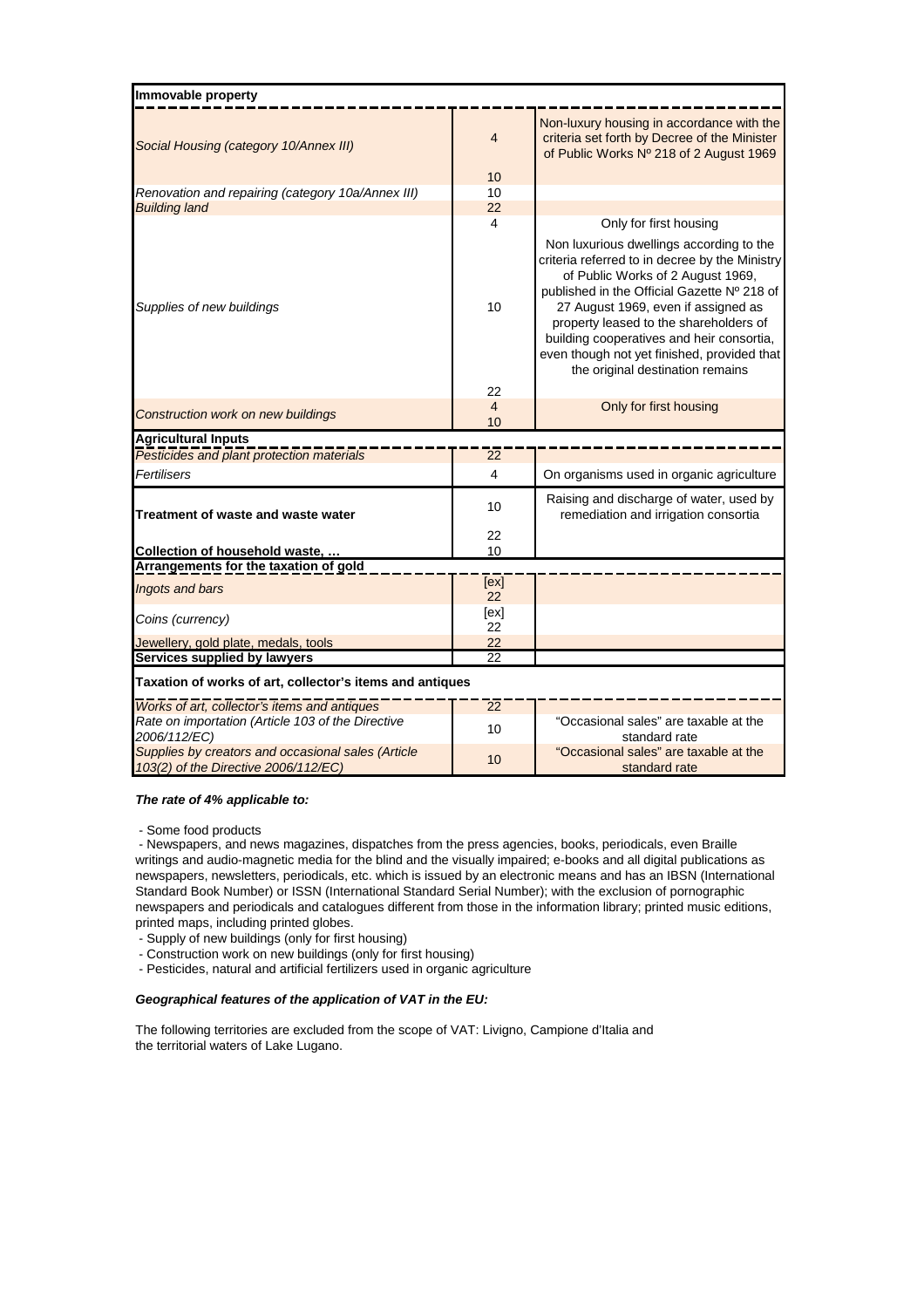## **CYPRUS**

|                 | <b>Category</b>                                                                                                                                                    | <b>VAT-Rate</b>                  | <b>Comments</b>                        |
|-----------------|--------------------------------------------------------------------------------------------------------------------------------------------------------------------|----------------------------------|----------------------------------------|
| $\mathbf{1}$    | <b>Foodstuffs</b>                                                                                                                                                  | 5                                |                                        |
|                 |                                                                                                                                                                    | 19                               |                                        |
| $\overline{2}$  | Water supplies                                                                                                                                                     | 5                                |                                        |
| 3               | <b>Pharmaceutical products</b><br>Medical equipment                                                                                                                | 5                                |                                        |
| 4               | for disabled persons                                                                                                                                               | 5                                |                                        |
|                 | Children's car seats                                                                                                                                               | 5                                |                                        |
| 5               | Transport of passengers (+see n° VI)                                                                                                                               | $\overline{5}$<br>$\overline{9}$ |                                        |
|                 | <b>Books</b>                                                                                                                                                       | $\overline{5}$                   |                                        |
| 6               | Books on other physical means of support                                                                                                                           | $\overline{19}$                  |                                        |
|                 | Newspapers                                                                                                                                                         | $\overline{5}$                   |                                        |
|                 | Periodicals                                                                                                                                                        | 5                                |                                        |
| $\overline{7}$  | Admission to cultural services (shows, cinema, theatre)                                                                                                            | [ex]<br>5                        |                                        |
|                 | Admission to amusement parks                                                                                                                                       | $\overline{5}$                   |                                        |
| 8               | Pay TV/ cable TV                                                                                                                                                   | 19                               |                                        |
|                 | TV licence                                                                                                                                                         | N/A                              |                                        |
| 9               | Writers, composers, etc.                                                                                                                                           | 5                                |                                        |
| 10              | Social housing                                                                                                                                                     | 5                                |                                        |
| 10a             | Renovation and repairing of private dwellings (*)                                                                                                                  | $\overline{5}$                   |                                        |
| 10 <sub>b</sub> | Window cleaning and cleaning in private households                                                                                                                 | 19                               |                                        |
| 11              | <b>Agricultural inputs</b>                                                                                                                                         | 5<br>19                          |                                        |
| $\overline{12}$ | Hotel accommodation                                                                                                                                                | $\overline{9}$                   |                                        |
| 12a             | <b>Restaurant and catering services</b>                                                                                                                            | 9                                |                                        |
| 13              | Admission to                                                                                                                                                       | 5                                |                                        |
|                 | sporting events                                                                                                                                                    | $\overline{5}$                   |                                        |
| 14              | Use of sporting facilities                                                                                                                                         |                                  |                                        |
| 15              | Social services in so far as those transactions are not<br>exempt pursuant to Articles 132, 135 and 136 of the<br>Directive 2006/112/EC                            | [ex]                             |                                        |
| 16              | Supplies by undertakers and cremation services                                                                                                                     | 19                               |                                        |
|                 |                                                                                                                                                                    | 5                                | supply of coffins and funeral services |
| 17              | Medical and<br>dental care in so far as those services are not exempt<br>pursuant to points (b) to (e) of Article 132(1) of the<br>Directive 2006/112/EC           | 5                                |                                        |
| 18              | Collection of domestic<br>waste and street cleaning, other than the supply of<br>such services by bodies referred to in Article 13 of the<br>Directive 2006/112/EC | 5                                |                                        |
| 19              | Minor repairing (including mending and alteration) of:                                                                                                             |                                  |                                        |
|                 | <b>Bicycles</b>                                                                                                                                                    | $\overline{19}$                  |                                        |
|                 | Shoes and leather goods                                                                                                                                            | 19                               |                                        |
|                 | Clothing and household linen                                                                                                                                       | 19                               |                                        |
| 20              | Domestic care services (**)                                                                                                                                        | 19                               |                                        |
| 21              | Hairdressing                                                                                                                                                       | 5                                |                                        |

| <b>GOODS and SERVICES</b>  | <b>VAT-Rate</b> | <b>Comments</b> |  |  |
|----------------------------|-----------------|-----------------|--|--|
| <b>Alcoholic beverages</b> |                 |                 |  |  |
| <b>Spirits</b>             | 19              |                 |  |  |
| Wine                       | 19              |                 |  |  |
| <b>Beer</b>                | 19              |                 |  |  |
| Non-alcoholic beverages    |                 |                 |  |  |
| Mineral water              | 5               |                 |  |  |
| Lemonade                   | 5               |                 |  |  |
| Fruit juices               | 5               |                 |  |  |
| <b>Clothing</b>            |                 |                 |  |  |
| <b>Adults</b>              | 19              |                 |  |  |
| Children                   | 19              |                 |  |  |
| <b>Children nappies</b>    | 19              |                 |  |  |
| <b>Footwear</b>            |                 |                 |  |  |
| <b>Adults</b>              | 19              |                 |  |  |
| Children                   | 19              |                 |  |  |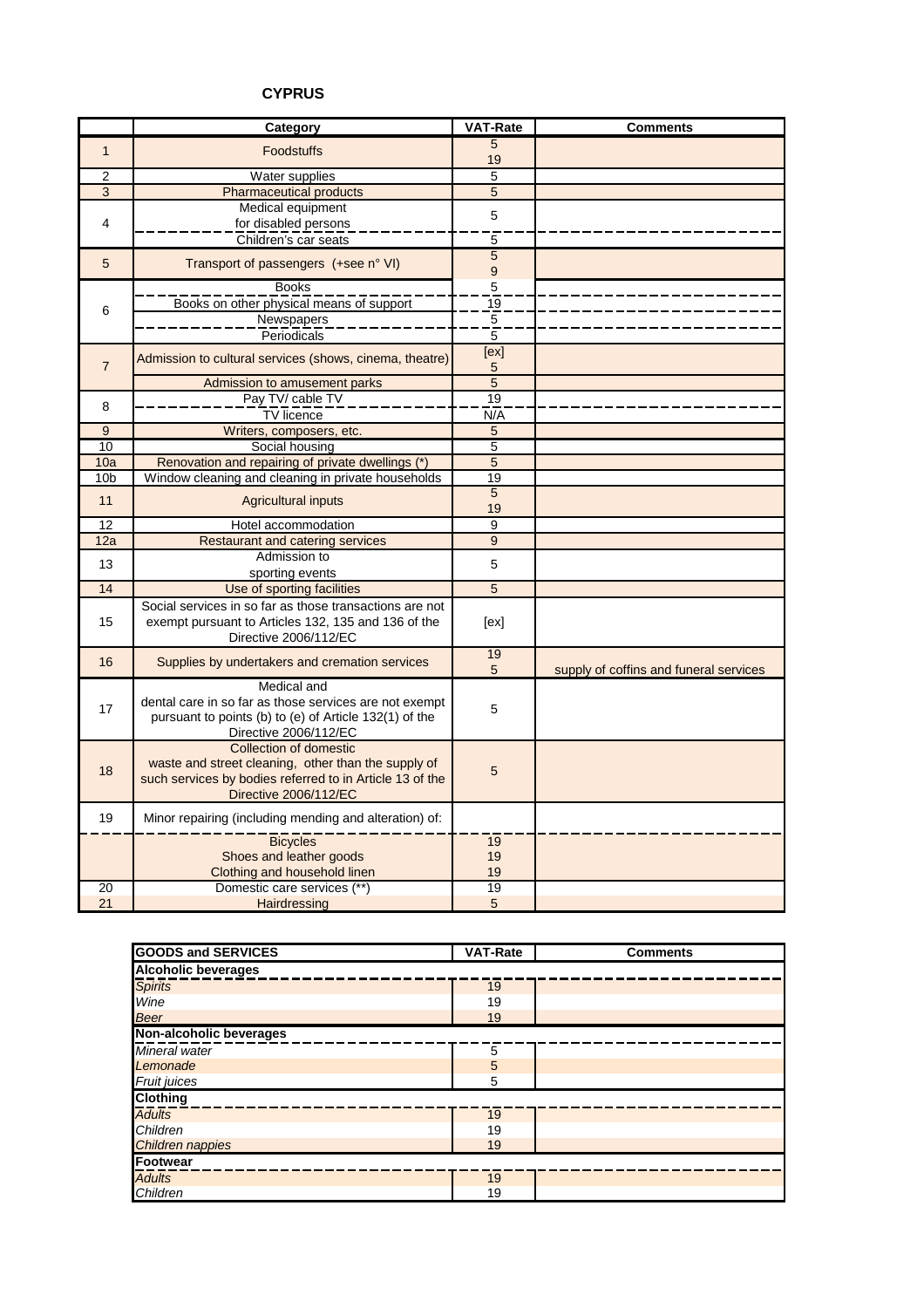| <b>Tobacco</b>                                                            | 19                 |                                     |
|---------------------------------------------------------------------------|--------------------|-------------------------------------|
| <b>Hifi-Video</b>                                                         | 19                 |                                     |
| <b>Computer, smartphones</b>                                              | 19                 |                                     |
| E-books                                                                   | 19                 |                                     |
| <b>Household electrical appliances</b>                                    | 19                 |                                     |
| <b>Furniture</b>                                                          | 19                 |                                     |
| Furs                                                                      | 19                 |                                     |
| Jewels                                                                    | 19                 |                                     |
| <b>Telecommunication services</b>                                         |                    |                                     |
| Phone/fax/telex/etc.                                                      | 19                 |                                     |
| Pay TV/ cable TV                                                          | 19<br>N/A          |                                     |
| <b>TV</b> licence                                                         |                    |                                     |
| <b>Energy products</b>                                                    |                    |                                     |
| Natural gas<br>Electricity                                                | 19<br>19           |                                     |
| <b>District heating</b>                                                   | 19                 |                                     |
| Firewood                                                                  | 19                 |                                     |
| <b>Timber for industrial use</b>                                          | 19                 |                                     |
| <b>Petroleum products</b>                                                 |                    |                                     |
| Petrol (unleaded)                                                         | 19                 |                                     |
| Diesel fuel                                                               | 19                 |                                     |
| <b>LPG</b>                                                                | 5                  | LPG in cylinders                    |
| Heating oil                                                               | 19                 |                                     |
| Lubricants                                                                | 19                 |                                     |
| <b>Motor vehicles</b>                                                     | 19                 |                                     |
| Passenger transport (domestic)                                            |                    |                                     |
| Air                                                                       | N/A                |                                     |
| Sea                                                                       | 9                  |                                     |
| Inland waterway                                                           | N/A                |                                     |
| Rail                                                                      | N/A                |                                     |
| Road                                                                      | 5                  |                                     |
|                                                                           | 9                  |                                     |
| Passenger transport (international)                                       |                    |                                     |
| $\overline{Air}$                                                          | $\mathbf 0$        |                                     |
| Sea<br>Inland waterway                                                    | $\mathbf 0$<br>N/A |                                     |
| Rail                                                                      | N/A                |                                     |
| Road                                                                      | $\mathbf 0$        |                                     |
|                                                                           | 19                 |                                     |
| <b>Travel agencies</b>                                                    | [m]                |                                     |
| <b>Hotels</b>                                                             | 9                  |                                     |
| Take away                                                                 | 5                  |                                     |
|                                                                           |                    |                                     |
|                                                                           | 19                 | soft drinks and alcoholic beverages |
| <b>Bars and cafés</b>                                                     |                    |                                     |
| Bars and cafés                                                            | 19                 |                                     |
|                                                                           | 9                  | cafés                               |
| Night clubs                                                               | 19                 |                                     |
| <b>Alcoholic beverages</b>                                                | 19                 |                                     |
| Consumption on board ships, aircraft or trains                            |                    |                                     |
| Goods                                                                     | 0                  | on international flights            |
| <b>Services</b>                                                           | $\boldsymbol{9}$   | on intracommunity flights           |
|                                                                           | 19                 |                                     |
| <b>Cut flowers and plants</b>                                             |                    |                                     |
| Decorative use                                                            | 19                 |                                     |
| Food production                                                           | 5                  |                                     |
| Immovable property                                                        |                    |                                     |
| Social Housing (category 10/Annex III)                                    | $\sqrt{5}$<br>5    |                                     |
| Renovation and repairing (category 10a/Annex III)<br><b>Building land</b> | [ex]               |                                     |
| Supplies of new buildings                                                 | 19                 |                                     |
| <b>Construction work on new buildings</b>                                 | 19                 |                                     |
| <b>Agricultural Inputs</b>                                                |                    |                                     |
| Pesticides and plant protection materials                                 | $\overline{5}$     |                                     |
| Fertilisers                                                               | 5                  |                                     |
| Treatment of waste and waste water                                        | 5                  |                                     |
|                                                                           | 5                  |                                     |
| Collection of household waste,                                            | ſ-1                |                                     |
| Arrangements for the taxation of gold                                     |                    |                                     |
|                                                                           |                    |                                     |
| Ingots and bars                                                           | [ex]               |                                     |
| Coins (currency)<br>Jewellery, gold plate, medals, tools                  | [ex]<br>19         |                                     |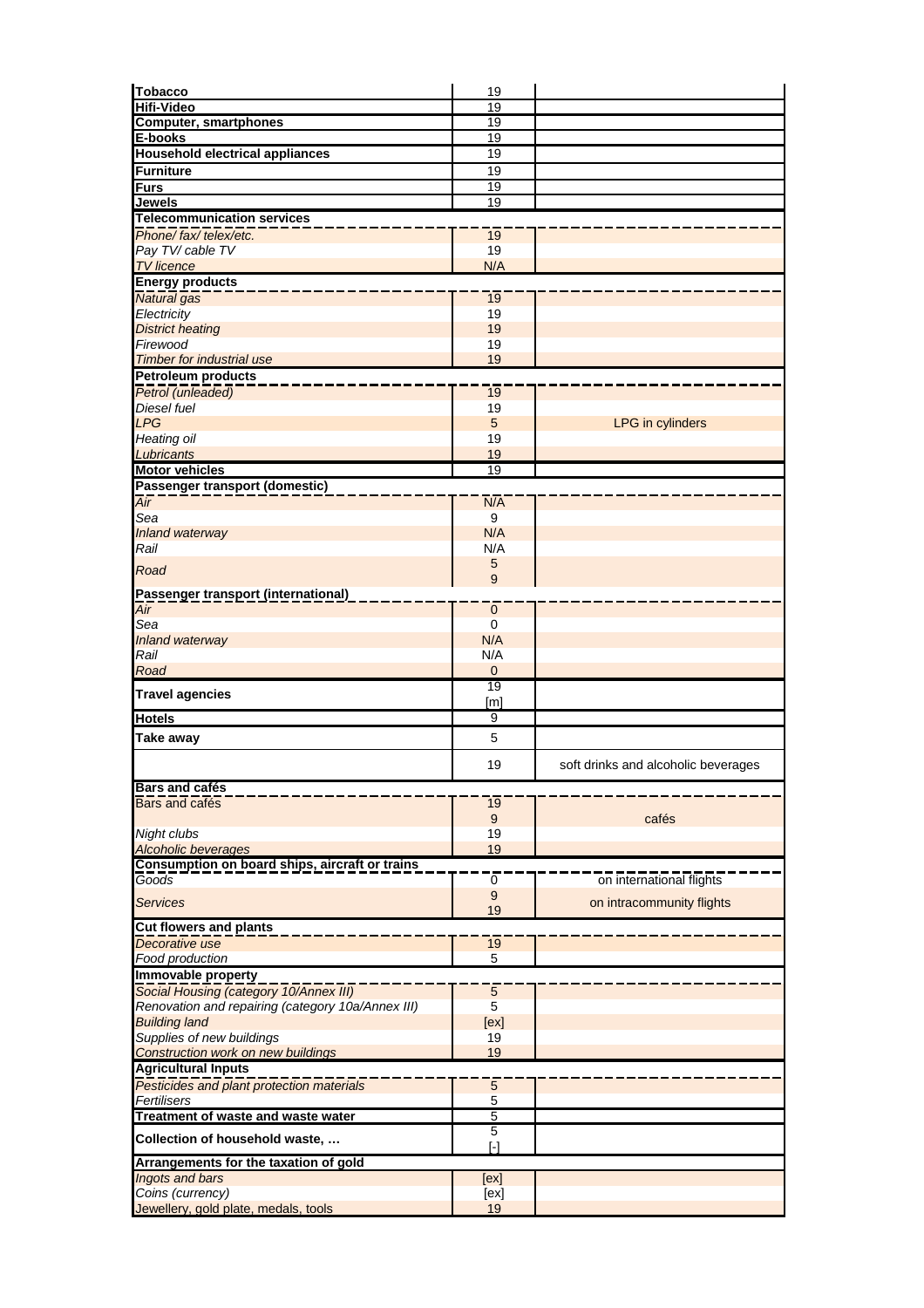| Services supplied by lawyers                                                               | 19  |                                                                      |  |  |
|--------------------------------------------------------------------------------------------|-----|----------------------------------------------------------------------|--|--|
| Taxation of works of art, collector's items and antiques                                   |     |                                                                      |  |  |
| Works of art, collector's items and antiques                                               | 5   |                                                                      |  |  |
| Rate on importation (Article 103 of the Directive<br>2006/112/EC)                          | 5   | Importation of goods of archaeological<br>value (CN code 9706 00 00) |  |  |
| Supplies by creators and occasional sales (Article<br>103(2) of the Directive 2006/112/EC) | N/A |                                                                      |  |  |

### *Geographical features of the application of VAT:*

Transactions originating in, or intended for, the United Kingdom Sovereign Base Areas of Akrotiri and Dhekelia are treated as transactions originating in, or intended for, the Republic of Cyprus.

The application of the acquis is suspended in those areas of the Republic of Cyprus in which the government of the Republic of Cyprus does not exercise effective control.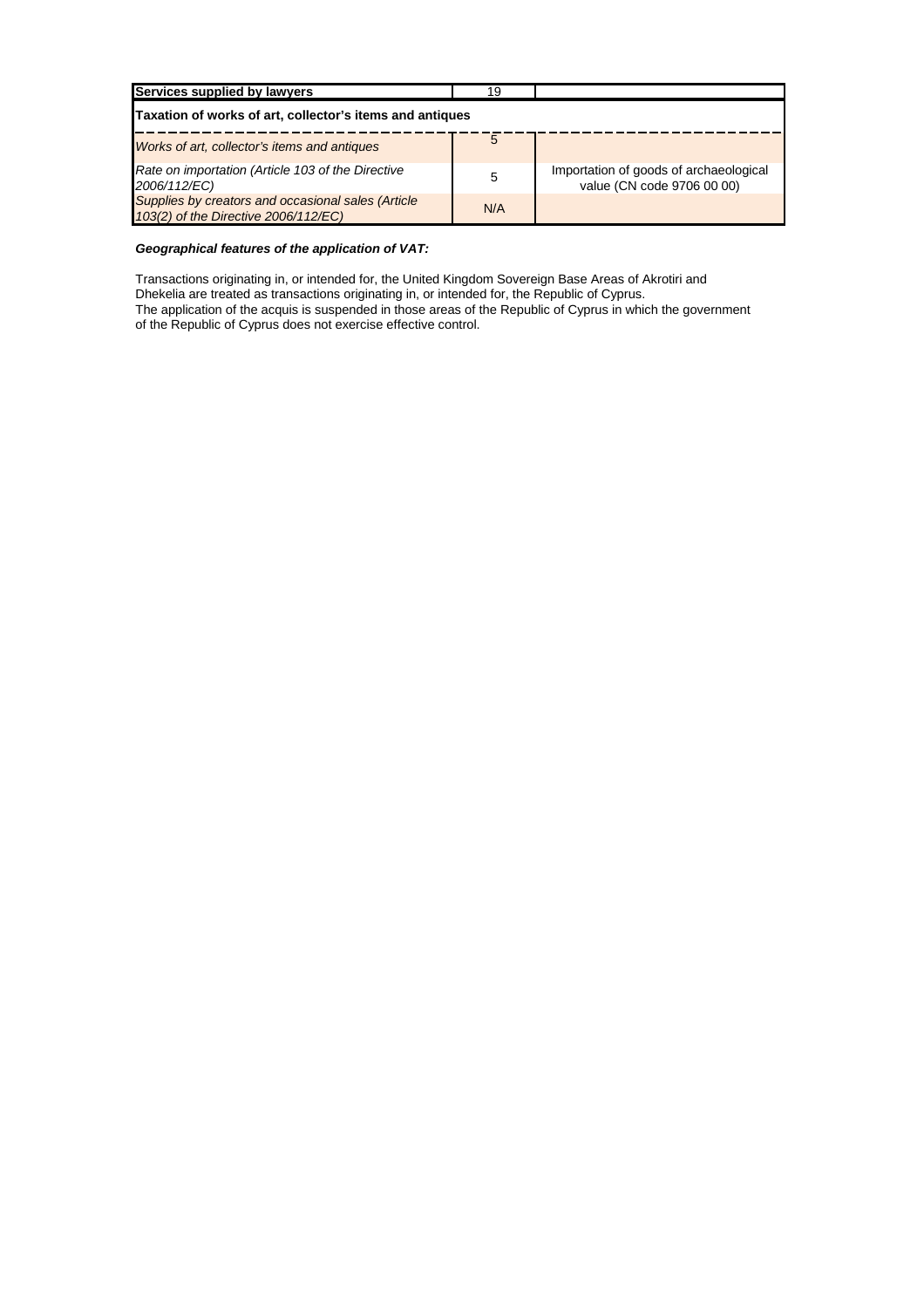# **LATVIA**

|                 | Category                                                                                                                                                           | <b>VAT-Rate</b> | <b>Comments</b>                                                                         |
|-----------------|--------------------------------------------------------------------------------------------------------------------------------------------------------------------|-----------------|-----------------------------------------------------------------------------------------|
| $\mathbf{1}$    | <b>Foodstuffs</b>                                                                                                                                                  | 21              |                                                                                         |
|                 |                                                                                                                                                                    | 12              |                                                                                         |
| $\overline{2}$  | Water supplies                                                                                                                                                     | 21              |                                                                                         |
| 3               | <b>Pharmaceutical products</b>                                                                                                                                     | 12              |                                                                                         |
|                 | Medical equipment                                                                                                                                                  | 12              |                                                                                         |
| 4               | for disabled persons                                                                                                                                               |                 |                                                                                         |
|                 | Children's car seats                                                                                                                                               | 21              |                                                                                         |
|                 | <b>Transport of passengers</b>                                                                                                                                     | 12              |                                                                                         |
| 5               | $(+see n° VI)$                                                                                                                                                     | [ex]            | Transport of schoolchildren conducted by<br>carriers licensed specially for this reason |
|                 |                                                                                                                                                                    |                 |                                                                                         |
|                 | <b>Books</b>                                                                                                                                                       | 12              |                                                                                         |
| 6               | Books on other physical means of support                                                                                                                           | $\frac{21}{2}$  |                                                                                         |
|                 | Newspapers                                                                                                                                                         | $\overline{12}$ |                                                                                         |
|                 | Periodicals                                                                                                                                                        | 12              |                                                                                         |
| $\overline{7}$  | Admission to cultural services (shows, cinema, theatre)                                                                                                            | [ex]<br>21      | Admissions to cinema (film shows)                                                       |
|                 | Admission to amusement parks                                                                                                                                       | 21              |                                                                                         |
| 8               | Pay TV/ cable TV                                                                                                                                                   | $\overline{21}$ |                                                                                         |
|                 | <b>TV</b> licence                                                                                                                                                  | $[\cdot]$       |                                                                                         |
| 9               | Writers, composers, etc.                                                                                                                                           | <b>Tex</b>      |                                                                                         |
| 10              | Social housing                                                                                                                                                     | 21              |                                                                                         |
| 10a             | Renovation and repairing of private dwellings (*)                                                                                                                  | 21              |                                                                                         |
| 10 <sub>b</sub> | Window cleaning and cleaning in private households                                                                                                                 | 21              |                                                                                         |
| 11              | <b>Agricultural inputs</b>                                                                                                                                         | 21              |                                                                                         |
| 12              | Hotel accommodation                                                                                                                                                | 12              |                                                                                         |
| 12a             | <b>Restaurant and catering services</b>                                                                                                                            | $\overline{21}$ |                                                                                         |
| 13              | Admission to                                                                                                                                                       | 21              |                                                                                         |
|                 | sporting events                                                                                                                                                    |                 |                                                                                         |
| 14              | Use of sporting facilities                                                                                                                                         | 21              |                                                                                         |
| 15              | Social services in so far as those transactions are not<br>exempt pursuant to Articles 132, 135 and 136 of the<br>Directive 2006/112/EC                            | [ex]            |                                                                                         |
| 16              | Supplies by undertakers and cremation services                                                                                                                     | 21              |                                                                                         |
| 17              | Medical and<br>dental care in so far as those services are not exempt<br>pursuant to points (b) to (e) of Article 132(1) of the<br>Directive 2006/112/EC           | [ex]            |                                                                                         |
| 18              | Collection of domestic<br>waste and street cleaning, other than the supply of<br>such services by bodies referred to in Article 13 of the<br>Directive 2006/112/EC | 21              |                                                                                         |
| 19              | Minor repairing (including mending and alteration) of:                                                                                                             |                 |                                                                                         |
|                 | <b>Bicycles</b>                                                                                                                                                    | 21              |                                                                                         |
|                 | Shoes and leather goods                                                                                                                                            | 21              |                                                                                         |
|                 | Clothing and household linen                                                                                                                                       | 21              |                                                                                         |
| 20              | Domestic care services (**)                                                                                                                                        | 21              |                                                                                         |
| 21              | Hairdressing                                                                                                                                                       | 21              |                                                                                         |

| <b>GOODS and SERVICES</b>  | <b>VAT-Rate</b> | <b>Comments</b> |  |
|----------------------------|-----------------|-----------------|--|
| <b>Alcoholic beverages</b> |                 |                 |  |
| <b>Spirits</b>             | 21              |                 |  |
| Wine                       | 21              |                 |  |
| Beer                       | 21              |                 |  |
| Non-alcoholic beverages    |                 |                 |  |
| Mineral water              | 21              |                 |  |
| Lemonade                   | 21              |                 |  |
| Fruit juices               | 21              |                 |  |
| <b>Clothing</b>            |                 |                 |  |
| <b>Adults</b>              | 21              |                 |  |
| Children                   | 21              |                 |  |
| Children nappies           | 21              |                 |  |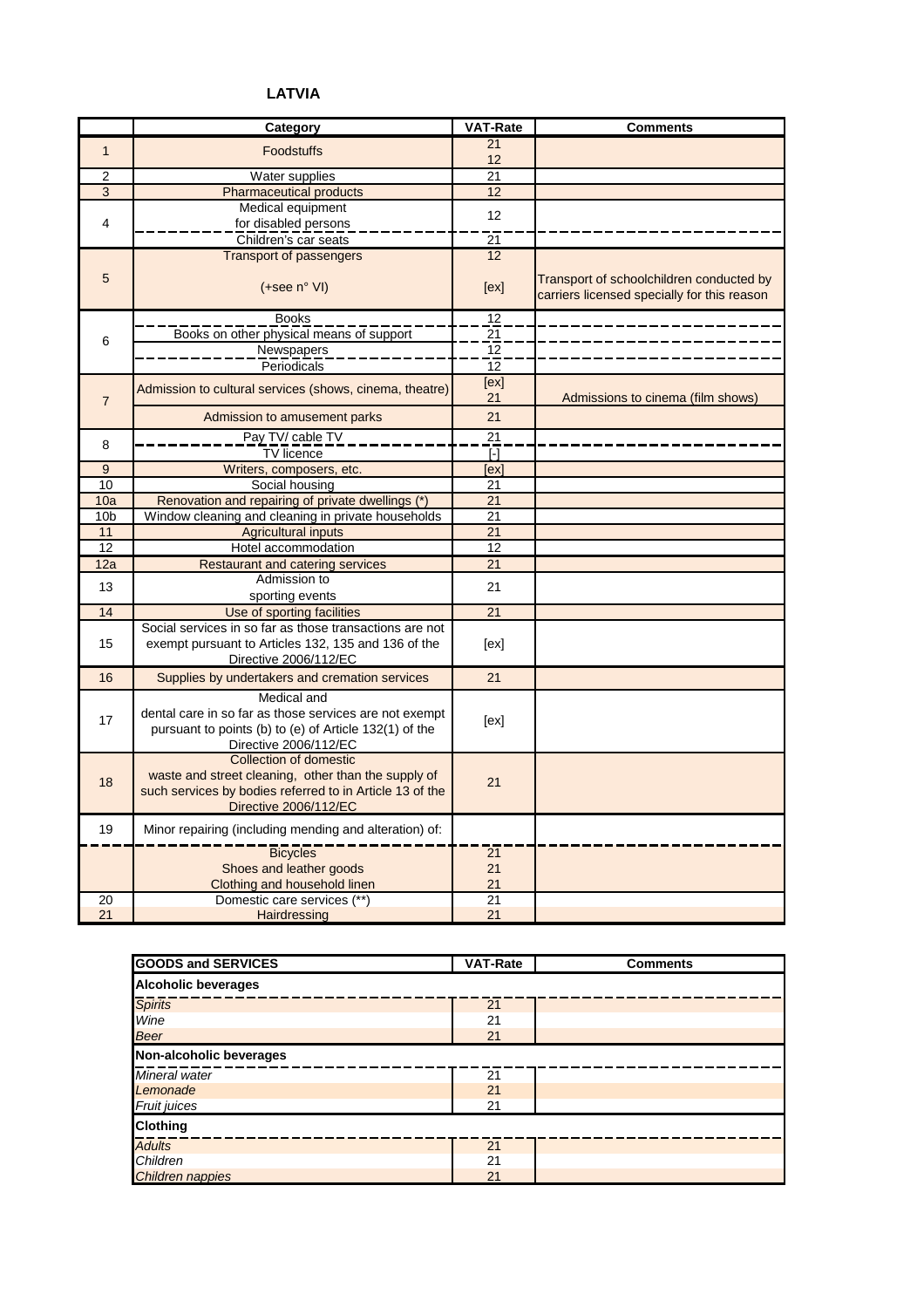| <b>Footwear</b>                                   |                   |                                     |  |
|---------------------------------------------------|-------------------|-------------------------------------|--|
| <b>Adults</b>                                     | 21                |                                     |  |
| Children                                          | 21                |                                     |  |
| <b>Tobacco</b>                                    | $\overline{21}$   |                                     |  |
| Hifi-Video                                        | 21                |                                     |  |
| <b>Computer, smartphones</b>                      | 21                |                                     |  |
| E-books                                           | 21                |                                     |  |
| <b>Household electrical appliances</b>            | 21                |                                     |  |
| <b>Furniture</b>                                  | 21                |                                     |  |
| <b>Furs</b>                                       | 21                |                                     |  |
| Jewels                                            | 21                |                                     |  |
| <b>Telecommunication services</b>                 |                   |                                     |  |
| Phone/fax/telex/etc.                              | 21                |                                     |  |
| Pay TV/ cable TV                                  | 21                |                                     |  |
| <b>TV</b> licence                                 | $\lceil - \rceil$ |                                     |  |
| <b>Energy products</b>                            |                   |                                     |  |
| <b>Natural</b> gas                                | 21                |                                     |  |
| Electricity                                       | 21                |                                     |  |
| <b>District heating</b>                           | 12                |                                     |  |
| Firewood                                          | 21                |                                     |  |
| <b>Timber for industrial use</b>                  | 21                |                                     |  |
| Petroleum products                                |                   |                                     |  |
|                                                   |                   |                                     |  |
| Petrol (unleaded)                                 | $\overline{21}$   |                                     |  |
| Diesel fuel<br><b>LPG</b>                         | 21                |                                     |  |
|                                                   | 21<br>21          |                                     |  |
| <b>Heating oil</b>                                |                   |                                     |  |
| Lubricants                                        | 21                |                                     |  |
| <b>Motor vehicles</b>                             | 21                |                                     |  |
| Passenger transport (domestic)                    |                   |                                     |  |
| Air                                               | 12                |                                     |  |
| Sea                                               | 12                |                                     |  |
| <b>Inland waterway</b>                            | 12                |                                     |  |
|                                                   |                   |                                     |  |
| Rail                                              | 12                |                                     |  |
| Road                                              | 12                |                                     |  |
| Passenger transport (international)               |                   |                                     |  |
|                                                   | $\mathbf 0$       |                                     |  |
| Sea                                               | $\mathbf 0$       |                                     |  |
| <b>Inland waterway</b>                            | $\mathbf 0$       |                                     |  |
| Rail                                              | $\mathbf 0$       |                                     |  |
| Road                                              | $\mathbf 0$       |                                     |  |
| <b>Travel agencies</b>                            | 21                |                                     |  |
|                                                   | [ <sub>m</sub> ]  |                                     |  |
| <b>Hotels</b>                                     | 21                |                                     |  |
| <b>Take away</b>                                  | 21                |                                     |  |
| <b>Bars and cafés</b>                             |                   |                                     |  |
| Bars and cafés                                    | 21                |                                     |  |
| Night clubs                                       | 21                |                                     |  |
| <b>Alcoholic beverages</b>                        | 21                |                                     |  |
| Consumption on board ships, aircraft or trains    |                   |                                     |  |
| Goods                                             |                   |                                     |  |
| <b>Services</b>                                   |                   |                                     |  |
|                                                   |                   |                                     |  |
| Cut flowers and plants                            |                   |                                     |  |
| Decorative use                                    | 21                |                                     |  |
| Food production                                   | 21                |                                     |  |
| Immovable property                                |                   |                                     |  |
| Social Housing (category 10/Annex III)            | 21                |                                     |  |
| Renovation and repairing (category 10a/Annex III) | 21                |                                     |  |
| <b>Building land</b>                              | 21                |                                     |  |
| Supplies of new buildings                         | 21                | To the first supply of new building |  |
| <b>Construction work on new buildings</b>         | 21                |                                     |  |
| <b>Agricultural Inputs</b>                        |                   |                                     |  |
| Pesticides and plant protection materials         | 21                |                                     |  |
| Fertilisers                                       | 21                |                                     |  |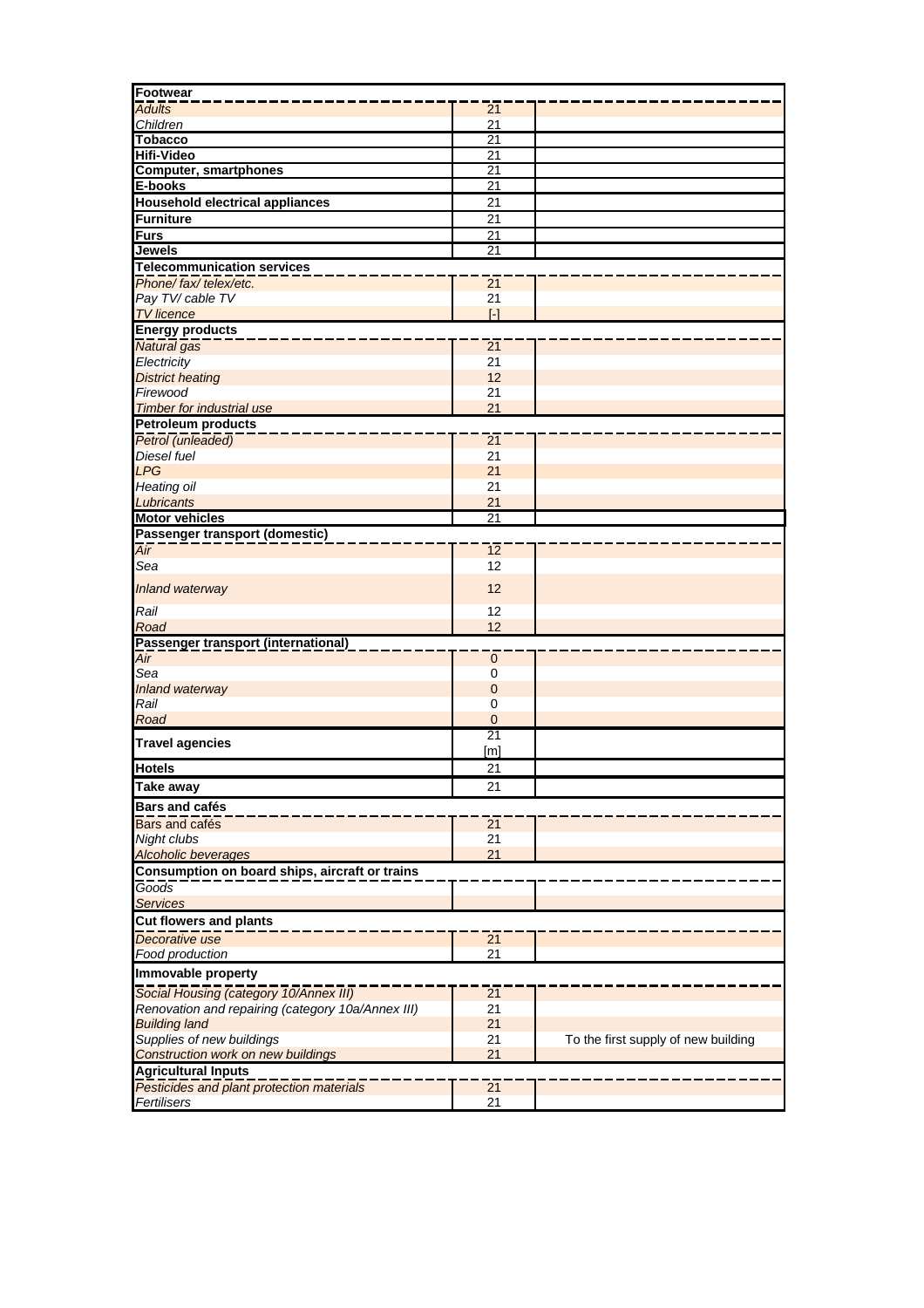| Treatment of waste and waste water                                                         | 21         |                                |  |
|--------------------------------------------------------------------------------------------|------------|--------------------------------|--|
| Collection of household waste,                                                             | 22         |                                |  |
| Arrangements for the taxation of gold                                                      |            |                                |  |
| Ingots and bars                                                                            | [ex]<br>21 | Supplies to the Bank of Latvia |  |
| Coins (currency)                                                                           | [ex]<br>21 | Supplies to the Bank of Latvia |  |
| Jewellery, gold plate, medals, tools                                                       | 21         |                                |  |
| Services supplied by lawyers                                                               | 21         |                                |  |
| Taxation of works of art, collector's items and antiques                                   |            |                                |  |
| Works of art, collector's items and antiques                                               | 21         |                                |  |
| Rate on importation (Article 103 of the Directive<br>2006/112/EC)                          | 21         |                                |  |
| Supplies by creators and occasional sales (Article<br>103(2) of the Directive 2006/112/EC) | 21         |                                |  |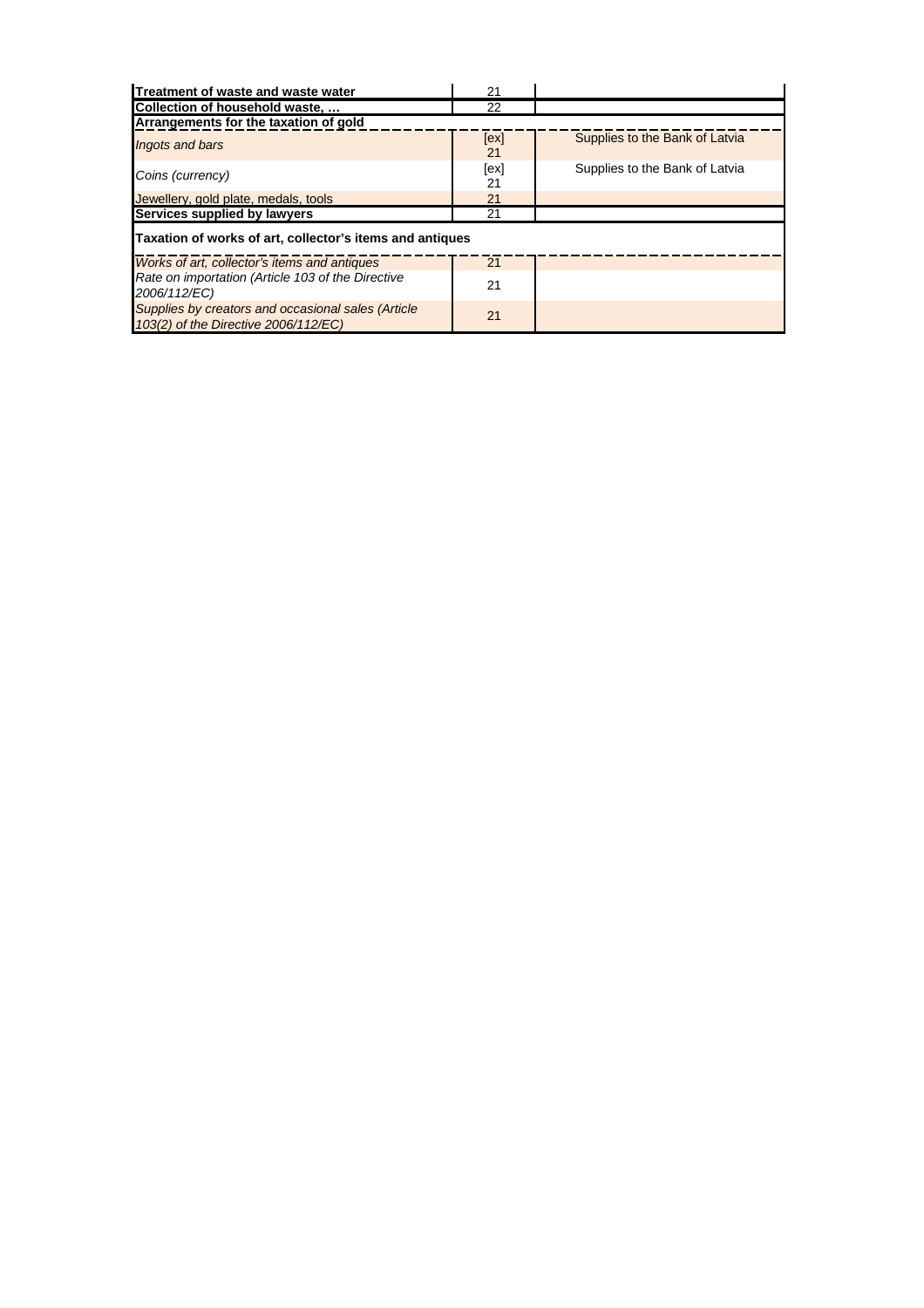## **LITHUANIA**

|                 | Category                                                                                                                                 | <b>VAT-Rate</b>       | <b>Comments</b>                                                                                                                                                                                                                                                             |
|-----------------|------------------------------------------------------------------------------------------------------------------------------------------|-----------------------|-----------------------------------------------------------------------------------------------------------------------------------------------------------------------------------------------------------------------------------------------------------------------------|
| 1               | Foodstuffs                                                                                                                               | 21                    |                                                                                                                                                                                                                                                                             |
| $\overline{2}$  | Water supplies                                                                                                                           | 21                    |                                                                                                                                                                                                                                                                             |
| 3               | Pharmaceutical products                                                                                                                  | 5<br>21               | Certain prescription medicaments not<br>reimbursed that cost over EUR 300;<br>medical support devices to people who<br>have the right to total or partial<br>reimbursement of the acquisition expenses<br>for these goods in accordance with the<br>Law on Health Insurance |
|                 | Medical equipment                                                                                                                        |                       |                                                                                                                                                                                                                                                                             |
| 4               | for disabled persons                                                                                                                     | 5                     |                                                                                                                                                                                                                                                                             |
|                 | Children's car seats                                                                                                                     | 21                    |                                                                                                                                                                                                                                                                             |
|                 |                                                                                                                                          |                       | Public passenger transportation services                                                                                                                                                                                                                                    |
| 5               | <b>Transport of passengers</b>                                                                                                           | 9                     | on regular routes                                                                                                                                                                                                                                                           |
|                 | (+see n° VI)                                                                                                                             | 21                    |                                                                                                                                                                                                                                                                             |
|                 | <b>Books</b>                                                                                                                             | $\overline{9}$        |                                                                                                                                                                                                                                                                             |
| 6               | Books on other physical means of support                                                                                                 | $\overline{21}$       |                                                                                                                                                                                                                                                                             |
|                 | Newspapers                                                                                                                               | $\overline{9}$        |                                                                                                                                                                                                                                                                             |
|                 | Periodicals                                                                                                                              | 9                     |                                                                                                                                                                                                                                                                             |
|                 | Admission to cultural services (shows, cinema, theatre)                                                                                  | [ex]                  | Supplied by non-profit making legal<br>persons                                                                                                                                                                                                                              |
| $\overline{7}$  |                                                                                                                                          | 21                    |                                                                                                                                                                                                                                                                             |
|                 | Admission to amusement parks                                                                                                             | 21                    |                                                                                                                                                                                                                                                                             |
|                 | Pay TV/ cable TV                                                                                                                         | 21                    |                                                                                                                                                                                                                                                                             |
| 8               | TV licence                                                                                                                               | 21                    |                                                                                                                                                                                                                                                                             |
|                 |                                                                                                                                          |                       |                                                                                                                                                                                                                                                                             |
| 9<br>10         | Writers, composers, etc.<br>Social housing                                                                                               | 21<br>$\overline{21}$ |                                                                                                                                                                                                                                                                             |
| 10a             | Renovation and repairing of private dwellings (*)                                                                                        | 21                    |                                                                                                                                                                                                                                                                             |
| 10 <sub>b</sub> | Window cleaning and cleaning in private households                                                                                       | 21                    |                                                                                                                                                                                                                                                                             |
| 11              | <b>Agricultural inputs</b>                                                                                                               | 21                    |                                                                                                                                                                                                                                                                             |
| 12              | Hotel accommodation                                                                                                                      | 9                     |                                                                                                                                                                                                                                                                             |
| 12a             | <b>Restaurant and catering services</b>                                                                                                  | 21                    |                                                                                                                                                                                                                                                                             |
|                 | Admission to                                                                                                                             |                       |                                                                                                                                                                                                                                                                             |
| 13              | sporting events                                                                                                                          | 21                    |                                                                                                                                                                                                                                                                             |
|                 |                                                                                                                                          | 21                    |                                                                                                                                                                                                                                                                             |
| 14              | Use of sporting facilities                                                                                                               | [ex]                  | Supplied by non-profit making legal<br>persons                                                                                                                                                                                                                              |
| 15              | Social services in so far as those transactions are not<br>exempt pursuant to Articles 132, 135 and 136 of the<br>Directive 2006/112/EC  | [ex]                  |                                                                                                                                                                                                                                                                             |
| 16              | Supplies by undertakers and cremation services                                                                                           | 21                    |                                                                                                                                                                                                                                                                             |
|                 | Medical and                                                                                                                              | 21                    |                                                                                                                                                                                                                                                                             |
| 17              | dental care in so far as those services are not exempt                                                                                   |                       |                                                                                                                                                                                                                                                                             |
|                 | pursuant to points (b) to (e) of Article 132(1) of the                                                                                   | [ex]                  |                                                                                                                                                                                                                                                                             |
|                 | Directive 2006/112/EC<br>Collection of domestic                                                                                          |                       |                                                                                                                                                                                                                                                                             |
| 18              | waste and street cleaning, other than the supply of<br>such services by bodies referred to in Article 13 of the<br>Directive 2006/112/EC | 21                    |                                                                                                                                                                                                                                                                             |
|                 |                                                                                                                                          |                       |                                                                                                                                                                                                                                                                             |
| 19              | Minor repairing (including mending and alteration) of:                                                                                   |                       |                                                                                                                                                                                                                                                                             |
|                 | <b>Bicycles</b>                                                                                                                          | 21                    |                                                                                                                                                                                                                                                                             |
|                 | Shoes and leather goods                                                                                                                  | 21                    |                                                                                                                                                                                                                                                                             |
|                 | Clothing and household linen                                                                                                             | 21                    |                                                                                                                                                                                                                                                                             |
| 20              | Domestic care services (**)                                                                                                              | 21                    |                                                                                                                                                                                                                                                                             |
| 21              | Hairdressing                                                                                                                             | 21                    |                                                                                                                                                                                                                                                                             |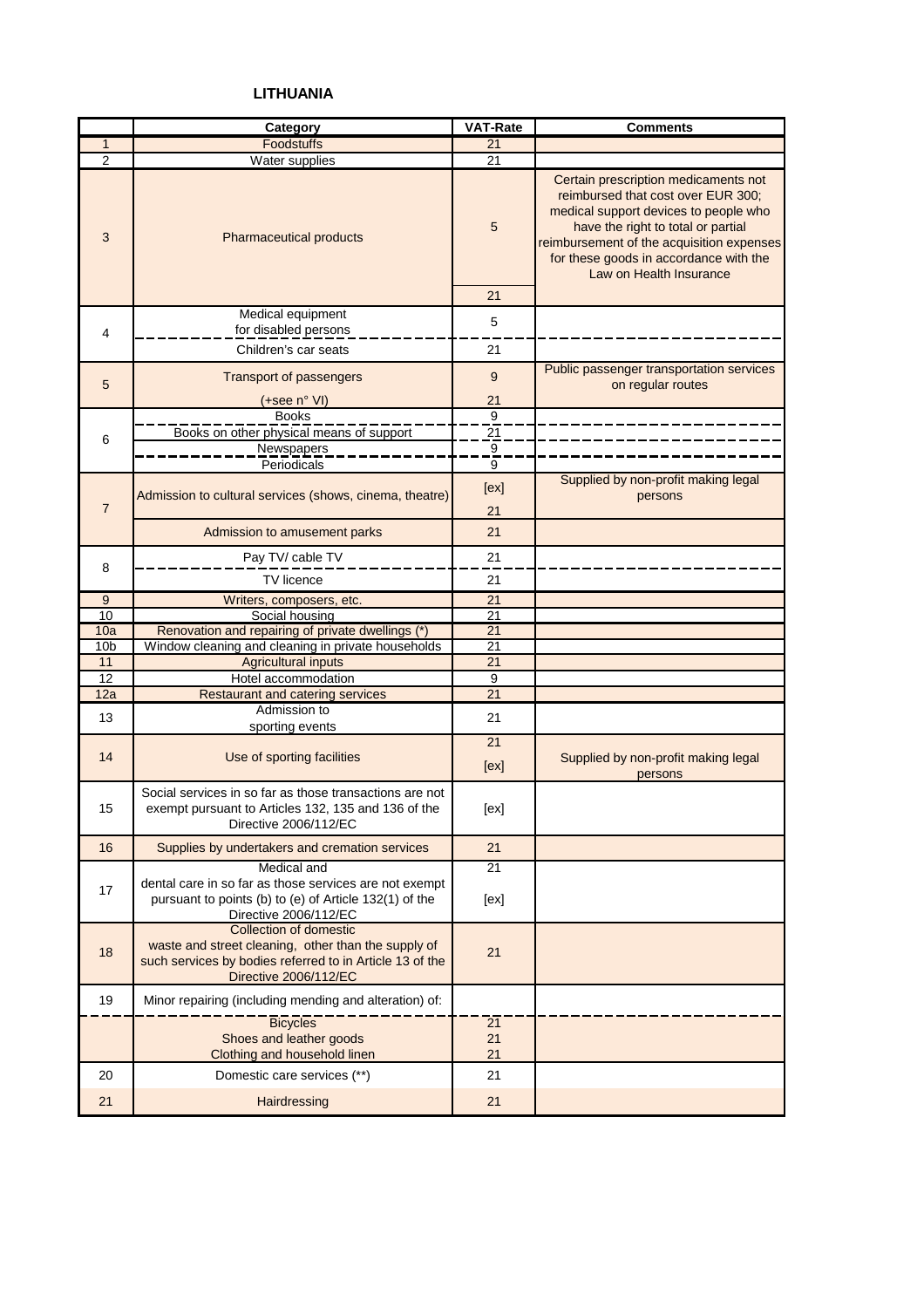| <b>GOODS and SERVICES</b>                      | <b>VAT-Rate</b>  | <b>Comments</b>                          |  |
|------------------------------------------------|------------------|------------------------------------------|--|
| <b>Alcoholic beverages</b>                     |                  |                                          |  |
| <b>Spirits</b>                                 | $\overline{21}$  |                                          |  |
| Wine                                           | 21               |                                          |  |
| <b>Beer</b>                                    | 21               |                                          |  |
| Non-alcoholic beverages                        |                  |                                          |  |
| Mineral water                                  | $\overline{21}$  |                                          |  |
| Lemonade                                       | 21               |                                          |  |
| Fruit juices                                   | 21               |                                          |  |
| <b>Clothing</b>                                |                  |                                          |  |
| <b>Adults</b>                                  | $\overline{21}$  |                                          |  |
| Children                                       | 21<br>21         |                                          |  |
| Children nappies<br><b>Footwear</b>            |                  |                                          |  |
| <b>Adults</b>                                  |                  |                                          |  |
| Children                                       | 21<br>21         |                                          |  |
| <b>Tobacco</b>                                 | 21               |                                          |  |
| <b>Hifi-Video</b>                              | $\overline{21}$  |                                          |  |
| <b>Computer, smartphones</b>                   | $\overline{21}$  |                                          |  |
| E-books                                        | $\overline{21}$  |                                          |  |
| <b>Household electrical appliances</b>         | $\overline{21}$  |                                          |  |
| <b>Furniture</b>                               | 21               |                                          |  |
| <b>Furs</b>                                    | $\overline{21}$  |                                          |  |
| <b>Jewels</b>                                  | $\overline{21}$  |                                          |  |
| <b>Telecommunication services</b>              |                  |                                          |  |
| Phone/fax/telex/etc.                           | $\overline{21}$  |                                          |  |
| Pay TV/ cable TV                               | 21               |                                          |  |
| <b>TV</b> licence                              | 21               |                                          |  |
| <b>Energy products</b>                         |                  |                                          |  |
| Natural gas                                    | 21               |                                          |  |
| Electricity                                    | 21               |                                          |  |
| <b>District heating</b>                        | $\boldsymbol{9}$ |                                          |  |
| Firewood                                       | 21               |                                          |  |
| <b>Timber for industrial use</b>               | 21               |                                          |  |
| <b>Petroleum products</b>                      |                  |                                          |  |
| Petrol (unleaded)<br>Diesel fuel               | 21<br>21         |                                          |  |
| <b>LPG</b>                                     | 21               |                                          |  |
| Heating oil                                    | 21               |                                          |  |
| Lubricants                                     | 21               |                                          |  |
| <b>Motor vehicles</b>                          | 21               |                                          |  |
| Passenger transport (domestic)                 |                  |                                          |  |
|                                                | 21               |                                          |  |
| Air                                            | 9                |                                          |  |
| Sea                                            | 21               |                                          |  |
|                                                | $\boldsymbol{9}$ |                                          |  |
| Inland waterway                                | 21               | Public passenger transportation services |  |
|                                                | 9                | on regular routes                        |  |
| Rail                                           | 21               |                                          |  |
|                                                | 9                |                                          |  |
| Road                                           | 21               |                                          |  |
|                                                | 9                |                                          |  |
| Passenger transport (international)            |                  |                                          |  |
| Air<br>Sea                                     | $\mathbf 0$<br>0 |                                          |  |
| Inland waterway                                | $\mathbf 0$      |                                          |  |
| Rail                                           | 0                |                                          |  |
| Road                                           | $\mathbf 0$      |                                          |  |
|                                                | 21               |                                          |  |
| <b>Travel agencies</b>                         | [ <sub>m</sub> ] |                                          |  |
| <b>Hotels</b>                                  | 9                |                                          |  |
| <b>Take away</b>                               | $\overline{21}$  |                                          |  |
| <b>Bars and cafés</b>                          |                  |                                          |  |
| Bars and cafés                                 | 21               |                                          |  |
| Night clubs                                    | 21               |                                          |  |
| <b>Alcoholic beverages</b>                     | 21               |                                          |  |
| Consumption on board ships, aircraft or trains |                  |                                          |  |
| Goods                                          |                  |                                          |  |
| <b>Services</b>                                |                  |                                          |  |
| <b>Cut flowers and plants</b>                  |                  |                                          |  |
| Decorative use                                 | 21               |                                          |  |
| Food production                                | 21               |                                          |  |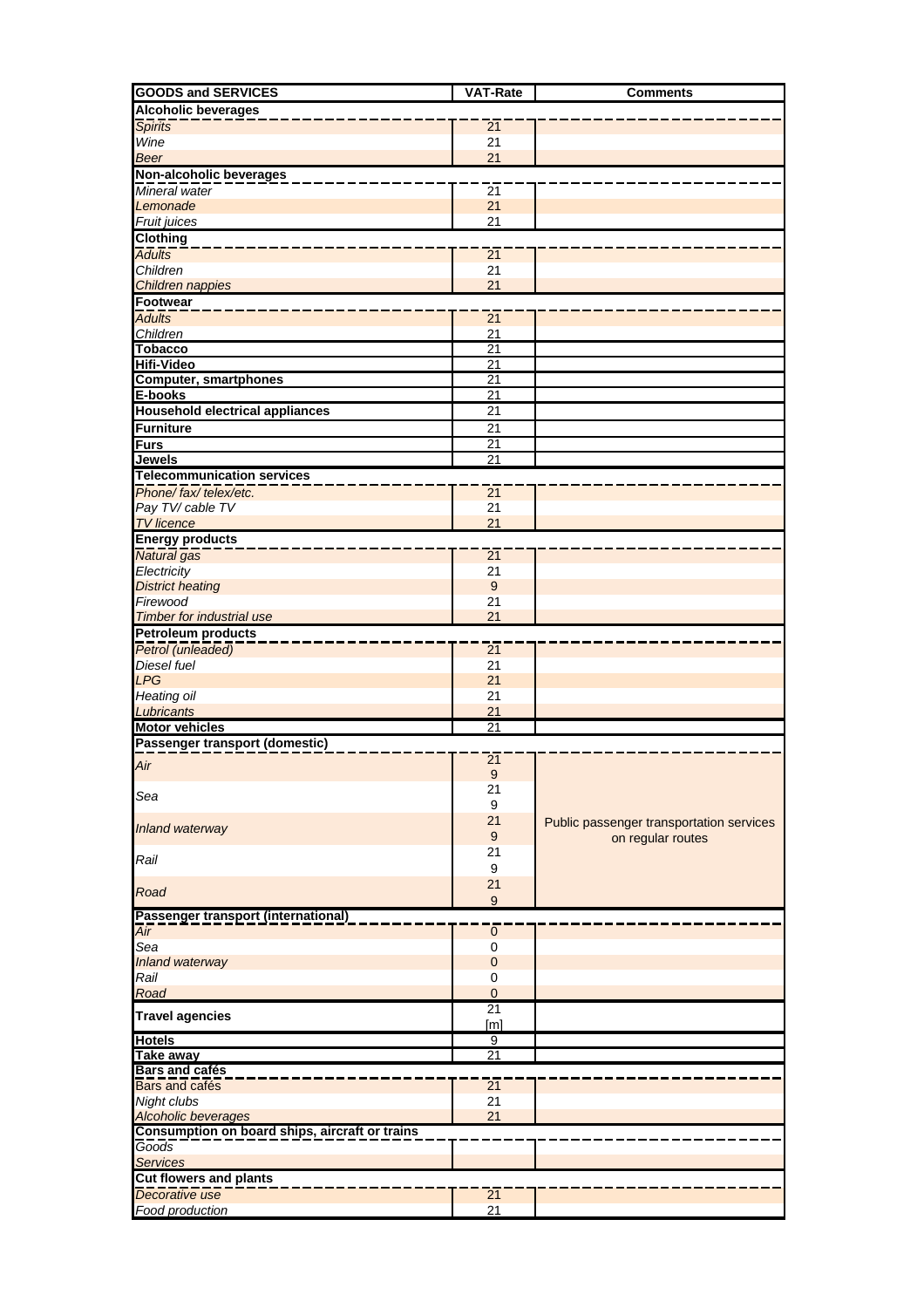| Immovable property                                                                         |                 |  |  |
|--------------------------------------------------------------------------------------------|-----------------|--|--|
| Social Housing (category 10/Annex III)                                                     | 21              |  |  |
| Renovation and repairing (category 10a/Annex III)                                          | 21              |  |  |
| <b>Building land</b>                                                                       | 21              |  |  |
| Supplies of new buildings                                                                  | 21              |  |  |
| <b>Construction work on new buildings</b>                                                  | 21              |  |  |
| <b>Agricultural Inputs</b>                                                                 |                 |  |  |
| Pesticides and plant protection materials                                                  | 21              |  |  |
| Fertilisers                                                                                | 21              |  |  |
| Treatment of waste and waste water                                                         | $\overline{21}$ |  |  |
| Collection of household waste,                                                             | 21              |  |  |
| Arrangements for the taxation of gold                                                      |                 |  |  |
| Ingots and bars                                                                            | [ex]            |  |  |
|                                                                                            | 21              |  |  |
| Coins (currency)                                                                           | [ex]            |  |  |
|                                                                                            | 21              |  |  |
| Jewellery, gold plate, medals, tools                                                       | 21              |  |  |
| Services supplied by lawyers                                                               | 21              |  |  |
| Taxation of works of art, collector's items and antiques                                   |                 |  |  |
| Works of art, collector's items and antiques                                               | 21              |  |  |
| Rate on importation (Article 103 of the Directive                                          | 21              |  |  |
| 2006/112/EC)                                                                               |                 |  |  |
| Supplies by creators and occasional sales (Article<br>103(2) of the Directive 2006/112/EC) | 21              |  |  |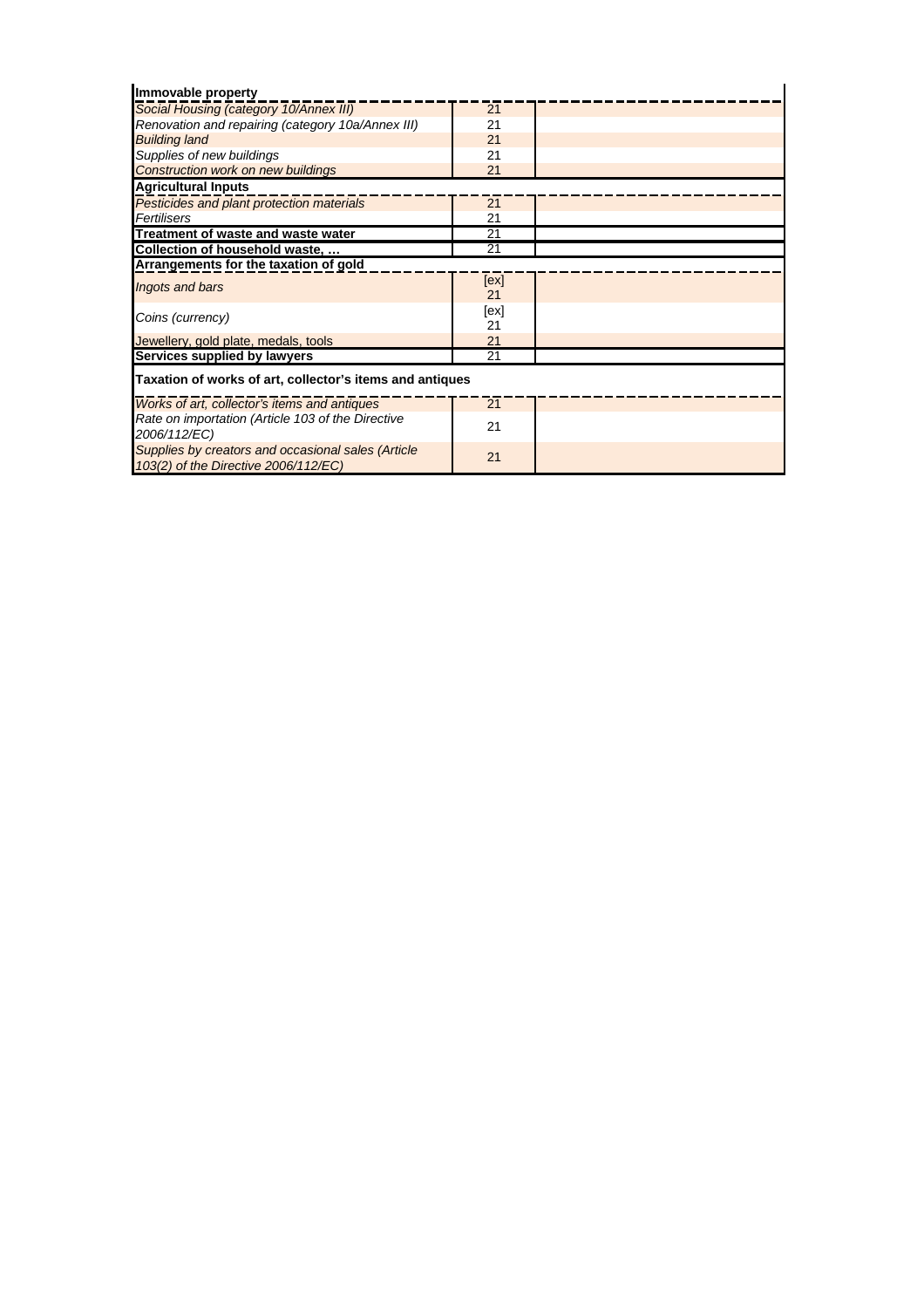## **LUXEMBOURG**

|                        | Category                                                                                                                                                           | <b>VAT-Rate</b>             | <b>Comments</b>                                                                                                                                                                                                                                                                                                                           |
|------------------------|--------------------------------------------------------------------------------------------------------------------------------------------------------------------|-----------------------------|-------------------------------------------------------------------------------------------------------------------------------------------------------------------------------------------------------------------------------------------------------------------------------------------------------------------------------------------|
| $\mathbf{1}$           | <b>Foodstuffs</b>                                                                                                                                                  | 3                           |                                                                                                                                                                                                                                                                                                                                           |
| $\overline{2}$         | Water supplies                                                                                                                                                     | 3                           |                                                                                                                                                                                                                                                                                                                                           |
| 3                      | <b>Pharmaceutical products</b>                                                                                                                                     | 3<br>17                     | Pharmaceutical products, prefabricated drugs and medicines for human<br>use; veterinary medicines; compounded drugs; products used for<br>contraception                                                                                                                                                                                   |
| 4                      | Medical equipment for disabled persons                                                                                                                             | 3<br>17                     | Therapeutic goods; medical equipment for the disabled                                                                                                                                                                                                                                                                                     |
|                        | Children's car seats                                                                                                                                               | 17                          |                                                                                                                                                                                                                                                                                                                                           |
| 5                      | <b>Transport of passengers</b><br>$(+see n° VI)$                                                                                                                   | [ex]<br>3                   |                                                                                                                                                                                                                                                                                                                                           |
|                        | <b>Books</b>                                                                                                                                                       | $\overline{3}$              | other than those with content exclusively for adults                                                                                                                                                                                                                                                                                      |
| 6                      | Books on other physical means of support                                                                                                                           | $\overline{3}$              | other than those with content exclusively for adults                                                                                                                                                                                                                                                                                      |
|                        | Newspapers                                                                                                                                                         | $\frac{3}{3}$               |                                                                                                                                                                                                                                                                                                                                           |
|                        | Periodicals                                                                                                                                                        |                             | other than those with content exclusively for adults                                                                                                                                                                                                                                                                                      |
| $\overline{7}$         | Admission to cultural services (shows, cinema,<br>theatre)                                                                                                         | 3                           |                                                                                                                                                                                                                                                                                                                                           |
|                        | Admission to amusement parks                                                                                                                                       | 3                           |                                                                                                                                                                                                                                                                                                                                           |
| 8                      | Pay TV/ cable TV                                                                                                                                                   | 3<br>17                     | Reception of radio and TV broadcasting services other than those whose<br>content is exclusively for adults, regardless of the electronic<br>communications network used                                                                                                                                                                  |
|                        | TV licence                                                                                                                                                         | N/A                         |                                                                                                                                                                                                                                                                                                                                           |
| 9                      | Writers, composers, etc.                                                                                                                                           | 17                          | <b>Royalties</b>                                                                                                                                                                                                                                                                                                                          |
| 10                     | Social housing                                                                                                                                                     | N/A                         |                                                                                                                                                                                                                                                                                                                                           |
| 10a<br>10 <sub>b</sub> | Renovation and repairing of private dwellings (*)<br>Window cleaning and cleaning in private households                                                            | N/A<br>8                    |                                                                                                                                                                                                                                                                                                                                           |
| 11                     | <b>Agricultural inputs</b>                                                                                                                                         | 3<br>17                     | Products under H.S. code 38.08 excluded: Insecticides, rodenticides,<br>fungicides, herbicides, anti-sprouting products and plant-growth<br>regulators, disinfectants and similar products (put up in forms or packing<br>for retail sale or in preparations or in the form of items such as ribbons,<br>wicks and candles, and flypaper) |
| 12                     | Hotel accommodation                                                                                                                                                | 3                           |                                                                                                                                                                                                                                                                                                                                           |
|                        |                                                                                                                                                                    | 3                           |                                                                                                                                                                                                                                                                                                                                           |
| 12a                    | Restaurant and catering services                                                                                                                                   | 17                          | Alcoholic beverages are subject to the standard rate                                                                                                                                                                                                                                                                                      |
| 13                     | Admission to                                                                                                                                                       | 3                           |                                                                                                                                                                                                                                                                                                                                           |
| 14                     | sporting events<br>Use of sporting facilities                                                                                                                      | [ex]<br>3                   |                                                                                                                                                                                                                                                                                                                                           |
| 15                     | Social services in so far as those transactions are not<br>exempt pursuant to Articles 132, 135 and 136 of the<br>Directive 2006/112/EC                            | 17                          |                                                                                                                                                                                                                                                                                                                                           |
| 16                     | Supplies by undertakers and cremation services                                                                                                                     | 3                           |                                                                                                                                                                                                                                                                                                                                           |
| 17                     | Medical and<br>dental care in so far as those services are not exempt<br>pursuant to points (b) to (e) of Article 132(1) of the<br>Directive 2006/112/EC           | 17                          |                                                                                                                                                                                                                                                                                                                                           |
| 18                     | Collection of domestic<br>waste and street cleaning, other than the supply of<br>such services by bodies referred to in Article 13 of the<br>Directive 2006/112/EC | 3                           |                                                                                                                                                                                                                                                                                                                                           |
| 19                     | Minor repairing (including mending and alteration) of:                                                                                                             |                             |                                                                                                                                                                                                                                                                                                                                           |
|                        | <b>Bicycles</b><br>Shoes and leather goods<br>Clothing and household linen                                                                                         | $\bf8$<br>$\bf8$<br>$\bf 8$ |                                                                                                                                                                                                                                                                                                                                           |
| 20                     | Domestic care services (**)                                                                                                                                        | [ex]<br>17                  |                                                                                                                                                                                                                                                                                                                                           |
| 21                     | Hairdressing                                                                                                                                                       | 8                           |                                                                                                                                                                                                                                                                                                                                           |

| <b>GOODS and SERVICES</b> | <b>VAT-Rate</b> | <b>Comments</b> |  |  |  |  |
|---------------------------|-----------------|-----------------|--|--|--|--|
| Alcoholic beverages       |                 |                 |  |  |  |  |
| <b>Spirits</b>            | $\overline{17}$ |                 |  |  |  |  |
|                           | 14              | $ABV \leq 13\%$ |  |  |  |  |
| Wine                      | 17              |                 |  |  |  |  |
| <b>Beer</b>               | 17              |                 |  |  |  |  |
| Non-alcoholic beverages   |                 |                 |  |  |  |  |
| Mineral water             | 3               |                 |  |  |  |  |
| Lemonade                  | 3               |                 |  |  |  |  |
| Fruit juices              | 3               |                 |  |  |  |  |
| <b>Clothing</b>           |                 |                 |  |  |  |  |
| <b>Adults</b>             | 17              |                 |  |  |  |  |
| Children                  | 3               |                 |  |  |  |  |
| Children nappies          | 17              |                 |  |  |  |  |
| Footwear                  |                 |                 |  |  |  |  |
| <b>Adults</b>             | 17              |                 |  |  |  |  |
| Children                  | 3               |                 |  |  |  |  |
| <b>Tobacco</b>            | 17              |                 |  |  |  |  |
| <b>Hifi-Video</b>         | 17              |                 |  |  |  |  |
| Computer, smartphones     | 17              |                 |  |  |  |  |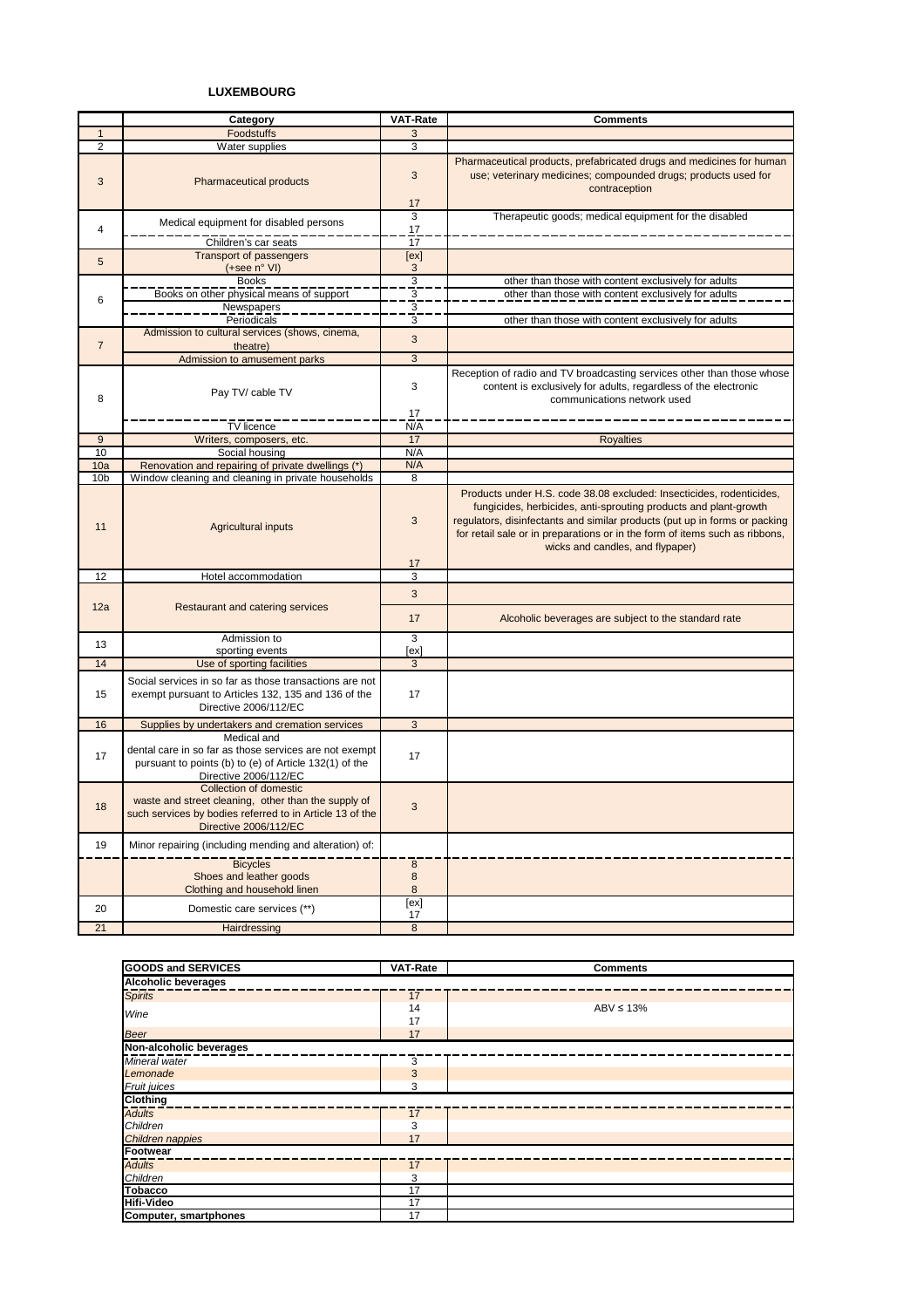| E-books                                                                                                                             | 17                 |                                                                                                                                                                                |
|-------------------------------------------------------------------------------------------------------------------------------------|--------------------|--------------------------------------------------------------------------------------------------------------------------------------------------------------------------------|
| <b>Household electrical appliances</b>                                                                                              | 17                 |                                                                                                                                                                                |
| Furniture                                                                                                                           | 17                 |                                                                                                                                                                                |
| <b>Furs</b>                                                                                                                         | 17                 |                                                                                                                                                                                |
| Jewels                                                                                                                              | 17                 |                                                                                                                                                                                |
| <b>Telecommunication services</b>                                                                                                   |                    |                                                                                                                                                                                |
| Phone/fax/telex/etc.                                                                                                                | 17                 |                                                                                                                                                                                |
| Pay TV/ cable TV                                                                                                                    | 3                  | The reception of broadcasting and television services other than those<br>whose content is exclusively for adults, regardless of the electronic<br>communications network used |
|                                                                                                                                     | 17                 |                                                                                                                                                                                |
| <b>TV</b> licence<br><b>Energy products</b>                                                                                         | N/A                |                                                                                                                                                                                |
| Natural gas                                                                                                                         | $\boldsymbol{8}$   |                                                                                                                                                                                |
| Electricity                                                                                                                         | 8                  |                                                                                                                                                                                |
| <b>District heating</b>                                                                                                             | 8                  |                                                                                                                                                                                |
| Firewood                                                                                                                            | 8                  |                                                                                                                                                                                |
| <b>Timber for industrial use</b>                                                                                                    | 17                 |                                                                                                                                                                                |
| <b>Petroleum products</b>                                                                                                           |                    |                                                                                                                                                                                |
| Petrol (unleaded)                                                                                                                   | 17                 |                                                                                                                                                                                |
| Diesel fuel                                                                                                                         | 17                 |                                                                                                                                                                                |
| <b>LPG</b>                                                                                                                          | 8                  |                                                                                                                                                                                |
| Heating oil<br>Lubricants                                                                                                           | 14<br>17           |                                                                                                                                                                                |
| <b>Motor vehicles</b>                                                                                                               | 17                 |                                                                                                                                                                                |
| Passenger transport (domestic)                                                                                                      |                    |                                                                                                                                                                                |
| Air                                                                                                                                 | 3                  |                                                                                                                                                                                |
| Sea                                                                                                                                 | N/A                |                                                                                                                                                                                |
| Inland waterway                                                                                                                     | 3                  |                                                                                                                                                                                |
| Rail                                                                                                                                | 3                  |                                                                                                                                                                                |
| Road                                                                                                                                | 3                  |                                                                                                                                                                                |
| Passenger transport (international)                                                                                                 |                    |                                                                                                                                                                                |
| Air<br>Sea                                                                                                                          | $\mathbf{0}$       |                                                                                                                                                                                |
| Inland waterway                                                                                                                     | N/A<br>$\mathbf 0$ |                                                                                                                                                                                |
| Rail                                                                                                                                | 0                  |                                                                                                                                                                                |
| Road                                                                                                                                | $\mathbf 0$        |                                                                                                                                                                                |
|                                                                                                                                     | 17                 |                                                                                                                                                                                |
| <b>Travel agencies</b>                                                                                                              | [m]                |                                                                                                                                                                                |
| <b>Hotels</b>                                                                                                                       | 3                  |                                                                                                                                                                                |
|                                                                                                                                     |                    |                                                                                                                                                                                |
| Take away                                                                                                                           | 3                  |                                                                                                                                                                                |
|                                                                                                                                     |                    |                                                                                                                                                                                |
| Bars and cafés                                                                                                                      |                    |                                                                                                                                                                                |
| Bars and cafés                                                                                                                      | 3                  |                                                                                                                                                                                |
| Night clubs                                                                                                                         | 3                  |                                                                                                                                                                                |
| <b>Alcoholic beverages</b>                                                                                                          | 17                 |                                                                                                                                                                                |
| Consumption on board ships, aircraft or trains                                                                                      |                    |                                                                                                                                                                                |
|                                                                                                                                     | 3                  |                                                                                                                                                                                |
| Goods                                                                                                                               | 17                 |                                                                                                                                                                                |
| Services                                                                                                                            | 3                  |                                                                                                                                                                                |
|                                                                                                                                     | 17                 |                                                                                                                                                                                |
| Cut flowers and plants<br>Decorative use                                                                                            | $\bf 8$            |                                                                                                                                                                                |
| Food production                                                                                                                     | 3                  |                                                                                                                                                                                |
| Immovable property                                                                                                                  |                    |                                                                                                                                                                                |
| Social Housing (category 10/Annex III)                                                                                              | N/A                |                                                                                                                                                                                |
| Renovation and repairing (category 10a/Annex III)                                                                                   | N/A                |                                                                                                                                                                                |
| <b>Building land</b>                                                                                                                | [ex]               |                                                                                                                                                                                |
|                                                                                                                                     | [ex]               |                                                                                                                                                                                |
| Supplies of new buildings                                                                                                           | 3                  | Only housing used by the owner, for his own use, as principal dwelling                                                                                                         |
|                                                                                                                                     |                    |                                                                                                                                                                                |
| Construction work on new buildings                                                                                                  | $\mathbf{3}$       | Only housing used by the owner, for his own use, as principal dwelling                                                                                                         |
|                                                                                                                                     | 17                 |                                                                                                                                                                                |
| <b>Agricultural Inputs</b>                                                                                                          |                    |                                                                                                                                                                                |
| Pesticides and plant protection materials                                                                                           |                    |                                                                                                                                                                                |
| Fertilisers                                                                                                                         | 17                 |                                                                                                                                                                                |
|                                                                                                                                     | 3                  |                                                                                                                                                                                |
| Treatment of waste and waste water                                                                                                  | 3                  |                                                                                                                                                                                |
| Collection of household waste,                                                                                                      | 3                  |                                                                                                                                                                                |
|                                                                                                                                     |                    |                                                                                                                                                                                |
| Ingots and bars                                                                                                                     | [ex]<br>17         |                                                                                                                                                                                |
|                                                                                                                                     | [ex]               |                                                                                                                                                                                |
| Coins (currency)                                                                                                                    | 17                 |                                                                                                                                                                                |
| Jewellery, gold plate, medals, tools                                                                                                | 17                 |                                                                                                                                                                                |
| Services supplied by lawyers                                                                                                        | 17                 |                                                                                                                                                                                |
| Taxation of works of art, collector's items and antiques                                                                            |                    |                                                                                                                                                                                |
|                                                                                                                                     |                    |                                                                                                                                                                                |
| Works of art, collector's items and antiques                                                                                        | 17                 |                                                                                                                                                                                |
|                                                                                                                                     | [m]                |                                                                                                                                                                                |
| Rate on importation (Article 103 of the Directive<br>2006/112/EC)                                                                   | 8                  |                                                                                                                                                                                |
| Arrangements for the taxation of gold<br>Supplies by creators and occasional sales (Article<br>103(2) of the Directive 2006/112/EC) | 8                  |                                                                                                                                                                                |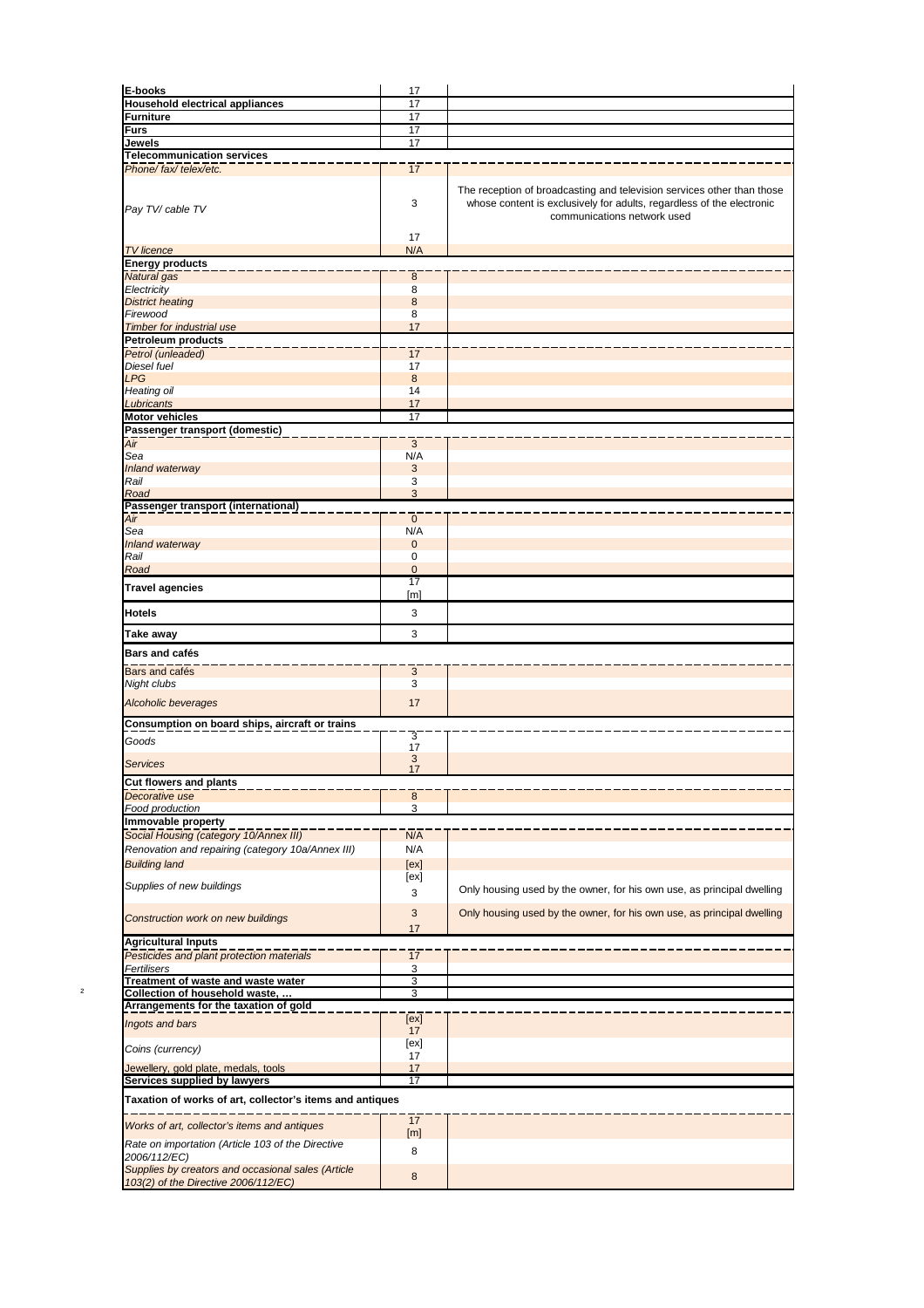#### *The parking rate of 14% applies to:*

- 1. Wines with an ABV of 13% or less, with the exception of sparkling wines, liqueur wines and fortified wines
- 2. Solid mineral fuels, mineral oils and wood intended for use as fuel, with the exception of wood for heating (firewood)
- 3. Washing and cleaning products
- 4. Printed advertising matter, commercial and similar catalogues; tourism publications
- 5. Heat, cooling and steam, with the exception of heat provided by heating networks
- 6. Safe custody and administration of securities
- 7. Administration of credit and credit guarantees by a person or organisation other than that granting the credit

#### *The rate of 3% applies to:*

- 1. Food products (human and animal food)
- 2. Beverages, non-alcoholic: Mineral water/lemonade/fruit juices/tea
- 3. Water distribution
- 4. Pharmaceuticals:
	- a. Medicinal products for human and veterinary use, contraceptives, pharmaceutical compounding
	- b. Wadding, gauze, bandages and similar articles for medical, surgical, dental or veterinary purposes
	- c. Sterile surgical catgut, similar sterile suture materials and sterile tissue adhesives for surgical wound closure; sterile laminaria and sterile laminaria tents; sterile absorbable surgical or dental haemostatics; sterile surgical or dental adhesion barriers
	- d. Blood-grouping reagents
	- e. Opacifying preparations for X-ray examinations; diagnostic reagents designed to be administered to the patient

f. Dental cements and other dental fillings; bone reconstruction cements

- g. First-aid boxes and kits
- h. Stockings for varicose veins
- 5. Medical equipment for disabled persons:
- a. Wheelchairs
- b. Spectacle lenses, frames and mountings for spectacles, contact lenses

c. Orthopaedic appliances, including crutches, surgical belts and trusses; splints and other fracture appliances; artificial parts of the body; hearing aids and other appliances which are worn or carried, or implanted in the body, to compensate for a defect or disability

- 6. Passenger transport
- 7. Books (content not exclusively for advertising or for adults)
- 8. Books on other physical means of support (content not exclusively for advertising or for adults)
- 9. Newspapers
- 10. Periodicals (content not exclusively for advertising or for adults)
- 11. Admission to cultural services, shows (cinema, theatre, sports)
- 12. Reception of radio and TV broadcasting services (content not exclusively for advertising or for adults)
- 13. Royalties
- 14. Some agricultural inputs (H.S. code 38.08 excluded)
- 15. Raw wool
- 16. Hotel accommodation, letting of places on camping sites and provision of holiday accommodation
- 17. Restaurant and catering services (alcoholic beverages excluded)
- 18. Use of sports installations
- 19. Supplies by undertakers and cremation services
- 20. Treatment of waste and waste water
- 21. Collection of household waste
- 22. Supply of new buildings (housing used by the owner, for his own use, as principal dwelling)
- 23. Renovation and repairs (substantial works on housing used as principal dwelling and (i) constructed more than 20 years prior to the start of the works (ii) newly acquired, the works to be completed in the five years following the acquisition)
- 24. Construction work on new buildings (housing used by the owner, for his own use, as principal dwelling)
- 25. Clothing and footwear for children

### *The reduced rate of 8% applies to:*

- 1. Natural gas
- 2. Electricity
- 3. District heating
- 4. Firewood
- 5. Live plants and products of floriculture (for decorative use)
- 6. Hairdressing
- 7. Minor repairing of bicycles, shoes and leather goods, clothing and household linen, including mending and alteration
- 8. Window cleaning and cleaning in private households
- 9. Works of art, as listed in Annex IX(A) of Directive 2006/112/EC: importation of such works or supply of such a work by its creator or his successor in title
- 10. Collectors' items or antiques, as listed in Annex IX(B) and (C) of Directive 2006/112/EC: importation of such goods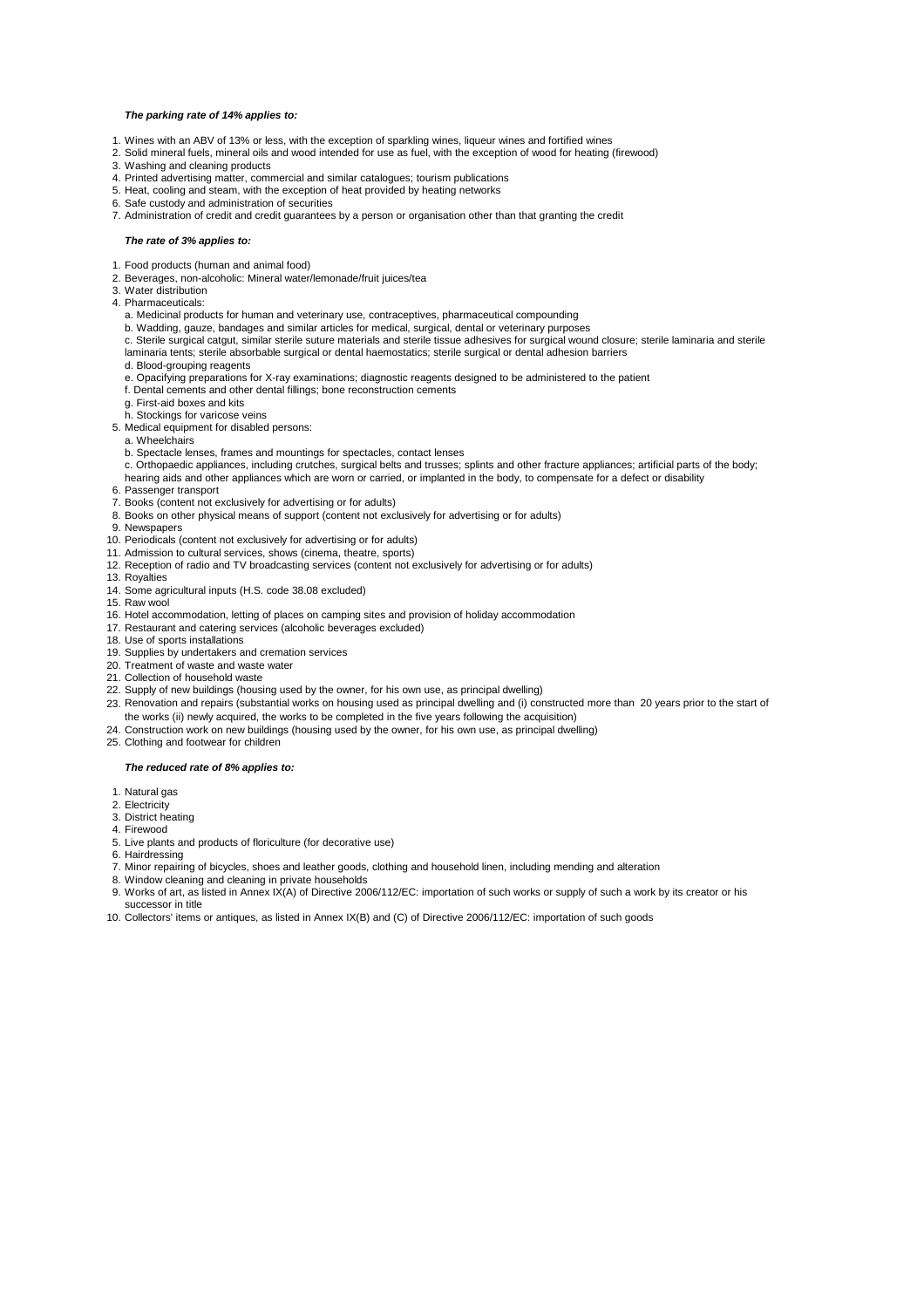**HUNGARY**

|                 | Category                                                                     | <b>VAT-Rate</b> | <b>Comments</b>                                                                                                                                                                                                                                                                                                                                                                                                                              |
|-----------------|------------------------------------------------------------------------------|-----------------|----------------------------------------------------------------------------------------------------------------------------------------------------------------------------------------------------------------------------------------------------------------------------------------------------------------------------------------------------------------------------------------------------------------------------------------------|
| $\mathbf{1}$    | <b>Foodstuffs</b>                                                            | 5               | As of 1 January 2014, 5% applies to<br>certain live pig, and its meat in bulk; as of 1<br>January 2015, 5% applies also to certain<br>live cattle, sheep, lamb, goat, and their<br>meat in bulk, as of 1 January 2016, 5%<br>applies also to pork (not solely in bulk); as<br>of 1 January 2017, 5% applies to fresh<br>milk, eggs and poultry.                                                                                              |
|                 |                                                                              | 18<br>27        | milk products (excluding mother's milk);<br>dairy products; flavoured milk; and<br>products containing cereals, flour, starch,<br>or milk                                                                                                                                                                                                                                                                                                    |
| $\overline{2}$  | Water supplies                                                               | $\overline{27}$ |                                                                                                                                                                                                                                                                                                                                                                                                                                              |
| 3               | Pharmaceutical products                                                      | 5<br>27         | Only human medical products; Radioactive<br>medical isotopes, dietary foods for special<br>medical purposes, medical oxygen (max.<br>10 or respectively 20 litre capacity, 150 or<br>respectively 200 bar pressure cylinders or<br>formulated in a liquid form, only<br>pharmaceutical grade product)                                                                                                                                        |
| 4               | Medical equipment for disabled persons                                       | 5               | Braille board (plastic or metal), white<br>walking sticks, Braille typewriters,<br>telephone operator adapters for blind<br>people, Braille watches, leg braces, foot-,<br>hip-, knee-ankle-foot orthosis, accessories<br>for lower limb orthosis, upper limb and<br>lower limb prosthetic systems, C-3 and C-4<br>orthopaedic shoes, tracheostomy aids<br>(excepting aids under cat. 09 18 14 06<br>ISO), electric wheelchair, feeding tube |
|                 |                                                                              | 27              |                                                                                                                                                                                                                                                                                                                                                                                                                                              |
|                 | Children's car seats                                                         | 27              |                                                                                                                                                                                                                                                                                                                                                                                                                                              |
| 5               | <b>Transport of passengers</b><br>(+see n° VI)                               | 27              |                                                                                                                                                                                                                                                                                                                                                                                                                                              |
|                 | <b>Books</b>                                                                 | $\overline{5}$  |                                                                                                                                                                                                                                                                                                                                                                                                                                              |
| 6               | Books on other physical means of support                                     | $\overline{5}$  |                                                                                                                                                                                                                                                                                                                                                                                                                                              |
|                 | Newspapers                                                                   | $\overline{5}$  |                                                                                                                                                                                                                                                                                                                                                                                                                                              |
|                 | Periodicals                                                                  | 5               |                                                                                                                                                                                                                                                                                                                                                                                                                                              |
| $\overline{7}$  | Admission to cultural services (shows, cinema, theatre)                      | 18<br>27        | certain open air concerts                                                                                                                                                                                                                                                                                                                                                                                                                    |
|                 | Admission to amusement parks                                                 | $\overline{27}$ |                                                                                                                                                                                                                                                                                                                                                                                                                                              |
|                 | Pay TV/ cable TV                                                             | [ex]            | Services provided by public radio and<br>public TV                                                                                                                                                                                                                                                                                                                                                                                           |
| 8               | TV licence                                                                   | 27<br>[ex]      | Services provided by public radio and<br>public TV                                                                                                                                                                                                                                                                                                                                                                                           |
|                 |                                                                              | 27              |                                                                                                                                                                                                                                                                                                                                                                                                                                              |
| 9               | Writers, composers, etc.                                                     | 27              |                                                                                                                                                                                                                                                                                                                                                                                                                                              |
| 10              | Social housing                                                               | 27<br>5         | Total net surface is not more than 150 m2<br>or 300 m2 for real estate with a single<br>apartment                                                                                                                                                                                                                                                                                                                                            |
| 10a             | Renovation and repairing of private dwellings (*)                            | 27              |                                                                                                                                                                                                                                                                                                                                                                                                                                              |
| 10 <sub>b</sub> | Window cleaning and cleaning in private households                           | 27              |                                                                                                                                                                                                                                                                                                                                                                                                                                              |
| 11              | <b>Agricultural inputs</b>                                                   | 27              |                                                                                                                                                                                                                                                                                                                                                                                                                                              |
| 12              | Hotel accommodation                                                          | 18              |                                                                                                                                                                                                                                                                                                                                                                                                                                              |
| 12a             | Restaurant and catering services                                             | 18              | restaurants                                                                                                                                                                                                                                                                                                                                                                                                                                  |
|                 |                                                                              | 27              |                                                                                                                                                                                                                                                                                                                                                                                                                                              |
| 13              | Admission to                                                                 | 27              |                                                                                                                                                                                                                                                                                                                                                                                                                                              |
| 14              | sporting events<br>Use of sporting facilities                                | 27              |                                                                                                                                                                                                                                                                                                                                                                                                                                              |
|                 | Social services in so far as those transactions are not                      |                 |                                                                                                                                                                                                                                                                                                                                                                                                                                              |
| 15              | exempt pursuant to Articles 132, 135 and 136 of the<br>Directive 2006/112/EC | [ex]            |                                                                                                                                                                                                                                                                                                                                                                                                                                              |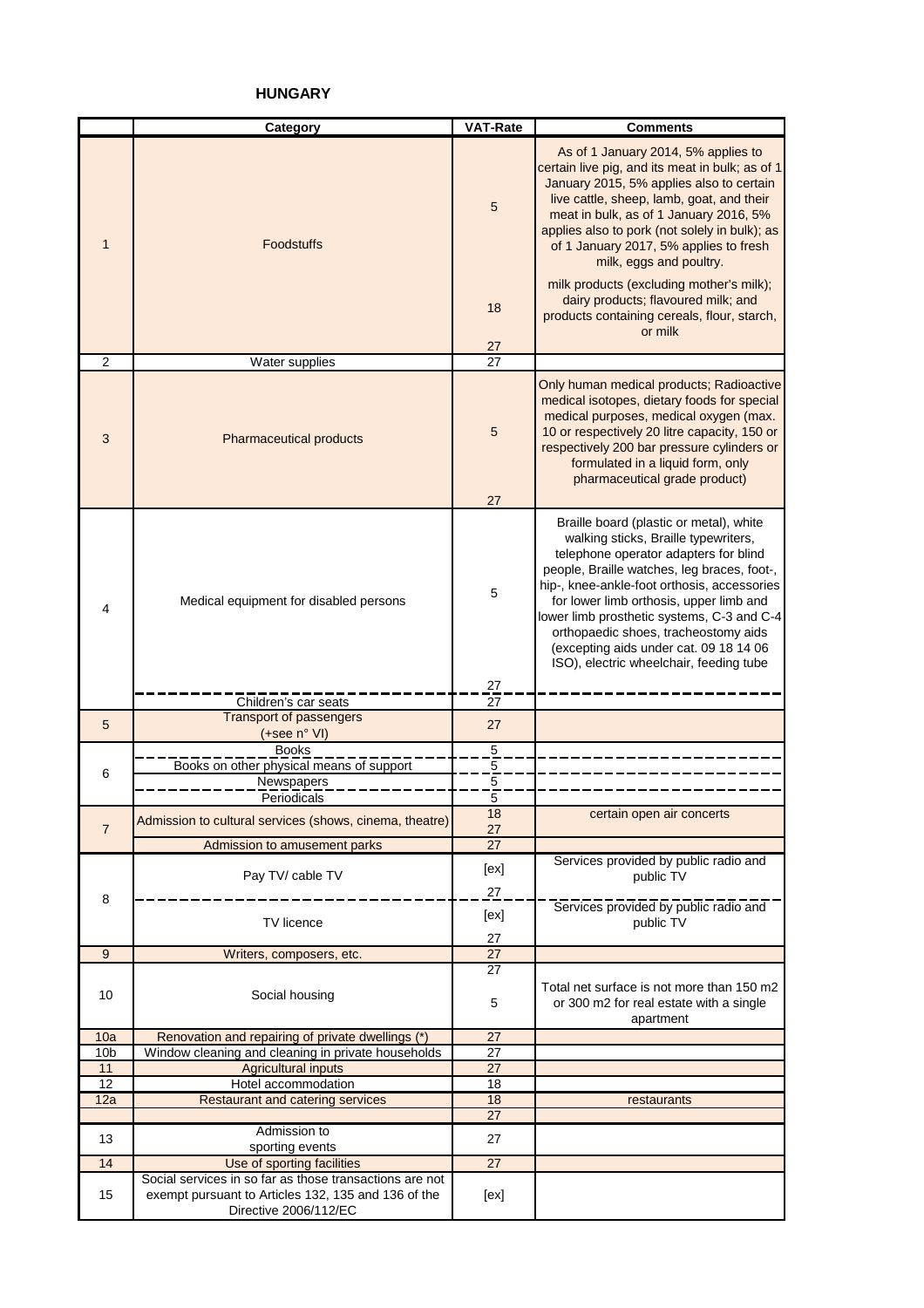| 16 | Supplies by undertakers and cremation services                                                                                                                     | 27             |                                                           |
|----|--------------------------------------------------------------------------------------------------------------------------------------------------------------------|----------------|-----------------------------------------------------------|
| 17 | Medical and<br>dental care in so far as those services are not exempt<br>pursuant to points (b) to (e) of Article 132(1) of the<br>Directive 2006/112/EC           | [ex]           |                                                           |
| 18 | Collection of domestic<br>waste and street cleaning, other than the supply of<br>such services by bodies referred to in Article 13 of the<br>Directive 2006/112/EC | 27             |                                                           |
| 19 | Minor repairing (including mending and alteration) of:                                                                                                             |                |                                                           |
|    | <b>Bicycles</b><br>Shoes and leather goods<br>Clothing and household linen                                                                                         | 27<br>27<br>27 |                                                           |
| 20 | Domestic care services (**)                                                                                                                                        | 27<br>[ex]     | Social services, with the exception of<br>social catering |
| 21 | Hairdressing                                                                                                                                                       | 27             |                                                           |

| <b>GOODS and SERVICES</b>              | <b>VAT-Rate</b>       | <b>Comments</b> |  |  |  |
|----------------------------------------|-----------------------|-----------------|--|--|--|
| <b>Alcoholic beverages</b>             |                       |                 |  |  |  |
| <b>Spirits</b>                         | $\overline{27}$       |                 |  |  |  |
| Wine                                   | 27                    |                 |  |  |  |
| <b>Beer</b>                            | 27                    |                 |  |  |  |
| Non-alcoholic beverages                |                       |                 |  |  |  |
| Mineral water                          | 27                    |                 |  |  |  |
| Lemonade                               | 27                    |                 |  |  |  |
| Fruit juices                           | 27                    |                 |  |  |  |
| Clothing                               |                       |                 |  |  |  |
| <b>Adults</b>                          | $\overline{27}$       |                 |  |  |  |
| <b>Children</b>                        | 27                    |                 |  |  |  |
| Children nappies                       | 27                    |                 |  |  |  |
| <b>Footwear</b>                        |                       |                 |  |  |  |
| <b>Adults</b>                          | $\overline{27}$       |                 |  |  |  |
| Children                               | 27                    |                 |  |  |  |
| <b>Tobacco</b>                         | 27                    |                 |  |  |  |
| <b>Hifi-Video</b>                      | $\overline{27}$       |                 |  |  |  |
| <b>Computer, smartphones</b>           | 27                    |                 |  |  |  |
| E-books                                | $\overline{27}$       |                 |  |  |  |
| <b>Household electrical appliances</b> | $\overline{27}$       |                 |  |  |  |
| Furniture                              | $\overline{27}$       |                 |  |  |  |
| <b>Furs</b>                            | $\overline{27}$       |                 |  |  |  |
| $\overline{27}$<br><b>Jewels</b>       |                       |                 |  |  |  |
| <b>Telecommunication services</b>      |                       |                 |  |  |  |
| Phone/fax/telex/etc.                   | $\overline{27}$<br>27 |                 |  |  |  |
| Pay TV/ cable TV<br><b>TV</b> licence  | 27                    |                 |  |  |  |
| <b>Energy products</b>                 |                       |                 |  |  |  |
| Natural gas                            | $\overline{27}$       |                 |  |  |  |
| Electricity                            | 27                    |                 |  |  |  |
| <b>District heating</b>                | 5                     |                 |  |  |  |
| Firewood                               | 27                    |                 |  |  |  |
| <b>Timber for industrial use</b>       | 27                    |                 |  |  |  |
| <b>Petroleum products</b>              |                       |                 |  |  |  |
| Petrol (unleaded)                      | $\overline{27}$       |                 |  |  |  |
| Diesel fuel                            | 27                    |                 |  |  |  |
| <b>LPG</b>                             | 27                    |                 |  |  |  |
| <b>Heating oil</b>                     | 27                    |                 |  |  |  |
| Lubricants                             | 27                    |                 |  |  |  |
| <b>Motor vehicles</b>                  | $\overline{27}$       |                 |  |  |  |
| Passenger transport (domestic)         |                       |                 |  |  |  |
| $\overline{Air}$                       | $\overline{27}$       |                 |  |  |  |
| Sea                                    | N/A                   |                 |  |  |  |
| Inland waterway                        | 27                    |                 |  |  |  |
| Rail                                   | 27                    |                 |  |  |  |
| Road                                   | 27                    |                 |  |  |  |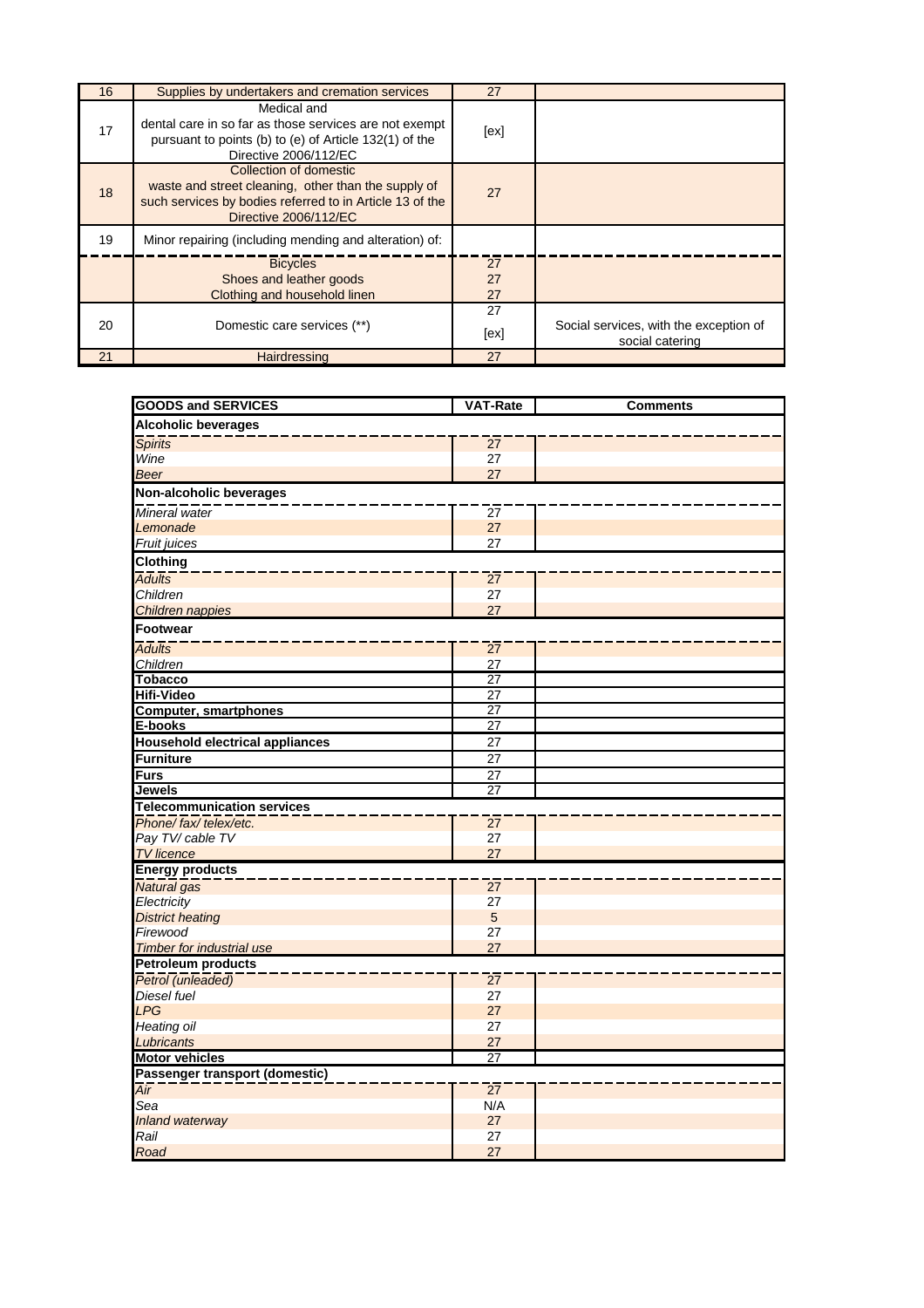| Passenger transport (international)                               |                        |                        |
|-------------------------------------------------------------------|------------------------|------------------------|
| Air                                                               | $\mathbf{0}$           |                        |
| Sea                                                               | N/A                    |                        |
| Inland waterway                                                   | $\mathbf{0}$           |                        |
| Rail                                                              | 0                      |                        |
| Road                                                              | $\overline{0}$         |                        |
| <b>Travel agencies</b>                                            | $\overline{27}$        |                        |
| <b>Hotels</b>                                                     | [m]<br>18              |                        |
|                                                                   | 18                     |                        |
| Take away                                                         | 27                     |                        |
| <b>Bars and cafés</b>                                             |                        |                        |
| Bars and cafés                                                    | $\overline{27}$        |                        |
| Night clubs                                                       | 27                     |                        |
| <b>Alcoholic beverages</b>                                        | 27                     |                        |
| Consumption on board ships, aircraft or trains                    |                        |                        |
| Goods                                                             |                        |                        |
| <b>Services</b>                                                   |                        |                        |
| <b>Cut flowers and plants</b>                                     |                        |                        |
| Decorative use                                                    | 27                     |                        |
| Food production                                                   | 27                     |                        |
| Immovable property                                                |                        |                        |
| Social Housing (category 10/Annex III)                            | 27                     |                        |
|                                                                   | 5                      | On an occasional basis |
| Renovation and repairing (category 10a/Annex III)                 | 27                     |                        |
| <b>Building land</b>                                              | 27                     |                        |
| Supplies of new buildings                                         | 27                     |                        |
|                                                                   | 5                      | On an occasional basis |
| <b>Construction work on new buildings</b>                         | 27                     |                        |
| <b>Agricultural Inputs</b>                                        |                        |                        |
| Pesticides and plant protection materials                         | 27                     |                        |
| Fertilisers                                                       | 27                     |                        |
| Treatment of waste and waste water                                | 27                     |                        |
| Collection of household waste,                                    | 27                     |                        |
| Arrangements for the taxation of gold                             |                        |                        |
| Ingots and bars                                                   | [ex]<br>27             |                        |
|                                                                   | [ex]                   |                        |
| Coins (currency)                                                  | 27                     |                        |
| Jewellery, gold plate, medals, tools                              | 27                     |                        |
| Services supplied by lawyers                                      | 27                     |                        |
| Taxation of works of art, collector's items and antiques          |                        |                        |
| Works of art, collector's items and antiques                      | $\overline{27}$<br>[m] |                        |
| Rate on importation (Article 103 of the Directive<br>2006/112/EC) | 27                     |                        |
| Supplies by creators and occasional sales (Article                | 27                     |                        |
| 103(2) of the Directive 2006/112/EC)                              | [-]                    | On an occasional basis |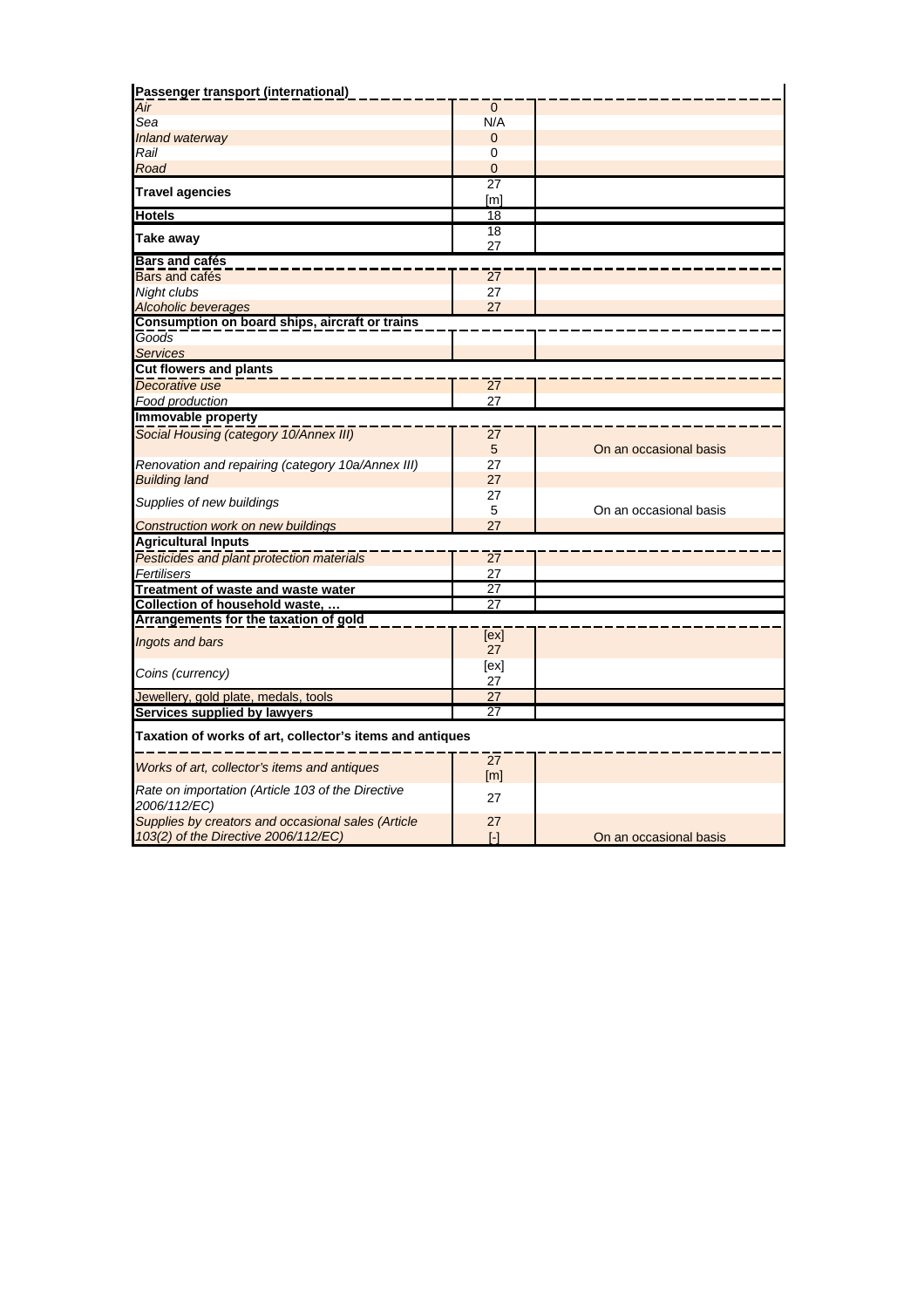# **MALTA**

|                 | Category                                                                                                                                                           | <b>VAT-Rate</b>             | <b>Comments</b>                                                                                                                  |
|-----------------|--------------------------------------------------------------------------------------------------------------------------------------------------------------------|-----------------------------|----------------------------------------------------------------------------------------------------------------------------------|
| $\mathbf{1}$    | Foodstuffs                                                                                                                                                         | $\Omega$                    | Some confectionery are at 5%                                                                                                     |
| $\overline{2}$  | Water supplies                                                                                                                                                     | ex]                         |                                                                                                                                  |
| $\overline{3}$  | <b>Pharmaceutical products</b>                                                                                                                                     | $\mathbf{0}$                |                                                                                                                                  |
| $\overline{4}$  | Medical equipment<br>for disabled persons                                                                                                                          | 5                           |                                                                                                                                  |
|                 | Children's car seats                                                                                                                                               | 18                          |                                                                                                                                  |
| 5               | Transport of passengers (+see n° VI)                                                                                                                               | $\mathbf 0$                 | Transport of passengers by the Scheduled<br>Public Bus Service. Other transport of<br>passengers, e.g. a taxi service, is at 18% |
|                 | <b>Books</b>                                                                                                                                                       | $\frac{5}{5}$ $\frac{5}{5}$ |                                                                                                                                  |
| 6               | Books on other physical means of support                                                                                                                           |                             |                                                                                                                                  |
|                 | Newspapers                                                                                                                                                         |                             |                                                                                                                                  |
|                 | Periodicals                                                                                                                                                        |                             |                                                                                                                                  |
| $\overline{7}$  | Admission to cultural services (shows, cinema, theatre)                                                                                                            | $\sqrt{5}$<br>18            | Admission to cinema                                                                                                              |
|                 | Admission to amusement parks                                                                                                                                       | 18                          |                                                                                                                                  |
| 8               | Pay TV/ cable TV                                                                                                                                                   | 18                          |                                                                                                                                  |
|                 | <b>TV</b> licence                                                                                                                                                  | [ex]                        |                                                                                                                                  |
| 9               | Writers, composers, etc.                                                                                                                                           | 18                          |                                                                                                                                  |
| $\overline{10}$ | Social housing                                                                                                                                                     | [ex]                        |                                                                                                                                  |
| 10a             | Renovation and repairing of private dwellings (*)                                                                                                                  | 18                          |                                                                                                                                  |
| 10 <sub>b</sub> | Window cleaning and cleaning in private households                                                                                                                 | 18                          |                                                                                                                                  |
| 11              | <b>Agricultural inputs</b>                                                                                                                                         | 18                          |                                                                                                                                  |
| 12              | Hotel accommodation                                                                                                                                                | $\overline{7}$              |                                                                                                                                  |
| 12a             | <b>Restaurant and catering services</b>                                                                                                                            | 18                          |                                                                                                                                  |
| 13              | Admission to<br>sporting events                                                                                                                                    | 18                          |                                                                                                                                  |
| 14              | Use of sporting facilities                                                                                                                                         | $\overline{7}$              |                                                                                                                                  |
| 15              | Social services in so far as those transactions are not<br>exempt pursuant to Articles 132, 135 and 136 of the<br>Directive 2006/112/EC                            | [ex]                        |                                                                                                                                  |
| 16              |                                                                                                                                                                    | 18                          |                                                                                                                                  |
|                 | Supplies by undertakers and cremation services<br>Medical and                                                                                                      |                             |                                                                                                                                  |
| 17              | dental care in so far as those services are not exempt<br>pursuant to points (b) to (e) of Article 132(1) of the<br>Directive 2006/112/EC                          | [ex]                        |                                                                                                                                  |
| 18              | Collection of domestic<br>waste and street cleaning, other than the supply of<br>such services by bodies referred to in Article 13 of the<br>Directive 2006/112/EC | 18                          |                                                                                                                                  |
| 19              | Minor repairing (including mending and alteration) of:                                                                                                             |                             |                                                                                                                                  |
|                 | <b>Bicycles</b><br>Shoes and leather goods<br>Clothing and household linen                                                                                         | $\overline{5}$<br>5<br>5    |                                                                                                                                  |
| 20              | Domestic care services (**)                                                                                                                                        | 5                           |                                                                                                                                  |
| 21              | Hairdressing                                                                                                                                                       | 18                          |                                                                                                                                  |

| <b>GOODS and SERVICES</b>       | <b>VAT-Rate</b> | <b>Comments</b> |  |  |  |
|---------------------------------|-----------------|-----------------|--|--|--|
| <b>Alcoholic beverages</b>      |                 |                 |  |  |  |
| <b>Spirits</b>                  | 18              |                 |  |  |  |
| Wine                            | 18              |                 |  |  |  |
| <b>Beer</b>                     | 18              |                 |  |  |  |
| Non-alcoholic beverages         |                 |                 |  |  |  |
| Mineral water                   | 18              |                 |  |  |  |
| Lemonade                        | 18              |                 |  |  |  |
|                                 | 18              |                 |  |  |  |
| <b>Fruit juices</b><br>Clothing |                 |                 |  |  |  |
| <b>Adults</b>                   | 18              |                 |  |  |  |
| Children                        | 18              |                 |  |  |  |
| Children nappies                | 18              |                 |  |  |  |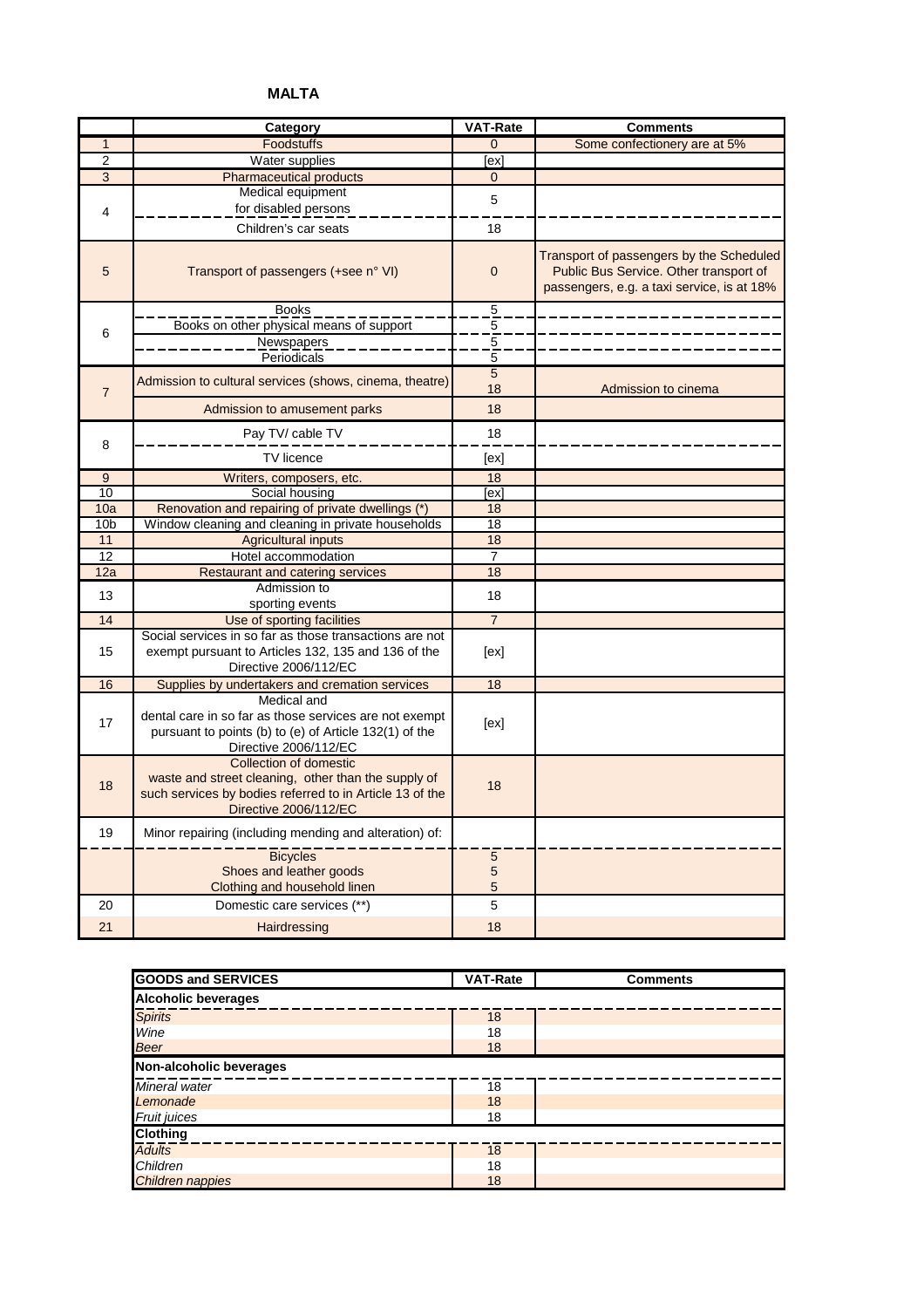| Footwear                                                |                                                                                                                                                                                                    |                                              |
|---------------------------------------------------------|----------------------------------------------------------------------------------------------------------------------------------------------------------------------------------------------------|----------------------------------------------|
| <b>Adults</b>                                           | 18                                                                                                                                                                                                 |                                              |
| Children                                                | 18                                                                                                                                                                                                 |                                              |
| <b>Tobacco</b>                                          | 18                                                                                                                                                                                                 |                                              |
| <b>Hifi-Video</b><br><b>Computer, smartphones</b>       | 18<br>$\overline{18}$                                                                                                                                                                              |                                              |
| E-books                                                 | $\overline{18}$                                                                                                                                                                                    |                                              |
| <b>Household electrical appliances</b>                  | 18                                                                                                                                                                                                 |                                              |
| <b>Furniture</b>                                        | $\overline{18}$                                                                                                                                                                                    |                                              |
| <b>Furs</b>                                             | $\overline{18}$                                                                                                                                                                                    |                                              |
| <b>Jewels</b>                                           | 18                                                                                                                                                                                                 |                                              |
| <b>Telecommunication services</b>                       |                                                                                                                                                                                                    |                                              |
| Phone/fax/telex/etc.                                    | 18                                                                                                                                                                                                 |                                              |
| Pay TV/ cable TV                                        | 18                                                                                                                                                                                                 |                                              |
| <b>TV</b> licence                                       | $\overline{[} \cdot \overline{]}$                                                                                                                                                                  |                                              |
| <b>Energy products</b>                                  |                                                                                                                                                                                                    |                                              |
|                                                         | $[\cdot] % \centering \includegraphics[width=0.9\columnwidth]{figures/fig_10.pdf} \caption{The graph $\mathcal{N}_1$ is a function of the input and the number of input regions.} \label{fig:1} %$ | If supplied by Public Authority: outside the |
| <b>Natural</b> gas                                      |                                                                                                                                                                                                    | scope                                        |
|                                                         | 18                                                                                                                                                                                                 | in cylinders                                 |
| Electricity                                             | 5<br>18                                                                                                                                                                                            |                                              |
| <b>District heating</b><br>Firewood                     | 18                                                                                                                                                                                                 |                                              |
| Timber for industrial use                               | 18                                                                                                                                                                                                 |                                              |
| <b>Petroleum products</b>                               |                                                                                                                                                                                                    |                                              |
| Petrol (unleaded)                                       | 18                                                                                                                                                                                                 |                                              |
| <b>Diesel fuel</b>                                      | 18                                                                                                                                                                                                 |                                              |
| <b>LPG</b>                                              | 18                                                                                                                                                                                                 |                                              |
| Heating oil                                             | 18                                                                                                                                                                                                 |                                              |
| Lubricants                                              | 18                                                                                                                                                                                                 |                                              |
| <b>Motor vehicles</b>                                   | $\overline{18}$                                                                                                                                                                                    |                                              |
| Passenger transport (domestic)                          |                                                                                                                                                                                                    |                                              |
| Air                                                     | $\pmb{0}$                                                                                                                                                                                          |                                              |
| Sea<br>Inland waterway                                  | 0<br>N/A                                                                                                                                                                                           |                                              |
| Rail                                                    | N/A                                                                                                                                                                                                |                                              |
|                                                         | $\mathbf 0$                                                                                                                                                                                        |                                              |
| Road                                                    | 18                                                                                                                                                                                                 |                                              |
| Passenger transport (international)                     |                                                                                                                                                                                                    |                                              |
| Air                                                     | $\mathbf{0}$                                                                                                                                                                                       |                                              |
| Sea                                                     | $\mathbf 0$                                                                                                                                                                                        |                                              |
| Inland waterway<br>Rail                                 | N/A<br>N/A                                                                                                                                                                                         |                                              |
| Road                                                    | N/A                                                                                                                                                                                                |                                              |
|                                                         | $\overline{18}$                                                                                                                                                                                    |                                              |
| <b>Travel agencies</b>                                  | [m]                                                                                                                                                                                                |                                              |
| <b>Hotels</b>                                           | 7                                                                                                                                                                                                  |                                              |
|                                                         |                                                                                                                                                                                                    |                                              |
| Take away                                               | 18                                                                                                                                                                                                 |                                              |
| <b>Bars and cafés</b>                                   |                                                                                                                                                                                                    |                                              |
| Bars and cafés                                          | 18                                                                                                                                                                                                 |                                              |
| Night clubs                                             | 18                                                                                                                                                                                                 |                                              |
| <b>Alcoholic beverages</b>                              | 18                                                                                                                                                                                                 |                                              |
| Consumption on board ships, aircraft or trains<br>Goods |                                                                                                                                                                                                    |                                              |
| <b>Services</b>                                         |                                                                                                                                                                                                    |                                              |
| <b>Cut flowers and plants</b>                           |                                                                                                                                                                                                    |                                              |
| Decorative use                                          |                                                                                                                                                                                                    |                                              |
| Food production                                         | 18<br>0                                                                                                                                                                                            |                                              |
| Immovable property                                      |                                                                                                                                                                                                    |                                              |
| Social Housing (category 10/Annex III)                  | [ex]                                                                                                                                                                                               |                                              |
| Renovation and repairing (category 10a/Annex III)       | 18                                                                                                                                                                                                 |                                              |
| <b>Building land</b>                                    | [ex]                                                                                                                                                                                               |                                              |
| Supplies of new buildings                               | [ex]                                                                                                                                                                                               |                                              |
| <b>Construction work on new buildings</b>               | 18                                                                                                                                                                                                 |                                              |
| <b>Agricultural Inputs</b>                              |                                                                                                                                                                                                    |                                              |
| Pesticides and plant protection materials               | 18                                                                                                                                                                                                 |                                              |
| Fertilisers                                             | 18                                                                                                                                                                                                 |                                              |
| Treatment of waste and waste water                      | $\overline{18}$                                                                                                                                                                                    |                                              |
| Collection of household waste,                          | 18                                                                                                                                                                                                 |                                              |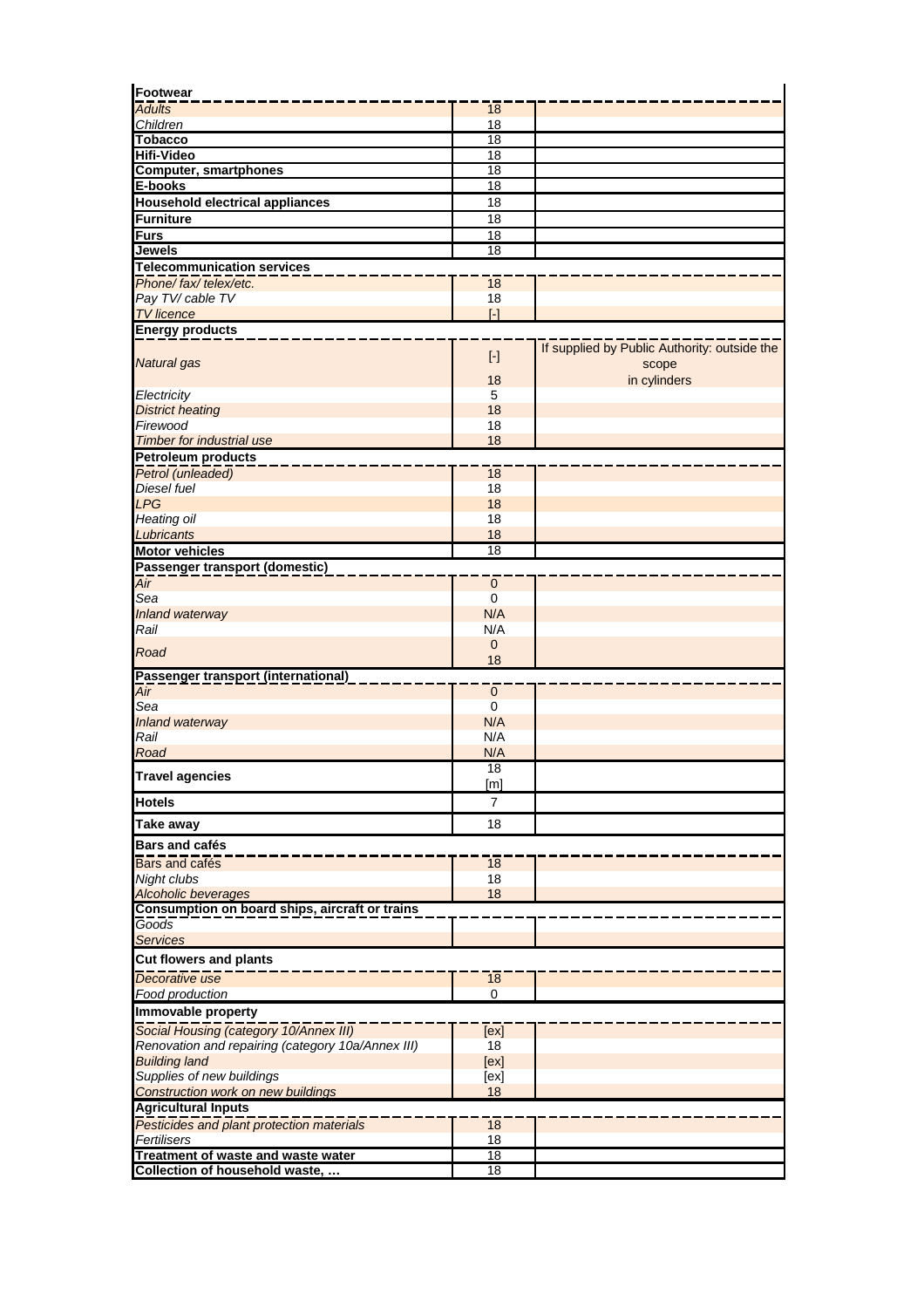| Arrangements for the taxation of gold                                                      |      |  |  |  |
|--------------------------------------------------------------------------------------------|------|--|--|--|
| Ingots and bars                                                                            |      |  |  |  |
| Coins (currency)                                                                           | [ex] |  |  |  |
| Jewellery, gold plate, medals, tools                                                       | 18   |  |  |  |
| Services supplied by lawyers                                                               | 18   |  |  |  |
| Taxation of works of art, collector's items and antiques                                   |      |  |  |  |
| Works of art, collector's items and antiques                                               | 18   |  |  |  |
| Rate on importation (Article 103 of the Directive<br>2006/112/EC)                          | 5    |  |  |  |
| Supplies by creators and occasional sales (Article<br>103(2) of the Directive 2006/112/EC) | 18   |  |  |  |

## *Zero rate is applicable to:*

 - Supplies of food products for human consumption, except for supplies of pre-cooked dishes and certain highly processed products, such as ice-cream, chocolates, manufactured beverages or beverages subject to excise duty and pet foods

 - Supplies of seeds or other means of propagation of plants classified under the above paragraph - Supplies of live animals of a type generally used as, or yielding or producing,

food for human consumption

- Supplies of pharmaceuticals, medicines only where prescribed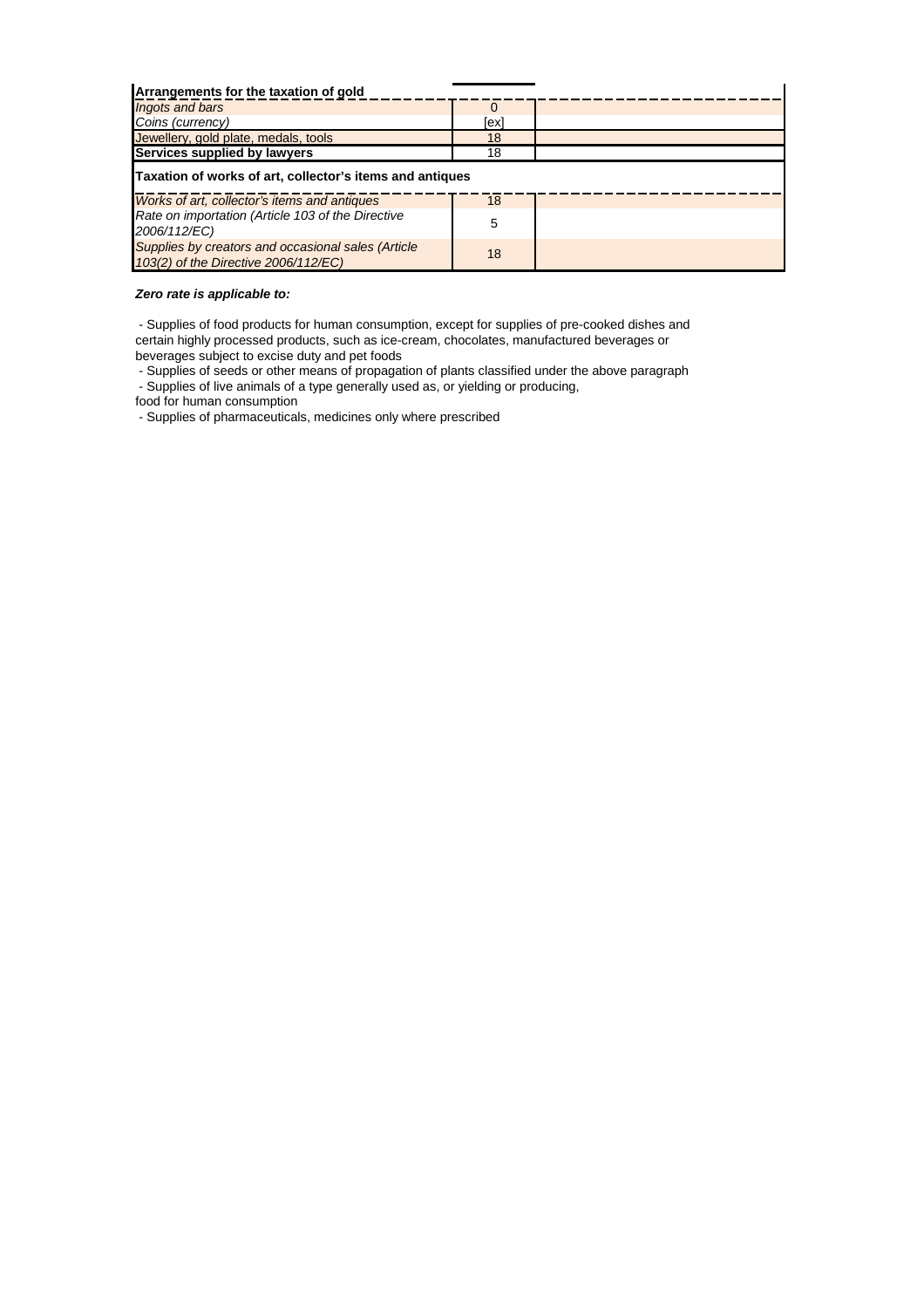# **NETHERLANDS**

|                 | Category                                                               | <b>VAT-Rate</b>                   | <b>Comments</b>                                                                                                                                                                                                                                                                                                                                                                                                                                                                                                                                                                                                                                                                                                                                                                                                                                                                                                                                                                                                                                                                                                          |
|-----------------|------------------------------------------------------------------------|-----------------------------------|--------------------------------------------------------------------------------------------------------------------------------------------------------------------------------------------------------------------------------------------------------------------------------------------------------------------------------------------------------------------------------------------------------------------------------------------------------------------------------------------------------------------------------------------------------------------------------------------------------------------------------------------------------------------------------------------------------------------------------------------------------------------------------------------------------------------------------------------------------------------------------------------------------------------------------------------------------------------------------------------------------------------------------------------------------------------------------------------------------------------------|
| $\mathbf{1}$    | Foodstuffs                                                             | 6                                 |                                                                                                                                                                                                                                                                                                                                                                                                                                                                                                                                                                                                                                                                                                                                                                                                                                                                                                                                                                                                                                                                                                                          |
| $\overline{2}$  | Water supplies                                                         | 6                                 |                                                                                                                                                                                                                                                                                                                                                                                                                                                                                                                                                                                                                                                                                                                                                                                                                                                                                                                                                                                                                                                                                                                          |
| 3               | Pharmaceutical products                                                | 6<br>21                           | Drugs as defined in Article 1, paragraph b<br>of the Medicines Act, contraception,<br>infusion and inhaled gases intended for<br>medical purposes; veterinary medicine,<br>with the exception of veterinary medicinal<br>products for in vitro use; cotton wool,<br>bandages, gauze, adhesive, bandages,<br>tampons, splints and similar setting items<br>which are clearly intended for medical<br>purposes, as well stocked first aid kits,<br>sanitary napkin, maternity mattresses and<br>incontinence products                                                                                                                                                                                                                                                                                                                                                                                                                                                                                                                                                                                                      |
|                 |                                                                        |                                   | Invalid carriages and disabled crutches;                                                                                                                                                                                                                                                                                                                                                                                                                                                                                                                                                                                                                                                                                                                                                                                                                                                                                                                                                                                                                                                                                 |
| 4               | Medical equipment for disabled persons                                 | 6                                 | stand-up chairs; artificial limbs, namely:<br>arm, hand, leg and foot prostheses; tools<br>that are specifically designed for the<br>fixation of a non- or poorly functioning<br>hand; leg braces, trusses, and artificial<br>joints; artificial eyes, breast, nose and<br>larynx implants; surgical engraftment<br>prostheses; cardiovascular and muscle<br>stimulators; hearing aids and other pointing<br>devices that are specifically designed by<br>ministerial regulation or intended for the<br>exclusive personal use by deaf and<br>hearing impaired; orthopaedic footwear;<br>devices specifically designed for the<br>extraction of medical compression<br>stockings; size orthopaedic corsets; parts<br>and accessories; tools tend to be used in<br>the self-diagnosis of blood sugar;<br>measuring equipment and accessories for<br>self-diagnosis of the clotting time of blood;<br>catheters; urine bags; allergen-proof<br>covers; anti-decubitus mattresses; portable<br>external infusion pumps; oxygen<br>concentrators with accessories and<br>specially designed for personal use mobile<br>carts |
|                 |                                                                        | 21                                |                                                                                                                                                                                                                                                                                                                                                                                                                                                                                                                                                                                                                                                                                                                                                                                                                                                                                                                                                                                                                                                                                                                          |
|                 | Children's car seats                                                   | 21                                |                                                                                                                                                                                                                                                                                                                                                                                                                                                                                                                                                                                                                                                                                                                                                                                                                                                                                                                                                                                                                                                                                                                          |
| 5               | Transport of passengers (+see n° VI)                                   | [ex]<br>6<br>21                   |                                                                                                                                                                                                                                                                                                                                                                                                                                                                                                                                                                                                                                                                                                                                                                                                                                                                                                                                                                                                                                                                                                                          |
|                 | <b>Books</b>                                                           | $\,6\,$                           |                                                                                                                                                                                                                                                                                                                                                                                                                                                                                                                                                                                                                                                                                                                                                                                                                                                                                                                                                                                                                                                                                                                          |
| 6               | Books on other physical means of support                               | 6                                 |                                                                                                                                                                                                                                                                                                                                                                                                                                                                                                                                                                                                                                                                                                                                                                                                                                                                                                                                                                                                                                                                                                                          |
|                 | <b>Newspapers</b>                                                      | 6                                 |                                                                                                                                                                                                                                                                                                                                                                                                                                                                                                                                                                                                                                                                                                                                                                                                                                                                                                                                                                                                                                                                                                                          |
| $\overline{7}$  | Periodicals<br>Admission to cultural services (shows, cinema, theatre) | 6<br>$6\phantom{1}$               |                                                                                                                                                                                                                                                                                                                                                                                                                                                                                                                                                                                                                                                                                                                                                                                                                                                                                                                                                                                                                                                                                                                          |
|                 | Admission to amusement parks<br>Pay TV/ cable TV                       | $6\phantom{1}$<br>$\overline{21}$ |                                                                                                                                                                                                                                                                                                                                                                                                                                                                                                                                                                                                                                                                                                                                                                                                                                                                                                                                                                                                                                                                                                                          |
| 8               | TV licence                                                             | [ex]<br>6                         |                                                                                                                                                                                                                                                                                                                                                                                                                                                                                                                                                                                                                                                                                                                                                                                                                                                                                                                                                                                                                                                                                                                          |
| 9               | Writers, composers, etc.                                               | [ex]                              |                                                                                                                                                                                                                                                                                                                                                                                                                                                                                                                                                                                                                                                                                                                                                                                                                                                                                                                                                                                                                                                                                                                          |
| 10              | Social housing                                                         | $\overline{21}$                   |                                                                                                                                                                                                                                                                                                                                                                                                                                                                                                                                                                                                                                                                                                                                                                                                                                                                                                                                                                                                                                                                                                                          |
| 10a             | Renovation and repairing of private dwellings (*)                      | 21<br>$6\,$                       | Insulating, painting, plastering and<br>decorating of homes that are older than 2<br>years                                                                                                                                                                                                                                                                                                                                                                                                                                                                                                                                                                                                                                                                                                                                                                                                                                                                                                                                                                                                                               |
| 10 <sub>b</sub> | Window cleaning and cleaning in private households                     | 21<br>6                           | The carry out cleaning works inside<br>buildings                                                                                                                                                                                                                                                                                                                                                                                                                                                                                                                                                                                                                                                                                                                                                                                                                                                                                                                                                                                                                                                                         |
| 11              | <b>Agricultural inputs</b>                                             | $\,6\,$                           |                                                                                                                                                                                                                                                                                                                                                                                                                                                                                                                                                                                                                                                                                                                                                                                                                                                                                                                                                                                                                                                                                                                          |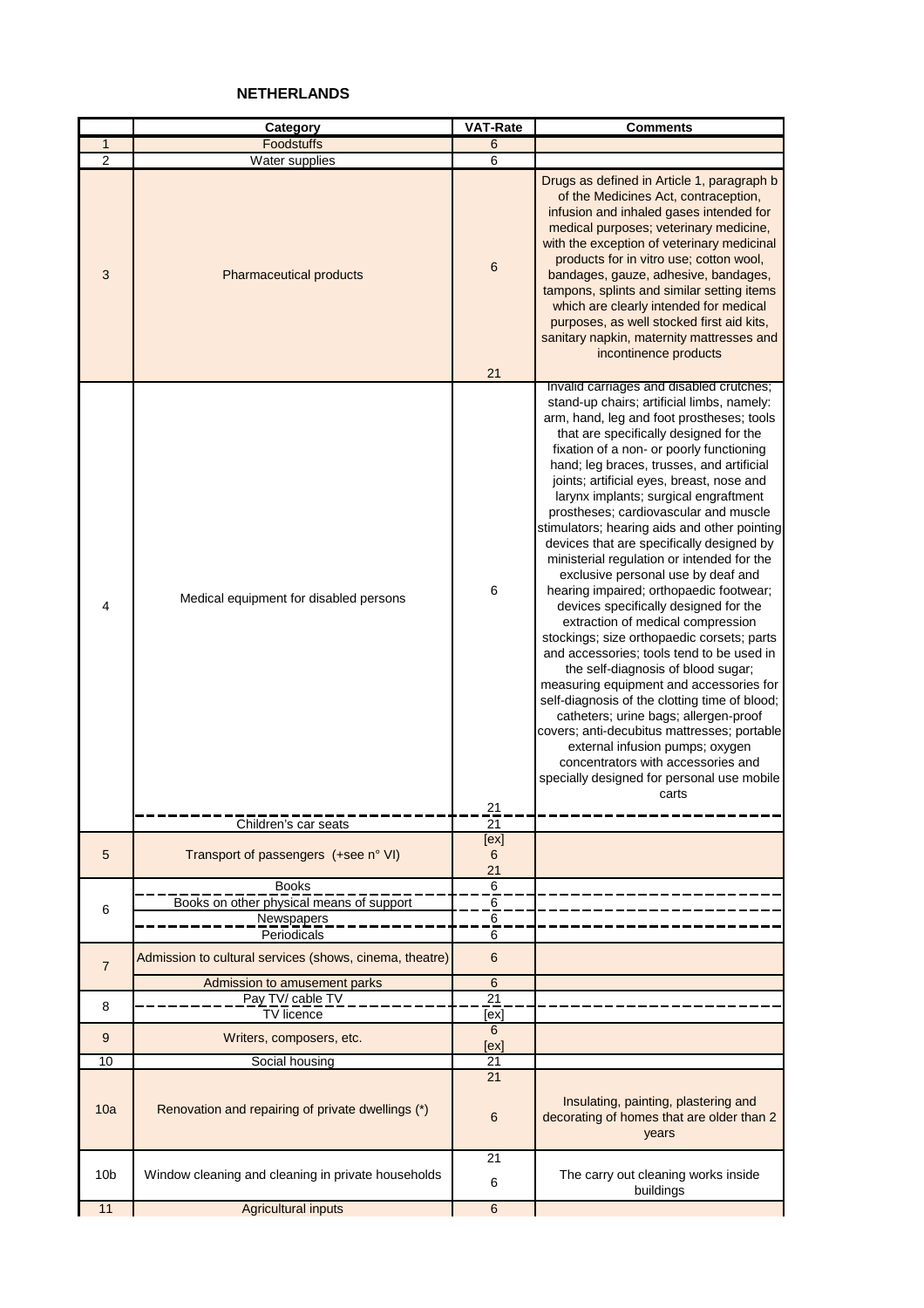| 12  | Hotel accommodation                                                                                                                                             | 6           |                                                                                                                                                                                                                                                                                                        |
|-----|-----------------------------------------------------------------------------------------------------------------------------------------------------------------|-------------|--------------------------------------------------------------------------------------------------------------------------------------------------------------------------------------------------------------------------------------------------------------------------------------------------------|
| 12a | Restaurant and catering services                                                                                                                                | 6           | Alcoholic beverages are subject to the<br>standard rate                                                                                                                                                                                                                                                |
| 13  | Admission to<br>sporting events                                                                                                                                 | 6           |                                                                                                                                                                                                                                                                                                        |
| 14  | Use of sporting facilities                                                                                                                                      | 6<br>[ex]   |                                                                                                                                                                                                                                                                                                        |
| 15  | Social services in so far as those transactions are not<br>exempt pursuant to Articles 132, 135 and 136 of the<br>Directive 2006/112/EC                         | 21<br>[ex]  |                                                                                                                                                                                                                                                                                                        |
| 16  | Supplies by undertakers and cremation services                                                                                                                  | [ex]        |                                                                                                                                                                                                                                                                                                        |
| 17  | Medical and dental care in so far as those services are<br>not exempt pursuant to points (b) to (e) of Article 132(1)<br>of the Directive 2006/112/EC           | 21<br>[ex]  |                                                                                                                                                                                                                                                                                                        |
| 18  | Collection of domestic waste and street cleaning, other<br>than the supply of such services by bodies referred to<br>in Article 13 of the Directive 2006/112/EC | 21          | Collection of domestic waste and street<br>cleaning is a service that is carried out by<br>the public authorities. A levy will only be<br>imposed on services carried out by a<br>private enterprise which is called in by the<br>public authorities. There will be no levy<br>imposed toward citizens |
| 19  | Minor repairing (including mending and alteration) of:                                                                                                          |             |                                                                                                                                                                                                                                                                                                        |
|     | <b>Bicycles</b><br>Shoes and leather goods<br>Clothing and household linen                                                                                      | 6<br>6<br>6 |                                                                                                                                                                                                                                                                                                        |
| 20  | Domestic care services (**)                                                                                                                                     | [ex]        |                                                                                                                                                                                                                                                                                                        |
| 21  | Hairdressing                                                                                                                                                    | 6           |                                                                                                                                                                                                                                                                                                        |

| <b>GOODS and SERVICES</b>              | <b>VAT-Rate</b> | <b>Comments</b> |  |  |  |
|----------------------------------------|-----------------|-----------------|--|--|--|
| <b>Alcoholic beverages</b>             |                 |                 |  |  |  |
| <b>Spirits</b>                         | $\overline{21}$ |                 |  |  |  |
| Wine                                   | 21              |                 |  |  |  |
| <b>Beer</b>                            | 21              |                 |  |  |  |
| Non-alcoholic beverages                |                 |                 |  |  |  |
| Mineral water                          | 6               |                 |  |  |  |
| Lemonade                               | $6\phantom{a}$  |                 |  |  |  |
| Fruit juices                           | 6               |                 |  |  |  |
| <b>Clothing</b>                        |                 |                 |  |  |  |
| <b>Adults</b>                          | $\overline{21}$ |                 |  |  |  |
| <b>Children</b>                        | 21              |                 |  |  |  |
| Children nappies                       | 21              |                 |  |  |  |
| Footwear                               |                 |                 |  |  |  |
| <b>Adults</b>                          | $\overline{21}$ |                 |  |  |  |
| Children                               | 21              |                 |  |  |  |
| <b>Tobacco</b>                         | $\overline{21}$ |                 |  |  |  |
| <b>Hifi-Video</b>                      | 21              |                 |  |  |  |
| <b>Computer, smartphones</b>           | $\overline{21}$ |                 |  |  |  |
| E-books                                | $\overline{21}$ |                 |  |  |  |
| <b>Household electrical appliances</b> | 21              |                 |  |  |  |
| <b>Furniture</b>                       | 21              |                 |  |  |  |
| <b>Furs</b>                            | 21              |                 |  |  |  |
| Jewels                                 | $\overline{21}$ |                 |  |  |  |
| <b>Telecommunication services</b>      |                 |                 |  |  |  |
| Phone/fax/telex/etc.                   | $\overline{21}$ |                 |  |  |  |
| Pay TV/ cable TV                       | 21              |                 |  |  |  |
| <b>TV</b> licence                      | [ex]            |                 |  |  |  |
| <b>Energy products</b>                 |                 |                 |  |  |  |
| Natural gas                            | $\overline{21}$ |                 |  |  |  |
| Electricity                            | 21              |                 |  |  |  |
| <b>District heating</b>                | 21              |                 |  |  |  |
| Firewood                               | 21              |                 |  |  |  |
| Timber for industrial use              | 21              |                 |  |  |  |
| <b>Petroleum products</b>              |                 |                 |  |  |  |
| Petrol (unleaded)                      | $\overline{21}$ |                 |  |  |  |
| <b>Diesel fuel</b>                     | 21              |                 |  |  |  |
| <b>LPG</b>                             | 21              |                 |  |  |  |
| <b>Heating oil</b>                     | 21              |                 |  |  |  |
| Lubricants                             | 21              |                 |  |  |  |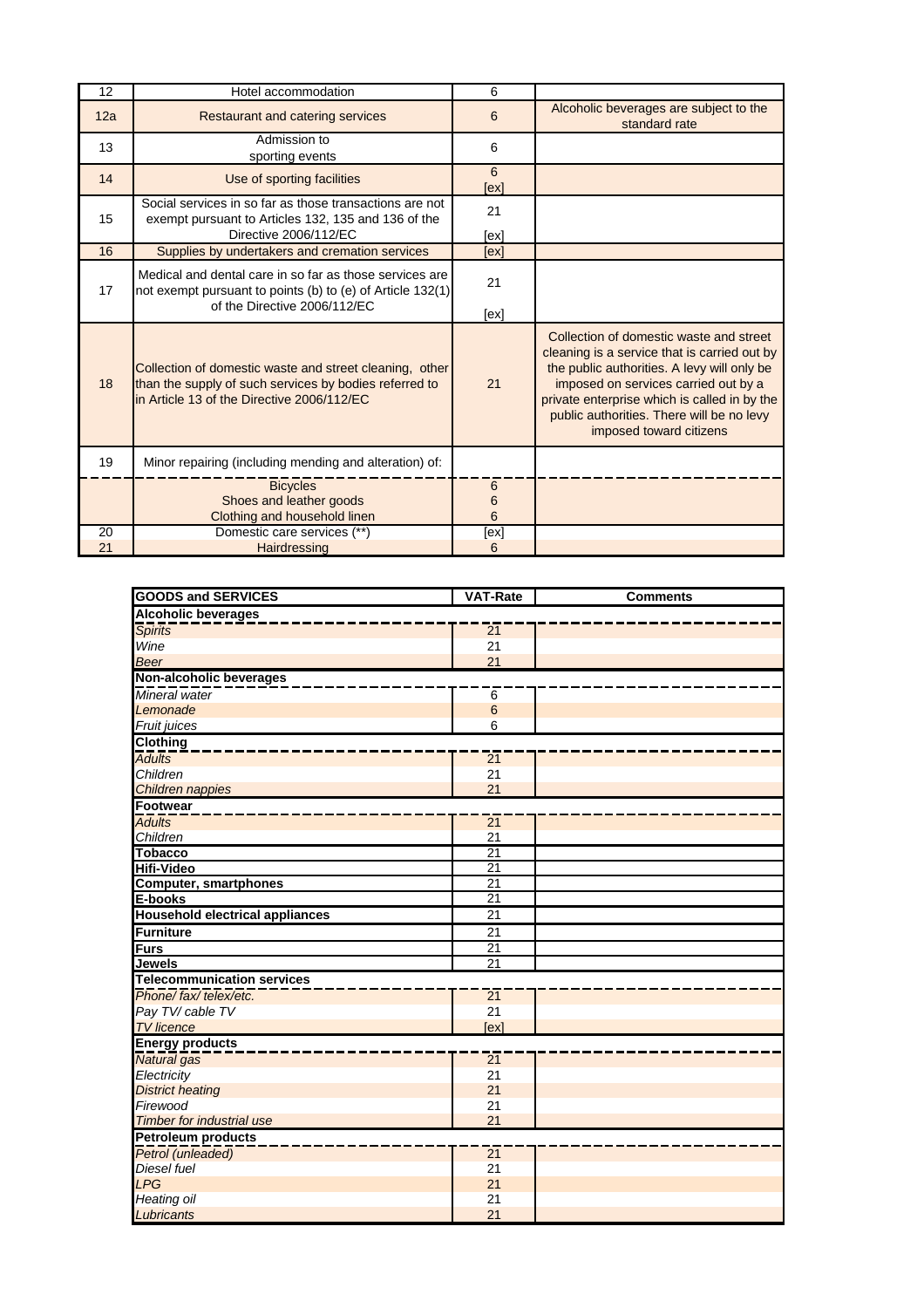| <b>Motor vehicles</b>                                              | 21              |                                                                                            |
|--------------------------------------------------------------------|-----------------|--------------------------------------------------------------------------------------------|
| Passenger transport (domestic)                                     |                 |                                                                                            |
|                                                                    |                 |                                                                                            |
| $\overline{Air}$                                                   | 21              |                                                                                            |
| Sea                                                                | 6               |                                                                                            |
| Inland waterway                                                    | $6\phantom{1}6$ |                                                                                            |
|                                                                    |                 |                                                                                            |
| Rail                                                               | 6               |                                                                                            |
| Road                                                               | 6               |                                                                                            |
| Passenger transport (international)                                |                 |                                                                                            |
| Air                                                                | 0               |                                                                                            |
|                                                                    |                 |                                                                                            |
| Sea                                                                | 0               |                                                                                            |
| <b>Inland waterway</b>                                             | $6\phantom{1}6$ |                                                                                            |
|                                                                    |                 |                                                                                            |
| Rail                                                               | 6               |                                                                                            |
|                                                                    |                 |                                                                                            |
| Road                                                               | 6               |                                                                                            |
|                                                                    | $\overline{21}$ |                                                                                            |
| <b>Travel agencies</b>                                             | [m]             |                                                                                            |
|                                                                    |                 |                                                                                            |
| <b>Hotels</b>                                                      | 6               |                                                                                            |
| <b>Take away</b>                                                   | 6               |                                                                                            |
| <b>Bars and cafés</b>                                              |                 |                                                                                            |
| Bars and cafés                                                     |                 |                                                                                            |
|                                                                    | $6\phantom{1}6$ |                                                                                            |
| Night clubs                                                        | 6               |                                                                                            |
| <b>Alcoholic beverages</b>                                         | 21              |                                                                                            |
| Consumption on board ships, aircraft or trains                     |                 |                                                                                            |
|                                                                    |                 |                                                                                            |
| Goods                                                              |                 |                                                                                            |
| <b>Services</b>                                                    |                 |                                                                                            |
| <b>Cut flowers and plants</b>                                      |                 |                                                                                            |
|                                                                    |                 |                                                                                            |
| Decorative use                                                     | $6\phantom{1}6$ |                                                                                            |
|                                                                    | 21              |                                                                                            |
| Food production                                                    | 6               |                                                                                            |
| Immovable property                                                 |                 |                                                                                            |
|                                                                    |                 |                                                                                            |
| Social Housing (category 10/Annex III)                             | 21              |                                                                                            |
|                                                                    |                 |                                                                                            |
| Renovation and repairing (category 10a/Annex III)                  | 6               | Insulating, painting, plastering and<br>decorating of homes that are older than 2<br>years |
|                                                                    | 21              |                                                                                            |
| <b>Building land</b>                                               | 21              |                                                                                            |
|                                                                    |                 |                                                                                            |
| Supplies of new buildings                                          | 21              |                                                                                            |
| <b>Construction work on new buildings</b>                          | 21              |                                                                                            |
| <b>Agricultural Inputs</b>                                         |                 |                                                                                            |
| Pesticides and plant protection materials                          | $\overline{21}$ |                                                                                            |
|                                                                    |                 |                                                                                            |
| Fertilisers                                                        | 21              |                                                                                            |
| Treatment of waste and waste water                                 | $\overline{21}$ |                                                                                            |
|                                                                    | $[\cdot]$       |                                                                                            |
|                                                                    |                 |                                                                                            |
| Collection of household waste,                                     |                 | If the collection concerns industrial waste,                                               |
|                                                                    | 21              | both private enterprises and public                                                        |
|                                                                    |                 | authorities ought to charge a rate of 21%                                                  |
|                                                                    |                 |                                                                                            |
| Arrangements for the taxation of gold                              |                 |                                                                                            |
| <b>Ingots and bars</b>                                             | 21              |                                                                                            |
| Coins (currency)                                                   | 0               |                                                                                            |
| Jewellery, gold plate, medals, tools                               | 21              |                                                                                            |
|                                                                    |                 |                                                                                            |
| Services supplied by lawyers                                       | 21              |                                                                                            |
|                                                                    |                 |                                                                                            |
| Taxation of works of art, collector's items and antiques           |                 |                                                                                            |
|                                                                    |                 |                                                                                            |
| Works of art, collector's items and antiques                       | $\overline{21}$ |                                                                                            |
|                                                                    |                 |                                                                                            |
| Rate on importation (Article 103 of the Directive                  | 6               |                                                                                            |
| 2006/112/EC)<br>Supplies by creators and occasional sales (Article |                 |                                                                                            |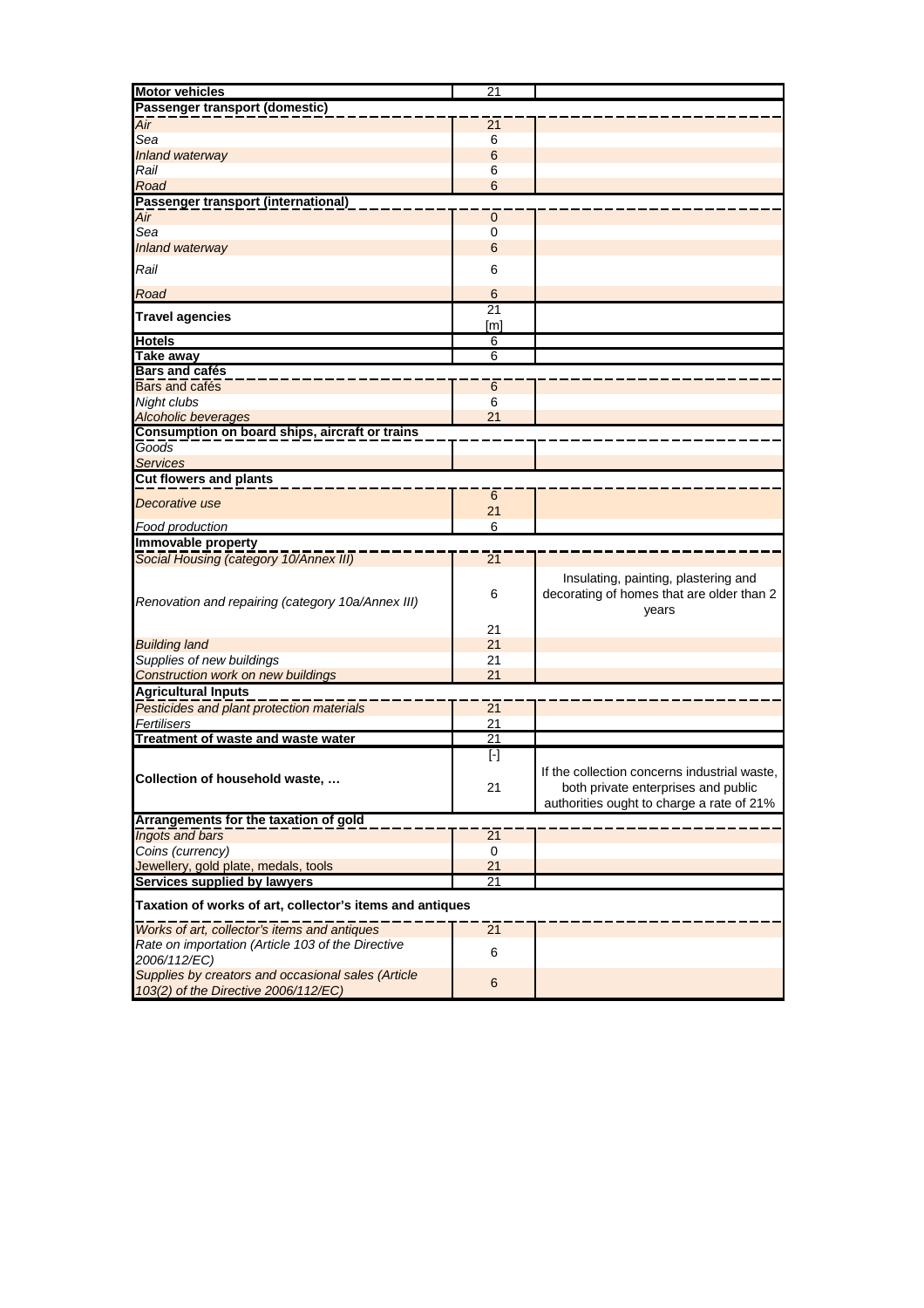# **AUSTRIA**

|                 | Category                                                                                                                                                           | <b>VAT-Rate</b>       | <b>Comments</b>                                                                                                                                                                                                                                                                                                                                                                                                                                                   |
|-----------------|--------------------------------------------------------------------------------------------------------------------------------------------------------------------|-----------------------|-------------------------------------------------------------------------------------------------------------------------------------------------------------------------------------------------------------------------------------------------------------------------------------------------------------------------------------------------------------------------------------------------------------------------------------------------------------------|
| $\mathbf{1}$    | Foodstuffs                                                                                                                                                         | 10                    |                                                                                                                                                                                                                                                                                                                                                                                                                                                                   |
| $\overline{c}$  | Water supplies                                                                                                                                                     | 10                    |                                                                                                                                                                                                                                                                                                                                                                                                                                                                   |
| $\overline{3}$  | <b>Pharmaceutical products</b>                                                                                                                                     | 10                    |                                                                                                                                                                                                                                                                                                                                                                                                                                                                   |
|                 | Medical equipment                                                                                                                                                  | 20                    |                                                                                                                                                                                                                                                                                                                                                                                                                                                                   |
| 4               | for disabled persons                                                                                                                                               |                       |                                                                                                                                                                                                                                                                                                                                                                                                                                                                   |
|                 | Children's car seats                                                                                                                                               | 20                    |                                                                                                                                                                                                                                                                                                                                                                                                                                                                   |
|                 | <b>Transport of passengers</b>                                                                                                                                     | 10                    |                                                                                                                                                                                                                                                                                                                                                                                                                                                                   |
| 5               | $(+see n° VI)$                                                                                                                                                     | 13                    | Domestic transport of passengers by<br>aircrafts                                                                                                                                                                                                                                                                                                                                                                                                                  |
|                 | <b>Books</b>                                                                                                                                                       | 10                    |                                                                                                                                                                                                                                                                                                                                                                                                                                                                   |
| 6               | Books on other physical means of support                                                                                                                           | 20                    |                                                                                                                                                                                                                                                                                                                                                                                                                                                                   |
|                 | Newspapers                                                                                                                                                         | 10                    |                                                                                                                                                                                                                                                                                                                                                                                                                                                                   |
|                 | Periodicals                                                                                                                                                        | 10                    |                                                                                                                                                                                                                                                                                                                                                                                                                                                                   |
|                 | Admission to cultural services (shows, cinema, theatre)                                                                                                            | [ex]                  |                                                                                                                                                                                                                                                                                                                                                                                                                                                                   |
| $\overline{7}$  |                                                                                                                                                                    | 13                    | as from 1.5.2016                                                                                                                                                                                                                                                                                                                                                                                                                                                  |
|                 | Admission to amusement parks                                                                                                                                       | 13                    | as from 1.5.2016                                                                                                                                                                                                                                                                                                                                                                                                                                                  |
| 8               | Pay TV/ cable TV                                                                                                                                                   | 10                    |                                                                                                                                                                                                                                                                                                                                                                                                                                                                   |
|                 | <b>TV</b> licence                                                                                                                                                  | 10                    |                                                                                                                                                                                                                                                                                                                                                                                                                                                                   |
| 9               | Writers, composers, etc.                                                                                                                                           | 20                    |                                                                                                                                                                                                                                                                                                                                                                                                                                                                   |
|                 |                                                                                                                                                                    | 13                    | The turnover from working as an artist                                                                                                                                                                                                                                                                                                                                                                                                                            |
| 10              | Social housing                                                                                                                                                     | 20                    |                                                                                                                                                                                                                                                                                                                                                                                                                                                                   |
| 10a             | Renovation and repairing of private dwellings (*)                                                                                                                  | 20                    |                                                                                                                                                                                                                                                                                                                                                                                                                                                                   |
| 10 <sub>b</sub> | Window cleaning and cleaning in private households                                                                                                                 | $\overline{20}$<br>10 |                                                                                                                                                                                                                                                                                                                                                                                                                                                                   |
| 11              | <b>Agricultural inputs</b>                                                                                                                                         | 13                    | Breeding and keeping of certain animals<br>(cattle, pigs, sheep, goats, poultry, etc.)<br>and growing plants as services which<br>directly serve the animal breeding or the<br>artificial insemination of the animals above                                                                                                                                                                                                                                       |
| $\overline{12}$ | Hotel accommodation                                                                                                                                                | 13                    | as from 1.5.2016                                                                                                                                                                                                                                                                                                                                                                                                                                                  |
| 12a             | Restaurant and catering services                                                                                                                                   | 10                    |                                                                                                                                                                                                                                                                                                                                                                                                                                                                   |
| 13              | Admission to                                                                                                                                                       | 13                    |                                                                                                                                                                                                                                                                                                                                                                                                                                                                   |
|                 | sporting events                                                                                                                                                    |                       |                                                                                                                                                                                                                                                                                                                                                                                                                                                                   |
| 14              | Use of sporting facilities                                                                                                                                         | 20<br>[ex]            |                                                                                                                                                                                                                                                                                                                                                                                                                                                                   |
| 15              | Social services in so far as those transactions are not<br>exempt pursuant to Articles 132, 135 and 136 of the<br>Directive 2006/112/EC                            | 10<br>[ex]            | Hospital and nursing homes; retirement,<br>blind and sick homes and those institutions<br>that have a license as sanatoria or medical<br>facilities according to the applicable<br>legislation on natural healing spa and<br>health resorts, provided that services<br>directly related to the health or spa<br>treatment, or directly involved in the care of<br>foster children are concerned, and the<br>revenues do not fall under § 6 Art. 1 no. 18<br>or 25 |
| 16              | Supplies by undertakers and cremation services                                                                                                                     | 20                    |                                                                                                                                                                                                                                                                                                                                                                                                                                                                   |
| 17              | Medical and<br>dental care in so far as those services are not exempt<br>pursuant to points (b) to (e) of Article 132(1) of the<br>Directive 2006/112/EC           | 20                    |                                                                                                                                                                                                                                                                                                                                                                                                                                                                   |
| 18              | Collection of domestic<br>waste and street cleaning, other than the supply of<br>such services by bodies referred to in Article 13 of the<br>Directive 2006/112/EC | 10                    |                                                                                                                                                                                                                                                                                                                                                                                                                                                                   |
| 19              | Minor repairing (including mending and alteration) of:                                                                                                             |                       |                                                                                                                                                                                                                                                                                                                                                                                                                                                                   |
|                 | <b>Bicycles</b>                                                                                                                                                    | 20                    |                                                                                                                                                                                                                                                                                                                                                                                                                                                                   |
|                 | Shoes and leather goods                                                                                                                                            | 20                    |                                                                                                                                                                                                                                                                                                                                                                                                                                                                   |
|                 | Clothing and household linen                                                                                                                                       | 20                    |                                                                                                                                                                                                                                                                                                                                                                                                                                                                   |
| 20              | Domestic care services (**)                                                                                                                                        | 20                    |                                                                                                                                                                                                                                                                                                                                                                                                                                                                   |
| 21              | Hairdressing                                                                                                                                                       | 20                    |                                                                                                                                                                                                                                                                                                                                                                                                                                                                   |
|                 |                                                                                                                                                                    |                       |                                                                                                                                                                                                                                                                                                                                                                                                                                                                   |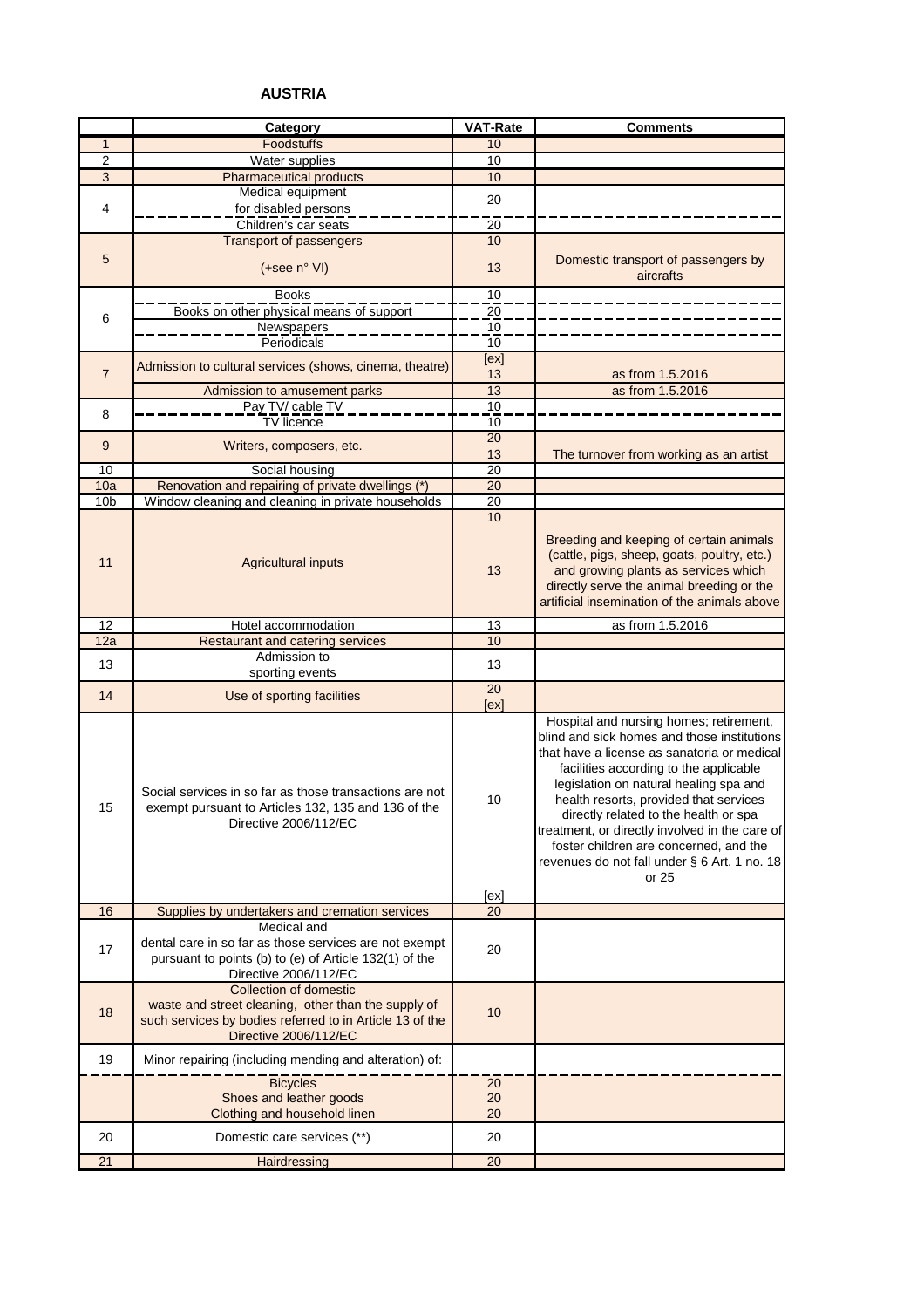| <b>GOODS and SERVICES</b>                                     | <b>VAT-Rate</b>        | <b>Comments</b>                          |
|---------------------------------------------------------------|------------------------|------------------------------------------|
| <b>Alcoholic beverages</b>                                    |                        |                                          |
| <b>Spirits</b>                                                | 20                     |                                          |
|                                                               | 20                     |                                          |
| Wine                                                          | 13                     | Wine from farm production carried out by |
|                                                               |                        | the producing farmer                     |
| <b>Beer</b>                                                   | 20                     |                                          |
| Non-alcoholic beverages                                       |                        |                                          |
| Mineral water                                                 | $\overline{20}$        |                                          |
| Lemonade<br>Fruit juices                                      | 20<br>20               |                                          |
|                                                               |                        |                                          |
| Clothing<br><b>Adults</b>                                     |                        |                                          |
| Children                                                      | $\overline{20}$<br>20  |                                          |
| Children nappies                                              | 20                     |                                          |
| <b>Footwear</b>                                               |                        |                                          |
| <b>Adults</b>                                                 | 20                     |                                          |
| Children                                                      | 20                     |                                          |
| <b>Tobacco</b>                                                | 20                     |                                          |
| <b>Hifi-Video</b>                                             | 20                     |                                          |
| <b>Computer, smartphones</b>                                  | 20                     |                                          |
| E-books                                                       | $\overline{20}$        |                                          |
| <b>Household electrical appliances</b>                        | 20                     |                                          |
| <b>Furs</b>                                                   | 20                     |                                          |
| <b>Furniture</b>                                              | 20                     |                                          |
| Jewels<br><b>Telecommunication services</b>                   | 20                     |                                          |
| Phone/ fax/ telex/etc.                                        | $\overline{20}$        |                                          |
| Pay TV/ cable TV                                              | 10                     |                                          |
| <b>TV</b> licence                                             | 10                     |                                          |
| <b>Energy products</b>                                        |                        |                                          |
| <b>Natural</b> gas                                            | $\overline{20}$        |                                          |
| Electricity                                                   | 20                     |                                          |
| <b>District heating</b>                                       | 20                     |                                          |
| Firewood                                                      | 13                     |                                          |
| <b>Timber for industrial use</b><br><b>Petroleum products</b> | 20                     |                                          |
| Petrol (unleaded)                                             | $\overline{20}$        |                                          |
| Diesel fuel                                                   | 20                     |                                          |
| <b>LPG</b>                                                    | 20                     |                                          |
| <b>Heating oil</b>                                            | 20                     |                                          |
| Lubricants                                                    | 20                     |                                          |
| <b>Motor vehicles</b>                                         | $\overline{20}$        |                                          |
| Passenger transport (domestic)                                |                        |                                          |
| $\overline{Air}$                                              | $\overline{13}$        |                                          |
| Sea                                                           | N/A                    |                                          |
| Inland waterway<br>Rail                                       | 10<br>10               |                                          |
| Road                                                          | 10                     |                                          |
| Passenger transport (international)                           |                        |                                          |
| Air                                                           | $\mathbf{0}$           |                                          |
| Sea                                                           | N/A                    |                                          |
| Inland waterway                                               | $\mathbf{0}$           | except Lake Constance                    |
| Rail                                                          | 10                     |                                          |
| Road                                                          | 10                     |                                          |
| <b>Travel agencies</b>                                        | $\overline{20}$<br>[m] |                                          |
| <b>Hotels</b>                                                 | 13                     | as from 1.5.2016                         |
| <b>Take away</b>                                              | 10                     |                                          |
| <b>Bars and cafés</b><br>Bars and cafés                       | $\overline{20}$        |                                          |
| Night clubs                                                   | 20                     |                                          |
| Alcoholic beverages                                           | 20                     |                                          |
| Consumption on board ships, aircraft or trains                |                        |                                          |
| <b>Goods</b>                                                  |                        |                                          |
| <b>Services</b>                                               |                        |                                          |
| <b>Cut flowers and plants</b>                                 |                        |                                          |
| Decorative use                                                | $\overline{13}$        |                                          |
| Food production                                               | 10                     |                                          |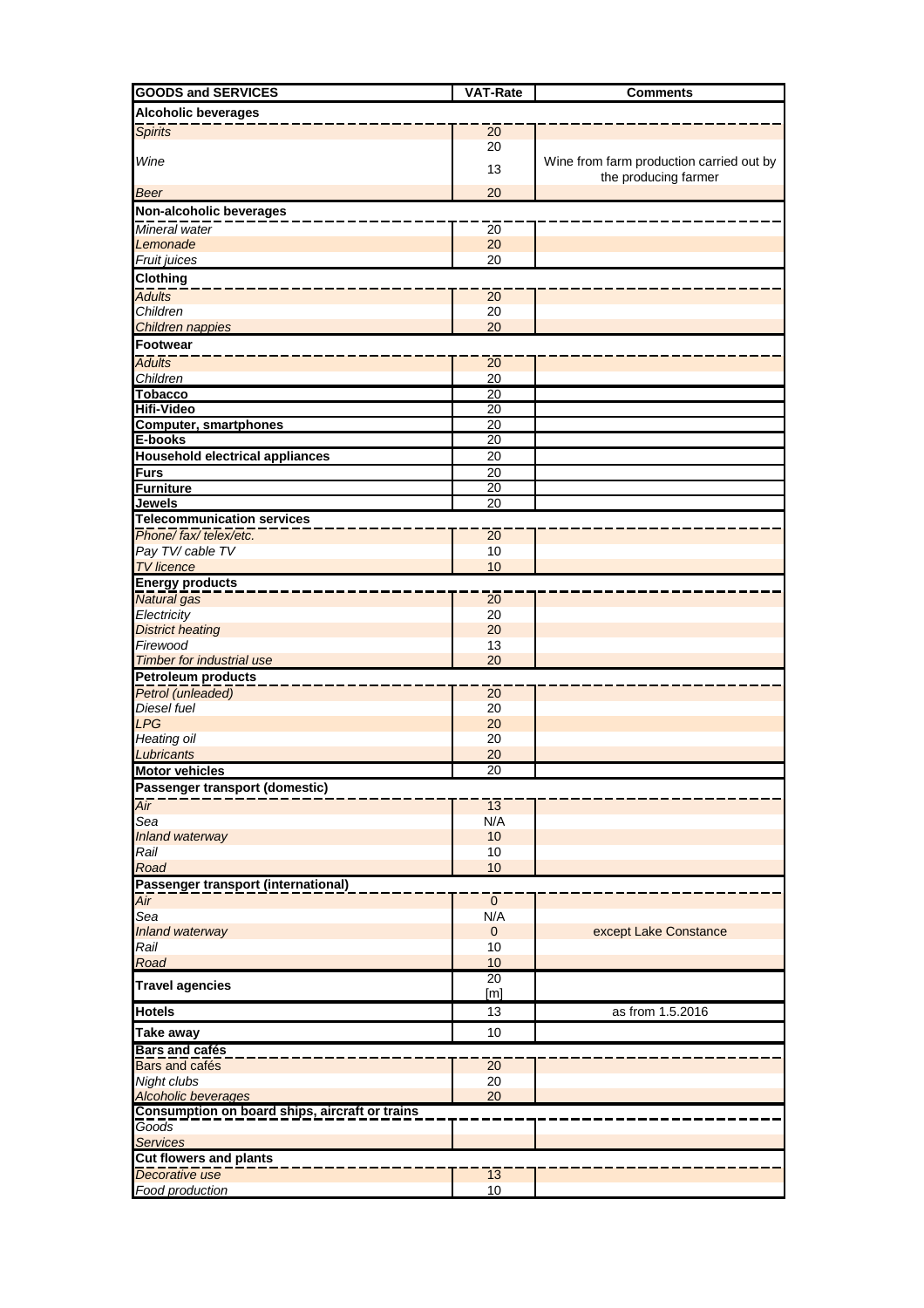| Immovable property                                                                         |              |                                                                                                                  |  |  |
|--------------------------------------------------------------------------------------------|--------------|------------------------------------------------------------------------------------------------------------------|--|--|
| Social Housing (category 10/Annex III)                                                     | 20           |                                                                                                                  |  |  |
| Renovation and repairing (category 10a/Annex III)                                          | 20           |                                                                                                                  |  |  |
| <b>Building land</b>                                                                       | [ex]         |                                                                                                                  |  |  |
| Supplies of new buildings                                                                  | [ex]         |                                                                                                                  |  |  |
|                                                                                            | 20           |                                                                                                                  |  |  |
| <b>Construction work on new buildings</b>                                                  | 20           |                                                                                                                  |  |  |
| <b>Agricultural Inputs</b>                                                                 |              |                                                                                                                  |  |  |
| Pesticides and plant protection materials                                                  | 20           |                                                                                                                  |  |  |
| Fertilisers                                                                                | 13           | animal or vegetable fertilisers (except<br>guano), whether or not mixed together (but<br>not chemically treated) |  |  |
|                                                                                            | 20           |                                                                                                                  |  |  |
| Treatment of waste and waste water                                                         | 10           |                                                                                                                  |  |  |
| Collection of household waste,<br>Arrangements for the taxation of gold                    | 10           |                                                                                                                  |  |  |
| Ingots and bars                                                                            |              |                                                                                                                  |  |  |
|                                                                                            | [ex]<br>[ex] |                                                                                                                  |  |  |
| Coins (currency)                                                                           | 20           |                                                                                                                  |  |  |
| Jewellery, gold plate, medals, tools                                                       | 20           |                                                                                                                  |  |  |
| Services supplied by lawyers                                                               | 20           |                                                                                                                  |  |  |
| Taxation of works of art, collector's items and antiques                                   |              |                                                                                                                  |  |  |
| Works of art, collector's items and antiques                                               | 20<br>[m]    |                                                                                                                  |  |  |
| Rate on importation (Article 103 of the Directive<br>2006/112/EC)                          | 13           |                                                                                                                  |  |  |
| Supplies by creators and occasional sales (Article<br>103(2) of the Directive 2006/112/EC) | 13           |                                                                                                                  |  |  |

# *The parking rate of 13% applies to:*

1. Wine from farm production carried out by the producing farmer

# *Geographical features of the application of VAT in the EU:*

A special rate of 19% applies in Jungholz and Mittelberg.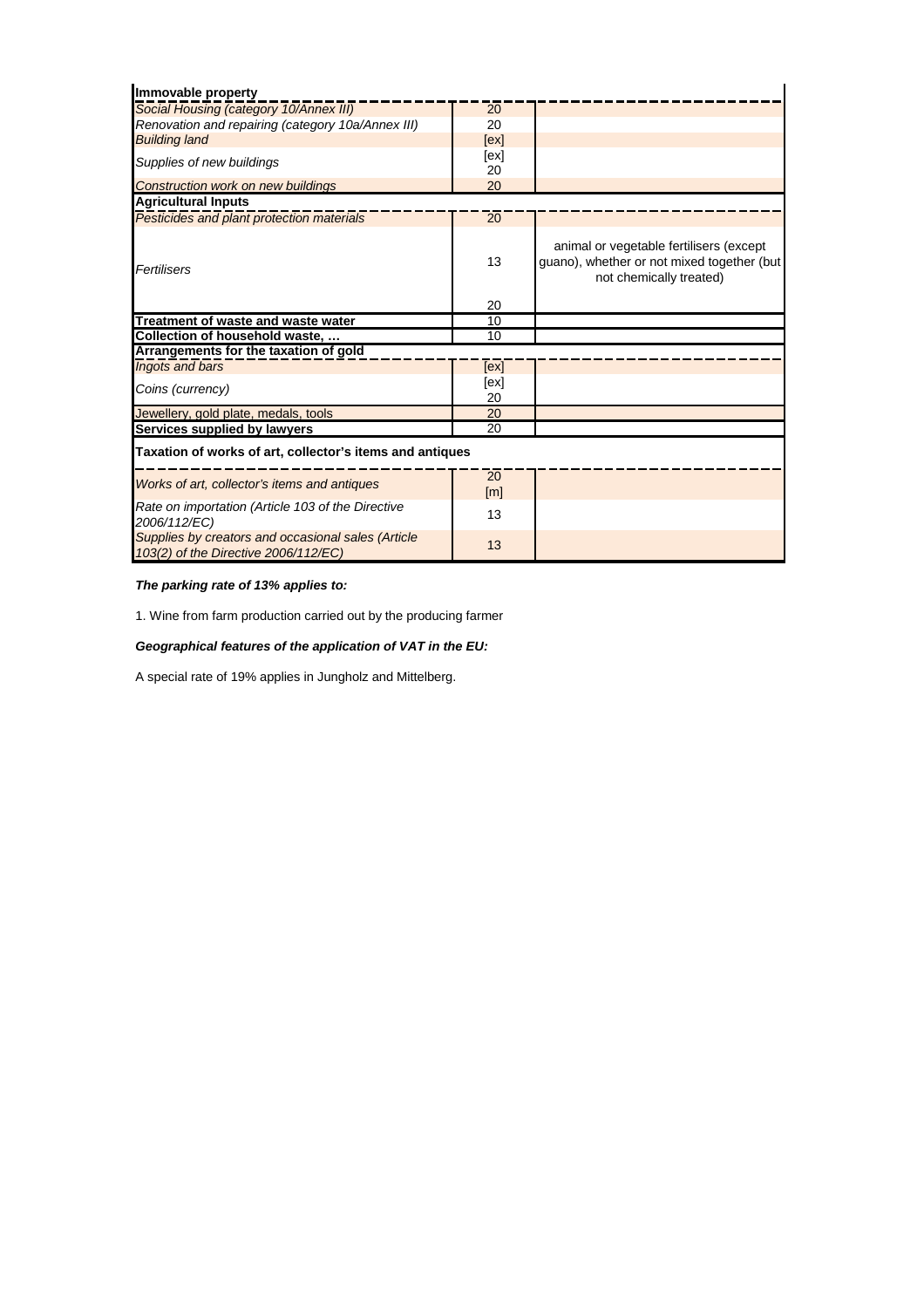**POLAND**

|                 | Category                                                | <b>VAT-Rate</b> | <b>Comments</b>                                                                                                                                                                                                                                                        |
|-----------------|---------------------------------------------------------|-----------------|------------------------------------------------------------------------------------------------------------------------------------------------------------------------------------------------------------------------------------------------------------------------|
|                 |                                                         | 5               | Goods listed in Annex 10 to the Polish<br>VAT Act e.g. bread, meat, fresh fruits and<br>vegetables, dairy products                                                                                                                                                     |
| $\mathbf 1$     | <b>Foodstuffs</b>                                       | 8               | e.g. fresh citrus fruits, nuts (except for<br>walnuts and hazelnuts), preserved fruit and<br>fruit based products, dried vegetables,<br>some pastry goods                                                                                                              |
|                 |                                                         | 23              | e.g. sweets, alcoholic beverages, mineral<br>water                                                                                                                                                                                                                     |
| $\overline{2}$  | <b>Water supplies</b>                                   | 8               |                                                                                                                                                                                                                                                                        |
| $\overline{3}$  | <b>Pharmaceutical products</b>                          | 8               |                                                                                                                                                                                                                                                                        |
|                 | Medical equipment                                       | 8               |                                                                                                                                                                                                                                                                        |
| 4               | for disabled persons<br>Children's car seats            | 8               |                                                                                                                                                                                                                                                                        |
| 5               | <b>Transport of passengers</b><br>(+see n° VI)          | 8               |                                                                                                                                                                                                                                                                        |
|                 |                                                         | 5               | Printed books identified by ISBN                                                                                                                                                                                                                                       |
|                 | <b>Books</b>                                            | 8               | Lending of printed books identified by<br><b>ISBN</b>                                                                                                                                                                                                                  |
|                 |                                                         | 23              |                                                                                                                                                                                                                                                                        |
|                 | Books on other physical means of support                | 5               | Books issued on discs, tapes and other<br>physical means of support identified by<br><b>ISBN</b>                                                                                                                                                                       |
|                 |                                                         | 23              |                                                                                                                                                                                                                                                                        |
| 6               | Newspapers                                              | 8               | Printed newspapers identified by ISSN<br>with the exclusion of those where no less<br>than 67% of the surface is devoted to                                                                                                                                            |
|                 |                                                         | 23              | advertisements (paid or not)                                                                                                                                                                                                                                           |
|                 |                                                         | 5               | Printed specialist periodicals identified by<br><b>ISSN</b>                                                                                                                                                                                                            |
|                 | Periodicals                                             | 8               | Printed periodicals identified by ISSN with<br>the exclusion of those where no less than<br>67% of the surface is devoted to<br>advertisements (paid or not)                                                                                                           |
|                 |                                                         | 23              |                                                                                                                                                                                                                                                                        |
| $\overline{7}$  | Admission to cultural services (shows, cinema, theatre) | 8               |                                                                                                                                                                                                                                                                        |
|                 | Admission to amusement parks                            | 8               |                                                                                                                                                                                                                                                                        |
|                 |                                                         | 8               |                                                                                                                                                                                                                                                                        |
| 8               | Pay TV/ cable TV                                        | 23              | Services related to rental of audio and<br>video content on-demand                                                                                                                                                                                                     |
|                 | TV licence                                              | 23              |                                                                                                                                                                                                                                                                        |
| 9               | Writers, composers, etc.                                | 8               | Services provided by authors and<br>performing artists, within the meaning of<br>the provisions of the Act on copyright and<br>neighbouring rights, remunerated with<br>royalties for transferring or granting a<br>copyright or artistic performance right<br>license |
|                 |                                                         | [ex]            |                                                                                                                                                                                                                                                                        |
| 10              | Social housing                                          | 8               | Single-family houses up to 300m2, flats up<br>to 150m2                                                                                                                                                                                                                 |
| 10a             | Renovation and repairing of private dwellings (*)       | 8<br>23         | Renovation and repairing of single-family<br>houses up to 300m2 and flats up to 150m2                                                                                                                                                                                  |
| 10 <sub>b</sub> | Window cleaning and cleaning in private households      | 23              |                                                                                                                                                                                                                                                                        |
|                 |                                                         |                 |                                                                                                                                                                                                                                                                        |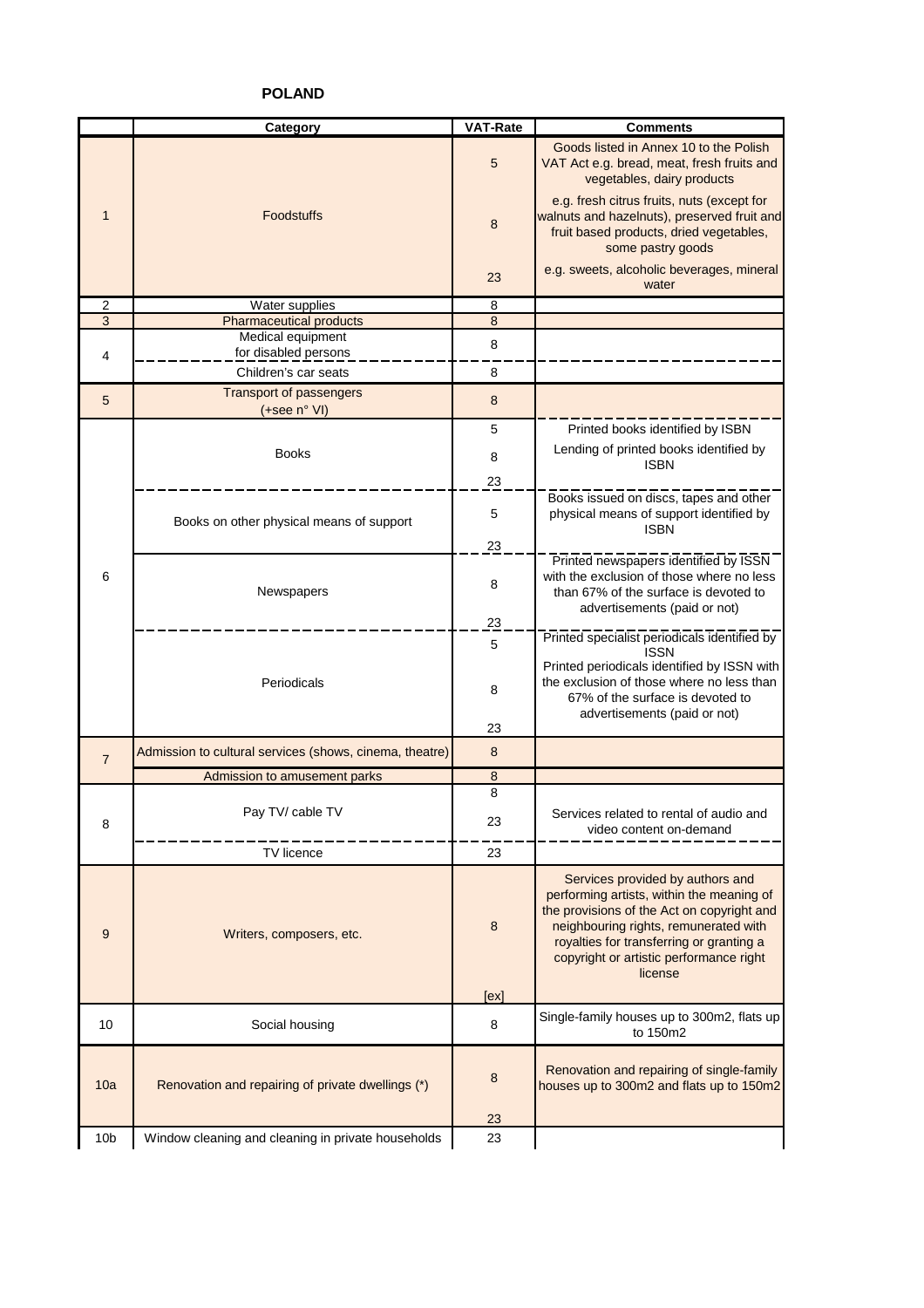| 11  | <b>Agricultural inputs</b>                                                                                                                                         | 5<br>8<br>23 | Seeds<br>Fertilisers, plant protection products,<br>feeding stuffs, agricultural (and animal<br>husbandry) services, forestry, fishery<br>services unless exempt under flat-rate<br>scheme for farmers provisions<br>Tools and machinery |
|-----|--------------------------------------------------------------------------------------------------------------------------------------------------------------------|--------------|------------------------------------------------------------------------------------------------------------------------------------------------------------------------------------------------------------------------------------------|
| 12  | Hotel accommodation                                                                                                                                                | 8            |                                                                                                                                                                                                                                          |
| 12a | Restaurant and catering services                                                                                                                                   | 8<br>23      | Alcoholic beverages, mineral water, tea<br>and coffee beverages, carbonated drinks                                                                                                                                                       |
| 13  | Admission to<br>sporting events                                                                                                                                    | 8            |                                                                                                                                                                                                                                          |
| 14  | Use of sporting facilities                                                                                                                                         | 8            |                                                                                                                                                                                                                                          |
| 15  | Social services in so far as those transactions are not<br>exempt pursuant to Articles 132, 135 and 136 of the<br>Directive 2006/112/EC                            | 23           |                                                                                                                                                                                                                                          |
| 16  | Supplies by undertakers and cremation services                                                                                                                     | 8            |                                                                                                                                                                                                                                          |
| 17  | Medical and<br>dental care in so far as those services are not exempt<br>pursuant to points (b) to (e) of Article 132(1) of the<br>Directive 2006/112/EC           | 23           |                                                                                                                                                                                                                                          |
| 18  | Collection of domestic<br>waste and street cleaning, other than the supply of<br>such services by bodies referred to in Article 13 of the<br>Directive 2006/112/EC | 8            |                                                                                                                                                                                                                                          |
| 19  | Minor repairing (including mending and alteration) of:                                                                                                             |              |                                                                                                                                                                                                                                          |
|     | <b>Bicycles</b><br>Shoes and leather goods                                                                                                                         | 8<br>8       |                                                                                                                                                                                                                                          |
|     | Clothing and household linen                                                                                                                                       | 8            |                                                                                                                                                                                                                                          |
| 20  | Domestic care services (**)                                                                                                                                        | [ex]<br>23   | Social help provided by authorised<br>entities and domestic care for disabled,<br>elder, chronically ill people                                                                                                                          |
| 21  | Hairdressing                                                                                                                                                       | 8            |                                                                                                                                                                                                                                          |

| <b>GOODS and SERVICES</b>              | <b>VAT-Rate</b> | <b>Comments</b>                                                                                          |
|----------------------------------------|-----------------|----------------------------------------------------------------------------------------------------------|
| <b>Alcoholic beverages</b>             |                 |                                                                                                          |
| <b>Spirits</b>                         | 23              |                                                                                                          |
| Wine                                   | 23              |                                                                                                          |
| <b>Beer</b>                            | 23              |                                                                                                          |
| Non-alcoholic beverages                |                 |                                                                                                          |
| Mineral water                          | $\overline{23}$ |                                                                                                          |
| Lemonade                               | 23              |                                                                                                          |
| Fruit juices                           | 5               | Fruit juices in which the mass content of<br>fruit juice accounts for at least 20% of the<br>ingredients |
|                                        | 23              | Carbonated drinks                                                                                        |
| Clothing                               |                 |                                                                                                          |
| <b>Adults</b>                          | $\overline{23}$ |                                                                                                          |
| Children                               | 23              |                                                                                                          |
| Children nappies                       | 8               | Disposable diapers                                                                                       |
|                                        | 23              | <b>Cloth diapers</b>                                                                                     |
| <b>Footwear</b>                        |                 |                                                                                                          |
| <b>Adults</b>                          | 23              |                                                                                                          |
| Children                               | 23              |                                                                                                          |
| <b>Tobacco</b>                         | 23              |                                                                                                          |
| <b>Hifi-Video</b>                      | 23              |                                                                                                          |
| <b>Computer, smartphones</b>           | $\overline{23}$ |                                                                                                          |
| E-books                                | 23              |                                                                                                          |
| <b>Household electrical appliances</b> | 23              |                                                                                                          |
| <b>Furniture</b>                       | 23              |                                                                                                          |
| <b>Furs</b>                            | 23              |                                                                                                          |
| <b>Jewels</b>                          | 23              |                                                                                                          |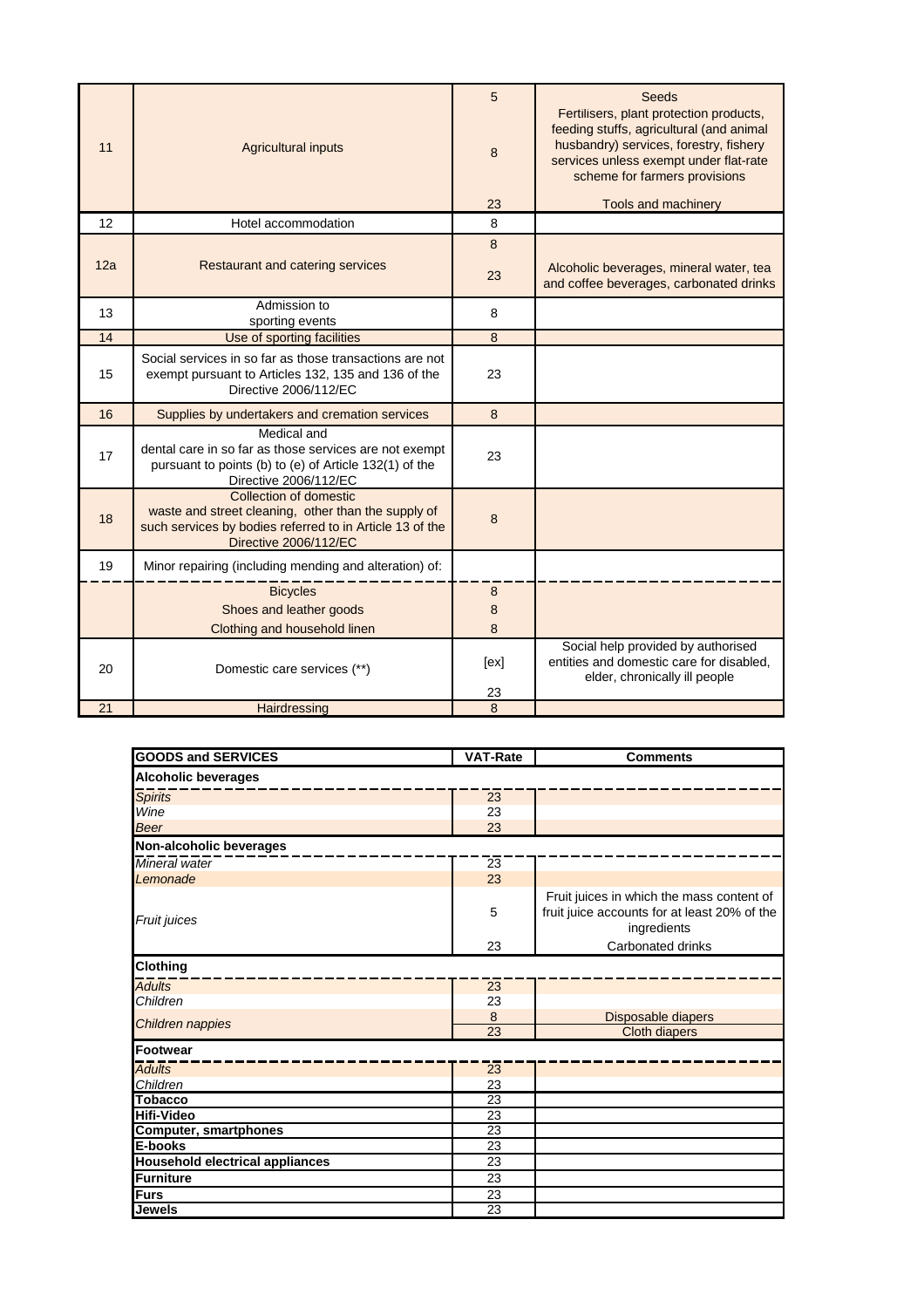| <b>Telecommunication services</b>              |                            |                                              |
|------------------------------------------------|----------------------------|----------------------------------------------|
| Phone/fax/telex/etc.                           | 23                         |                                              |
| Pay TV/cable TV                                | 8                          |                                              |
|                                                | 23                         |                                              |
| <b>TV</b> licence                              | 23                         |                                              |
| <b>Energy products</b>                         |                            |                                              |
| Natural gas                                    | 23                         |                                              |
| Electricity                                    | 23<br>23                   |                                              |
| <b>District heating</b><br>Firewood            | 8                          |                                              |
| <b>Timber for industrial use</b>               | 23                         |                                              |
| <b>Petroleum products</b>                      |                            |                                              |
| Petrol (unleaded)                              | $\overline{23}$            |                                              |
| Diesel fuel                                    | 23                         |                                              |
| <b>LPG</b>                                     | 23                         |                                              |
| Heating oil                                    | 23                         |                                              |
| Lubricants                                     | 23                         |                                              |
| <b>Motor vehicles</b>                          | 23                         |                                              |
| Passenger transport (domestic)                 |                            |                                              |
| Air                                            | 8                          |                                              |
| Sea                                            | 8                          |                                              |
| Inland waterway                                | 8                          |                                              |
| Rail                                           | 8                          |                                              |
| Road                                           | 8                          |                                              |
| Passenger transport (international)<br>Air     |                            |                                              |
| Sea                                            | $\mathbf 0$<br>$\mathbf 0$ |                                              |
| Inland waterway                                | 8                          |                                              |
| Rail                                           | 0                          |                                              |
| Road                                           | $\bf 8$                    |                                              |
| <b>Travel agencies</b>                         | 23                         |                                              |
|                                                | [m]                        |                                              |
| <b>Hotels</b>                                  | 8<br>8                     | e.g. sandwiches, pizza, burger, chips        |
|                                                |                            |                                              |
| Take away                                      | 23                         | Coffee, tea, carbonated drinks, mineral      |
|                                                |                            | water                                        |
| <b>Bars and cafés</b>                          |                            |                                              |
|                                                | 8                          | <b>Restaurant services</b>                   |
| Bars and cafés                                 |                            |                                              |
|                                                | 23                         | Coffee, tea, mineral water, alcoholic        |
|                                                |                            | beverages                                    |
| Night clubs<br><b>Alcoholic beverages</b>      | 23<br>23                   |                                              |
| Consumption on board ships, aircraft or trains |                            |                                              |
|                                                |                            | Fruit juices in which the mass content of    |
| Goods                                          | 5                          | fruit juice accounts for at least 20% of the |
|                                                |                            | ingredients, sandwiches                      |
|                                                |                            |                                              |
|                                                |                            |                                              |
|                                                | 23                         | Mineral water, carbonated soft drinks,       |
|                                                |                            | sweets, alcoholic beverages, coffee, tea     |
| <b>Services</b>                                | $\mathbf 0$                | Services supplied during international       |
|                                                |                            | transport                                    |
|                                                | 8                          | <b>Restaurant and catering services</b>      |
| <b>Cut flowers and plants</b>                  |                            |                                              |
| Decorative use                                 | 8<br>23                    | Cut flowers, live flowers                    |
|                                                | 5                          | Cereals, fodder plants, vegetables           |
| Food production                                | 8<br>23                    | Certain spice plants<br>Certain spice plants |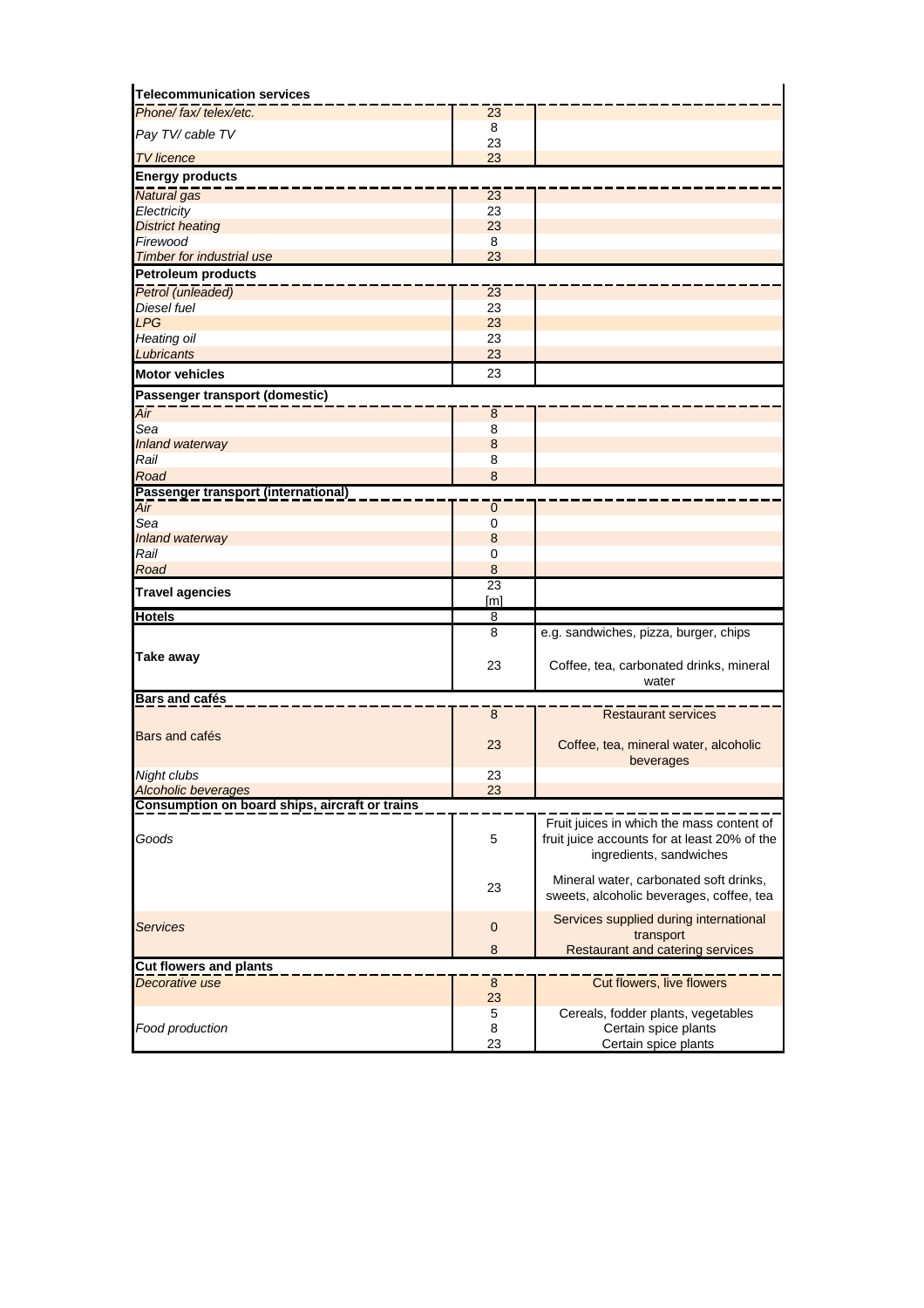| Immovable property                                                |                         |                                                                                                                                                                                                                                                                    |  |  |  |
|-------------------------------------------------------------------|-------------------------|--------------------------------------------------------------------------------------------------------------------------------------------------------------------------------------------------------------------------------------------------------------------|--|--|--|
| Social Housing (category 10/Annex III)                            | 8                       | Single-family houses up to 300m2, flats up<br>to 150m2                                                                                                                                                                                                             |  |  |  |
| Renovation and repairing (category 10a/Annex III)                 | 8<br>23                 | Buildings covered by social policy<br>programmes (single-family houses up to<br>300m2, flats up to 150m2) and other<br>habitable locals where the value of<br>materials before taxation included in the<br>taxable amount for the supply is not more<br>than $50%$ |  |  |  |
| <b>Building land</b>                                              | 23                      |                                                                                                                                                                                                                                                                    |  |  |  |
| Supplies of new buildings                                         | 8                       | Buildings covered by social policy<br>programmes (single-family houses up to<br>300m2, flats up to 150m2)                                                                                                                                                          |  |  |  |
|                                                                   | 23                      | Other buildings                                                                                                                                                                                                                                                    |  |  |  |
| Construction work on new buildings                                | 8                       | Buildings covered by social policy<br>programmes (single-family houses up to<br>300m2, flats up to 150m2)                                                                                                                                                          |  |  |  |
|                                                                   | 23                      |                                                                                                                                                                                                                                                                    |  |  |  |
| <b>Agricultural Inputs</b>                                        |                         |                                                                                                                                                                                                                                                                    |  |  |  |
| Pesticides and plant protection materials                         | 8                       |                                                                                                                                                                                                                                                                    |  |  |  |
| Fertilisers                                                       | $\overline{8}$          |                                                                                                                                                                                                                                                                    |  |  |  |
|                                                                   |                         |                                                                                                                                                                                                                                                                    |  |  |  |
| Treatment of waste and waste water                                | 8                       |                                                                                                                                                                                                                                                                    |  |  |  |
| <b>Collection of household waste,</b>                             | 8                       |                                                                                                                                                                                                                                                                    |  |  |  |
| Arrangements for the taxation of gold                             |                         |                                                                                                                                                                                                                                                                    |  |  |  |
| Ingots and bars                                                   | [ex]<br>23              |                                                                                                                                                                                                                                                                    |  |  |  |
|                                                                   | [ex]                    |                                                                                                                                                                                                                                                                    |  |  |  |
| Coins (currency)                                                  | 23                      |                                                                                                                                                                                                                                                                    |  |  |  |
| Jewellery, gold plate, medals, tools                              | 23                      |                                                                                                                                                                                                                                                                    |  |  |  |
| Services supplied by lawyers                                      | $\overline{23}$         |                                                                                                                                                                                                                                                                    |  |  |  |
| Taxation of works of art, collector's items and antiques          |                         |                                                                                                                                                                                                                                                                    |  |  |  |
| Works of art, collector's items and antiques                      | 23<br>$\lceil m \rceil$ |                                                                                                                                                                                                                                                                    |  |  |  |
| Rate on importation (Article 103 of the Directive<br>2006/112/EC) | 8                       |                                                                                                                                                                                                                                                                    |  |  |  |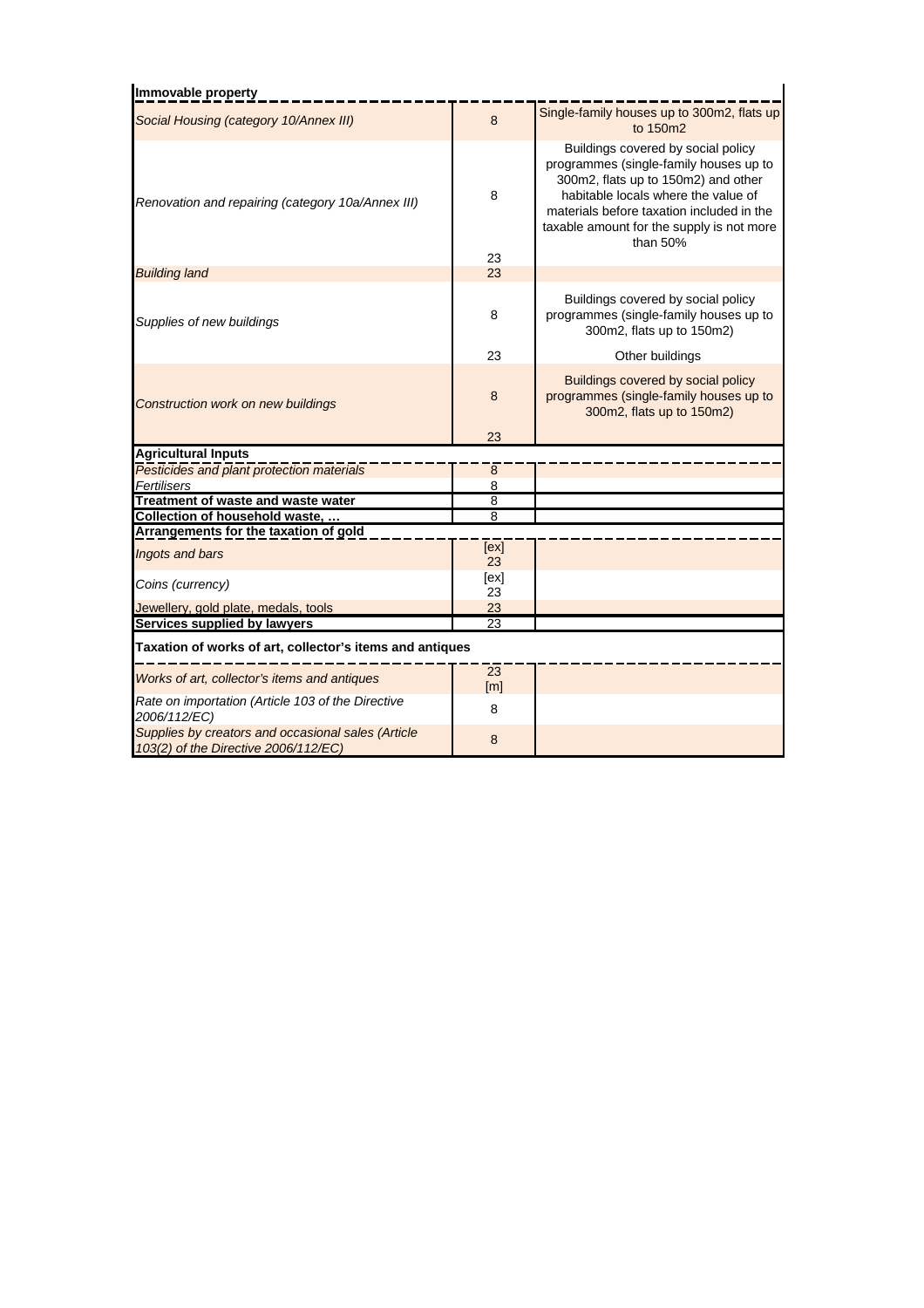# **PORTUGAL**

|                | Category                                                               | VAT-Rate                           | <b>Comments</b>                                                                                                                                                                                                                                                                                                                                                                                                                                                                                                                                                                                                                                            |
|----------------|------------------------------------------------------------------------|------------------------------------|------------------------------------------------------------------------------------------------------------------------------------------------------------------------------------------------------------------------------------------------------------------------------------------------------------------------------------------------------------------------------------------------------------------------------------------------------------------------------------------------------------------------------------------------------------------------------------------------------------------------------------------------------------|
| $\mathbf{1}$   | <b>Foodstuffs</b>                                                      | 6<br>13<br>23                      | Canned molluscs, excluding oysters; table<br>wines; spring, mineral, medicinal and table<br>water, sparkling and carbonated waters,<br>except waters to which other substances<br>have been added                                                                                                                                                                                                                                                                                                                                                                                                                                                          |
| $\overline{2}$ | <b>Water supplies</b>                                                  | 6                                  |                                                                                                                                                                                                                                                                                                                                                                                                                                                                                                                                                                                                                                                            |
| 3              | <b>Pharmaceutical products</b>                                         | $6\phantom{1}$<br>23               |                                                                                                                                                                                                                                                                                                                                                                                                                                                                                                                                                                                                                                                            |
| 4              | Medical equipment for disabled persons                                 | 6                                  | Pharmaceutical or similar products and the<br>respective active substances indicated<br>below: a) Medication, pharmaceutical<br>specialities and other pharmaceutical;<br>products intended exclusively for<br>therapeutic and prophylactic ends; b)<br>Condoms; c) Pastes, gauzes, cotton wool,<br>foil and adhesive dressings and other<br>similar aids impregnated or coated in any<br>substances, for hygienic, medicinal or<br>surgical; d) Medicinal plants, roots and<br>tubers; e) Glycaemia, glycerine and<br>acetone strips, needles, syringes and pens<br>for the administration of insulin used in the<br>prevention and treatment of diabetes |
|                | Children's car seats                                                   | 6                                  |                                                                                                                                                                                                                                                                                                                                                                                                                                                                                                                                                                                                                                                            |
| 5              | <b>Transport of passengers</b><br>(+see n° VI)                         | 6                                  |                                                                                                                                                                                                                                                                                                                                                                                                                                                                                                                                                                                                                                                            |
| 6              | <b>Books</b><br>Books on other physical means of support<br>Newspapers | 6<br>23<br>6<br>23<br>6<br>23<br>6 | 23% applies to books, newspapers and<br>periodicals containing mainly publicity,<br>private advertisements, obscene or<br>pornographic material                                                                                                                                                                                                                                                                                                                                                                                                                                                                                                            |
| $\overline{7}$ | Periodicals<br>Admission to cultural services (shows, cinema, theatre) | 23<br>[ex]<br>13<br>23             | admission to obscene or pornographic                                                                                                                                                                                                                                                                                                                                                                                                                                                                                                                                                                                                                       |
|                | Admission to amusement parks                                           | <u>23</u>                          | shows                                                                                                                                                                                                                                                                                                                                                                                                                                                                                                                                                                                                                                                      |
|                | Pay TV/ cable TV                                                       | $\overline{23}$                    |                                                                                                                                                                                                                                                                                                                                                                                                                                                                                                                                                                                                                                                            |
| 8              | TV licence                                                             | 6                                  |                                                                                                                                                                                                                                                                                                                                                                                                                                                                                                                                                                                                                                                            |
| 9              | Writers, composers, etc.                                               | 23<br>[ex]                         | Borrowing of books and other publications,<br>musical recordings, discs, magnetic tapes<br>and other cultural supports and, in general,<br>supplies of services and transfers of goods<br>closely connected to them, where carried<br>out by bodies with non-profit making ends;<br>supplies of services made to the respective<br>promoters by actors, orchestra heads,<br>musicians and other artists, whether acting<br>individually or in companies, for the<br>execution of theatre, cinema or dance<br>shows, musicals, music-hall and circus<br>production and others, for making films<br>and to edit records and other sound or<br>image          |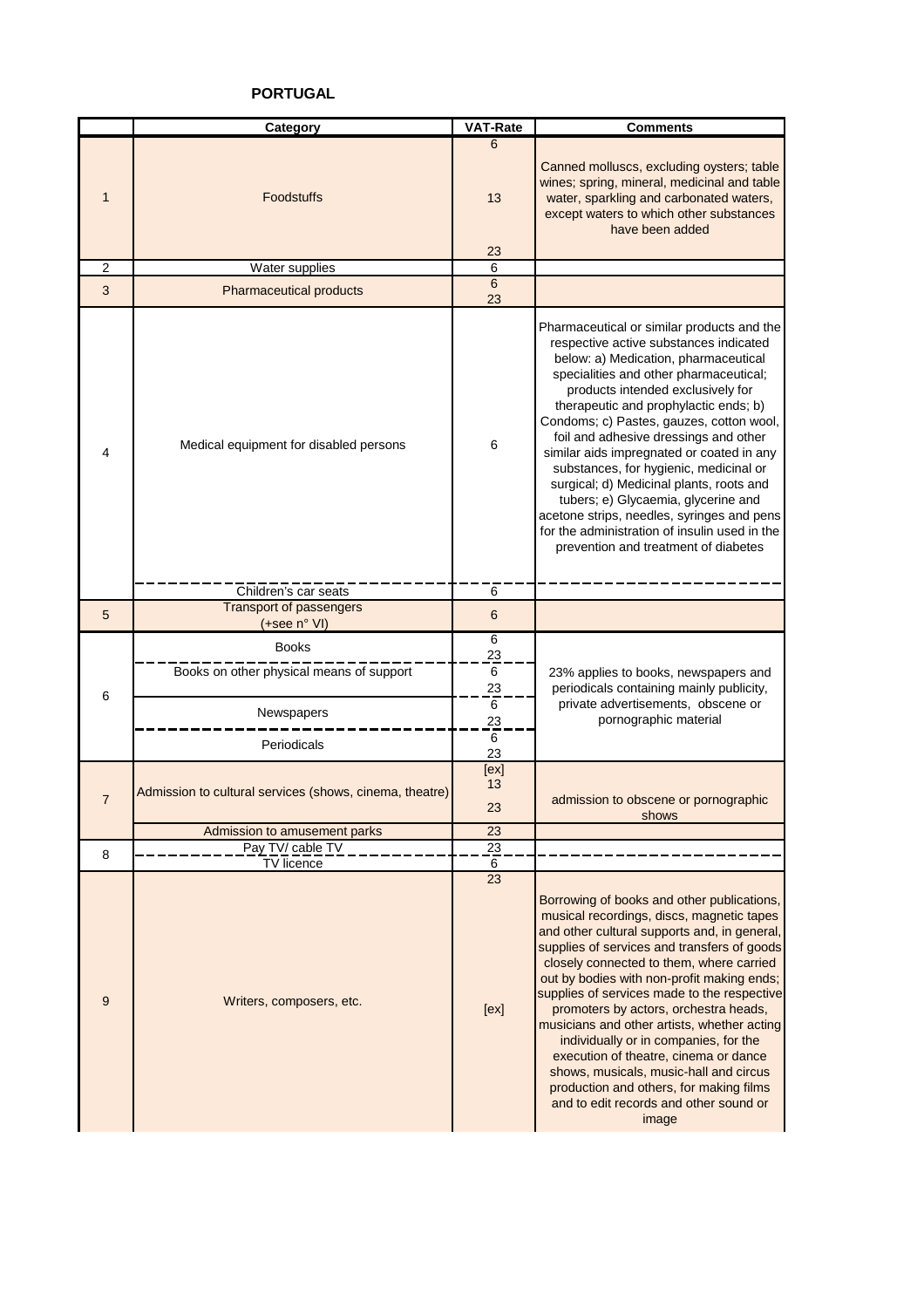|                 |                                                                     | [ex]                  |                                                                                                                                                                                                                                                                                                                                                                                                                                                                                                                                                                                                                                                                                                                                                                                                                                                                                                                                                                                                                                                                                                                                                                                                                                                                                                                                                                                                                                                                                                                                                                                                                                                                                                                                                                                                                                                          |
|-----------------|---------------------------------------------------------------------|-----------------------|----------------------------------------------------------------------------------------------------------------------------------------------------------------------------------------------------------------------------------------------------------------------------------------------------------------------------------------------------------------------------------------------------------------------------------------------------------------------------------------------------------------------------------------------------------------------------------------------------------------------------------------------------------------------------------------------------------------------------------------------------------------------------------------------------------------------------------------------------------------------------------------------------------------------------------------------------------------------------------------------------------------------------------------------------------------------------------------------------------------------------------------------------------------------------------------------------------------------------------------------------------------------------------------------------------------------------------------------------------------------------------------------------------------------------------------------------------------------------------------------------------------------------------------------------------------------------------------------------------------------------------------------------------------------------------------------------------------------------------------------------------------------------------------------------------------------------------------------------------|
| 10<br>10a       | Social housing<br>Renovation and repairing of private dwellings (*) | 6<br>$6\phantom{1}6$  | Construction services on social housing or<br>houses with controlled costs; construction<br>services whose promoters are housing and<br>construction cooperatives, including those<br>carried out by cooperative housing and<br>construction unions and their associates<br>within the scope of the exercise of their<br>statutory activities, where the dwellings fall<br>within the scope of the social housing<br>policy, specifically with regard to the<br>concept and parameters of cost-controlled<br>housing, to a maximum of 20%, where<br>certified by the National Housing Institute.                                                                                                                                                                                                                                                                                                                                                                                                                                                                                                                                                                                                                                                                                                                                                                                                                                                                                                                                                                                                                                                                                                                                                                                                                                                         |
| 10 <sub>b</sub> | Window cleaning and cleaning in private households                  | 23                    |                                                                                                                                                                                                                                                                                                                                                                                                                                                                                                                                                                                                                                                                                                                                                                                                                                                                                                                                                                                                                                                                                                                                                                                                                                                                                                                                                                                                                                                                                                                                                                                                                                                                                                                                                                                                                                                          |
| 11              | <b>Agricultural inputs</b>                                          | $6\phantom{1}6$<br>13 | Certain forestry services (cleaning and<br>cultural intervention services in<br>populations, performed in agricultural and<br>forestry undertakings); certain services<br>related to agriculture: a) field work, reaping<br>and mowing, threshing, baling, collecting,<br>harvesting, sowing and planting; b) packing<br>and preparation for market, such as drying,<br>cleaning, grinding, disinfecting and<br>ensilage of agricultural products; c) storage<br>of agricultural products; d) stock minding,<br>rearing and fattening; e) hiring out, for<br>agricultural purposes, of equipment<br>normally used in agricultural, forestry or<br>fisheries undertakings; f) technical<br>assistance; g) destruction of weeds and<br>pests, dusting and spraying of crops and<br>land; h) operation of irrigation and drainage<br>equipment; i) lopping, tree felling and other<br>forestry services.<br>The supplies of goods related to the<br>following agricultural activities: general<br>agriculture, including viticulture;<br>growing of fruit (including olives) and of<br>vegetables, flowers and ornamental plants,<br>both in the open and under glass;<br>production of mushrooms, spices, seeds<br>and propagating materials; running of<br>nurseries; general stock farming; poultry<br>farming; rabbit farming; silkworm farming;<br>snail farming; fish farming; dog breeding;<br>song, ornamental and fantasy birds<br>breeding; farming animals for the purpose<br>of obtaining fur or for laboratory<br>experiments; beekeeping.<br>Agricultural tools and implements, movable<br>silos, motor-propelled harvesters,<br>mechanical and electrical pumps, tractors<br>(defined as agricultural in the respective<br>documentation) and other machines and<br>equipment destined for use in agro-<br>pastoral or forestry undertakings |
|                 |                                                                     | <u>23</u>             |                                                                                                                                                                                                                                                                                                                                                                                                                                                                                                                                                                                                                                                                                                                                                                                                                                                                                                                                                                                                                                                                                                                                                                                                                                                                                                                                                                                                                                                                                                                                                                                                                                                                                                                                                                                                                                                          |
| 12<br>12a       | Hotel accommodation<br>Restaurant and catering services             | 6<br>13               | Except alcoholic drinks, soft drinks, juices,<br>nectars and bottled water                                                                                                                                                                                                                                                                                                                                                                                                                                                                                                                                                                                                                                                                                                                                                                                                                                                                                                                                                                                                                                                                                                                                                                                                                                                                                                                                                                                                                                                                                                                                                                                                                                                                                                                                                                               |
| 13              | Admission to<br>sporting events                                     | 23                    |                                                                                                                                                                                                                                                                                                                                                                                                                                                                                                                                                                                                                                                                                                                                                                                                                                                                                                                                                                                                                                                                                                                                                                                                                                                                                                                                                                                                                                                                                                                                                                                                                                                                                                                                                                                                                                                          |
| 14              | Use of sporting facilities                                          | 23<br>[ex]            | Supplied by non-profit organisations                                                                                                                                                                                                                                                                                                                                                                                                                                                                                                                                                                                                                                                                                                                                                                                                                                                                                                                                                                                                                                                                                                                                                                                                                                                                                                                                                                                                                                                                                                                                                                                                                                                                                                                                                                                                                     |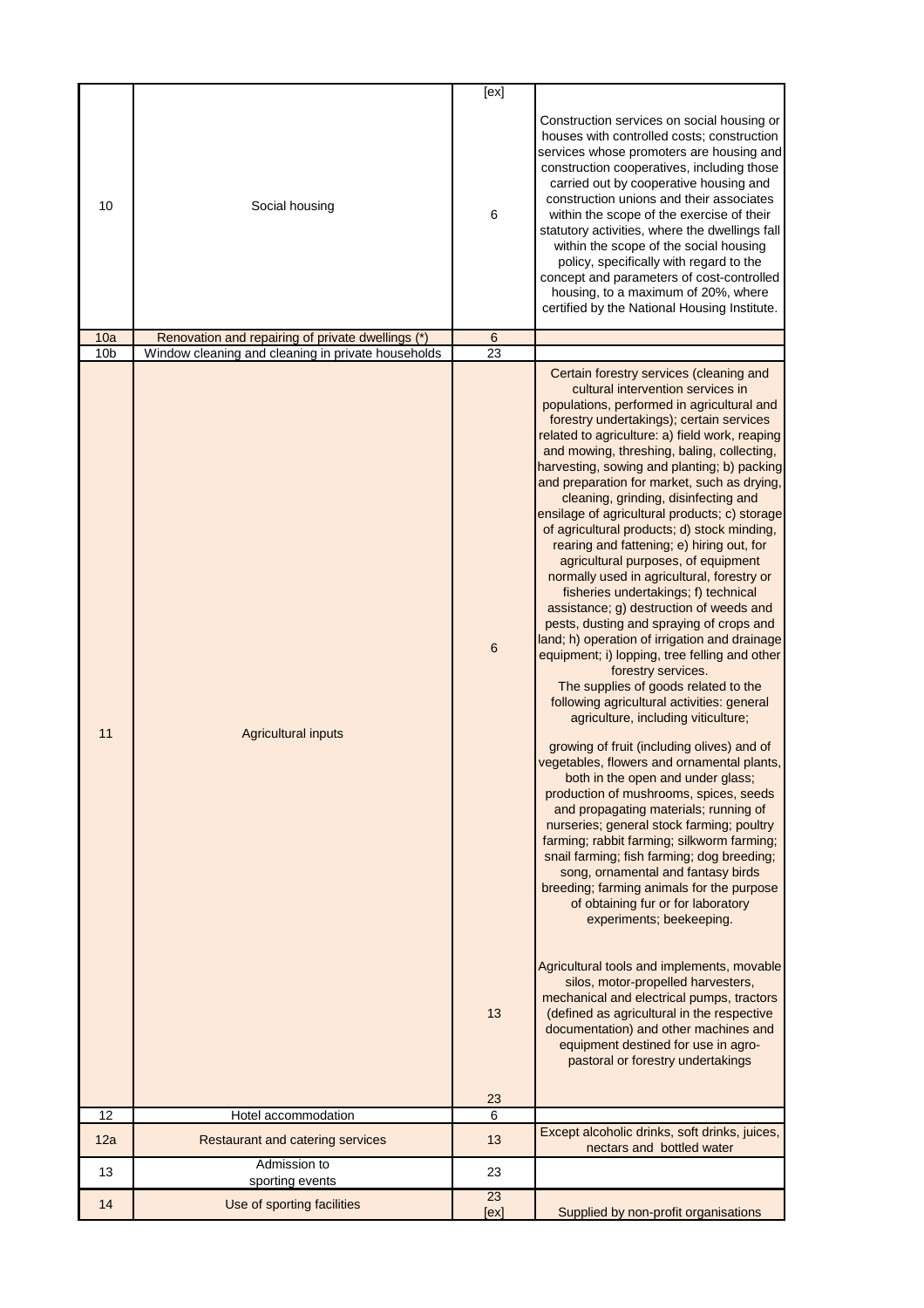| 15 | Social services in so far as those transactions are not<br>exempt pursuant to Articles 132, 135 and 136 of the<br>Directive 2006/112/EC                            | 6<br>23<br>[ex] |                                                                                                       |
|----|--------------------------------------------------------------------------------------------------------------------------------------------------------------------|-----------------|-------------------------------------------------------------------------------------------------------|
| 16 | Supplies by undertakers and cremation services                                                                                                                     | [ex]            |                                                                                                       |
| 17 | Medical and<br>dental care in so far as those services are not exempt<br>pursuant to points (b) to (e) of Article 132(1) of the<br>Directive 2006/112/EC           | 6<br>[ex]       |                                                                                                       |
| 18 | Collection of domestic<br>waste and street cleaning, other than the supply of<br>such services by bodies referred to in Article 13 of the<br>Directive 2006/112/EC | 6               |                                                                                                       |
| 19 | Minor repairing (including mending and alteration) of:                                                                                                             |                 |                                                                                                       |
|    | <b>Bicycles</b><br>Shoes and leather goods<br>Clothing and household linen                                                                                         | 6<br>23<br>23   |                                                                                                       |
| 20 | Domestic care services (**)                                                                                                                                        | 6               | Supplies of home help services to children,<br>the elderly, drug addicts, the sick or the<br>disabled |
| 21 | Hairdressing                                                                                                                                                       | 23              |                                                                                                       |

| <b>GOODS and SERVICES</b>              | <b>VAT-Rate</b> | <b>Comments</b> |  |  |
|----------------------------------------|-----------------|-----------------|--|--|
| <b>Alcoholic beverages</b>             |                 |                 |  |  |
| <b>Spirits</b>                         | $\overline{23}$ |                 |  |  |
| Wine                                   | 13              |                 |  |  |
| <b>Beer</b>                            | 23              |                 |  |  |
| Non-alcoholic beverages                |                 |                 |  |  |
| Mineral water                          | $\overline{13}$ |                 |  |  |
| Lemonade                               | 23              |                 |  |  |
| Fruit juices                           | 6               |                 |  |  |
| <b>Clothing</b>                        |                 |                 |  |  |
| <b>Adults</b>                          | $\overline{23}$ |                 |  |  |
| Children                               | 23              |                 |  |  |
| Children nappies                       | $6\phantom{1}6$ |                 |  |  |
| Footwear                               |                 |                 |  |  |
| <b>Adults</b>                          | $\overline{23}$ |                 |  |  |
| Children                               | 23              |                 |  |  |
| <b>Tobacco</b>                         | 23              |                 |  |  |
| <b>Hifi-Video</b>                      | 23              |                 |  |  |
| <b>Computer, smartphones</b>           | 23              |                 |  |  |
| E-books                                | 23              |                 |  |  |
| <b>Household electrical appliances</b> | $\overline{23}$ |                 |  |  |
| Furniture                              | 23              |                 |  |  |
| <b>Furs</b>                            | 23              |                 |  |  |
| <b>Jewels</b>                          | $\overline{23}$ |                 |  |  |
| <b>Telecommunication services</b>      |                 |                 |  |  |
| Phone/ fax/ telex/etc.                 | 23              |                 |  |  |
| Pay TV/ cable TV                       | 23              |                 |  |  |
| <b>TV</b> licence                      | $6\phantom{1}6$ |                 |  |  |
| <b>Energy products</b>                 |                 |                 |  |  |
| <b>Natural</b> gas                     | 23              |                 |  |  |
| Electricity                            | 23              |                 |  |  |
| <b>District heating</b>                | 23              |                 |  |  |
| Firewood                               | 6               |                 |  |  |
| <b>Timber for industrial use</b>       | 23              |                 |  |  |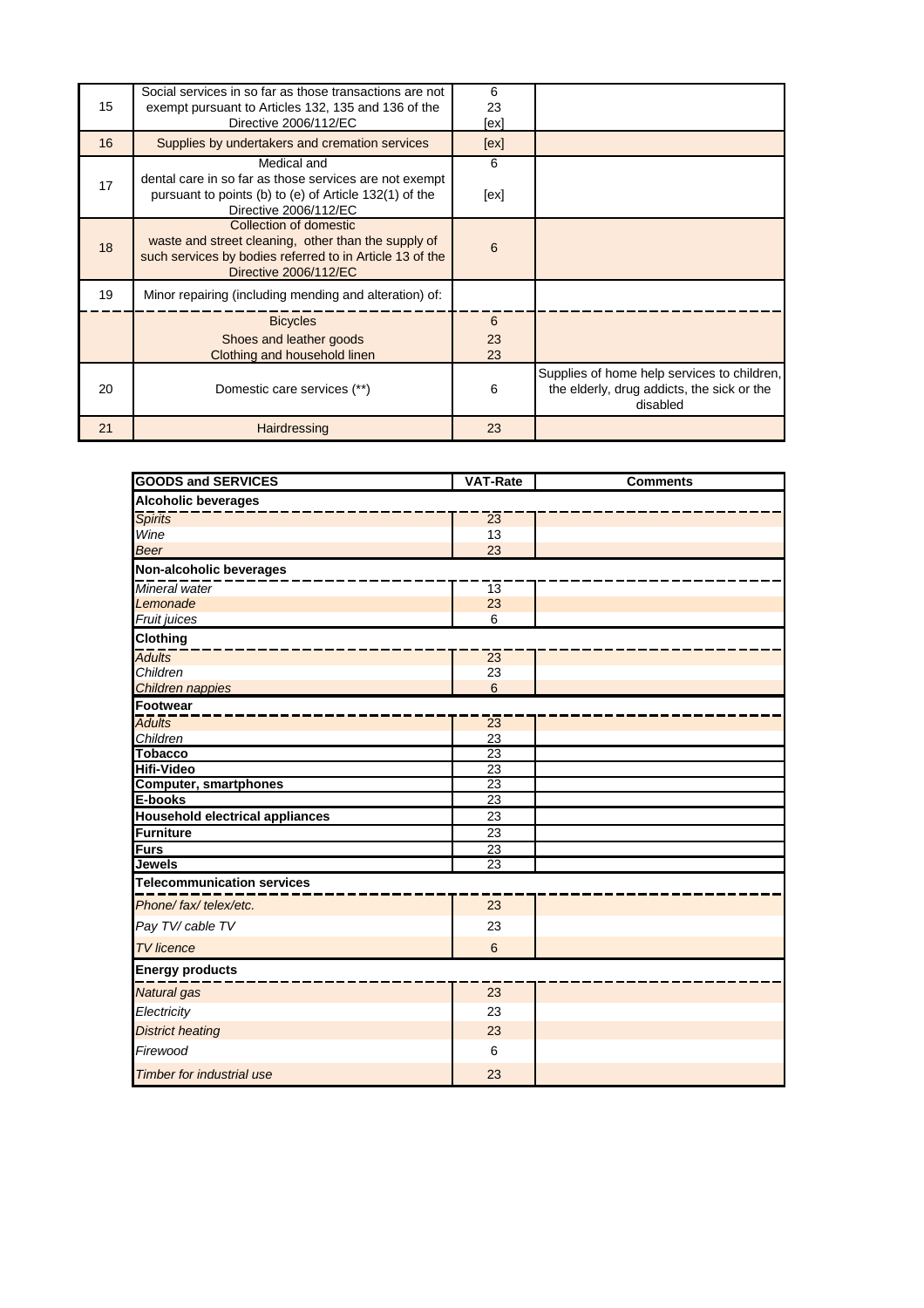| <b>Petroleum products</b>                      |                 |                                                                                                                                                                                                                                |
|------------------------------------------------|-----------------|--------------------------------------------------------------------------------------------------------------------------------------------------------------------------------------------------------------------------------|
| Petrol (unleaded)                              | 23              |                                                                                                                                                                                                                                |
| Diesel fuel                                    | 13              | Petroleum and diesel, coloured and<br>marked, sold under the conditions and for<br>the purposes defined by law, and fuel oil<br>and their respective mixtures; usually, that<br>means for agriculture and forestry<br>purposes |
|                                                | 23              |                                                                                                                                                                                                                                |
| <b>LPG</b>                                     | 23              |                                                                                                                                                                                                                                |
| Heating oil                                    | 23              |                                                                                                                                                                                                                                |
| Lubricants                                     | 23              |                                                                                                                                                                                                                                |
| <b>Motor vehicles</b>                          | 23              |                                                                                                                                                                                                                                |
| Passenger transport (domestic)                 |                 |                                                                                                                                                                                                                                |
| Air                                            | $\,6$           |                                                                                                                                                                                                                                |
| Sea                                            | 6               |                                                                                                                                                                                                                                |
| Inland waterway                                | $6\phantom{1}6$ |                                                                                                                                                                                                                                |
| Rail                                           | 6               |                                                                                                                                                                                                                                |
| Road                                           | $6\phantom{1}6$ |                                                                                                                                                                                                                                |
| Passenger transport (international)            |                 |                                                                                                                                                                                                                                |
| Air                                            | 0               |                                                                                                                                                                                                                                |
| Sea                                            | $\mathbf 0$     |                                                                                                                                                                                                                                |
| Inland waterway                                | $\overline{0}$  |                                                                                                                                                                                                                                |
| Rail                                           | $\mathbf 0$     |                                                                                                                                                                                                                                |
| Road                                           | $\pmb{0}$       |                                                                                                                                                                                                                                |
|                                                | 23              |                                                                                                                                                                                                                                |
| <b>Travel agencies</b>                         | [m]             |                                                                                                                                                                                                                                |
| <b>Hotels</b>                                  | 6               |                                                                                                                                                                                                                                |
| <b>Take away</b>                               | 13              |                                                                                                                                                                                                                                |
| <b>Bars and cafés</b>                          |                 |                                                                                                                                                                                                                                |
| Bars and cafés                                 | 13              | Supply of beverages, except alcoholic<br>drinks, soft drinks, juices, nectars and<br>bottled water.                                                                                                                            |
|                                                | 23              | Alcoholic beverages, soft drinks, juices,<br>nectars and bottled water.                                                                                                                                                        |
| Night clubs                                    | 23              |                                                                                                                                                                                                                                |
| <b>Alcoholic beverages</b>                     | 23              |                                                                                                                                                                                                                                |
| Consumption on board ships, aircraft or trains |                 |                                                                                                                                                                                                                                |
|                                                | 6               |                                                                                                                                                                                                                                |
| Goods                                          | 13              |                                                                                                                                                                                                                                |
|                                                | 23              |                                                                                                                                                                                                                                |
|                                                | 13              |                                                                                                                                                                                                                                |
| <b>Services</b>                                | 23              |                                                                                                                                                                                                                                |
|                                                |                 |                                                                                                                                                                                                                                |
| <b>Cut flowers and plants</b>                  |                 |                                                                                                                                                                                                                                |
| Decorative use                                 | 6               |                                                                                                                                                                                                                                |
| Food production                                | 6               |                                                                                                                                                                                                                                |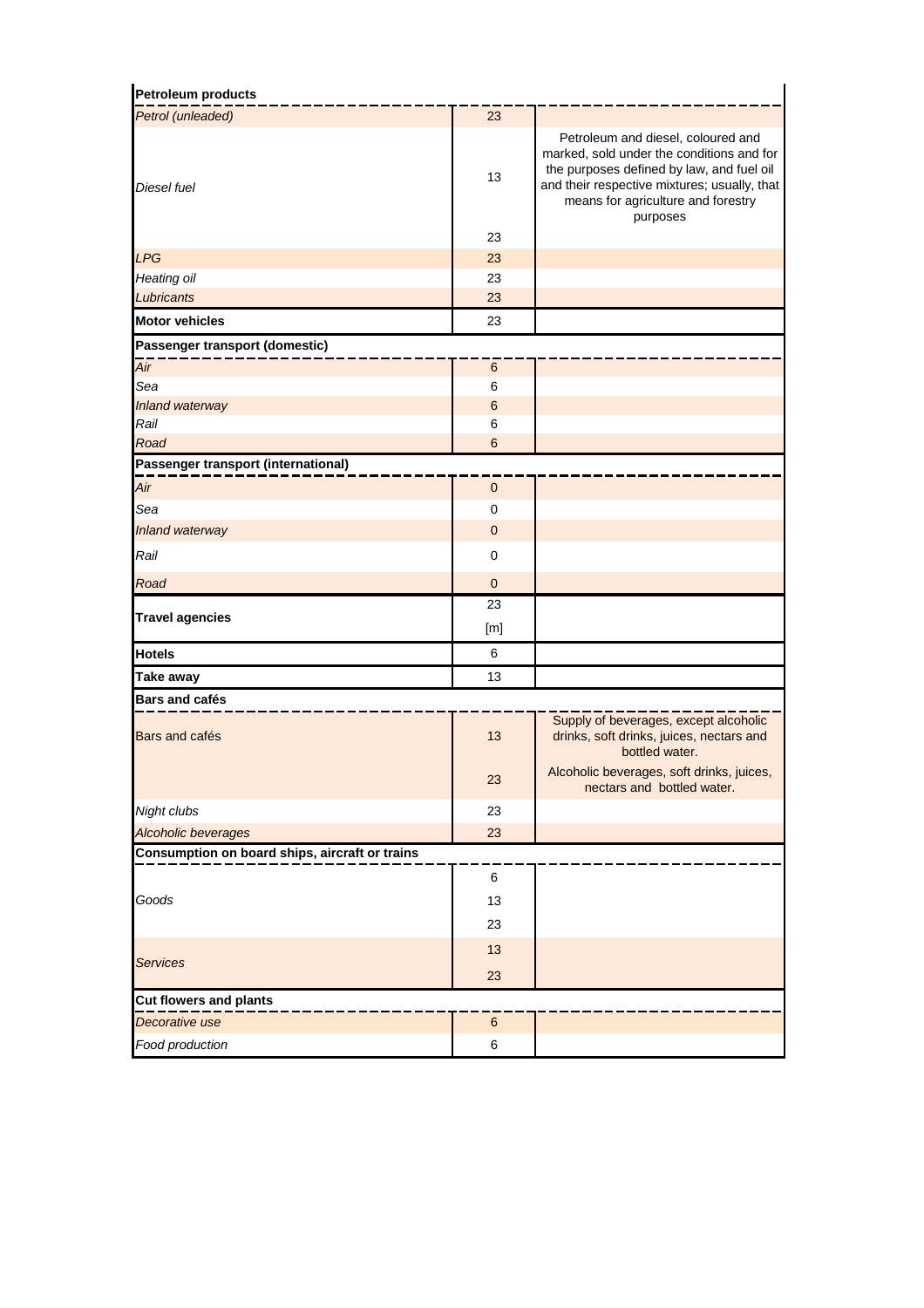| Immovable property                                                                         |                              |                                                                                                                                                                                                                                                                                                                                                                                                                                                                                                                                                                                                 |  |  |  |
|--------------------------------------------------------------------------------------------|------------------------------|-------------------------------------------------------------------------------------------------------------------------------------------------------------------------------------------------------------------------------------------------------------------------------------------------------------------------------------------------------------------------------------------------------------------------------------------------------------------------------------------------------------------------------------------------------------------------------------------------|--|--|--|
|                                                                                            | [ex]                         |                                                                                                                                                                                                                                                                                                                                                                                                                                                                                                                                                                                                 |  |  |  |
| Social Housing (category 10/Annex III)                                                     | 6                            | Construction services on social housing or<br>houses with controlled costs; construction<br>services whose promoters are housing and<br>construction cooperatives, including those<br>carried out by cooperative housing and<br>construction unions and their associates<br>within the scope of the exercise of their<br>statutory activities, where the dwellings fall<br>within the scope of the social housing<br>policy, specifically in regard to the concept<br>and parameters of cost-controlled housing,<br>to a maximum of 20 %, where certified by<br>the National Housing Institute. |  |  |  |
| Renovation and repairing (category 10a/Annex III)                                          | 6<br>23                      | Excluding materials which account for<br>more than 20% of the value of the service.                                                                                                                                                                                                                                                                                                                                                                                                                                                                                                             |  |  |  |
| <b>Building land</b>                                                                       | [ex]                         |                                                                                                                                                                                                                                                                                                                                                                                                                                                                                                                                                                                                 |  |  |  |
| Supplies of new buildings                                                                  | [ex]                         |                                                                                                                                                                                                                                                                                                                                                                                                                                                                                                                                                                                                 |  |  |  |
| <b>Construction work on new buildings</b>                                                  | 6                            |                                                                                                                                                                                                                                                                                                                                                                                                                                                                                                                                                                                                 |  |  |  |
| <b>Agricultural Inputs</b>                                                                 |                              |                                                                                                                                                                                                                                                                                                                                                                                                                                                                                                                                                                                                 |  |  |  |
| Pesticides and plant protection materials                                                  | 6                            |                                                                                                                                                                                                                                                                                                                                                                                                                                                                                                                                                                                                 |  |  |  |
| Fertilisers                                                                                | 6                            |                                                                                                                                                                                                                                                                                                                                                                                                                                                                                                                                                                                                 |  |  |  |
| Treatment of waste and waste water                                                         | 23<br>6                      | Supplies of services related to cleaning<br>public streets, as well as the collection,<br>storage, transport, evaluation and disposal<br>of waste.                                                                                                                                                                                                                                                                                                                                                                                                                                              |  |  |  |
| Collection of household waste,                                                             | $\lbrack \cdot \rbrack$<br>6 |                                                                                                                                                                                                                                                                                                                                                                                                                                                                                                                                                                                                 |  |  |  |
| Arrangements for the taxation of gold                                                      |                              |                                                                                                                                                                                                                                                                                                                                                                                                                                                                                                                                                                                                 |  |  |  |
| Ingots and bars                                                                            | [ex]                         |                                                                                                                                                                                                                                                                                                                                                                                                                                                                                                                                                                                                 |  |  |  |
|                                                                                            | 23<br>[ex]                   |                                                                                                                                                                                                                                                                                                                                                                                                                                                                                                                                                                                                 |  |  |  |
| Coins (currency)                                                                           | 23                           |                                                                                                                                                                                                                                                                                                                                                                                                                                                                                                                                                                                                 |  |  |  |
| Jewellery, gold plate, medals, tools                                                       | 23                           |                                                                                                                                                                                                                                                                                                                                                                                                                                                                                                                                                                                                 |  |  |  |
| Services supplied by lawyers                                                               | 23<br>6                      | Supplies within the framework of legal aid<br>or self appointment of a lawyer; automatic<br>designation; supplies relating to labour law                                                                                                                                                                                                                                                                                                                                                                                                                                                        |  |  |  |
| Taxation of works of art, collector's items and antiques                                   |                              |                                                                                                                                                                                                                                                                                                                                                                                                                                                                                                                                                                                                 |  |  |  |
| Works of art, collector's items and antiques                                               | 6<br>23<br>[m]               | The reduced rate applies only on works of<br>art                                                                                                                                                                                                                                                                                                                                                                                                                                                                                                                                                |  |  |  |
| Rate on importation (Article 103 of the Directive<br>2006/112/EC)                          | 6<br>23                      |                                                                                                                                                                                                                                                                                                                                                                                                                                                                                                                                                                                                 |  |  |  |
| Supplies by creators and occasional sales (Article<br>103(2) of the Directive 2006/112/EC) | 6                            |                                                                                                                                                                                                                                                                                                                                                                                                                                                                                                                                                                                                 |  |  |  |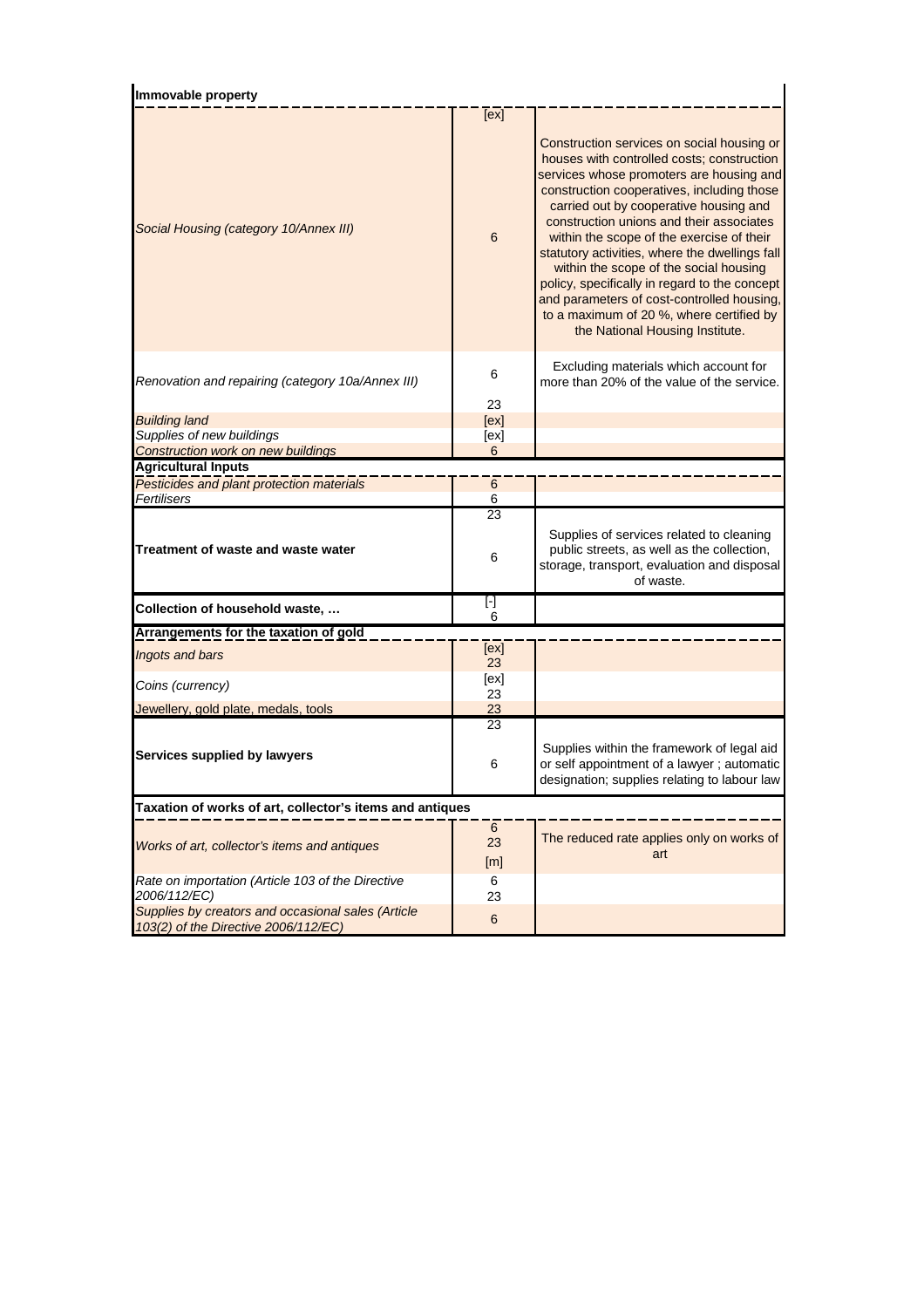### *The parking rate of 13% applies to:*

1. Wine

2. Agricultural tools and utensils, mobile silos, tractors, pumps and other machinery designed exclusively or mainly for the purpose of agriculture, cattle breeding or forestry.

3. Diesel for the agriculture

### *Geographical features of the application of VAT in the EU:*

Special rates apply in the Azores and Madeira:

a) In the Azores 4%: reduced rate; 9%: reduced rate / parking rate; 18%: standard rate;

b) In Madeira 5%: reduced rate; 12%: reduced rate / parking rate; 22%: standard rate;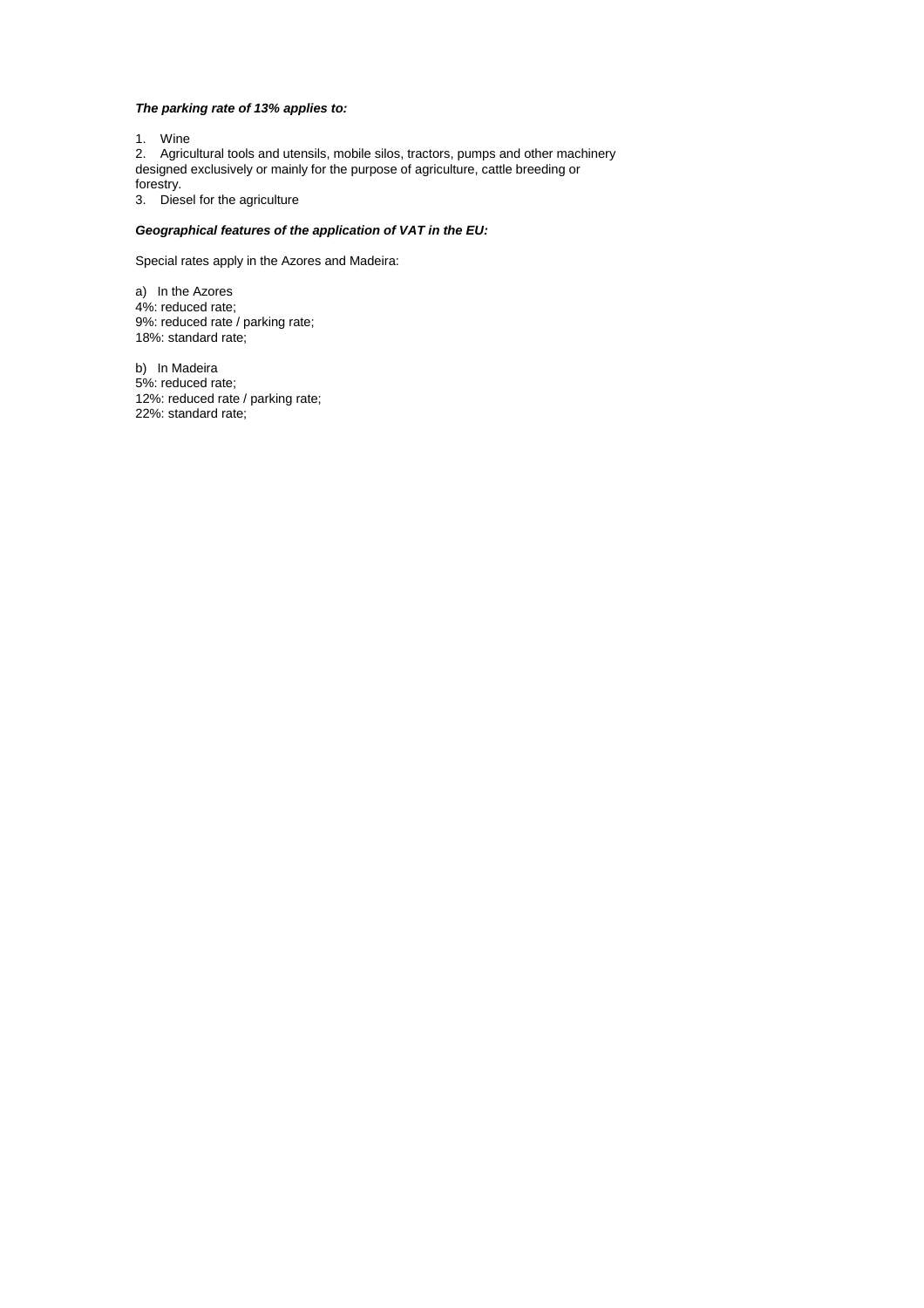# **ROMANIA**

|                 | Category                                                                                                                                                                  | <b>VAT-Rate</b> | <b>Comments</b>                                                                                                                                                                                                                                                                            |
|-----------------|---------------------------------------------------------------------------------------------------------------------------------------------------------------------------|-----------------|--------------------------------------------------------------------------------------------------------------------------------------------------------------------------------------------------------------------------------------------------------------------------------------------|
| $\mathbf{1}$    | <b>Foodstuffs</b>                                                                                                                                                         | 9               |                                                                                                                                                                                                                                                                                            |
| $\overline{2}$  | Water supplies                                                                                                                                                            | 9               |                                                                                                                                                                                                                                                                                            |
| 3               | <b>Pharmaceutical products</b>                                                                                                                                            | 9               |                                                                                                                                                                                                                                                                                            |
| 4               | Medical equipment for disabled persons                                                                                                                                    | 9               | Supply of orthopaedic products and<br>prostheses of any type and accessories to<br>them, with the exception of dental<br>prostheses                                                                                                                                                        |
|                 | Children's car seats                                                                                                                                                      | 19              |                                                                                                                                                                                                                                                                                            |
| 5               | <b>Transport of passengers</b>                                                                                                                                            | 19              |                                                                                                                                                                                                                                                                                            |
|                 | (+see n° VI)                                                                                                                                                              |                 |                                                                                                                                                                                                                                                                                            |
|                 | <b>Books</b>                                                                                                                                                              | $\,$ 5 $\,$     |                                                                                                                                                                                                                                                                                            |
| 6               | Books on other physical means of support<br>Newspapers                                                                                                                    | 5<br>5          |                                                                                                                                                                                                                                                                                            |
|                 | Periodicals                                                                                                                                                               | 5               |                                                                                                                                                                                                                                                                                            |
|                 |                                                                                                                                                                           |                 |                                                                                                                                                                                                                                                                                            |
| $\overline{7}$  | Admission to cultural services (shows, cinema, theatre)                                                                                                                   | $\sqrt{5}$      |                                                                                                                                                                                                                                                                                            |
|                 | Admission to amusement parks                                                                                                                                              | 19              |                                                                                                                                                                                                                                                                                            |
| 8               | Pay TV/ cable TV                                                                                                                                                          | 19              |                                                                                                                                                                                                                                                                                            |
|                 | <b>TV</b> licence                                                                                                                                                         | 19              |                                                                                                                                                                                                                                                                                            |
| 9<br>10         | Writers, composers, etc.<br>Social housing                                                                                                                                | 19<br>5         |                                                                                                                                                                                                                                                                                            |
| 10a             | Renovation and repairing of private dwellings (*)                                                                                                                         | 19              |                                                                                                                                                                                                                                                                                            |
| 10 <sub>b</sub> | Window cleaning and cleaning in private households                                                                                                                        | 19              |                                                                                                                                                                                                                                                                                            |
| 11              | <b>Agricultural inputs</b>                                                                                                                                                | 9               | Supply of fertilisers and pesticides used in<br>agriculture, seeds and other agricultural<br>products for sowing or planting, and<br>specific agricultural services                                                                                                                        |
|                 |                                                                                                                                                                           | 19              |                                                                                                                                                                                                                                                                                            |
| 12              | Hotel accommodation                                                                                                                                                       | 9               | Accommodation provided in hotels and<br>similar establishments, including the letting<br>of places in camping. In case of half board,<br>full board or all inclusive accommodation,<br>the 9% rate applies to the total price of<br>accommodation which may include<br>alcoholic beverages |
|                 |                                                                                                                                                                           | 19              |                                                                                                                                                                                                                                                                                            |
| 12a             | Restaurant and catering services                                                                                                                                          | 9               | Excluding alcoholic beverages other than<br>draft beer (Combined Nomenclature Code<br>22 03 00 10)                                                                                                                                                                                         |
|                 |                                                                                                                                                                           | 19              |                                                                                                                                                                                                                                                                                            |
| 13              | Admission to                                                                                                                                                              | 5               |                                                                                                                                                                                                                                                                                            |
| 14              | sporting events<br>Use of sporting facilities                                                                                                                             | 19              |                                                                                                                                                                                                                                                                                            |
| 15              | Social services in so far as those transactions are not<br>exempt pursuant to Articles 132, 135 and 136 of the<br>Directive 2006/112/EC                                   | 19              |                                                                                                                                                                                                                                                                                            |
| 16              | Supplies by undertakers and cremation services                                                                                                                            | 19              |                                                                                                                                                                                                                                                                                            |
| 17              | Medical and<br>dental care in so far as those services are not exempt<br>pursuant to points (b) to (e) of Article 132(1) of the<br>Directive 2006/112/EC                  | 19              |                                                                                                                                                                                                                                                                                            |
| 18              | <b>Collection of domestic</b><br>waste and street cleaning, other than the supply of<br>such services by bodies referred to in Article 13 of the<br>Directive 2006/112/EC | 19              |                                                                                                                                                                                                                                                                                            |
| 19              | Minor repairing (including mending and alteration) of:                                                                                                                    |                 |                                                                                                                                                                                                                                                                                            |
|                 | <b>Bicycles</b>                                                                                                                                                           | 19              |                                                                                                                                                                                                                                                                                            |
|                 | Shoes and leather goods                                                                                                                                                   | 19              |                                                                                                                                                                                                                                                                                            |
|                 | Clothing and household linen                                                                                                                                              | 19              |                                                                                                                                                                                                                                                                                            |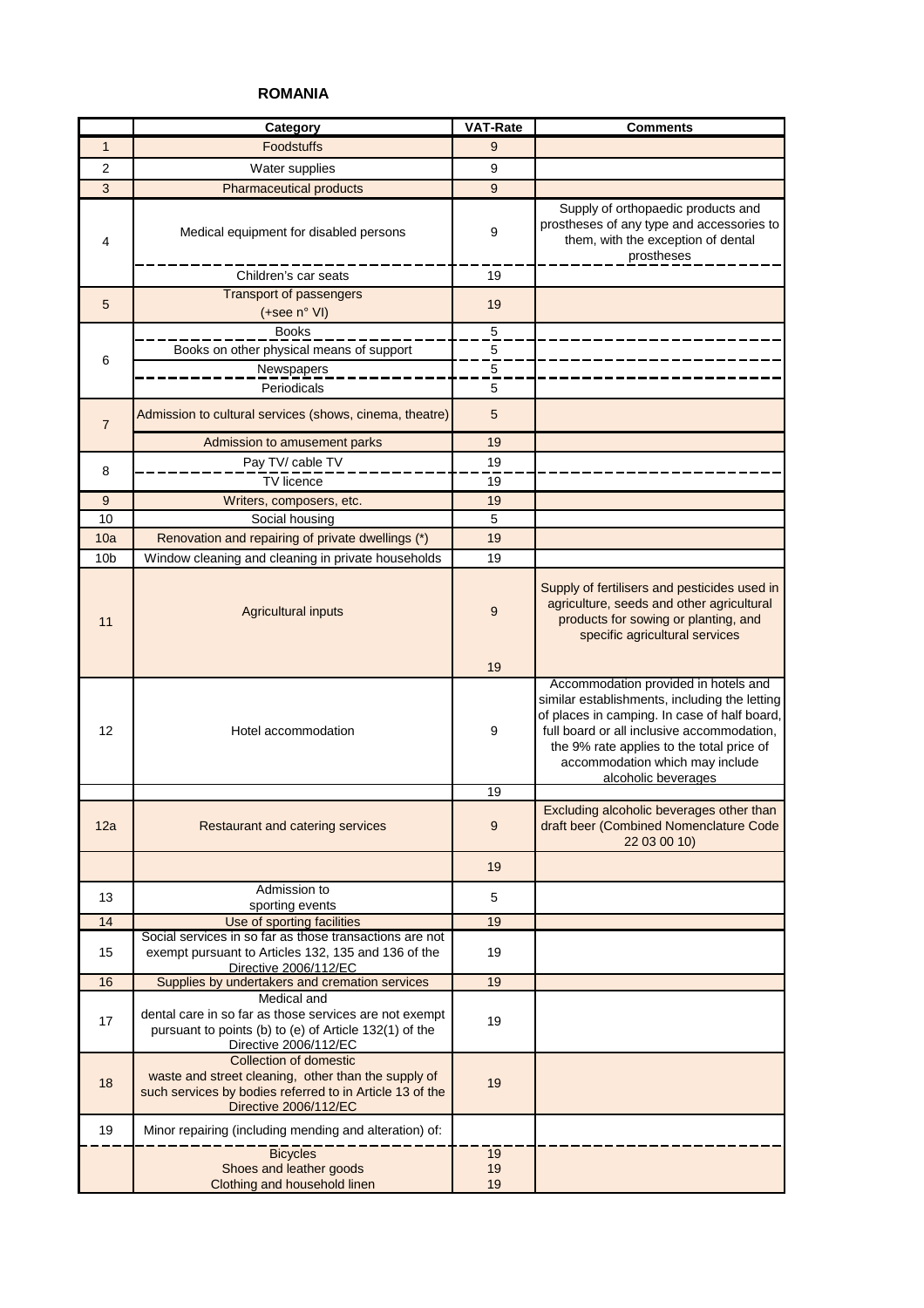| oc<br>∠∪<br>__ | $1**$<br>$- - - -$<br>rvices<br>ser<br>a c | . ఆ<br>$\sim$ |  |
|----------------|--------------------------------------------|---------------|--|
| -              |                                            | . .           |  |

| <b>GOODS and SERVICES</b>                | <b>VAT-Rate</b>            | <b>Comments</b>                            |  |  |
|------------------------------------------|----------------------------|--------------------------------------------|--|--|
| <b>Alcoholic beverages</b>               |                            |                                            |  |  |
| <b>Spirits</b>                           | 19                         |                                            |  |  |
| Wine                                     | 19                         |                                            |  |  |
|                                          |                            | Supply of non-alcoholic beer or draft beer |  |  |
| <b>Beer</b>                              | 9                          | (Combined Nomenclature Code 22 03 00       |  |  |
|                                          |                            | 10) in restaurant or catering services     |  |  |
|                                          | 19                         |                                            |  |  |
|                                          |                            |                                            |  |  |
| Non-alcoholic beverages<br>Mineral water |                            |                                            |  |  |
| Lemonade                                 | 9<br>$9$                   |                                            |  |  |
| Fruit juices                             | 9                          |                                            |  |  |
| <b>Clothing</b>                          |                            |                                            |  |  |
| <b>Adults</b>                            | $\overline{19}$            |                                            |  |  |
| Children                                 | 19                         |                                            |  |  |
| Children nappies                         | 19                         |                                            |  |  |
| Footwear                                 |                            |                                            |  |  |
| <b>Adults</b>                            | $\overline{19}$            |                                            |  |  |
| Children                                 | 19                         |                                            |  |  |
| <b>Tobacco</b>                           | $\overline{19}$            |                                            |  |  |
| <b>Hifi-Video</b>                        | 19                         |                                            |  |  |
| <b>Computer, smartphones</b>             | $\overline{19}$            |                                            |  |  |
| E-books                                  | 19                         |                                            |  |  |
| <b>Household electrical appliances</b>   | 19                         |                                            |  |  |
| <b>Furniture</b>                         | 19                         |                                            |  |  |
| <b>Furs</b>                              | 19                         |                                            |  |  |
| <b>Jewels</b>                            | 19                         |                                            |  |  |
| <b>Telecommunication services</b>        |                            |                                            |  |  |
| Phone/fax/telex/etc.                     | 19                         |                                            |  |  |
|                                          | 19                         |                                            |  |  |
| Pay TV/ cable TV                         |                            | Public radio and TV broadcasting,          |  |  |
|                                          | [ex]                       | excluding those of a commercial nature     |  |  |
| <b>TV</b> licence                        | 19                         |                                            |  |  |
| <b>Energy products</b>                   |                            |                                            |  |  |
| Natural gas                              | 19                         |                                            |  |  |
| Electricity                              | 19                         |                                            |  |  |
| <b>District heating</b>                  | 19                         |                                            |  |  |
| Firewood                                 | 19                         |                                            |  |  |
| <b>Timber for industrial use</b>         | 19                         |                                            |  |  |
| <b>Petroleum products</b>                |                            |                                            |  |  |
| Petrol (unleaded)                        | 19                         |                                            |  |  |
| <b>Diesel fuel</b>                       | 19                         |                                            |  |  |
| <b>LPG</b>                               | 19                         |                                            |  |  |
| Heating oil                              | 19                         |                                            |  |  |
| Lubricants                               | 19                         |                                            |  |  |
| <b>Motor vehicles</b>                    | 19                         |                                            |  |  |
| Passenger transport (domestic)           |                            |                                            |  |  |
| Air                                      | 19                         |                                            |  |  |
| Sea                                      | 19                         |                                            |  |  |
| Inland waterway                          | 19                         |                                            |  |  |
| Rail                                     | 19                         |                                            |  |  |
| Road                                     | 19                         |                                            |  |  |
| Passenger transport (international)      |                            |                                            |  |  |
| $\overline{Air}$                         | $\mathbf 0$                |                                            |  |  |
| Sea                                      | 0                          |                                            |  |  |
| Inland waterway<br>Rail                  | $\mathbf 0$<br>$\mathbf 0$ |                                            |  |  |
| Road                                     | $\overline{0}$             |                                            |  |  |
|                                          | 19                         |                                            |  |  |
| <b>Travel agencies</b>                   | [m]                        |                                            |  |  |
| <b>Hotels</b>                            | 19                         |                                            |  |  |
| <b>Take away</b>                         | 19                         |                                            |  |  |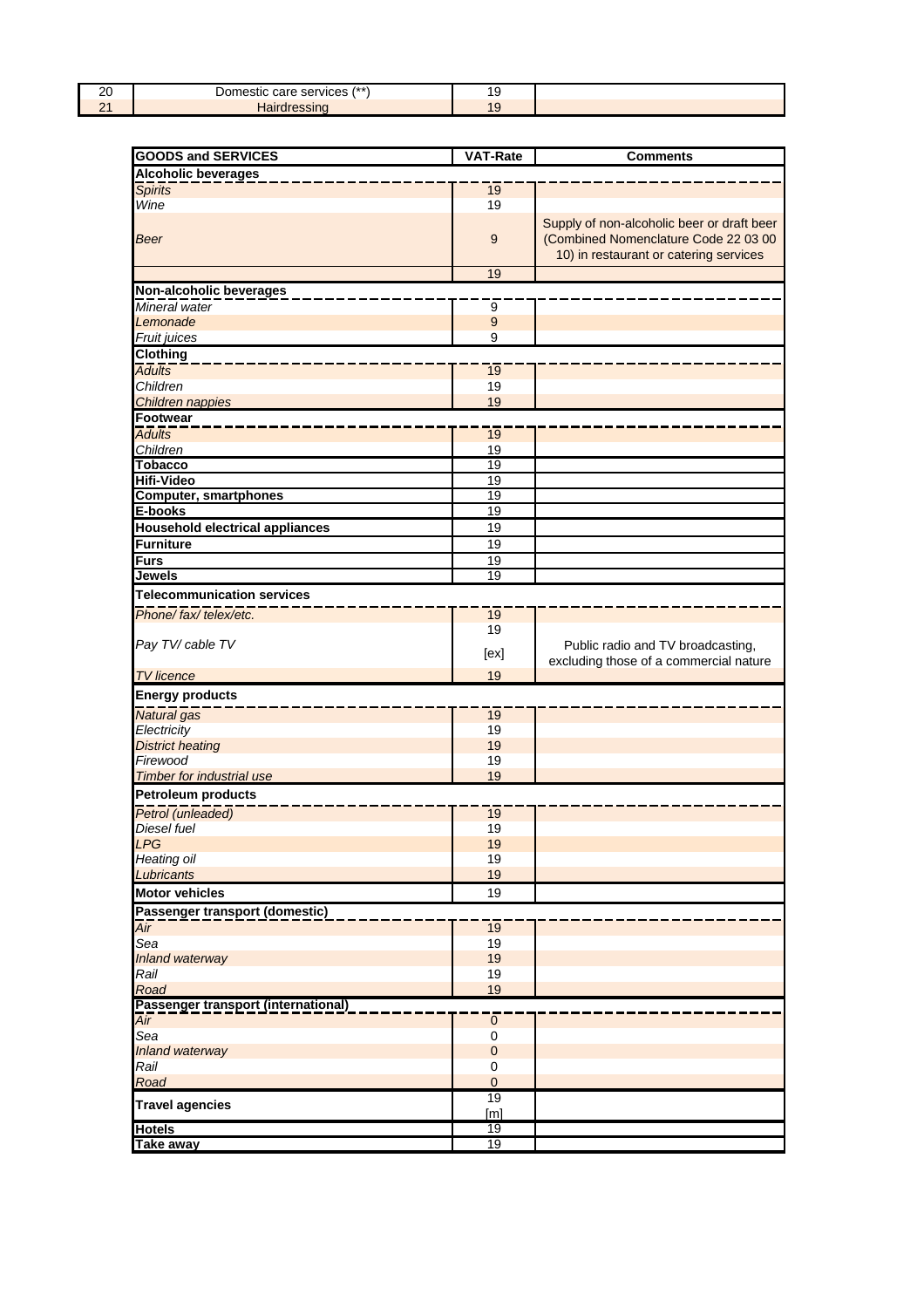| Bars and cafés                                                                             |                 |                                                                                                                                      |  |  |
|--------------------------------------------------------------------------------------------|-----------------|--------------------------------------------------------------------------------------------------------------------------------------|--|--|
| Bars and cafés                                                                             | 9<br>19         | Supply of restaurant services, excluding<br>alcoholic beverages other than draft beer<br>(Combined Nomenclature Code 22 03 00<br>10) |  |  |
| Night clubs                                                                                | 9               | Supply of restaurant services, excluding<br>alcoholic beverages other than draft beer<br>(Combined Nomenclature Code 22 03 00<br>10) |  |  |
|                                                                                            | 19              |                                                                                                                                      |  |  |
| <b>Alcoholic beverages</b>                                                                 | 9               | Draft beer (Combined nomenclature Code<br>22 03 00 10) in restaurant or catering<br>services                                         |  |  |
|                                                                                            | 19              |                                                                                                                                      |  |  |
| Consumption on board ships, aircraft or trains                                             |                 |                                                                                                                                      |  |  |
| Goods                                                                                      | 9<br>19         | Alcoholic beverages                                                                                                                  |  |  |
|                                                                                            | 9               |                                                                                                                                      |  |  |
| Services                                                                                   | 19              | Alcoholic beverages other than draft beer                                                                                            |  |  |
| <b>Cut flowers and plants</b>                                                              |                 |                                                                                                                                      |  |  |
| Decorative use                                                                             | 19              |                                                                                                                                      |  |  |
| Food production                                                                            | 9               | Plants used for human or animal<br>consumption and in the preparation of<br>foodstuffs                                               |  |  |
|                                                                                            | 19              |                                                                                                                                      |  |  |
| Immovable property                                                                         |                 |                                                                                                                                      |  |  |
| Social Housing (category 10/Annex III)                                                     | 5               |                                                                                                                                      |  |  |
| Renovation and repairing (category 10a/Annex III)                                          | 20              |                                                                                                                                      |  |  |
| <b>Building land</b>                                                                       | 20              |                                                                                                                                      |  |  |
| Supplies of new buildings                                                                  | 20              |                                                                                                                                      |  |  |
| <b>Construction work on new buildings</b>                                                  | 20              |                                                                                                                                      |  |  |
| <b>Agricultural Inputs</b>                                                                 |                 |                                                                                                                                      |  |  |
| Pesticides and plant protection materials                                                  | 9               |                                                                                                                                      |  |  |
| Fertilisers                                                                                | 9               |                                                                                                                                      |  |  |
| Treatment of waste and waste water                                                         | 19              |                                                                                                                                      |  |  |
| Collection of household waste,                                                             | $\overline{19}$ |                                                                                                                                      |  |  |
| Arrangements for the taxation of gold                                                      |                 |                                                                                                                                      |  |  |
| <b>Ingots and bars</b>                                                                     | [ex]            |                                                                                                                                      |  |  |
| Coins (currency)                                                                           | 19              |                                                                                                                                      |  |  |
| Jewellery, gold plate, medals, tools                                                       | 19              |                                                                                                                                      |  |  |
| Services supplied by lawyers                                                               | 19              |                                                                                                                                      |  |  |
| Taxation of works of art, collector's items and antiques                                   |                 |                                                                                                                                      |  |  |
| Works of art, collector's items and antiques                                               | $\overline{19}$ |                                                                                                                                      |  |  |
| Rate on importation (Article 103 of the Directive<br>2006/112/EC)                          | 19              |                                                                                                                                      |  |  |
| Supplies by creators and occasional sales (Article<br>103(2) of the Directive 2006/112/EC) | 19              |                                                                                                                                      |  |  |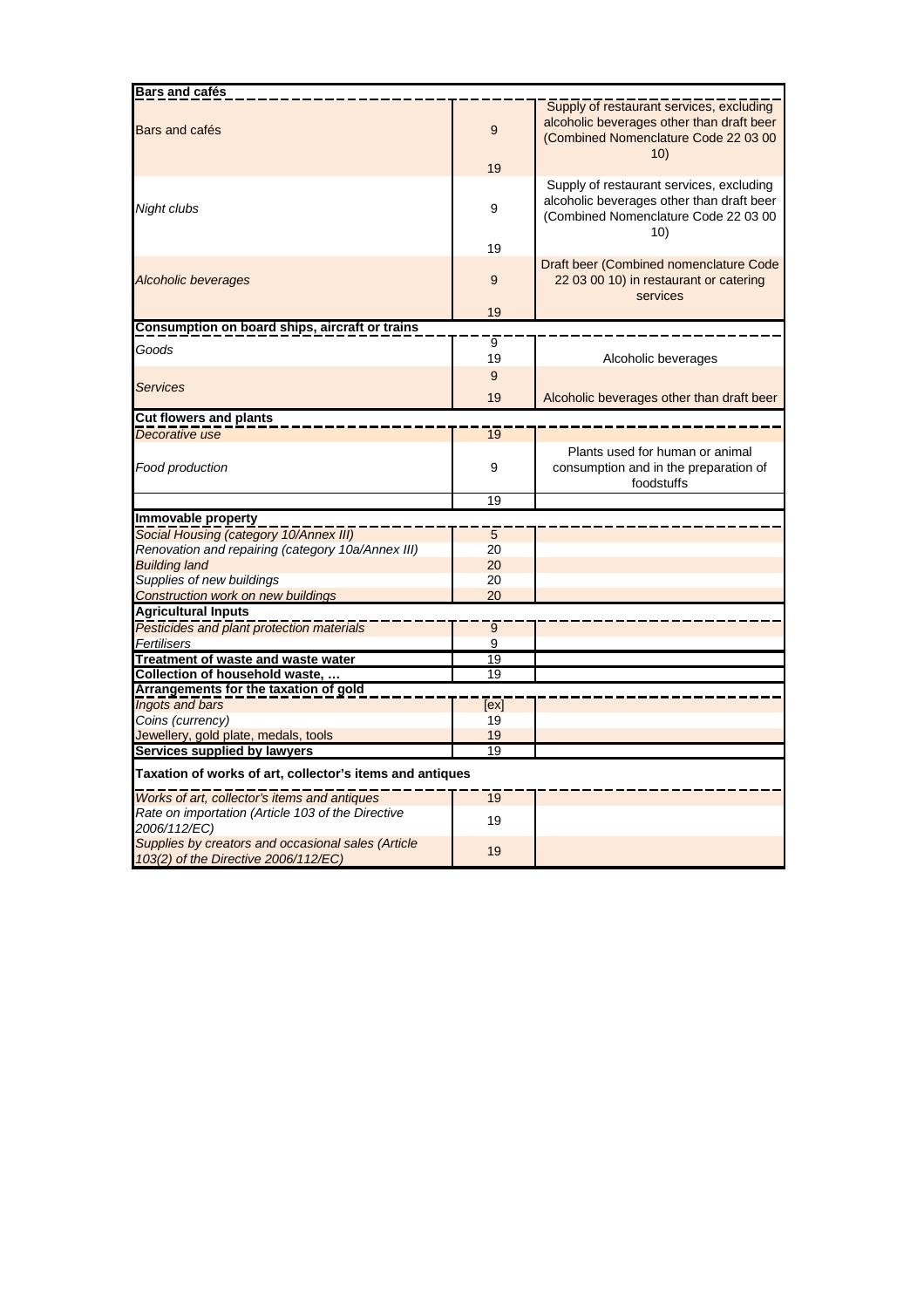# **SLOVENIA**

|                 | Category                                                                                                                                                           | <b>VAT-Rate</b>   | <b>Comments</b>                                                                                                                                                                            |
|-----------------|--------------------------------------------------------------------------------------------------------------------------------------------------------------------|-------------------|--------------------------------------------------------------------------------------------------------------------------------------------------------------------------------------------|
| $\mathbf{1}$    | Foodstuffs                                                                                                                                                         | 9.5               |                                                                                                                                                                                            |
| $\overline{2}$  | Water supplies                                                                                                                                                     | 9.5               |                                                                                                                                                                                            |
| $\overline{3}$  | <b>Pharmaceutical products</b>                                                                                                                                     | 9.5               |                                                                                                                                                                                            |
|                 | Medical equipment                                                                                                                                                  | 9.5               |                                                                                                                                                                                            |
| 4               | for disabled persons                                                                                                                                               |                   |                                                                                                                                                                                            |
|                 | Children's car seats                                                                                                                                               | 22                |                                                                                                                                                                                            |
| 5               | <b>Transport of passengers</b>                                                                                                                                     | 9.5               |                                                                                                                                                                                            |
|                 | (+see n° VI)                                                                                                                                                       |                   |                                                                                                                                                                                            |
|                 | <b>Books</b>                                                                                                                                                       | 9.5               |                                                                                                                                                                                            |
| 6               | Books on other physical means of support                                                                                                                           | 9.5               |                                                                                                                                                                                            |
|                 | <b>Newspapers</b>                                                                                                                                                  | 9.5               |                                                                                                                                                                                            |
|                 | Periodicals                                                                                                                                                        | 9.5               |                                                                                                                                                                                            |
| $\overline{7}$  | Admission to cultural services (shows, cinema, theatre)                                                                                                            | 9.5               |                                                                                                                                                                                            |
|                 | Admission to amusement parks                                                                                                                                       | 9.5               |                                                                                                                                                                                            |
| 8               | Pay TV/ cable TV                                                                                                                                                   | 22                |                                                                                                                                                                                            |
|                 | <b>TV</b> licence                                                                                                                                                  | 22                |                                                                                                                                                                                            |
|                 |                                                                                                                                                                    | [ex]              | Public radio and TV broadcasting,<br>excluding those of a commercial nature                                                                                                                |
| 9               | Writers, composers, etc.                                                                                                                                           | 9.5               |                                                                                                                                                                                            |
| 10              | Social housing                                                                                                                                                     | 9.5               |                                                                                                                                                                                            |
| 10a             | Renovation and repairing of private dwellings (*)                                                                                                                  | 9.5               |                                                                                                                                                                                            |
| 10 <sub>b</sub> | Window cleaning and cleaning in private households                                                                                                                 | 9.5               |                                                                                                                                                                                            |
| 11              | <b>Agricultural inputs</b>                                                                                                                                         | 9.5               |                                                                                                                                                                                            |
| 12              | Hotel accommodation                                                                                                                                                | 9.5               |                                                                                                                                                                                            |
| 12a             | Restaurant and catering services                                                                                                                                   | 22                |                                                                                                                                                                                            |
|                 |                                                                                                                                                                    | 9.5               | applies to the preparation of meals                                                                                                                                                        |
| 13              | Admission to                                                                                                                                                       | 9.5               |                                                                                                                                                                                            |
| 14              | sporting events                                                                                                                                                    | 9.5               |                                                                                                                                                                                            |
|                 | Use of sporting facilities                                                                                                                                         |                   |                                                                                                                                                                                            |
| 15              | Social services in so far as those transactions are not<br>exempt pursuant to Articles 132, 135 and 136 of the<br>Directive 2006/112/EC                            | 22<br>[ex]        | Social security services, provided as a<br>public service or by other non-profit-making<br>organisations, deemed to be charitable,<br>disabled organisations or self-help<br>organisations |
| 16              | Supplies by undertakers and cremation services                                                                                                                     | 9.5               |                                                                                                                                                                                            |
| 17              | Medical and<br>dental care in so far as those services are not exempt<br>pursuant to points (b) to (e) of Article 132(1) of the<br>Directive 2006/112/EC           | [ex]              |                                                                                                                                                                                            |
| 18              | Collection of domestic<br>waste and street cleaning, other than the supply of<br>such services by bodies referred to in Article 13 of the<br>Directive 2006/112/EC | 9.5               |                                                                                                                                                                                            |
| 19              | Minor repairing (including mending and alteration) of:                                                                                                             |                   |                                                                                                                                                                                            |
|                 | <b>Bicycles</b><br>Shoes and leather goods<br>Clothing and household linen                                                                                         | 9.5<br>9.5<br>9.5 |                                                                                                                                                                                            |
| 20              | Domestic care services (**)                                                                                                                                        | 9.5               |                                                                                                                                                                                            |
| 21              | Hairdressing                                                                                                                                                       | 9.5               |                                                                                                                                                                                            |

| <b>GOODS and SERVICES</b>  | <b>VAT-Rate</b> | <b>Comments</b> |  |  |  |
|----------------------------|-----------------|-----------------|--|--|--|
| <b>Alcoholic beverages</b> |                 |                 |  |  |  |
| <b>Spirits</b>             | 22              |                 |  |  |  |
| Wine                       | 22              |                 |  |  |  |
| <b>Beer</b>                | 22              |                 |  |  |  |
| Non-alcoholic beverages    |                 |                 |  |  |  |
| Mineral water              | 9.5             |                 |  |  |  |
| Lemonade                   | 9.5             |                 |  |  |  |
| <b>Fruit juices</b>        | 9.5             |                 |  |  |  |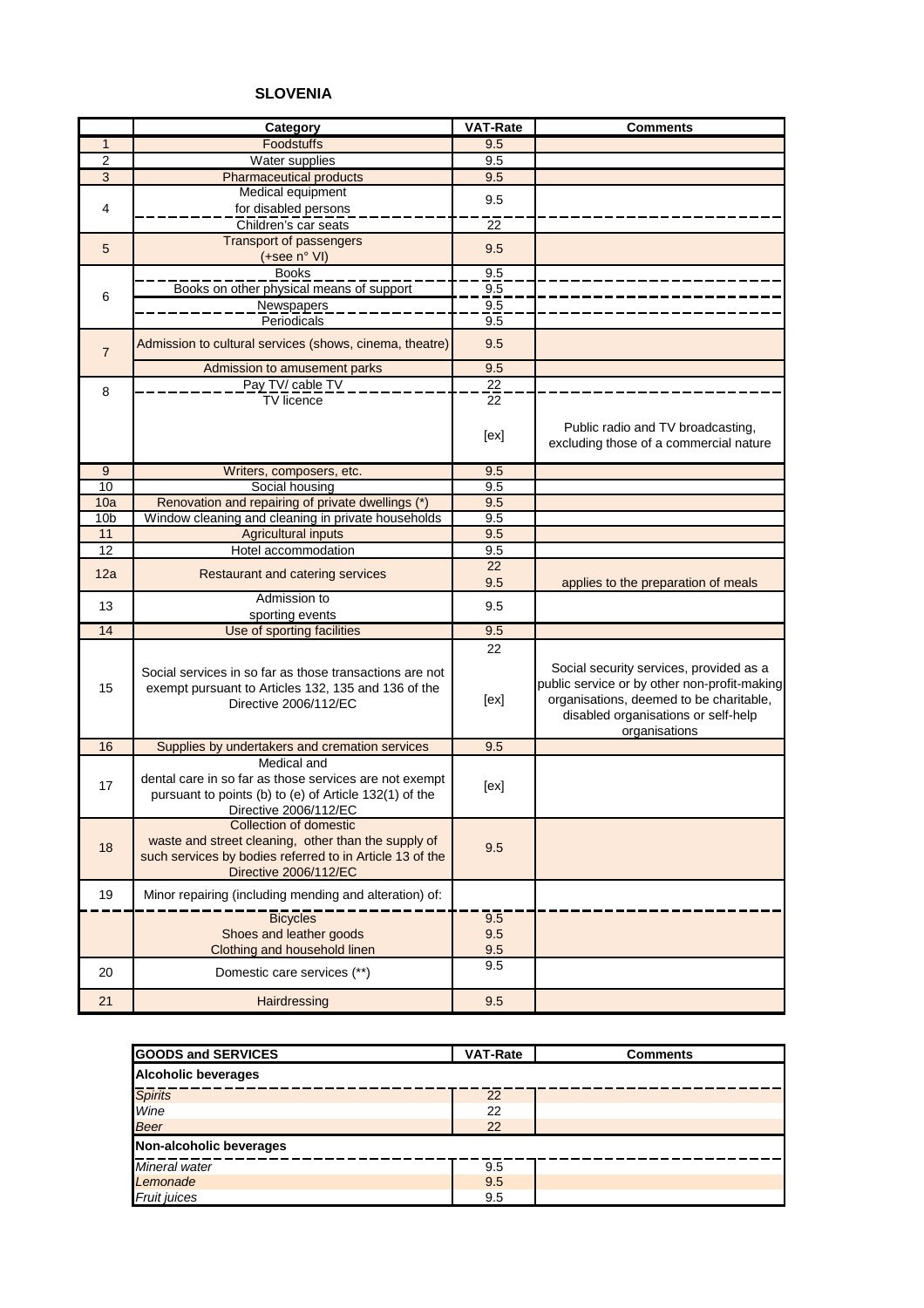| <b>Clothing</b>                                                              |                          |                                        |
|------------------------------------------------------------------------------|--------------------------|----------------------------------------|
| <b>Adults</b>                                                                | 22                       |                                        |
| Children<br>Children nappies                                                 | 22<br>22                 |                                        |
| Footwear                                                                     |                          |                                        |
| <b>Adults</b>                                                                | $\overline{22}$          |                                        |
| Children                                                                     | 22                       |                                        |
| <b>Tobacco</b>                                                               | 22                       |                                        |
| <b>Hifi-Video</b>                                                            | $\overline{22}$          |                                        |
| <b>Computer, smartphones</b>                                                 | 22                       |                                        |
| E-books                                                                      | 22                       |                                        |
| <b>Household electrical appliances</b><br><b>Furniture</b>                   | 22<br>22                 |                                        |
| <b>Furs</b>                                                                  | 22                       |                                        |
| <b>Jewels</b>                                                                | 22                       |                                        |
| <b>Telecommunication services</b>                                            |                          |                                        |
| Phone/fax/telex/etc.                                                         | 22                       |                                        |
| Pay TV/ cable TV                                                             | 22                       |                                        |
| <b>TV</b> licence                                                            |                          | Public radio and TV broadcasting,      |
|                                                                              | [ex]                     | excluding those of a commercial nature |
| <b>Energy products</b>                                                       |                          |                                        |
| Natural gas                                                                  | 22                       |                                        |
| Electricity                                                                  | 22<br>22                 |                                        |
| <b>District heating</b><br>Firewood                                          | 22                       |                                        |
| <b>Timber for industrial use</b>                                             | 22                       |                                        |
| <b>Petroleum products</b>                                                    |                          |                                        |
| Petrol (unleaded)                                                            | $\overline{22}$          |                                        |
| Diesel fuel                                                                  | 22                       |                                        |
| <b>LPG</b>                                                                   | 22                       |                                        |
| Heating oil                                                                  | 22                       |                                        |
| Lubricants                                                                   | 22                       |                                        |
| <b>Motor vehicles</b>                                                        | 22                       |                                        |
| Passenger transport (domestic)                                               |                          |                                        |
| Air                                                                          | 9.5                      |                                        |
| Sea                                                                          | 9.5                      |                                        |
| Inland waterway                                                              | 9.5                      |                                        |
| Rail                                                                         | 9.5                      |                                        |
| Road                                                                         | 9.5                      |                                        |
| Passenger transport (international)                                          |                          |                                        |
| Air<br>Sea                                                                   | $\pmb{0}$<br>$\mathbf 0$ |                                        |
| Inland waterway                                                              | N/A                      |                                        |
| Rail                                                                         | 0                        |                                        |
| Road                                                                         | 9.5                      |                                        |
| <b>Travel agencies</b>                                                       | $\overline{22}$          |                                        |
|                                                                              | [m]                      |                                        |
| <b>Hotels</b>                                                                | 9.5<br>22                |                                        |
| <b>Take away</b>                                                             |                          |                                        |
|                                                                              | 9.5                      | for the preparation of meals           |
| <b>Bars and cafés</b>                                                        |                          |                                        |
| Bars and cafés                                                               | 22                       |                                        |
| Night clubs                                                                  | 22<br>22                 |                                        |
| <b>Alcoholic beverages</b><br>Consumption on board ships, aircraft or trains |                          |                                        |
| Goods                                                                        |                          |                                        |
| <b>Services</b>                                                              |                          |                                        |
| <b>Cut flowers and plants</b>                                                |                          |                                        |
| Decorative use                                                               | 9.5                      |                                        |
| Food production                                                              | 9.5                      |                                        |
| Immovable property                                                           |                          |                                        |
| Social Housing (category 10/Annex III)                                       | 9.5                      |                                        |
| Renovation and repairing (category 10a/Annex III)                            | 9.5                      |                                        |
| <b>Building land</b>                                                         | 22                       |                                        |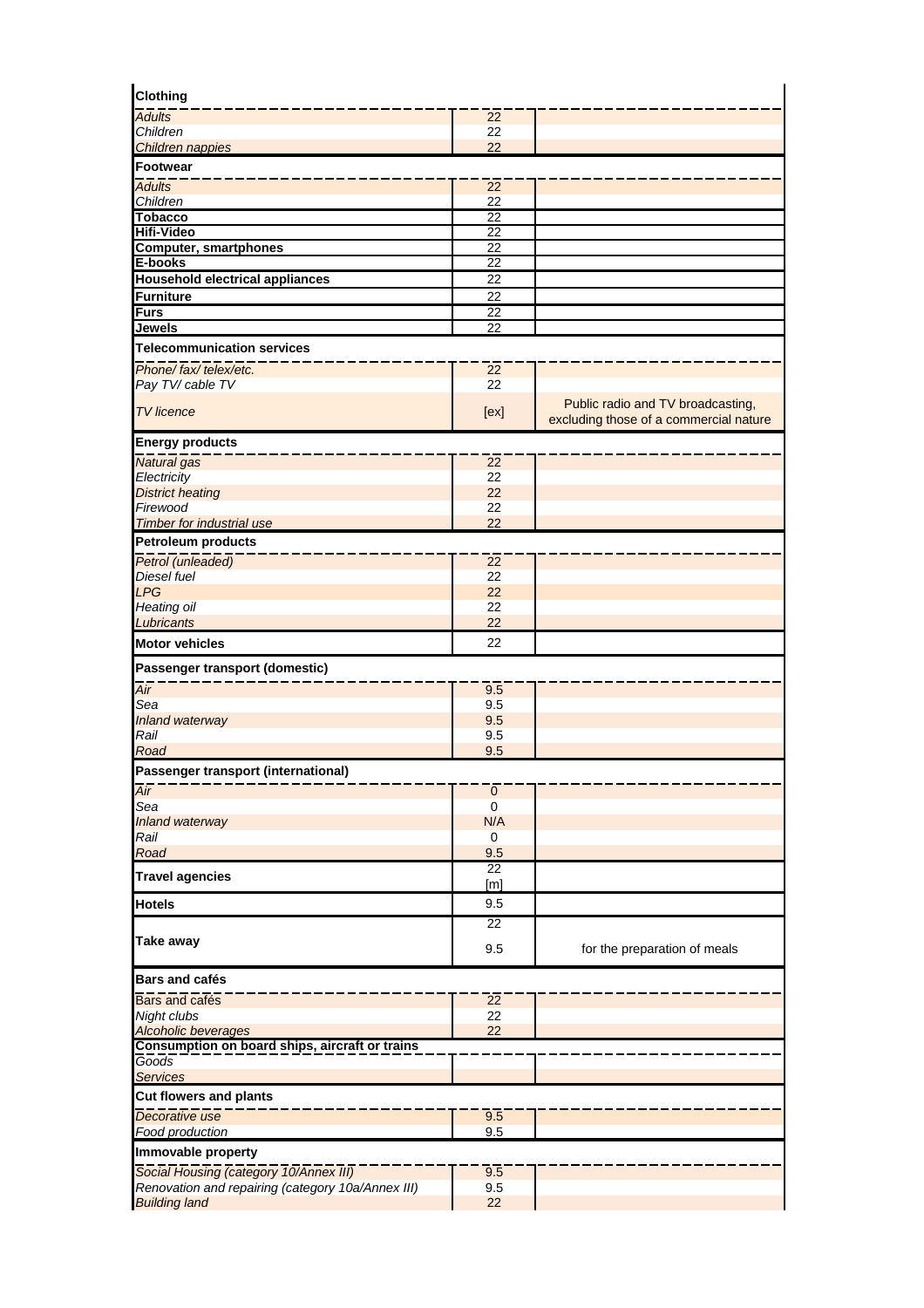| Supplies of new buildings                                                                  | 22<br>9.5       | Supply of construction and maintenance<br>Supplies of new residential housing as part<br>of a social policy                                                                            |
|--------------------------------------------------------------------------------------------|-----------------|----------------------------------------------------------------------------------------------------------------------------------------------------------------------------------------|
| <b>Construction work on new buildings</b>                                                  | 22              | Supply of construction and maintenance<br>work for residential housing not provided<br>as part of a social policy; supply and<br>construction work on new non-residential<br>buildings |
|                                                                                            | 9.5             | Construction, renovation and alteration of<br>residential housing as part of a social<br>policy; renovation and repairing of private<br>households                                     |
| <b>Agricultural Inputs</b>                                                                 |                 |                                                                                                                                                                                        |
| Pesticides and plant protection materials                                                  | 9.5             |                                                                                                                                                                                        |
| Fertilisers                                                                                | 9.5             |                                                                                                                                                                                        |
| Treatment of waste and waste water                                                         | 9.5             |                                                                                                                                                                                        |
| Collection of household waste,                                                             | 9.5             |                                                                                                                                                                                        |
| Arrangements for the taxation of gold                                                      |                 |                                                                                                                                                                                        |
| Ingots and bars                                                                            | 22              |                                                                                                                                                                                        |
| Coins (currency)                                                                           | [ex]            |                                                                                                                                                                                        |
| Jewellery, gold plate, medals, tools                                                       | 22              |                                                                                                                                                                                        |
| Services supplied by lawyers                                                               | $\overline{22}$ |                                                                                                                                                                                        |
| Taxation of works of art, collector's items and antiques                                   |                 |                                                                                                                                                                                        |
|                                                                                            | 22              |                                                                                                                                                                                        |
| Works of art, collector's items and antiques                                               | [m]             |                                                                                                                                                                                        |
| Rate on importation (Article 103 of the Directive<br>2006/112/EC)                          | 9.5             |                                                                                                                                                                                        |
| Supplies by creators and occasional sales (Article<br>103(2) of the Directive 2006/112/EC) | 9.5             |                                                                                                                                                                                        |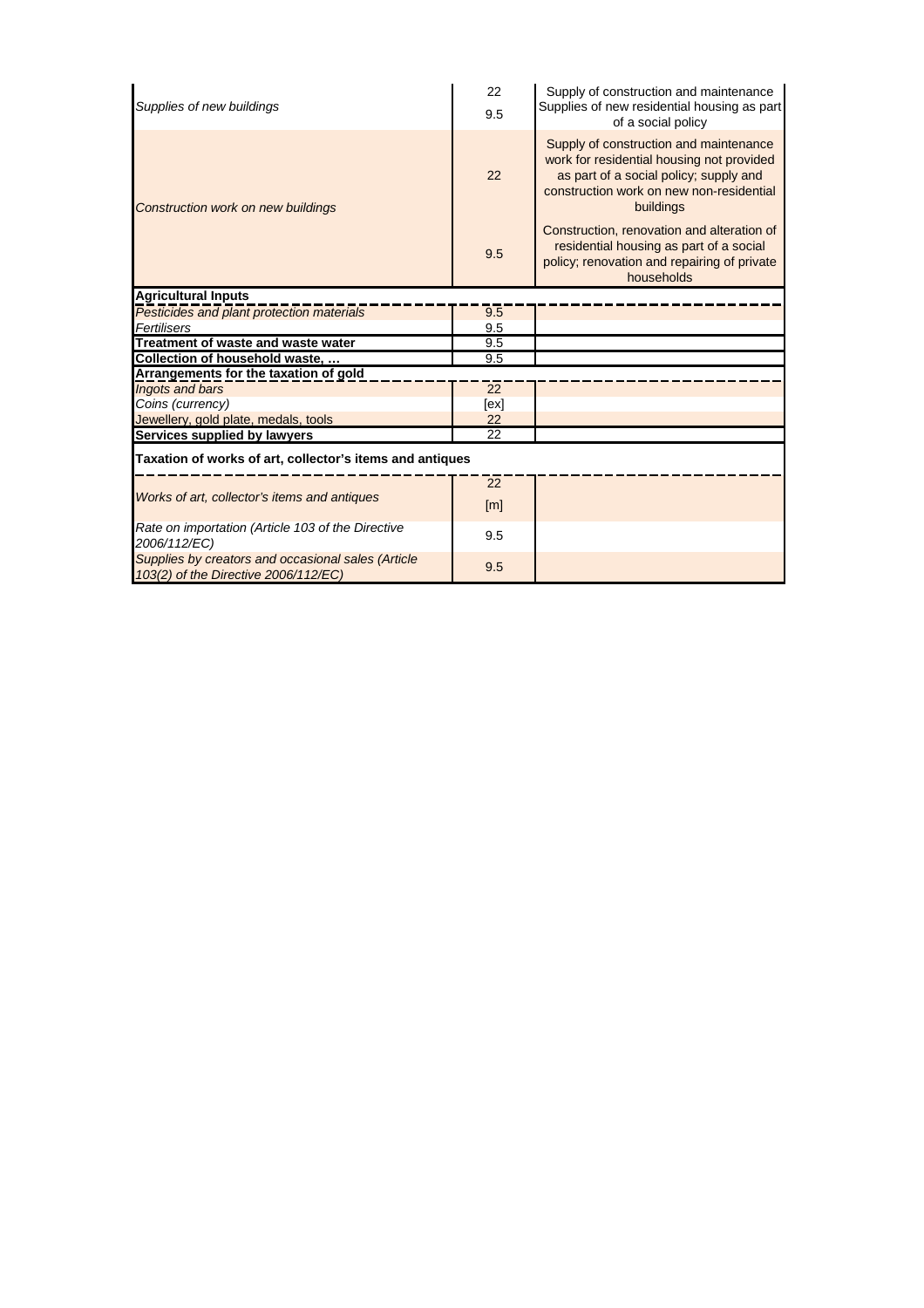# **SLOVAKIA**

|                 | Category                                                 | <b>VAT-Rate</b> | <b>Comments</b>                        |
|-----------------|----------------------------------------------------------|-----------------|----------------------------------------|
| $\mathbf{1}$    | <b>Foodstuffs</b>                                        | 20              |                                        |
|                 |                                                          | 10              |                                        |
| $\overline{2}$  | Water supplies                                           | 20              |                                        |
| $\sqrt{3}$      | <b>Pharmaceutical products</b>                           | 10              |                                        |
|                 | Medical equipment                                        | 10              |                                        |
| 4               | for disabled persons                                     |                 |                                        |
|                 | Children's car seats                                     | $\overline{20}$ |                                        |
| 5               | Transport of passengers                                  | $\mathbf{0}$    |                                        |
|                 | (+see n° VI)                                             | 20              |                                        |
|                 | <b>Books</b>                                             | 10              |                                        |
| 6               | Books on other physical means of support                 | 10              |                                        |
|                 | <b>Newspapers</b>                                        | 20              |                                        |
|                 | Periodicals                                              | 20              |                                        |
|                 | Admission to cultural services (shows, cinema, theatre)  | [ex]            |                                        |
| $\overline{7}$  |                                                          | 20              |                                        |
|                 | Admission to amusement parks                             | $\overline{20}$ |                                        |
|                 | Pay TV/ cable TV                                         | [ex]            | Public radio and TV broadcasting,      |
| 8               |                                                          | 20              | excluding those of a commercial nature |
|                 |                                                          |                 | Public radio and TV broadcasting,      |
|                 | <b>TV</b> licence                                        | [ex]            | excluding those of a commercial nature |
|                 |                                                          | 20              |                                        |
| 9               | Writers, composers, etc.                                 | 20              |                                        |
| 10              | Social housing                                           | 20              |                                        |
| 10a             | Renovation and repairing of private dwellings (*)        | 20              |                                        |
| 10 <sub>b</sub> | Window cleaning and cleaning in private households       | $\overline{20}$ |                                        |
| 11              | <b>Agricultural inputs</b>                               | 20              |                                        |
| 12              | Hotel accommodation                                      | 20              |                                        |
| 12a             | Restaurant and catering services                         | 20              |                                        |
| 13              | Admission to                                             | 20              |                                        |
|                 | sporting events                                          |                 |                                        |
| 14              | Use of sporting facilities                               | 20              |                                        |
|                 |                                                          | [ex]            |                                        |
|                 | Social services in so far as those transactions are not  | 20              |                                        |
| 15              | exempt pursuant to Articles 132, 135 and 136 of the      |                 |                                        |
|                 | Directive 2006/112/EC                                    | [ex]            |                                        |
| 16              | Supplies by undertakers and cremation services           | 20              |                                        |
|                 | Medical and                                              |                 |                                        |
| 17              | dental care in so far as those services are not exempt   |                 |                                        |
|                 | pursuant to points (b) to (e) of Article 132(1) of the   | [ex]            |                                        |
|                 | Directive 2006/112/EC                                    |                 |                                        |
|                 | <b>Collection of domestic</b>                            |                 |                                        |
| 18              | waste and street cleaning, other than the supply of      | 20              |                                        |
|                 | such services by bodies referred to in Article 13 of the |                 |                                        |
|                 | Directive 2006/112/EC                                    |                 |                                        |
| 19              | Minor repairing (including mending and alteration) of:   |                 |                                        |
|                 | <b>Bicycles</b>                                          | 20              |                                        |
|                 | Shoes and leather goods                                  | 20              |                                        |
|                 | Clothing and household linen                             | 20              |                                        |
| 20              | Domestic care services (**)                              | 20              |                                        |
|                 |                                                          |                 |                                        |
| 21              | Hairdressing                                             | 20              |                                        |

| <b>GOODS and SERVICES</b>  | VAT-Rate | <b>Comments</b> |
|----------------------------|----------|-----------------|
| <b>Alcoholic beverages</b> |          |                 |
| <b>Spirits</b>             | 20       |                 |
| Wine                       | 20       |                 |
| <b>Beer</b>                | 20       |                 |
| Non-alcoholic beverages    |          |                 |
| Mineral water              | 20       |                 |
| Lemonade                   | 20       |                 |
| Fruit juices               | 20       |                 |
| <b>Clothing</b>            |          |                 |
| <b>Adults</b>              | 20       |                 |
| Children                   | 20       |                 |
| <b>Children nappies</b>    | 20       |                 |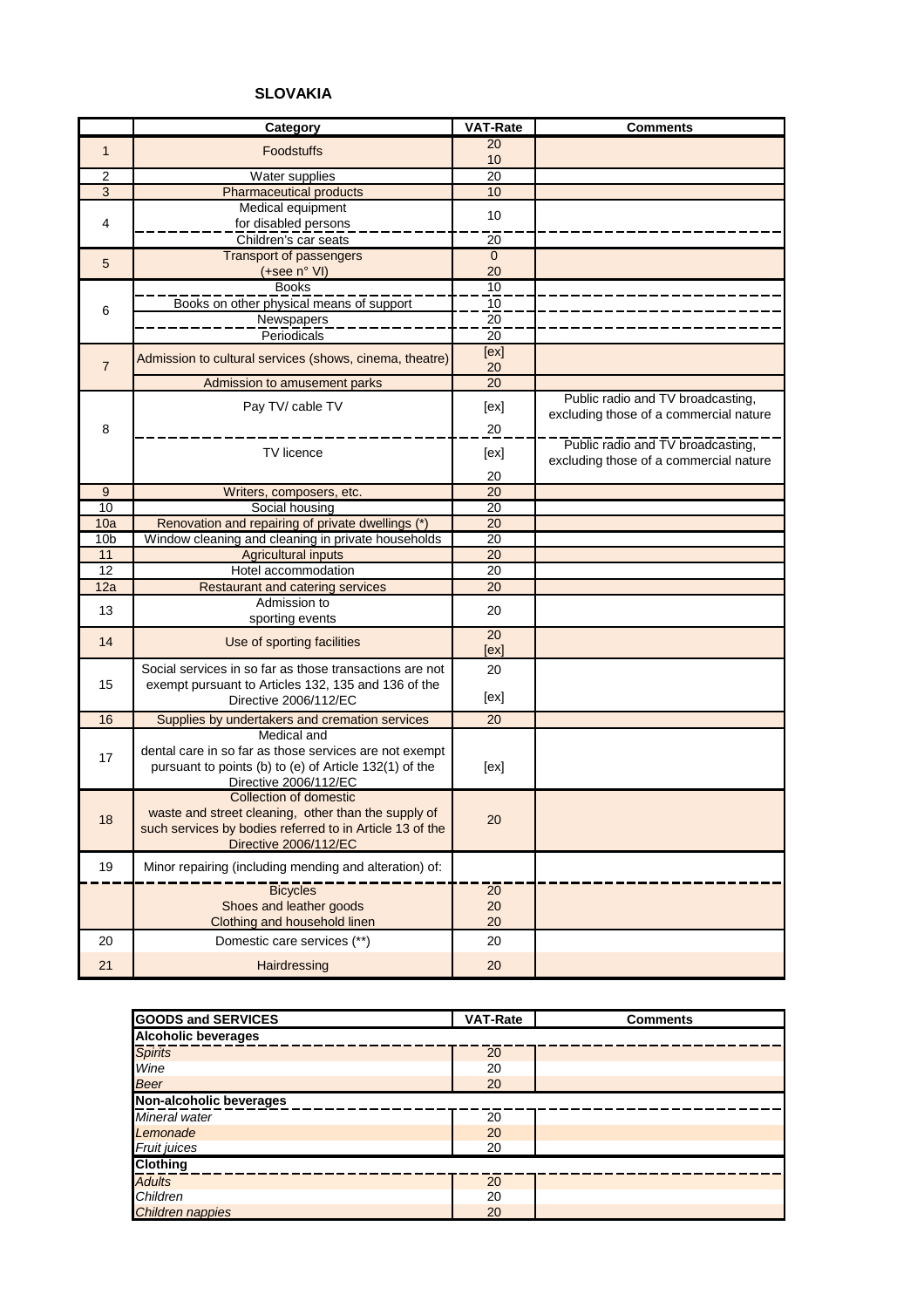| <b>Footwear</b>                                                      |                 |                                            |
|----------------------------------------------------------------------|-----------------|--------------------------------------------|
| <b>Adults</b>                                                        | 20              |                                            |
| Children                                                             | 20              |                                            |
| <b>Tobacco</b>                                                       | 20              |                                            |
| <b>Hifi-Video</b>                                                    | 20              |                                            |
| <b>Computer, smartphones</b>                                         | 20              |                                            |
| E-books                                                              | 20              |                                            |
| <b>Household electrical appliances</b>                               | 20              |                                            |
| <b>Furniture</b>                                                     | 20              |                                            |
| Furs                                                                 | $\overline{20}$ |                                            |
| <b>Jewels</b>                                                        | $\overline{20}$ |                                            |
| <b>Telecommunication services</b>                                    |                 |                                            |
| Phone/fax/telex/etc.                                                 | 20              |                                            |
|                                                                      | 20              |                                            |
| Pay TV/ cable TV                                                     | [ex]            |                                            |
|                                                                      | 20              |                                            |
| <b>TV</b> licence                                                    | [ex]            |                                            |
|                                                                      |                 |                                            |
| <b>Energy products</b>                                               |                 |                                            |
| <b>Natural</b> gas                                                   | 20              |                                            |
| Electricity                                                          | 20              |                                            |
| <b>District heating</b>                                              | 20              |                                            |
| Firewood                                                             | 20              |                                            |
| <b>Timber for industrial use</b>                                     | 20              |                                            |
| <b>Petroleum products</b>                                            |                 |                                            |
| Petrol (unleaded)                                                    | $\overline{20}$ |                                            |
| Diesel fuel                                                          | 20              |                                            |
| <b>LPG</b>                                                           | 20              |                                            |
| Heating oil                                                          | 20              |                                            |
| Lubricants                                                           | 20              |                                            |
| <b>Motor vehicles</b>                                                | 20              |                                            |
| Passenger transport (domestic)                                       |                 |                                            |
| Air                                                                  | 20              |                                            |
| Sea                                                                  | N/A             |                                            |
| Inland waterway                                                      | 20              |                                            |
| Rail                                                                 | 20              |                                            |
| Road                                                                 | 20              |                                            |
| Passenger transport (international)                                  |                 |                                            |
| Air                                                                  | $\mathbf{0}$    |                                            |
| Sea                                                                  | N/A             |                                            |
| Inland waterway                                                      | $\overline{0}$  |                                            |
| Rail                                                                 | 0               |                                            |
| Road                                                                 | $\mathbf 0$     |                                            |
|                                                                      | $\overline{20}$ |                                            |
| <b>Travel agencies</b>                                               | [m]             |                                            |
| <b>Hotels</b>                                                        | $\overline{20}$ |                                            |
| Take away                                                            | $\overline{20}$ |                                            |
| <b>Bars and cafés</b>                                                |                 |                                            |
| Bars and cafés                                                       | 20              |                                            |
| Night clubs                                                          | 20              |                                            |
| Alcoholic beverages                                                  | 20              |                                            |
| Consumption on board ships, aircraft or trains                       |                 |                                            |
| Goods                                                                |                 |                                            |
| <b>Services</b>                                                      |                 |                                            |
| <b>Cut flowers and plants</b>                                        |                 |                                            |
| Decorative use                                                       | 20              |                                            |
| Food production                                                      |                 |                                            |
|                                                                      |                 |                                            |
|                                                                      | 20              |                                            |
| Immovable property                                                   |                 |                                            |
| Social Housing (category 10/Annex III)                               | 20              |                                            |
| Renovation and repairing (category 10a/Annex III)                    | 20              |                                            |
|                                                                      | 20              |                                            |
| <b>Building land</b>                                                 |                 | If building land is supplied together with |
|                                                                      | [ex]            | construction which is exempt from VAT      |
| Supplies of new buildings                                            | 20              |                                            |
| <b>Construction work on new buildings</b>                            | 20              |                                            |
| <b>Agricultural Inputs</b>                                           |                 |                                            |
| Pesticides and plant protection materials                            | 20              |                                            |
| Fertilisers                                                          | 20              |                                            |
| Treatment of waste and waste water<br>Collection of household waste, | 20<br>20        |                                            |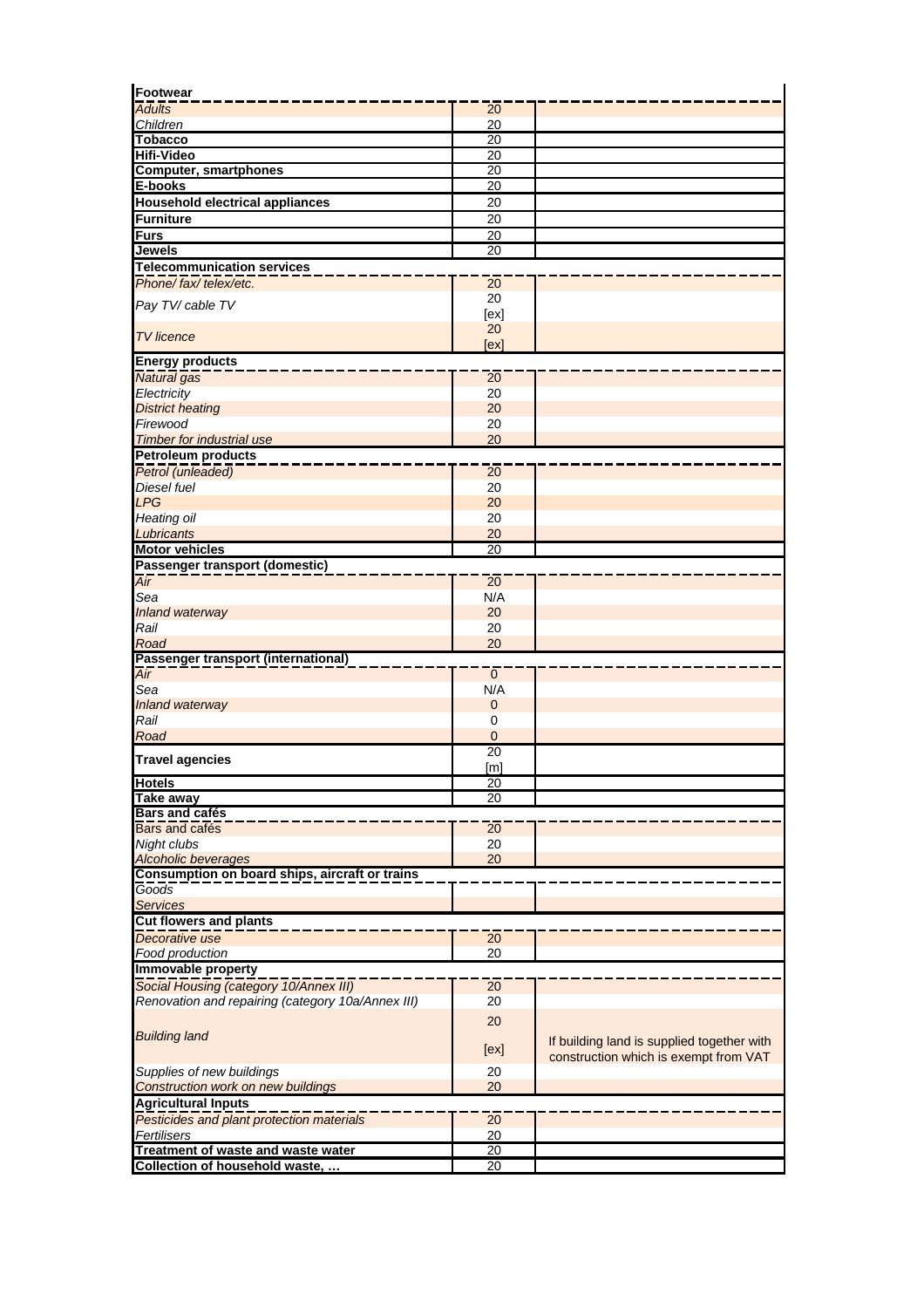| Arrangements for the taxation of gold                                                      |                         |  |
|--------------------------------------------------------------------------------------------|-------------------------|--|
| <b>Ingots and bars</b>                                                                     | [ex]                    |  |
| Coins (currency)                                                                           | [ex]                    |  |
| Jewellery, gold plate, medals, tools                                                       | 20                      |  |
| Services supplied by lawyers                                                               | 20                      |  |
| Taxation of works of art, collector's items and antiques                                   |                         |  |
| Works of art, collector's items and antiques                                               | 20<br>$\lceil m \rceil$ |  |
| Rate on importation (Article 103 of the Directive<br>2006/112/EC)                          | 20                      |  |
| Supplies by creators and occasional sales (Article<br>103(2) of the Directive 2006/112/EC) | 20                      |  |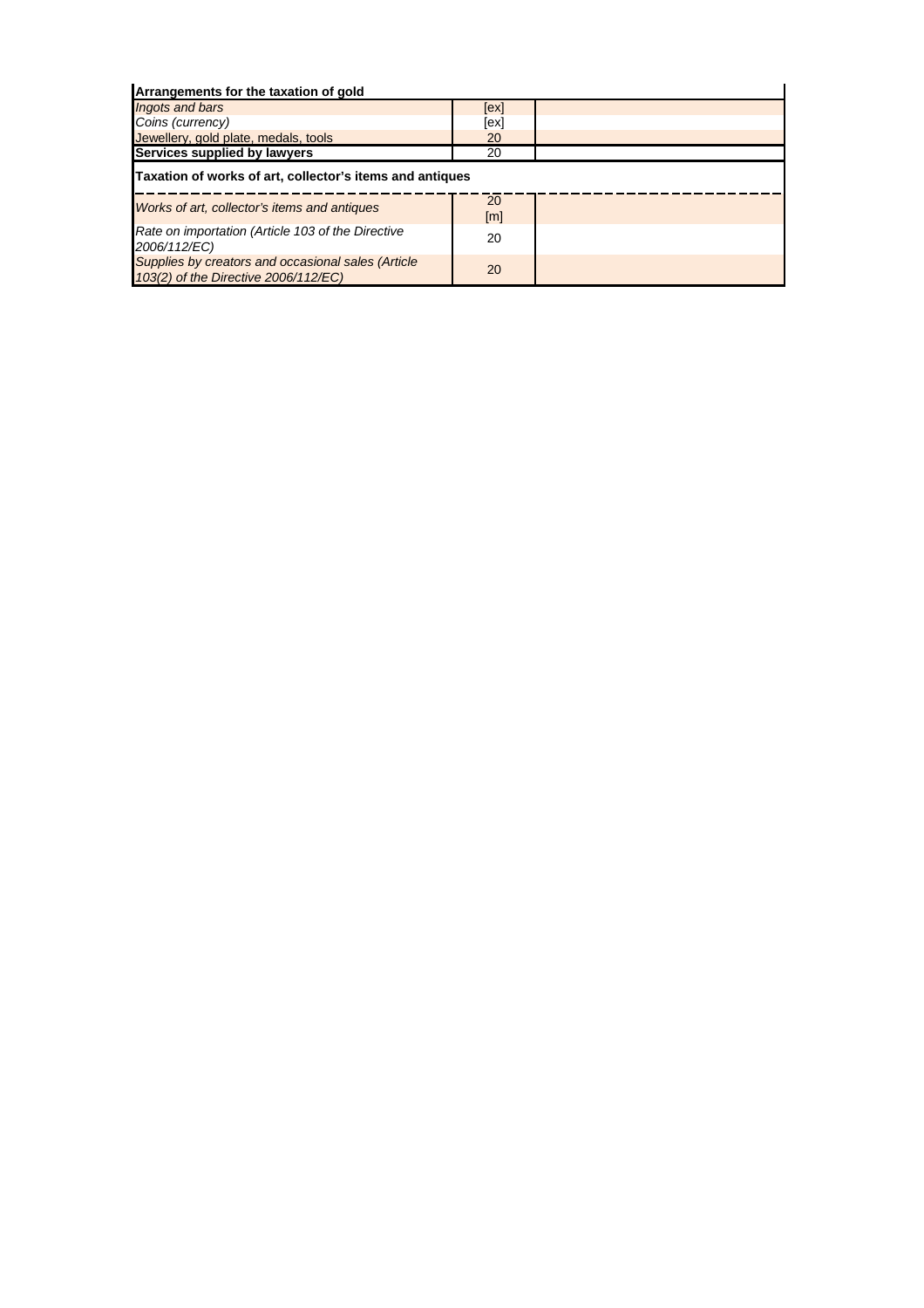# **FINLAND**

|                  | Category                                                 | <b>VAT-Rate</b> | <b>Comments</b>                                             |
|------------------|----------------------------------------------------------|-----------------|-------------------------------------------------------------|
| $\mathbf{1}$     | <b>Foodstuffs</b>                                        | 14              |                                                             |
| $\overline{2}$   | Water supplies                                           | 24              |                                                             |
| $\overline{3}$   | <b>Pharmaceutical products</b>                           | 10              |                                                             |
|                  | Medical equipment                                        | $\overline{24}$ |                                                             |
| 4                | for disabled persons                                     | [ex]            |                                                             |
|                  | Children's car seats                                     | 24              |                                                             |
|                  | <b>Transport of passengers</b>                           |                 |                                                             |
| 5                | (+see n° VI)                                             | 10              |                                                             |
|                  | <b>Books</b>                                             | 10              |                                                             |
|                  | Books on other physical means of support                 | $\overline{24}$ |                                                             |
|                  |                                                          |                 |                                                             |
| 6                | Newspapers                                               | 10              | newspapers and periodicals provided that                    |
|                  |                                                          | 24              | they are sold on subscription for a period of               |
|                  |                                                          |                 | at least one month                                          |
|                  | Periodicals                                              | 10<br>24        |                                                             |
|                  |                                                          |                 |                                                             |
| $\overline{7}$   | Admission to cultural services (shows, cinema, theatre)  | 10              |                                                             |
|                  |                                                          | 10              |                                                             |
|                  | Admission to amusement parks<br>Pay TV/ cable TV         | 24              |                                                             |
| 8                | TV licence                                               |                 |                                                             |
|                  |                                                          | 10              |                                                             |
| $\boldsymbol{9}$ |                                                          | [ex]            |                                                             |
|                  | Writers, composers, etc.                                 | 10              | Copyright royalties collected by copyright<br>organisations |
| 10               | Social housing                                           | 24              |                                                             |
| 10a              | Renovation and repairing of private dwellings (*)        | 24              |                                                             |
| 10 <sub>b</sub>  | Window cleaning and cleaning in private households       | 24              |                                                             |
|                  |                                                          | $\overline{24}$ |                                                             |
| 11               | <b>Agricultural inputs</b>                               | 14              |                                                             |
| 12               | Hotel accommodation                                      | 10              |                                                             |
| 12a              | <b>Restaurant and catering services</b>                  | 14              |                                                             |
|                  | Admission to                                             | 10              |                                                             |
| 13               | sporting events                                          | [ex]            |                                                             |
| 14               | Use of sporting facilities                               | 10              |                                                             |
|                  | Social services in so far as those transactions are not  |                 |                                                             |
| 15               | exempt pursuant to Articles 132, 135 and 136 of the      | [ex]            |                                                             |
|                  | Directive 2006/112/EC                                    |                 |                                                             |
| 16               | Supplies by undertakers and cremation services           | [ex]            |                                                             |
|                  | Medical and                                              |                 |                                                             |
| 17               | dental care in so far as those services are not exempt   |                 |                                                             |
|                  | pursuant to points (b) to (e) of Article 132(1) of the   | [ex]            |                                                             |
|                  | Directive 2006/112/EC                                    |                 |                                                             |
|                  | <b>Collection of domestic</b>                            |                 |                                                             |
|                  | waste and street cleaning, other than the supply of      |                 |                                                             |
| 18               | such services by bodies referred to in Article 13 of the | 24              |                                                             |
|                  | Directive 2006/112/EC                                    |                 |                                                             |
|                  |                                                          |                 |                                                             |
| 19               | Minor repairing (including mending and alteration) of:   |                 |                                                             |
|                  | <b>Bicycles</b>                                          | 24              |                                                             |
|                  | Shoes and leather goods                                  | 24              |                                                             |
|                  | Clothing and household linen                             | 24              |                                                             |
| 20               | Domestic care services (**)                              | $\overline{24}$ |                                                             |
| 21               | Hairdressing                                             | 24              |                                                             |

| <b>GOODS and SERVICES</b>  | <b>VAT-Rate</b> | <b>Comments</b> |
|----------------------------|-----------------|-----------------|
| <b>Alcoholic beverages</b> |                 |                 |
| <b>Spirits</b>             | 24              |                 |
| Wine                       | 24              |                 |
| <b>Beer</b>                | 24              |                 |
| Non-alcoholic beverages    |                 |                 |
| Mineral water              | 14              |                 |
| Lemonade                   | 14              |                 |
| Fruit juices               | 14              |                 |
| <b>Clothing</b>            |                 |                 |
| <b>Adults</b>              | 24              |                 |
| Children                   | 24              |                 |
| <b>Children nappies</b>    | 24              |                 |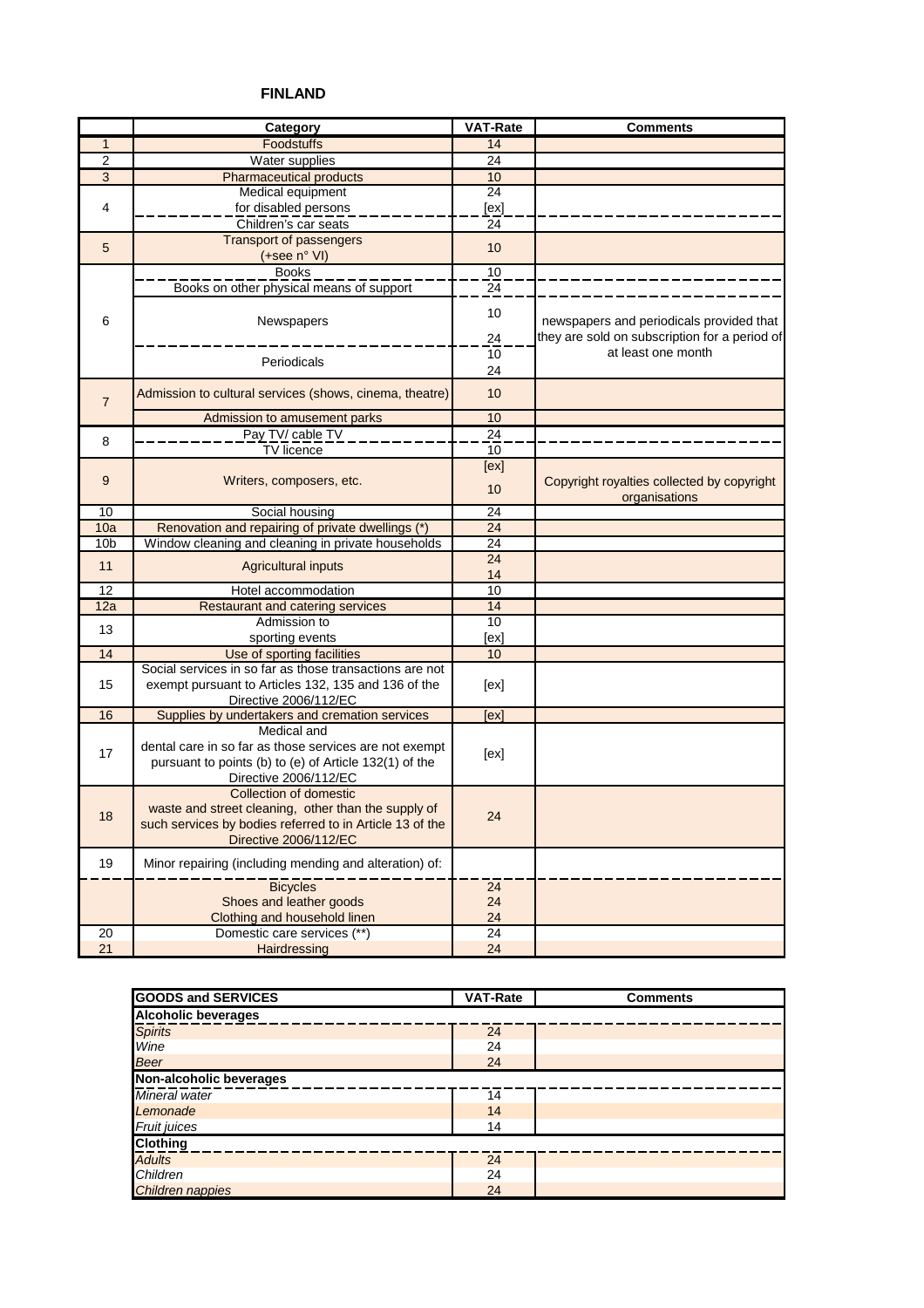| <b>Adults</b>                                                                | 24               |  |
|------------------------------------------------------------------------------|------------------|--|
| Children                                                                     | 24               |  |
| <b>Tobacco</b>                                                               | 24               |  |
| Hifi-Video                                                                   | $\overline{24}$  |  |
| <b>Computer, smartphones</b>                                                 | 24               |  |
| E-books                                                                      | $\overline{24}$  |  |
| <b>Household electrical appliances</b>                                       | 24               |  |
| <b>Furniture</b>                                                             | 24               |  |
| <b>Furs</b>                                                                  | 24               |  |
| Jewels                                                                       | $\overline{24}$  |  |
| <b>Telecommunication services</b><br>Phone/fax/telex/etc.                    |                  |  |
| Pay TV/ cable TV                                                             | 24<br>24         |  |
| <b>TV</b> licence                                                            | 10               |  |
| <b>Energy products</b>                                                       |                  |  |
| Natural gas                                                                  | $\overline{24}$  |  |
| Electricity                                                                  | 24               |  |
| <b>District heating</b>                                                      | 24               |  |
| Firewood                                                                     | 24               |  |
| Timber for industrial use                                                    | 24               |  |
| <b>Petroleum products</b>                                                    |                  |  |
| Petrol (unleaded)                                                            | $\overline{24}$  |  |
| Diesel fuel                                                                  | 24               |  |
| <b>LPG</b>                                                                   | 24               |  |
| <b>Heating oil</b>                                                           | 24               |  |
| Lubricants                                                                   | 24               |  |
| <b>Motor vehicles</b>                                                        | 24               |  |
| Passenger transport (domestic)                                               |                  |  |
| Air                                                                          | 10               |  |
| Sea                                                                          | 10               |  |
| <b>Inland waterway</b>                                                       | 10               |  |
| Rail                                                                         | 10               |  |
| Road                                                                         | 10               |  |
| Passenger transport (international)                                          |                  |  |
| Air<br>Sea                                                                   | $\mathbf 0$<br>0 |  |
| <b>Inland waterway</b>                                                       | $\mathbf{0}$     |  |
| Rail                                                                         | 0                |  |
| Road                                                                         | $\overline{0}$   |  |
|                                                                              | $\overline{24}$  |  |
| <b>Travel agencies</b>                                                       | [ <sub>m</sub> ] |  |
| <b>Hotels</b>                                                                | $\overline{10}$  |  |
| Take awav                                                                    | $\overline{14}$  |  |
| <b>Bars and cafés</b>                                                        |                  |  |
| Bars and cafés                                                               | $\overline{24}$  |  |
| Night clubs                                                                  | 24               |  |
| <b>Alcoholic beverages</b>                                                   | 24               |  |
| Consumption on board ships, aircraft or trains                               |                  |  |
| Goods                                                                        |                  |  |
| <b>Services</b><br><b>Cut flowers and plants</b>                             |                  |  |
|                                                                              |                  |  |
| Decorative use<br><b>Food production</b>                                     | $\overline{24}$  |  |
| Immovable property                                                           | 14               |  |
| Social Housing (category 10/Annex III)                                       | $\overline{24}$  |  |
| Renovation and repairing (category 10a/Annex III)                            | 24               |  |
| <b>Building land</b>                                                         | [ex]             |  |
| Supplies of new buildings                                                    | [ex]             |  |
| <b>Construction work on new buildings</b>                                    | 24               |  |
| <b>Agricultural Inputs</b>                                                   |                  |  |
| Pesticides and plant protection materials                                    | $\overline{24}$  |  |
| Fertilisers                                                                  | 24               |  |
| Treatment of waste and waste water                                           | 24               |  |
| Collection of household waste,                                               | 24               |  |
|                                                                              |                  |  |
|                                                                              |                  |  |
|                                                                              | 24               |  |
|                                                                              | $\mathbf{0}$     |  |
|                                                                              | 24               |  |
| Arrangements for the taxation of gold<br>Ingots and bars<br>Coins (currency) | $\mathbf 0$      |  |
| Jewellery, gold plate, medals, tools                                         | 24               |  |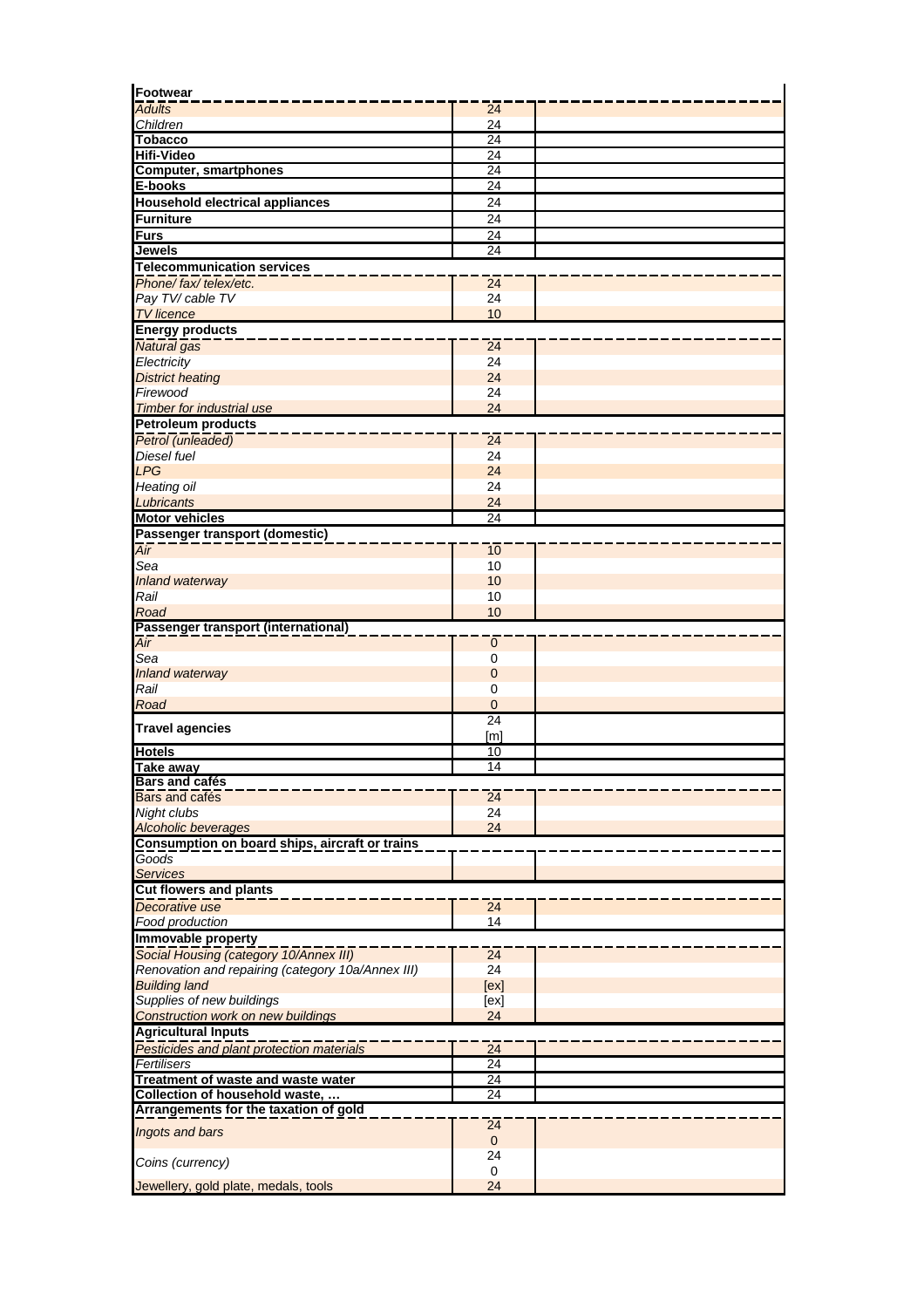| Services supplied by lawyers                                                               | 24                      |  |
|--------------------------------------------------------------------------------------------|-------------------------|--|
| Taxation of works of art, collector's items and antiques                                   |                         |  |
| Works of art, collector's items and antiques                                               | 24<br>$\lceil m \rceil$ |  |
| Rate on importation (Article 103 of the Directive<br>2006/112/EC)                          | 10<br>24                |  |
| Supplies by creators and occasional sales (Article<br>103(2) of the Directive 2006/112/EC) | 10                      |  |

### *Zero rate is applicable to:*

- Printing services for membership publications of non-profit making organisations

## *Geographical features of the application of VAT in the EU:*

The Åland Islands are excluded from the scope of VAT.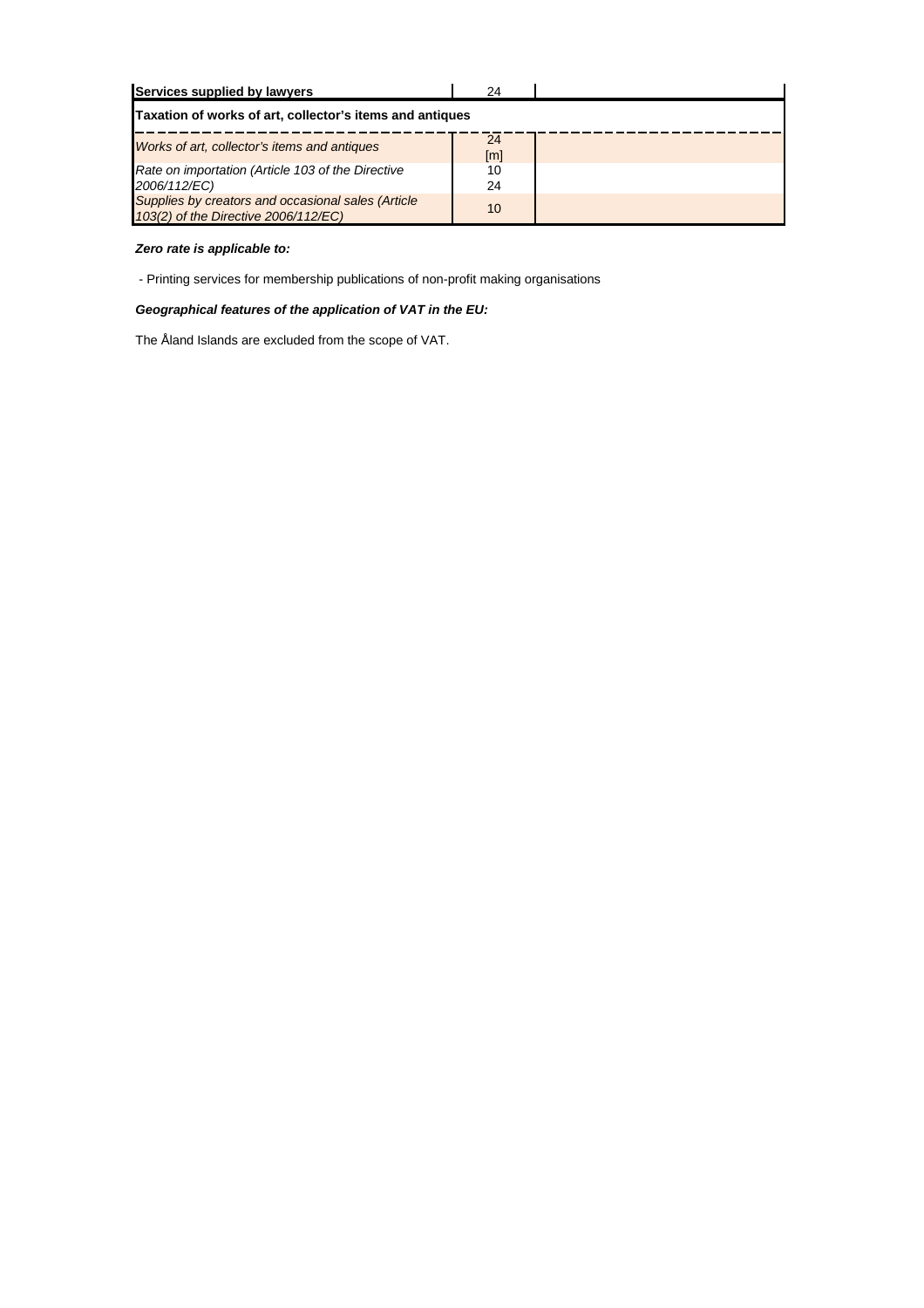### **SWEDEN**

|                       | Category                                                                                                                                                           | <b>VAT-Rate</b>       | <b>Comments</b>                                                                                                                                                                                                                                                                                                        |
|-----------------------|--------------------------------------------------------------------------------------------------------------------------------------------------------------------|-----------------------|------------------------------------------------------------------------------------------------------------------------------------------------------------------------------------------------------------------------------------------------------------------------------------------------------------------------|
| $\mathbf{1}$          | <b>Foodstuffs</b>                                                                                                                                                  | 12<br>25              | Spirits, wine, beer                                                                                                                                                                                                                                                                                                    |
| $\overline{2}$        | Water supplies                                                                                                                                                     | $\overline{25}$       |                                                                                                                                                                                                                                                                                                                        |
| 3                     | <b>Pharmaceutical products</b>                                                                                                                                     | 25<br>$\mathbf 0$     | Medicine supplied on prescription or sold<br>to hospitals or imported into the country to<br>be supplied on prescription                                                                                                                                                                                               |
|                       | Medical equipment                                                                                                                                                  | 25                    |                                                                                                                                                                                                                                                                                                                        |
| 4                     | for disabled persons                                                                                                                                               | [ex]                  |                                                                                                                                                                                                                                                                                                                        |
|                       | Children's car seats<br><b>Transport of passengers</b>                                                                                                             | 25<br>$6\phantom{1}6$ |                                                                                                                                                                                                                                                                                                                        |
| 5                     | (+see n° VI)                                                                                                                                                       | 0                     |                                                                                                                                                                                                                                                                                                                        |
|                       | <b>Books</b>                                                                                                                                                       | 6                     |                                                                                                                                                                                                                                                                                                                        |
|                       | Books on other physical means of support                                                                                                                           | 6                     | goods that make information available to<br>people with reading disabilities through<br>sign language or Braille                                                                                                                                                                                                       |
|                       |                                                                                                                                                                    | 25                    |                                                                                                                                                                                                                                                                                                                        |
|                       | Newspapers                                                                                                                                                         | 6                     |                                                                                                                                                                                                                                                                                                                        |
| 6                     | Periodicals                                                                                                                                                        | 0                     | Services with regard to production<br>(basically printing services but including<br>radio and cassette magazines as well) of<br>membership periodicals, staff periodicals<br>and periodicals issued by non-profit<br>organisations, including services related to<br>such production, such as distribution<br>services |
|                       |                                                                                                                                                                    | 6                     |                                                                                                                                                                                                                                                                                                                        |
|                       | Admission to cultural services (shows, theatre)                                                                                                                    | $6\phantom{1}6$       |                                                                                                                                                                                                                                                                                                                        |
| $\overline{7}$        | Cinema                                                                                                                                                             | 25                    |                                                                                                                                                                                                                                                                                                                        |
|                       | Admission to amusement parks                                                                                                                                       | 25                    |                                                                                                                                                                                                                                                                                                                        |
|                       | Pay TV/ cable TV                                                                                                                                                   | 25                    |                                                                                                                                                                                                                                                                                                                        |
| 8                     | <b>TV</b> licence                                                                                                                                                  | [ex]                  |                                                                                                                                                                                                                                                                                                                        |
| 9                     | Writers, composers, etc.                                                                                                                                           | 6                     |                                                                                                                                                                                                                                                                                                                        |
| 10                    | Social housing                                                                                                                                                     | $\overline{25}$       |                                                                                                                                                                                                                                                                                                                        |
|                       |                                                                                                                                                                    | [ex]                  |                                                                                                                                                                                                                                                                                                                        |
| 10a                   | Renovation and repairing of private dwellings (*)                                                                                                                  | 25                    |                                                                                                                                                                                                                                                                                                                        |
| 10 <sub>b</sub><br>11 | Window cleaning and cleaning in private households<br><b>Agricultural inputs</b>                                                                                   | $\overline{25}$<br>25 |                                                                                                                                                                                                                                                                                                                        |
| 12                    | Hotel accommodation                                                                                                                                                | $\overline{12}$       |                                                                                                                                                                                                                                                                                                                        |
| 12a                   | Restaurant and catering services                                                                                                                                   | 12                    |                                                                                                                                                                                                                                                                                                                        |
| 13                    | Admission to sporting events                                                                                                                                       | 6<br>[ex]             | Certain services closely linked to sport or<br>physical education supplied by the State,<br>public bodies or non-profit-making                                                                                                                                                                                         |
|                       |                                                                                                                                                                    |                       | organisations                                                                                                                                                                                                                                                                                                          |
| 14                    | Use of sporting facilities                                                                                                                                         | $\,6\,$<br>[ex]       | Certain services closely linked to sport or<br>physical education by non-profit-making<br>organisations to persons taking part in<br>sport or physical education                                                                                                                                                       |
|                       | Social services in so far as those transactions are not                                                                                                            | 25                    |                                                                                                                                                                                                                                                                                                                        |
| 15                    | exempt pursuant to Articles 132, 135 and 136 of the<br>Directive 2006/112/EC                                                                                       | [ex]                  |                                                                                                                                                                                                                                                                                                                        |
| 16                    | Supplies by undertakers and cremation services                                                                                                                     | [ex]                  |                                                                                                                                                                                                                                                                                                                        |
|                       | Medical and                                                                                                                                                        |                       |                                                                                                                                                                                                                                                                                                                        |
| 17                    | dental care in so far as those services are not exempt<br>pursuant to points (b) to (e) of Article 132(1) of the<br>Directive 2006/112/EC                          | [ex]                  |                                                                                                                                                                                                                                                                                                                        |
| 18                    | Collection of domestic<br>waste and street cleaning, other than the supply of<br>such services by bodies referred to in Article 13 of the<br>Directive 2006/112/EC | 25                    |                                                                                                                                                                                                                                                                                                                        |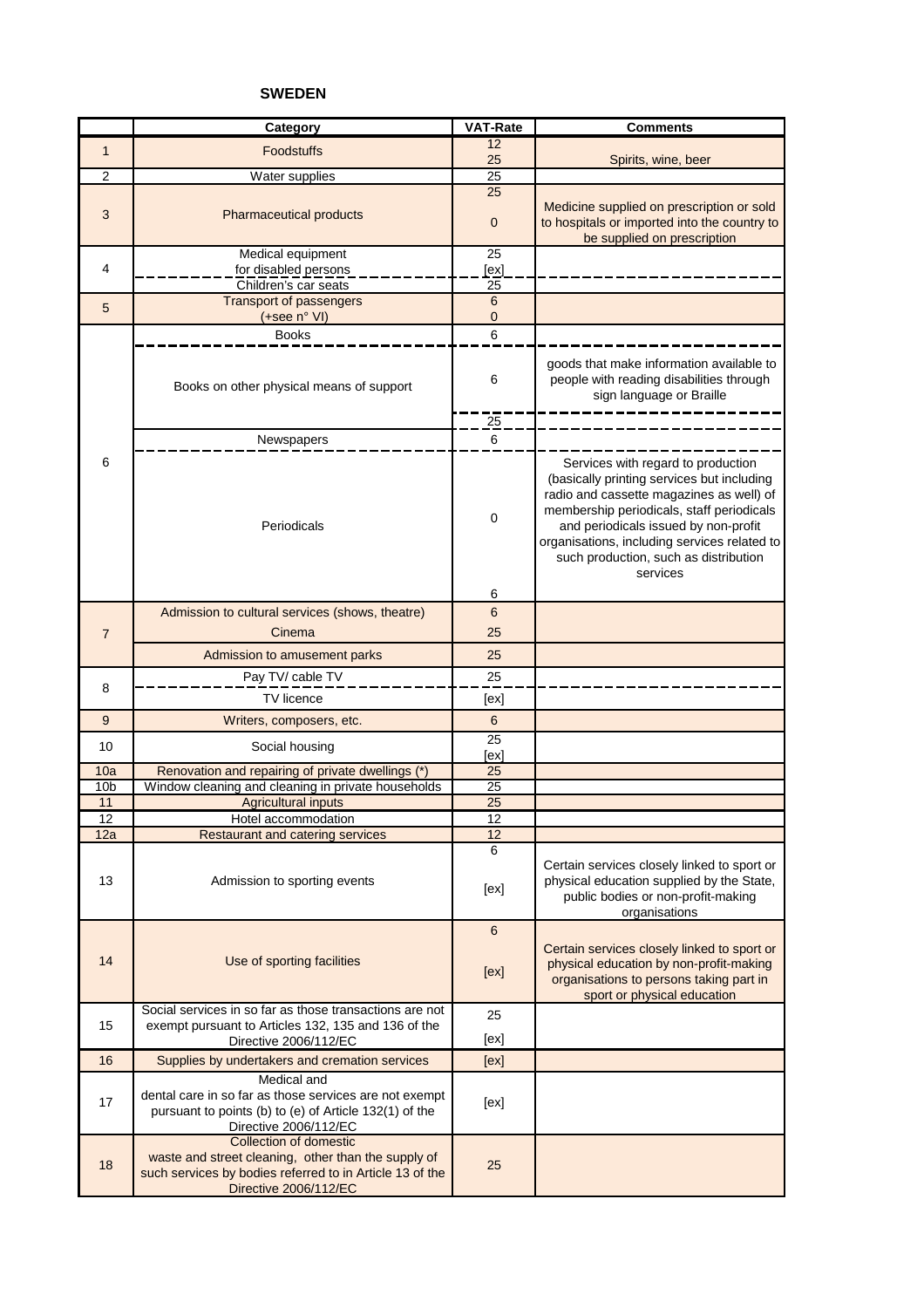| 19 | Minor repairing (including mending and alteration) of: |    |  |
|----|--------------------------------------------------------|----|--|
|    | <b>Bicycles</b>                                        | 12 |  |
|    | Shoes and leather goods                                | 12 |  |
|    | Clothing and household linen                           | 12 |  |
| 20 | Domestic care services (**)                            | 25 |  |
| 21 | Hairdressing                                           | 25 |  |

| <b>GOODS and SERVICES</b>                   | <b>VAT-Rate</b>      | <b>Comments</b> |  |
|---------------------------------------------|----------------------|-----------------|--|
|                                             |                      |                 |  |
| <b>Alcoholic beverages</b>                  |                      |                 |  |
| <b>Spirits</b>                              | $\overline{25}$      |                 |  |
| Wine                                        | 25                   |                 |  |
| <b>Beer</b>                                 | 25                   |                 |  |
| Non-alcoholic beverages                     |                      |                 |  |
| Mineral water                               | $\overline{12}$      |                 |  |
| Lemonade                                    | 12                   |                 |  |
| Fruit juices                                | 12                   |                 |  |
| Clothing                                    |                      |                 |  |
| <b>Adults</b>                               | $\overline{25}$      |                 |  |
| Children                                    | 25                   |                 |  |
| Children nappies                            | 25                   |                 |  |
| <b>Footwear</b>                             |                      |                 |  |
| <b>Adults</b>                               | 25                   |                 |  |
| Children                                    | 25                   |                 |  |
| <b>Tobacco</b>                              | 25                   |                 |  |
| <b>Hifi-Video</b>                           | 25                   |                 |  |
| <b>Computer, smartphones</b>                | 25                   |                 |  |
| E-books                                     | 25                   |                 |  |
| <b>Household electrical appliances</b>      | $\overline{25}$      |                 |  |
| Furniture                                   | 25                   |                 |  |
| <b>Furs</b>                                 | 25                   |                 |  |
| Jewels                                      | 25                   |                 |  |
| <b>Telecommunication services</b>           |                      |                 |  |
| Phone/fax/telex/etc.                        | $\overline{25}$      |                 |  |
| Pay TV/ cable TV                            | 25                   |                 |  |
| <b>TV</b> licence                           | [ex]                 |                 |  |
| <b>Energy products</b>                      |                      |                 |  |
| Natural gas                                 | 25                   |                 |  |
| Electricity                                 | 25                   |                 |  |
| <b>District heating</b>                     | 25                   |                 |  |
| Firewood                                    | 25                   |                 |  |
| <b>Timber for industrial use</b>            | 25                   |                 |  |
| <b>Petroleum products</b>                   |                      |                 |  |
| Petrol (unleaded)                           | $\overline{25}$      |                 |  |
| Diesel fuel                                 | 25                   |                 |  |
| <b>LPG</b>                                  | 25                   |                 |  |
| <b>Heating oil</b>                          | 25                   |                 |  |
| Lubricants                                  | 25                   |                 |  |
| <b>Motor vehicles</b>                       | 25                   |                 |  |
| Passenger transport (domestic)              |                      |                 |  |
| $\overline{Air}$                            | $6\phantom{1}6$      |                 |  |
| sea                                         | 6                    |                 |  |
| Inland waterway                             | $6\phantom{1}6$      |                 |  |
| Rail                                        | 6<br>$6\phantom{1}6$ |                 |  |
| Road<br>Passenger transport (international) |                      |                 |  |
|                                             |                      |                 |  |
| Air<br>Sea                                  | $\mathbf 0$<br>0     |                 |  |
| Inland waterway                             | $\mathbf 0$          |                 |  |
| Rail                                        | 0                    |                 |  |
| Road                                        | $\pmb{0}$            |                 |  |
|                                             | $\overline{25}$      |                 |  |
| <b>Travel agencies</b>                      | [m]                  |                 |  |
| <b>Hotels</b>                               | 12                   |                 |  |
| <b>Take away</b>                            | $\overline{12}$      |                 |  |
| <b>Bars and cafés</b>                       |                      |                 |  |
| Bars and cafés                              | $\overline{25}$      |                 |  |
| Night clubs                                 | 25                   |                 |  |
| Alcoholic beverages                         | 25                   |                 |  |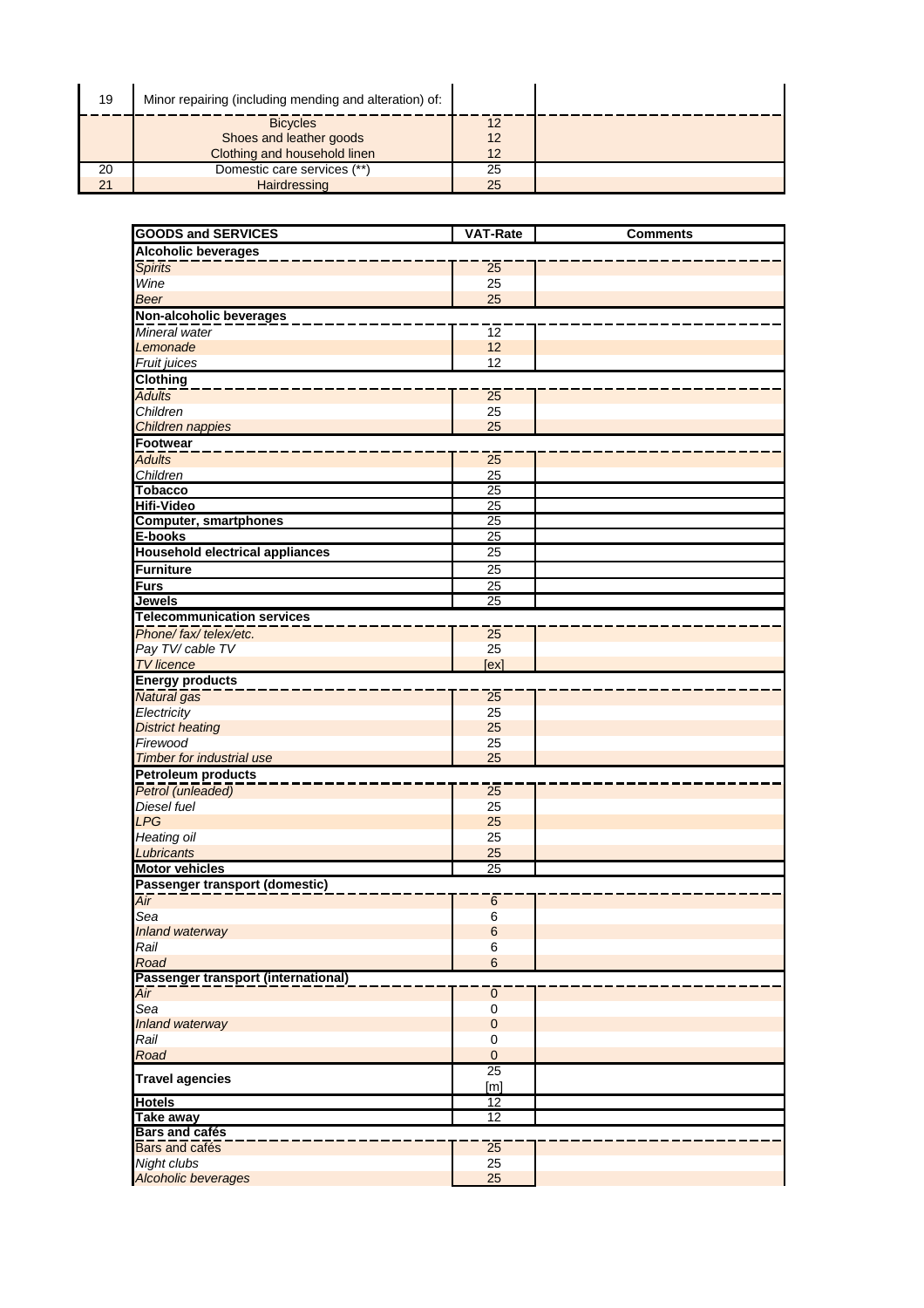| Consumption on board ships, aircraft or trains                                             |            |  |  |
|--------------------------------------------------------------------------------------------|------------|--|--|
| Goods                                                                                      |            |  |  |
| <b>Services</b>                                                                            |            |  |  |
| <b>Cut flowers and plants</b>                                                              |            |  |  |
| Decorative use                                                                             | 25         |  |  |
| Food production                                                                            | 25         |  |  |
| Immovable property                                                                         |            |  |  |
| Social Housing (category 10/Annex III)                                                     | 25<br>[ex] |  |  |
| Renovation and repairing (category 10a/Annex III)                                          | 25         |  |  |
| <b>Building land</b>                                                                       | [ex]       |  |  |
| Supplies of new buildings                                                                  | [ex]       |  |  |
| <b>Construction work on new buildings</b>                                                  | 25         |  |  |
| <b>Agricultural Inputs</b>                                                                 |            |  |  |
| Pesticides and plant protection materials                                                  | 25         |  |  |
| Fertilisers                                                                                | 25         |  |  |
| Treatment of waste and waste water                                                         | 25         |  |  |
| Collection of household waste,                                                             | 25         |  |  |
| Arrangements for the taxation of gold                                                      |            |  |  |
| Ingots and bars                                                                            | [ex]<br>25 |  |  |
| Coins (currency)                                                                           | [ex]       |  |  |
|                                                                                            | 25         |  |  |
| Jewellery, gold plate, medals, tools                                                       | 25         |  |  |
| Services supplied by lawyers                                                               | 25         |  |  |
| Taxation of works of art, collector's items and antiques                                   |            |  |  |
| Works of art, collector's items and antiques                                               | 25         |  |  |
| Rate on importation (Article 103 of the Directive<br>2006/112/EC)                          | 12         |  |  |
| Supplies by creators and occasional sales (Article<br>103(2) of the Directive 2006/112/EC) | 12         |  |  |

### *Zero rate is applicable to:*

 - Services with regard to production (basically printing services) of membership periodicals, staff periodicals and periodicals issued by non-profit organisations, including services related to such production, such as distribution services

 - Medicine supplied on prescription or sold to hospitals or imported into the country to be supplied on prescription or sold to hospitals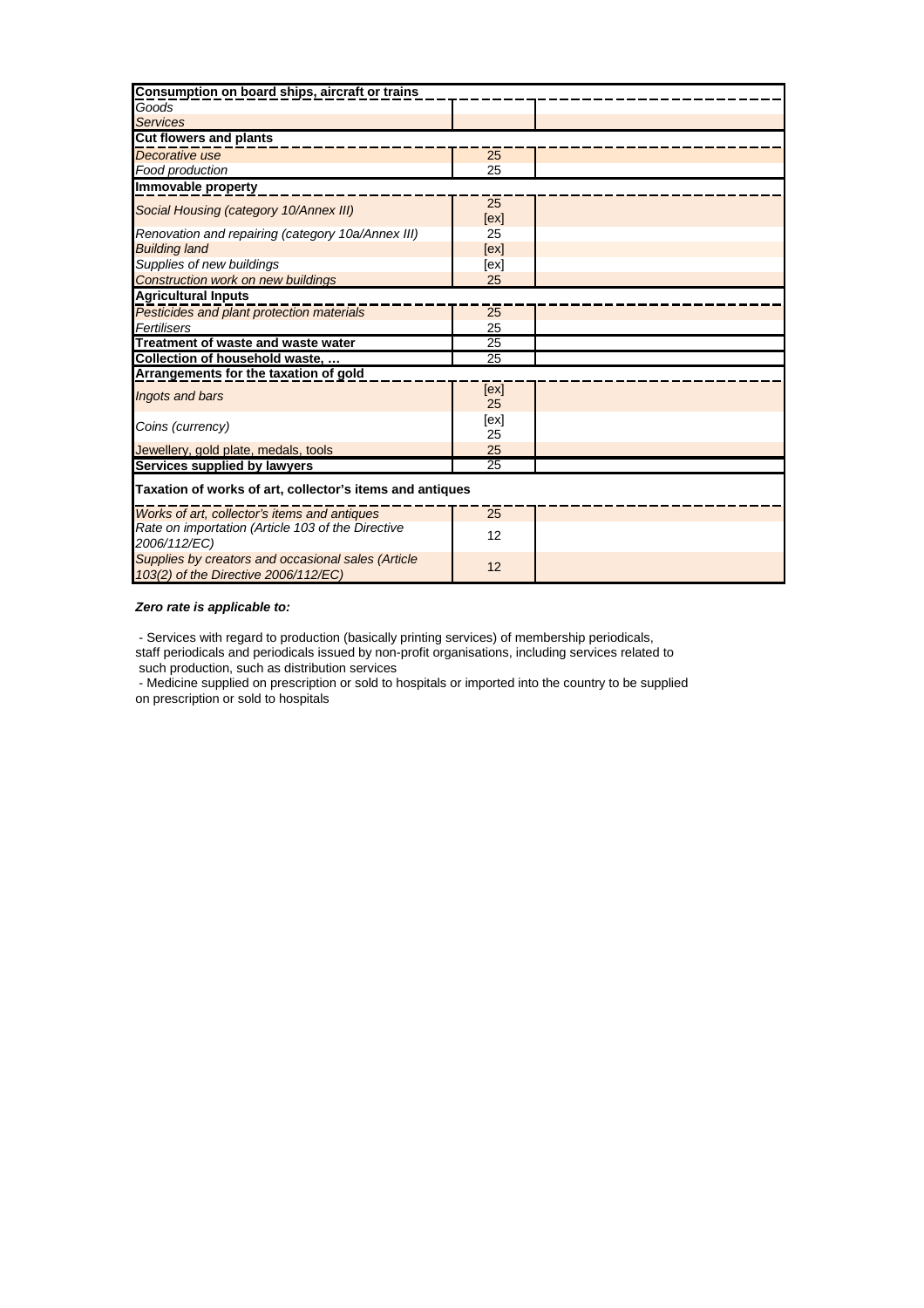# **UNITED KINGDOM**

|                       | Category                                                                                                                                | <b>VAT-Rate</b>                               | <b>Comments</b>                                                                                                                                                                                                                                                                                                                                                                                                                                                                                                                                                                                                                                                                                  |
|-----------------------|-----------------------------------------------------------------------------------------------------------------------------------------|-----------------------------------------------|--------------------------------------------------------------------------------------------------------------------------------------------------------------------------------------------------------------------------------------------------------------------------------------------------------------------------------------------------------------------------------------------------------------------------------------------------------------------------------------------------------------------------------------------------------------------------------------------------------------------------------------------------------------------------------------------------|
| $\mathbf{1}$          | <b>Foodstuffs</b>                                                                                                                       | $\mathbf{0}$                                  |                                                                                                                                                                                                                                                                                                                                                                                                                                                                                                                                                                                                                                                                                                  |
|                       |                                                                                                                                         | 20                                            |                                                                                                                                                                                                                                                                                                                                                                                                                                                                                                                                                                                                                                                                                                  |
| $\overline{2}$<br>3   | Water supplies<br>Pharmaceutical products                                                                                               | $\mathbf 0$<br>$\mathbf 0$                    | The supply of drugs, medicines and other<br>items for personal use of patients can be<br>zero-rated only if all the following<br>conditions are met: a) the supply must be<br>of "qualifying goods"; b) the goods must be<br>dispensed to an individual for that<br>individual's personal use; c) the goods<br>must not be supplied for use for patients<br>while in hospital or in a similar institution or<br>administered, injected or applied by health<br>professionals to their patients in the course<br>of medical treatment; d) the goods must be<br>dispensed by a registered pharmacist or<br>under a requirement or authorisation under<br>a "relevant provision"; e) the goods must |
|                       |                                                                                                                                         | 20                                            | be prescribed by an appropriate "relevant<br>practitioner"                                                                                                                                                                                                                                                                                                                                                                                                                                                                                                                                                                                                                                       |
|                       | Medical equipment                                                                                                                       | 0                                             |                                                                                                                                                                                                                                                                                                                                                                                                                                                                                                                                                                                                                                                                                                  |
| 4                     | for disabled persons                                                                                                                    | $\mathbf 5$                                   |                                                                                                                                                                                                                                                                                                                                                                                                                                                                                                                                                                                                                                                                                                  |
|                       | Children's car seats                                                                                                                    | $\overline{5}$                                |                                                                                                                                                                                                                                                                                                                                                                                                                                                                                                                                                                                                                                                                                                  |
| 5                     | <b>Transport of passengers</b><br>(+see n° VI)                                                                                          | $\mathbf 0$                                   |                                                                                                                                                                                                                                                                                                                                                                                                                                                                                                                                                                                                                                                                                                  |
|                       | <b>Books</b>                                                                                                                            | $\pmb{0}$                                     |                                                                                                                                                                                                                                                                                                                                                                                                                                                                                                                                                                                                                                                                                                  |
| 6                     | Books on other physical means of support                                                                                                | 0                                             | Zero rate for supplies of talking books for<br>the blind and handicapped but only when<br>supplied to charities                                                                                                                                                                                                                                                                                                                                                                                                                                                                                                                                                                                  |
|                       | Newspapers                                                                                                                              | $\overline{20}$<br>$\overline{0}$             |                                                                                                                                                                                                                                                                                                                                                                                                                                                                                                                                                                                                                                                                                                  |
|                       | Periodicals                                                                                                                             | 0                                             |                                                                                                                                                                                                                                                                                                                                                                                                                                                                                                                                                                                                                                                                                                  |
| $\overline{7}$        | Admission to cultural services (shows, cinema, theatre)                                                                                 | 20                                            |                                                                                                                                                                                                                                                                                                                                                                                                                                                                                                                                                                                                                                                                                                  |
|                       | Admission to amusement parks                                                                                                            | 20                                            |                                                                                                                                                                                                                                                                                                                                                                                                                                                                                                                                                                                                                                                                                                  |
| 8                     | Pay TV/ cable TV<br><b>TV</b> licence                                                                                                   | 20                                            |                                                                                                                                                                                                                                                                                                                                                                                                                                                                                                                                                                                                                                                                                                  |
| $\boldsymbol{9}$      | Writers, composers, etc.                                                                                                                | $\overline{[ex]}$<br>20                       |                                                                                                                                                                                                                                                                                                                                                                                                                                                                                                                                                                                                                                                                                                  |
| 10                    | Social housing                                                                                                                          | $\overline{20}$<br>$\mathbf 5$<br>$\mathbf 0$ | Conversion (other than for housing<br>associations) of a non-residential building<br>into a qualifying dwelling or communal<br>residential building and conversions of<br>residential buildings to a different<br>residential use<br>Construction of new qualifying dwellings<br>and communal residential buildings, and<br>certain new buildings used by charities;<br>conversion for a housing association of a<br>non-residential building into a qualifying<br>dwelling or communal residential building                                                                                                                                                                                     |
| 10a                   | Renovation and repairing of private dwellings (*)                                                                                       | 5                                             | Renovation or alteration of empty<br>residential premises                                                                                                                                                                                                                                                                                                                                                                                                                                                                                                                                                                                                                                        |
|                       |                                                                                                                                         |                                               | For the Isle of Man only                                                                                                                                                                                                                                                                                                                                                                                                                                                                                                                                                                                                                                                                         |
| 10 <sub>b</sub><br>11 | Window cleaning and cleaning in private households<br><b>Agricultural inputs</b>                                                        | 20<br>20                                      |                                                                                                                                                                                                                                                                                                                                                                                                                                                                                                                                                                                                                                                                                                  |
| 12                    | Hotel accommodation                                                                                                                     | 20                                            |                                                                                                                                                                                                                                                                                                                                                                                                                                                                                                                                                                                                                                                                                                  |
| 12a                   | Restaurant and catering services                                                                                                        | 20                                            |                                                                                                                                                                                                                                                                                                                                                                                                                                                                                                                                                                                                                                                                                                  |
| 13                    | Admission to                                                                                                                            | 20                                            |                                                                                                                                                                                                                                                                                                                                                                                                                                                                                                                                                                                                                                                                                                  |
|                       | sporting events                                                                                                                         |                                               |                                                                                                                                                                                                                                                                                                                                                                                                                                                                                                                                                                                                                                                                                                  |
| 14                    | Use of sporting facilities                                                                                                              | $\overline{20}$                               |                                                                                                                                                                                                                                                                                                                                                                                                                                                                                                                                                                                                                                                                                                  |
| 15                    | Social services in so far as those transactions are not<br>exempt pursuant to Articles 132, 135 and 136 of the<br>Directive 2006/112/EC | [ex]                                          |                                                                                                                                                                                                                                                                                                                                                                                                                                                                                                                                                                                                                                                                                                  |
| 16                    | Supplies by undertakers and cremation services                                                                                          | [ex]                                          |                                                                                                                                                                                                                                                                                                                                                                                                                                                                                                                                                                                                                                                                                                  |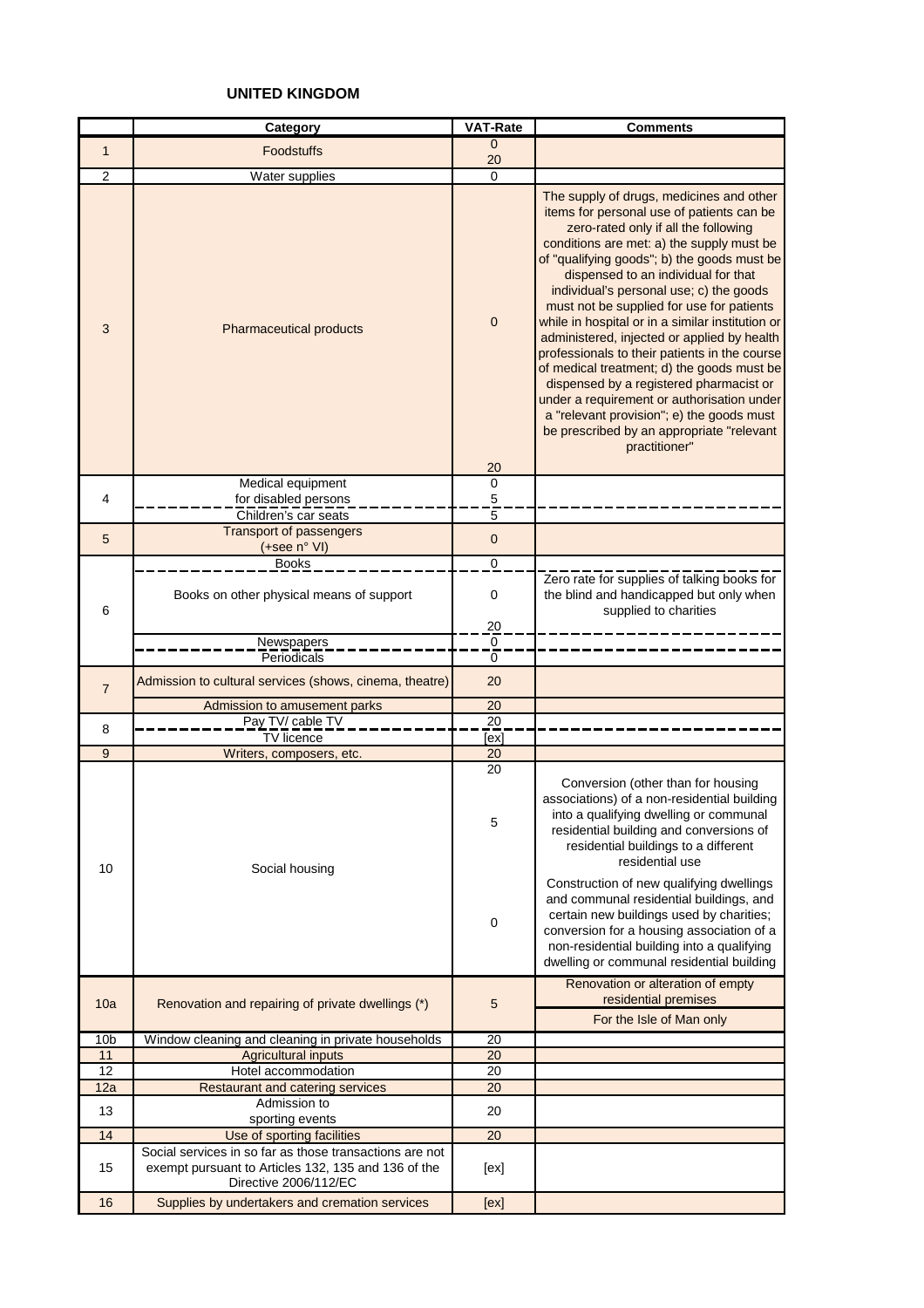| 17 | Medical and<br>dental care in so far as those services are not exempt<br>pursuant to points (b) to (e) of Article 132(1) of the<br>Directive 2006/112/EC           | [ex]           |  |
|----|--------------------------------------------------------------------------------------------------------------------------------------------------------------------|----------------|--|
| 18 | Collection of domestic<br>waste and street cleaning, other than the supply of<br>such services by bodies referred to in Article 13 of the<br>Directive 2006/112/EC | $\Omega$<br>20 |  |
| 19 | Minor repairing (including mending and alteration) of:                                                                                                             |                |  |
|    | <b>Bicycles</b>                                                                                                                                                    | 20             |  |
|    | Shoes and leather goods<br>Clothing and household linen                                                                                                            | 20<br>20       |  |
| 20 | Domestic care services (**)                                                                                                                                        | 20             |  |
| 21 | Hairdressing                                                                                                                                                       | 20             |  |

| <b>GOODS and SERVICES</b>              | <b>VAT-Rate</b> | <b>Comments</b>                                                 |  |
|----------------------------------------|-----------------|-----------------------------------------------------------------|--|
| <b>Alcoholic beverages</b>             |                 |                                                                 |  |
| <b>Spirits</b>                         | 20              |                                                                 |  |
| Wine                                   | 20              |                                                                 |  |
| <b>Beer</b>                            | 20              |                                                                 |  |
| Non-alcoholic beverages                |                 |                                                                 |  |
| Mineral water                          | $\overline{20}$ |                                                                 |  |
| Lemonade                               | 20              |                                                                 |  |
| Fruit juices                           | 20              |                                                                 |  |
| <b>Clothing</b>                        |                 |                                                                 |  |
| <b>Adults</b>                          | $\overline{20}$ |                                                                 |  |
| Children                               | 0               |                                                                 |  |
| Children nappies                       | $\overline{0}$  |                                                                 |  |
| Footwear                               |                 |                                                                 |  |
| <b>Adults</b>                          | $\overline{20}$ |                                                                 |  |
| Children                               | $\overline{0}$  |                                                                 |  |
| <b>Tobacco</b>                         | 20              |                                                                 |  |
| <b>Hifi-Video</b>                      | 20              |                                                                 |  |
| <b>Computer, smartphones</b>           | 20              |                                                                 |  |
| E-books                                | $\overline{20}$ |                                                                 |  |
| <b>Household electrical appliances</b> | 20              |                                                                 |  |
| <b>Furniture</b>                       | 20              |                                                                 |  |
| <b>Furs</b>                            | $\overline{20}$ |                                                                 |  |
| <b>Jewels</b>                          | $\overline{20}$ |                                                                 |  |
| <b>Telecommunication services</b>      |                 |                                                                 |  |
| Phone/fax/telex/etc.                   | $\overline{20}$ |                                                                 |  |
| Pay TV/ cable TV                       | 20              |                                                                 |  |
| <b>TV</b> licence                      | [ex]            |                                                                 |  |
| <b>Energy products</b>                 |                 |                                                                 |  |
| Natural gas                            | $\overline{5}$  |                                                                 |  |
| Electricity                            | 5               |                                                                 |  |
| <b>District heating</b>                | 20              |                                                                 |  |
| Firewood                               | 20              |                                                                 |  |
| <b>Timber for industrial use</b>       | 20              |                                                                 |  |
| <b>Petroleum products</b>              |                 |                                                                 |  |
| Petrol (unleaded)                      | $\overline{20}$ |                                                                 |  |
| Diesel fuel                            | 20              |                                                                 |  |
| <b>LPG</b>                             | 20              |                                                                 |  |
|                                        | $\overline{5}$  | For domestic heating and deliveries of less<br>than 2300 litres |  |
| Heating oil                            | 5               |                                                                 |  |
| Lubricants                             | 20              |                                                                 |  |
| <b>Motor vehicles</b>                  | 20              |                                                                 |  |
| Passenger transport (domestic)         |                 |                                                                 |  |
| Air                                    | $\pmb{0}$       |                                                                 |  |
| Sea                                    | $\pmb{0}$       |                                                                 |  |
| <b>Inland waterway</b>                 | $\overline{0}$  |                                                                 |  |
| Rail                                   | 0               |                                                                 |  |
| Road                                   | $\mathbf 0$     |                                                                 |  |
| Passenger transport (international)    |                 |                                                                 |  |
| Air                                    | $\overline{0}$  |                                                                 |  |
| Sea                                    | $\mathsf 0$     |                                                                 |  |
| <b>Inland waterway</b>                 | $\pmb{0}$       |                                                                 |  |
| Rail                                   | 0               |                                                                 |  |
| Road                                   | $\mathbf 0$     |                                                                 |  |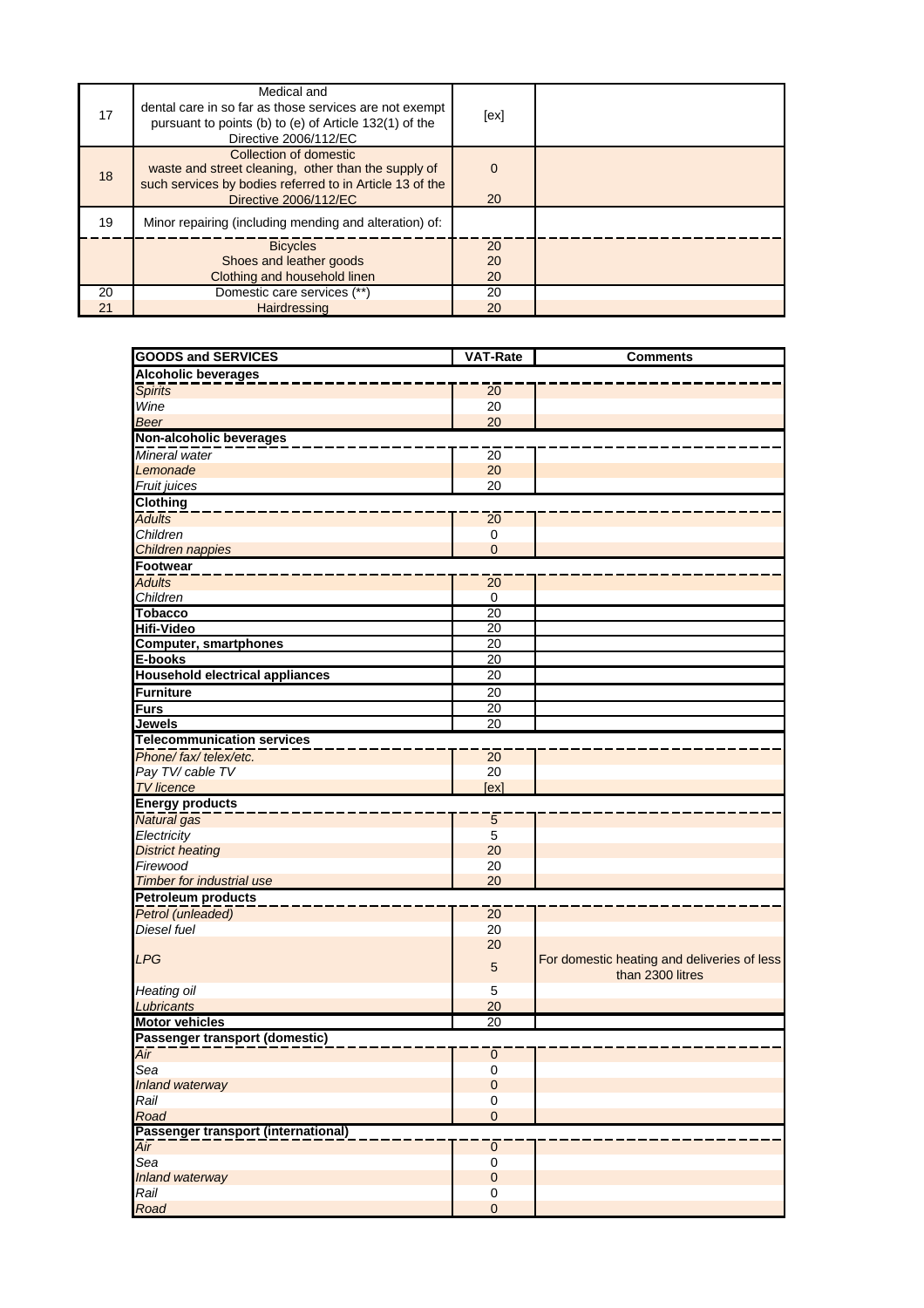| <b>Travel agencies</b>                                                                                            | 20                                  |                                                                                                                                                                                                                                                                               |  |  |
|-------------------------------------------------------------------------------------------------------------------|-------------------------------------|-------------------------------------------------------------------------------------------------------------------------------------------------------------------------------------------------------------------------------------------------------------------------------|--|--|
| <b>Hotels</b>                                                                                                     | [ <sub>m</sub> ]<br>$\overline{20}$ |                                                                                                                                                                                                                                                                               |  |  |
| Take away                                                                                                         | 20                                  | if bought on catering premises,<br>if                                                                                                                                                                                                                                         |  |  |
| <b>Bars and cafés</b>                                                                                             | 0                                   | bought elsewhere                                                                                                                                                                                                                                                              |  |  |
| Bars and cafés                                                                                                    | 20                                  |                                                                                                                                                                                                                                                                               |  |  |
| Night clubs                                                                                                       | 20                                  |                                                                                                                                                                                                                                                                               |  |  |
| Alcoholic beverages                                                                                               | 20                                  |                                                                                                                                                                                                                                                                               |  |  |
| Consumption on board ships, aircraft or trains                                                                    |                                     |                                                                                                                                                                                                                                                                               |  |  |
| Goods<br><b>Services</b>                                                                                          |                                     |                                                                                                                                                                                                                                                                               |  |  |
| <b>Cut flowers and plants</b>                                                                                     |                                     |                                                                                                                                                                                                                                                                               |  |  |
| Decorative use                                                                                                    | 20                                  |                                                                                                                                                                                                                                                                               |  |  |
| Food production                                                                                                   | $\mathbf 0$                         |                                                                                                                                                                                                                                                                               |  |  |
| Immovable property                                                                                                |                                     |                                                                                                                                                                                                                                                                               |  |  |
|                                                                                                                   | 20                                  |                                                                                                                                                                                                                                                                               |  |  |
| Social Housing (category 10/Annex III)                                                                            | 5                                   | Conversion (other than for housing<br>associations) of a non-residential building<br>into a qualifying dwelling or communal<br>residential building and conversions of<br>residential buildings to a different<br>residential use<br>Construction of new qualifying dwellings |  |  |
|                                                                                                                   | $\mathbf 0$                         | and communal residential buildings, and<br>certain new buildings used by charities;<br>conversion for a housing association of a<br>non-residential building into a qualifying<br>dwelling or communal residential building                                                   |  |  |
|                                                                                                                   | 20                                  |                                                                                                                                                                                                                                                                               |  |  |
| Renovation and repairing (category 10a/Annex III)                                                                 | 5                                   | Renovation or alteration of empty<br>residential premises<br>Renovation and repair of private dwellings                                                                                                                                                                       |  |  |
| <b>Building land</b>                                                                                              | [ex]<br>20                          | on the Isle of Man.                                                                                                                                                                                                                                                           |  |  |
|                                                                                                                   | 0                                   |                                                                                                                                                                                                                                                                               |  |  |
| Supplies of new buildings                                                                                         | 20                                  |                                                                                                                                                                                                                                                                               |  |  |
| <b>Construction work on new buildings</b>                                                                         | 20<br>$\Omega$                      |                                                                                                                                                                                                                                                                               |  |  |
| <b>Agricultural Inputs</b>                                                                                        |                                     |                                                                                                                                                                                                                                                                               |  |  |
| Pesticides and plant protection materials                                                                         | 20                                  |                                                                                                                                                                                                                                                                               |  |  |
| Fertilisers                                                                                                       | 20                                  |                                                                                                                                                                                                                                                                               |  |  |
|                                                                                                                   | 20                                  |                                                                                                                                                                                                                                                                               |  |  |
| Treatment of waste and waste water                                                                                | 0                                   |                                                                                                                                                                                                                                                                               |  |  |
| Collection of household waste,                                                                                    | 20                                  |                                                                                                                                                                                                                                                                               |  |  |
| Arrangements for the taxation of gold                                                                             |                                     |                                                                                                                                                                                                                                                                               |  |  |
|                                                                                                                   | [ex]                                |                                                                                                                                                                                                                                                                               |  |  |
| Ingots and bars                                                                                                   | 20                                  |                                                                                                                                                                                                                                                                               |  |  |
|                                                                                                                   | $\mathbf{0}$                        |                                                                                                                                                                                                                                                                               |  |  |
|                                                                                                                   | [ex]<br>20                          |                                                                                                                                                                                                                                                                               |  |  |
| Coins (currency)                                                                                                  | 0                                   |                                                                                                                                                                                                                                                                               |  |  |
| Jewellery, gold plate, medals, tools                                                                              | 20                                  |                                                                                                                                                                                                                                                                               |  |  |
| Services supplied by lawyers                                                                                      | 20                                  |                                                                                                                                                                                                                                                                               |  |  |
| Taxation of works of art, collector's items and antiques                                                          |                                     |                                                                                                                                                                                                                                                                               |  |  |
|                                                                                                                   |                                     |                                                                                                                                                                                                                                                                               |  |  |
| Works of art, collector's items and antiques<br>Rate on importation (Article 103 of the Directive<br>2006/112/EC) | 20<br>5                             |                                                                                                                                                                                                                                                                               |  |  |
| Supplies by creators and occasional sales (Article<br>103(2) of the Directive 2006/112/EC)                        | 20                                  |                                                                                                                                                                                                                                                                               |  |  |